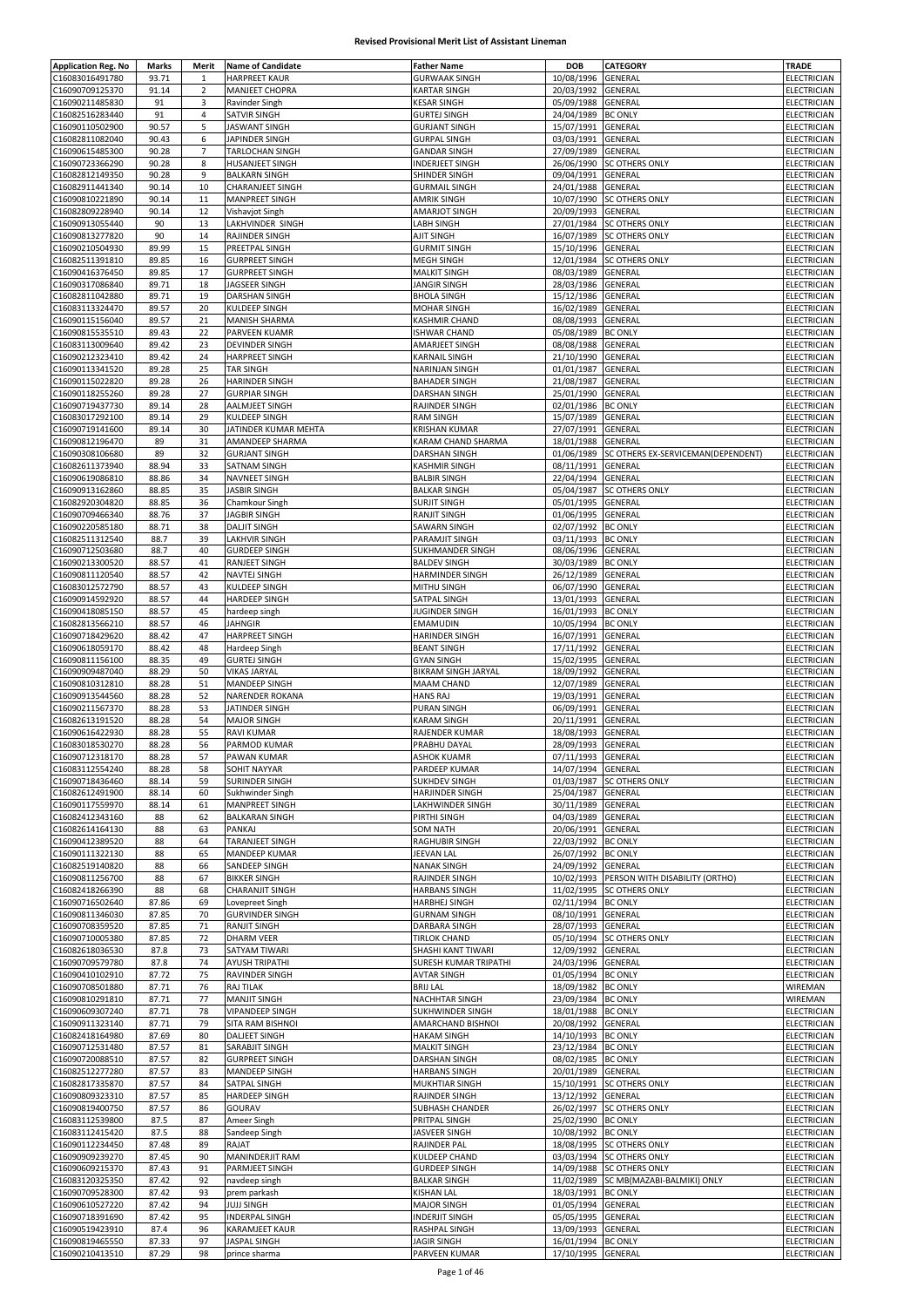| <b>Application Reg. No</b>         | Marks    | Merit      | <b>Name of Candidate</b>                 | <b>Father Name</b>                        | <b>DOB</b>         | CATEGORY                             | <b>TRADE</b>           |
|------------------------------------|----------|------------|------------------------------------------|-------------------------------------------|--------------------|--------------------------------------|------------------------|
| C16090810361540                    | 87.28    | 99         | Suraj Bahadur                            | RAM BAHADUR                               | 10/11/1980         | GENERAL                              | ELECTRICIAN            |
|                                    |          |            |                                          |                                           |                    |                                      |                        |
| C16090913077970                    | 87.28    | 100        | HARMINDER SINGH                          | <b>GURMEET SINGH</b>                      | 05/12/1980         | <b>BC ONLY</b>                       | ELECTRICIAN            |
| C16090213198600                    | 87.28    | 101        | <b>GURJANT SINGH</b>                     | <b>GURDEV SINGH</b>                       | 15/03/1989         | GENERAL                              | ELECTRICIAN            |
| C16083110443870                    | 87.28    | 102        | <b>VIRENDER SINGH</b>                    | <b>BHANWAR SINGH</b>                      | 06/01/1992         | GENERAL                              | ELECTRICIAN            |
| C16090818431430                    | 87.28    | 103        | JAGDEEP SINGH                            | RANDHIR SINGH                             | 27/08/1994         | <b>BC ONLY</b>                       | ELECTRICIAN            |
| C16090916565730                    | 87.14    | 104        | MITHUN KUMAR                             | <b>VIPIN KUMAR</b>                        | 05/12/1987         | <b>BC ONLY</b>                       | ELECTRICIAN            |
| C16090617013380                    | 87.14    | 105        | SANJEEV KUMAR                            | AMRITPAL                                  | 13/03/1990         | GENERAL                              | <b>ELECTRICIAN</b>     |
| C16090119401880                    | 87.14    | 106        | <b>GURINDERJEET SINGH</b>                | INDERJEET SINGH                           | 02/08/1991         | GENERAL                              | <b>ELECTRICIAN</b>     |
| C16090816544490                    | 87.14    | 107        | Rohit Kumar                              | <b>HARISH CHANDER</b>                     | 03/03/1994         | <b>BC ONLY</b>                       | ELECTRICIAN            |
| C16090809477800                    | 87.11    | 108        | <b>GURJANT SINGH</b>                     | <b>BALKAR SINGH</b>                       | 24/09/1992         | GENERAL                              | ELECTRICIAN            |
|                                    |          |            |                                          |                                           |                    |                                      |                        |
| C16090314580050                    | 87.1     | 109        | <b>RAMAN KUMAR</b>                       | SATPAL                                    | 20/12/1992         | GENERAL                              | ELECTRICIAN            |
| C16082514440740                    | 87.07    | 110        | <b>Gurdit Singh</b>                      | SHAMSHER SINGH                            | 27/06/1994         | <b>BC ONLY</b>                       | ELECTRICIAN            |
| C16090214437330                    | 87.03    | 111        | ASHWANI KUMAR TIWARI                     | JATA SHANKAR TIWARI                       | 28/01/1995         | GENERAL                              | ELECTRICIAN            |
| C16090115376260                    | 87       | 112        | <b>KULDEEP SINGH</b>                     | <b>NARANG SINGH</b>                       | 20/01/1984         | <b>BC ONLY</b>                       | ELECTRICIAN            |
| C16090613047210                    | 87       | 113        | <b>HEERA SINGH</b>                       | OM PARKASH                                | 07/07/1985         | SC OTHERS ONLY                       | ELECTRICIAN            |
| C16090711189300                    | 87       | 114        | <b>AMRINDER SINGH</b>                    | TARSEM SINGH                              | 18/06/1986         | GENERAL                              | ELECTRICIAN            |
| C16090910003080                    | 87       | 115        | <b>KIRTPAL</b>                           | ROSHAN LAL                                | 19/07/1986         | GENERAL                              | ELECTRICIAN            |
|                                    |          |            |                                          |                                           |                    |                                      |                        |
| C16090611151570                    | 87       | 116        | TARSEM SINGH                             | RAJINDER SINGH                            | 05/02/1988         | GENERAL                              | ELECTRICIAN            |
| C16083014019750                    | 87       | 117        | <b>RISHU BRAR</b>                        | <b>BALWINDER SINGH</b>                    | 19/09/1988         | GENERAL                              | ELECTRICIAN            |
| C16090517226340                    | 87       | 118        | <b>GURDIT SINGH</b>                      | <b>JAGTAR SINGH</b>                       | 28/02/1989         | GENERAL                              | ELECTRICIAN            |
| C16090316267000                    | 87       | 119        | <b>GURDEEP SINGH</b>                     | JARNAIL SINGH                             | 06/02/1990         | GENERAL                              | WIREMAN                |
| C16090915197010                    | 87       | 120        | <b>HARDEEP SINGH</b>                     | MITHU SINGH                               | 04/10/1990         | GENERAL                              | ELECTRICIAN            |
| C16090812193680                    | 87       | 121        | Parmveer Singh                           | <b>MAGHAR SINGH</b>                       | 26/02/1992         | GENERAL                              | ELECTRICIAN            |
|                                    | 87       | 122        |                                          |                                           | 14/04/1992         |                                      |                        |
| C16090911490630                    |          |            | RACHHPAL SINGH                           | <b>BALVEER SINGH</b>                      |                    | GENERAL                              | ELECTRICIAN            |
| C16090317341940                    | 87       | 123        | NIRJODH SINGH                            | <b>GURMEET SINGH</b>                      | 16/05/1992         | GENERAL                              | ELECTRICIAN            |
| C16090912132830                    | 87       | 124        | <b>GURPREET SINGH</b>                    | RAMPAL SINGH                              | 12/08/1992         | GENERAL                              | ELECTRICIAN            |
| C16083019327750                    | 87       | 125        | RAM CHANDER                              | RAI SAHIB                                 | 24/11/1992         | <b>BC ONLY</b>                       | ELECTRICIAN            |
| C16090914401820                    | 87       | 126        | MUKESH KUMAR                             | LALTA PRASAD                              | 24/05/1993         | GENERAL                              | ELECTRICIAN            |
| C16090613578050                    | 87       | 127        | <b>MALKEET SINGH</b>                     | SUKHWINDER SINGH                          | 19/10/1993         | GENERAL                              | ELECTRICIAN            |
| C16090617211750                    | 87       | 128        | JAGWINDER SINGH                          | TEHAL SINGH                               | 20/12/1993         | GENERAL                              | <b>ELECTRICIAN</b>     |
|                                    |          |            |                                          |                                           |                    |                                      |                        |
| C16090713343730                    | 87       | 129        | SATINDERPAL SINGH                        | DARSHAN SINGH                             | 22/10/1994         | GENERAL                              | ELECTRICIAN            |
| C16090713055860                    | 87       | 130        | PARVESH                                  | <b>ASHOK KUMAR</b>                        | 15/05/1995         | <b>BC ONLY</b>                       | ELECTRICIAN            |
| C16083017349700                    | 87       | 131        | CHAHAT JARYAL                            | CHANDEL SINGH                             | 14/05/1996         | GENERAL                              | <b>ELECTRICIAN</b>     |
| C16090520346840                    | 86.99    | 132        | RAMESH KUMAR                             | <b>BRIJ MOHAN</b>                         | 15/05/1993         | <b>SC OTHERS ONLY</b>                | ELECTRICIAN            |
| C16090608528930                    | 86.97    | 133        | RAJAN KUMAR                              | KULDEEP CHAND                             | 24/06/1995         | <b>BC ONLY</b>                       | ELECTRICIAN            |
| C16082620169170                    | 86.86    | 134        | <b>VIKRAM</b>                            | <b>BHOLA RAM</b>                          | 13/12/1989         | GENERAL                              | ELECTRICIAN            |
| C16090116582700                    | 86.85    | 135        | <b>GURBINDER SINGH</b>                   | <b>BHOLA SINGH</b>                        | 01/12/1985         | GENERAL                              | ELECTRICIAN            |
|                                    |          |            |                                          |                                           |                    |                                      |                        |
| C16082420451580                    | 86.85    | 136        | RAVINDER KUMAR                           | MADHO RAM SHARMA                          | 15/11/1990         | GENERAL                              | ELECTRICIAN            |
| C16090910485120                    | 86.85    | 137        | <b>BHUPINDER SINGH</b>                   | <b>KARAM SINGH</b>                        | 22/08/1992         | <b>BC ONLY</b>                       | ELECTRICIAN            |
| C16090819364320                    | 86.85    | 138        | LAKHBIR SINGH                            | <b>SUKHDEV SINGH</b>                      | 05/04/1993         | <b>BC ONLY</b>                       | ELECTRICIAN            |
| C16090608583720                    | 86.85    | 139        | Tejpal Singh                             | <b>JAGDAV SINGH</b>                       | 02/09/1993         | GENERAL                              | ELECTRICIAN            |
| C16090612304280                    | 86.8     | 140        | <b>GAGANDEEP SINGH</b>                   | ANGREJ SINGH                              | 17/01/1994         | SC MB(MAZABI-BALMIKI) ONLY           | WIREMAN                |
| C16082920126440                    | 86.77    | 141        | JASWINDER SINGH                          | <b>DES SINGH</b>                          | 04/04/1986         | <b>SC OTHERS ONLY</b>                | ELECTRICIAN            |
| C16090212186370                    | 86.75    | 142        | <b>SUNIL KUMAR</b>                       | <b>SHOKARN RAM</b>                        | 10/05/1996         | <b>BC ONLY</b>                       | ELECTRICIAN            |
|                                    |          |            |                                          |                                           |                    |                                      |                        |
| C16090310274640                    | 86.71    | 143        | <b>RANJIT SINGH</b>                      | SUKHDEV SINGH                             | 05/04/1982         | GENERAL                              | WIREMAN                |
| C16090810154360                    | 86.71    | 144        | <b>GURDEV SINGH</b>                      | <b>GURBACHAN SINGH</b>                    | 01/01/1984         | <b>SC OTHERS ONLY</b>                | <b>ELECTRICIAN</b>     |
| C16082913112290                    | 86.71    | 145        | <b>GURPREET SINGH</b>                    | <b>GURMAIL SINGH</b>                      | 11/04/1987         | GENERAL                              | ELECTRICIAN            |
| C16090914283270                    | 86.71    | 146        | DHARWINDER SINGH                         | MUKHTIAR SINGH                            | 21/02/1990         | <b>SC OTHERS ONLY</b>                | ELECTRICIAN            |
| C16082918175960                    | 86.71    | 147        | <b>GURDEEP SINGH</b>                     | <b>GURMAIL SINGH</b>                      | 11/03/1990         | <b>SC OTHERS ONLY</b>                | ELECTRICIAN            |
| C16090811255270                    | 86.71    | 148        | NARINDER KUMAR                           | DES RAJ                                   | 11/05/1990         | GENERAL                              | WIREMAN                |
| C16090914055180                    | 86.71    | 149        | NEETAN KUMAR                             | <b>SURINDER PAL</b>                       | 06/09/1990         | SC MB(MAZABI-BALMIKI) ONLY           | <b>ELECTRICIAN</b>     |
| C16090112129970                    | 86.71    | 150        | <b>SUNIL KUMAR</b>                       | MOHAN LAL                                 | 01/12/1990         | <b>BC ONLY</b>                       | <b>ELECTRICIAN</b>     |
|                                    |          |            |                                          |                                           |                    |                                      |                        |
| C16083020341360                    | 86.71    | 151        | <b>BHINDERJEET SINGH</b>                 | <b>GURCHARN SINGH</b>                     | 03/05/1991         | <b>GENERAL</b>                       | ELECTRICIAN            |
| C16090913207140                    | 86.71    | 152        | <b>GURDEEP SINGH</b>                     | AMARJEET SINGH                            | 10/12/1993         | GENERAL                              | WIREMAN                |
| C16090313040020                    | 86.69    | 153        | <b>GENDA SINGH</b>                       | <b>BHAPPA SINGH</b>                       | 06/02/1992         | SC MB(MAZABI-BALMIKI) ONLY           | WIREMAN                |
| C16082413369800                    | 86.59    | 154        | harman singh                             | <b>GURCHARN SINGH</b>                     | 26/01/1993         | GENERAL                              | ELECTRICIAN            |
| C16090819457150                    | 86.59    | 155        | SHIVDUTT SHARMA                          | PARCHOTAM RAM                             | 17/07/1996 GENERAL |                                      | WIREMAN                |
| C16083114239740                    | 86.57    | 156        | <b>MANAJER SINGH</b>                     | LABH SINGH                                | 15/03/1985 GENERAL |                                      | <b>ELECTRICIAN</b>     |
| C16083012068400                    | 86.57    | 157        | <b>GURJEET SINGH</b>                     | <b>BIKRAM SINGH</b>                       | 01/04/1988         | GENERAL                              | ELECTRICIAN            |
|                                    |          |            | PARMINDER SINGH                          |                                           |                    |                                      |                        |
| C16090412412260                    | 86.57    | 158        |                                          | AMARJEET SINGH                            | 22/04/1988         | GENERAL                              | ELECTRICIAN            |
| C16090310475110                    | 86.57    | 159        | <b>MANPREET SINGH</b>                    | <b>SUKHCHAIN SINGH</b>                    | 13/03/1989         | GENERAL                              | WIREMAN                |
| C16090112454440                    | 86.57    | 160        | JATINDER SINGH                           | <b>HARCHAIN SINGH</b>                     | 26/06/1989         | GENERAL                              | ELECTRICIAN            |
| C16090714372540                    | 86.57    | 161        | SATNAM SINGH                             | JAGROOP SINGH                             | 10/04/1992         | GENERAL                              | <b>ELECTRICIAN</b>     |
| C16090514014340                    | 86.55    | 162        | LAKHBIR SINGH                            | <b>GURMUKH SINGH</b>                      | 02/04/1992         | SC OTHERS ONLY                       | ELECTRICIAN            |
| C16082817533550                    | 86.42    | 163        | AMANDEEP SINGH                           | <b>HARBANS SINGH</b>                      | 25/09/1982         | GENERAL                              | ELECTRICIAN            |
| C16090615192450                    | 86.42    | 164        | <b>BALVIR SINGH</b>                      | PRITAM SINGH                              | 01/01/1986         | GENERAL                              | ELECTRICIAN            |
| C16090610468950                    | 86.42    | 165        | <b>GURPREET SINGH</b>                    | MITHU SINGH                               | 13/02/1988         | <b>SC OTHERS ONLY</b>                | ELECTRICIAN            |
| C16090311595050                    | 86.42    | 166        | RAMANDEEP SINGH                          | <b>BACHITAR SINGH</b>                     | 20/02/1988         | SC MB(MAZABI-BALMIKI) ONLY           | ELECTRICIAN            |
|                                    |          |            |                                          |                                           |                    |                                      |                        |
| C16090819279370                    | 86.42    | 167        | <b>HARPREET SINGH</b>                    | <b>TARLOK SINGH</b>                       | 25/12/1992 BC ONLY |                                      | ELECTRICIAN            |
| C16090719288720                    | 86.42    | 168        | KARANVEER SINGH                          | <b>HARBHAJAN SINGH</b>                    | 22/12/1993         | GENERAL                              | <b>ELECTRICIAN</b>     |
| C16090114145090                    | 86.42    | 169        | <b>Gurjeet Singh</b>                     | <b>GURSEWAK SINGH</b>                     | 27/04/1994         | GENERAL                              | <b>ELECTRICIAN</b>     |
| C16090211351220                    | 86.42    | 170        | Malkeet Singh                            | DALVEER SINGH                             | 20/02/1995         | <b>SC OTHERS ONLY</b>                | ELECTRICIAN            |
| C16082516059560                    | 86.34    | 171        | <b>BALVINDER SINGH</b>                   | <b>GURMEJ SINGH</b>                       | 09/02/1987         | <b>SC OTHERS ONLY</b>                | ELECTRICIAN            |
| C16083112267940                    | 86.29    | 172        | SANDEEP SINGH                            | SHARVAN SINGH                             | 05/05/1988         | GENERAL                              | ELECTRICIAN            |
| C16082916578300                    | 86.29    | 173        | <b>DHYAN SINGH</b>                       | <b>GURDEV SINGH</b>                       | 01/09/1994 BC ONLY |                                      | ELECTRICIAN            |
| C16090718463930                    | 86.28    | 174        | Sarjeet Singh                            | DALVEER SINGH                             | 07/07/1982         | GENERAL                              | ELECTRICIAN            |
|                                    |          |            |                                          |                                           |                    |                                      |                        |
| C16090312083300                    | 86.28    | 175        | <b>HARPREET SINGH</b>                    | AVTAR SINGH                               | 09/09/1987         | GENERAL                              | ELECTRICIAN            |
| C16082615171700                    | 86.28    | 176        | SUKHWINDER SINGH                         | <b>GURCHARAN SINGH</b>                    | 20/07/1990 BC ONLY |                                      | ELECTRICIAN            |
| C16082709435070                    | 86.28    | 177        | <b>AJAY KUMAR</b>                        | <b>RATTAN LALL</b>                        | 10/03/1991         | GENERAL                              | ELECTRICIAN            |
| C16090319177680                    | 86.28    | 178        | PAWAN KUMAR                              | <b>MOHAN LAL</b>                          | 21/08/1991         | SC OTHERS ONLY                       | ELECTRICIAN            |
| C16090710480810                    |          |            |                                          |                                           |                    | GENERAL                              | ELECTRICIAN            |
|                                    | 86.28    | 179        | <b>SUNDER SINGH</b>                      | <b>JOT SINGH</b>                          | 26/08/1992         |                                      |                        |
|                                    |          | 180        |                                          |                                           |                    |                                      |                        |
| C16083012283440                    | 86.28    |            | GAGANDEEP SINGH                          | RAJ KUMAR                                 | 10/07/1993         | <b>SC OTHERS ONLY</b>                | ELECTRICIAN            |
| C16090711147210                    | 86.25    | 181        | PARDEEP KUMAR                            | <b>JOGI RAM</b>                           | 29/05/1990         | GENERAL                              | ELECTRICIAN            |
| C16083012114510                    | 86.25    | 182        | AMANDEEP SINGH                           | <b>BOOTA SINGH</b>                        | 15/01/1993         | <b>SC OTHERS ONLY</b>                | ELECTRICIAN            |
| C16090215278100                    | 86.19    | 183        | <b>GURPREET SINGH</b>                    | <b>RAM SINGH</b>                          | 02/08/1992         | SC MB(MAZABI-BALMIKI) ONLY           | WIREMAN                |
| C16090817332180                    | 86.14    | 184        | PAWAN KUMAR                              | <b>BACHITTAR SINGH</b>                    | 02/12/1979         | <b>BC ONLY</b>                       | ELECTRICIAN            |
| C16090613189990                    | 86.14    | 185        | <b>JASWANT SINGH</b>                     | JAGDISH SINGH                             | 20/06/1990         | <b>SC OTHERS ONLY</b>                | ELECTRICIAN            |
| C16090911149820                    | 86.14    | 186        | <b>VIRENDAR SINGH</b>                    | NAKSHARA SINGH                            | 05/03/1992         | GENERAL                              | ELECTRICIAN            |
| C16090712075860                    | 86.14    | 187        | Arvinder Singh                           | <b>GURMEET SINGH</b>                      |                    | GENERAL                              | ELECTRICIAN            |
|                                    |          |            |                                          |                                           | 06/02/1993         |                                      |                        |
| C16090916371140                    | 86.14    | 188        | PAWAN KUMAR                              | <b>MANGI LAL</b>                          | 06/06/1993         | GENERAL                              | ELECTRICIAN            |
| C16090520533400                    | 86.09    | 189        | PAWAN KUMAR                              | <b>MADAN LAL</b>                          | 20/08/1997         | <b>SC OTHERS ONLY</b>                | ELECTRICIAN            |
| C16090811467700                    | 86       | 190        | SUKHWINDER SINGH                         | <b>NEK SINGH</b>                          | 10/12/1982         | EX-SERVICEMAN(DEPENDENT)             | WIREMAN                |
| C16090714482070                    | 86       | 191        | <b>GURWINDER SINGH</b>                   | AJMER SINGH                               | 08/08/1983         | <b>BC ONLY</b>                       | ELECTRICIAN            |
| C16090715240580                    | 86       | 192        | <b>BALJINDER SINGH</b>                   | HARDIAL SINGH                             | 16/10/1986         | GENERAL                              | WIREMAN                |
| C16090117342780                    | 86       | 193        | <b>JASVIR SINGH</b>                      | AJAIB SINGH                               | 16/03/1987         | GENERAL                              | ELECTRICIAN            |
|                                    | 86       | 194        |                                          |                                           |                    | GENERAL                              | ELECTRICIAN            |
| C16082616568890                    |          |            | <b>Manpreet Singh</b>                    | KULWANT SINGH                             | 17/03/1988         |                                      |                        |
| C16090411169230<br>C16090913570260 | 86<br>86 | 195<br>196 | <b>VIJAY PAL</b><br><b>KAMLESH SINGH</b> | <b>FAKIR CHAND</b><br><b>MANGAT SINGH</b> | 06/05/1988         | GENERAL<br>19/07/1988 SC OTHERS ONLY | ELECTRICIAN<br>WIREMAN |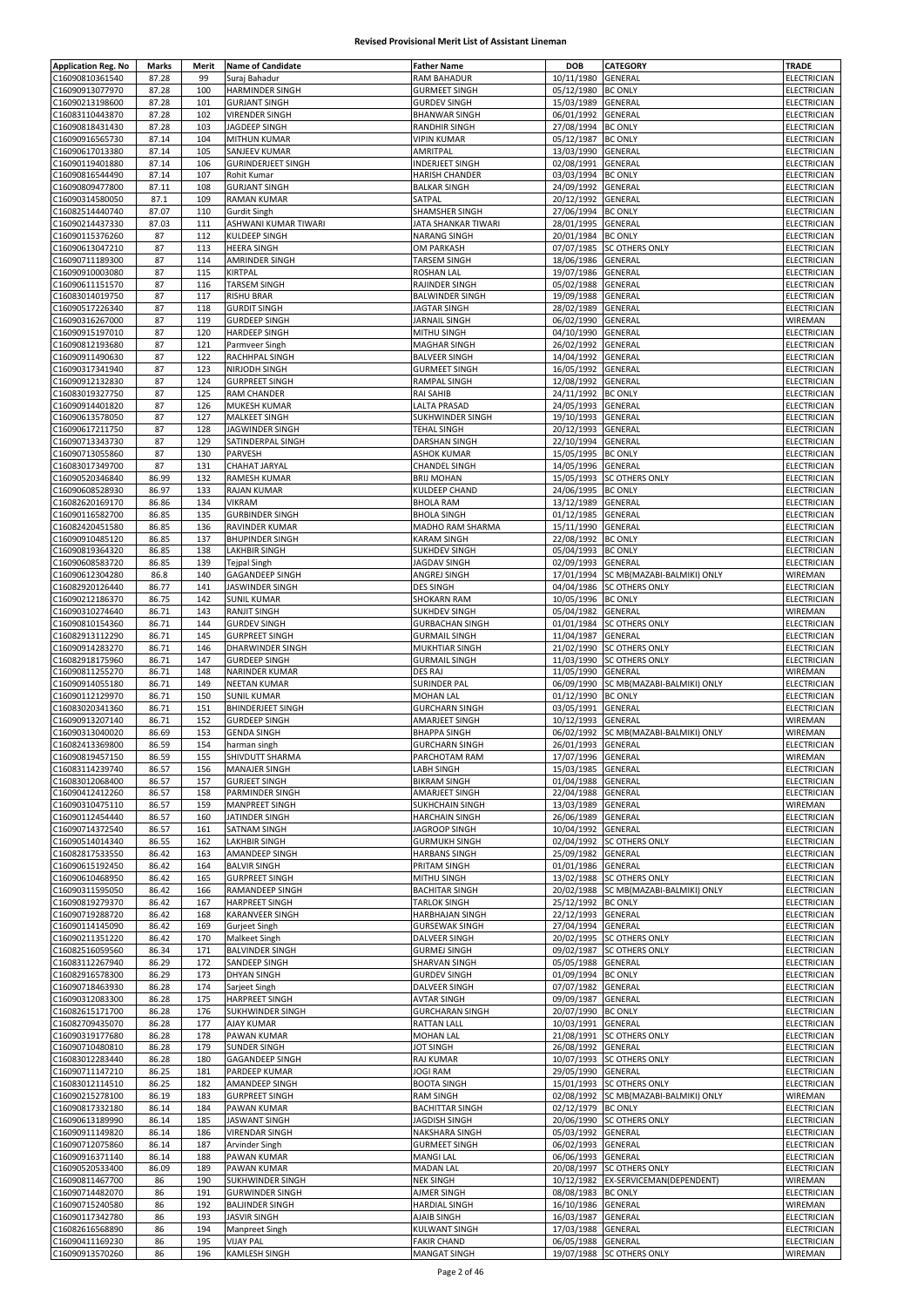|                                    | Marks          | Merit      | <b>Name of Candidate</b>                  | <b>Father Name</b>                            | DOB                              | <b>CATEGORY</b>                                    | TRADE                      |
|------------------------------------|----------------|------------|-------------------------------------------|-----------------------------------------------|----------------------------------|----------------------------------------------------|----------------------------|
| C16082910367540                    | 86             | 197        | PARGAT SINGH                              | KARM SINGH                                    | 04/02/1990                       | GENERAL                                            | ELECTRICIAN                |
| C16082911056620                    | 86             | 198        | NARINDER SINGH                            | NAZAR SINGH                                   | 19/02/1990                       | <b>SC OTHERS ONLY</b>                              | ELECTRICIAN                |
| C16082311426630                    | 86             | 199        | <b>BHIM SAIN</b>                          | <b>SOHAN LAL</b>                              | 15/03/1990 BC ONLY               |                                                    | ELECTRICIAN                |
| C16090418104440                    | 86             | 200        | <b>GURNAM SINGH</b>                       | DARSHAN SINGH                                 | 08/05/1991                       | <b>BC ONLY</b>                                     | ELECTRICIAN                |
| C16082619186840                    | 86             | 201        | <b>Gurpreet Singh</b>                     | RANJIT SINGH                                  | 29/05/1991                       | <b>GENERAL</b>                                     | ELECTRICIAN                |
| C16090413136800                    | 86             | 202        | Satender kumar                            | <b>BHOJ RAJ</b>                               | 20/08/1991                       | <b>SC OTHERS ONLY</b>                              | ELECTRICIAN                |
| C16082315143350                    | 86             | 203        | NARINDER SINGH                            | <b>SEWA SINGH</b>                             | 12/10/1991                       | <b>GENERAL</b>                                     | ELECTRICIAN                |
| C16090810337470                    | 86             | 204        | RAJVEER SINGH                             | <b>BALJINDER SINGH</b>                        | 23/10/1991                       | GENERAL                                            | WIREMAN                    |
| C16090809558670                    | 86             | 205        | Satgur Singh                              | <b>SUKHDEV SINGH</b>                          | 31/10/1991                       | <b>BC ONLY</b>                                     | ELECTRICIAN                |
| C16082418017730                    | 86             | 206        | Amandeep Singh                            | <b>KARAM SINGH</b>                            | 14/02/1992                       | GENERAL                                            | ELECTRICIAN                |
| C16090713438340                    | 86             | 207<br>208 | KULDIP SINGH<br><b>AMIT KUMAR</b>         | <b>GURMAIL SINGH</b><br>JAGDISH RAI           | 15/03/1992                       | GENERAL                                            | ELECTRICIAN                |
| C16090820482010<br>C16082812432830 | 86<br>86       | 209        | <b>JASWANT SINGH</b>                      | <b>GURMALL SINGH</b>                          | 13/07/1992                       | <b>SC OTHERS ONLY</b><br>13/11/1992 SC OTHERS ONLY | ELECTRICIAN<br>WIREMAN     |
| C16090713094060                    | 86             | 210        | <b>GURINDER SINGH</b>                     | PARNAM SINGH                                  | 06/01/1993                       | <b>GENERAL</b>                                     | ELECTRICIAN                |
| C16090712546000                    | 86             | 211        | SARABJEET SINGH                           | SINDER PAL                                    | 08/07/1993                       | <b>BC ONLY</b>                                     | ELECTRICIAN                |
| C16090313402280                    | 86             | 212        | PAWANDEEP SINGH                           | JAGJIT SINGH                                  | 03/09/1993                       | <b>BC ONLY</b>                                     | WIREMAN                    |
| C16090517114530                    | 86             | 213        | <b>MANPREET SINGH</b>                     | <b>SUKHDEV SINGH</b>                          | 11/11/1993                       | <b>SC OTHERS ONLY</b>                              | ELECTRICIAN                |
| C16090519159480                    | 86             | 214        | SANDEEP KUMAR                             | <b>ROSHAN LAL</b>                             | 07/12/1993 BC ONLY               |                                                    | ELECTRICIAN                |
| C16090313147870                    | 86             | 215        | PARDEEP KUMAR                             | SAHIB RAM                                     | 31/12/1993                       | <b>BC ONLY</b>                                     | ELECTRICIAN                |
| C16090811314550                    | 86             | 216        | <b>GURPREET SINGH</b>                     | KESAR SINGH                                   | 08/01/1994                       | GENERAL                                            | ELECTRICIAN                |
| C16090916011450                    | 86             | 217        | Varinder Singh                            | LAKHBIR SINGH                                 | 17/01/1994                       | GENERAL                                            | ELECTRICIAN                |
| C16083109340190                    | 86             | 218        | LAKHWINDER SINGH                          | <b>TARSEM SINGH</b>                           | 16/10/1994                       | GENERAL                                            | ELECTRICIAN                |
| C16090612171560                    | 86             | 219        | <b>RAMDAS SINGH</b>                       | MITHU SINGH                                   | 02/02/1995                       | <b>SC OTHERS ONLY</b>                              | WIREMAN                    |
| C16090213046520                    | 86             | 220        | VIKRAMJEET                                | <b>GOPAL KRISHAN</b>                          | 05/05/1995                       | <b>SC OTHERS ONLY</b>                              | ELECTRICIAN                |
| C16090412074960                    | 86             | 221        | GOURAV                                    | PARDEEP KUMAR                                 | 08/06/1996                       | <b>GENERAL</b>                                     | ELECTRICIAN                |
| C16090717125270                    | 86             | 222        | ARPENDEEP SINGH                           | <b>RESHAM SINGH</b>                           | 20/03/1997                       | <b>BC ONLY</b>                                     | ELECTRICIAN                |
| C16090910041070                    | 85.86          | 223        | <b>AMAN DEEP</b>                          | MULKH RAJ                                     | 05/08/1985                       | <b>BC ONLY</b>                                     | ELECTRICIAN                |
| C16090719092350                    | 85.86          | 224        | SANDEEP SINGH                             | TARLOCHAN SINGH                               | 26/11/1989                       | GENERAL                                            | ELECTRICIAN                |
| C16090211290610<br>C16082820419740 | 85.86          | 225        | PAWAN KUMAR                               | AMEER CHAND                                   | 01/02/1992                       | <b>BC ONLY</b>                                     | ELECTRICIAN                |
| C16090210254670                    | 85.85<br>85.85 | 226<br>227 | AMANDEEP SINGH<br><b>KEWAL SINGH</b>      | HARJINDER SINGH<br>AMRIK SINGH                | 03/02/1986<br>26/11/1986         | GENERAL<br>GENERAL                                 | ELECTRICIAN<br>ELECTRICIAN |
| C16090110573870                    | 85.85          | 228        | WAQIL ALI KHAN                            | MITHU KHAN                                    | 18/03/1987                       | <b>BC ONLY</b>                                     | ELECTRICIAN                |
| C16090814549170                    | 85.85          | 229        | Dharwinder Singh                          | <b>DARSHAN SINGH</b>                          | 20/11/1989                       | <b>GENERAL</b>                                     | ELECTRICIAN                |
| C16090111362810                    | 85.85          | 230        | PRINCE KUMAR SHARMA                       | RAJINDER KUMAR                                | 26/07/1992                       | GENERAL                                            | ELECTRICIAN                |
| C16083114554470                    | 85.85          | 231        | <b>GULSHAN KUMAR</b>                      | PARVINDER PAL                                 | 22/08/1994                       | <b>BC ONLY</b>                                     | ELECTRICIAN                |
| C16090811439870                    | 85.84          | 232        | <b>MANPREET SINGH</b>                     | <b>GURCHARN SINGH</b>                         | 22/07/1992                       | GENERAL                                            | ELECTRICIAN                |
| C16090912375450                    | 85.74          | 233        | <b>GURJEET SINGH</b>                      | <b>GOBIND SINGH</b>                           | 14/11/1992                       | GENERAL                                            | WIREMAN                    |
| C16090610178700                    | 85.71          | 234        | <b>EKUM SINGH</b>                         | <b>BANT SINGH</b>                             | 01/08/1984                       | GENERAL                                            | WIREMAN                    |
| C16090811346850                    | 85.71          | 235        | <b>GURSEV SINGH</b>                       | <b>HARBANS SINGH</b>                          | 09/03/1990                       | GENERAL                                            | ELECTRICIAN                |
| C16090318574790                    | 85.71          | 236        | <b>SUKHCHAIN SINGH</b>                    | JASVIR SINGH                                  | 04/04/1990                       | GENERAL                                            | ELECTRICIAN                |
| C16090517459310<br>C16090712281100 | 85.71<br>85.71 | 237<br>238 | KULWINDER SINGH<br>AMARPREET SINGH        | MALKEET SINGH<br>SURJEET SINGH                | 09/02/1992<br>04/04/1992         | GENERAL<br><b>BC ONLY</b>                          | ELECTRICIAN<br>ELECTRICIAN |
| C16090418079520                    | 85.71          | 239        | <b>GURPYAR SINGH</b>                      | <b>RAM SINGH</b>                              | 07/09/1993                       | GENERAL                                            | ELECTRICIAN                |
| C16090110330040                    | 85.71          | 240        | PARVINDER SINGH                           | <b>GURMEET SINGH</b>                          | 24/12/1993                       | GENERAL                                            | ELECTRICIAN                |
| C16090613350610                    | 85.71          | 241        | <b>GURTEJ SINGH</b>                       | SUKHDEV SINGH                                 | 01/01/1994                       | <b>BC ONLY</b>                                     | ELECTRICIAN                |
| C16090511569450                    | 85.71          | 242        | <b>SUNIL KUMAR</b>                        | KHOOBI LAL                                    | 07/10/1994                       | GENERAL                                            | ELECTRICIAN                |
| C16090819301790                    | 85.64          | 243        | KHUSHAL SINGH                             | LEKH RAJ                                      | 30/05/1994                       | <b>SC OTHERS ONLY</b>                              | ELECTRICIAN                |
| C16090708530310                    | 85.64          | 244        | KANHIA LAL                                | ATAMA RAM                                     | 20/07/1994                       | <b>BC ONLY</b>                                     | ELECTRICIAN                |
| C16090110597800                    | 85.58          | 245        | PARAMJEET SINGH                           | JAGJEET SINGH                                 | 06/12/1993                       | GENERAL                                            | ELECTRICIAN                |
| C16083110313010                    | 85.57<br>85.57 | 246<br>247 | <b>GULSHAN KUMAR</b><br>ANIL KUMAR        | PURAN KUMAR<br><b>VIJAY KUMAR</b>             | 06/11/1981<br>30/09/1982         | GENERAL                                            | ELECTRICIAN<br>ELECTRICIAN |
| C16090115498220<br>C16090213049160 | 85.57          | 248        | SHAMSHER SINGH                            | RAMESH CHAND                                  | 30/09/1982                       | GENERAL<br>GENERAL                                 | ELECTRICIAN                |
| C16090714161650                    | 85.57          | 249        | <b>NAVJOT SINGH</b>                       | HARBHAJAN SINGH                               | 30/12/1984                       | GENERAL                                            | WIREMAN                    |
| C16090512591810                    | 85.57          | 250        | <b>JASPAL SINGH</b>                       | <b>GURMEET SINGH</b>                          | 20/12/1987                       | GENERAL                                            | ELECTRICIAN                |
| C16090511353560                    | 85.57          | 251        | <b>MANJIT SINGH</b>                       | SOHAN SINGH                                   | 18/04/1991                       | <b>GENERAL</b>                                     | WIREMAN                    |
| C16090817399310                    | 85.57          | 252        | NAVDEEP SINGH                             | SHINDERPAL SINGH                              | 01/01/1992 GENERAL               |                                                    | ELECTRICIAN                |
| C16090913229010                    | 85.57          | 253        | <b>SUSHIL KUMAR</b>                       | SURINDER KUMAR                                | 07/03/1992 GENERAI               |                                                    | ELECTRICIAN                |
| C16090508460410                    | 85.57          | 254        | ROHIT ANAND                               | LAJWINDER KUMAR                               | 09/11/1992 GENERAL               |                                                    | ELECTRICIAN                |
| C16083112481360                    | 85.57          | 255        | PRINCE                                    | ASHOK KUMAR SHARMA                            | 08/10/1993                       | <b>GENERAL</b>                                     | ELECTRICIAN                |
| C16090514379380                    | 85.57          | 256        | <b>DALIP KUMAR</b>                        | HETRAM                                        | 01/09/1994                       | <b>GENERAL</b>                                     | ELECTRICIAN                |
| C16082222268550                    | 85.56          | 257        | MANJINDER SINGH                           | <b>HARBANS SINGH</b>                          | 09/04/1994                       | SC MB(MAZABI-BALMIKI) ONLY                         | ELECTRICIAN<br>WIREMAN     |
| C16090313227910<br>C16090214240990 | 85.55<br>85.55 | 258<br>259 | HARDEEP SINGH<br>SOMJEET SINGH            | <b>BHOLA SINGH</b><br><b>MELA SINGH</b>       | 24/09/1992<br>09/08/1995         | <b>SC OTHERS ONLY</b><br>GENERAL                   |                            |
| C16090910157720                    | 85.55          | 260        | <b>RAHUL RAI</b>                          | <b>GURMIT RAM</b>                             |                                  |                                                    |                            |
| C16090719182020                    | 85.5           | 261        | AKBALL SINGHH                             |                                               |                                  |                                                    | WIREMAN                    |
| C16082308086620                    | 85.44          |            |                                           |                                               | 27/11/1997                       | <b>SC OTHERS ONLY</b>                              | ELECTRICIAN                |
| C16090117474560                    |                | 262        | SURINDER SINGH                            | <b>GURCHARAN SINGH</b><br><b>BALDEV SINGH</b> | 24/12/1993                       | <b>GENERAL</b><br>20/08/1992 SC OTHERS ONLY        | ELECTRICIAN<br>ELECTRICIAN |
|                                    | 85.43          | 263        | MALKEET SINGH                             | RACHHPAL SINGH                                | 01/05/1989                       | SC MB(MAZABI-BALMIKI) ONLY                         | ELECTRICIAN                |
| C16090715433390                    | 85.42          | 264        | Mandeep Singh                             | <b>LABH SINGH</b>                             | 04/08/1988                       | GENERAL                                            | ELECTRICIAN                |
| C16090720527050                    | 85.42          | 265        | SATPAL SINGH                              | JEET SINGH                                    | 28/08/1988                       | <b>SC OTHERS ONLY</b>                              | ELECTRICIAN                |
| C16090811079840                    | 85.42          | 266        | AMARJYOT SINGH                            | <b>GURJANT SINGH</b>                          | 10/08/1989                       | GENERAL                                            | ELECTRICIAN                |
| C16090111481460                    | 85.42          | 267        | RUPINDER SINGH                            | <b>GURMEET SINGH</b>                          | 26/10/1993                       | GENERAL                                            | ELECTRICIAN                |
| C16090413136500                    | 85.42          | 268        | SANJAY KUMAR                              | SATPAL                                        | 07/02/1994                       | GENERAL                                            | ELECTRICIAN                |
| C16090914058570                    | 85.42          | 269        | <b>GURMUKH SINGH</b>                      | <b>RANJEET SINGH</b>                          | 01/03/1996                       | GENERAL                                            | ELECTRICIAN                |
| C16090810275550                    | 85.4           | 270        | <b>BISHAMBER RAM</b>                      | JAMMU RAM                                     | 05/07/1991                       | <b>BC ONLY</b>                                     | ELECTRICIAN                |
| C16090210443550                    | 85.29          | 271        | <b>GURPINDER SINGH</b>                    | LAKHVIR SINGH                                 | 04/05/1996                       | GENERAL                                            | ELECTRICIAN                |
| C16082917189040<br>C16082812388330 | 85.28<br>85.28 | 272<br>273 | DARSHAN SINGH<br>KULWINDER SINGH          | RAMESH CHAND<br><b>NAIB SINGH</b>             | 10/07/1980<br>01/05/1987         | <b>GENERAL</b><br>GENERAL                          | ELECTRICIAN<br>ELECTRICIAN |
| C16090410583580                    | 85.28          | 274        | <b>MAHAVIR KUMAR</b>                      | <b>MADAN LAL</b>                              | 15/06/1988                       | <b>BC ONLY</b>                                     | ELECTRICIAN                |
| C16090610206160                    | 85.28          | 275        | KAMALDEEP SHARMA                          | VED PRAKASH SHARMA                            | 16/08/1989                       | GENERAL                                            | ELECTRICIAN                |
| C16082710240290                    | 85.28          | 276        | TALJINDER SINGH                           | <b>NACHHATER SINGH</b>                        | 27/08/1989                       | GENERAL                                            | ELECTRICIAN                |
| C16082609059570                    | 85.28          | 277        | <b>JASVIR SINGH</b>                       | KARNAIL SINGH                                 | 04/03/1990 BC ONLY               |                                                    | ELECTRICIAN                |
| C16090516013890                    | 85.28          | 278        | <b>KALLU RAM</b>                          | <b>CHIMAN LAL</b>                             | 05/08/1990                       | <b>BC ONLY</b>                                     | ELECTRICIAN                |
| C16090817331670                    | 85.28          | 279        | <b>SWARAN SINGH</b>                       | JAGTAR SINGH                                  | 15/04/1991                       | <b>GENERAL</b>                                     | ELECTRICIAN                |
| C16090819039530<br>C16090513505410 | 85.25<br>85.25 | 280<br>281 | SUKHCHAIN SINGH<br><b>BALJEET SINGH</b>   | NIRANJAN SINGH<br><b>HARJINDER SINGH</b>      | 12/09/1989<br>18/12/1992         | <b>BC ONLY</b><br><b>SC OTHERS ONLY</b>            | ELECTRICIAN<br>ELECTRICIAN |
| C16090514263000                    | 85.2           | 282        | <b>BALWINDER SINGH</b>                    | <b>HARMESH LAL</b>                            | 11/11/1993 BC ONLY               |                                                    | ELECTRICIAN                |
| C16090810527820                    | 85.14          | 283        | <b>BALJIT KUMAR</b>                       | <b>BANTA RAM</b>                              |                                  | 21/11/1985 SC OTHERS ONLY                          | ELECTRICIAN                |
| C16090319523370                    | 85.14          | 284        | PAWAN KUMAR                               | <b>BALDEV RAJ</b>                             | 10/12/1987 BC ONLY               |                                                    | ELECTRICIAN                |
| C16090116547650                    | 85.14          | 285        | <b>RAM KRISHAN</b>                        | LIKHMA RAM                                    | 04/04/1990 BC ONLY               |                                                    | ELECTRICIAN                |
| C16090314494750                    | 85.14          | 286        | <b>SUKHVIR SINGH</b>                      | RAJ BAHADAR                                   | 07/03/1991                       | <b>BC ONLY</b>                                     | ELECTRICIAN                |
| C16090915070430                    | 85.14          | 287        | SANDEEP KAUR                              | JAGSEER SINGH                                 | 05/04/1991 GENERAL               |                                                    | ELECTRICIAN                |
| C16090119533360                    | 85.14          | 288        | RAVI KUMAR SAINI                          | RAMESHWAR DASS SAINI                          | 13/01/1993                       | <b>BC ONLY</b>                                     | ELECTRICIAN                |
| C16090705532360                    | 85.14          | 289        | SATISH SINGH                              | <b>KRISHAN DEV</b>                            | 12/12/1993                       | GENERAL                                            | ELECTRICIAN                |
| C16090514527930                    | 85.1           | 290        | <b>GURDHIAN SINGH</b><br><b>RAJ SINGH</b> | <b>KULWANT SINGH</b>                          | 05/12/1995                       | GENERAL                                            | ELECTRICIAN                |
| C16082709150640<br>C16090113241950 | 85.07<br>85.07 | 291<br>292 | <b>SUMIT</b>                              | SHINDER SINGH<br>RAJINDER PAL                 | 04/04/1992<br>19/10/1993 GENERAL | <b>SC OTHERS ONLY</b>                              | ELECTRICIAN<br>ELECTRICIAN |
| C16090520322140                    | 85.03          | 293        | <b>BHUPINDER KUMAR</b>                    | <b>SURJIT SINGH</b>                           |                                  | 13/01/1994 SC OTHERS ONLY                          | ELECTRICIAN                |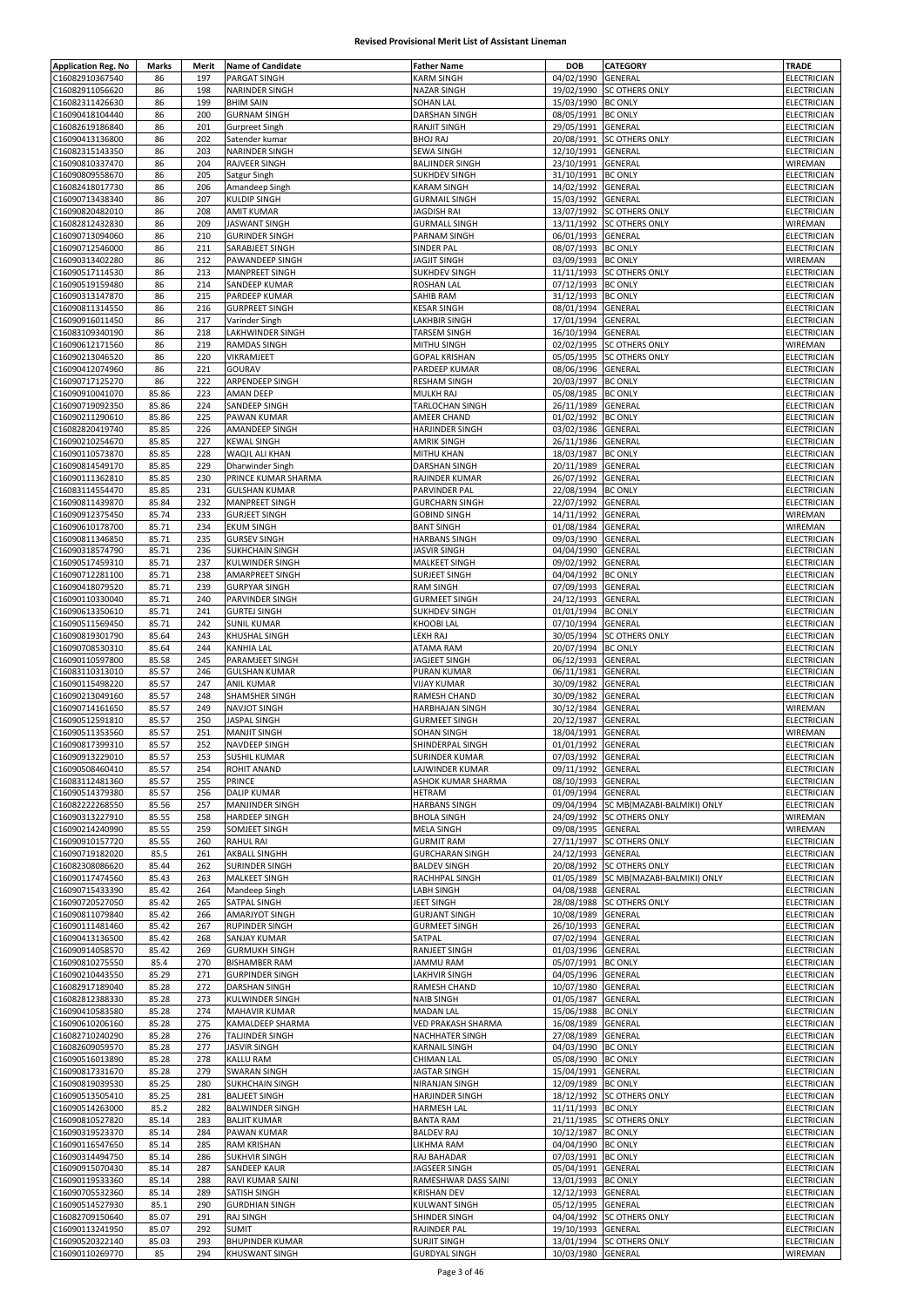| <b>Application Reg. No</b> | Marks | Merit | <b>Name of Candidate</b> | <b>Father Name</b>    | <b>DOB</b>         | CATEGORY                   | <b>TRADE</b>       |
|----------------------------|-------|-------|--------------------------|-----------------------|--------------------|----------------------------|--------------------|
| C16083010572000            | 85    | 295   | <b>GURBINDER SINGH</b>   | AJAIB SINGH           | 02/04/1981         | <b>BC ONLY</b>             | ELECTRICIAN        |
| C16090113385290            | 85    | 296   | <b>VIPAN</b>             | <b>RATTAN LAL</b>     | 16/11/1984         | GENERAL                    | ELECTRICIAN        |
| C16090717252040            | 85    | 297   | <b>MANJINDER SINGH</b>   | <b>SUKHWANT SINGH</b> | 09/01/1986         | GENERAL                    | WIREMAN            |
| C16082312008130            | 85    | 298   | KULDEEP SINGH            | <b>BALBIR SINGH</b>   | 24/08/1988         | SC MB(MAZABI-BALMIKI) ONLY | ELECTRICIAN        |
| C16090713234590            | 85    | 299   | JASBEER SINGH            | SURINDER SINGH        | 21/10/1988         | GENERAL                    | ELECTRICIAN        |
| C16090309034980            | 85    | 300   | <b>GAGANDEEP SINGH</b>   | NIRMAL SINGH          | 08/12/1988         | <b>BC ONLY</b>             | ELECTRICIAN        |
| C16082511244040            | 85    | 301   | Varinder Kumar           | LEKH RAJ              | 21/09/1989         | <b>SC OTHERS ONLY</b>      | ELECTRICIAN        |
| C16090911336450            | 85    | 302   | SUKHWINDER SINGH         | <b>HARI SINGH</b>     | 01/11/1989         | <b>SC OTHERS ONLY</b>      | <b>ELECTRICIAN</b> |
| C16082614040530            | 85    | 303   | LAKHWINDER SINGH         | <b>AMRIT SINGH</b>    | 10/02/1990         | GENERAL                    | ELECTRICIAN        |
| C16090715433750            | 85    | 304   | HARVINDER SINGH          | JAGDEV SINGH          | 11/02/1990         | GENERAL                    | ELECTRICIAN        |
| C16083114142160            | 85    | 305   | Prem Singh               | MAHINDER SINGH        | 18/05/1990         | <b>SC OTHERS ONLY</b>      | ELECTRICIAN        |
| C16090914263380            | 85    | 306   | <b>GURPINDER SINGH</b>   | <b>GURMEET SINGH</b>  | 23/06/1990         | GENERAL                    | ELECTRICIAN        |
| C16090316575050            | 85    | 307   | SUKHVINDER SINGH         | INDER SINGH           | 02/07/1990         | <b>GENERAL</b>             | ELECTRICIAN        |
| C16090112101810            | 85    | 308   | <b>CHAMKAUR SINGH</b>    | LACHHMAN SINGH        | 09/07/1990         | GENERAL                    | WIREMAN            |
| C16090712207800            | 85    | 309   | Parvinder Singh          | <b>GURNAM SINGH</b>   | 08/11/1991         | GENERAL                    | ELECTRICIAN        |
| C16090211019560            | 85    | 310   | <b>KULWANT SINGH</b>     | AMAR SINGH            | 27/01/1992         | <b>SC OTHERS ONLY</b>      | ELECTRICIAN        |
| C16090817370760            | 85    | 311   | <b>KULWINDER SINGH</b>   | <b>SURJIT SINGH</b>   | 15/02/1992         | <b>SC OTHERS ONLY</b>      | ELECTRICIAN        |
| C16083110077650            |       |       |                          |                       |                    |                            |                    |
|                            | 85    | 312   | KIRANVEER SINGH          | AJIT SINGH            | 07/06/1992         | GENERAL                    | ELECTRICIAN        |
| C16082509076400            | 85    | 313   | RAMANDEEP SINGH          | <b>GURMAIL SINGH</b>  | 13/10/1992         | GENERAL                    | ELECTRICIAN        |
| C16090115424450            | 85    | 314   | AMANDEEP SINGH           | SURINDER SINGH        | 24/11/1992         | <b>SC OTHERS ONLY</b>      | ELECTRICIAN        |
| C16083109428740            | 85    | 315   | AVINASH KUMAR            | <b>KARNAIL DASS</b>   | 28/02/1993         | <b>SC OTHERS ONLY</b>      | WIREMAN            |
| C16090801282210            | 85    | 316   | <b>SURINDER KUMAR</b>    | MOHINDER PAL          | 13/04/1993         | <b>BC ONLY</b>             | ELECTRICIAN        |
| C16083109520770            | 85    | 317   | <b>GURDIT SINGH</b>      | JASWANT SINGH         | 28/05/1993         | GENERAL                    | ELECTRICIAN        |
| C16090522028550            | 85    | 318   | SUMINDER                 | SITA RAM              | 08/08/1993         | <b>BC ONLY</b>             | ELECTRICIAN        |
| C16090913551870            | 85    | 319   | <b>INDERVIR SINGH</b>    | <b>SUKHJIT SINGH</b>  | 12/11/1993         | <b>GENERAL</b>             | ELECTRICIAN        |
| C16090419186690            | 85    | 320   | Gursimran Singh          | RANJIT SINGH          | 05/03/1994         | GENERAL                    | ELECTRICIAN        |
| C16083113559030            | 85    | 321   | Raj Singh                | <b>RULIA SINGH</b>    | 12/05/1994         | <b>SC OTHERS ONLY</b>      | ELECTRICIAN        |
| C16082514138060            | 85    | 322   | <b>VIPAN KUMAR</b>       | <b>BANWARI LAL</b>    | 15/05/1994         | <b>BC ONLY</b>             | ELECTRICIAN        |
| C16090814512960            | 85    | 323   | <b>Harinder Singh</b>    | <b>BALVIR SINGH</b>   | 26/07/1994         | <b>SC OTHERS ONLY</b>      | ELECTRICIAN        |
| C16090220171450            | 85    | 324   | <b>GURWINDER SINGH</b>   | JASWANT SINGH         | 27/11/1994         | <b>BC ONLY</b>             | <b>ELECTRICIAN</b> |
| C16090513592640            | 85    | 325   | MUKESH KUMAR             | <b>MOHAN LAL</b>      | 07/12/1994         | GENERAL                    | <b>ELECTRICIAN</b> |
| C16090613413470            | 85    | 326   | <b>NARINDER SINGH</b>    | <b>MANN SINGH</b>     | 22/02/1995         | <b>BC ONLY</b>             | ELECTRICIAN        |
| C16083019219290            | 85    | 327   | <b>GURCHARAN SINGH</b>   | <b>GURDIP SINGH</b>   | 30/04/1995         | <b>SC OTHERS ONLY</b>      | <b>ELECTRICIAN</b> |
| C16082511326150            | 85    | 328   | PARGAT SINGH             | AMARJEET SINGH        | 02/05/1995         | <b>BC ONLY</b>             | ELECTRICIAN        |
| C16090817506740            | 85    | 329   | JASWINDER SINGH          | <b>NATHU SINGH</b>    | 17/10/1995         | <b>SC OTHERS ONLY</b>      | ELECTRICIAN        |
| C16083115121940            | 85    | 330   | <b>KAPIL DEV</b>         | PARVINDER LAL         | 22/12/1995         | <b>BC ONLY</b>             | ELECTRICIAN        |
| C16090712221470            | 85    | 331   | <b>AKSHAY KUMAR</b>      | <b>MANOJ KUMAR</b>    | 16/10/1996         | GENERAL                    | ELECTRICIAN        |
| C16090914384440            | 85    | 332   | RAMESH KUMAR             | <b>KRISHAN LAL</b>    | 27/02/1997         | GENERAL                    | ELECTRICIAN        |
| C16090509557780            | 85    | 333   | RAJINDER SINGH           | <b>BALJEET SINGH</b>  | 11/03/1997         | <b>SC OTHERS ONLY</b>      | WIREMAN            |
| C16090819579010            | 84.96 | 334   | Gurwinder Singh          | MALKEET SINGH         | 18/03/1996         | GENERAL                    | ELECTRICIAN        |
| C16090210541070            | 84.92 | 335   | RINKU                    | SURINDERPAL           | 15/02/1991         | GENERAL                    | WIREMAN            |
| C16090721456450            | 84.86 | 336   | LOVEPREET SINGH          | SURJEET SINGH         | 06/11/1995         | <b>BC ONLY</b>             | ELECTRICIAN        |
| C16082510301270            | 84.85 | 337   | PARWINDER SINGH          | <b>GURDHIAN SINGH</b> | 06/09/1978         | <b>BC ONLY</b>             | ELECTRICIAN        |
| C16082515502540            | 84.85 | 338   | <b>RAJ KUMAR</b>         | PARTAP SINGH          | 07/08/1986         | SC OTHERS ONLY             | ELECTRICIAN        |
| C16090418084300            | 84.85 | 339   | HARPREET SINGH           | SHYAM SINGH           | 15/06/1988         | SC OTHERS ONLY             | ELECTRICIAN        |
| C16090519360600            | 84.85 | 340   | <b>BALKAR SINGH</b>      | <b>HARDEV SINGH</b>   | 15/06/1989         | SC OTHERS ONLY             | WIREMAN            |
| C16090216140990            | 84.85 | 341   | <b>CHAMKAUR SINGH</b>    | <b>AMRIK SINGH</b>    | 11/03/1990         | SC OTHERS ONLY             | ELECTRICIAN        |
| C16090709350750            | 84.85 | 342   | KIRTANPALSINGH           | ARJINDER SINGH        | 07/07/1990         | GENERAL                    | ELECTRICIAN        |
| C16090619336010            | 84.85 | 343   | <b>JASKIRT SINGH</b>     | SUKHWINDER SINGH      | 24/09/1990         | GENERAL                    | ELECTRICIAN        |
| C16090611511880            | 84.85 | 344   | arashpreet singh         | SUKHWINDER SINGH      | 21/01/1991         | GENERAL                    | ELECTRICIAN        |
| C16090719101480            | 84.85 | 345   | <b>GURPREET SINGH</b>    | AJAIB SINGH           | 02/03/1992         | <b>SC OTHERS ONLY</b>      | ELECTRICIAN        |
| C16083014538950            | 84.85 | 346   | <b>MANJEET SINGH</b>     | <b>RAM SINGH</b>      | 15/06/1992         | SC OTHERS ONLY             | ELECTRICIAN        |
|                            |       |       |                          |                       | 15/08/1992         |                            |                    |
| C16090817517430            | 84.85 | 347   | JAGMEET SINGH            | DARSHAN SINGH         |                    | GENERAL                    | ELECTRICIAN        |
| C16090613181160            | 84.85 | 348   | SATPAL SINGH             | JOGINDER SINGH        | 10/06/1993         | <b>BC ONLY</b>             | ELECTRICIAN        |
| C16090511055710            | 84.85 | 349   | <b>GURPREET SINGH</b>    | HARJINDER SINGH       | 27/10/1993         | <b>SC OTHERS ONLY</b>      | ELECTRICIAN        |
| C16090316398850            | 84.85 | 350   | SANDEEP KUMAR            | <b>TARA CHAND</b>     | 21/04/1995         | <b>BC ONLY</b>             | ELECTRICIAN        |
| C16090716128690            | 84.85 | 351   | KRISHAN SINGH            | RAM SINGH             | 05/09/1995 GENERAL |                            | ELECTRICIAN        |
| C16083120080020            | 84.74 | 352   | <b>BHAGWANT SINGH</b>    | <b>BHINDER SINGH</b>  |                    | 10/03/1996 SC OTHERS ONLY  | ELECTRICIAN        |
| C16083118135910            | 84.71 | 353   | Surinder Kumar           | <b>BHAGWAN DASS</b>   | 08/06/1988         | <b>BC ONLY</b>             | ELECTRICIAN        |
| C16083114377240            | 84.71 | 354   | <b>GURSEVAK SINGH</b>    | <b>BHOORA SINGH</b>   | 30/06/1988         | GENERAL                    | WIREMAN            |
| C16090112099000            | 84.71 | 355   | <b>UGGARJEET SINGH</b>   | JASWANT SINGH         | 25/07/1988         | <b>GENERAL</b>             | ELECTRICIAN        |
| C16090217091990            | 84.71 | 356   | ANAND RATNA MAURYA       | NATHOO LAL MAURYA     | 02/07/1989         | GENERAL                    | ELECTRICIAN        |
| C16090211566720            | 84.71 | 357   | <b>HARPREET KUMAR</b>    | RAM CHAND             | 31/03/1993         | <b>BC ONLY</b>             | ELECTRICIAN        |
| C16090816549040            | 84.71 | 358   | HARPREET SINGH DHILLON   | MITHU SINGH           | 22/12/1993         | <b>BC ONLY</b>             | ELECTRICIAN        |
| C16090916032080            | 84.71 | 359   | <b>AMRIT SINGH</b>       | <b>TARSEM SINGH</b>   | 06/01/1994         | <b>BC ONLY</b>             | ELECTRICIAN        |
| C16083012430870            | 84.69 | 360   | <b>BEANT SINGH</b>       | <b>BALJIT SINGH</b>   | 05/10/1979         | <b>BC ONLY</b>             | ELECTRICIAN        |
| C16083117099250            | 84.66 | 361   | Dalveer Singh            | <b>TEJA SINGH</b>     | 25/12/1993         | <b>SC OTHERS ONLY</b>      | ELECTRICIAN        |
| C16090713271630            | 84.66 | 362   | <b>MANJINDER SINGH</b>   | <b>BALJIT SINGH</b>   | 27/06/1994         | GENERAL                    | <b>ELECTRICIAN</b> |
| C16090816135980            | 84.65 | 363   | SUKHDEEP SINGH           | MAINGAL SINGH         | 19/02/1995         | <b>GENERAL</b>             | WIREMAN            |
| C16083009405530            | 84.59 | 364   | <b>BALWINDER SINGH</b>   | <b>BISHAN SINGH</b>   | 12/07/1992         | <b>SC OTHERS ONLY</b>      | ELECTRICIAN        |
| C16090610150690            | 84.59 | 365   | AMARJEET SINGH           | JASWANT SINGH         | 20/12/1995         | SC OTHERS ONLY             | ELECTRICIAN        |
| C16083118264570            | 84.57 | 366   | <b>KARAMJIT SINGH</b>    | MISHRA SINGH          | 20/01/1985         | GENERAL                    | ELECTRICIAN        |
| C16090518382950            | 84.57 | 367   | <b>MANPREET SINGH</b>    | <b>KEWAL SINGH</b>    | 12/03/1988         | <b>BC ONLY</b>             | ELECTRICIAN        |
| C16082612431990            | 84.57 | 368   | JASPREET SINGH           | JAGDISH SINGH         | 30/06/1989         | <b>BC ONLY</b>             | ELECTRICIAN        |
| C16090820317030            | 84.57 | 369   | <b>BUTA SINGH</b>        | <b>GULZAR SINGH</b>   | 04/10/1990 GENERAL |                            | ELECTRICIAN        |
| C16090718542590            | 84.57 | 370   | <b>GURPREET SINGH</b>    | <b>BALDEV SINGH</b>   | 20/11/1991         | <b>BC ONLY</b>             | ELECTRICIAN        |
| C16090518378410            | 84.57 | 371   | ARWIND JOSHI             | DATA RAM JOSHI        | 11/01/1992         | GENERAL                    | ELECTRICIAN        |
| C16083110579100            | 84.57 | 372   | <b>MUNISH KUMAR</b>      | SANATAN SHAH          | 07/04/1992         | GENERAL                    | ELECTRICIAN        |
| C16090609009100            | 84.57 | 373   | <b>BHUPINDER SINGH</b>   | <b>GURMEET SINGH</b>  | 15/09/1992         | GENERAL                    | ELECTRICIAN        |
| C16090120164030            | 84.57 | 374   | SIMRANJEET SINGH         | SUKHDEV SINGH         | 07/02/1993         | GENERAL                    | <b>ELECTRICIAN</b> |
| C16090119018290            | 84.57 | 375   | SARBJOT SINGH            | <b>GURPAL SINGH</b>   | 17/04/1993         | GENERAL                    | ELECTRICIAN        |
| C16082511404350            | 84.57 | 376   | <b>BEANT SINGH</b>       | TEJA SINGH            | 14/04/1994         | <b>SC OTHERS ONLY</b>      | WIREMAN            |
| C16082812327720            | 84.57 | 377   | PAWAN KUMAR              | <b>SOHAN LAL</b>      | 13/07/1994         | <b>BC ONLY</b>             | ELECTRICIAN        |
| C16090718007690            | 84.51 | 378   | <b>ANIL KUMAR</b>        | <b>BRIJ LAL</b>       | 08/06/1993         | <b>BC ONLY</b>             | ELECTRICIAN        |
| C16083016082430            | 84.5  | 379   | <b>GULJAR SINGH</b>      | <b>NEK SINGH</b>      | 05/07/1978         | <b>SC OTHERS ONLY</b>      | ELECTRICIAN        |
| C16090314558980            | 84.5  | 380   | <b>VIKRAMJEET VERMA</b>  | RAM KUM AR            | 12/06/1986 BC ONLY |                            | ELECTRICIAN        |
| C16082520252950            | 84.5  | 381   | PARDEEP KUMAR            | RAMESH KUMAR          | 15/01/1992         | GENERAL                    | ELECTRICIAN        |
| C16082511426320            | 84.5  | 382   | <b>GURDEEP SINGH</b>     | <b>SEWA SINGH</b>     | 16/03/1993         | <b>BC ONLY</b>             | <b>ELECTRICIAN</b> |
| C16082617352440            | 84.45 | 383   | SHAMSHER SINGH           | <b>GURBAJ SINGH</b>   | 31/05/1995         | <b>BC ONLY</b>             | ELECTRICIAN        |
| C16090111313380            | 84.42 | 384   | <b>DINESH KUMAR</b>      | SANTOSH KUMAR         | 15/07/1986         | GENERAL                    | WIREMAN            |
| C16090511321910            | 84.42 | 385   | AMARJEET SINGH           | KASHMIRI LAL          | 27/11/1986         | GENERAL                    | ELECTRICIAN        |
|                            |       | 386   |                          |                       | 12/10/1989         |                            | ELECTRICIAN        |
| C16090111515410            | 84.42 |       | <b>TARJINDER SINGH</b>   | <b>GURMEET SINGH</b>  |                    | GENERAL                    |                    |
| C16090913368180            | 84.42 | 387   | <b>SUNIL KUMAR</b>       | DEEWAN CHAND          | 18/11/1989         | GENERAL                    | ELECTRICIAN        |
| C16090517529530            | 84.42 | 388   | PARGAT SINGH             | <b>GURTEJ SINGH</b>   | 13/01/1990         | GENERAL                    | ELECTRICIAN        |
| C16090112225770            | 84.42 | 389   | <b>GURWINDER SINGH</b>   | <b>KRISHAN KUMAR</b>  | 21/01/1991         | <b>BC ONLY</b>             | ELECTRICIAN        |
| C16090615341360            | 84.42 | 390   | SIMBALPAL SINGH          | <b>AMRIK SINGH</b>    | 05/02/1991         | <b>SC OTHERS ONLY</b>      | ELECTRICIAN        |
| C16090710372680            | 84.42 | 391   | <b>RAVI KUMAR</b>        | <b>SURJEET KUMAR</b>  | 21/10/1991         | GENERAL                    | ELECTRICIAN        |
| C16090913569250            | 84.42 | 392   | <b>GURWINDER SINGH</b>   | <b>SOHAN LAL</b>      | 29/04/1992         | <b>BC ONLY</b>             | ELECTRICIAN        |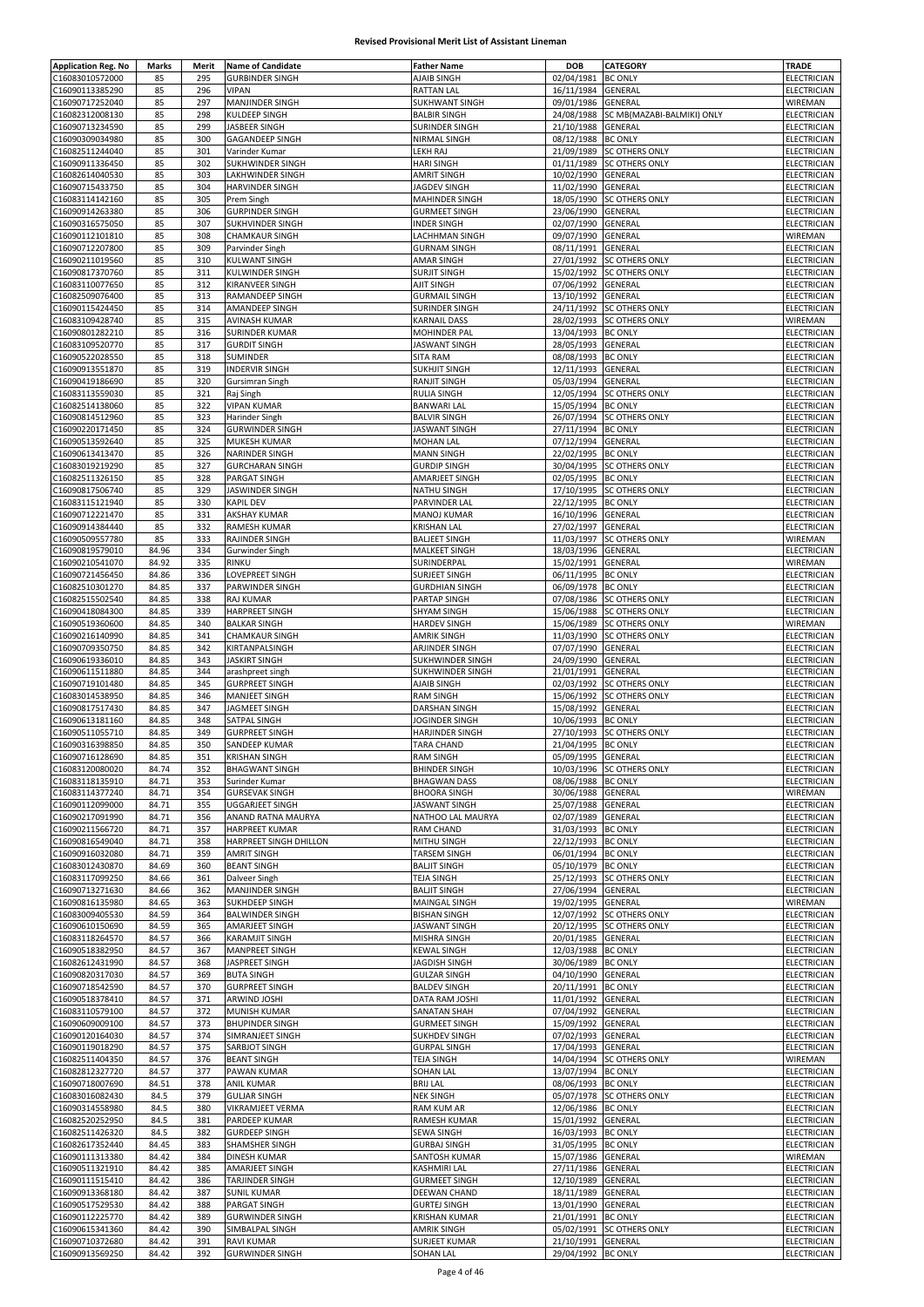| <b>Application Reg. No</b>         | Marks    | Merit      | <b>Name of Candidate</b>          | <b>Father Name</b>            | DOB                                      | <b>CATEGORY</b>                       | TRADE                             |
|------------------------------------|----------|------------|-----------------------------------|-------------------------------|------------------------------------------|---------------------------------------|-----------------------------------|
| C16082611579860                    | 84.42    | 393        | PRABHJOT SINGH                    | SURINDER SINGH                | 08/10/1992                               | GENERAL                               | ELECTRICIAN                       |
| C16090611088270                    | 84.42    | 394        | LAKHWINDER SINGH                  | LABH SINGH                    | 06/03/1994                               | GENERAL                               | WIREMAN                           |
| C16090318263100                    | 84.42    | 395        | <b>KULDEEP SINGH</b>              | <b>GURMEL RAM</b>             | 08/07/1995                               | GENERAL                               | ELECTRICIAN                       |
| C16090418193700                    | 84.42    | 396        | <b>RAKESH KUMAR</b>               | <b>DALIP KUMAR</b>            | 08/08/1995                               | <b>BC ONLY</b>                        | ELECTRICIAN                       |
| C16090110517340                    | 84.4     | 397        | <b>GURJEET SINGH</b>              | <b>GIAN SINGH</b>             | 17/04/1989                               | GENERAL                               | ELECTRICIAN                       |
| C16083111184000                    | 84.4     | 398        | KHUSHWANT SINGH                   | AJAIB SINGH                   | 09/01/1996                               | GENERAL                               | ELECTRICIAN                       |
| C16090819291420                    | 84.37    | 399        | <b>VINOD KUMAR</b>                | <b>BRIJ LAL</b>               | 08/08/1990                               | <b>BC ONLY</b>                        | ELECTRICIAN                       |
| C16090319151090                    | 84.33    | 400        | HARJINDER SINGH                   | <b>BACHAN SINGH</b>           | 25/10/1991                               | <b>SC OTHERS ONLY</b>                 | ELECTRICIAN                       |
| C16090909425020                    | 84.3     | 401        | Ravi Sharma                       | LALI RAM                      | 31/12/1993                               | GENERAL                               | WIREMAN                           |
| C16090513111410                    | 84.29    | 402        | SUKHPAL SINGH                     | <b>BUTA SINGH</b>             | 15/10/1992                               | GENERAL                               | ELECTRICIAN                       |
| C16082917094870                    | 84.29    | 403        | MALKEET SINGH                     | <b>CHANCHAL SINGH</b>         | 28/04/1996                               | GENERAL                               | ELECTRICIAN                       |
| C16090610091220                    | 84.28    | 404        | PARGAT SINGH                      | DALWARA SINGH                 | 09/02/1983                               | GENERAL                               | ELECTRICIAN                       |
| C16090522240570                    | 84.28    | 405        | NIRPAL SINGH                      | PIARA SINGH                   | 09/09/1986                               | SC OTHERS ONLY                        | WIREMAN                           |
| C16083016229660                    | 84.28    | 406        | <b>SEMAN SINGH</b>                | <b>DIWAN SINGH</b>            | 01/08/1987                               | <b>SC OTHERS ONLY</b>                 | WIREMAN                           |
| C16090311569210                    | 84.28    | 407        | <b>JANAK RAJ</b>                  | JAGTAR SINGH                  | 02/02/1989                               | GENERAL                               | ELECTRICIAN                       |
| C16082315061380                    | 84.28    | 408        | <b>KANAV JOSHI</b>                | ASHWANI JOSHI                 | 08/05/1989                               | GENERAL                               | WIREMAN                           |
| C16090712118030                    | 84.28    | 409        | <b>GURPAL SINGH</b>               | <b>BIKKER SINGH</b>           | 16/08/1989                               | GENERAL                               | ELECTRICIAN                       |
| C16090813197800                    | 84.28    | 410        | <b>DALBIR SINGH</b>               | JARNAIL SINGH                 | 17/02/1990                               | SC OTHERS EX-SERVICEMAN(DEPENDENT)    | ELECTRICIAN                       |
| C16090713194710                    | 84.28    | 411        | <b>MAKHAN SINGH</b>               | <b>HARDEV SINGH</b>           | 03/03/1990                               | GENERAL                               | ELECTRICIAN                       |
| C16090614211930                    | 84.28    | 412        | SONU                              | LAXMI NARAYAN                 | 09/11/1991                               | GENERAL                               | ELECTRICIAN                       |
| C16090215526350                    | 84.28    | 413        | PARDEEP SINGH                     | <b>MAGHAR SINGH</b>           | 10/11/1991                               | <b>BC ONLY</b>                        | ELECTRICIAN                       |
| C16090620282290                    | 84.28    | 414        | <b>Bhupinder Singh</b>            | <b>BIR SINGH</b>              | 01/02/1992                               | <b>SC OTHERS ONLY</b>                 | ELECTRICIAN                       |
| C16082916379100                    | 84.28    | 415        | <b>GURPREET SINGH</b>             | <b>BALVEER SINGH</b>          | 01/04/1992                               | <b>GENERAL</b>                        | ELECTRICIAN                       |
| C16082614251840                    | 84.28    | 416        | <b>NARINDER SINGH</b>             | KARNAIL SINGH                 | 19/06/1992                               | GENERAL                               | ELECTRICIAN                       |
| C16082616425340                    | 84.28    | 417        | JAGSHEER SINGH                    | HARDEEP SINGH                 | 12/10/1993 BC ONLY                       |                                       | ELECTRICIAN                       |
| C16090614425180                    | 84.28    | 418        | <b>VARINDER KUMAR</b>             | RAMESH KUMAR                  | 05/05/1995                               | <b>BC ONLY</b>                        | <b>ELECTRICIAN</b>                |
| C16090218105940                    | 84.28    | 419        | ROHIT PARTAP SINGH                | <b>LAKHAN SINGH</b>           | 07/07/1996                               | <b>SC OTHERS ONLY</b>                 | ELECTRICIAN                       |
| C16090513593140                    | 84.25    | 420        | <b>SWARAN SINGH</b>               | DES RAJ                       | 16/08/1986                               | <b>SC OTHERS ONLY</b>                 | ELECTRICIAN                       |
| C16090111027170                    | 84.23    | 421        | JATINDER MAHAR                    | JAGDISH RAI                   | 10/03/1995                               | <b>BC ONLY</b>                        | ELECTRICIAN                       |
| C16090719064530                    | 84.14    | 422        | PARDIP KUMAR                      | <b>GURDEV RAJ</b>             | 01/04/1980                               | <b>SC OTHERS ONLY</b>                 | ELECTRICIAN                       |
| C16090114088420                    | 84.14    | 423        | Kamaldeep Singh                   | <b>KARTAR SINGH</b>           | 20/03/1981                               | <b>GENERAL</b>                        | ELECTRICIAN                       |
| C16090413201650                    | 84.14    | 424        | <b>KEWAL SINGH</b>                | <b>CHAIN SINGH</b>            | 08/04/1981                               | <b>SC OTHERS ONLY</b>                 | ELECTRICIAN                       |
| C16090620147460                    | 84.14    | 425        | <b>BIRBAL RAM</b>                 | <b>MOURTA RAM</b>             | 10/05/1986                               | GENERAL                               | WIREMAN                           |
| C16082813253550                    | 84.14    | 426        | <b>GURPREET SINGH</b>             | JAGDEV SINGH                  | 04/07/1986                               | FREEDOM FIGHTER (DEPENDENT)           | ELECTRICIAN                       |
| C16090813288870                    | 84.14    | 427        | AMRINDER SINGH                    | HARBHAJAN SINGH               | 08/03/1989                               | GENERAL                               | ELECTRICIAN                       |
| C16090312497990                    | 84.14    | 428        | <b>HARDEEP SINGH</b>              | <b>HARDIAL SINGH</b>          | 09/06/1990                               | GENERAL                               | ELECTRICIAN                       |
| C16090518205710                    | 84.14    | 429        | Harwinder Singh                   | RAM LAL                       | 28/06/1990                               | <b>BC ONLY</b>                        | WIREMAN                           |
| C16082417082350                    | 84.14    | 430        | KAMLESH SHARMA                    | RAGHUNANDAN                   | 15/12/1992                               | GENERAL                               | ELECTRICIAN                       |
| C16090812482760                    | 84.14    | 431        | <b>GURDEEP SINGH</b>              | <b>BALWINDER SINGH</b>        | 08/08/1994                               | GENERAL                               | ELECTRICIAN                       |
| C16083112015810                    | 84.14    | 432        | RAJVEER SINGH                     | KULDEEP SINGH                 | 12/08/1995                               | GENERAL                               | ELECTRICIAN                       |
| C16090900323150                    | 84.14    | 433        | ABHISHEK KUMAR                    | ASHOK KUMAR                   | 04/06/1997                               | GENERAL                               | ELECTRICIAN                       |
| C16090216225010                    | 84.1     | 434        | <b>KHUSHI RAM</b>                 | <b>RAM SINGH</b>              | 07/03/1986                               | GENERAL                               | ELECTRICIAN                       |
| C16090313362110                    | 84.08    | 435        | <b>GAGANDEEP SINGH</b>            | <b>SUKHDEV SINGH</b>          | 10/01/1997                               | <b>BC ONLY</b>                        | ELECTRICIAN                       |
| C16090717056350                    | 84.08    | 436        | YOGESH RINWA                      | <b>RAM PARTAP</b>             | 04/03/1997                               | GENERAL                               | ELECTRICIAN                       |
| C16090716462900                    | 84.07    | 437        | JOGINDER SINGH                    | MUKHTIAR SINGH                | 17/10/1993                               | <b>SC OTHERS ONLY</b>                 | ELECTRICIAN                       |
| C16090715448140                    | 84.07    | 438        | <b>BALRAJ MEHRA</b>               | OM PARKASH MEHRA              | 13/05/1994                               | <b>BC ONLY</b>                        | ELECTRICIAN                       |
| C16090313438630                    | 84.05    | 439        | SUKHJINDER SINGH                  | HARBHAJAN SINGH               | 20/07/1994                               | <b>BC ONLY</b>                        | ELECTRICIAN                       |
| C16090321470830                    | 84.03    | 440        | <b>GURPREET SINGH</b>             | <b>DALVEER SINGH</b>          | 02/11/1993                               | <b>SC OTHERS ONLY</b>                 | ELECTRICIAN                       |
| C16090313488910                    | 84.03    | 441        | <b>LAKHVIR SINGH</b>              | <b>BALDEV SINGH</b>           | 01/11/1997                               | <b>BC ONLY</b>                        | ELECTRICIAN                       |
| C16083111186790                    | 84.01    | 442        | <b>SHIV RAJAN</b>                 | <b>JAGDISH PRASAD</b>         | 23/04/1990                               | GENERAL                               | ELECTRICIAN                       |
| C16083017248460                    | 84.01    | 443        | <b>SHIV RAJAN</b>                 | JAGDISH PRASAD                | 23/04/1990                               | <b>SC OTHERS ONLY</b>                 | ELECTRICIAN                       |
| C16090218099540                    | 84       | 444        | <b>VINAY KUMAR</b>                | <b>CHANAN LAL</b>             | 08/02/1982                               | GENERAL                               | ELECTRICIAN                       |
| C16090111169620                    | 84       | 445        | <b>KULWINDER SINGH</b>            | <b>JAGTAR SINGH</b>           | 16/12/1982                               | SC MB(MAZABI-BALMIKI) ONLY            | ELECTRICIAN                       |
| C16090219371630                    | 84       | 446        | RANJINDER SINGH                   | SEWA SINGH                    | 05/05/1984                               | SC MB(MAZABI-BALMIKI) ONLY            | ELECTRICIAN                       |
| C16090818300060                    | 84       | 447        | KULWANT SINGH                     | AMAR SINGH                    | 25/09/1984                               | <b>SC OTHERS ONLY</b>                 | <b>ELECTRICIAN</b>                |
| C16090822053310                    | 84       | 448        | RAJINDER PAL                      | <b>SULAKHAN RAM</b>           | 30/04/1985 BC ONLY                       |                                       | ELECTRICIAN                       |
| C16090214560890                    | 84       | 449        | gursewak singh                    | <b>MAJOR SINGH</b>            | 15/08/1986 GENERAL                       |                                       | ELECTRICIAN<br>WIREMAN            |
| C16090819374220                    | 84       | 450<br>451 | Sushil Kumar<br>RAVINDER SINGH    | JAMNA PARSAD                  | 16/02/1987 BC ONLY                       |                                       |                                   |
| C16090815577470<br>C16090110102350 | 84       |            | SAJJAN KUMAR                      | <b>BALJEET SINGH</b>          | 03/08/1987 BC ONLY                       | 13/03/1987 SC MB(MAZABI-BALMIKI) ONLY | ELECTRICIAN<br><b>ELECTRICIAN</b> |
|                                    | 84       | 452        |                                   | ATMA RAM                      |                                          |                                       |                                   |
| C16090717060280<br>C16090607440120 | 84<br>84 | 453<br>454 | <b>GURPREET SINGH</b>             | MUKHTIAR SINGH<br>AJAIB SINGH | 18/12/1988 BC ONLY<br>15/01/1989 BC ONLY |                                       | ELECTRICIAN<br>ELECTRICIAN        |
| C16090812528260                    | 84       | 455        | Lakhwinder Singh<br>JEETPAL SINGH | <b>NAZAR SINGH</b>            | 10/03/1989                               | <b>GENERAL</b>                        | ELECTRICIAN                       |
| C16082916555640                    | 84       | 456        | AMANDEEP SINGH                    | <b>GURTEJ SINGH</b>           | 13/04/1989                               | SC MB(MAZABI-BALMIKI) ONLY            | ELECTRICIAN                       |
| C16082619388390                    | 84       | 457        | <b>JARNAIL SINGH</b>              | <b>BALDEV SINGH</b>           | 19/12/1989                               | <b>GENERAL</b>                        | ELECTRICIAN                       |
| C16090619170970                    | 84       | 458        | SANTOSH SINGH                     | AMARJIT KAUR                  | 25/01/1990                               | GENERAL                               | ELECTRICIAN                       |
| C16090212224790                    | 84       | 459        | Sourabh Singh                     | SHAKTI SINGH                  | 08/02/1990                               | GENERAL                               | WIREMAN                           |
| C16090620503660                    | 84       | 460        | <b>GURWINDER SINGH</b>            | <b>HARDEV SINGH</b>           | 10/04/1990                               | GENERAL                               | ELECTRICIAN                       |
| C16090518551130                    | 84       | 461        | <b>AVTAR SINGH</b>                | JOGINDER SINGH                | 22/04/1990                               | GENERAL                               | ELECTRICIAN                       |
| C16082421472520                    | 84       | 462        | <b>HARJINDER SINGH</b>            | PARTAP SINGH                  | 25/05/1990                               | <b>SC OTHERS ONLY</b>                 | ELECTRICIAN                       |
| C16090213043530                    | 84       | 463        | karandeep singh                   | KULWINDER SINGH               | 18/06/1990                               | GENERAL                               | WIREMAN                           |
| C16082813472690                    | 84       | 464        | <b>HARJINDER SINGH</b>            | <b>GURBAX SINGH</b>           | 22/06/1990                               | <b>GENERAL</b>                        | WIREMAN                           |
| C16090319187500                    | 84       | 465        | SANDEEP SINGH                     | JOGINDER SINGH                | 11/07/1990                               | <b>BC ONLY</b>                        | ELECTRICIAN                       |
| C16090111353380                    | 84       | 466        | <b>HARMINDER SINGH</b>            | RAM SINGH                     | 04/08/1990                               | <b>SC OTHERS ONLY</b>                 | ELECTRICIAN                       |
| C16090913486830                    | 84       | 467        | LAKHWINDER SINGH                  | <b>GULZAR SINGH</b>           | 15/01/1991 GENERAL                       |                                       | ELECTRICIAN                       |
| C16083114029870                    | 84       | 468        | ANGREJ SINGH                      | SUKHWINDER SINGH              | 06/03/1991                               | GENERAL                               | ELECTRICIAN                       |
| C16090511328990                    | 84       | 469        | NARPATH SINGH                     | <b>INDER SINGH</b>            | 02/07/1991                               | GENERAL                               | ELECTRICIAN                       |
| C16090913578090                    | 84       | 470        | <b>MALKIT SINGH</b>               | <b>JANGIR SINGH</b>           | 27/07/1991                               | <b>SC OTHERS ONLY</b>                 | ELECTRICIAN                       |
| C16090321004560                    | 84       | 471        | <b>GURDEEP SINGH</b>              | CHARANJEET SINGH              | 08/09/1991                               | <b>SC OTHERS ONLY</b>                 | ELECTRICIAN                       |
| C16090713188830                    | 84       | 472        | <b>GURPREET SINGH</b>             | <b>GURPAL SINGH</b>           | 08/10/1991                               | <b>GENERAL</b>                        | ELECTRICIAN                       |
| C16082612442260                    | 84       | 473        | NARINDER SINGH                    | <b>RANDHIR SINGH</b>          | 21/12/1991 GENERAL                       |                                       | ELECTRICIAN                       |
| C16090610307550                    | 84       | 474        | Surinder Singh                    | <b>BALWINDER SINGH</b>        | 07/03/1992                               | <b>BC ONLY</b>                        | ELECTRICIAN                       |
| C16090815060070                    | 84       | 475        | <b>BAHADAR SINGH</b>              | <b>KHEM SINGH</b>             | 13/04/1992                               | <b>SC OTHERS ONLY</b>                 | ELECTRICIAN                       |
| C16090910004170                    | 84       | 476        | LAKHWINDER SINGH                  | <b>HARBANS SINGH</b>          | 04/07/1992                               | <b>GENERAL</b>                        | ELECTRICIAN                       |
| C16090810459670                    | 84       | 477        | PRAGAT SINGH                      | <b>KARNAIL SINGH</b>          | 05/07/1992 BC ONLY                       |                                       | ELECTRICIAN                       |
| C16090510167660                    | 84       | 478        | KULJEET SINGH                     | <b>BHARPOOR SINGH</b>         | 04/08/1992                               | <b>GENERAL</b>                        | ELECTRICIAN                       |
| C16090318292100                    | 84       | 479        | khushkaran singh                  | <b>GURLAL SINGH</b>           | 01/12/1992                               | GENERAL                               | WIREMAN                           |
| C16082913066650                    | 84       | 480        | <b>KAMALIEET SINGH</b>            | SARBJEET SINGH                | 10/02/1993                               | <b>BC ONLY</b>                        | ELECTRICIAN                       |
| C16090219394800                    | 84       | 481        | Gagandeep Singh                   | <b>AVTAR SINGH</b>            | 30/03/1993                               | GENERAL                               | ELECTRICIAN                       |
| C16083111284910                    | 84       | 482        | SUKHJINDER SINGH                  | <b>NAIB SINGH</b>             | 07/05/1993                               | GENERAL                               | ELECTRICIAN                       |
| C16083111341570                    | 84       | 483        | <b>MANBEER SINGH</b>              | JAGNANDAN SINGH               | 05/06/1993                               | GENERAL                               | ELECTRICIAN                       |
| C16090513045970                    | 84       | 484        | Davinder Kumar                    | <b>MANJIT KUMAR</b>           | 06/08/1993                               | <b>GENERAL</b>                        | ELECTRICIAN                       |
| C16090718413760                    | 84       | 485        | <b>BABALJEET SINGH</b>            | <b>GURMAIL SINGH</b>          | 19/08/1993                               | <b>BC ONLY</b>                        | ELECTRICIAN                       |
| C16083016367770                    | 84       | 486        | PREM KUMAR                        | <b>BRIJ LAL</b>               | 17/10/1993 BC ONLY                       |                                       | ELECTRICIAN                       |
| C16083016388100                    | 84       | 487        | AMTOJ KHAN                        | ABDUL SITAR KHAN              | 28/12/1993 BC ONLY                       |                                       | ELECTRICIAN                       |
| C16090110391800                    | 84       | 488        | Pardeep Kumar                     | <b>JAGDISH KUMAR</b>          | 04/01/1994 BC ONLY                       |                                       | ELECTRICIAN                       |
| C16083015161100                    | 84       | 489        | <b>MANGAT RAM</b>                 | RAGHUBEER                     |                                          | 02/03/1994 SC OTHERS ONLY             | ELECTRICIAN                       |
| C16090517475120                    | 84       | 490        | Krishan Kumar                     | <b>KULDEEP SINGH</b>          |                                          | 04/04/1994 SC MB(MAZABI-BALMIKI) ONLY | ELECTRICIAN                       |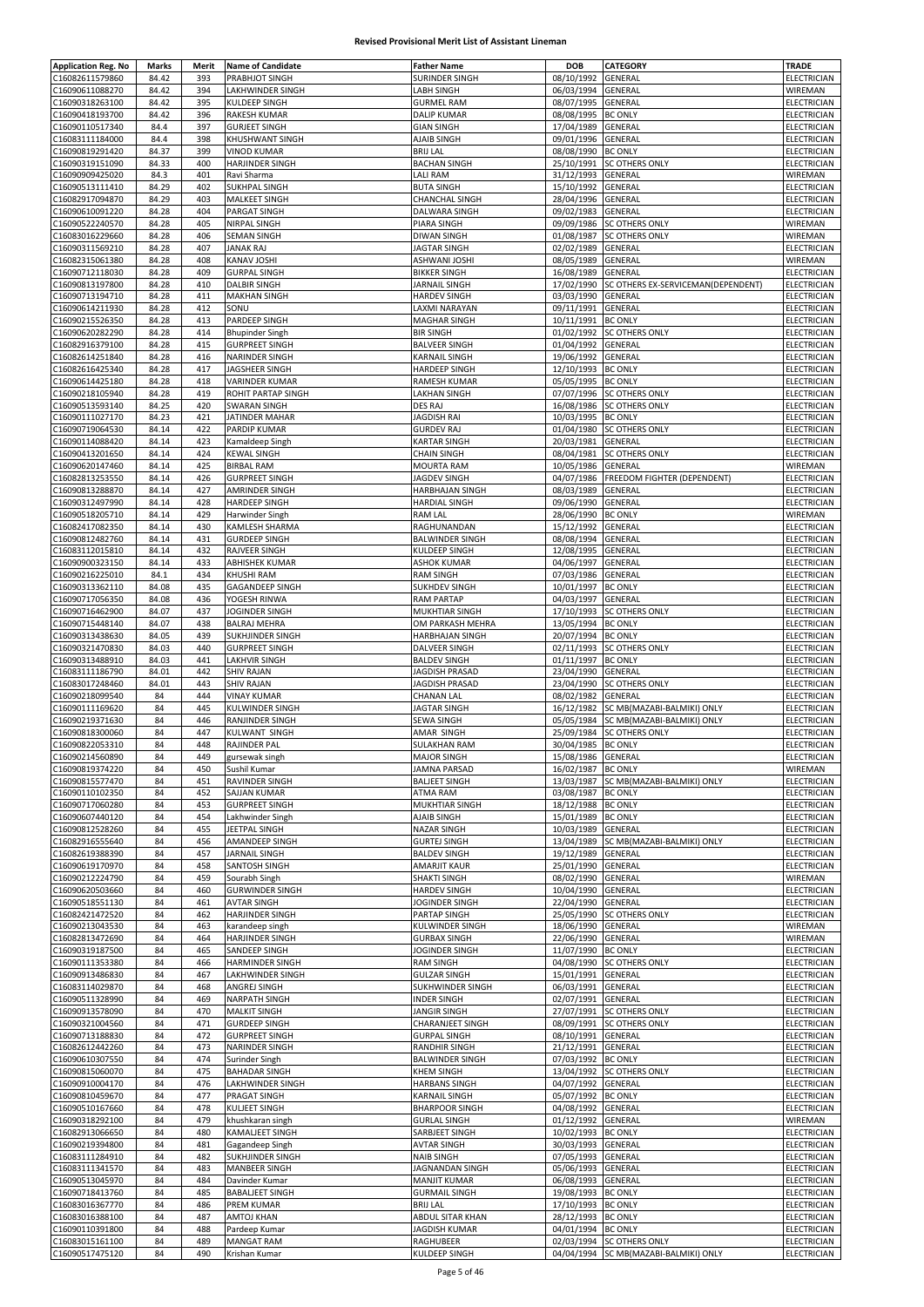| <b>Application Reg. No</b>         | Marks | Merit | <b>Name of Candidate</b>  | <b>Father Name</b>     | <b>DOB</b>         | CATEGORY                   | <b>TRADE</b>       |
|------------------------------------|-------|-------|---------------------------|------------------------|--------------------|----------------------------|--------------------|
| C16090612064890                    | 84    | 491   | PAWAN KUMAR               | <b>SHRAN MITTER</b>    | 07/11/1994         | <b>BC ONLY</b>             | ELECTRICIAN        |
| C16082611343860                    | 84    | 492   | RAJDEEP SINGH             | KULDEEP SINGH          | 05/02/1995         | GENERAL                    | ELECTRICIAN        |
| C16090810425980                    | 84    | 493   | RAGHUVIR                  | OM PARKASH             | 07/05/1995         | GENERAL                    | <b>ELECTRICIAN</b> |
| C16090812084740                    | 84    | 494   | ARASHDEEP JOSHI           | BALKRISHAN JOSHI       | 09/05/1995         | GENERAL                    | ELECTRICIAN        |
| C16090519226070                    | 84    | 495   | PRINCE SHARMA             | RAJINDER PAL           | 14/05/1995         | GENERAL                    | ELECTRICIAN        |
| C16090913227630                    | 84    | 496   | AKASHDEEP SINGH           | LAKHWINDER SINGH       | 20/05/1995         | GENERAL                    | ELECTRICIAN        |
| C16090512555790                    | 84    | 497   | JASWINDER SINGH           | <b>NAIB SINGH</b>      | 22/06/1995         | GENERAL                    | ELECTRICIAN        |
|                                    | 84    | 498   |                           | SURINDERPAL SINGH      | 20/10/1995         |                            |                    |
| C16090916426480                    |       |       | sukhjinder singh          |                        |                    | GENERAL                    | WIREMAN            |
| C16090811572750                    | 84    | 499   | <b>HARJOT SINGH</b>       | SATNAM SINGH           | 15/05/1996         | GENERAL                    | ELECTRICIAN        |
| C16090513555060                    | 84    | 500   | JASPREET SINGH            | SARABJEET SINGH        | 25/05/1996         | GENERAL                    | ELECTRICIAN        |
| C16090816154610                    | 84    | 501   | PAWAN KUMAR               | RADHESHYAM             | 10/08/1996         | GENERAL                    | ELECTRICIAN        |
| C16090820121640                    | 83.99 | 502   | RAMESH KUMAR              | <b>KUNDAN LAL</b>      | 09/08/1989         | <b>BC ONLY</b>             | ELECTRICIAN        |
| C16083117206390                    | 83.89 | 503   | <b>MANPREET SINGH</b>     | <b>JAGTAR SINGH</b>    | 26/01/1993         | SC MB(MAZABI-BALMIKI) ONLY | ELECTRICIAN        |
| C16082319245690                    | 83.88 | 504   | <b>Tirath Singh</b>       | <b>HARBANS SINGH</b>   | 10/01/1988         | SC MB(MAZABI-BALMIKI) ONLY | WIREMAN            |
| C16090519484870                    | 83.88 | 505   | RANJEET SINGH             | <b>BALWINDER SINGH</b> | 05/06/1994         | SC OTHERS ONLY             | ELECTRICIAN        |
| C16090214134870                    | 83.87 | 506   | KULWINDER SINGH           | <b>DHARI SINGH</b>     | 02/02/1992         | SC MB(MAZABI-BALMIKI) ONLY | ELECTRICIAN        |
| C16090607114340                    | 83.86 | 507   | SUKHJEET SINGH            | PARAMJEET SINGH        | 17/04/1990         | SC MB(MAZABI-BALMIKI) ONLY | ELECTRICIAN        |
| C16082816178580                    | 83.86 | 508   | AMANDEEP SINGH            | LAKHWINDER SINGH       | 29/03/1992         | <b>SC OTHERS ONLY</b>      | ELECTRICIAN        |
| C16082917545180                    | 83.85 | 509   | <b>HARJINDER KUMAR</b>    | <b>BHAGWAN DASS</b>    | 15/01/1984         | <b>BC ONLY</b>             | WIREMAN            |
| C16083117481390                    | 83.85 | 510   | <b>BALWINDER SINGH</b>    | DALWARA SINGH          | 02/04/1984         | GENERAL                    | <b>ELECTRICIAN</b> |
| C16083123482380                    | 83.85 | 511   | Surinder Singh            | <b>BAKHSHISH SINGH</b> | 22/09/1984         | <b>SC OTHERS ONLY</b>      | ELECTRICIAN        |
| C16082517082460                    | 83.85 | 512   | <b>JUGJIT KUMAR</b>       | SATNAM RAI             | 06/12/1984         | <b>BC ONLY</b>             | ELECTRICIAN        |
| C16090410217700                    | 83.85 | 513   | Sandeep Kumar             | RAJ BAHADUR            | 10/03/1986         |                            | ELECTRICIAN        |
|                                    |       |       |                           |                        |                    | SC MB(MAZABI-BALMIKI) ONLY |                    |
| C16083013553790                    | 83.85 | 514   | Anwar Chouhan             | AMRIT LAL CHOUHAN      | 22/07/1986         | GENERAL                    | ELECTRICIAN        |
| C16090615331940                    | 83.85 | 515   | <b>RIPEN KUMAR</b>        | <b>RAM PARKASH</b>     | 01/01/1987         | <b>SC OTHERS ONLY</b>      | ELECTRICIAN        |
| C16090515240580                    | 83.85 | 516   | <b>HARJEET SINGH</b>      | SATPAL SINGH           | 31/07/1987         | GENERAL                    | ELECTRICIAN        |
| C16090715544980                    | 83.85 | 517   | <b>GAGANDEEP SINGH</b>    | <b>GURCHARAN SINGH</b> | 15/09/1987         | <b>BC ONLY</b>             | ELECTRICIAN        |
| C16090717057690                    | 83.85 | 518   | JASVEER SINGH             | SARDARA SINGH          | 10/04/1988         | GENERAL                    | ELECTRICIAN        |
| C16083010282000                    | 83.85 | 519   | <b>Sher Singh</b>         | MANGU SINGH            | 31/05/1989         | GENERAL                    | ELECTRICIAN        |
| C16090518109550                    | 83.85 | 520   | Satnam Singh              | <b>BHARPUR SINGH</b>   | 18/11/1989         | <b>BC ONLY</b>             | ELECTRICIAN        |
| C16090519069890                    | 83.85 | 521   | <b>SUKHBIR SINGH</b>      | SAWINDER SINGH         | 26/11/1989         | SC MB(MAZABI-BALMIKI) ONLY | WIREMAN            |
| C16090811539150                    | 83.85 | 522   | <b>SUKHCHAIN SINGH</b>    | <b>DARSHAN SINGH</b>   | 22/04/1991         | GENERAL                    | ELECTRICIAN        |
| C16090717296810                    | 83.85 | 523   | <b>SURINDER SINGH</b>     | <b>RESHAM SINGH</b>    | 01/08/1991         | <b>SC OTHERS ONLY</b>      | ELECTRICIAN        |
| C16090510070840                    | 83.85 | 524   | <b>KALU RAM</b>           | PARBHU DAYAL           | 05/09/1991         | <b>BC ONLY</b>             | ELECTRICIAN        |
| C16090819386470                    | 83.85 | 525   | <b>MANISH KUMAR</b>       | SATPAL KUMAR           | 03/12/1991         | GENERAL                    | ELECTRICIAN        |
| C16090812271800                    | 83.85 | 526   | <b>KULWINDER SINGH</b>    | <b>SUCHA SINGH</b>     | 18/10/1992         | <b>BC ONLY</b>             | ELECTRICIAN        |
|                                    |       |       |                           |                        |                    |                            |                    |
| C16083110302400                    | 83.85 | 527   | SANDEEP SINGH             | <b>BALJEET SINGH</b>   | 24/11/1992         | SC OTHERS ONLY             | ELECTRICIAN        |
| C16082914170010                    | 83.85 | 528   | MAHINDER KUMAR            | SUBHASH CHANDER        | 09/11/1994         | <b>BC ONLY</b>             | ELECTRICIAN        |
| C16090214337950                    | 83.85 | 529   | SUNIL                     | RAM NARAYAN            | 19/03/1995         | <b>BC ONLY</b>             | ELECTRICIAN        |
| C16090109449590                    | 83.85 | 530   | YOGESH KUMAR VERMA        | RAVINDER KUMAR VERMA   | 10/07/1995         | GENERAL                    | ELECTRICIAN        |
| C16083109396770                    | 83.81 | 531   | PARAMVEER SINGH           | KARAMJEET SINGH        | 27/07/1995         | <b>BC ONLY</b>             | ELECTRICIAN        |
| C16090914237820                    | 83.81 | 532   | <b>HARBHAJAN SINGH</b>    | SUKHDEV                | 05/04/1997         | GENERAL                    | ELECTRICIAN        |
| C16090613550540                    | 83.8  | 533   | SANDEEP KUMAR             | <b>KRISHAN LAL</b>     | 12/11/1994         | <b>SC OTHERS ONLY</b>      | ELECTRICIAN        |
| C16090915109140                    | 83.77 | 534   | DAWINDER SINGH            | <b>SUKHPAL SINGH</b>   | 16/12/1991         | GENERAL                    | ELECTRICIAN        |
| C16090212000860                    | 83.74 | 535   | <b>VISHAVJEET SINGH</b>   | <b>BALJINDER SINGH</b> | 06/10/1996         | <b>BC ONLY</b>             | ELECTRICIAN        |
| C16090318190660                    | 83.71 | 536   | <b>GURSEWAK SINGH</b>     | <b>UJJAGAR SINGH</b>   | 30/11/1978         | <b>SC OTHERS ONLY</b>      | WIREMAN            |
| C16090112439530                    | 83.71 | 537   | <b>TARA SINGH</b>         | <b>BHIM RAI</b>        | 27/02/1982         | GENERAL                    | WIREMAN            |
| C16090611445490                    | 83.71 | 538   | <b>MANVEER SINGH</b>      | <b>SUKHDEV SINGH</b>   | 01/03/1989         | <b>SC OTHERS ONLY</b>      | ELECTRICIAN        |
|                                    |       |       |                           |                        |                    | <b>BC ONLY</b>             |                    |
| C16082911017430                    | 83.71 | 539   | <b>RAM SINGH</b>          | JAGVINDER SINGH        | 07/11/1989         |                            | ELECTRICIAN        |
| C16083019336570                    | 83.71 | 540   | <b>BAGGA RAM</b>          | KAKA RAM               | 28/04/1990         | <b>SC OTHERS ONLY</b>      | <b>ELECTRICIAN</b> |
| C16082511069220                    | 83.71 | 541   | LAKHWINDER SINGH          | DARSHAN SINGH          | 28/09/1990         | GENERAL                    | ELECTRICIAN        |
| C16090820096100                    | 83.71 | 542   | <b>Tarsem Singh</b>       | ROHI RAM               | 10/01/1991         | GENERAL                    | ELECTRICIAN        |
| C16090809327860                    | 83.71 | 543   | JAGMEET SINGH             | <b>HARMEET SINGH</b>   | 08/06/1991         | <b>BC ONLY</b>             | ELECTRICIAN        |
| C16090217087360                    | 83.71 | 544   | SANDEEP KUMAR             | INDERJEET              | 17/09/1991         | <b>BC ONLY</b>             | ELECTRICIAN        |
| C16090916400160                    | 83.71 | 545   | ANIL                      | LAL CHAND              | 05/11/1991         | GENERAL                    | ELECTRICIAN        |
| C16082910495230                    | 83.71 | 546   | RAVINDER SINGH            | <b>KULWANT SINGH</b>   | 13/02/1992         | <b>BC ONLY</b>             | ELECTRICIAN        |
| C16083010227520                    | 83.71 | 547   | Rajvir Singh              | GURDHIAN SINGH         | 23/08/1992 GENERAL |                            | ELECTRICIAN        |
| C16090517571630                    | 83.71 | 548   | Sagar                     | RAJINDER KUMAR         |                    | 26/08/1993 SC OTHERS ONLY  | ELECTRICIAN        |
| C16082611013080                    | 83.71 | 549   | MANJU                     | DALEEP KUMAR           | 10/08/1994         | <b>GENERAL</b>             | ELECTRICIAN        |
| C16082914146230                    | 83.71 | 550   | Makhan Singh              | SEWA SINGH             | 22/02/1995         | <b>SC OTHERS ONLY</b>      | <b>ELECTRICIAN</b> |
| C16090801053370                    | 83.71 | 551   | <b>MANISH KUMAR</b>       | SHAGAN LAL             | 30/04/1995         | <b>BC ONLY</b>             | ELECTRICIAN        |
|                                    |       |       |                           |                        |                    |                            |                    |
| C16090812081850<br>C16090810566690 | 83.7  | 552   | SANDEEP KUMAR             | LAL CHAND              | 27/09/1990         | <b>SC OTHERS ONLY</b>      | <b>ELECTRICIAN</b> |
|                                    | 83.7  | 553   | SATINDER VEER             | RAKESH KUMAR           | 08/09/1995         | GENERAL                    | ELECTRICIAN        |
| C16090109006550                    | 83.66 | 554   | <b>SHER SINGH</b>         | PARTAP SINGH           | 24/01/1990         | SC OTHERS ONLY             | ELECTRICIAN        |
| C16090614377260                    | 83.66 | 555   | <b>ABHISHEK KUMAR</b>     | PARDEEP KUMAR          | 02/11/1995         | GENERAL                    | ELECTRICIAN        |
| C16090912002240                    | 83.6  | 556   | AMANDEEP SINGH            | SURJEET SINGH          | 20/10/1994         | GENERAL                    | ELECTRICIAN        |
| C16090821013920                    | 83.57 | 557   | <b>AMRIK SINGH</b>        | JAGDEV SINGH           | 31/03/1981         | GENERAL                    | ELECTRICIAN        |
| C16090821070620                    | 83.57 | 558   | <b>AMRIK SINGH</b>        | JAGDEV SINGH           | 31/03/1981         | <b>SPORTS PERSON</b>       | <b>ELECTRICIAN</b> |
| C16090213475850                    | 83.57 | 559   | <b>JOUS VIKRANT</b>       | MOHINDER MASIH         | 07/08/1981         | GENERAL                    | ELECTRICIAN        |
| C16090119233550                    | 83.57 | 560   | <b>RAMAN KUMAR</b>        | ATMA RAM               | 14/10/1982         | <b>BC ONLY</b>             | ELECTRICIAN        |
| C16090809397630                    | 83.57 | 561   | <b>JAGTAR SINGH</b>       | <b>GURMAIL SINGH</b>   | 04/05/1984         | GENERAL                    | ELECTRICIAN        |
| C16090810391060                    | 83.57 | 562   | <b>JASVIR SINGH</b>       | RULDOO SINGH           | 14/05/1984         | <b>BC ONLY</b>             | ELECTRICIAN        |
| C16090412447300                    | 83.57 | 563   | <b>HARWINDER SINGH</b>    | <b>BHAGWAN SINGH</b>   | 24/11/1987         | GENERAL                    | ELECTRICIAN        |
| C16090607099230                    | 83.57 | 564   | <b>BALWINDER SINGH</b>    | <b>RAM KUMAR</b>       | 23/04/1988         | GENERAL                    | ELECTRICIAN        |
| C16082910291380                    | 83.57 | 565   | <b>VINAY KUMAR</b>        | KULDEEP CHAND          | 08/09/1988         | GENERAL                    | ELECTRICIAN        |
| C16090916300670                    | 83.57 | 566   | <b>BITTU SINGH</b>        | <b>SHIV KUMAR</b>      | 06/04/1990         | <b>SC OTHERS ONLY</b>      | ELECTRICIAN        |
| C16083111537300                    | 83.57 | 567   | <b>BALVINDER SINGH</b>    | KARMJEET SINGH         | 28/07/1990         | GENERAL                    | ELECTRICIAN        |
| C16090315590840                    | 83.57 | 568   | GAGANPREET                | JATINDERPAL SINGH      | 01/09/1990         | GENERAL                    | ELECTRICIAN        |
| C16083015306470                    | 83.57 | 569   | KULJINDER SINGH           | HARDEEP SINGH          | 08/04/1991         | GENERAL                    | ELECTRICIAN        |
| C16090412353800                    | 83.57 | 570   | KULWINDER BEHAL           | DARSHAN LAL            | 03/01/1992         | <b>SC OTHERS ONLY</b>      | <b>ELECTRICIAN</b> |
|                                    |       |       |                           |                        |                    |                            |                    |
| C16090811277970                    | 83.57 | 571   | AMANDEEP SINGH            | <b>BALDEV SINGH</b>    | 30/07/1992         | GENERAL                    | ELECTRICIAN        |
| C16090911202540                    | 83.57 | 572   | <b>VIKAS KUMAR</b>        | <b>BHAL CHAND</b>      | 01/04/1993         | GENERAL                    | ELECTRICIAN        |
| C16082910400200                    | 83.57 | 573   | <b>GURJINDER SINGH</b>    | <b>HARBHAJAN SINGH</b> | 13/09/1993         | GENERAL                    | ELECTRICIAN        |
| C16090817422440                    | 83.57 | 574   | <b>GURJANT SINGH</b>      | <b>GULJAR SINGH</b>    | 07/10/1993         | SC OTHERS ONLY             | ELECTRICIAN        |
| C16082911347150                    | 83.57 | 575   | AMARJEET SINGH            | SOHAN SINGH            | 01/03/1994         | GENERAL                    | ELECTRICIAN        |
| C16090109153120                    | 83.57 | 576   | <b>MOHIT KUMAR</b>        | <b>HANS RAJ</b>        | 10/03/1994         | <b>BC ONLY</b>             | ELECTRICIAN        |
| C16083020278550                    | 83.57 | 577   | <b>MANJEET KUMAR</b>      | <b>SUBASH CHANDER</b>  | 11/08/1994         | <b>BC ONLY</b>             | ELECTRICIAN        |
| C16090712345470                    | 83.57 | 578   | <b>CHHINDER SINGH</b>     | JOGIDNER SINGH         | 17/02/1995         | <b>SC OTHERS ONLY</b>      | <b>ELECTRICIAN</b> |
| C16090912086060                    | 83.57 | 579   | <b>SUKHDEV SINGH</b>      | JANGEER SINGH          | 02/07/1996         | GENERAL                    | ELECTRICIAN        |
| C16090709324490                    | 83.57 | 580   | GAGANDEEP SINGH           | JAGJIT SINGH           | 23/08/1996         | <b>BC ONLY</b>             | ELECTRICIAN        |
| C16090217516630                    | 83.52 | 581   | <b>GURMAIL SINGH</b>      | <b>MEJAR SINGH</b>     | 13/01/1990         | <b>BC ONLY</b>             | ELECTRICIAN        |
| C16090213178890                    | 83.51 | 582   | <b>SUKHWINDER SINGH</b>   | <b>HAKAM SINGH</b>     | 16/06/1990         | GENERAL                    | ELECTRICIAN        |
| C16090811459380                    | 83.51 | 583   | JASWINDER KUMAR           | KASHMIR CHAND          | 10/10/1991         | <b>BC ONLY</b>             | ELECTRICIAN        |
|                                    | 83.42 | 584   | RANJEET SINGH             | RAI SINGH              | 27/10/1978         | <b>SC OTHERS ONLY</b>      | ELECTRICIAN        |
| C16090819285930                    |       |       |                           |                        |                    |                            |                    |
| C16082611251610                    | 83.42 | 585   | <b>AMRIT SINGH</b>        | <b>HARBANS SINGH</b>   | 01/01/1980         | GENERAL                    | ELECTRICIAN        |
| C16090512304740                    | 83.42 | 586   | Pargat Singh              | NIRBHAI SINGH          | 30/05/1981         | GENERAL                    | ELECTRICIAN        |
| C16090308599870                    | 83.42 | 587   | Jagdeep Singh             | SURINDER SINGH         | 13/12/1982         | GENERAL                    | WIREMAN            |
| C16090719268810                    | 83.42 | 588   | <b>VIR DAVINDER SINGH</b> | <b>MANGAT SINGH</b>    |                    | 05/06/1985 SC OTHERS ONLY  | ELECTRICIAN        |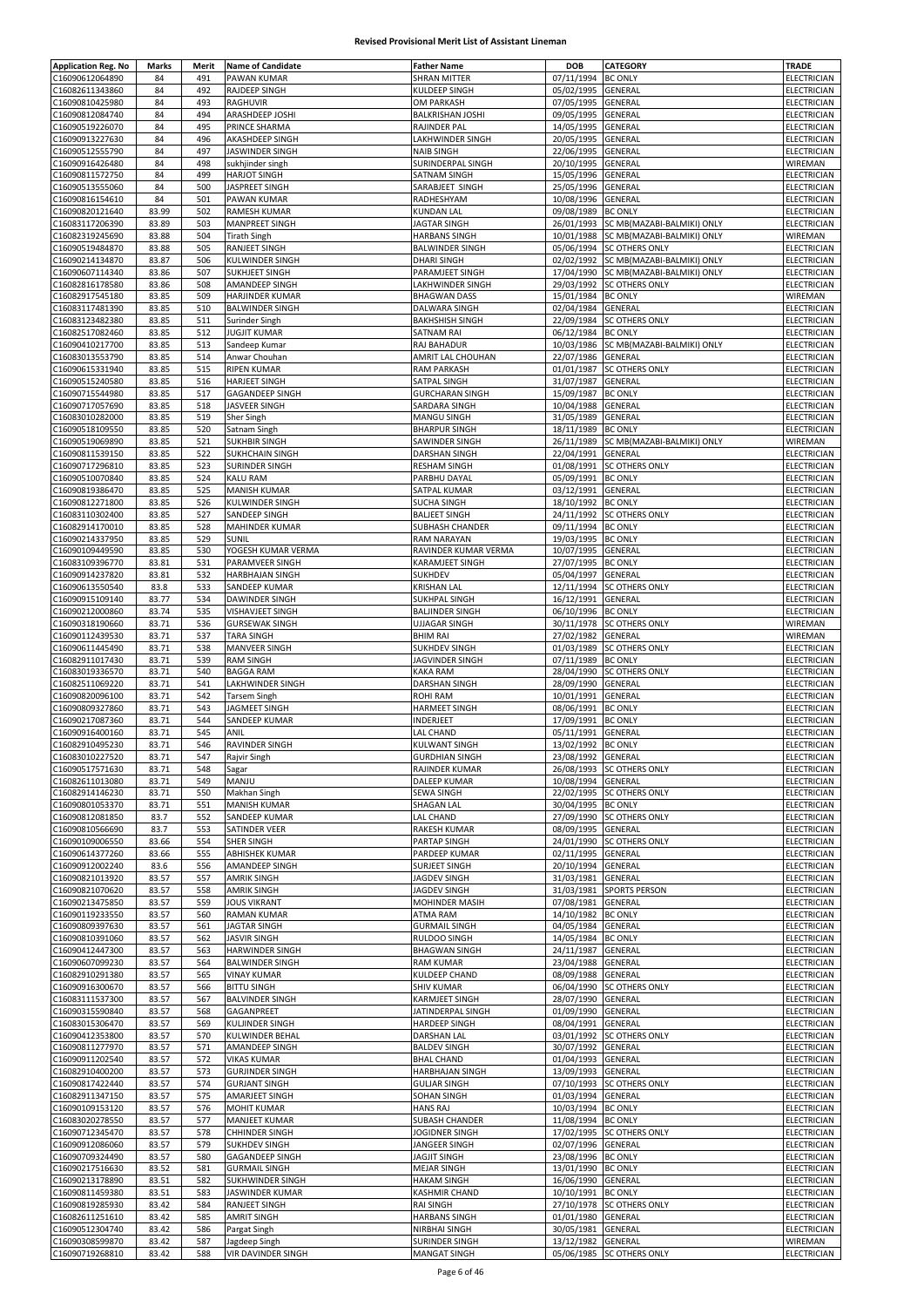| <b>Application Reg. No</b><br>C16090513048280 | <b>Marks</b> | Merit | <b>Name of Candidate</b>             | <b>Father Name</b>             | <b>DOB</b>               | <b>CATEGORY</b>           | <b>TRADE</b>               |
|-----------------------------------------------|--------------|-------|--------------------------------------|--------------------------------|--------------------------|---------------------------|----------------------------|
|                                               | 83.42        | 589   | <b>TARSEM SIGNH</b>                  | SHRI HARGOPAL SINGH            | 14/08/1986               | GENERAL                   | ELECTRICIAN                |
|                                               |              |       |                                      |                                |                          |                           |                            |
| C16090821557870                               | 83.42        | 590   | <b>GURPREET SINGH</b>                | RAJINDER SINGH                 | 18/02/1989               | GENERAL                   | ELECTRICIAN                |
| C16090719562270                               | 83.42        | 591   | NARINDER KUMAR                       | <b>BALWANT RAI</b>             | 04/10/1989               | <b>SC OTHERS ONLY</b>     | ELECTRICIAN                |
| C16082809399370                               | 83.42        | 592   | MITHU SINGH                          | JEET SINGH                     | 10/07/1990               | SC OTHERS ONLY            | ELECTRICIAN                |
| C16090717356270                               | 83.42        | 593   | JASPAL SINGH                         | SUKHWINDER SINGH               | 10/07/1990               | GENERAL                   | ELECTRICIAN                |
| C16090221391560                               | 83.42        | 594   | <b>KULJINDER SINGH</b>               | <b>GULAB SINGH</b>             | 05/11/1990               | GENERAL                   | ELECTRICIAN                |
| C16090211027370                               | 83.42        | 595   | <b>BALJEET SINGH</b>                 | RANJEET SINGH                  | 02/01/1991               | <b>BC ONLY</b>            | WIREMAN                    |
| C16090420447050                               | 83.42        | 596   | JAGDEEP                              | <b>JASVEER RAM</b>             | 05/04/1991               | GENERAL                   | ELECTRICIAN                |
|                                               |              | 597   |                                      |                                |                          |                           |                            |
| C16090716557860                               | 83.42        |       | <b>MANPREET SINGH</b>                | VIKAL SINGH                    | 15/04/1991               | <b>BC ONLY</b>            | ELECTRICIAN                |
| C16083112292500                               | 83.42        | 598   | SANDEEP SINGH                        | ALBEL SINGH                    | 09/05/1991               | GENERAL                   | WIREMAN                    |
| C16082415412100                               | 83.42        | 599   | <b>KULWINDER SINGH</b>               | PARMATMA SINGH                 | 22/05/1991               | GENERAL                   | ELECTRICIAN                |
| C16082915320920                               | 83.42        | 600   | <b>SUKHVIR SINGH</b>                 | <b>HARJIT SINGH</b>            | 07/07/1992               | GENERAL                   | ELECTRICIAN                |
| C16090618409730                               | 83.42        | 601   | RAVINDER KUMAR                       | <b>GURDAS RAM</b>              | 24/10/1992               | <b>BC ONLY</b>            | ELECTRICIAN                |
| C16090912084670                               | 83.42        | 602   | <b>HANSA SINGH</b>                   | KAKA SINGH                     | 06/12/1992               | SC OTHERS ONLY            | ELECTRICIAN                |
| C16090510448020                               | 83.42        | 603   | JAGDEEP SINGH                        | AMRIK SINGH                    | 23/04/1993               | GENERAL                   | ELECTRICIAN                |
|                                               |              |       |                                      | <b>BEERA SINGH</b>             |                          |                           |                            |
| C16090909153120                               | 83.42        | 604   | <b>JAGTAR SINGH</b>                  |                                | 06/08/1993               | GENERAL                   | ELECTRICIAN                |
| C16083019280200                               | 83.42        | 605   | <b>MANDEEP SINGH</b>                 | SUBEG SINGH                    | 12/06/1994               | <b>BC ONLY</b>            | ELECTRICIAN                |
| C16090715305300                               | 83.42        | 606   | Parmjeet Singh                       | <b>SUKHDEV SINGH</b>           | 15/06/1994               | GENERAL                   | ELECTRICIAN                |
| C16090212442090                               | 83.42        | 607   | SUKHWINDER SINGH                     | <b>BALVEER SINGH</b>           | 16/09/1994               | GENERAL                   | ELECTRICIAN                |
| C16082318456950                               | 83.4         | 608   | <b>RAM LAL</b>                       | JEET LAL                       | 03/11/1980               | SC OTHERS ONLY            | WIREMAN                    |
| C16090211225060                               | 83.4         | 609   | <b>JASWANT SINGH</b>                 | AMARPAL SINGH                  | 30/07/1993               | SC OTHERS ONLY            | ELECTRICIAN                |
| C16090310402570                               | 83.36        | 610   | <b>MANINDER SINGH</b>                | SAUDAGAR SINGH                 | 22/07/1994               | GENERAL                   | ELECTRICIAN                |
|                                               |              |       |                                      |                                |                          |                           |                            |
| C16090718407870                               | 83.29        | 611   | KULWANT SINGH                        | BALRAM                         | 18/02/1995               | <b>BC ONLY</b>            | ELECTRICIAN                |
| C16090608509150                               | 83.28        | 612   | <b>DHARAM PAL</b>                    | <b>KRISHAN LAL</b>             | 15/07/1983               | GENERAL                   | ELECTRICIAN                |
| C16090114146180                               | 83.28        | 613   | JAGPREET SINGH                       | LAKHWINDER SINGH               | 13/08/1983 BC ONLY       |                           | ELECTRICIAN                |
| C16083013122160                               | 83.28        | 614   | <b>RUPINDER SINGH</b>                | <b>GURTEJ SINGH</b>            | 31/03/1986               | <b>BC ONLY</b>            | ELECTRICIAN                |
| C16090911515260                               | 83.28        | 615   | <b>KEWAL KRISHAN</b>                 | SHYAM LAL                      | 12/10/1988 BC ONLY       |                           | ELECTRICIAN                |
| C16090811432840                               | 83.28        | 616   | <b>GURJEET SINGH</b>                 | <b>TARLOK SINGH</b>            | 14/10/1988               | <b>BC ONLY</b>            | ELECTRICIAN                |
| C16090617465160                               | 83.28        | 617   | LEHRI SINGH                          | PIARA SINGH                    | 24/12/1988               | <b>SC OTHERS ONLY</b>     | ELECTRICIAN                |
|                                               |              |       |                                      |                                |                          |                           |                            |
| C16090418529540                               | 83.28        | 618   | <b>AVTAR SINGH</b>                   | PURAN SINGH                    | 04/01/1990               | GENERAL                   | ELECTRICIAN                |
| C16090912102290                               | 83.28        | 619   | KULDEEPP SINGH                       | SATPAL                         | 18/03/1990               | GENERAL                   | ELECTRICIAN                |
| C16090616307010                               | 83.28        | 620   | HARJINDER KUMAR                      | RAMESH KUMAR                   | 01/04/1990               | GENERAL                   | ELECTRICIAN                |
| C16090223302450                               | 83.28        | 621   | HARMEET SINGH                        | SATNAM SINGH                   | 29/10/1990               | GENERAL                   | ELECTRICIAN                |
| C16082321154400                               | 83.28        | 622   | <b>GURSEWAK SINGH</b>                | NACHHATTAR SINGH               | 05/05/1991               | <b>SC OTHERS ONLY</b>     | ELECTRICIAN                |
| C16083114349550                               | 83.28        | 623   | <b>JAGSIR SINGH</b>                  | JAGROOP SINGH                  | 12/09/1992               | GENERAL                   | <b>ELECTRICIAN</b>         |
| C16083119538860                               | 83.28        | 624   | <b>HARPREET SINGH</b>                | JARNAIL SINGH                  | 24/08/1993               | <b>SC OTHERS ONLY</b>     | <b>ELECTRICIAN</b>         |
|                                               |              |       |                                      |                                |                          |                           |                            |
| C16090118272460                               | 83.28        | 625   | MONU VISHAVKARMA                     | MUKHTIAR VISHVKARMA            | 23/09/1993               | <b>BC ONLY</b>            | ELECTRICIAN                |
| C16090715455010                               | 83.28        | 626   | PREM KUMAR                           | TANSUKH RAM                    | 30/10/1993               | <b>BC ONLY</b>            | ELECTRICIAN                |
| C16090721119700                               | 83.28        | 627   | <b>VIKAS KUMAR</b>                   | RAM CHAND                      | 18/10/1995               | <b>BC ONLY</b>            | ELECTRICIAN                |
| C16083012329810                               | 83.26        | 628   | SANDEEP KUMAR                        | RANJEET DASS                   | 17/07/1988               | <b>BC ONLY</b>            | ELECTRICIAN                |
| C16090313030390                               | 83.23        | 629   | Sunil Kumar Saini                    | LATE AJIT RAM SAINI            | 22/10/1993               | GENERAL                   | ELECTRICIAN                |
| C16083110597420                               | 83.14        | 630   | <b>MANJIT SINGH</b>                  | ROOP SINGH                     | 06/01/1979               | SC OTHERS ONLY            | ELECTRICIAN                |
|                                               | 83.14        | 631   |                                      | SHRI KARM SINGH                | 25/07/1985               | GENERAL                   | <b>ELECTRICIAN</b>         |
| C16090511428020                               |              |       | HARMEET SINGH                        |                                |                          |                           |                            |
| C16082618563080                               | 83.14        | 632   | <b>TONNY KUMAR</b>                   | RAMESHWER                      | 05/06/1987               | GENERAL                   | ELECTRICIAN                |
| C16090613103370                               | 83.14        | 633   | <b>MANOJ KUMAR</b>                   | <b>DUNI CHAND</b>              | 06/03/1988               | <b>BC ONLY</b>            | ELECTRICIAN                |
| C16090110324400                               | 83.14        | 634   | PARMJEET SINGH                       | MEHAL SINGH                    | 20/04/1988               | SC OTHERS ONLY            | WIREMAN                    |
| C16090115070890                               | 83.14        | 635   | SUKHJINDER SINGH                     | SURJEET SINGH                  | 13/10/1988               | GENERAL                   | ELECTRICIAN                |
| C16082915103920                               | 83.14        | 636   | <b>NEELU RAM</b>                     | DESH RAJ                       | 17/04/1990               | SC OTHERS ONLY            | ELECTRICIAN                |
| C16082615250850                               | 83.14        | 637   | <b>VIPAN KUMAR</b>                   | HARBHAJAN LAL                  | 18/11/1990               | <b>BC ONLY</b>            | ELECTRICIAN                |
| C16090110074380                               |              | 638   | <b>HARDIAL SINGH</b>                 | <b>GEET SINGH</b>              | 09/01/1991               | GENERAL                   | ELECTRICIAN                |
|                                               | 83.14        |       |                                      |                                |                          |                           |                            |
|                                               |              |       |                                      |                                |                          |                           |                            |
| C16090814514550                               | 83.14        | 639   | <b>HARI SINGH</b>                    | <b>BALVIR SINGH</b>            | 10/03/1991               | <b>BC ONLY</b>            | ELECTRICIAN                |
| C16090111029720                               | 83.14        | 640   | <b>VIKAS</b>                         | DES RAJ                        | 07/05/1991               | <b>BC ONLY</b>            | ELECTRICIAN                |
| C16090512363960                               | 83.14        | 641   | SURENDER KUMAR                       | RAMESH CHAND                   | 10/02/1992               | GENERAL                   | ELECTRICIAN                |
|                                               |              |       |                                      |                                |                          |                           |                            |
| C16082620332810                               | 83.14        | 642   | RAJINDER KUMAR                       | <b>KALU RAM</b>                | 04/05/1992               | <b>BC ONLY</b>            | ELECTRICIAN                |
| C16090410490790                               | 83.14        | 643   | KAMALDEEP                            | <b>JANAK RAJ</b>               | 23/06/1992               | <b>BC ONLY</b>            | ELECTRICIAN                |
| C16083111411290                               | 83.14        | 644   | YADVINDER SINGH                      | <b>AMRIK SINGH</b>             | 06/12/1992               | <b>GENERAL</b>            | ELECTRICIAN                |
| C16090813020040                               | 83.14        | 645   | <b>BEANT SINGH</b>                   | PARGAT SINGH                   | 15/07/1994 GENERAL       |                           | ELECTRICIAN                |
| C16090518490330                               | 83.14        | 646   | <b>GURDEEP SINGH</b>                 | <b>SWARAN SINGH</b>            | 01/03/1995 GENERAL       |                           | <b>ELECTRICIAN</b>         |
| C16090718393670                               | 83.14        | 647   | KULBIR                               | SONA SINGH                     | 31/08/1997               | <b>SC OTHERS ONLY</b>     | ELECTRICIAN                |
| C16083012150930                               | 83.13        | 648   | <b>ASHOK KUMAR</b>                   | AMAR SINGH                     | 30/07/1991 BC ONLY       |                           | ELECTRICIAN                |
|                                               |              |       |                                      |                                |                          |                           |                            |
| C16083013082140                               | 83.11        | 649   | <b>Gurmeet Singh</b>                 | <b>TEJA SINGH</b>              | 06/03/1991 BC ONLY       |                           | ELECTRICIAN                |
| C16090620497660                               | 83.07        | 650   | JASVEER SINGH                        | PARTAP SINGH                   | 25/05/1988 GENERAL       |                           | ELECTRICIAN                |
| C16090811351630                               | 83           | 651   | RAM LUBHAYA                          | <b>GIAN CHAND</b>              | 26/05/1980               | <b>BC ONLY</b>            | ELECTRICIAN                |
| C16082409515220                               | 83           | 652   | <b>BIKRAMJEET SINGH</b>              | <b>BACHITTAR SINGH</b>         | 21/07/1981               | <b>BC ONLY</b>            | ELECTRICIAN                |
| C16090711298100                               | 83           | 653   | KULBEER SINGH                        | JAGTAR SINGH                   | 20/06/1983 GENERAL       |                           | WIREMAN                    |
| C16090818521710                               | 83           | 654   | JASWINDER PAL                        | <b>AMAR DASS</b>               | 01/10/1984               | <b>BC ONLY</b>            | ELECTRICIAN                |
| C16090617333380                               | 83           | 655   | <b>KULDEEP SINGH</b>                 | <b>KESAR SINGH</b>             |                          | 25/10/1985 SC OTHERS ONLY | ELECTRICIAN                |
| C16090813062860                               | 83           | 656   | <b>GAGANPREET SINGH</b>              | <b>DALIP SINGH</b>             | 17/11/1986               | GENERAL                   | ELECTRICIAN                |
| C16090120019010                               | 83           | 657   | LAKHVEER CHAND                       | SATPAL SINGH                   | 11/03/1987               | GENERAL                   | <b>ELECTRICIAN</b>         |
|                                               |              |       |                                      |                                |                          |                           |                            |
| C16082512227610                               | 83           | 658   | <b>JUGJIT SINGH</b>                  | <b>BALVIR SINGH</b>            | 16/05/1987               | GENERAL                   | ELECTRICIAN                |
| C16082917271920                               | 83           | 659   | Pawan Kumar                          | PAL CHAND                      | 03/07/1987               | SC OTHERS ONLY            | ELECTRICIAN                |
| C16083111541330                               | 83           | 660   | <b>JASVIR SINGH</b>                  | SHINGARA SINGH                 | 12/08/1987               | <b>SC OTHERS ONLY</b>     | <b>ELECTRICIAN</b>         |
| C16090621492160                               | 83           | 661   | sukhwinder singh                     | <b>BHOLA SINGH</b>             | 13/02/1988               | GENERAL                   | ELECTRICIAN                |
| C16090115262920                               | 83           | 662   | <b>BHAG SINGH</b>                    | LAL SINGH                      | 08/04/1988               | GENERAL                   | ELECTRICIAN                |
| C16090113239570                               | 83           | 663   | <b>HARJEET SINGH</b>                 | <b>GURMAIL SINGH</b>           | 29/04/1988               | GENERAL                   | ELECTRICIAN                |
|                                               |              |       |                                      |                                |                          |                           |                            |
| C16090611036220                               | 83           | 664   | Manphool Singh Gill                  | <b>GURDEV SINGH</b>            | 16/05/1988               | GENERAL                   | ELECTRICIAN                |
| C16090117409540                               | 83           | 665   | <b>GURLAL SINGH</b>                  | <b>HARBANS SINGH</b>           | 13/06/1988               | GENERAL                   | ELECTRICIAN                |
| C16082820037880                               | 83           | 666   | <b>GURWINDER SINGH</b>               | HARCHAND SINGH                 | 31/07/1988               | GENERAL                   | ELECTRICIAN                |
| C16090816067690                               | 83           | 667   | SUNIL DUTT                           | <b>GOPAL CHAND</b>             | 04/08/1988               | SC OTHERS ONLY            | ELECTRICIAN                |
| C16090711592530                               | 83           | 668   | <b>AVTAR SINGH</b>                   | <b>GARIB DASS</b>              | 06/08/1988               | GENERAL                   | ELECTRICIAN                |
| C16082817271490                               | 83           | 669   | LAKVINDER SINGH                      | SURENDER SINGH                 | 22/01/1989               | GENERAL                   | ELECTRICIAN                |
| C16090819184150                               | 83           | 670   | SUKHWINDER SINGH                     | DARSHAN SINGH                  | 26/01/1989               | GENERAL                   | WIREMAN                    |
|                                               |              |       |                                      |                                |                          |                           |                            |
| C16090210381190                               | 83           | 671   | <b>BALRAJ SINGH</b>                  | <b>GURCHET SINGH</b>           | 05/02/1989               | GENERAL                   | ELECTRICIAN                |
| C16090910319160                               | 83           | 672   | <b>GURPREET SINGH</b>                | SHER SINGH                     | 22/02/1989               | <b>SC OTHERS ONLY</b>     | ELECTRICIAN                |
| C16082709421250                               | 83           | 673   | SUKHWINDER SINGH                     | <b>GURTEJ SINGH</b>            | 05/03/1989               | GENERAL                   | WIREMAN                    |
| C16090814284740                               | 83           | 674   | MANDEEP SINGH                        | <b>GURMEL SINGH</b>            | 07/03/1989               | <b>SC OTHERS ONLY</b>     | WIREMAN                    |
| C16082309578720                               | 83           | 675   | PAWAN KUMAR                          | SOHAN LAL                      | 07/05/1989               | <b>BC ONLY</b>            | ELECTRICIAN                |
| C16090113282710                               | 83           | 676   | mohit kumar                          | JAGDISH RAJ                    | 23/05/1989               | GENERAL                   | ELECTRICIAN                |
| C16082722234300                               | 83           | 677   | TALWINDER SINGH                      | JASWINDER SINGH                | 24/05/1989               | <b>SC OTHERS ONLY</b>     | WIREMAN                    |
|                                               |              |       |                                      |                                |                          |                           |                            |
| C16083010558300                               | 83           | 678   | Simranjit Singh                      | <b>VIJAYPAL SINGH</b>          | 29/10/1989               | GENERAL                   | ELECTRICIAN                |
| C16082919157560                               | 83           | 679   | <b>GURMEET SINGH</b>                 | AJAIB SINGH                    | 16/12/1989               | <b>SC OTHERS ONLY</b>     | ELECTRICIAN                |
| C16090609559050                               | 83           | 680   | PARDEEP KUMAR                        | SUKHNADAN SINGH                | 17/12/1989               | <b>SC OTHERS ONLY</b>     | ELECTRICIAN                |
| C16090916028300                               | 83           | 681   | <b>HARPAL SINGH</b>                  | JASWANT SINGH                  | 01/01/1990               | GENERAL                   | ELECTRICIAN                |
| C16090210073400                               | 83           | 682   | <b>SURENDER ROSE</b>                 | BALRAJ                         | 15/01/1990               | GENERAL                   | ELECTRICIAN                |
| C16090712082470                               | 83           | 683   | <b>GURVIR SINGH</b>                  | <b>MALKIT SINGH</b>            | 29/01/1990               | GENERAL                   | ELECTRICIAN                |
|                                               |              | 684   |                                      |                                |                          |                           |                            |
| C16090709081980<br>C16082422508920            | 83<br>83     | 685   | MUKHPAL SINGH<br><b>MUKESH KUMAR</b> | <b>NAIB SINGH</b><br>LEELU RAM | 12/02/1990<br>25/03/1990 | GENERAL<br><b>BC ONLY</b> | ELECTRICIAN<br>ELECTRICIAN |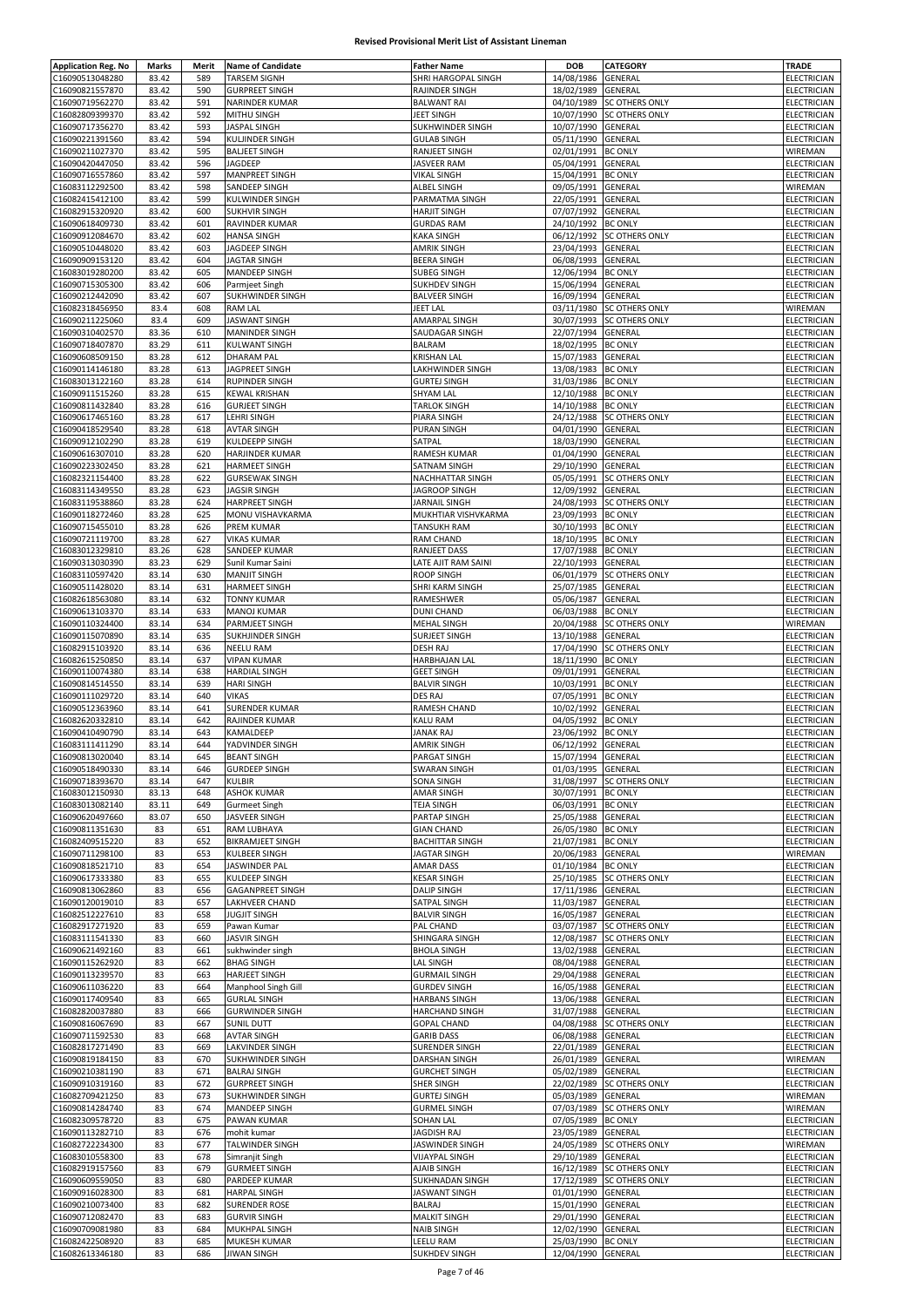| <b>Application Reg. No</b>         | Marks    | Merit      | <b>Name of Candidate</b> | <b>Father Name</b>            | <b>DOB</b>         | <b>CATEGORY</b>            | <b>TRADE</b>               |
|------------------------------------|----------|------------|--------------------------|-------------------------------|--------------------|----------------------------|----------------------------|
| C16090712492490                    | 83       | 687        | JASWINDER SINGH          | <b>BHOLA SINGH</b>            | 15/04/1990         | <b>SC OTHERS ONLY</b>      | ELECTRICIAN                |
| C16090216338110                    | 83       | 688        | <b>DALJEET SINGH</b>     | <b>BALWINDER SINGH</b>        | 14/05/1990         | <b>BC ONLY</b>             | ELECTRICIAN                |
| C16082816516250                    | 83       | 689        | <b>GURJEEWAN SINGH</b>   | MAHINDER SINGH                | 14/06/1990         | <b>SC OTHERS ONLY</b>      | WIREMAN                    |
|                                    |          |            |                          |                               |                    |                            |                            |
| C16083015237570                    | 83<br>83 | 690<br>691 | RAMANDEEP SINGH          | LALWINDER SINGH               | 12/08/1990         | GENERAL<br><b>BC ONLY</b>  | ELECTRICIAN<br>ELECTRICIAN |
| C16090514431850                    |          |            | RAJANBIR SINGH           | JASPAL SINGH                  | 14/08/1990         |                            |                            |
| C16082420424590                    | 83       | 692        | <b>GURPREET SINGH</b>    | <b>CHARANJIT SINGH</b>        | 10/10/1990         | SC OTHERS ONLY             | <b>ELECTRICIAN</b>         |
| C16090814211370                    | 83       | 693        | RANJIT SINGH             | <b>BALRAJ SINGH</b>           | 08/11/1990         | GENERAL                    | ELECTRICIAN                |
| C16082919573610                    | 83       | 694        | <b>GOBIND SINGH</b>      | JOGINDER SINGH                | 16/12/1990         | EX-SERVICEMAN(DEPENDENT)   | ELECTRICIAN                |
| C16082612127230                    | 83       | 695        | Maninder Singh           | <b>SURJIT SINGH</b>           | 21/01/1991         | GENERAL                    | ELECTRICIAN                |
| C16082611445980                    | 83       | 696        | <b>MANGAL SINGH</b>      | <b>BALVEER SINGH</b>          | 26/01/1991         | <b>BC ONLY</b>             | ELECTRICIAN                |
| C16090609564310                    | 83       | 697        | <b>GURMUKH SINGH</b>     | RAJINDER SINGH                | 14/02/1991         | GENERAL                    | ELECTRICIAN                |
| C16083011099430                    | 83       | 698        | Kulwinder Singh          | <b>GURDIAL SINGH</b>          | 07/04/1991         | GENERAL                    | ELECTRICIAN                |
| C16090820189560                    | 83       | 699        | <b>MANJIT SINGH</b>      | SURJEET SINGH                 | 18/04/1991         | <b>SC OTHERS ONLY</b>      | ELECTRICIAN                |
| C16090417319970                    | 83       | 700        | PANKAJ KUMAR             | RADHEYSHYAM                   | 01/05/1991         | GENERAL                    | ELECTRICIAN                |
| C16090610025170                    | 83       | 701        | <b>GURDDEP KUMAR</b>     | <b>KEEMAT RAM</b>             | 05/06/1991         | GENERAL                    | ELECTRICIAN                |
| C16082821446220                    | 83       | 702        | <b>MANPREET SANDHA</b>   | <b>HANS RAJ</b>               | 05/06/1991         | <b>BC ONLY</b>             | ELECTRICIAN                |
| C16082620519900                    | 83       | 703        | AMANDEEP SINGH           | PARKASH SINGH                 | 20/06/1991         | GENERAL                    | ELECTRICIAN                |
| C16082913098980                    | 83       | 704        | <b>DALJIT SINGH</b>      | RANJIT SINGH                  | 27/06/1991         | GENERAL                    | ELECTRICIAN                |
| C16090913294050                    | 83       | 705        | <b>BALJIT SINGH</b>      | NAFE SINGH                    | 13/08/1991         | GENERAL                    | ELECTRICIAN                |
| C16090508172890                    | 83       | 706        | <b>AVTAR SINGH</b>       | <b>MALKEET SINGH</b>          | 03/10/1991         | <b>BC ONLY</b>             | <b>ELECTRICIAN</b>         |
| C16090311227650                    | 83       | 707        | <b>GURPREET SINGH</b>    | <b>MAJOR SINGH</b>            | 16/01/1992         | SC MB(MAZABI-BALMIKI) ONLY | ELECTRICIAN                |
| C16090515427030                    | 83       | 708        | SUBHASH CHANDER          | DHANNA RAM                    | 05/02/1992         | <b>SC OTHERS ONLY</b>      | ELECTRICIAN                |
| C16090310136480                    | 83       | 709        | RAMTIRATH SINGH          | <b>GURTEJ SINGH</b>           | 19/03/1992         | GENERAL                    | ELECTRICIAN                |
|                                    |          | 710        | <b>MANJIT SINGH</b>      |                               |                    |                            |                            |
| C16090819242620                    | 83       |            |                          | LAKHA SINGH                   | 11/04/1992         | SC OTHERS ONLY             | ELECTRICIAN                |
| C16090314550890                    | 83       | 711        | RAMESH KUMAR             | <b>MANGAT RAM</b>             | 17/06/1992         | <b>BC ONLY</b>             | ELECTRICIAN                |
| C16090112142270                    | 83       | 712        | <b>HARI SINGH</b>        | AAGYA RAM                     | 01/07/1992         | GENERAL                    | <b>ELECTRICIAN</b>         |
| C16090509131510                    | 83       | 713        | JASPAL SINGH             | SOHAN SINGH                   | 02/08/1992         | GENERAL                    | ELECTRICIAN                |
| C16090209021010                    | 83       | 714        | Sukhwinder Singh         | <b>HARI SINGH</b>             | 21/08/1992         | <b>SC OTHERS ONLY</b>      | ELECTRICIAN                |
| C16090111510620                    | 83       | 715        | <b>SUKHRAJ SINGH</b>     | KASHMIR SINGH                 | 07/10/1992         | <b>BC ONLY</b>             | ELECTRICIAN                |
| C16090814137360                    | 83       | 716        | <b>MANRAJ SINGH</b>      | <b>GURWANT SINGH</b>          | 11/10/1992         | GENERAL                    | ELECTRICIAN                |
| C16090718546030                    | 83       | 717        | TARANDEEP SINGH          | <b>GURPREET SINGH</b>         | 01/11/1992         | GENERAL                    | ELECTRICIAN                |
| C16090909420430                    | 83       | 718        | <b>GURVINDER SINGH</b>   | LABH SINGH                    | 05/03/1993         | <b>SC OTHERS ONLY</b>      | ELECTRICIAN                |
| C16090712218700                    | 83       | 719        | <b>VARINDER SINGH</b>    | <b>HARBANS SINGH</b>          | 08/05/1993         | GENERAL                    | ELECTRICIAN                |
| C16090217126090                    | 83       | 720        | MANPREET SINGH           | TARSEM SINGH                  | 23/05/1993         | <b>BC ONLY</b>             | ELECTRICIAN                |
| C16090216472180                    | 83       | 721        | MANPREET SINGH           | TARSEM SINGH                  | 23/05/1993         | GENERAL                    | ELECTRICIAN                |
| C16090717357290                    | 83       | 722        | JASBEER SINGH            | <b>RESHAM SINGH</b>           | 16/06/1993         | <b>BC ONLY</b>             | ELECTRICIAN                |
| C16090218589410                    | 83       | 723        | satnam singh             | <b>BALJINDER SINGH</b>        | 10/08/1993         | GENERAL                    | ELECTRICIAN                |
|                                    | 83       | 724        |                          |                               |                    |                            |                            |
| C16090719226920                    |          |            | PARDEEP SHARMA           | AMAR DEV                      | 16/09/1993         | GENERAL                    | ELECTRICIAN                |
| C16082411295590                    | 83       | 725        | <b>Gurpreet Singh</b>    | ARVINDERPAL SINGH             | 22/10/1993         | GENERAL                    | ELECTRICIAN                |
| C16090713377840                    | 83       | 726        | SUKHWINDER SINGH         | JARNAIL SINGH                 | 28/10/1993         | GENERAL                    | ELECTRICIAN                |
| C16082513099920                    | 83       | 727        | KULDEEP SINGH            | SANTA SINGH                   | 11/01/1994         | SC OTHERS ONLY             | ELECTRICIAN                |
| C16090800116350                    | 83       | 728        | <b>GURPREET</b>          | MOHINDER PAL                  | 22/01/1994         | <b>BC ONLY</b>             | ELECTRICIAN                |
| C16090710350540                    | 83       | 729        | <b>SUSHIL KUMAR</b>      | <b>MANI RAM</b>               | 21/02/1994         | SC OTHERS ONLY             | ELECTRICIAN                |
| C16083020402700                    | 83       | 730        | Suraj Sharma             | <b>BRIJLAL SHARMA</b>         | 05/05/1994         | GENERAL                    | ELECTRICIAN                |
| C16082609571170                    | 83       | 731        | <b>GURJEET SINGH</b>     | <b>BALWINDER SINGH</b>        | 10/05/1994         | <b>BC ONLY</b>             | ELECTRICIAN                |
| C16082912223710                    | 83       | 732        | <b>GURPREET SINGH</b>    | DHARAM SINGH                  | 16/05/1994         | GENERAL                    | ELECTRICIAN                |
| C16090906235860                    | 83       | 733        | <b>KISHAN CHAND</b>      | MOOL CHAND                    | 19/07/1994         | SC OTHERS ONLY             | ELECTRICIAN                |
| C16090109460880                    | 83       | 734        | LAKHWINDER SINGH         | <b>SURJEET SINGH</b>          | 20/07/1994         | GENERAL                    | ELECTRICIAN                |
| C16090913423790                    | 83       | 735        | <b>HARMEET SINGH</b>     | HARMINDER SINGH               | 13/10/1994         | GENERAL                    | ELECTRICIAN                |
| C16090813348140                    | 83       | 736        | JASHWINDER SINGH         | <b>MAHAN SINGH</b>            | 31/01/1995         | GENERAL                    | ELECTRICIAN                |
|                                    |          |            |                          | RAJESH KUMAR SHARMA           | 25/05/1995         |                            |                            |
| C16090811437560<br>C16090911102890 | 83<br>83 | 737        | KARAN SHANDILYA          |                               | 11/09/1995         | GENERAL                    | ELECTRICIAN                |
|                                    |          | 738        | <b>HARMANPRIT SINGH</b>  | <b>GURBACHAN SINGH</b>        |                    | GENERAL                    | ELECTRICIAN                |
| C16090411175250                    | 82.96    | 739        | ANKUSH KUMAR             | RAMESH KUMAR                  | 01/01/1998         | <b>BC ONLY</b>             | ELECTRICIAN                |
| C16090713188590                    | 82.92    | 740        | <b>GURJIT SINGH</b>      | JAGDEESH SINGH                | 07/06/1994         | GENERAL                    | ELECTRICIAN                |
| C16090717155050                    | 82.91    | 741        | NARESH KUMAR             | <b>RICHH PAL</b>              | 14/03/1994         | <b>BC ONLY</b>             | ELECTRICIAN                |
| C16082911530680                    | 82.88    | 742        | NARINDER SINGH           | JAGIR SINGH                   | 16/03/1988         | <b>GENERAL</b>             | ELECTRICIAN                |
| C16090610291880                    | 82.88    | 743        | AMRIK SINGH              | SUKHWINDER SINGH              | 10/09/1992 GENERAL |                            | ELECTRICIAN                |
| C16083119357830                    | 82.88    | 744        | AMANDEEP SINGH           | SANTA SINGH                   | 01/06/1993         | GENERAL                    | ELECTRICIAN                |
| C16090310498910                    | 82.86    | 745        | <b>GULAB SINGH</b>       | PESHI SINGH                   | 15/07/1987         | GENERAL                    | ELECTRICIAN                |
| C16090522581590                    | 82.85    | 746        | RAJESH KUMAR             | RAM CHAND                     | 10/09/1975         | <b>SC OTHERS ONLY</b>      | ELECTRICIAN                |
| C16090611151720                    | 82.85    | 747        | LAKHWINDER SINGH         | PREM SINGH                    | 23/05/1987         | <b>BC ONLY</b>             | ELECTRICIAN                |
| C16082819543050                    | 82.85    | 748        | PARVINDER KUMAR          | SOHAN LAL                     | 16/05/1988         | <b>SC OTHERS ONLY</b>      | ELECTRICIAN                |
| C16082620253010                    | 82.85    | 749        | <b>BALJEET SINGH</b>     | PREM SINGH                    | 04/05/1989         | GENERAL                    | ELECTRICIAN                |
| C16083112076670                    | 82.85    | 750        | MANDEEP KUMAR            | <b>HANS RAJ</b>               | 24/10/1989         | GENERAL                    | ELECTRICIAN                |
| C16090313224470                    | 82.85    | 751        | RAMESH KUMAR             | <b>MANGAT RAM</b>             | 16/11/1989         | <b>BC ONLY</b>             | ELECTRICIAN                |
| C16083113375490                    | 82.85    | 752        | <b>SUKHDEV SINGH</b>     | KULDEEP SINGH                 | 05/01/1990         | GENERAL                    | ELECTRICIAN                |
| C16082512481760                    | 82.85    | 753        | <b>BALJINDER SINGH</b>   | <b>MAJOR SINGH</b>            | 02/03/1990         | GENERAL                    | ELECTRICIAN                |
| C16090912103010                    | 82.85    | 754        | UTTAM SINGH              | <b>BALDEV SINGH</b>           | 20/06/1991         | <b>GENERAL</b>             | ELECTRICIAN                |
| C16082614373310                    | 82.85    | 755        | JAGDEEP SINGH            | MALKEET SINGH                 | 10/11/1991         | GENERAL                    | WIREMAN                    |
|                                    |          |            |                          |                               | 02/03/1992         |                            | ELECTRICIAN                |
| C16090509378530                    | 82.85    | 756        | SUKHCHAIN SINGH          | <b>BAKHSHISH SINGH</b>        |                    | GENERAL                    |                            |
| C16083015321710                    | 82.85    | 757        | KOMAL BHAGRIA            | <b>DARSHAN KUMAR</b>          | 15/02/1993         | GENERAL                    | ELECTRICIAN                |
| C16090117130340                    | 82.85    | 758        | AMARPAL SINGH            | SHAMSHER SINGH                | 03/11/1994         | <b>BC ONLY</b>             | ELECTRICIAN                |
| C16082910249960                    | 82.85    | 759        | <b>SUNIL KUMAR</b>       | RAM PARTAP                    | 19/02/1996         | <b>BC ONLY</b>             | ELECTRICIAN                |
| C16090518230880                    | 82.84    | 760        | RAJESH KUMAR             | MANFOOL RAM                   | 27/06/1990         | <b>BC ONLY</b>             | ELECTRICIAN                |
| C16082909214150                    | 82.83    | 761        | JASKARAN SINGH           | JAGSEER SINGH                 | 20/05/1988         | GENERAL                    | ELECTRICIAN                |
| C16090911235010                    | 82.81    | 762        | Anuraj Singh             | <b>HARJEET SINGH</b>          | 23/07/1993         | GENERAL                    | ELECTRICIAN                |
| C16090510305030                    | 82.81    | 763        | <b>VIJAY KUMAR</b>       | <b>CHALLU RAM</b>             | 15/08/1996         | <b>BC ONLY</b>             | ELECTRICIAN                |
| C16090215114460                    | 82.76    | 764        | TARANBEER SINGH          | HARBHAJAN SINGH               | 02/10/1994         | GENERAL                    | ELECTRICIAN                |
| C16090213325940                    | 82.76    | 765        | LOVEPREET SINGH          | HARJINDER SINGH               | 13/01/1997         | GENERAL                    | ELECTRICIAN                |
| C16090611085280                    | 82.74    | 766        | NEERAV                   | <b>INDER PAL</b>              | 11/03/1995         | GENERAL                    | <b>ELECTRICIAN</b>         |
| C16090517209320                    | 82.71    | 767        | <b>ROOP SINGH</b>        | <b>SUJAN SINGH</b>            | 11/01/1978         | <b>SC OTHERS ONLY</b>      | ELECTRICIAN                |
| C16090713360230                    | 82.71    | 768        | <b>KASHMIR SINGH</b>     | <b>GURDEV SINGH</b>           | 20/02/1980         | GENERAL                    | ELECTRICIAN                |
| C16090611275410                    | 82.71    | 769        | vinod kumar              | PIARA LAL                     | 07/03/1981         | <b>SC OTHERS ONLY</b>      | WIREMAN                    |
| C16090111455090                    | 82.71    | 770        | MANPREET SINGH           | <b>GURVINDER SINGH</b>        | 20/04/1981         | GENERAL                    | WIREMAN                    |
| C16090714001450                    | 82.71    | 771        | JAGDEEP SINGH            | JAIMAL SINGH                  | 07/04/1986         | GENERAL                    | ELECTRICIAN                |
| C16090717047590                    | 82.71    | 772        | <b>HARPAL SINGH</b>      | <b>GURDEV SINGH</b>           | 03/07/1987         | <b>GENERAL</b>             | ELECTRICIAN                |
| C16083117567860                    | 82.71    | 773        | NAVDEEP KUMAR            | OM PARKASH                    | 06/01/1989         | <b>BC ONLY</b>             | ELECTRICIAN                |
| C16090914205210                    |          | 774        | <b>HARPAL SINGH</b>      | KULDEEP SINGH                 |                    | GENERAL                    | <b>ELECTRICIAN</b>         |
|                                    | 82.71    | 775        |                          |                               | 25/01/1989         |                            |                            |
| C16090510139800                    | 82.71    |            | <b>MALKIT SINGH</b>      | <b>LAL SINGH</b>              | 07/05/1989         | <b>SC OTHERS ONLY</b>      | ELECTRICIAN                |
| C16090109094830                    | 82.71    | 776        | LAKHVINDER SINGH         | DARSHAN SINGH                 | 04/03/1990         | SC MB(MAZABI-BALMIKI) ONLY | WIREMAN                    |
| C16090811299650                    | 82.71    | 777        | SANDEEP SINGH            | HARMEET SINGH                 | 16/08/1990         | SC OTHERS ONLY             | ELECTRICIAN                |
| C16090718569410                    | 82.71    | 778        | RAHUL SINGH RAWAT        | <b>GABBAR SINGH RAWAT</b>     | 22/09/1990         | GENERAL                    | ELECTRICIAN                |
| C16090312221480                    | 82.71    | 779        | JATINDER KUMAR           | SHER SINGH                    | 12/01/1991         | <b>BC ONLY</b>             | ELECTRICIAN                |
| C16090612372970                    | 82.71    | 780        | SIKANDER SINGH           | <b>BALWINDER SINGH</b>        | 15/04/1991         | GENERAL                    | ELECTRICIAN                |
| C16090211419260                    | 82.71    | 781        | MAHESH KUMAR             | <b>GANESHA RAM</b>            | 03/08/1991         | <b>BC ONLY</b>             | ELECTRICIAN                |
| C16090319096430                    | 82.71    | 782        | <b>AMIT SINGH</b>        | RAJINDER KUAMR                | 30/09/1991         | GENERAL                    | ELECTRICIAN                |
| C16082909225000                    | 82.71    | 783        | <b>SUKHCHAIN SINGH</b>   | MANGAL SINGH                  |                    | 05/11/1991 SC OTHERS ONLY  | ELECTRICIAN                |
| C16090809410890                    | 82.71    | 784        | KULWINDER SINGH SANDHU   | <b>GURWINDER SINGH SANDHU</b> | 07/11/1991         | <b>GENERAL</b>             | WIREMAN                    |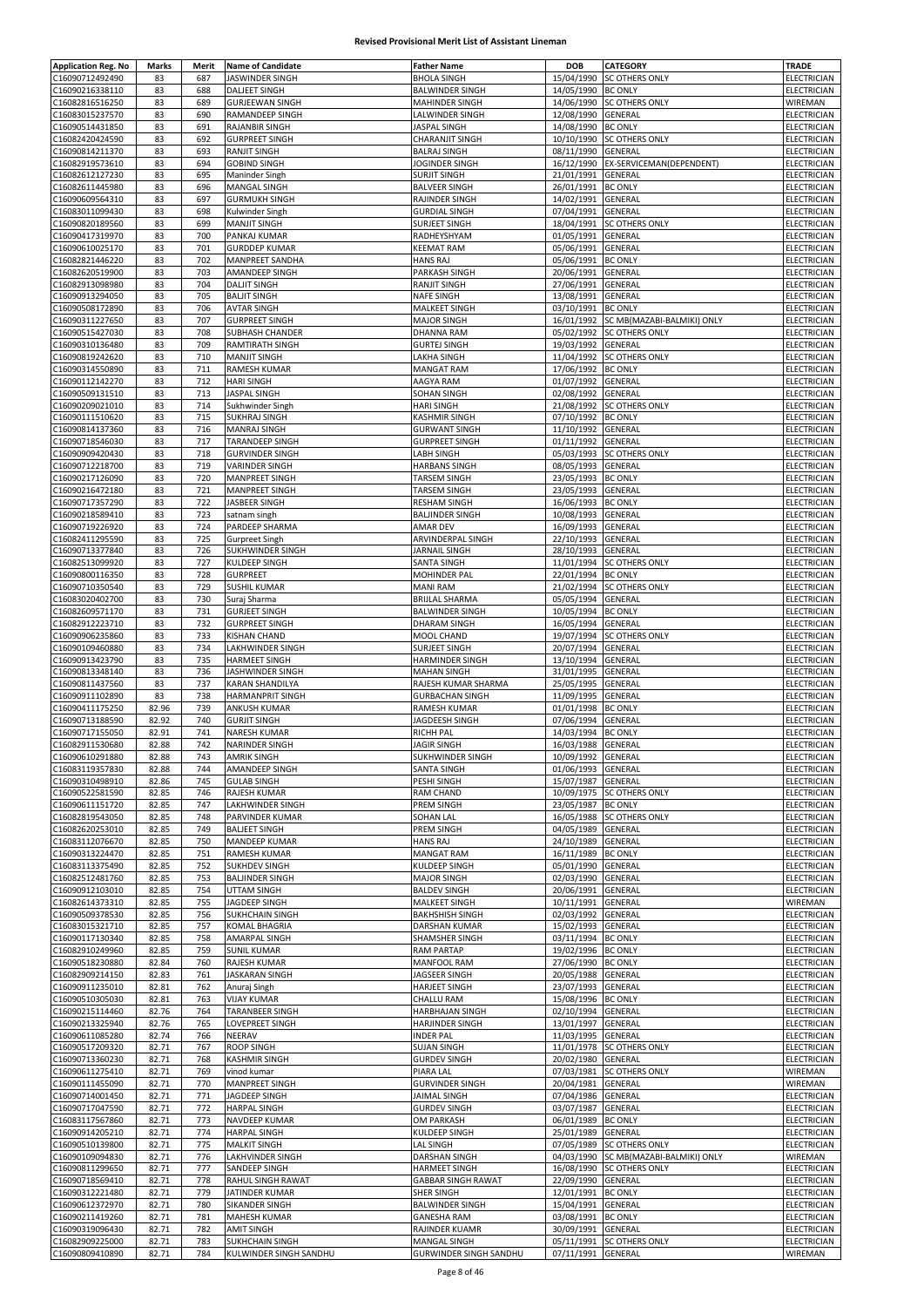| <b>Application Reg. No</b>         | Marks          | Merit      | <b>Name of Candidate</b>                        | <b>Father Name</b>                    | <b>DOB</b>         | CATEGORY                    | TRADE                                    |
|------------------------------------|----------------|------------|-------------------------------------------------|---------------------------------------|--------------------|-----------------------------|------------------------------------------|
| C16083115058690                    | 82.71          | 785        | AMANPREET SINGH                                 | MOHINDER SINGH                        | 24/03/1992         | GENERAL                     | ELECTRICIAN                              |
| C16090817069430                    | 82.71          | 786        | AMRITPAL SINGH                                  | SIKANDER SINGH                        | 15/08/1992         | GENERAL                     | ELECTRICIAN                              |
| C16090122384740                    | 82.71          | 787        | <b>ASHOK KUMAR</b>                              | KHEMCHAND                             | 10/12/1994         | GENERAL                     | <b>ELECTRICIAN</b>                       |
|                                    |                |            |                                                 |                                       |                    |                             |                                          |
| C16090112275840                    | 82.71          | 788        | KESHAV                                          | <b>RAM PADARTH</b>                    | 04/07/1995         | GENERAL                     | ELECTRICIAN                              |
| C16090610586200                    | 82.71          | 789        | JAGSEER SINGH                                   | <b>GURNAYAB SINGH</b>                 | 26/07/1996         | GENERAL                     | ELECTRICIAN                              |
| C16083014382260                    | 82.7           | 790        | MALKEET SINGH                                   | <b>JANTA SINGH</b>                    | 10/10/1991         | <b>SC OTHERS ONLY</b>       | ELECTRICIAN                              |
| C16082909308250                    | 82.7           | 791        | RAJINDER KUMAR                                  | RAMESH KUMAR                          | 03/08/1992         | <b>BC ONLY</b>              | ELECTRICIAN                              |
| C16090914227020                    | 82.64          | 792        | <b>MANN SINGH</b>                               | KARAM SINGH                           | 05/04/1993         | SC OTHERS ONLY              | ELECTRICIAN                              |
| C16082710363210                    | 82.6           | 793        | SOMA RANI                                       | OM PARKASH                            | 12/10/1992         | <b>BC ONLY</b>              | ELECTRICIAN                              |
| C16090809580150                    | 82.59          | 794        | RAVINDER SINGH                                  | <b>JAGGA SINGH</b>                    | 28/04/1995         | SC OTHERS ONLY              | ELECTRICIAN                              |
| C16090615147780                    | 82.57          | 795        | <b>GURPREET SINGH</b>                           | DILBAGH SINGH                         | 15/01/1983         | <b>BC ONLY</b>              | ELECTRICIAN                              |
| C16082917486210                    | 82.57          | 796        | <b>JAGDISH RAI</b>                              | <b>MAKHAN SINGH</b>                   | 30/08/1985         | SC OTHERS ONLY              | <b>ELECTRICIAN</b>                       |
| C16090510254670                    | 82.57          | 797        | MANDEEP SINGH                                   | <b>BAGHEL SINGH</b>                   | 04/09/1986         | GENERAL                     | <b>ELECTRICIAN</b>                       |
| C16090713383520                    | 82.57          | 798        | RAJPAL SINGH                                    | LACHHMAN SINGH                        | 01/04/1987         | GENERAL                     | ELECTRICIAN                              |
| C16090318507930                    | 82.57          | 799        | HARBHAJAN SINGH                                 | JOGENDER SINGH                        | 02/01/1988         | <b>SC OTHERS ONLY</b>       | ELECTRICIAN                              |
| C16090110588040                    | 82.57          | 800        | SANDEEP SINGH                                   | <b>BALOUR SINGH</b>                   | 14/02/1988         | GENERAL                     | ELECTRICIAN                              |
| C16090613209860                    | 82.57          | 801        | Vijay Kumar                                     | SHER SINGH                            | 14/10/1989         | <b>BC ONLY</b>              | WIREMAN                                  |
| C16082311297920                    | 82.57          | 802        | SATBEER SINGH                                   | <b>BALAUR SINGH</b>                   | 20/12/1989         | GENERAL                     | <b>ELECTRICIAN</b>                       |
| C16090910352310                    | 82.57          | 803        |                                                 | <b>GULJAR SINGH</b>                   | 20/12/1989         | GENERAL                     | ELECTRICIAN                              |
|                                    |                |            | PARDEEP SINGH                                   |                                       |                    |                             |                                          |
| C16090910373230                    | 82.57          | 804        | VARINDER SINGH                                  | <b>MANDHAT SINGH</b>                  | 01/03/1990         | <b>BC ONLY</b>              | ELECTRICIAN                              |
| C16090807411150                    | 82.57          | 805        | SANDEEP SINGH                                   | <b>BEANT SINGH</b>                    | 26/07/1990         | GENERAL                     | WIREMAN                                  |
| C16090519013310                    | 82.57          | 806        | <b>KAMALIEET SINGH</b>                          | SURINDER SINGH                        | 18/03/1991 BC ONLY |                             | WIREMAN                                  |
| C16082517176960                    | 82.57          | 807        | Sandeep Singh                                   | DARSHAN SINGH                         | 26/06/1991         | <b>BC ONLY</b>              | WIREMAN                                  |
| C16090512443280                    | 82.57          | 808        | ARVINDER SHARMA                                 | SUBHASH CHAND SHARMA                  | 05/02/1992         | GENERAL                     | ELECTRICIAN                              |
| C16090717549270                    | 82.57          | 809        | GAGANDEEP KUMAR                                 | <b>JAGDISH LAL</b>                    | 09/10/1992         | <b>BC ONLY</b>              | ELECTRICIAN                              |
| C16090609590560                    | 82.57          | 810        | <b>VIKRAMJEET SINGH</b>                         | SUKHDEV SINGH                         | 23/03/1993         | GENERAL                     | <b>ELECTRICIAN</b>                       |
| C16090615125370                    | 82.57          | 811        | <b>DHARAM PAL</b>                               | <b>BHAGWAN DAS</b>                    | 01/01/1994         | GENERAL                     | <b>ELECTRICIAN</b>                       |
| C16090913435870                    | 82.57          | 812        | HIMANSHU                                        | KEWAL KRISHAN                         | 12/06/1994         | GENERAL                     | ELECTRICIAN                              |
| C16090217271540                    | 82.57          | 813        | SAWAN SINGH                                     | <b>DES SINGH</b>                      | 03/04/1995         | <b>SC OTHERS ONLY</b>       | ELECTRICIAN                              |
| C16090217239960                    | 82.57          | 814        | SUKHDEV SINGH                                   | <b>DES SINGH</b>                      | 20/12/1995         | <b>SC OTHERS ONLY</b>       | ELECTRICIAN                              |
| C16090712270360                    | 82.57          | 815        | <b>Gopal Nagpal</b>                             | NARESH KUMAR                          | 25/12/1995         | GENERAL                     | ELECTRICIAN                              |
| C16090916040380                    | 82.55          | 816        | <b>RATTAN LAL</b>                               | <b>SAGAR RAM</b>                      | 19/08/1988         | <b>BC ONLY</b>              | ELECTRICIAN                              |
| C16083116016920                    | 82.51          | 817        | <b>GURPARTAP SINGH</b>                          | JAGDEEP SINGH                         | 24/10/1991         | FREEDOM FIGHTER (DEPENDENT) | ELECTRICIAN                              |
|                                    |                | 818        |                                                 | <b>DALIP KUMAR</b>                    |                    | GENERAL                     | <b>ELECTRICIAN</b>                       |
| C16090610548790<br>C16090413111620 | 82.51          |            | <b>VIKAS KUMAR</b>                              |                                       | 26/03/1995         | <b>SC OTHERS ONLY</b>       |                                          |
|                                    | 82.5           | 819        | <b>VIJAY KUMAR</b>                              | <b>WAKIL CHAND</b>                    | 17/06/1986         |                             | ELECTRICIAN                              |
| C16090810025200                    | 82.43          | 820        | <b>RAMAN KUMAR</b>                              | <b>SUNDER RAM</b>                     | 16/07/1993         | GENERAL                     | <b>ELECTRICIAN</b>                       |
| C16090821260420                    | 82.43          | 821        | <b>AKSHAY KUMAR</b>                             | PARDEEP KUMAR                         | 25/12/1995         | GENERAL                     | ELECTRICIAN                              |
| C16090511029800                    | 82.42          | 822        | KIRANDEEP SINGH                                 | <b>GURBACHAN SINGH</b>                | 05/04/1984         | GENERAL                     | ELECTRICIAN                              |
| C16090213271550                    | 82.42          | 823        | <b>DEEPAK SONI</b>                              | SURINDER PAL SONI                     | 10/11/1986         | <b>BC ONLY</b>              | WIREMAN                                  |
| C16090213088080                    | 82.42          | 824        | <b>DEEPAK SONI</b>                              | SURINDER PAL SONI                     | 10/11/1986         | GENERAL                     | WIREMAN                                  |
| C16083012036810                    | 82.42          | 825        | PARDEEP KUMAR                                   | KARAM CHAND                           | 15/01/1987         | <b>BC ONLY</b>              | ELECTRICIAN                              |
| C16090910077640                    | 82.42          | 826        | Harpreet Singh                                  | KARNAIL SINGH                         | 23/08/1988         | GENERAL                     | ELECTRICIAN                              |
| C16090312341440                    | 82.42          | 827        | ANGREJ SINGH                                    | <b>JAGTAR SINGH</b>                   | 24/04/1989         | <b>SC OTHERS ONLY</b>       | ELECTRICIAN                              |
| C16090715542280                    | 82.42          | 828        | <b>ROHTASH SONI</b>                             | <b>DEVI LAL SONI</b>                  | 04/07/1989         | GENERAL                     | ELECTRICIAN                              |
| C16082511445280                    | 82.42          | 829        | <b>Baldev Raj</b>                               | HIRA LAL                              | 26/07/1989         | <b>SC OTHERS ONLY</b>       | ELECTRICIAN                              |
|                                    |                |            |                                                 |                                       |                    |                             |                                          |
| C16082517535580                    | 82.42          | 830        | <b>GURPREET SINGH</b>                           | JASWANT SINGH                         | 10/08/1989         | <b>SC OTHERS ONLY</b>       | ELECTRICIAN                              |
| C16083017253660                    | 82.42          | 831        | SAHIB SINGH                                     | AJIT SINGH                            | 15/08/1990         | GENERAL                     | WIREMAN                                  |
| C16090612294150                    | 82.42          | 832        | ravinder singh                                  | <b>GURCHARN SINGH</b>                 | 10/10/1990         | GENERAL                     | ELECTRICIAN                              |
| C16090911210530                    | 82.42          | 833        | JASWINDER SINGH                                 | <b>GURJANT SINGH</b>                  | 15/02/1991         | GENERAL                     | ELECTRICIAN                              |
| C16090911034040                    | 82.42          | 834        | <b>BEANT SINGH</b>                              | DALBARA SINGH                         | 04/03/1992         | <b>SC OTHERS ONLY</b>       | ELECTRICIAN                              |
| C16090710444410                    | 82.42          | 835        | Ravinder Singh                                  | RANJEETSNGH                           | 19/07/1992         | GENERAL                     | ELECTRICIAN                              |
| C16090715220380                    | 82.42          | 836        | HARMANDEEP SINGH                                | RANJIT SINGH                          | 03/10/1992         | <b>BC ONLY</b>              | <b>ELECTRICIAN</b>                       |
| C16082610453040                    | 82.42          | 837        | <b>NISHAN SINGH</b>                             | <b>JASWANT SINGH</b>                  | 07/10/1993         | <b>BC ONLY</b>              | ELECTRICIAN                              |
| C16082913147170                    | 82.42          | 838        | JATINDER KUMAR                                  | <b>KARAM CHAND</b>                    | 13/01/1994         | <b>SC OTHERS ONLY</b>       | <b>ELECTRICIAN</b>                       |
| C16090914329910                    | 82.42          | 839        | JATINDER KUMAR                                  | <b>VIJAY KUMAR</b>                    | 09/11/1994         | GENERAL                     | ELECTRICIAN                              |
| C16083111156290                    | 82.42          | 840        | PARMINDER SINGH                                 | TRIBHUWAN SINGH                       | 20/01/1995         | GENERAL                     | ELECTRICIAN                              |
| C16090915524600                    | 82.42          | 841        | MADAN LAL                                       | HEERA LAL                             | 18/09/1995 GENERAL |                             | ELECTRICIAN                              |
| C16082416175710                    | 82.41          | 842        | <b>VIMAL KUMAR</b>                              | SHRIMAN MEENA                         | 10/07/1988 GENERAL |                             | ELECTRICIAN                              |
| C16090311227220                    | 82.41          | 843        | Manvinder Singh                                 | SUKHDEV SINGH                         | 18/12/1994 BC ONLY |                             | ELECTRICIAN                              |
| C16082910217170                    | 82.4           | 844        | AMANPREET SINGH                                 | <b>GURMEET SINGH</b>                  | 06/12/1993         | <b>GENERAL</b>              | ELECTRICIAN                              |
| C16090712299420                    | 82.39          | 845        | <b>JAGSIR SINGH</b>                             | <b>MAJOR SINGH</b>                    | 25/07/1993         | GENERAL                     | WIREMAN                                  |
|                                    |                |            | <b>SUNIL KUMAR</b>                              |                                       | 26/06/1996         |                             |                                          |
| C16090720100680                    | 82.33          | 846        |                                                 | MAHAVEER PRASAD                       |                    | GENERAL                     | ELECTRICIAN                              |
| C16090617150990                    | 82.31          | 847        | <b>ASHOK KUMAR</b>                              | SARDARI LAL                           | 16/12/1993         | <b>SC OTHERS ONLY</b>       | ELECTRICIAN                              |
| C16082819161290                    | 82.3           | 848        | JASVEER SINGH                                   | <b>BHOLA SINGH</b>                    | 01/06/1990         | <b>SC OTHERS ONLY</b>       | WIREMAN                                  |
| C16090310003510                    | 82.29          | 849        | Nachhatar Singh                                 | <b>GURMEET SINGH</b>                  | 16/02/1993         | GENERAL                     | WIREMAN                                  |
| C16090615497150                    | 82.28          | 850        | GAGANDEEP                                       | RAM PARKASH                           | 12/01/1985         | <b>SC OTHERS ONLY</b>       | ELECTRICIAN                              |
| C16090415277860                    | 82.28          | 851        | <b>BALJINDER SINGH</b>                          | <b>SURINDER SINGH</b>                 | 08/05/1987         | <b>SC OTHERS ONLY</b>       | ELECTRICIAN                              |
| C16090715334850                    | 82.28          | 852        | <b>HANPREET SINGH</b>                           | MOHINDER SINGH                        | 04/09/1987         | GENERAL                     | ELECTRICIAN                              |
| C16082709254500                    | 82.28          | 853        | KULDEEP SINGH                                   | <b>BUTA SINGH</b>                     | 09/10/1988         | GENERAL                     | ELECTRICIAN                              |
| C16083111035350                    | 82.28          | 854        | <b>VIPAN KUMAR</b>                              | KARAM CHAND                           | 28/06/1989 BC ONLY |                             | ELECTRICIAN                              |
| C16090815572960                    | 82.28          | 855        | RAVINDER KUMAR                                  | <b>KARAM CHAND</b>                    | 04/05/1990         | <b>BC ONLY</b>              | <b>ELECTRICIAN</b>                       |
| C16090510059970                    | 82.28          | 856        | <b>HARJINDER SINGH</b>                          | <b>MAJOR SINGH</b>                    |                    | 09/05/1990 SC OTHERS ONLY   | ELECTRICIAN                              |
| C16090318324350                    | 82.28          | 857        | <b>BHUPINDER SINGH</b>                          | <b>HARDEV SINGH</b>                   | 01/02/1991         | GENERAL                     | ELECTRICIAN                              |
| C16090620408270                    | 82.28          | 858        | <b>VISHAL DODA</b>                              | <b>ASHOK KUMAR</b>                    | 01/06/1992         | GENERAL                     | ELECTRICIAN                              |
| C16090712177160                    | 82.28          | 859        | NAVDEEP SINGH                                   | MUKHTIAR SINGH                        | 07/10/1992 GENERAL |                             | ELECTRICIAN                              |
| C16090819441200                    | 82.28          | 860        | <b>MANOJ KUMAR</b>                              | PANNA RAM                             | 03/03/1993         | GENERAL                     | ELECTRICIAN                              |
| C16090111173690                    | 82.28          | 861        | <b>GULAB SINGH</b>                              | SHAMSHER SINGH                        | 18/07/1993         | GENERAL                     | ELECTRICIAN                              |
| C16082411373070                    | 82.28          | 862        | MALKEET SINGH                                   | <b>AVTAR SINGH</b>                    | 10/09/1993 BC ONLY |                             | ELECTRICIAN                              |
| C16083114174970                    | 82.28          | 863        | <b>ANKIT KUMAR</b>                              | PARLAD BHAGAT                         | 22/09/1993         | GENERAL                     | ELECTRICIAN                              |
| C16083013087240                    | 82.28          | 864        | KULDEEP RANI                                    | HARMESH CHAND                         | 10/10/1993         | <b>BC ONLY</b>              | ELECTRICIAN                              |
|                                    |                |            |                                                 |                                       |                    |                             |                                          |
| C16090715120620                    | 82.28          | 865        | <b>SUNIL KUMAR</b>                              | <b>HANSRAJ</b>                        | 10/02/1994         | GENERAL                     | WIREMAN                                  |
| C16083014453120                    | 82.28          | 866        | jasvir singh                                    | <b>GURNAM SINGH</b>                   | 19/03/1994         | GENERAL                     | <b>ELECTRICIAN</b>                       |
| C16090721472580                    | 82.28          | 867        | <b>SUSHEEL KUMAR</b>                            | PRITHVI RAJ                           | 19/07/1994         | GENERAL                     | <b>ELECTRICIAN</b>                       |
| C16090109048850                    | 82.16          | 868        | JASVINDER SINGH                                 | <b>TERSEM SINGH</b>                   | 08/11/1992         | <b>BC ONLY</b>              | ELECTRICIAN                              |
| C16090413571660                    | 82.14          | 869        | <b>BACHITTAR SINGH</b>                          | AMARJIT SINGH                         | 22/08/1980         | GENERAL                     | ELECTRICIAN                              |
| C16090912236100                    | 82.14          | 870        | <b>JASPAL SINGH</b>                             | <b>NAND SINGH</b>                     | 06/10/1985         | GENERAL                     | <b>ELECTRICIAN</b>                       |
| C16082919194140                    | 82.14          | 871        | SAROJ                                           | KALU RAM                              | 07/10/1986         | GENERAL                     | ELECTRICIAN                              |
| C16090817435540                    | 82.14          | 872        | HARJINDER SINGH                                 | <b>BALWINDER SINGH</b>                | 20/04/1987         | <b>BC ONLY</b>              | ELECTRICIAN                              |
| C16090315550740                    | 82.14          | 873        | <b>HARPAL SINGH</b>                             | DAYA SINGH                            | 25/04/1987         | GENERAL                     | WIREMAN                                  |
| C16090713384300                    | 82.14          | 874        | <b>BAKHSHISH SINGH</b>                          | JOGINDER SINGH                        | 06/04/1988         | <b>SC OTHERS ONLY</b>       | <b>ELECTRICIAN</b>                       |
| C16090220071720                    | 82.14          | 875        | RAJWINDER SINGH                                 | <b>BHOLA SINGH</b>                    | 15/07/1989         | SC OTHERS ONLY              | ELECTRICIAN                              |
| C16083115514870                    | 82.14          | 876        | Kala Singh                                      | <b>CHHOTA SINGH</b>                   | 01/11/1989         | GENERAL                     | <b>ELECTRICIAN</b>                       |
| C16090618379420                    | 82.14          | 877        | RAMANDEEP SINGH                                 | <b>SWARN SINGH</b>                    | 01/01/1990         | FREEDOM FIGHTER (DEPENDENT) | <b>ELECTRICIAN</b>                       |
| C16090710438990                    | 82.14          | 878        | <b>RAVI KUMAR</b>                               | <b>DALIP KUMAR</b>                    | 02/01/1990         | GENERAL                     | ELECTRICIAN                              |
| C16090613434360                    | 82.14          | 879        | <b>SHAINKY GARG</b>                             | <b>GURBACHAN LAL</b>                  | 30/03/1990 GENERAL |                             | ELECTRICIAN                              |
|                                    |                |            |                                                 |                                       |                    |                             |                                          |
| C16090612450730                    | 82.14          | 880        | <b>CHETAN KUMAR</b>                             | SHAM LAL                              | 10/04/1990 BC ONLY |                             | WIREMAN                                  |
| C16082620434140                    | 82.14<br>82.14 | 881<br>882 | <b>GURPREET SINGH</b><br><b>BALWINDER SINGH</b> | RAJINDER SINGH<br><b>MALKIT SINGH</b> | 30/09/1990 BC ONLY | 22/02/1991 SC OTHERS ONLY   | <b>ELECTRICIAN</b><br><b>ELECTRICIAN</b> |
| C16090619041780                    |                |            |                                                 |                                       |                    |                             |                                          |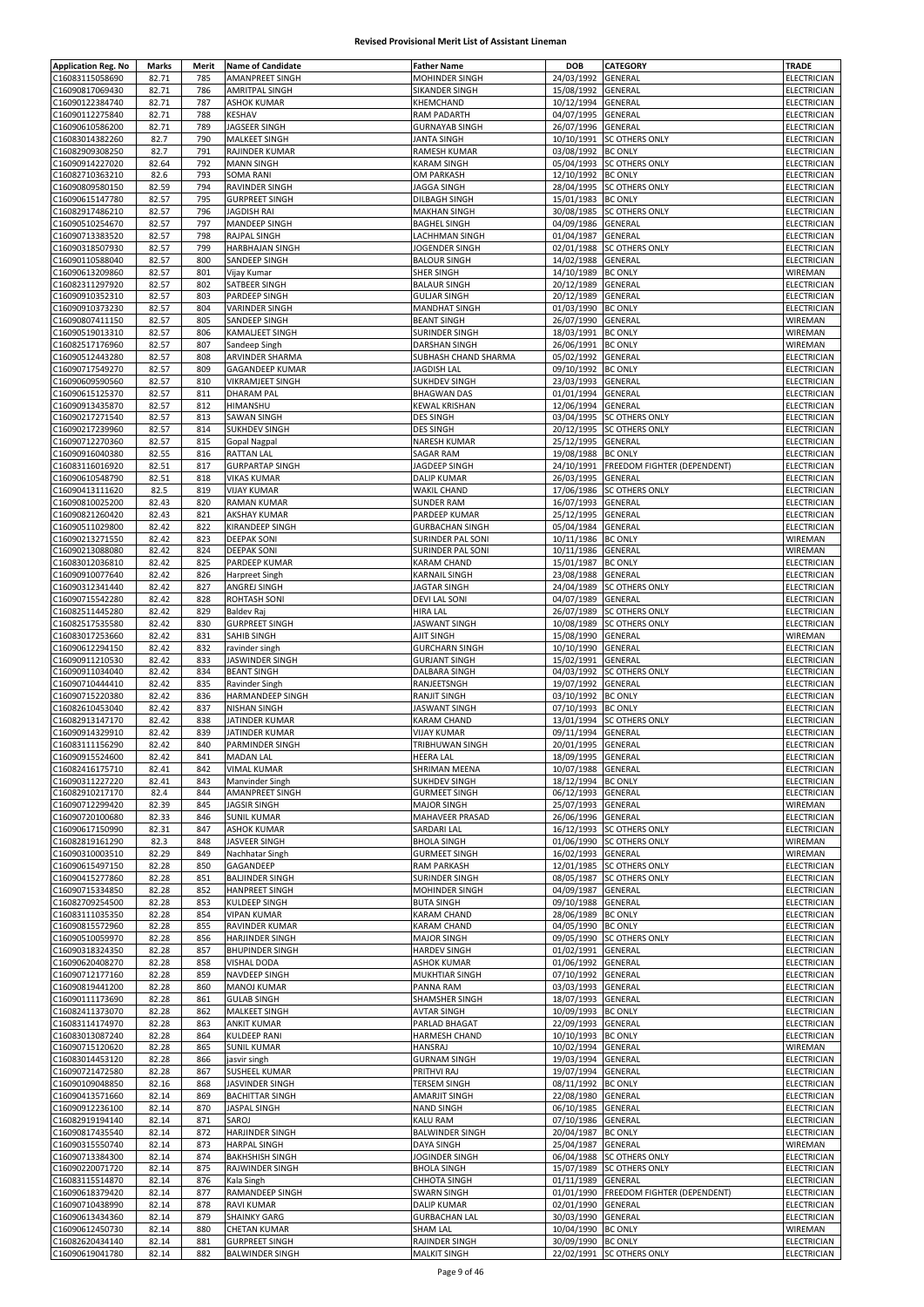| C16082910348460<br>82.14<br>883<br>MAHINDER KUMAR<br>C16090312059700<br>82.14<br>884<br><b>BITTU SINGH</b><br>C16082620070250<br>82.14<br>885<br>RACHHPAL MASIH | <b>Father Name</b>                       | <b>DOB</b>                       | <b>CATEGORY</b>            | <b>TRADE</b>               |
|-----------------------------------------------------------------------------------------------------------------------------------------------------------------|------------------------------------------|----------------------------------|----------------------------|----------------------------|
|                                                                                                                                                                 | OM PARKASH                               | 28/02/1991                       | <b>BC ONLY</b>             | ELECTRICIAN                |
|                                                                                                                                                                 | HARPHOOL SINGH                           |                                  | 02/04/1991 SC OTHERS ONLY  | <b>ELECTRICIAN</b>         |
|                                                                                                                                                                 | DARSHAN MASIH                            | 08/04/1991                       | <b>GENERAL</b>             | ELECTRICIAN                |
| KULDEEP SINGH<br>C16090313415380<br>82.14<br>886                                                                                                                | <b>BIR SINGH</b>                         | 02/05/1991                       | <b>SC OTHERS ONLY</b>      | WIREMAN                    |
| 887<br>C16082811172940<br>82.14<br><b>JASVIR SINGH</b>                                                                                                          | SADHU RAM                                | 25/09/1991                       | <b>GENERAL</b>             | ELECTRICIAN                |
| 888<br>C16082710384940<br>82.14<br><b>GURVINDER SINGH</b>                                                                                                       | <b>BALKAR SINGH</b>                      | 13/04/1992                       | GENERAL                    | WIREMAN                    |
| C16082321469900<br>82.14<br>889<br><b>SUMIT KUMAR</b>                                                                                                           | PRITHI RAJ                               | 13/10/1992                       | <b>BC ONLY</b>             | <b>ELECTRICIAN</b>         |
| C16090710082810<br>82.14<br><b>SUKHWINDER SINGH</b><br>890                                                                                                      | <b>KARAMJIT SINGH</b>                    | 01/07/1993                       | GENERAL                    | ELECTRICIAN                |
| 891<br><b>GURMUKH SINGH</b><br>C16082511119820<br>82.14                                                                                                         | NACHHATAR SINGH                          | 08/05/1994                       | <b>GENERAL</b>             | ELECTRICIAN                |
| 82.07<br>C16083109238970<br>892<br>Tejinder Sharma                                                                                                              | RAM DUTT SHAMRA                          | 31/07/1995                       | GENERAL                    | ELECTRICIAN                |
| 82.06<br>893<br>C16090312029580<br><b>GURJEET SINGH</b>                                                                                                         | <b>MOHAN SINGH</b>                       | 05/05/1994                       | <b>BC ONLY</b>             | WIREMAN                    |
| 82.05<br>894<br>C16090419381940<br><b>GURMUKH SINGH</b>                                                                                                         | NIRMAL SINGH                             | 03/01/1993                       | <b>SC OTHERS ONLY</b>      | ELECTRICIAN                |
| 82.04<br>895<br>C16090717340470<br><b>VIJENDER KUMAR</b>                                                                                                        | SITA RAM SAIN                            | 14/04/1991                       | <b>GENERAL</b>             | ELECTRICIAN                |
| 82.03<br><b>RAMESH JI</b><br>C16090512492260<br>896                                                                                                             | PREM SINGH                               | 30/09/1996                       | <b>BC ONLY</b>             | ELECTRICIAN                |
| 82.03<br>897<br>C16090310201660<br><b>MANPREET SINGH</b>                                                                                                        | LILU SINGH                               | 10/05/1997                       | <b>GENERAL</b>             | ELECTRICIAN                |
| C16090520176230<br>82.02<br>898<br>Madan Lal                                                                                                                    | <b>BRIJ LAL</b>                          | 15/06/1990                       | <b>BC ONLY</b>             | <b>ELECTRICIAN</b>         |
| 899<br><b>MANJIT SINGH</b><br>C16090716188170<br>82                                                                                                             | PARTAP SINGH                             | 18/02/1980                       | <b>SC OTHERS ONLY</b>      | ELECTRICIAN                |
| 82<br>900<br><b>KAUR SINGH</b><br>C16090412092860                                                                                                               | <b>BAWA SINGH</b>                        | 16/04/1983                       | SC MB(MAZABI-BALMIKI) ONLY | ELECTRICIAN                |
| 82<br>901<br>C16090112297450<br><b>MANJEET SINGH</b>                                                                                                            | <b>NAIB SINGH</b>                        | 22/01/1984                       | GENERAL                    | ELECTRICIAN                |
| 82<br>902                                                                                                                                                       | SUKHMINDER SINGH                         | 02/01/1985                       | GENERAL                    | <b>ELECTRICIAN</b>         |
| C16090320235470<br>KULJINDERPREET SINGH<br>82<br>903<br><b>GURPREET SINGH</b><br>C16090312036520                                                                | MUKUND SINGH                             | 15/02/1985                       | GENERAL                    | ELECTRICIAN                |
| 82<br>904<br>C16090216440580<br><b>GURNAM SINGH</b>                                                                                                             | UTTAM SINGH                              | 30/04/1985                       | GENERAL                    | ELECTRICIAN                |
|                                                                                                                                                                 |                                          |                                  |                            |                            |
| 82<br>C16090213351750<br>905<br><b>JAGTAR SINGH</b>                                                                                                             | RAMASRA SINGH                            | 24/12/1985                       | <b>SC OTHERS ONLY</b>      | ELECTRICIAN                |
| <b>HARI RAM</b><br>C16090416550000<br>82<br>906                                                                                                                 | <b>RICHH PAL</b>                         | 07/05/1986                       | GENERAL                    | ELECTRICIAN                |
| 82<br>907<br>C16090312022210<br><b>MANJIT SINGH</b><br>908                                                                                                      | <b>GIAN SINGH</b>                        | 15/06/1986                       | GENERAL                    | ELECTRICIAN                |
| 82<br>RAJINDER KUMAR<br>C16090908066150                                                                                                                         | <b>DEVILAL</b>                           | 04/09/1986                       | <b>BC ONLY</b>             | ELECTRICIAN                |
| 909<br>C16090412557890<br>82<br>kulbir singh                                                                                                                    | MAHINDER SINGH                           | 11/10/1986                       | <b>BC ONLY</b>             | ELECTRICIAN                |
| 82<br>910<br><b>SUKHRAJ SINGH</b><br>C16090511021660                                                                                                            | <b>HARDEV SINGH</b>                      | 20/11/1986                       | <b>GENERAL</b>             | WIREMAN                    |
| 82<br>911<br>C16090513480980<br><b>Tarsem Singh</b>                                                                                                             | SEWA SINGH                               | 24/11/1986                       | <b>SC OTHERS ONLY</b>      | <b>ELECTRICIAN</b>         |
| 912<br>C16090210049990<br>82<br><b>AVTAR SINGH</b>                                                                                                              | <b>BALDEV SINGH</b>                      | 12/01/1987                       | <b>SC OTHERS ONLY</b>      | <b>ELECTRICIAN</b>         |
| 82<br>913<br><b>JASVIR SINGH</b><br>C16082917120770                                                                                                             | RULDU SINGH                              | 12/04/1987                       | GENERAL                    | ELECTRICIAN                |
| 82<br>C16090115568780<br>914<br>SANDEEP SINGH                                                                                                                   | NATHA SINGH                              | 03/08/1987 BC ONLY               |                            | ELECTRICIAN                |
| 82<br>915<br>C16083118395070<br><b>SUKHVINDER SINGH</b>                                                                                                         | <b>GURPAL SINGH</b>                      | 06/10/1987                       | <b>BC ONLY</b>             | ELECTRICIAN                |
| 916<br>C16083113563370<br>82<br><b>GURMEET SINGH</b>                                                                                                            | <b>AVTAR SINGH</b>                       | 07/12/1988                       | GENERAL                    | <b>ELECTRICIAN</b>         |
| 82<br>917<br>C16090412138010<br>SANDEEP SINGH                                                                                                                   | <b>AMRIK SINGH</b>                       | 02/03/1989                       | <b>SC OTHERS ONLY</b>      | ELECTRICIAN                |
| 82<br>918<br><b>RINKU SINGH</b><br>C16082913286120                                                                                                              | SURINDER SINGH                           | 02/03/1989                       | GENERAL                    | ELECTRICIAN                |
| 82<br>919<br>C16090508177750<br>PARGAT SINGH                                                                                                                    | MOHINDER SINGH                           | 20/03/1989                       | <b>BC ONLY</b>             | WIREMAN                    |
| 82<br>920<br>C16090511540420<br><b>MAIN PAL</b>                                                                                                                 | <b>BAHADAR RAM</b>                       | 21/04/1989                       | <b>BC ONLY</b>             | ELECTRICIAN                |
| 82<br>921<br>C16090519117170<br><b>GURMEET SINGH</b>                                                                                                            | RANJHA SINGH                             | 25/04/1989                       | <b>SC OTHERS ONLY</b>      | ELECTRICIAN                |
| 82<br>922<br><b>JARNAIL SINGH</b><br>C16090811462860                                                                                                            | JARNAIL SINGH                            | 06/05/1989                       | <b>SC OTHERS ONLY</b>      | WIREMAN                    |
| 923<br><b>BALJINDER SINGH</b><br>C16090120071080<br>82                                                                                                          | <b>MANJIT SINGH</b>                      | 26/05/1989                       | GENERAL                    | ELECTRICIAN                |
| 82<br>C16090616039640<br>924<br><b>HARDEEP KUMAR</b>                                                                                                            | <b>MALOOK DASS</b>                       | 26/06/1989 BC ONLY               |                            | ELECTRICIAN                |
| 82<br>925<br>C16082912426230<br><b>Brinderjeet Singh</b>                                                                                                        | SUKHJINDER SINGH                         | 26/09/1989                       | <b>BC ONLY</b>             | ELECTRICIAN                |
| 926<br>GULSHAN<br>C16090711293480<br>82                                                                                                                         | MULKH RAJ                                | 07/11/1989                       | <b>SC OTHERS ONLY</b>      | ELECTRICIAN                |
| 82<br>927<br><b>RAM GOPAL</b><br>C16090114475210                                                                                                                | <b>RAM KUMAR</b>                         | 12/01/1990                       | <b>BC ONLY</b>             | ELECTRICIAN                |
| 82<br>C16082411152400<br>928<br>Jaspreet Singh                                                                                                                  | <b>AMRIK SINGH</b>                       | 18/01/1990                       | <b>BC ONLY</b>             | WIREMAN                    |
| 929<br>C16082913579300<br>82<br><b>LAKHWINDER SINGH</b>                                                                                                         | <b>BALDEV SINGH</b>                      | 30/01/1990                       | <b>SC OTHERS ONLY</b>      | <b>ELECTRICIAN</b>         |
| 82<br>930<br>C16090515387880<br><b>KEWAL SINGH</b>                                                                                                              | <b>JANGIR SINGH</b>                      | 03/04/1990                       | <b>SC OTHERS ONLY</b>      | ELECTRICIAN                |
| 82<br>931<br>C16082912019060<br><b>SUKHWINDER SINGH</b>                                                                                                         | <b>VIRSA SINGH</b>                       | 06/04/1990                       | GENERAL                    | ELECTRICIAN                |
| 932<br><b>BIRBAL</b><br>C16090610560440<br>82                                                                                                                   | <b>GIRDHARI LAL</b>                      | 07/04/1990                       | <b>SC OTHERS ONLY</b>      | WIREMAN                    |
| 933<br><b>HARDEEP SINGH</b><br>C16090312215570<br>82                                                                                                            | JAGROOP SINGH                            | 08/04/1990                       | GENERAL                    | ELECTRICIAN                |
| C16090715349990<br>82<br>934<br><b>GURWINDER SINGH</b>                                                                                                          | <b>BALVIR SINGH</b>                      | 02/06/1990                       | <b>BC ONLY</b>             | ELECTRICIAN                |
| 82<br>C16082911429970<br>935<br><b>ARJUN SINGH</b>                                                                                                              | <b>GURDIAL SINGH</b>                     | 07/06/1990                       | GENERAL                    | ELECTRICIAN                |
| 82<br>936<br><b>AMIT KUMAR</b><br>C16090915500290                                                                                                               | <b>VINOD KUMAR</b>                       | 13/06/1990                       | GENERAL                    | ELECTRICIAN                |
| 82<br>937<br>C16083117179810<br><b>HARDEEP SINGH</b>                                                                                                            | SH BAGH RAM                              | 13/07/1990                       | <b>BC ONLY</b>             | <b>ELECTRICIAN</b>         |
| 82<br>938<br>C16090815254340<br><b>TARSEM SINGH</b>                                                                                                             | <b>MAJOR SINGH</b>                       | 03/08/1990                       | <b>GENERAL</b>             | <b>ELECTRICIAN</b>         |
| 939<br><b>HEMANT SHARMA</b><br>C16082709276420                                                                                                                  | MADHUKAR                                 | 09/11/1990 GENERAL               |                            | ELECTRICIAN                |
| 82<br>C16090511205700<br>82<br>940<br><b>SUDHIR KUMAR</b>                                                                                                       | SARVAN KUMAR                             | 10/11/1990 BC ONLY               |                            | <b>ELECTRICIAN</b>         |
| C16090911169760<br>941<br>SUKHDEEP SINGH<br>82                                                                                                                  | <b>RAM SINGH</b>                         | 22/12/1990 GENERAL               |                            | ELECTRICIAN                |
| C16082611542710<br>942<br>82<br>Kuldeep Singh                                                                                                                   | MALKEET SINGH                            | 03/01/1991                       | <b>BC ONLY</b>             | <b>ELECTRICIAN</b>         |
| C16082613188830<br>943<br>SARABJEET SINGH                                                                                                                       |                                          |                                  |                            |                            |
| 82                                                                                                                                                              | <b>GURMEJ SINGH</b><br><b>JOGA SINGH</b> |                                  |                            |                            |
|                                                                                                                                                                 |                                          | 26/01/1991                       | <b>GENERAL</b>             | ELECTRICIAN                |
| C16082312291150<br>82<br>944<br>Satnam Singh                                                                                                                    |                                          | 21/02/1991 GENERAL               |                            | WIREMAN                    |
| C16090410284190<br>82<br>945<br><b>GULAB SINGH</b>                                                                                                              | NAZAR SINGH                              | 04/05/1991                       | <b>SC OTHERS ONLY</b>      | ELECTRICIAN                |
| C16082611225750<br>82<br>946<br><b>HARPREET SINGH</b>                                                                                                           | <b>LAL SINGH</b>                         | 08/05/1991                       | <b>SC OTHERS ONLY</b>      | WIREMAN                    |
| 82<br>947<br>C16082316557780<br><b>GURIOBAL SINGH</b>                                                                                                           | RAVINDER SINGH                           | 12/05/1991                       | <b>GENERAL</b>             | <b>ELECTRICIAN</b>         |
| C16082617519060<br>82<br>948<br>YADWINDER SINGH                                                                                                                 | <b>BALDEV SINGH</b>                      | 25/06/1991                       | GENERAL                    | ELECTRICIAN                |
| 949<br>C16082914472970<br>82<br><b>SUKHPREET SINGH</b>                                                                                                          | DARSHAN SINGH                            | 26/06/1991 BC ONLY               |                            | ELECTRICIAN                |
| C16090912123360<br>82<br>950<br>RAJESH KUMAR                                                                                                                    | MOHAN LAL                                | 01/07/1991                       | <b>GENERAL</b>             | <b>ELECTRICIAN</b>         |
| C16082610439670<br>82<br>951<br><b>MANPREET SINGH</b>                                                                                                           | MALKEET SINGH                            | 16/07/1991                       | GENERAL                    | ELECTRICIAN                |
| 952<br>C16090810028830<br>82<br>DAVINDER KUMAR                                                                                                                  | <b>SHRI RAM</b>                          | 16/07/1991                       | <b>BC ONLY</b>             | <b>ELECTRICIAN</b>         |
| C16090813522760<br>82<br>953<br>bhupinder singh                                                                                                                 | <b>AVTAR SINGH</b>                       | 12/08/1991                       | GENERAL                    | ELECTRICIAN                |
| C16090717167170<br>82<br>954<br><b>MANJIT SINGH</b>                                                                                                             | <b>BACHAN SINGH</b>                      |                                  | 10/09/1991 SC OTHERS ONLY  | ELECTRICIAN                |
| C16090713233770<br>82<br>955<br><b>GURVEER SINGH</b>                                                                                                            | JATINDER SINGH                           | 18/10/1991                       | <b>GENERAL</b>             | <b>ELECTRICIAN</b>         |
| C16083110188540<br>82<br>956<br>DALVEER SINGH                                                                                                                   | <b>HAKAM SINGH</b>                       | 25/10/1991                       | GENERAL                    | ELECTRICIAN                |
| 82<br>C16082920283330<br>957<br>varinder lalotra                                                                                                                | RAMESH SINGH                             | 27/10/1991                       | GENERAL                    | ELECTRICIAN                |
| C16083111462540<br>82<br>958<br>DEESHANT KASHYAP                                                                                                                | SURINDER PAL KASHYAP                     | 19/11/1991                       | <b>GENERAL</b>             | ELECTRICIAN                |
| C16090910501370<br>82<br>959<br><b>MANINDER SINGH</b>                                                                                                           | <b>BIKKAR SINGH</b>                      | 12/12/1991 BC ONLY               |                            | ELECTRICIAN                |
| C16090613346160<br>82<br>960<br>Satnam Singh                                                                                                                    | NIDHAN SINGH                             | 17/12/1991 BC ONLY               |                            | ELECTRICIAN                |
| 82<br>961<br>C16090914096380<br><b>MANPREET SINGH</b>                                                                                                           | JEET SINGH                               | 19/12/1991                       | <b>BC ONLY</b>             | ELECTRICIAN                |
| 962<br>C16090217549980<br>82<br><b>SANJAY KUMAR</b>                                                                                                             | <b>BASAMBER DASS</b>                     | 18/02/1992                       | <b>SC OTHERS ONLY</b>      | ELECTRICIAN                |
| C16090617439350<br>82<br>963<br><b>HARVINDER SINGH</b>                                                                                                          | <b>BALWINDER SINGH</b>                   | 28/02/1992                       | GENERAL                    | ELECTRICIAN                |
| C16082914109830<br>82<br>964<br><b>DARSHAN SINGH</b>                                                                                                            | JARNAIL SINGH                            |                                  | 14/03/1992 SC OTHERS ONLY  | ELECTRICIAN                |
| C16083118072260<br>82<br>965<br><b>HARJEET SINGH</b>                                                                                                            | AMARJEET SINGH                           | 09/04/1992                       | <b>BC ONLY</b>             | ELECTRICIAN                |
| C16090816500350<br>966<br><b>MAJOR SINGH</b><br>82                                                                                                              | MANGAL SINGH                             | 22/04/1992 BC ONLY               |                            | ELECTRICIAN                |
| 82<br>C16082511469560<br>967<br>SUKHCHARAN SINGH                                                                                                                | <b>KAUR SINGH</b>                        | 27/07/1992                       | GENERAL                    | ELECTRICIAN                |
| C16090914141240<br>82<br>968<br><b>DEEP SINGH</b>                                                                                                               | <b>KAKA SINGH</b>                        | 28/07/1992                       | GENERAL                    | ELECTRICIAN                |
| C16090713298030<br>82<br>969<br><b>MANJEET SINGH</b>                                                                                                            | RAGHVIR SINGH                            | 10/09/1992                       | GENERAL                    | ELECTRICIAN                |
| C16083123183390<br>82<br>970<br>Sukhchain singh                                                                                                                 | SUKHVINDER SINGH                         | 14/10/1992                       | GENERAL                    | ELECTRICIAN                |
| 82<br>971<br>C16082916046980<br><b>GAGANDEEP SINGH</b>                                                                                                          | PARAMJIT SINGH                           | 23/10/1992                       | <b>SC OTHERS ONLY</b>      | ELECTRICIAN                |
| 972<br>C16082219592960<br><b>MANN SINGH</b>                                                                                                                     | <b>TARLOCHAN SINGH</b>                   |                                  | <b>BC ONLY</b>             | <b>ELECTRICIAN</b>         |
| 82                                                                                                                                                              |                                          | 25/10/1992                       |                            |                            |
| C16090609573750<br>82<br>973<br><b>Baljeet Singh</b>                                                                                                            | KARMJEET SINGH                           | 18/11/1992                       | <b>GENERAL</b>             | ELECTRICIAN                |
| C16090512567530<br>82<br>974<br>SUKHJINDER SINGH                                                                                                                | <b>HARDEV SINGH</b>                      | 02/12/1992 GENERAL               |                            | ELECTRICIAN                |
| C16090910511950<br>82<br>975<br><b>GURWINDER SINGH</b>                                                                                                          | <b>TEJA SINGH</b>                        | 01/01/1993                       | GENERAL                    | ELECTRICIAN                |
| 976<br><b>INDERJEET SINGH</b><br>C16082514446900<br>82                                                                                                          | <b>MALKIT SINGH</b>                      | 09/06/1993                       | GENERAL                    | ELECTRICIAN                |
| 82<br>C16090714299560<br>977<br><b>MANJIT SINGH</b>                                                                                                             | AJMER SINGH                              | 02/07/1993                       | <b>SC OTHERS ONLY</b>      | ELECTRICIAN                |
| C16090216540110<br>82<br>978<br><b>SUNIL KUMAR</b><br>C16090716028980<br>82<br>979<br><b>BONU</b>                                                               | SHANKER LAL<br>RAM KEWAL                 | 03/07/1993<br>05/07/1993 BC ONLY | <b>BC ONLY</b>             | ELECTRICIAN<br>ELECTRICIAN |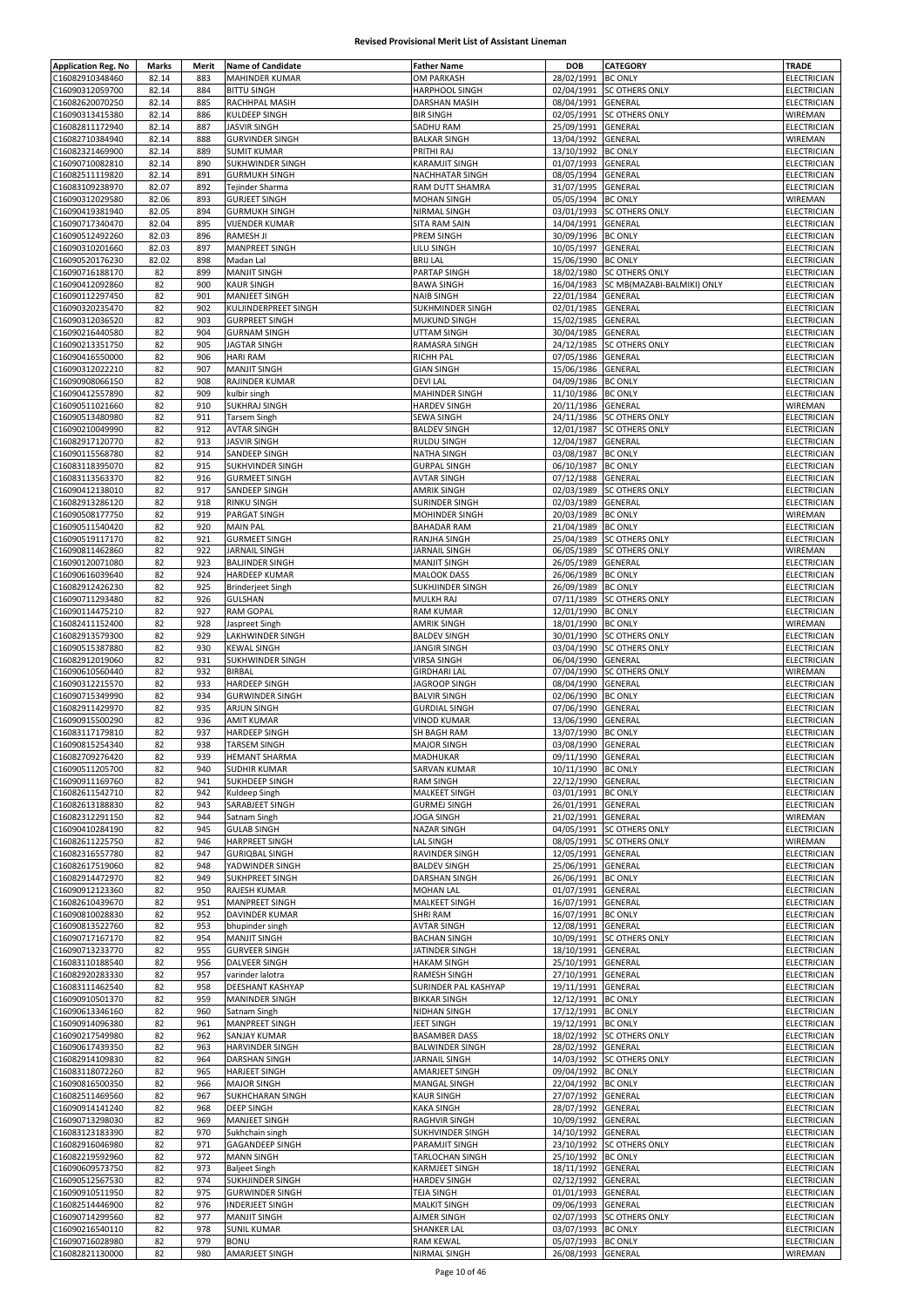| <b>Application Reg. No</b> | Marks | Merit | <b>Name of Candidate</b> | <b>Father Name</b>      | DOB                | <b>CATEGORY</b>                    | TRADE              |
|----------------------------|-------|-------|--------------------------|-------------------------|--------------------|------------------------------------|--------------------|
| C16083010527030            | 82    | 981   | <b>DAVINDER SINGH</b>    | JAGDEV SINGH            | 14/09/1993         | <b>GENERAL</b>                     | ELECTRICIAN        |
| C16090916098690            | 82    | 982   | <b>GURINDER SINGH</b>    | <b>AVTAR SINGH</b>      | 05/11/1993         | GENERAL                            | ELECTRICIAN        |
| C16083112239010            | 82    | 983   | SUKHCHIAN SINGH          | <b>SURJEET SINGH</b>    | 10/11/1993         | <b>GENERAL</b>                     | ELECTRICIAN        |
| C16090309367260            |       | 984   | <b>GURPARTAP SINGH</b>   | <b>GURJANT SINGH</b>    | 26/11/1993         | <b>SC OTHERS ONLY</b>              | WIREMAN            |
|                            | 82    | 985   |                          |                         |                    |                                    |                    |
| C16090112524650            | 82    |       | <b>MANMEET SINGH</b>     | JAGDEEP SINGH           | 05/02/1994         | GENERAL                            | ELECTRICIAN        |
| C16090111217270            | 82    | 986   | NARESH KUMAR             | MAHINDER KUMAR          | 19/04/1994         | <b>BC ONLY</b>                     | WIREMAN            |
| C16090717177170            | 82    | 987   | <b>GURSEVAK</b>          | NIRMAL SINGH            | 24/04/1994         | <b>BC ONLY</b>                     | ELECTRICIAN        |
| C16090813274680            | 82    | 988   | RAMESH KUMAR             | <b>RAJ KUMAR</b>        | 05/05/1994         | <b>BC ONLY</b>                     | ELECTRICIAN        |
| C16082411051950            | 82    | 989   | <b>GURVINDER SINGH</b>   | <b>AVTAR SINGH</b>      | 20/07/1994         | <b>SC OTHERS ONLY</b>              | ELECTRICIAN        |
| C16090911428970            | 82    | 990   | <b>LOVE PRIENCE</b>      | <b>DALEEP SINGH</b>     | 04/08/1994         | <b>BC ONLY</b>                     | ELECTRICIAN        |
| C16090613153600            | 82    | 991   | <b>GOBINDA SINGH</b>     | <b>FAUJA SINGH</b>      | 07/08/1994         | <b>BC ONLY</b>                     | ELECTRICIAN        |
| C16090119016130            | 82    | 992   | MANJEET SINGH            | PIARA SINGH             |                    | 06/10/1994 SC OTHERS ONLY          | ELECTRICIAN        |
| C16090218480970            | 82    | 993   | AMANDEEP SINGH           | <b>JAGIR SINGH</b>      | 16/12/1994         | <b>BC ONLY</b>                     | ELECTRICIAN        |
|                            |       | 994   |                          |                         |                    |                                    |                    |
| C16090823124790            | 82    |       | MALKEET SINGH            | <b>BALWANT SINGH</b>    | 14/03/1995         | <b>SC OTHERS ONLY</b>              | ELECTRICIAN        |
| C16083014039420            | 82    | 995   | <b>AVTAR SINGH</b>       | PARTAP SINGH            | 30/04/1995         | <b>GENERAL</b>                     | ELECTRICIAN        |
| C16083020243470            | 82    | 996   | PARDEEP SHARMA           | <b>BALRAJ SHARMA</b>    | 04/05/1995         | <b>GENERAL</b>                     | ELECTRICIAN        |
| C16083015469960            | 82    | 997   | RAVINDER KUMAR           | <b>SURJA RAM</b>        | 10/08/1995         | GENERAL                            | ELECTRICIAN        |
| C16090719177710            | 82    | 998   | <b>RAKESH KUMAR</b>      | <b>GOPI RAM</b>         | 16/03/1996         | <b>BC ONLY</b>                     | ELECTRICIAN        |
| C16083118220460            | 82    | 999   | SUKHCHAIN SINGH          | <b>HIRA SINGH</b>       | 21/04/1996         | GENERAL                            | ELECTRICIAN        |
| C16090709065690            | 82    | 1000  | NASIBDEEN                | SURJANDEEN              | 18/10/1996         | <b>BC ONLY</b>                     | ELECTRICIAN        |
| C16090514541730            | 82    | 1001  | LOVEPREET SINGH          | <b>GIAN CHAND</b>       | 22/01/1997         | <b>BC ONLY</b>                     | ELECTRICIAN        |
| C16083112377020            | 82    | 1002  | <b>MANISH KUMAR</b>      | SAHIB RAM               | 26/08/1997         | GENERAL                            | ELECTRICIAN        |
| C16083011468170            | 81.98 | 1003  | <b>GURSEWAK SINGH</b>    | DARSHAN SINGH           | 10/04/1995         | <b>SC OTHERS ONLY</b>              | ELECTRICIAN        |
|                            |       |       |                          |                         |                    |                                    |                    |
| C16090510512860            | 81.92 | 1004  | <b>GURMEET SINGH</b>     | <b>HAJOORA SINGH</b>    | 25/11/1991         | SC MB(MAZABI-BALMIKI) ONLY         | ELECTRICIAN        |
| C16090110514550            | 81.86 | 1005  | RAJPAL                   | POKHAR RAM              | 12/07/1992         | GENERAL                            | ELECTRICIAN        |
| C16090811386040            | 81.86 | 1006  | <b>NAVJOT SINGH</b>      | MALKEET SINGH           | 08/12/1994         | <b>BC ONLY</b>                     | ELECTRICIAN        |
| C16090114488890            | 81.85 | 1007  | Jagsir Singh             | <b>BALWINDER SINGH</b>  | 15/08/1976         | <b>BC ONLY</b>                     | WIREMAN            |
| C16090818407920            | 81.85 | 1008  | <b>BHUPINDER SINGH</b>   | <b>ASA SINGH</b>        | 15/05/1983         | GENERAL                            | ELECTRICIAN        |
| C16083019095700            | 81.85 | 1009  | KULDEEP SINGH            | <b>GURMAIL SINGH</b>    | 03/04/1986         | GENERAL                            | ELECTRICIAN        |
| C16082520513200            | 81.85 | 1010  | <b>SUNIL KUMAR</b>       | JOGINDER PAUL           | 30/04/1987         | GENERAL                            | ELECTRICIAN        |
| C16090810133410            | 81.85 | 1011  | RAJENDER KUMAR           | <b>BALRAM</b>           | 03/05/1988         | GENERAL                            | ELECTRICIAN        |
|                            |       |       |                          |                         |                    |                                    |                    |
| C16090517229800            | 81.85 | 1012  | LABHDEEP SINGH           | <b>JASVIR SINGH</b>     | 21/11/1988         | <b>FREEDOM FIGHTER (DEPENDENT)</b> | ELECTRICIAN        |
| C16082814544750            | 81.85 | 1013  | AMANDEEP KUMAR           | <b>BHAGWAN DASS</b>     | 12/03/1991         | <b>BC ONLY</b>                     | <b>ELECTRICIAN</b> |
| C16090413524790            | 81.85 | 1014  | LOVEPREET SINGH          | <b>GURPARTAP SINGH</b>  | 14/08/1991         | GENERAL                            | ELECTRICIAN        |
| C16090318244860            | 81.85 | 1015  | HIMANSHU DUTTA           | RAHISH CHANDER          | 13/09/1991         | GENERAL                            | ELECTRICIAN        |
| C16090915555080            | 81.85 | 1016  | <b>GURPYAR SINGH</b>     | <b>RAJ SINGH</b>        | 19/03/1992         | GENERAL                            | ELECTRICIAN        |
| C16090615278260            | 81.85 | 1017  | <b>SUDHIR SAHARAN</b>    | MANGI LAL               | 07/07/1993         | GENERAL                            | ELECTRICIAN        |
| C16090219208550            | 81.85 | 1018  | <b>BALDEEP SHARMA</b>    | SATPAL SHARMA           | 17/07/1993         | GENERAL                            | ELECTRICIAN        |
|                            |       | 1019  |                          |                         |                    |                                    |                    |
| C16090611353650            | 81.85 |       | <b>HARPINDER SINGH</b>   | <b>BHAGAT SINGH</b>     | 23/07/1993         | GENERAL                            | ELECTRICIAN        |
| C16083113212130            | 81.85 | 1020  | <b>SANJAY KUMAR</b>      | <b>BADRI RAM</b>        | 05/08/1993         | <b>BC ONLY</b>                     | ELECTRICIAN        |
| C16090820172590            | 81.85 | 1021  | <b>GAGANDEEP SINGH</b>   | SUKHCHAIN LAL SHARMA    | 29/10/1993         | GENERAL                            | ELECTRICIAN        |
| C16082910113890            | 81.85 | 1022  | <b>Baljit Singh</b>      | NIRMAL SINGH            | 10/11/1993         | GENERAL                            | ELECTRICIAN        |
| C16090612040270            | 81.85 | 1023  | MUKESH MAKKER            | <b>MANSA RAM</b>        | 10/01/1995         | GENERAL                            | ELECTRICIAN        |
| C16090914181550            | 81.85 | 1024  | AJAY JAKHAR              | SUBHASH CHANDER         | 15/05/1995         | GENERAL                            | ELECTRICIAN        |
| C16090812182300            | 81.85 | 1025  | ANJU VERMA               | RAM KUMAR VERMA         | 10/12/1995         | GENERAL                            | ELECTRICIAN        |
| C16090318257400            | 81.85 | 1026  | KULJEET SINGH GILL       | <b>GAGAN SINGH GILL</b> | 01/01/1996         | GENERAL                            | ELECTRICIAN        |
|                            |       |       |                          |                         |                    |                                    |                    |
| C16090216432270            | 81.82 | 1027  | <b>CHAMKOUR SINGH</b>    | <b>KARAM SINGH</b>      | 13/08/1989         | GENERAL                            | ELECTRICIAN        |
| C16090616156990            | 81.82 | 1028  | HARJINDER SINGH          | NIRANJAN SINGH          | 16/07/1992         | <b>BC ONLY</b>                     | WIREMAN            |
| C16090413116840            | 81.81 | 1029  | <b>RUPINDER SINGH</b>    | <b>GURCHET SINGH</b>    | 11/11/1992         | GENERAL                            | <b>ELECTRICIAN</b> |
| C16082909140460            | 81.81 | 1030  | <b>ARUN KUMAR</b>        | RAMESH KUMAR            | 26/01/1994         | <b>SC OTHERS ONLY</b>              | ELECTRICIAN        |
| C16090715267070            | 81.8  | 1031  | MANJINDER SINGH          | PARTAP SINGH            | 26/08/1995         | <b>BC ONLY</b>                     | ELECTRICIAN        |
| C16090817203100            | 81.77 | 1032  | JAGMEET SINGH            | <b>GURBHACHAN SINGH</b> |                    | 05/07/1990 SC OTHERS ONLY          | WIREMAN            |
| C16090417065320            | 81.77 | 1033  | LAKHVEER SINGH           | <b>GURJANT SINGH</b>    | 18/04/1993         | GENERAL                            | WIREMAN            |
| C16090316574330            | 81.73 | 1034  | MANPREET                 | <b>BALDEV SINGH</b>     | 12/06/1989         | GENERAL                            | ELECTRICIAN        |
| C16090423543580            | 81.72 | 1035  | PARMPAL SINGH            | SHANKER SINGH           | 10/04/1987         | <b>SC OTHERS ONLY</b>              | WIREMAN            |
|                            |       |       |                          |                         |                    | 24/07/1993 SC OTHERS ONLY          |                    |
| C16090319007980            | 81.72 | 1036  | <b>RAJ KUMAR</b>         | <b>KARNAIL SINGH</b>    |                    |                                    | ELECTRICIAN        |
| C16090717283980            | 81.71 | 1037  | SURINDER KUMAR           | <b>MUKH RAM</b>         | 02/05/1980 BC ONLY |                                    | <b>ELECTRICIAN</b> |
| C16090715559300            | 81.71 | 1038  | MINDERPAL                | <b>MUNSHI RAM</b>       | 18/07/1984 GENERAL |                                    | <b>ELECTRICIAN</b> |
| C16090615430280            | 81.71 | 1039  | <b>NACHHITAR SINGH</b>   | <b>HARNAM SINGH</b>     | 18/09/1984 GENERAL |                                    | ELECTRICIAN        |
| C16090615225290            | 81.71 | 1040  | ARSH DEEP SINGH          | JARNAIL SINGH           | 02/10/1984         | <b>BC ONLY</b>                     | <b>ELECTRICIAN</b> |
| C16090912452750            | 81.71 | 1041  | Jasbir Singh             | ANGREZ SINGH            | 19/04/1985         | <b>BC ONLY</b>                     | ELECTRICIAN        |
| C16090913527610            | 81.71 | 1042  | <b>GURJANT SINGH</b>     | <b>MEJOR SINGH</b>      | 08/07/1985         | <b>GENERAL</b>                     | ELECTRICIAN        |
| C16090812549360            | 81.71 | 1043  | <b>DALVIR SINGH</b>      | <b>MUKHTIAR SINGH</b>   | 10/04/1989         | <b>SC OTHERS ONLY</b>              | ELECTRICIAN        |
| C16090411423160            | 81.71 | 1044  | Surjit Kumar             | <b>HARBANS LAL</b>      |                    | 10/06/1990 SC OTHERS ONLY          | ELECTRICIAN        |
|                            |       |       |                          |                         |                    |                                    |                    |
| C16090517235080            | 81.71 | 1045  | <b>TEJ PAL</b>           | <b>BALWANT RAI</b>      | 20/06/1990         | <b>BC ONLY</b>                     | ELECTRICIAN        |
| C16083110459820            | 81.71 | 1046  | JAGRAJ SINGH             | <b>GURNAM SINGH</b>     | 17/11/1991         | GENERAL                            | ELECTRICIAN        |
| C16082512364670            | 81.71 | 1047  | CHARNJEET KUMAR          | DARSHAN KUMAR           | 09/02/1992         | <b>GENERAL</b>                     | ELECTRICIAN        |
| C16090114554640            | 81.71 | 1048  | Gagandeep Singh          | <b>BHAGWAN SINGH</b>    | 25/03/1992         | <b>GENERAL</b>                     | WIREMAN            |
| C16082416524080            | 81.71 | 1049  | <b>SISH PAL</b>          | <b>RAM PARTAP</b>       | 04/04/1992         | <b>BC ONLY</b>                     | ELECTRICIAN        |
| C16082812078240            | 81.71 | 1050  | <b>RAMVIR SINGH</b>      | SAMSHER SINGH           | 12/08/1992         | <b>GENERAL</b>                     | <b>ELECTRICIAN</b> |
| C16090910336560            | 81.71 | 1051  | <b>SURINDER SINGH</b>    | <b>GURCHARAN SINGH</b>  | 29/12/1992         | <b>SC OTHERS ONLY</b>              | ELECTRICIAN        |
| C16090519195710            | 81.71 | 1052  | MANJEET SINGH            | <b>HANS RAJ</b>         | 25/02/1993 GENERAL |                                    | ELECTRICIAN        |
| C16083010524900            | 81.71 | 1053  | JAGDEV SINGH             | NARINDER SINGH          | 26/05/1993         | <b>BC ONLY</b>                     | ELECTRICIAN        |
| C16090609344520            | 81.71 | 1054  | <b>HARDIP SINGH</b>      | <b>NARAIN SINGH</b>     | 26/06/1993         | <b>GENERAL</b>                     | ELECTRICIAN        |
|                            |       |       |                          |                         |                    |                                    | ELECTRICIAN        |
| C16083111331500            | 81.71 | 1055  | <b>RAMKRISHAN SINGH</b>  | MUKHTIAR SINGH          | 04/12/1993         | <b>BC ONLY</b>                     |                    |
| C16090213596770            | 81.71 | 1056  | <b>GURPREET SINGH</b>    | <b>BABU SINGH</b>       | 06/06/1994         | <b>GENERAL</b>                     | ELECTRICIAN        |
| C16083015039860            | 81.7  | 1057  | Amritpal Singh           | <b>CHAMKAUR SINGH</b>   | 18/12/1995         | <b>BC ONLY</b>                     | ELECTRICIAN        |
| C16090810074550            | 81.66 | 1058  | <b>BALRAJ SINGH</b>      | <b>SUKHDEV SINGH</b>    | 10/01/1984         | GENERAL                            | WIREMAN            |
| C16090509484730            | 81.66 | 1059  | RAJA                     | <b>BALVIR SINGH</b>     | 08/06/1992         | GENERAL                            | WIREMAN            |
| C16090709132750            | 81.62 | 1060  | <b>SURESH KUMAR</b>      | <b>KRISHAN LAL</b>      | 05/03/1994         | <b>BC ONLY</b>                     | ELECTRICIAN        |
| C16090713207390            | 81.62 | 1061  | <b>GURPREET SINGH</b>    | <b>AVTAR SINGH</b>      | 05/07/1995         | GENERAL                            | ELECTRICIAN        |
| C16082313314740            | 81.59 | 1062  | SANDEEP KUMAR            | <b>KASHMIR LAL</b>      | 15/02/1993 BC ONLY |                                    | WIREMAN            |
| C16082615169240            | 81.58 | 1063  | HARSIMRANJIT SINGH       | KAWALJIT SINGH          | 26/07/1994         | GENERAL                            | ELECTRICIAN        |
|                            |       |       |                          |                         |                    |                                    |                    |
| C16083118071360            | 81.57 | 1064  | <b>GURMEET SINGH</b>     | PREM SINGH              | 29/03/1980         | <b>SC OTHERS ONLY</b>              | ELECTRICIAN        |
| C16082909250500            | 81.57 | 1065  | <b>ANOKH SINGH</b>       | SARWAN SINGH            | 06/08/1985         | GENERAL                            | ELECTRICIAN        |
| C16090309584450            | 81.57 | 1066  | <b>ANOKH SINGH</b>       | SARWAN SINGH            | 06/08/1985         | GENERAL                            | WIREMAN            |
| C16090809074570            | 81.57 | 1067  | DHARMINDER SINGH         | <b>MAJOR SINGH</b>      | 13/05/1986         | <b>GENERAL</b>                     | ELECTRICIAN        |
| C16090514115900            | 81.57 | 1068  | <b>BALJINDER SINGH</b>   | <b>ASHOK KUMAR</b>      | 30/10/1987         | GENERAL                            | ELECTRICIAN        |
| C16090819458150            | 81.57 | 1069  | ravi                     | <b>CHATAR SINGH</b>     | 15/10/1988         | <b>BC ONLY</b>                     | ELECTRICIAN        |
| C16090519161070            | 81.57 | 1070  | MAHAVEER                 | KRISHAN LAL             | 20/11/1988         | GENERAL                            | ELECTRICIAN        |
| C16090818327180            | 81.57 | 1071  | KAWALJEET                | SOBHA RAM               | 11/12/1988         | <b>BC ONLY</b>                     | ELECTRICIAN        |
|                            |       |       |                          |                         |                    |                                    |                    |
| C16090713425320            | 81.57 | 1072  | HARDEEP SINGH            | <b>GORA SINGH</b>       | 25/04/1989         | GENERAL                            | ELECTRICIAN        |
| C16083015344000            | 81.57 | 1073  | <b>ROOP SINGH</b>        | <b>HAKAM SINGH</b>      | 07/09/1989         | <b>SC OTHERS ONLY</b>              | ELECTRICIAN        |
| C16090810285020            | 81.57 | 1074  | HARJINDER SINGH          | AJAIB SINGH             | 07/09/1989         | GENERAL                            | ELECTRICIAN        |
| C16090112013450            | 81.57 | 1075  | <b>MORRA SINGH</b>       | <b>BOHAR SINGH</b>      | 02/03/1990         | GENERAL                            | ELECTRICIAN        |
| C16083111114250            | 81.57 | 1076  | AMARJEET SINGH           | JANGIR SINGH            | 22/04/1990         | <b>SC OTHERS ONLY</b>              | ELECTRICIAN        |
| C16082616103460            | 81.57 | 1077  | SANDEEP KUMAR            | PRITAM CHAND            | 02/03/1991 GENERAL |                                    | ELECTRICIAN        |
| C16090912286430            | 81.57 | 1078  | JAGSEER SINGH            | <b>BIRBAL SINGH</b>     | 01/12/1991 GENERAL |                                    | ELECTRICIAN        |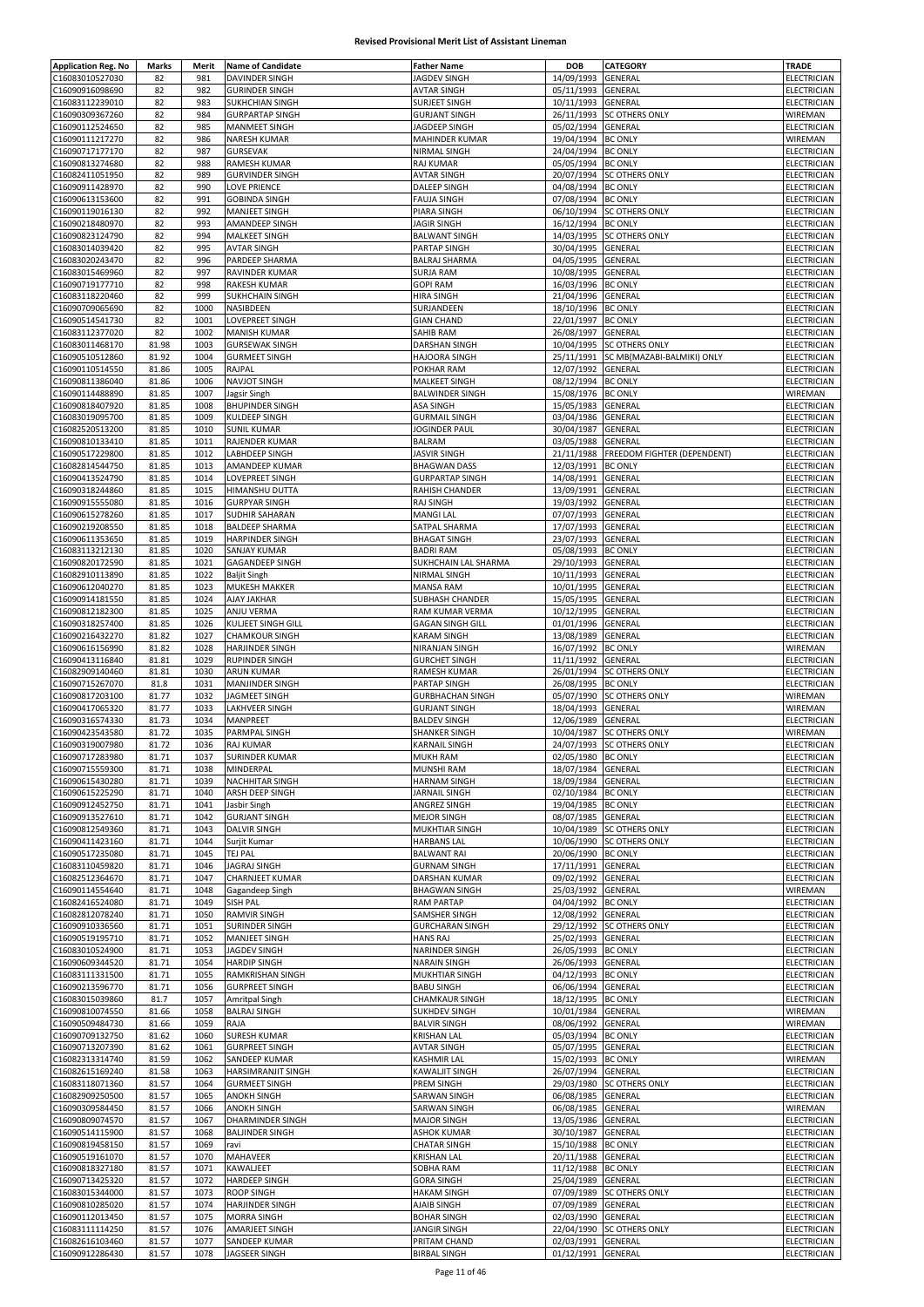| <b>Application Reg. No</b>         | Marks          | Merit        | <b>Name of Candidate</b>                        | <b>Father Name</b>                         | DOB                                      | <b>CATEGORY</b>                                     | <b>TRADE</b>                      |
|------------------------------------|----------------|--------------|-------------------------------------------------|--------------------------------------------|------------------------------------------|-----------------------------------------------------|-----------------------------------|
| C16082913488690                    | 81.57          | 1079         | Sandeep Kumar                                   | <b>HARBANS LAL</b>                         | 07/01/1992                               | <b>BC ONLY</b>                                      | ELECTRICIAN                       |
| C16090118526410<br>C16090812549810 | 81.57<br>81.57 | 1080<br>1081 | <b>KULDEEP SINGH</b><br><b>HARJEET SINGH</b>    | JAGTAR SINGH<br>JARNAIL SINGH              | 03/04/1992<br>09/04/1992 GENERAL         | <b>BC ONLY</b>                                      | ELECTRICIAN<br>ELECTRICIAN        |
| C16090219161500                    | 81.57          | 1082         | <b>GOURAV KUMAR</b>                             | <b>HARBANS LAL</b>                         | 27/05/1992                               | <b>BC ONLY</b>                                      | WIREMAN                           |
| C16090909592170                    | 81.57          | 1083         | <b>GURPREET SINGH</b>                           | MITHU SINGH                                | 01/01/1993                               | GENERAL                                             | ELECTRICIAN                       |
| C16090719468360                    | 81.57          | 1084         | <b>JASVEER SINGH</b>                            | <b>FARMEJ SINGH</b>                        | 04/05/1993                               | GENERAL                                             | ELECTRICIAN                       |
| C16090212361960                    | 81.57          | 1085         | <b>BHUPINDER SINGH</b>                          | <b>HARBANSH SINGH</b>                      | 02/07/1993                               | <b>SC OTHERS ONLY</b>                               | ELECTRICIAN                       |
| C16082314372690                    | 81.57          | 1086         | <b>JARNAIL SINGH</b>                            | <b>BALDEV SINGH</b>                        | 07/11/1993                               | GENERAL                                             | ELECTRICIAN                       |
| C16090812525870<br>C16090618542730 | 81.57<br>81.57 | 1087<br>1088 | <b>GAGANDEEP SINGH</b><br><b>VIJENDER SINGH</b> | <b>HARMAIL SINGH</b><br>LAXMAN SINGH       | 14/12/1993<br>10/01/1994                 | <b>BC ONLY</b><br>GENERAL                           | ELECTRICIAN<br>ELECTRICIAN        |
| C16082915321680                    | 81.57          | 1089         | PRABHJOT SINGH                                  | <b>HARMESH LAL</b>                         | 15/08/1994                               | <b>BC ONLY</b>                                      | ELECTRICIAN                       |
| C16090511366230                    | 81.57          | 1090         | JAGJEET SINGH                                   | CHHINDER SINGH                             | 20/08/1996                               | GENERAL                                             | ELECTRICIAN                       |
| C16090207070880                    | 81.53          | 1091         | SANDEEP SINGH                                   | ANGREJ SINGH                               | 03/05/1995 GENERAL                       |                                                     | ELECTRICIAN                       |
| C16090816051140                    | 81.51          | 1092         | <b>GURBAJ SINGH</b>                             | <b>HAKAM SINGH</b>                         | 11/10/1994                               | GENERAL                                             | WIREMAN                           |
| C16090719001540                    | 81.5           | 1093         | <b>KAWALJEET SINGH</b>                          | <b>BALWINDER SINGH</b>                     | 29/04/1993                               | <b>BC ONLY</b>                                      | ELECTRICIAN                       |
| C16090513523050                    | 81.5           | 1094<br>1095 | NAVPREET SINGH<br>YASEEN KHAN                   | <b>IQBAL SINGH</b>                         | 21/06/1993                               | <b>BC ONLY</b>                                      | ELECTRICIAN<br>ELECTRICIAN        |
| C16090818568650<br>C16082919379040 | 81.48<br>81.48 | 1096         | AMRITPAL SINGH                                  | <b>NOOR MOHD</b><br><b>BUTA SINGH</b>      | 18/10/1993<br>07/11/1994                 | <b>BC ONLY</b><br>GENERAL                           | ELECTRICIAN                       |
| C16090314362920                    | 81.43          | 1097         | PUSHPINDER SINGH                                | <b>IQBAL SINGH</b>                         | 11/10/1991                               | GENERAL                                             | ELECTRICIAN                       |
| C16090411075510                    | 81.42          | 1098         | <b>BALJEET SINGH</b>                            | HOSHIAR SINGH                              | 20/03/1980                               | <b>GENERAL</b>                                      | ELECTRICIAN                       |
| C16090820583300                    | 81.42          | 1099         | CHARANJEE LAL BOHTE                             | <b>FAQIR CHAND</b>                         | 15/08/1982                               | SC MB(MAZABI-BALMIKI) ONLY                          | ELECTRICIAN                       |
| C16090519504280                    | 81.42          | 1100         | <b>BALWINDER SINGH</b>                          | <b>GURTAR SINGH</b>                        | 02/02/1984                               | <b>BC ONLY</b>                                      | WIREMAN                           |
| C16082818051110                    | 81.42          | 1101<br>1102 | <b>GURCHARAN SINGH</b>                          | <b>BALVIR SINGH</b>                        | 26/02/1986                               | <b>GENERAL</b>                                      | ELECTRICIAN                       |
| C16090410514490<br>C16090219131700 | 81.42<br>81.42 | 1103         | <b>NARESH KUMAR</b><br><b>GAGANDEEP SINGH</b>   | <b>JAGDISH RAM</b><br><b>HARPAL SINGH</b>  | 28/05/1986<br>12/01/1988                 | <b>SC OTHERS ONLY</b><br>GENERAL                    | ELECTRICIAN<br>WIREMAN            |
| C16090819417010                    | 81.42          | 1104         | HARWINDER SINGH                                 | <b>BELA SINGH</b>                          | 15/04/1988                               | <b>SC OTHERS ONLY</b>                               | ELECTRICIAN                       |
| C16083120364270                    | 81.42          | 1105         | RAJWINDER SINGH                                 | SURINDER KUMAR                             | 25/12/1988 BC ONLY                       |                                                     | ELECTRICIAN                       |
| C16090716123350                    | 81.42          | 1106         | RAJWINDER SINGH                                 | SURINDER KUMAR                             | 25/12/1988 BC ONLY                       |                                                     | WIREMAN                           |
| C16090711425390                    | 81.42          | 1107         | SANDEEP KUMAR                                   | ROOP CHAND                                 | 28/05/1989                               | <b>BC ONLY</b>                                      | ELECTRICIAN                       |
| C16090220090200<br>C16090816241890 | 81.42<br>81.42 | 1108<br>1109 | Jatinder Singh<br>SANDEEP                       | SODHI SINGH<br><b>SURAJ BHAN</b>           | 14/08/1989 BC ONLY<br>08/12/1989         | GENERAL                                             | <b>ELECTRICIAN</b><br>ELECTRICIAN |
| C16090714556010                    | 81.42          | 1110         | <b>GURSEWAK SINGH</b>                           | <b>GURDEV SINGH</b>                        | 15/03/1990                               | <b>BC ONLY</b>                                      | ELECTRICIAN                       |
| C16082811361390                    | 81.42          | 1111         | <b>LAKHVIR SINGH</b>                            | JAGSEER SINGH                              | 08/04/1990                               | <b>GENERAL</b>                                      | WIREMAN                           |
| C16083110342810                    | 81.42          | 1112         | JAGSEER SINGH                                   | <b>GINDER SINGH</b>                        | 25/04/1990                               | GENERAL                                             | ELECTRICIAN                       |
| C16090310333070                    | 81.42          | 1113         | <b>JAI KISHAN</b>                               | <b>DHARM PAL</b>                           | 12/07/1990                               | GENERAL                                             | ELECTRICIAN                       |
| C16090911133660                    | 81.42          | 1114         | <b>RAJBIR SINGH</b>                             | <b>BALJINDER SINGH</b>                     | 11/04/1991                               | <b>BC ONLY</b>                                      | <b>ELECTRICIAN</b>                |
| C16090517330890                    | 81.42          | 1115         | JAGJIT SINGH                                    | <b>MAHINDER SINGH</b>                      | 05/07/1992                               | <b>BC ONLY</b>                                      | ELECTRICIAN                       |
| C16090813269060<br>C16082916123850 | 81.42<br>81.42 | 1116<br>1117 | <b>Beant Singh</b><br><b>ANIL KUMAR</b>         | MITHU SINGH<br>PRABHU DAYAL                | 05/08/1992<br>04/01/1993                 | <b>GENERAL</b><br>GENERAL                           | <b>ELECTRICIAN</b><br>ELECTRICIAN |
| C16090209368700                    | 81.42          | 1118         | LAKHWINDER KUMAR                                | CHHINDER KUMAR                             |                                          | 03/08/1994 SC OTHERS ONLY                           | WIREMAN                           |
| C16090718583220                    | 81.42          | 1119         | SHUBHAM                                         | <b>BALWINDER SINGH</b>                     | 01/03/1995                               | PERSON WITH DISABILITY (ORTHO)                      | WIREMAN                           |
| C16082412229970                    | 81.4           | 1120         | SARABJEET SINGH                                 | MANJEET SINGH                              | 28/09/1991                               | <b>SC OTHERS ONLY</b>                               | ELECTRICIAN                       |
| C16083010580670                    | 81.34          | 1121         | <b>GURDARSHAN SINGH</b>                         | LEELA SINGH                                | 09/02/1990 GENERAL                       |                                                     | ELECTRICIAN                       |
| C16090214274430                    | 81.33          | 1122         | <b>BALVINDER SINGH</b>                          | PREM SINGH                                 | 28/07/1994                               | <b>SC OTHERS ONLY</b>                               | ELECTRICIAN                       |
| C16082813388330<br>C16090912482410 | 81.31<br>81.3  | 1123<br>1124 | AMARINDER SINGH<br><b>SUKHDEV SINGH</b>         | TARSAM SINGH<br>VEER SINGH                 | 25/03/1993<br>17/04/1993                 | SC MB(MAZABI-BALMIKI) ONLY<br><b>SC OTHERS ONLY</b> | ELECTRICIAN<br>ELECTRICIAN        |
| C16082310587590                    | 81.29          | 1125         | <b>BOHAR SINGH</b>                              | PARAMJIT SINGH                             | 20/01/1984                               | GENERAL                                             | WIREMAN                           |
| C16090716527280                    | 81.29          | 1126         | <b>JASVIR SINGH</b>                             | <b>BUTA SINGH</b>                          | 14/03/1985                               | <b>GENERAL</b>                                      | ELECTRICIAN                       |
| C16090214583570                    | 81.29          | 1127         | SAHIL                                           | SOMNATH                                    | 22/12/1997                               | <b>SC OTHERS ONLY</b>                               | ELECTRICIAN                       |
| C16090613144370                    | 81.28          | 1128         | <b>ANIL KUMAR</b>                               | LACHHMAN RAM                               | 04/12/1978 BC ONLY                       |                                                     | ELECTRICIAN                       |
| C16090313382650                    | 81.28          | 1129         | ASHWANI KUMAR                                   | JAMEET SINGH                               | 01/07/1981                               | <b>GENERAL</b>                                      | <b>ELECTRICIAN</b>                |
| C16090716593350<br>C16082612290660 | 81.28          | 1130         | NARINDER KAUL                                   | MAKHAN LAL KAUL<br><b>SURINDER SINGH</b>   | 30/07/1983                               | GENERAL                                             | ELECTRICIAN                       |
| C16083009361200                    | 81.28<br>81.28 | 1131<br>1132 | <b>SUKHBIR SINGH</b><br><b>DHARMINDER SINGH</b> | <b>GURMEJ SINGH</b>                        | 11/02/1984 BC ONLY<br>05/01/1987         | GENERAL                                             | ELECTRICIAN<br>ELECTRICIAN        |
| C16082310309590                    | 81.28          | 1133         | <b>DHARMINDER SINGH</b>                         | <b>GURMEJ SINGH</b>                        | 05/01/1987                               | EX-SERVICEMAN(DEPENDENT)                            | ELECTRICIAN                       |
| C16082915143970                    | 81.28          | 1134         | JATINDER KUMAR                                  | <b>JATT RAM</b>                            | 20/08/1987 BC ONLY                       |                                                     | ELECTRICIAN                       |
| C16082923155430                    | 81.28          | 1135         | Varinder Singh                                  | <b>RAM SARUP</b>                           |                                          | 27/01/1988 SC OTHERS ONLY                           | <b>FLFCTRICIAN</b>                |
| C16090516241940                    | 81.28          | 1136         | <b>MADAN LAL</b>                                | <b>HANS RAJ</b>                            | 10/08/1988 BC ONLY                       |                                                     | <b>ELECTRICIAN</b>                |
| C16090818251760                    | 81.28          | 1137         | <b>SAROJ RANI</b>                               | AMAR LAL                                   | 16/08/1988 BC ONLY                       |                                                     | ELECTRICIAN                       |
| C16083111591520<br>C16082514239260 | 81.28<br>81.28 | 1138<br>1139 | SANDEEP KUMAR<br>Amandeep                       | PURAN CHAND<br><b>BALJEET SINGH</b>        | 15/08/1989 BC ONLY<br>02/02/1990         | <b>BC ONLY</b>                                      | WIREMAN<br>WIREMAN                |
| C16083021087310                    | 81.28          | 1140         | <b>GAGANDIP SINGH</b>                           | PARAMJIT SINGH                             | 28/02/1990 GENERAL                       |                                                     | ELECTRICIAN                       |
| C16090519286310                    | 81.28          | 1141         | <b>HARJINDER SINGH</b>                          | <b>GURDEEP SINGH</b>                       | 28/04/1990 GENERAL                       |                                                     | ELECTRICIAN                       |
| C16090813097610                    | 81.28          | 1142         | SANDEEP SINGH                                   | PARMJEET SINGH                             | 02/09/1990                               | <b>GENERAL</b>                                      | ELECTRICIAN                       |
| C16082814317340                    | 81.28          | 1143         | <b>MANDEEP SINGH</b>                            | RAM CHANDER                                | 29/01/1991                               | <b>SC OTHERS ONLY</b>                               | ELECTRICIAN                       |
| C16083010188230                    | 81.28          | 1144         | <b>GURJEET SINGH</b>                            | <b>SWINDER SINGH</b>                       | 30/03/1991 BC ONLY                       |                                                     | ELECTRICIAN                       |
| C16090610063180<br>C16090514052520 | 81.28<br>81.28 | 1145<br>1146 | <b>RAJ KUMAR</b><br><b>MOHAN SINGH</b>          | <b>GURBACHAN LAL</b><br>AJMER SINGH        | 15/09/1991 BC ONLY<br>17/12/1991 BC ONLY |                                                     | ELECTRICIAN<br>ELECTRICIAN        |
| C16090615324150                    | 81.28          | 1147         | <b>VINOD KUMAR</b>                              | <b>MANGI LAL</b>                           | 03/05/1992                               | <b>GENERAL</b>                                      | ELECTRICIAN                       |
| C16090619258470                    | 81.28          | 1148         | <b>HARPREET SINGH</b>                           | <b>KULWANT SINGH</b>                       | 26/07/1992                               | <b>BC ONLY</b>                                      | ELECTRICIAN                       |
| C16090208592720                    | 81.28          | 1149         | AMANDEEP SINGH                                  | <b>BALJINDER SINGH</b>                     | 03/02/1993                               | <b>SC OTHERS ONLY</b>                               | WIREMAN                           |
| C16090720474130                    | 81.28          | 1150         | <b>TIRATH RAM</b>                               | <b>KHEM CHAND</b>                          | 25/04/1993 BC ONLY                       |                                                     | ELECTRICIAN                       |
| C16090214141180                    | 81.28          | 1151         | <b>SYAM SUNDER</b>                              | RAM CHANDER                                | 13/05/1993 GENERAL                       |                                                     | ELECTRICIAN                       |
| C16090519165640<br>C16090710234590 | 81.28<br>81.28 | 1152<br>1153 | GAGANDEEP                                       | RAKESH KUMAR<br>KALA CHAND                 | 01/07/1993 BC ONLY<br>28/07/1993 BC ONLY |                                                     | ELECTRICIAN<br>ELECTRICIAN        |
| C16090911490710                    | 81.28          | 1154         | Harpreet Singh<br><b>MANPREET SINGH</b>         | ANGRAIJ SINGH                              | 10/09/1994                               | <b>GENERAL</b>                                      | ELECTRICIAN                       |
| C16090809471170                    | 81.28          | 1155         | <b>GURPINDER SINGH</b>                          | <b>GURDEV SINGH</b>                        |                                          | 21/05/1995 SC OTHERS ONLY                           | ELECTRICIAN                       |
| C16090913223720                    | 81.28          | 1156         | SANJEEV KUMAR                                   | RAJINDER SINGH                             | 23/10/1995                               | <b>GENERAL</b>                                      | ELECTRICIAN                       |
| C16090910290720                    | 81.28          | 1157         | SUSHIL SALARIA                                  | NARINDER SINGH SALARIA                     | 21/10/1997                               | GENERAL                                             | ELECTRICIAN                       |
| C16090812180270                    | 81.25          | 1158         | PRITAM SINGH                                    | JOGINDER SINGH                             |                                          | 03/05/1992 SC OTHERS ONLY                           | ELECTRICIAN                       |
| C16090813423960                    | 81.25          | 1159         | RAGHVEER SINGH                                  | <b>DAYAL SINGH</b>                         | 14/04/1994                               | <b>SC OTHERS ONLY</b>                               | <b>ELECTRICIAN</b>                |
| C16090612026170<br>C16090615215000 | 81.25<br>81.24 | 1160<br>1161 | NAVNEET SINGH<br><b>DANA RAM</b>                | SATVINDER SINGH<br>LICHHI RAM              | 20/07/1997 GENERAL<br>01/07/1992 GENERAL |                                                     | ELECTRICIAN<br>ELECTRICIAN        |
| C16090819147610                    | 81.2           | 1162         | <b>IQBAL SINGH</b>                              | <b>GURDEV SINGH</b>                        | 14/08/1991 BC ONLY                       |                                                     | ELECTRICIAN                       |
| C16090910321580                    | 81.18          | 1163         | YADWINDER SINGH                                 | ANGRAJ SINGH                               | 07/06/1993 GENERAL                       |                                                     | ELECTRICIAN                       |
| C16083010176070                    | 81.16          | 1164         | SHINDERPAL SINGH                                | <b>BISHAN SINGH</b>                        |                                          | 03/08/1983 SC OTHERS ONLY                           | ELECTRICIAN                       |
| C16090117108580                    | 81.14          | 1165         | <b>KEWAL KRISHAN</b>                            | <b>DHARAM PAL</b>                          | 16/04/1975 BC ONLY                       |                                                     | ELECTRICIAN                       |
| C16090611361580                    | 81.14          | 1166         | <b>GIAN SINGH</b>                               | <b>BHAGWAN SINGH</b>                       |                                          | 26/01/1981 SC OTHERS ONLY                           | WIREMAN                           |
| C16090915097980<br>C16090112350080 | 81.14<br>81.14 | 1167<br>1168 | <b>BALJIT KAUR</b><br>SHALINDER YADAV           | PARGAT SINGH<br>UMA SHANKAR YADAV          | 01/04/1981 GENERAL<br>21/02/1982 GENERAL |                                                     | ELECTRICIAN<br>WIREMAN            |
| C16090717287060                    | 81.14          | 1169         | AMANDEEP SINGH                                  | SUKHWINDER SINGH                           | 14/10/1985 BC ONLY                       |                                                     | WIREMAN                           |
| C16090515272330                    | 81.14          | 1170         | <b>SUKHVIR SINGH</b>                            | <b>AMARJIT SINGH</b>                       | 12/11/1986 BC ONLY                       |                                                     | ELECTRICIAN                       |
| C16090911099050                    | 81.14          | 1171         | <b>INDERJEET SINGH</b>                          | <b>GURNAM SINGH</b>                        | 10/03/1987 GENERAL                       |                                                     | ELECTRICIAN                       |
| C16090514056820                    | 81.14          | 1172         | <b>BALVIR SINGH</b>                             | <b>BABU SINGH</b>                          | 21/09/1987                               | GENERAL                                             | WIREMAN                           |
|                                    |                |              |                                                 |                                            |                                          |                                                     | ELECTRICIAN                       |
| C16090510455970                    | 81.14          | 1173         | NAVDEEP SINGH                                   | KULDEEP SINGH                              | 17/01/1989 BC ONLY                       |                                                     |                                   |
| C16090207496850<br>C16090418265030 | 81.14<br>81.14 | 1174<br>1175 | MANDEEP SINGH<br>Jagseer Singh                  | <b>SUKHDEV SINGH</b><br><b>NAZAR SINGH</b> | 11/05/1989 GENERAL<br>03/12/1989 BC ONLY |                                                     | WIREMAN<br>ELECTRICIAN            |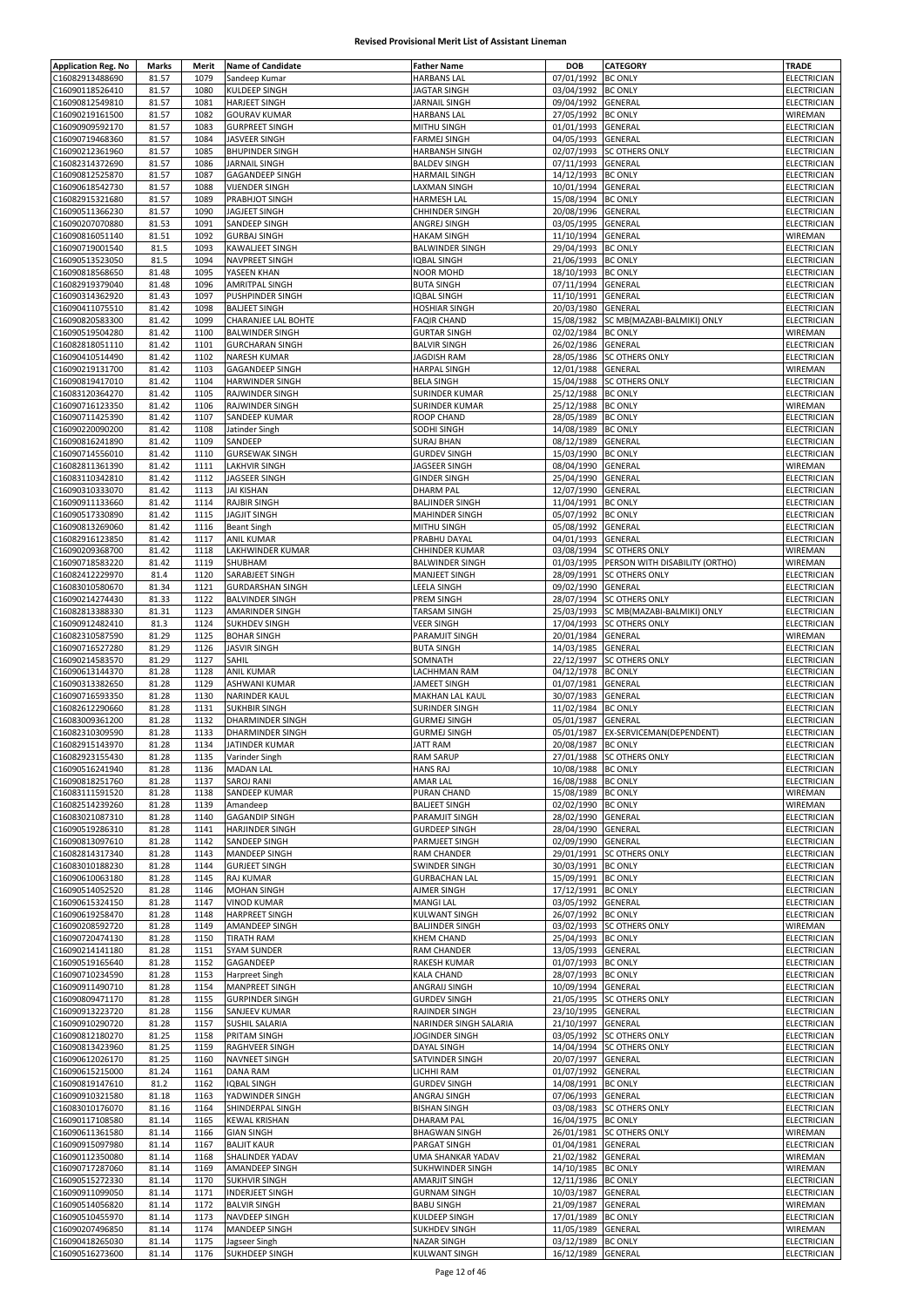| <b>Application Reg. No</b> | Marks | Merit | <b>Name of Candidate</b> | <b>Father Name</b>     | DOB                | <b>CATEGORY</b>                       | <b>TRADE</b>       |
|----------------------------|-------|-------|--------------------------|------------------------|--------------------|---------------------------------------|--------------------|
| C16090810251790            | 81.14 | 1177  | JASPAL SHARMA            | KULDEEP KUMAR          | 15/01/1990         | GENERAL                               | ELECTRICIAN        |
|                            |       |       |                          |                        |                    |                                       |                    |
| C16090814290820            | 81.14 | 1178  | <b>GOURAV BHATIA</b>     | ASHOK KUMAR BHATIA     | 20/04/1990         | GENERAL                               | ELECTRICIAN        |
| C16090214328700            | 81.14 | 1179  | SATPAL                   | <b>ROOP CHAND</b>      | 29/01/1991         | GENERAL                               | ELECTRICIAN        |
| C16090513553770            | 81.14 | 1180  | KAMALDEEP SINGH          | <b>GURNAM SINGH</b>    | 05/03/1991         | GENERAL                               | ELECTRICIAN        |
| C16090109050480            | 81.14 | 1181  | <b>ANAND PARKASH</b>     | <b>MADAN LAL</b>       | 07/07/1991         | GENERAL                               | ELECTRICIAN        |
| C16090311599060            | 81.14 | 1182  | <b>VARINDER SINGH</b>    | PIPAL SINGH            | 19/12/1991         | GENERAL                               | ELECTRICIAN        |
| C16082410335630            | 81.14 | 1183  | <b>LOVEPREET SINGH</b>   | SWINDER SINGH          | 10/03/1992         | <b>BC ONLY</b>                        | ELECTRICIAN        |
| C16083111406980            | 81.14 | 1184  | <b>GAGANDEEP SINGH</b>   | KRISHAN SINGH          | 20/04/1992         | <b>GENERAL</b>                        | WIREMAN            |
|                            |       |       |                          |                        |                    |                                       |                    |
| C16090510091200            | 81.14 | 1185  | <b>MADAN MOHAN</b>       | MANIRAM                | 21/06/1992         | GENERAL                               | ELECTRICIAN        |
| C16090807590600            | 81.14 | 1186  | <b>BHUSHAN SINGH</b>     | <b>KAKA SINGH</b>      | 09/09/1992         | <b>SC OTHERS ONLY</b>                 | ELECTRICIAN        |
| C16090818130720            | 81.14 | 1187  | LAKHVIR SINGH            | JANAK RAJ              | 02/02/1995         | <b>GENERAL</b>                        | ELECTRICIAN        |
| C16090319029580            | 81.11 | 1188  | <b>GURPINDER SINGH</b>   | SURJEET SINGH          | 18/10/1982         | GENERAL                               | <b>ELECTRICIAN</b> |
| C16082809278870            | 81.11 | 1189  | <b>HARJOT SINGH</b>      | <b>GURMUKH SINGH</b>   | 17/11/1995         | GENERAL                               | ELECTRICIAN        |
| C16083112153570            | 81.11 | 1190  | SIMRANJEET SINGH         | TEJINDER SINGH         | 05/03/1996         | GENERAL                               | ELECTRICIAN        |
| C16090114464060            | 81.1  | 1191  | SANDEEP KUMAR            | AMARJEET               | 10/04/1986         | <b>BC ONLY</b>                        | ELECTRICIAN        |
|                            |       |       |                          |                        |                    |                                       |                    |
| C16090615217100            | 81.09 | 1192  | <b>GURMEET SINGH</b>     | LAL SINGH              | 27/03/1987         | <b>BC ONLY</b>                        | <b>ELECTRICIAN</b> |
| C16090515058730            | 81.07 | 1193  | JAI DEEP SINGH           | KARAJ SINGH            | 18/06/1993         | GENERAL                               | ELECTRICIAN        |
| C16082910365240            | 81.05 | 1194  | <b>GURSIMRAN SINGH</b>   | SUKHDEV SINGH          | 21/05/1993         | <b>GENERAL</b>                        | ELECTRICIAN        |
| C16090912295530            | 81.03 | 1195  | <b>SURINDER KUMAR</b>    | PIRTHI RAM             | 10/09/1991         | <b>BC ONLY</b>                        | ELECTRICIAN        |
| C16090812569450            | 81.02 | 1196  | NAGEEN KUMAR             | RANVEER KUMAR          | 21/08/1994         | <b>BC ONLY</b>                        | ELECTRICIAN        |
| C16090513372710            | 81    | 1197  | <b>KULDEEP KUMAR</b>     | <b>BALWANT SINGH</b>   | 08/01/1979         | <b>BC ONLY</b>                        | ELECTRICIAN        |
| C16090909552030            | 81    | 1198  | SUKHMINDER SINGH         | AMARJIT SINGH          | 07/02/1981         | GENERAL                               | WIREMAN            |
|                            |       |       |                          |                        |                    |                                       |                    |
| C16082913301350            | 81    | 1199  | <b>GURNAM SINGH</b>      | <b>KRISHAN SINGH</b>   | 30/04/1981         | <b>SC OTHERS ONLY</b>                 | ELECTRICIAN        |
| C16090215258800            | 81    | 1200  | <b>JASBIR SINGH</b>      | AMAR SINGH             | 25/12/1981         | <b>GENERAL</b>                        | ELECTRICIAN        |
| C16090815041990            | 81    | 1201  | <b>DEEDAR SINGH</b>      | <b>KASHMIR SINGH</b>   | 01/01/1982         | <b>BC ONLY</b>                        | ELECTRICIAN        |
| C16090618479770            | 81    | 1202  | RAMESH KUMAR             | KASHMIR CHAND          | 02/05/1982         | <b>GENERAL</b>                        | WIREMAN            |
| C16090413205150            | 81    | 1203  | Santokh Singh            | PIARA LAL              | 27/11/1982         | <b>SC OTHERS ONLY</b>                 | WIREMAN            |
| C16090710394120            | 81    | 1204  | shinder singh            | <b>VED RAM</b>         | 12/12/1982         | <b>SC OTHERS ONLY</b>                 | ELECTRICIAN        |
| C16090913521120            | 81    | 1205  |                          | <b>MAKHAN SINGH</b>    | 05/04/1983         | <b>SC OTHERS ONLY</b>                 | <b>ELECTRICIAN</b> |
|                            |       |       | SURINDER SINGH           |                        |                    |                                       |                    |
| C16090621248330            | 81    | 1206  | <b>Gurpreet Singh</b>    | <b>SUKHDEV SINGH</b>   | 30/04/1983         | GENERAL                               | ELECTRICIAN        |
| C16090209488470            | 81    | 1207  | PARDEEP SINGH            | <b>DAYAL SINGH</b>     | 24/01/1984         | PERSON WITH DISABILITY (ORTHO)        | WIREMAN            |
| C16090210049380            | 81    | 1208  | PARDEEP SINGH            | <b>DAYAL SINGH</b>     | 24/01/1984         | <b>SC OTHERS ONLY</b>                 | WIREMAN            |
| C16090909502420            | 81    | 1209  | OM PRAKASH               | PEMA RAM               | 01/07/1984         | <b>GENERAL</b>                        | ELECTRICIAN        |
| C16083119206010            | 81    | 1210  | <b>VARINDER KUMAR</b>    | <b>LAL CHAND</b>       | 15/08/1984         | <b>SC OTHERS ONLY</b>                 | ELECTRICIAN        |
| C16090511020420            | 81    | 1211  | <b>JASVIR SINGH</b>      | DARSHAN SINGH          | 27/10/1984         | <b>SC OTHERS ONLY</b>                 | <b>ELECTRICIAN</b> |
| C16090815474470            |       | 1212  |                          |                        |                    |                                       |                    |
|                            | 81    |       | honey                    | SADHU SINGH            | 11/05/1985         | <b>GENERAL</b>                        | ELECTRICIAN        |
| C16090612386480            | 81    | 1213  | <b>DALJIT SINGH</b>      | <b>BALJINDER SINGH</b> | 15/06/1985         | <b>BC ONLY</b>                        | ELECTRICIAN        |
| C16090612430410            | 81    | 1214  | <b>SHAM SUNDER</b>       | RAM MANOHAR            | 16/03/1986         | SC MB(MAZABI-BALMIKI) ONLY            | WIREMAN            |
| C16090313334200            | 81    | 1215  | <b>AMARBIR SINGH</b>     | <b>DILBAG SINGH</b>    | 10/04/1986         | GENERAL                               | ELECTRICIAN        |
| C16090717098850            | 81    | 1216  | <b>VIKRAM</b>            | SARWAN KUMAR           | 10/09/1986         | <b>BC ONLY</b>                        | ELECTRICIAN        |
| C16083010169000            | 81    | 1217  | MUKESH KUMAR             | <b>GANESH RAJ</b>      | 08/05/1987         | <b>BC ONLY</b>                        | ELECTRICIAN        |
| C16090813015550            | 81    | 1218  | RAJINDER SINGH           | <b>GURMEET SINGH</b>   | 15/05/1987         | GENERAL                               | ELECTRICIAN        |
|                            |       |       |                          |                        |                    |                                       |                    |
| C16082612526650            | 81    | 1219  | <b>GURJANT SINGH</b>     | <b>KARAM SINGH</b>     | 03/06/1987         | <b>SC OTHERS ONLY</b>                 | ELECTRICIAN        |
| C16090710492020            | 81    | 1220  | <b>SHIV KUMAR</b>        | <b>BHAGAT RAM</b>      | 28/09/1987         | <b>GENERAL</b>                        | ELECTRICIAN        |
| C16090616202070            | 81    | 1221  | SANDEEP SINGH            | <b>AVTAR SINGH</b>     | 14/10/1987         | GENERAL                               | WIREMAN            |
| C16090916423750            | 81    | 1222  | <b>GURCHANAN SINGH</b>   | <b>SURAT SINGH</b>     | 15/03/1988         | GENERAL                               | ELECTRICIAN        |
| C16090114405770            | 81    | 1223  | HARJINDER SINGH          | <b>BALJEET SINGH</b>   | 29/03/1988         | <b>BC ONLY</b>                        | ELECTRICIAN        |
| C16090617301070            | 81    | 1224  | <b>GURBACHAN SINGH</b>   | KULWANT SINGH          | 02/04/1988         | GENERAL                               | ELECTRICIAN        |
| C16090616276700            | 81    | 1225  | <b>GURDITT SINGH</b>     | <b>IQBAL SINGH</b>     | 12/04/1988         | <b>BC ONLY</b>                        | ELECTRICIAN        |
|                            |       |       |                          |                        |                    |                                       |                    |
| C16090510226490            | 81    | 1226  | MANJU                    | SUBHASH CHANDRA        | 07/06/1988         | <b>BC ONLY</b>                        | ELECTRICIAN        |
| C16090808134150            | 81    | 1227  | <b>GOPAL KUMAR</b>       | SOHAN LAL              | 15/07/1988         | <b>BC ONLY</b>                        | ELECTRICIAN        |
| C16083016538140            | 81    | 1228  | SATINDER SINGH           | WAZIR SINGH            | 16/07/1988         | <b>SC OTHERS ONLY</b>                 | WIREMAN            |
| C16090613112940            | 81    | 1229  | HARMEET SINGH            | JARNAIL SINGH          | 25/07/1988         | <b>GENERAL</b>                        | ELECTRICIAN        |
| C16083111142320            | 81    | 1230  | SARABJEET SINGH          | <b>SUKHDEV SINGH</b>   | 13/09/1988         | <b>BC ONLY</b>                        | ELECTRICIAN        |
| C16090517363110            | 81    | 1231  | <b>GURPREET SINGH</b>    | <b>GURCHARAN SINGH</b> | 18/12/1988         | GENERAL                               | ELECTRICIAN        |
| C16090721015540            | 81    | 1232  | SANDESH SINGH            | <b>SANTOKH SINGH</b>   | 03/02/1989         | <b>SC OTHERS ONLY</b>                 | ELECTRICIAN        |
|                            |       |       |                          |                        |                    |                                       |                    |
| C16082315135100            | 81    | 1233  | JASBEER SINGH            | GURBAKSH SINGH         | 24/04/1989 GENERAL |                                       | ELECTRICIAN        |
| C16082914287910            | 81    | 1234  | DEEPAK KUMAR             | SHUMER LAL             | 21/09/1989 BC ONLY |                                       | ELECTRICIAN        |
| C16090311569970            | 81    | 1235  | PARGAT SINGH             | <b>HARPAL SINGH</b>    | 06/12/1989         | <b>GENERAL</b>                        | ELECTRICIAN        |
| C16090116390860            | 81    | 1236  | <b>GURDAS SINGH</b>      | <b>LAL SINGH</b>       | 08/01/1990 BC ONLY |                                       | ELECTRICIAN        |
| C16090912262760            | 81    | 1237  | MUKESH KUMAR             | MAMMU RAM              |                    | 15/01/1990 SC MB(MAZABI-BALMIKI) ONLY | <b>ELECTRICIAN</b> |
| C16090310584790            | 81    | 1238  | harmeet singh            | SHAMSHER SINGH         | 23/01/1990 BC ONLY |                                       | ELECTRICIAN        |
| C16090617228520            | 81    | 1239  | PAWAN KUMAR              | <b>BAHADER RAM</b>     | 06/06/1990 BC ONLY |                                       | ELECTRICIAN        |
|                            |       |       |                          |                        |                    |                                       |                    |
| C16090711585250            | 81    | 1240  | MILANJOT SINGH           | JAGDEV SINGH           |                    | 08/08/1990 SC OTHERS ONLY             | ELECTRICIAN        |
| C16090217578190            | 81    | 1241  | Krishan Kumar            | <b>DHARAM PAL</b>      | 01/09/1990 BC ONLY |                                       | ELECTRICIAN        |
| C16090911243130            | 81    | 1242  | Paramjit Singh           | ATTAR SINGH            | 08/10/1990         | <b>SC OTHERS ONLY</b>                 | ELECTRICIAN        |
| C16090412418430            | 81    | 1243  | <b>ALAMJEET SINGH</b>    | HARBHAJAN SINGH        | 30/10/1990         | <b>SC OTHERS ONLY</b>                 | ELECTRICIAN        |
| C16090315161790            | 81    | 1244  | SATNAM SINGH             | <b>BALDEV SINGH</b>    | 14/11/1990 GENERAL |                                       | ELECTRICIAN        |
| C16082612005850            | 81    | 1245  | MUNISH KUMAR             | <b>TARSEM LAL</b>      | 04/01/1991         | <b>SC OTHERS ONLY</b>                 | ELECTRICIAN        |
| C16083017326460            | 81    | 1246  | JATINDERBIR SINGH        | SANTOKH SINGH          | 02/02/1991         | GENERAL                               | ELECTRICIAN        |
| C16090911530380            | 81    | 1247  | NARINDER KUMAR           | <b>SOHAN LAL</b>       | 04/02/1991         | <b>BC ONLY</b>                        | <b>ELECTRICIAN</b> |
|                            |       |       |                          | <b>CHANDU RAM</b>      |                    |                                       |                    |
| C16090809595900            | 81    | 1248  | <b>KARAN KUMAR</b>       |                        | 10/03/1991         | <b>BC ONLY</b>                        | ELECTRICIAN        |
| C16090817103270            | 81    | 1249  | <b>GURPREET SINGH</b>    | <b>SUKHDEV SINGH</b>   | 14/03/1991         | GENERAL                               | ELECTRICIAN        |
| C16090516466460            | 81    | 1250  | <b>HARPINDER SINGH</b>   | SUKHWINDER SINGH       | 15/03/1991         | GENERAL                               | ELECTRICIAN        |
| C16090709579720            | 81    | 1251  | tarsem singh             | <b>GHUDDAR SINGH</b>   | 20/05/1991         | GENERAL                               | ELECTRICIAN        |
| C16082615125320            | 81    | 1252  | RABENDEEP SHARMA         | BABBARJIT SHARMA       | 15/08/1991         | GENERAL                               | WIREMAN            |
| C16090519125980            | 81    | 1253  | <b>AMRIK SINGH</b>       | JAGROOP SINGH          | 02/11/1991         | <b>SC OTHERS ONLY</b>                 | WIREMAN            |
| C16082511098970            | 81    | 1254  | Surinder Singh           | <b>MAKHAN SINGH</b>    |                    | 16/11/1991 SC OTHERS ONLY             | ELECTRICIAN        |
| C16090713424490            | 81    | 1255  | JAGSEER KAMBOJ           | <b>RAM KRISHAN</b>     | 22/01/1992         | <b>GENERAL</b>                        | ELECTRICIAN        |
|                            |       |       |                          |                        |                    |                                       |                    |
| C16090714063640            | 81    | 1256  | MANISH KUMAR             | <b>BIR SINGH</b>       | 13/04/1992         | GENERAL                               | WIREMAN            |
| C16090615514590            | 81    | 1257  | sandeep singh            | <b>HARPREET SINGH</b>  | 13/04/1992         | <b>GENERAL</b>                        | ELECTRICIAN        |
| C16090412207000            | 81    | 1258  | MANDEEP SINGH            | <b>HARDEV SINGH</b>    | 20/04/1992         | <b>BC ONLY</b>                        | ELECTRICIAN        |
| C16090513375050            | 81    | 1259  | <b>VIJAY KUMAR</b>       | KANSHI RAM             | 21/07/1992 BC ONLY |                                       | ELECTRICIAN        |
| C16082318094810            | 81    | 1260  | RAMPAL SHARMA            | <b>HEMRAJ SHARMA</b>   | 15/08/1992         | GENERAL                               | ELECTRICIAN        |
| C16090812130570            | 81    | 1261  | <b>GURWINDER SINGH</b>   | <b>GURMEET SINGH</b>   | 21/08/1992         | <b>SC OTHERS ONLY</b>                 | ELECTRICIAN        |
|                            | 81    | 1262  | <b>SAGAR KALSI</b>       | RAJESH KUMAR           |                    | <b>BC ONLY</b>                        | <b>ELECTRICIAN</b> |
| C16090320144140            |       |       |                          |                        | 28/08/1992         |                                       |                    |
| C16090415084210            | 81    | 1263  | <b>SAJAN KUMAR</b>       | <b>ASHOK KUMAR</b>     | 21/09/1992         | GENERAL                               | ELECTRICIAN        |
| C16090914167920            | 81    | 1264  | <b>Bhupinder Singh</b>   | LACHHMAN SINGH         |                    | 30/09/1992 SC OTHERS ONLY             | ELECTRICIAN        |
| C16090611189690            | 81    | 1265  | <b>GURPREET SINGH</b>    | SADHU SINGH            | 02/10/1992         | <b>GENERAL</b>                        | ELECTRICIAN        |
| C16090914314140            | 81    | 1266  | MANJEET SINGH            | MILKHA SINGH           | 09/10/1992         | <b>SC OTHERS ONLY</b>                 | ELECTRICIAN        |
| C16090716512860            | 81    | 1267  | <b>GURJINDER SINGH</b>   | <b>JASWANT SINGH</b>   | 11/10/1992         | <b>BC ONLY</b>                        | <b>ELECTRICIAN</b> |
| C16090612054600            | 81    | 1268  | <b>MONU</b>              | MAHINDER SINGH         | 26/11/1992         | SC MB(MAZABI-BALMIKI) ONLY            | ELECTRICIAN        |
|                            |       |       |                          |                        | 28/12/1992         |                                       |                    |
| C16090909162610            | 81    | 1269  | Parveen Rani             | JANGEER SINGH          |                    | <b>SC OTHERS ONLY</b>                 | WIREMAN            |
| C16090413449130            | 81    | 1270  | HARWINDER SINGH          | <b>TEHAL SINGH</b>     | 07/01/1993 GENERAL |                                       | ELECTRICIAN        |
| C16090817157980            | 81    | 1271  | AMANDEEP SINGH           | JUGINDER SINGH         | 01/03/1993         | GENERAL                               | ELECTRICIAN        |
| C16090801078870            | 81    | 1272  | SANDEEP KUMAR            | MOHINDER SINGH         | 20/04/1993         | <b>SC OTHERS ONLY</b>                 | <b>ELECTRICIAN</b> |
| C16090722279090            | 81    | 1273  | <b>SUNIL KUMAR</b>       | <b>HEERA LAL</b>       | 07/05/1993 BC ONLY |                                       | ELECTRICIAN        |
| C16090619045950            | 81    | 1274  | SANDEEP                  | <b>TARSEM PAL</b>      | 14/07/1993 GENERAL |                                       | <b>ELECTRICIAN</b> |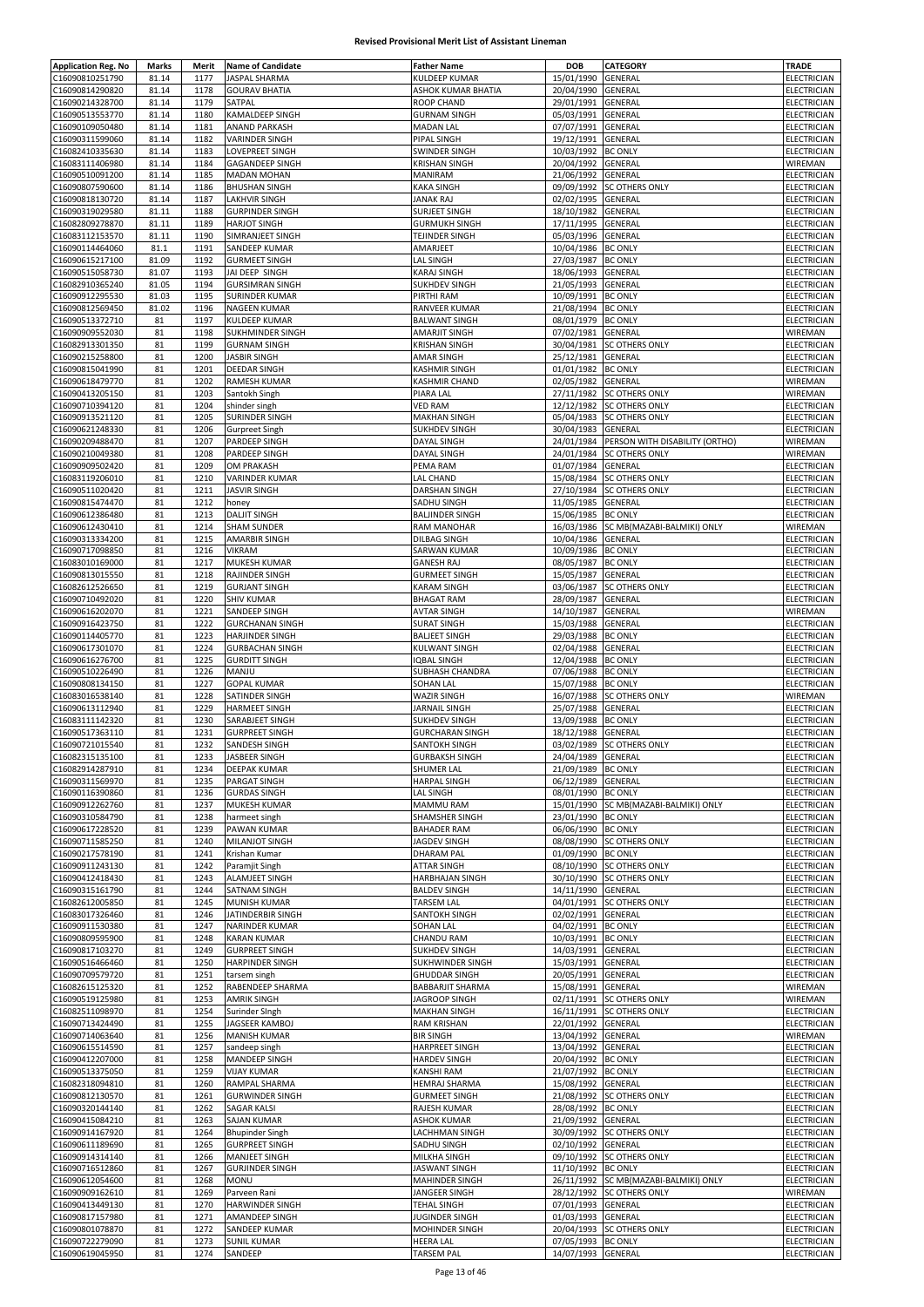| <b>Application Reg. No</b> | Marks | Merit | <b>Name of Candidate</b> | <b>Father Name</b>     | <b>DOB</b>         | CATEGORY                   | <b>TRADE</b>       |
|----------------------------|-------|-------|--------------------------|------------------------|--------------------|----------------------------|--------------------|
| C16090718575780            | 81    | 1275  | DHANDEEP SINGH           | <b>KULWANT SINGH</b>   | 08/08/1993         | GENERAL                    | ELECTRICIAN        |
| C16083014504460            | 81    | 1276  | sidarth                  | SATISH KUMAR           | 15/09/1993         | GENERAL                    | ELECTRICIAN        |
|                            |       |       |                          |                        |                    |                            |                    |
| C16082918550690            | 81    | 1277  | <b>KULWANT SINGH</b>     | <b>SWARAN SINGH</b>    | 01/10/1993         | <b>BC ONLY</b>             | ELECTRICIAN        |
| C16090722172690            | 81    | 1278  | <b>MUKHTIAR SINGH</b>    | <b>BALVIR SINGH</b>    | 12/10/1993         | SC OTHERS ONLY             | ELECTRICIAN        |
| C16090210554740            | 81    | 1279  | SAHIJPREET SINGH         | MALKEET SINGH          | 11/12/1993         | <b>BC ONLY</b>             | ELECTRICIAN        |
| C16082413217760            | 81    | 1280  | <b>GURDHIAN SINGH</b>    | <b>HARNEK SINGH</b>    | 25/01/1994         | <b>SC OTHERS ONLY</b>      | ELECTRICIAN        |
| C16090618389110            | 81    | 1281  | <b>MADAN LAL</b>         | <b>BHALA RAM</b>       | 09/09/1994         | <b>BC ONLY</b>             | ELECTRICIAN        |
| C16083110123760            | 81    | 1282  | <b>BISHAN DUTT</b>       | TARA CHAND             | 02/11/1994         | GENERAL                    | ELECTRICIAN        |
| C16082917432450            | 81    | 1283  | PARMESH                  | HANUMAN PRASAD         | 01/12/1994         | GENERAL                    | ELECTRICIAN        |
| C16090119062490            | 81    | 1284  | <b>GURPREET SINGH</b>    | HARCHARAN SINGH        | 25/01/1995         | <b>BC ONLY</b>             | WIREMAN            |
|                            |       |       |                          |                        |                    |                            |                    |
| C16090513313060            | 81    | 1285  | SAHIL KUMAR              | <b>VISHNU KUMAR</b>    | 26/02/1995         | GENERAL                    | ELECTRICIAN        |
| C16083109399320            | 81    | 1286  | <b>GURJEET SINGH</b>     | JASVEER SINGH          | 04/03/1995         | <b>BC ONLY</b>             | ELECTRICIAN        |
| C16090318179060            | 81    | 1287  | <b>NAVI KHAN</b>         | AKBAR KHAN             | 02/04/1995         | <b>BC ONLY</b>             | ELECTRICIAN        |
| C16090508447750            | 81    | 1288  | JITENDER KUMAR           | RAMSWROOP              | 08/06/1995         | GENERAL                    | <b>ELECTRICIAN</b> |
| C16090516436190            | 81    | 1289  | HARDEEP SINGH            | <b>GURTEJ SINGH</b>    | 10/10/1995         | GENERAL                    | ELECTRICIAN        |
| C16090617478860            | 81    | 1290  | MANDEEP KUMAR            | SOHAN LAL              | 16/10/1995         | <b>BC ONLY</b>             | <b>ELECTRICIAN</b> |
| C16090109332520            | 81    | 1291  | JOGINDER KUMAR           | MAHAVIR PARSHAD        | 30/10/1995         | <b>BC ONLY</b>             | ELECTRICIAN        |
|                            |       |       |                          |                        |                    |                            |                    |
| C16090815330570            | 81    | 1292  | <b>IQBAL SINGH</b>       | <b>GURCHARAN SINGH</b> | 25/12/1995         | <b>SC OTHERS ONLY</b>      | ELECTRICIAN        |
| C16090511278700            | 81    | 1293  | PAWAN KUMAR              | <b>JAGDISH</b>         | 01/01/1996         | GENERAL                    | ELECTRICIAN        |
| C16090810433400            | 81    | 1294  | MANPREET SINGH           | PARMJIT SINGH          | 16/02/1996         | SC MB(MAZABI-BALMIKI) ONLY | <b>ELECTRICIAN</b> |
| C16090913053110            | 81    | 1295  | KARANDEEP                | <b>MANGAT RAM</b>      | 24/06/1996         | GENERAL                    | ELECTRICIAN        |
| C16090515257790            | 81    | 1296  | PAWAN KUMAR              | <b>MADAN LAL</b>       | 15/07/1996         | <b>BC ONLY</b>             | ELECTRICIAN        |
| C16090515284140            | 80.96 | 1297  | <b>BHAGWANT SINGH</b>    | NIRMAL SINGH           | 10/02/1991         | GENERAL                    | ELECTRICIAN        |
| C16090613318740            | 80.9  | 1298  | <b>JORA SINGH</b>        | <b>SHYAM SINGH</b>     | 05/06/1987         | <b>BC ONLY</b>             | ELECTRICIAN        |
|                            |       |       |                          |                        |                    |                            |                    |
| C16090410599020            | 80.88 | 1299  | SONU SINGH               | SATEVAN SINGH          | 04/04/1995         | GENERAL                    | ELECTRICIAN        |
| C16083019064630            | 80.87 | 1300  | <b>KASHMIR SINGH</b>     | SARVAN SINGH           | 05/10/1982         | GENERAL                    | WIREMAN            |
| C16083013387440            | 80.86 | 1301  | karamjeet singh          | <b>GURLAL SINGH</b>    | 10/01/1988         | GENERAL                    | ELECTRICIAN        |
| C16090416176340            | 80.85 | 1302  | <b>BHAGAT SINGH</b>      | <b>RAM SINGH</b>       | 31/10/1979         | GENERAL                    | <b>ELECTRICIAN</b> |
| C16090614323680            | 80.85 | 1303  | SANJEEV KUMAR            | PARSHOTAM LAL          | 30/05/1980         | <b>BC ONLY</b>             | ELECTRICIAN        |
| C16090916308770            | 80.85 | 1304  | <b>RAKESH KUMAR</b>      | PRITAM RAM             | 17/10/1980         | GENERAL                    | <b>ELECTRICIAN</b> |
|                            | 80.85 | 1305  | <b>DALJIT SINGH</b>      |                        | 02/02/1981         | GENERAL                    | ELECTRICIAN        |
| C16090715569640            |       |       |                          | KULDEEP SINGH          |                    |                            |                    |
| C16083010389360            | 80.85 | 1306  | <b>MINTU</b>             | <b>JANGIR SINGH</b>    | 01/05/1986         | SC OTHERS ONLY             | ELECTRICIAN        |
| C16090112360150            | 80.85 | 1307  | <b>BHUPINDER SINGH</b>   | PIPAL SINGH            | 07/11/1986         | GENERAL                    | <b>ELECTRICIAN</b> |
| C16090610140640            | 80.85 | 1308  | MALKEET SINGH            | MAGHAR SINGH           | 15/03/1988         | GENERAL                    | ELECTRICIAN        |
| C16090817413610            | 80.85 | 1309  | Arshdeep Singh           | JASWANT SINGH          | 02/04/1988         | GENERAL                    | ELECTRICIAN        |
| C16090309301790            | 80.85 | 1310  | SANDEEP SINGH            | PARKASH SINGH          | 20/06/1988         | <b>BC ONLY</b>             | ELECTRICIAN        |
| C16090416335120            | 80.85 | 1311  | <b>MAHINDER PAL</b>      | DARSHAN LAL            | 14/07/1988         | GENERAL                    | ELECTRICIAN        |
|                            |       |       |                          |                        | 08/05/1991         |                            |                    |
| C16090914518860            | 80.85 | 1312  | <b>BAGH SINGH</b>        | <b>DEV SINGH</b>       |                    | GENERAL                    | ELECTRICIAN        |
| C16090320097410            | 80.85 | 1313  | SURINDER KUMAR           | <b>WAZIR CHAND</b>     | 07/04/1992         | <b>BC ONLY</b>             | ELECTRICIAN        |
| C16090316059640            | 80.85 | 1314  | SHANKER LAL              | <b>MOHAN LAL</b>       | 21/05/1992         | <b>BC ONLY</b>             | WIREMAN            |
| C16090508362100            | 80.85 | 1315  | <b>ABHAY KUMAR</b>       | <b>SATAY PAL</b>       | 21/09/1992         | GENERAL                    | ELECTRICIAN        |
| C16090617320740            | 80.85 | 1316  | SANAMPREET SINGH         | JASWINDER SINGH        | 04/07/1993         | <b>BC ONLY</b>             | ELECTRICIAN        |
| C16090217392880            | 80.85 | 1317  | DAVENDER KUMAR GARG      | <b>SURESH KUMAR</b>    | 29/10/1993         | GENERAL                    | ELECTRICIAN        |
| C16090817274150            | 80.85 | 1318  | <b>PALWINDER SINGH</b>   | <b>LAKHVIR SINGH</b>   | 18/01/1994         | GENERAL                    | ELECTRICIAN        |
|                            |       |       |                          |                        |                    |                            |                    |
| C16090215561860            | 80.85 | 1319  | KAMLESH VERMA            | KALU RAM               | 12/08/1996         | GENERAL                    | ELECTRICIAN        |
| C16082612319270            | 80.82 | 1320  | <b>AMRIK SINGH</b>       | <b>BASHIR SINGH</b>    | 04/05/1986         | <b>SC OTHERS ONLY</b>      | ELECTRICIAN        |
| C16090116094010            | 80.76 | 1321  | RANJIT SINGH             | <b>HARDEEP SINGH</b>   | 20/11/1991         | GENERAL                    | ELECTRICIAN        |
| C16090912467420            | 80.76 | 1322  | <b>DALJEET SINGH</b>     | JOGINDER SINGH         | 07/04/1992         | <b>SC OTHERS ONLY</b>      | ELECTRICIAN        |
| C16090611287360            | 80.74 | 1323  | <b>AMRITPAL SINGH</b>    | PALWINDER SINGH        | 23/09/1992         | GENERAL                    | ELECTRICIAN        |
| C16090711493740            | 80.74 | 1324  | <b>GURJEET SINGH</b>     | <b>DARSHAN SINGH</b>   | 05/02/1995         | GENERAL                    | ELECTRICIAN        |
| C16082413419720            | 80.72 | 1325  | <b>RESHAM SINGH</b>      | MAHENDER SINGH         | 06/07/1988         | <b>SC OTHERS ONLY</b>      | ELECTRICIAN        |
| C16090514479870            | 80.72 | 1326  | <b>KAPIL DEV</b>         | SURINDER SINGH         | 20/10/1997         | GENERAL                    | ELECTRICIAN        |
|                            |       |       |                          |                        |                    |                            |                    |
| C16090215541030            | 80.71 | 1327  | <b>AMARJIT SINGH</b>     | SHAMSHER SINGH         | 15/06/1981         | <b>SC OTHERS ONLY</b>      | ELECTRICIAN        |
| C16090916176290            | 80.71 | 1328  | PRADEEP KUMAR            | <b>RAM GOPAL</b>       | 20/04/1984         | GENERAL                    | ELECTRICIAN        |
| C16090516492050            | 80.71 | 1329  | <b>JUJ SINGH</b>         | MOHINDER SINGH         | 26/02/1986         | <b>BC ONLY</b>             | ELECTRICIAN        |
| C16090112332570            | 80.71 | 1330  | <b>MANIDER SINGH</b>     | JARNAIL SINGH          | 07/03/1986         | GENERAL                    | ELECTRICIAN        |
| C16090822527600            | 80.71 | 1331  | I KULDEEP SHARMA         | RAM RATTAN             | 18/04/1988 GENERAL |                            | ELECTRICIAN        |
| C16090915262000            | 80.71 | 1332  | <b>MAHAVIR PRASHAD</b>   | RAMNARAYAN             | 11/07/1988         | GENERAL                    | ELECTRICIAN        |
| C16090718462380            | 80.71 | 1333  | KULWINDER SINGH          | <b>BILLU SINGH</b>     | 25/05/1989         | SC OTHERS SPORTS PERSON    | ELECTRICIAN        |
| C16090110584970            |       |       |                          | KUNDAN LAL CHOUHAN     |                    |                            | ELECTRICIAN        |
|                            | 80.71 | 1334  | <b>ASHOK KUMAR</b>       |                        | 13/10/1989         | GENERAL                    |                    |
| C16090811590500            | 80.71 | 1335  | <b>DALIEET SINGH</b>     | HARMINDER SINGH        | 23/11/1989         | GENERAL                    | ELECTRICIAN        |
| C16090813047130            | 80.71 | 1336  | <b>SUKHWINDER SINGH</b>  | <b>BHOLA RAM</b>       | 15/12/1989         | GENERAL                    | ELECTRICIAN        |
| C16082411160240            | 80.71 | 1337  | PARAMJIT KUMAR           | <b>TARSEM LAL</b>      | 02/01/1990         | <b>SC OTHERS ONLY</b>      | ELECTRICIAN        |
| C16090812528840            | 80.71 | 1338  | <b>RAVI KUMAR</b>        | <b>BAGGU RAM</b>       | 16/06/1990         | GENERAL                    | ELECTRICIAN        |
| C16082316388320            | 80.71 | 1339  | SANJEEV KUMAR            | <b>BALWANT RAI</b>     | 17/11/1990         | GENERAL                    | ELECTRICIAN        |
| C16083117476510            | 80.71 | 1340  | RAJWINDER SINGH          | SURINDER SINGH         | 21/11/1990         | GENERAL                    | ELECTRICIAN        |
|                            |       |       |                          |                        |                    | <b>BC ONLY</b>             |                    |
| C16090709260030            | 80.71 | 1341  | sonu                     | <b>MADAN LAL</b>       | 12/03/1991         |                            | WIREMAN            |
| C16082817515460            | 80.71 | 1342  | <b>GURBINDER SINGH</b>   | <b>BALJINDER SINGH</b> | 04/05/1991         | <b>BC ONLY</b>             | ELECTRICIAN        |
| C16090800470120            | 80.71 | 1343  | SURINDER SINGH           | <b>CHAN SINGH</b>      | 04/01/1992         | <b>SC OTHERS ONLY</b>      | ELECTRICIAN        |
| C16090313342700            | 80.71 | 1344  | <b>SOHAN LAL</b>         | <b>BANWARI LAL</b>     | 01/04/1992         | GENERAL                    | ELECTRICIAN        |
| C16090817387610            | 80.71 | 1345  | NIRMAL SINGH             | <b>GURDEV SINGH</b>    | 18/04/1992         | GENERAL                    | ELECTRICIAN        |
| C16083111347960            | 80.71 | 1346  | PAWANJEET SINGH          | JARNAIL SINGH          | 14/06/1992         | <b>SC OTHERS ONLY</b>      | ELECTRICIAN        |
| C16090610542110            | 80.71 | 1347  | <b>SUNIL KUMAR</b>       | RAJ KUMAR SHARMA       | 16/10/1992         | GENERAL                    | ELECTRICIAN        |
| C16090118280300            | 80.71 | 1348  | <b>GAGANDEEP SINGH</b>   | MANJEET SINGH          | 21/10/1992         | <b>BC ONLY</b>             | ELECTRICIAN        |
|                            |       |       |                          |                        |                    |                            |                    |
| C16083110491250            | 80.71 | 1349  | JAGSEER SINGH            | <b>GURMAIL SINGH</b>   | 25/12/1992         | GENERAL                    | ELECTRICIAN        |
| C16090820426030            | 80.71 | 1350  | AMANPREET SINGH          | <b>HARDEV SINGH</b>    | 12/04/1993         | <b>SC OTHERS ONLY</b>      | ELECTRICIAN        |
| C16090216123520            | 80.71 | 1351  | SURMUKH SINGH            | NIRMAL SINGH           | 10/05/1993         | <b>BC ONLY</b>             | ELECTRICIAN        |
| C16090718463350            | 80.71 | 1352  | PARAMVEER SINGH          | MAHINDER SINGH         | 04/07/1993         | GENERAL                    | ELECTRICIAN        |
| C16082513145720            | 80.71 | 1353  | SATINDER SINGH           | <b>SEWA SINGH</b>      | 17/12/1993         | <b>BC ONLY</b>             | ELECTRICIAN        |
| C16090819173120            | 80.71 | 1354  | POOJA PENSIA             | LAL CHAND PENSIA       | 05/02/1994         | GENERAL                    | <b>ELECTRICIAN</b> |
| C16090510454990            | 80.71 | 1355  | <b>RANI DEVI</b>         | TARACHAND              | 13/08/1995         | GENERAL                    | ELECTRICIAN        |
|                            |       |       |                          |                        |                    |                            |                    |
| C16090710434410            | 80.68 | 1356  | SIMRANJEET SINGH         | NIRMAL SINGH           | 10/09/1993         | GENERAL                    | ELECTRICIAN        |
| C16090516435700            | 80.68 | 1357  | <b>NARESH KUMAR</b>      | <b>UGARSAIN</b>        | 04/08/1996         | GENERAL                    | ELECTRICIAN        |
| C16090913172740            | 80.65 | 1358  | <b>BIKRAMJIT SINGH</b>   | <b>INDER RAM</b>       | 24/02/1996         | <b>SC OTHERS ONLY</b>      | ELECTRICIAN        |
| C16090618453690            | 80.59 | 1359  | SUKHVEER SINGH           | <b>BACHITTAR SINGH</b> | 10/02/1993         | GENERAL                    | ELECTRICIAN        |
| C16090311439830            | 80.59 | 1360  | Ravinder kumar           | SHYONA RAYAN           | 02/08/1995         | GENERAL                    | ELECTRICIAN        |
| C16082914017770            | 80.59 | 1361  | RAJAN                    | SATNAM RAM             | 03/05/1997         | GENERAL                    | ELECTRICIAN        |
| C16090910401250            |       | 1362  |                          | <b>FAQIR SINGH</b>     |                    | <b>SC OTHERS ONLY</b>      | ELECTRICIAN        |
|                            | 80.57 |       | <b>BHINDER SINGH</b>     |                        | 30/06/1976         |                            |                    |
| C16090211595430            | 80.57 | 1363  | DARSHAN SINGH            | <b>GURMEL SINGH</b>    | 18/09/1977         | <b>SC OTHERS ONLY</b>      | ELECTRICIAN        |
| C16090518082370            | 80.57 | 1364  | <b>GURSEWAK SINGH</b>    | <b>GURDIAL SINGH</b>   | 05/02/1985         | SC MB(MAZABI-BALMIKI) ONLY | ELECTRICIAN        |
| C16090814074410            | 80.57 | 1365  | SEWA SINGH               | CHHINDA RAM            | 05/03/1988         | SC OTHERS ONLY             | ELECTRICIAN        |
| C16090819223220            | 80.57 | 1366  | <b>KARAM SINGH</b>       | <b>JIT SINGH</b>       | 29/09/1988         | <b>SC OTHERS ONLY</b>      | ELECTRICIAN        |
| C16082915378690            | 80.57 | 1367  | <b>RAKESH KUMAR</b>      | SHIBA RAM              | 04/05/1989         | <b>SC OTHERS ONLY</b>      | ELECTRICIAN        |
| C16090713561400            | 80.57 | 1368  | <b>BALJINDER SINGH</b>   | DARSHAN SINGH          | 12/05/1989         | GENERAL                    | ELECTRICIAN        |
| C16090511362660            | 80.57 | 1369  | <b>GURDEEP SINGH</b>     | NIRMAL SINGH           | 15/09/1989         | GENERAL                    | ELECTRICIAN        |
|                            |       |       |                          |                        |                    |                            |                    |
| C16082909477590            | 80.57 | 1370  | PARAMJEET SINGH          | <b>BALWINDER SINGH</b> | 10/10/1989         | GENERAL                    | ELECTRICIAN        |
| C16090711495970            | 80.57 | 1371  | JAGPREET SINGH           | <b>DALJIT SINGH</b>    | 12/02/1990         | GENERAL                    | ELECTRICIAN        |
| C16090810202860            | 80.57 | 1372  | <b>ROSHAN LAL</b>        | <b>TRILOK CHAND</b>    | 02/07/1990 GENERAL |                            | ELECTRICIAN        |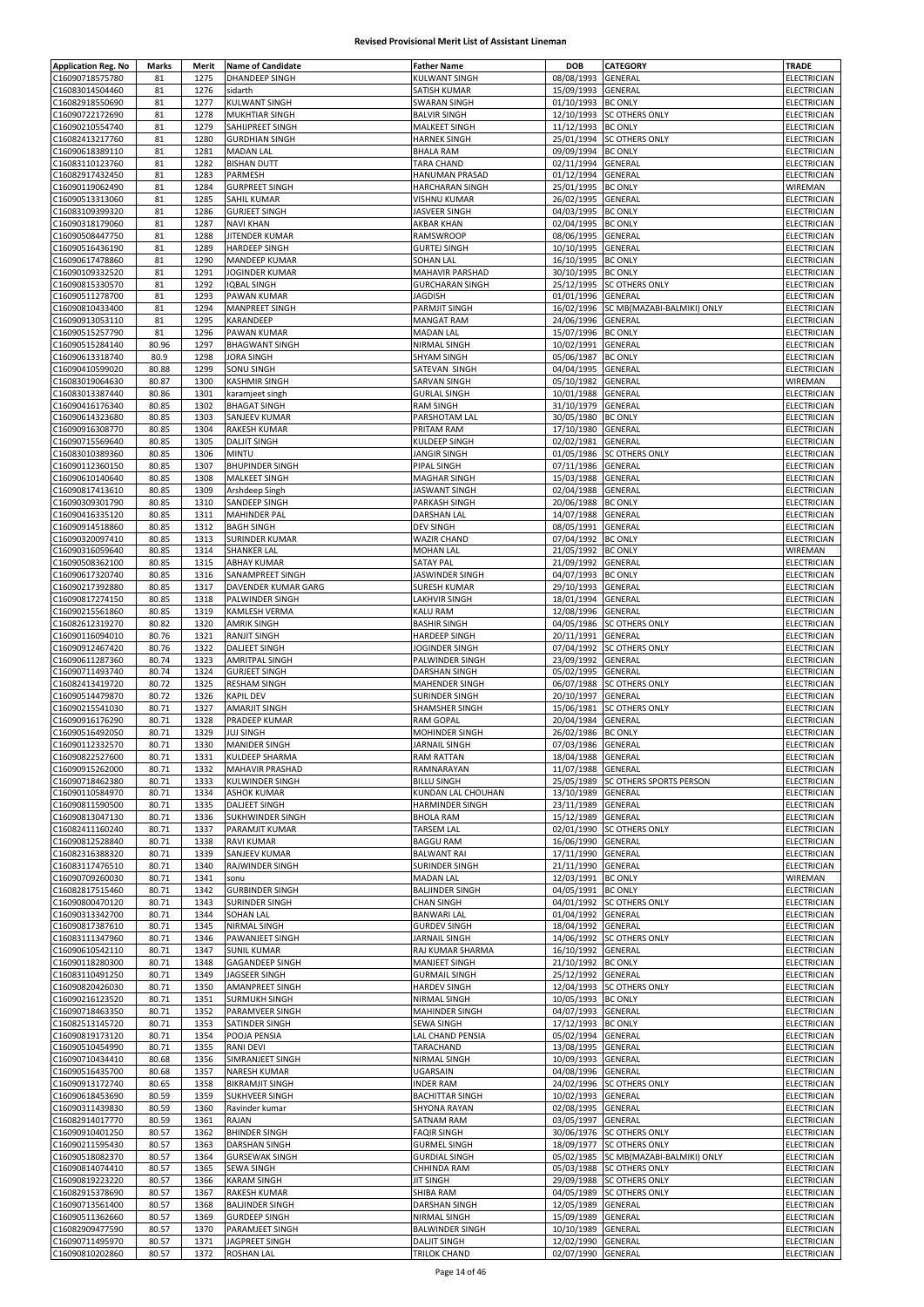| <b>Application Reg. No</b><br>C16090817224060 | <b>Marks</b>   | Merit        | <b>Name of Candidate</b>               | <b>Father Name</b>                    | <b>DOB</b>               | <b>CATEGORY</b>                     | <b>TRADE</b>               |
|-----------------------------------------------|----------------|--------------|----------------------------------------|---------------------------------------|--------------------------|-------------------------------------|----------------------------|
|                                               | 80.57          | 1373         | JATINDER SINGH                         | DARSHAN SINGH                         | 19/08/1990               | GENERAL                             | ELECTRICIAN                |
|                                               |                |              |                                        |                                       |                          |                                     |                            |
| C16090420497760                               | 80.57          | 1374         | <b>SUKHWINDER SINGH</b>                | DILBAG SINGH                          | 08/10/1990               | <b>BC ONLY</b>                      | ELECTRICIAN                |
| C16090719532990                               | 80.57          | 1375         | <b>VARINDER JOSHI</b>                  | KEWAL KRISHAN                         | 21/11/1990               | <b>GENERAL</b>                      | WIREMAN                    |
| C16090617323110                               | 80.57          | 1376         | Amrik Singh                            | <b>HARDEEP SINGH</b>                  | 07/04/1991               | <b>GENERAL</b>                      | WIREMAN                    |
| C16083111242740                               | 80.57          | 1377         | <b>HARPAL SINGH</b>                    | SUKHWINDER SINGH                      | 08/06/1991               | GENERAL                             | ELECTRICIAN                |
| C16090913104010                               | 80.57          | 1378         | <b>HARINDER SINGH</b>                  | <b>GOBIND SINGH</b>                   | 16/09/1991               | SC OTHERS ONLY                      | ELECTRICIAN                |
| C16090312106940                               | 80.57          | 1379         | RAM LUBHAYA                            | LAL CHAND                             | 02/01/1992               | <b>BC ONLY</b>                      | <b>ELECTRICIAN</b>         |
| C16083119152580                               | 80.57          | 1380         | HARVINDER SINGH                        | PARMJEET SINGH                        | 29/06/1992               | <b>BC ONLY</b>                      | ELECTRICIAN                |
|                                               |                | 1381         |                                        |                                       |                          |                                     |                            |
| C16090219043770                               | 80.57          |              | AMANDEEP ATTARI                        | AJIT RAM ATTARI                       | 03/11/1992               | <b>SC OTHERS ONLY</b>               | ELECTRICIAN                |
| C16082915393410                               | 80.57          | 1382         | HARINDERDEEP SINGH                     | SATNAM SINGH                          | 11/11/1992               | <b>BC ONLY</b>                      | ELECTRICIAN                |
| C16090812032610                               | 80.57          | 1383         | YADWINDER SINGH                        | PARVINDER SINGH                       | 03/03/1994               | GENERAL                             | ELECTRICIAN                |
| C16090811266410                               | 80.57          | 1384         | PAWAN KUMAR                            | HARPHOOL CHAND                        | 29/11/1994               | <b>BC ONLY</b>                      | ELECTRICIAN                |
| C16090910056620                               | 80.57          | 1385         | <b>MAHENDRA KUMAR</b>                  | <b>RAM PRATAP</b>                     | 08/08/1995               | GENERAL                             | <b>ELECTRICIAN</b>         |
| C16090411587520                               | 80.5           | 1386         | YADVINDER SINGH                        | <b>GURMEET SINGH</b>                  | 20/06/1993               | GENERAL                             | ELECTRICIAN                |
| C16082812091130                               | 80.44          | 1387         | PAWAN KUMAR                            | <b>HARI RAM</b>                       | 31/05/1992               | GENERAL                             | ELECTRICIAN                |
|                                               | 80.43          |              |                                        |                                       |                          |                                     |                            |
| C16082823024550                               |                | 1388         | <b>GURPREET SINGH</b>                  | <b>CHAND SINGH</b>                    | 20/04/1982               | <b>SC OTHERS ONLY</b>               | WIREMAN                    |
| C16090211478390                               | 80.43          | 1389         | <b>SANDEEP NAIN</b>                    | <b>INDER SINGH</b>                    | 17/04/1988               | GENERAL                             | ELECTRICIAN                |
| C16090609448060                               | 80.43          | 1390         | Narender Kumar                         | <b>BHAGWAN DAS</b>                    | 12/08/1989               | GENERAL                             | ELECTRICIAN                |
| C16083013587990                               | 80.43          | 1391         | VARINDER KUMAR                         | PHULL CHAND                           | 21/02/1995               | <b>BC ONLY</b>                      | ELECTRICIAN                |
| C16090619267400                               | 80.42          | 1392         | JAGJEET SINGH                          | HARBHAJAN SINGH                       | 05/05/1979               | <b>BC ONLY</b>                      | ELECTRICIAN                |
| C16090815134530                               | 80.42          | 1393         | <b>JASWANT SINGH</b>                   | <b>GURDEEP SINGH</b>                  | 03/02/1986               | SC OTHERS ONLY                      | WIREMAN                    |
| C16082315489850                               | 80.42          | 1394         | <b>SHARNJIT SINGH</b>                  | <b>HARDEEP SINGH</b>                  | 26/02/1986               | <b>SC OTHERS ONLY</b>               | ELECTRICIAN                |
|                                               |                |              |                                        |                                       |                          |                                     |                            |
| C16090707580950                               | 80.42          | 1395         | <b>JASKARAN SINGH</b>                  | <b>NAIB SINGH</b>                     | 01/07/1986               | <b>BC ONLY</b>                      | WIREMAN                    |
| C16090719466880                               | 80.42          | 1396         | NAVDEEP SINGH                          | JARNAIL SINGH                         | 19/02/1987               | <b>SC OTHERS ONLY</b>               | ELECTRICIAN                |
| C16090313012410                               | 80.42          | 1397         | RAJ KUMAR                              | <b>BHAIRA RAM</b>                     | 02/07/1987               | GENERAL                             | ELECTRICIAN                |
| C16090817581630                               | 80.42          | 1398         | PARDEEP KUMAR                          | SURJEET KUMAR                         | 04/11/1987               | GENERAL                             | ELECTRICIAN                |
| C16090710585610                               | 80.42          | 1399         | SANJEEV KUMAR                          | RAM KUMAR                             | 12/11/1987               | GENERAL                             | ELECTRICIAN                |
| C16082818426020                               | 80.42          | 1400         | Gagandeep Singh                        | <b>BISHAN SINGH</b>                   | 19/08/1989               | GENERAL                             | ELECTRICIAN                |
| C16090517582190                               | 80.42          | 1401         | AMANPREET SINGH                        | JARNAIL SINGH                         | 13/11/1989               | GENERAL                             | ELECTRICIAN                |
|                                               |                |              |                                        |                                       |                          |                                     |                            |
| C16090511435250                               | 80.42          | 1402         | HARJEET SINGH                          | JAGRAJ SINGH                          | 13/02/1990               | GENERAL                             | ELECTRICIAN                |
| C16090209420960                               | 80.42          | 1403         | JASVEER SINGH                          | <b>CHANDER BHAN</b>                   | 04/03/1990               | <b>BC ONLY</b>                      | ELECTRICIAN                |
| C16090811227880                               | 80.42          | 1404         | <b>HARDEEP SINGH</b>                   | SUKHPAL SINGH                         | 11/05/1990               | GENERAL                             | ELECTRICIAN                |
| C16082920127570                               | 80.42          | 1405         | SURINDER SINGH                         | JHANDA SINGH                          | 26/11/1990               | GENERAL                             | <b>ELECTRICIAN</b>         |
| C16090910501260                               | 80.42          | 1406         | <b>MOHAN SINGH</b>                     | <b>MALL SINGH</b>                     | 15/04/1991               | GENERAL                             | <b>ELECTRICIAN</b>         |
| C16083119005750                               | 80.42          | 1407         | <b>HARINDER SINGH</b>                  | <b>KRISHAN DYAL</b>                   | 03/05/1991               | <b>SC OTHERS ONLY</b>               | ELECTRICIAN                |
| C16083116334610                               | 80.42          | 1408         | <b>AMRITPAL SINGH</b>                  | JEET SINGH                            | 21/10/1991               | <b>BC ONLY</b>                      | WIREMAN                    |
|                                               |                |              |                                        |                                       |                          |                                     |                            |
| C16090814465640                               | 80.42          | 1409         | JASPREET SINGH                         | AMOLK SINGH                           | 23/12/1991               | GENERAL                             | ELECTRICIAN                |
| C16090513502280                               | 80.42          | 1410         | HARWINDER SHARMA                       | NIRMAL KUMAR                          | 29/12/1991               | GENERAL                             | ELECTRICIAN                |
| C16090519348000                               | 80.42          | 1411         | MALKEET CHAND                          | SATNAM CHAND                          | 25/04/1992               | <b>BC ONLY</b>                      | ELECTRICIAN                |
| C16090815436930                               | 80.42          | 1412         | RAMANDEEP SINGH                        | KHETA SINGH                           | 03/03/1993               | <b>BC ONLY</b>                      | ELECTRICIAN                |
| C16090716084220                               | 80.42          | 1413         | <b>BAKHSHINDER SINGH</b>               | <b>HARJEET SINGH</b>                  | 03/11/1993               | GENERAL                             | ELECTRICIAN                |
| C16083116083690                               | 80.42          | 1414         | <b>MAHENDER MAKAR</b>                  | PURSHOTAM                             | 06/04/1994               | GENERAL                             | ELECTRICIAN                |
| C16090909055110                               | 80.42          | 1415         | PANKAJ KUMAR SOKHAL                    | PRITHVI RAJ SOKHAL                    | 20/10/1995               | GENERAL                             | ELECTRICIAN                |
|                                               |                |              |                                        |                                       |                          |                                     |                            |
| C16082917584130                               | 80.42          | 1416         | SANDEEP KUMAR                          | PARSHOTAM DASS                        | 29/03/1996               | GENERAL                             | ELECTRICIAN                |
| C16090112327390                               | 80.4           | 1417         | RAVINDER SINGH                         | SATNAM SINGH                          | 30/04/1988               | SC MB(MAZABI-BALMIKI) ONLY          | ELECTRICIAN                |
| C16090813041370                               | 80.4           | 1418         | SANDEEP KUMAR                          | RAMAVTAR                              | 13/01/1990               | <b>SC OTHERS ONLY</b>               | ELECTRICIAN                |
| C16082708460600                               | 80.4           | 1419         | <b>Talvir Singh</b>                    | <b>JASVIR SINGH</b>                   | 18/10/1992               | GENERAL                             | ELECTRICIAN                |
| C16090816573040                               | 80.4           | 1420         | HARDEEP SINGH                          | <b>BALJINDER SINGH</b>                | 18/09/1994               | GENERAL                             | ELECTRICIAN                |
| C16090810411110                               | 80.37          | 1421         | SANDEEP SINGH                          | PARAMJIT SINGH                        | 13/11/1989               | GENERAL                             | <b>ELECTRICIAN</b>         |
|                                               |                |              | <b>NARINDER SINGH</b>                  |                                       |                          |                                     |                            |
| C16082811576930                               | 80.3           | 1422         |                                        | RANJIT SINGH                          | 17/05/1995               | GENERAL                             | ELECTRICIAN                |
| C16090815240450                               | 80.28          | 1423         | PARKASH SINGH                          | JARNAIL SINGH                         | 25/03/1980               | GENERAL                             | WIREMAN                    |
| C16082513333950                               | 80.28          |              | Jaswinder Singh                        | JAGJEET SINGH                         | 26/04/1984               | GENERAL                             | ELECTRICIAN                |
|                                               |                | 1424         |                                        |                                       |                          |                                     |                            |
| C16090812016730                               | 80.28          | 1425         | KULWANT SINGH                          | SHINGAR SINGH                         | 15/08/1985               | <b>SC OTHERS ONLY</b>               | ELECTRICIAN                |
|                                               |                |              |                                        |                                       |                          |                                     |                            |
| C16090716307120                               | 80.28          | 1426         | SURINDER KUMAR                         | <b>JANGIR CHAND</b>                   | 15/09/1985               | <b>BC ONLY</b>                      | ELECTRICIAN                |
| C16090109483750                               | 80.28          | 1427         | Jasvir Singh                           | MOHINDER SINGH                        | 21/12/1987               | GENERAL                             | WIREMAN                    |
| C16090315079180                               | 80.28          | 1428         | RANJEET SINGH                          | SURINDER SINGH                        | 03/04/1988               | <b>BC ONLY</b>                      | ELECTRICIAN                |
| C16090612098310                               | 80.28          | 1429         | RAJ KUMAR                              | SHAM LAL                              |                          | 10/12/1989 SC OTHERS ONLY           | WIREMAN                    |
| C16090512557300                               | 80.28          | 1430         | <b>GURCHARAN SINGH</b>                 | <b>FALAK SINGH</b>                    |                          | 23/03/1990 SC OTHERS ONLY           | <b>ELECTRICIAN</b>         |
| C16090612234060                               | 80.28          | 1431         | NAMJINDER SINGH                        | LABH SINGH                            | 19/04/1990               | <b>GENERAL</b>                      | ELECTRICIAN                |
| C16090619004670                               | 80.28          | 1432         | HARDEEP SINGH                          | <b>BALVIR SINGH</b>                   | 24/04/1990               | GENERAL                             | ELECTRICIAN                |
| C16090718095780                               | 80.28          | 1433         | AJAY KUMAR                             | <b>AVTAR SINGH</b>                    | 16/07/1992               | SC OTHERS ONLY                      | WIREMAN                    |
|                                               |                |              |                                        |                                       |                          |                                     |                            |
| C16090514401960                               | 80.28          | 1434         | <b>SHASHI KANT</b>                     | <b>VED PARKASH</b>                    | 15/11/1992               | GENERAL                             | ELECTRICIAN                |
| C16090913165160                               | 80.28          | 1435         | VIJENDRA KUMAR                         | JAGDISH PRASAD                        | 20/03/1993               | GENERAL                             | ELECTRICIAN                |
| C16090111317800                               | 80.28          | 1436         | SANDEEP SINGH                          | <b>GURCHARN SINGH</b>                 | 25/08/1993               | GENERAL                             | <b>ELECTRICIAN</b>         |
| C16090219040440                               | 80.28          | 1437         | TAJINDER SINGH                         | KAMALJEET SINGH                       | 07/08/1994               | GENERAL                             | WIREMAN                    |
| C16083114085110                               | 80.25          | 1438         | SATGURJEET SINGH                       | <b>TEJA SINGH</b>                     | 15/11/1988               | <b>BC ONLY</b>                      | ELECTRICIAN                |
| C16083020179430                               | 80.23          | 1439         | <b>GURPREET SINGH</b>                  | <b>JASVIR SINGH</b>                   | 17/05/1988               | GENERAL                             | ELECTRICIAN                |
| C16082820166770                               | 80.23          | 1440         | <b>KULJINDER SINGH</b>                 | PREM SINGH                            | 04/04/1991               | GENERAL                             | ELECTRICIAN                |
|                                               |                | 1441         |                                        | NACHHATER SINGH                       | 26/05/1987               |                                     |                            |
| C16090808312910                               | 80.2           |              | <b>BHUPINDER SINGH</b>                 |                                       |                          | GENERAL                             | ELECTRICIAN                |
| C16090717006190                               | 80.2           | 1442         | <b>DAVINDER SINGH</b>                  | JAGROOP SINGH                         | 11/08/1988               | GENERAL                             | WIREMAN                    |
| C16083011370420                               | 80.19          | 1443         | <b>HAPPY SHARMA</b>                    | MITTHU RAM                            | 13/02/1990               | GENERAL                             | ELECTRICIAN                |
| C16090313207310                               | 80.18          | 1444         | <b>MANISH SAINI</b>                    | NARINDER SAINI                        | 27/01/1994               | GENERAL                             | <b>ELECTRICIAN</b>         |
| C16090610410830                               | 80.18          | 1445         | SANDEEP SINGH                          | JASWINDER SINGH                       | 16/02/1995               | GENERAL                             | ELECTRICIAN                |
| C16090411479700                               | 80.18          | 1446         | <b>RAVI DAS</b>                        | MAHINDER SINGH                        | 09/05/1996               | <b>SC OTHERS ONLY</b>               | ELECTRICIAN                |
| C16090911044730                               | 80.15          | 1447         | <b>VARINDER SINGH</b>                  | DAVINDER SINGH                        | 20/07/1988 BC ONLY       |                                     | ELECTRICIAN                |
|                                               |                |              |                                        |                                       |                          |                                     |                            |
| C16090510535240                               | 80.14          | 1448         | <b>RANDHIR SINGH</b>                   | DYAL SINGH                            | 01/03/1977               | PERSON WITH DISABILITY (ORTHO)      | ELECTRICIAN                |
| C16090820566880                               | 80.14          | 1449         | <b>SWARAN SINGH</b>                    | PHAGAN SINGH                          | 12/12/1978               | <b>BC ONLY</b>                      | ELECTRICIAN                |
| C16082812225250                               | 80.14          | 1450         | <b>BALJEET SINGH</b>                   | SURINDER SINGH                        | 12/09/1982 BC ONLY       |                                     | ELECTRICIAN                |
| C16090115301220                               | 80.14          | 1451         | JEET PAL SINGH                         | <b>BALBIR SINGH</b>                   | 30/01/1984 BC ONLY       |                                     | ELECTRICIAN                |
| C16090912180760                               | 80.14          | 1452         | <b>BALRAM DASS</b>                     | AMARJIT DASS                          | 02/10/1984 BC ONLY       |                                     | ELECTRICIAN                |
| C16090720236610                               | 80.14          | 1453         | <b>GURAMRIT SINGH</b>                  | KASHMIR SINGH                         |                          | 28/12/1986 EX-SERVICEMAN(DEPENDENT) | ELECTRICIAN                |
| C16090811137140                               | 80.14          | 1454         | KULWANT SINGH                          | <b>BAGICHA SINGH</b>                  | 07/05/1987               | <b>BC ONLY</b>                      | ELECTRICIAN                |
|                                               |                |              |                                        |                                       |                          |                                     |                            |
| C16090616059090                               | 80.14          | 1455         | LAKHWINDER SINGH                       | JASWINDER SINGH                       | 20/10/1987               | GENERAL                             | ELECTRICIAN                |
| C16082814097000                               | 80.14          | 1456         | SHIV KUMAR THAKUR                      | RAGHUBIR SINGH                        | 19/02/1988               | GENERAL                             | ELECTRICIAN                |
| C16082809453290                               | 80.14          | 1457         | <b>DARBARI LAL</b>                     | <b>SWARN DASS</b>                     | 04/03/1988               | <b>SC OTHERS ONLY</b>               | ELECTRICIAN                |
| C16082610438910                               | 80.14          | 1458         | <b>KULVIR SINGH</b>                    | AMRIK SINGH                           | 14/04/1988               | GENERAL                             | ELECTRICIAN                |
| C16090210092170                               | 80.14          | 1459         | SUNIL DUTT                             | CHANDU RAM                            | 20/03/1989               | <b>SC OTHERS ONLY</b>               | WIREMAN                    |
| C16090908408140                               | 80.14          | 1460         | SURJEET SINGH                          | SUKHI RAM                             | 15/08/1989               | GENERAL                             | ELECTRICIAN                |
| C16090219066420                               | 80.14          | 1461         | TEJINDER SINGH                         | SUKHDEV SINGH                         | 24/05/1990               | SC MB(MAZABI-BALMIKI) ONLY          | ELECTRICIAN                |
|                                               |                |              |                                        |                                       |                          |                                     |                            |
| C16090915573400                               | 80.14          | 1462         | <b>GURSEWAK SINGH</b>                  | SARWAN SINGH                          | 19/09/1990               | GENERAL                             | ELECTRICIAN                |
| C16090818208850                               | 80.14          | 1463         | <b>SURESH KUMAR</b>                    | DARAMVEER                             | 20/11/1990               | GENERAL                             | ELECTRICIAN                |
| C16082418536110                               | 80.14          | 1464         | MANDEEP SINGH                          | WAZIR SINGH                           | 04/01/1991               | <b>SC OTHERS ONLY</b>               | ELECTRICIAN                |
| C16090117458660                               | 80.14          | 1465         | SHIV KUMAR                             | <b>GURBAX SINGH</b>                   | 22/04/1991               | GENERAL                             | ELECTRICIAN                |
| C16090512232880                               | 80.14          | 1466         | LAKHVIR SINGH                          | JAGTAR SINGH                          | 08/06/1991               | <b>SC OTHERS ONLY</b>               | ELECTRICIAN                |
| C16082917058530                               | 80.14          | 1467         | VARINDER SINGH                         | LAKHWINDER SINGH                      | 28/12/1991               | <b>SC OTHERS ONLY</b>               | WIREMAN                    |
|                                               |                |              |                                        |                                       |                          |                                     |                            |
| C16090311243160<br>C16090720023160            | 80.14<br>80.14 | 1468<br>1469 | <b>GURTEJ SINGH</b><br>SIMRANJIT SINGH | <b>DALBIR SINGH</b><br>PARAMJIT SINGH | 27/02/1992<br>10/05/1992 | GENERAL<br>GENERAL                  | ELECTRICIAN<br>ELECTRICIAN |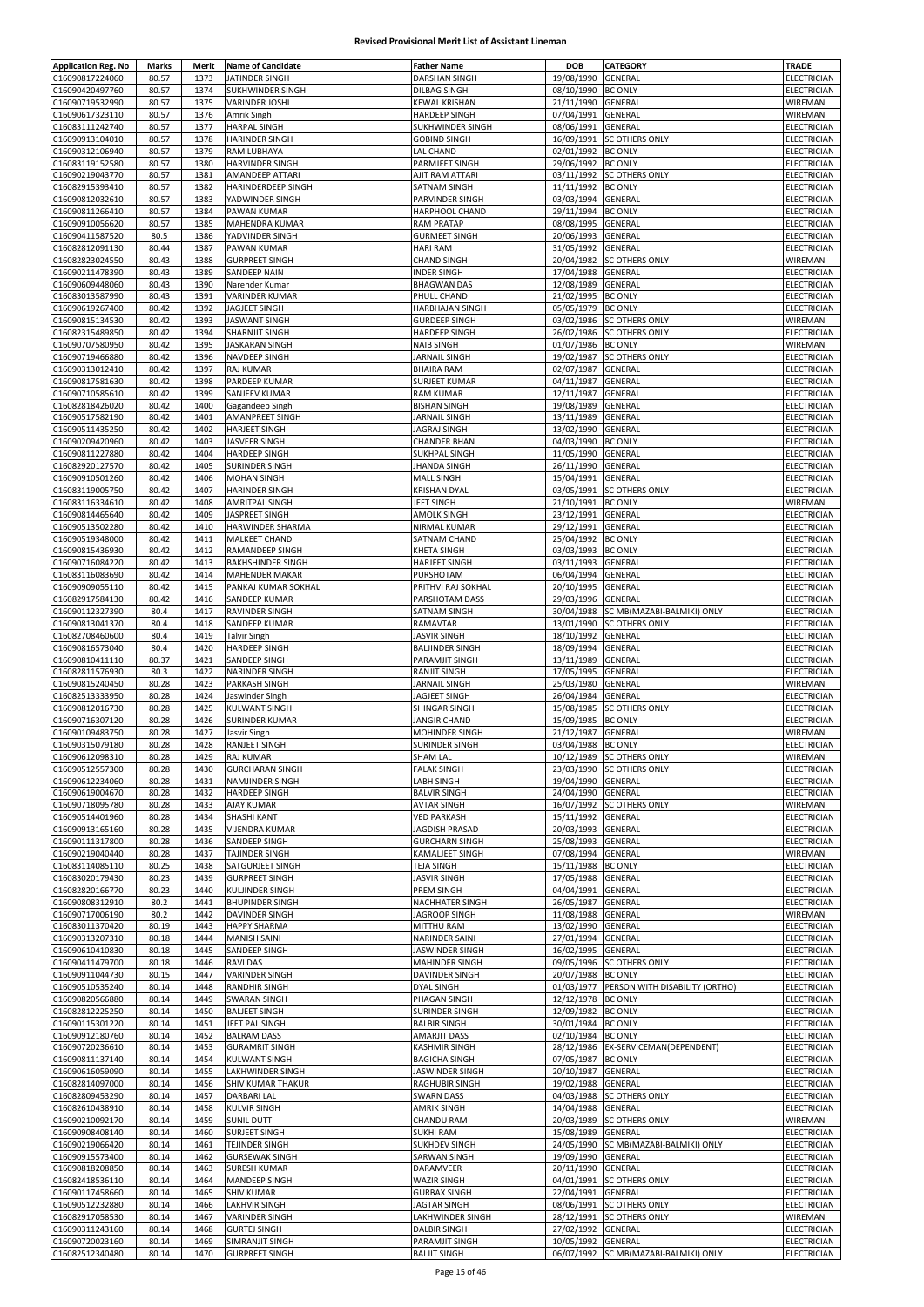| <b>Application Reg. No</b> | Marks          | Merit | <b>Name of Candidate</b> | <b>Father Name</b>                      | <b>DOB</b>         | <b>CATEGORY</b>                    | TRADE                      |
|----------------------------|----------------|-------|--------------------------|-----------------------------------------|--------------------|------------------------------------|----------------------------|
| C16090617295120            | 80.14          | 1471  | SAKSHU KUKKAR            | <b>KEWAL KRISHAN</b>                    | 01/08/1992         | GENERAL                            | ELECTRICIAN                |
| C16090800192620            | 80.14          | 1472  | <b>BHAJAN SINGH</b>      | <b>SUCHA SINGH</b>                      | 10/08/1992         | <b>SC OTHERS ONLY</b>              | ELECTRICIAN                |
| C16090815322570            | 80.14          | 1473  | <b>PARGAT SINGH</b>      | <b>BHAJAN SINGH</b>                     | 21/01/1993         | GENERAL                            | ELECTRICIAN                |
|                            |                | 1474  |                          |                                         |                    |                                    |                            |
| C16090909582470            | 80.14<br>80.14 | 1475  | LOVEPREET SHARMA         | PARAMJEET SHARMA<br><b>HAZARA SINGH</b> | 06/02/1993         | GENERAL                            | ELECTRICIAN<br>ELECTRICIAN |
| C16082315284140            |                |       | <b>AMAN KUMAR</b>        |                                         | 24/02/1993         | <b>BC ONLY</b>                     |                            |
| C16090715523980            | 80.14          | 1476  | GAGANDEEP SINGH          | <b>JAGSIR SINGH</b>                     | 21/05/1993         | <b>SC OTHERS ONLY</b>              | ELECTRICIAN                |
| C16090710476430            | 80.14          | 1477  | <b>HARINDER SINGH</b>    | <b>GURMEET SINGH</b>                    | 16/06/1993         | GENERAL                            | ELECTRICIAN                |
| C16090820520580            | 80.14          | 1478  | <b>SUNIL KUMAR</b>       | <b>DARSHAN SINGH</b>                    | 22/07/1993         | <b>BC ONLY</b>                     | ELECTRICIAN                |
| C16090713510040            | 80.14          | 1479  | <b>Bharat Kumar</b>      | JAGDISH KUMAR                           | 13/03/1996         | GENERAL                            | ELECTRICIAN                |
| C16090912202110            | 80.11          | 1480  | JOGINDER SINGH           | HANSA SINGH                             | 12/03/1980         | EX-SERVICEMAN(SELF)                | ELECTRICIAN                |
| C16090721407950            | 80.11          | 1481  | PALWINDER SINGH          | <b>CHIMAN SINGH</b>                     | 18/09/1986         | <b>SC OTHERS ONLY</b>              | ELECTRICIAN                |
| C16090515063600            | 80.1           | 1482  | Gurpreet singh           | SURINDER SINGH                          |                    | 05/03/1991 SC OTHERS ONLY          | ELECTRICIAN                |
| C16090619564010            | 80.07          | 1483  | <b>GURDEEP SINGH</b>     | <b>KAKA SINGH</b>                       | 05/11/1987         | <b>BC ONLY</b>                     | ELECTRICIAN                |
| C16083019145690            | 80.01          | 1484  | <b>HARPREET SINGH</b>    | <b>JASBIR SINGH</b>                     | 22/02/1994         | GENERAL                            | <b>ELECTRICIAN</b>         |
| C16090800328600            | 80             | 1485  | <b>AMAR CHAND</b>        | <b>VISAKHA RAM</b>                      | 22/02/1978         | <b>BC ONLY</b>                     | ELECTRICIAN                |
| C16090611447740            | 80             | 1486  | <b>HARISH KUMAR</b>      | THURU RAM                               | 02/03/1980         | SC OTHERS ONLY                     | WIREMAN                    |
| C16090812276320            | 80             | 1487  | <b>DARSHAN SINGH</b>     | <b>ISHAR SINGH</b>                      | 22/04/1980         | GENERAL                            | <b>ELECTRICIAN</b>         |
| C16090713386870            | 80             | 1488  | <b>AMIT SEHGAL</b>       | SATPAL SEHGAL                           | 02/05/1980         | <b>BC ONLY</b>                     | ELECTRICIAN                |
| C16090715335540            | 80             | 1489  | SUKHWINDER SINGH         | <b>GULZAR SINGH</b>                     | 04/05/1981         | SC MB EX-SERVICEMAN(SELF)          | ELECTRICIAN                |
| C16082509188290            | 80             | 1490  | DILBAGH SINGH            | RAJENDRA SINGH                          | 25/01/1982         | PERSON WITH DISABILITY (ORTHO)     | WIREMAN                    |
| C16090711086020            | 80             | 1491  | RAJBINDER SINGH          | SUKHMINDER SINGH                        | 03/03/1982         | <b>SC OTHERS ONLY</b>              | ELECTRICIAN                |
|                            |                |       |                          |                                         |                    |                                    |                            |
| C16090822378670            | 80             | 1492  | <b>VIJAY KUMAR</b>       | KARNAIL SINGH                           | 14/03/1982         | <b>BC ONLY</b>                     | ELECTRICIAN                |
| C16083112139390            | 80             | 1493  | <b>GURSEWAB SINGH</b>    | <b>JAND SINGH</b>                       | 22/05/1982         | GENERAL                            | ELECTRICIAN                |
| C16090214483890            | 80             | 1494  | <b>DARSHAN RAM</b>       | KHUSHI RAM                              | 10/02/1983         | GENERAL                            | ELECTRICIAN                |
| C16090419340460            | 80             | 1495  | <b>GURJEET SINGH</b>     | NICHHATTAR SINGH                        | 15/07/1983         | <b>BC ONLY</b>                     | WIREMAN                    |
| C16090108529740            | 80             | 1496  | <b>DILBAG SINGH</b>      | <b>BHAJAN SINGH</b>                     | 13/12/1983         | GENERAL                            | ELECTRICIAN                |
| C16090209516580            | 80             | 1497  | <b>CHAMKAUR SINGH</b>    | YADWINDER SINGH                         | 18/02/1984         | GENERAL                            | ELECTRICIAN                |
| C16090317218030            | 80             | 1498  | <b>MUKESH KUMAR</b>      | CHIRANJI LAL                            | 08/06/1984         | <b>SC OTHERS ONLY</b>              | ELECTRICIAN                |
| C16082419136000            | 80             | 1499  | <b>GURINDER SINGH</b>    | <b>SURJIT SINGH</b>                     | 04/02/1985         | <b>BC ONLY</b>                     | WIREMAN                    |
| C16090820129350            | 80             | 1500  | SATDEV KAMBOJ            | ABINASH CHANDER                         | 30/06/1985         | <b>BC ONLY</b>                     | ELECTRICIAN                |
| C16090810481230            | 80             | 1501  | <b>VARINDER SINGH</b>    | MOHINDER SINGH                          | 03/08/1985         | <b>SPORTS PERSON</b>               | WIREMAN                    |
| C16090712476930            | 80             | 1502  | MANDEEP SINGH            | <b>BUTA SINGH</b>                       | 05/11/1985         | GENERAL                            | ELECTRICIAN                |
|                            |                | 1503  |                          | RAMPAL SINGH                            | 12/01/1986         |                                    | ELECTRICIAN                |
| C16090712505360            | 80             |       | <b>KULJINDER SINGH</b>   |                                         |                    | GENERAL                            |                            |
| C16090113243450            | 80             | 1504  | <b>VARINDER SINGH</b>    | <b>SUKHDEV SINGH</b>                    | 02/03/1986         | GENERAL                            | ELECTRICIAN                |
| C16090615211470            | 80             | 1505  | <b>KULWINDER SINGH</b>   | <b>BHAGWAN SINGH</b>                    | 04/12/1986         | <b>SC OTHERS ONLY</b>              | ELECTRICIAN                |
| C16090615254940            | 80             | 1506  | <b>DEEPAK BATISH</b>     | SH GURCHARAN DASS BATISH                | 10/12/1986         | GENERAL                            | <b>ELECTRICIAN</b>         |
| C16090912138350            | 80             | 1507  | <b>JAGJIT SINGH</b>      | PURAN SINGH                             | 08/01/1987         | SC MB(MAZABI-BALMIKI) ONLY         | WIREMAN                    |
| C16090619349190            | 80             | 1508  | <b>HOSHIAR SINGH</b>     | <b>HEM RAJ</b>                          | 05/04/1987         | GENERAL                            | ELECTRICIAN                |
| C16090816192670            | 80             | 1509  | SABAR ALI                | RANIAN KHAN                             | 19/05/1987         | <b>BC ONLY</b>                     | WIREMAN                    |
| C16090510456240            | 80             | 1510  | <b>MANPREET SINGH</b>    | HARDAM SINGH                            | 13/06/1987         | <b>BC ONLY</b>                     | ELECTRICIAN                |
| C16090313539450            | 80             | 1511  | JASVEER SINGH            | JAGJEET SINGH                           | 14/06/1987         | GENERAL                            | ELECTRICIAN                |
| C16083112205840            | 80             | 1512  | Amar singh               | PRITAM SINGH                            | 08/07/1987         | GENERAL                            | ELECTRICIAN                |
| C16090311222380            | 80             | 1513  | RAVINDER SINGH           | <b>KULVIR SINGH</b>                     | 03/08/1987         | <b>BC ONLY</b>                     | ELECTRICIAN                |
|                            | 80             | 1514  |                          |                                         |                    |                                    |                            |
| C16083117493040            |                |       | KULWINDER SINGH          | <b>DEV SINGH</b>                        | 15/10/1987         | <b>SC OTHERS ONLY</b>              | ELECTRICIAN                |
| C16090419069890            | 80             | 1515  | <b>ASHA RANI</b>         | <b>CHIMAN SINGH</b>                     | 15/02/1988         | <b>SC OTHERS ONLY</b>              | WIREMAN                    |
| C16083019008890            | 80             | 1516  | <b>SONA SINGH</b>        | JEET SINGH                              | 01/05/1988         | <b>SC OTHERS ONLY</b>              | ELECTRICIAN                |
| C16090718324770            | 80             | 1517  | <b>HARPREET SINGH</b>    | <b>SUKHVIR SINGH</b>                    | 28/05/1988         | <b>SC OTHERS ONLY</b>              | ELECTRICIAN                |
| C16090212219280            | 80             | 1518  | PAWAN KUMAR              | CHHAGAN LAL                             | 12/06/1988         | GENERAL                            | ELECTRICIAN                |
| C16090717384010            | 80             | 1519  | <b>GURDIAL SINGH</b>     | <b>TARLOK SINGH</b>                     | 10/08/1988         | SC MB(MAZABI-BALMIKI) ONLY         | <b>ELECTRICIAN</b>         |
| C16090721302400            | 80             | 1520  | SANDEEP KUMAR            | DES RAJ                                 | 05/05/1989         | GENERAL                            | ELECTRICIAN                |
| C16082420442990            | 80             | 1521  | JOGINDER SINGH           | <b>JAGIR SINGH</b>                      | 07/08/1989         | <b>SC OTHERS ONLY</b>              | ELECTRICIAN                |
| C16083114251060            | 80             | 1522  | Nirmal Singh             | DARSHAN SINGH                           | 15/09/1989         | GENERAL                            | ELECTRICIAN                |
| C16090712108890            | 80             | 1523  | <b>MANPREET SINGH</b>    | LABH SINGH                              | 10/10/1989         | <b>BC ONLY</b>                     | ELECTRICIAN                |
| C16090615497740            | 80             | 1524  | PARGAT SINGH             | <b>VIRSA SINGH</b>                      | 12/10/1989         | GENERAL                            | ELECTRICIAN                |
| C16090813145150            | 80             | 1525  | <b>GURMEET SINGH</b>     | DEVINDER KUMAR                          |                    | 01/11/1989 SC OTHERS ONLY          | ELECTRICIAN                |
|                            |                |       |                          | <b>BAKHASHISH SINGH</b>                 |                    |                                    |                            |
| C16082519415080            | 80             | 1526  | JAGDEEP SINGH            |                                         |                    | 04/12/1989 SC OTHERS ONLY          | ELECTRICIAN                |
| C16090213030730            | 80             | 1527  | I BINDAR KUMAR           | MULAKH RAJ                              | 27/12/1989 BC ONLY |                                    | ELECTRICIAN                |
| C16090812278830            | 80             | 1528  | <b>GURPAL SINGH</b>      | <b>GURCHARN SINGH</b>                   | 02/01/1990 GENERAL |                                    | ELECTRICIAN                |
| C16083016474300            | 80             | 1529  | <b>GURPREET SINGH</b>    | <b>GURNAM SINGH</b>                     | 11/02/1990 BC ONLY |                                    | ELECTRICIAN                |
| C16090411522490            | 80             | 1530  | <b>GURPREET SINGH</b>    | <b>ROOP SINGH</b>                       | 17/02/1990 BC ONLY |                                    | ELECTRICIAN                |
| C16090818389710            | 80             | 1531  | <b>DALVEER SINGH</b>     | <b>JAGDISH SINGH</b>                    | 21/03/1990 GENERAL |                                    | WIREMAN                    |
| C16090515336810            | 80             | 1532  | <b>VARINDER SINGH</b>    | <b>JHALMAL SINGH</b>                    | 15/04/1990         | GENERAL                            | ELECTRICIAN                |
| C16090319565230            | 80             | 1533  | devinder singh           | <b>CHAMKAUR SINGH</b>                   | 06/07/1990         | GENERAL                            | ELECTRICIAN                |
| C16090318391680            | 80             | 1534  | <b>MANJEET SINGH</b>     | <b>FAUJA SINGH</b>                      | 13/08/1990         | <b>SC OTHERS ONLY</b>              | ELECTRICIAN                |
| C16090807422570            | 80             | 1535  | <b>JAGMOHAN SINGH</b>    | JAGTAR SINGH                            | 11/09/1990         | <b>GENERAL</b>                     | ELECTRICIAN                |
| C16090715518630            | 80             | 1536  | <b>ROSHAN SINGH</b>      | <b>MAKHAN SINGH</b>                     | 09/01/1991         | <b>SC OTHERS ONLY</b>              | ELECTRICIAN                |
| C16082614222490            | 80             | 1537  | <b>MUNISH KUMAR</b>      | KEWAL SINGH                             | 15/01/1991         | <b>BC ONLY</b>                     | ELECTRICIAN                |
| C16082818349620            | 80             | 1538  | SURAJ                    | <b>MADAN GOPAL</b>                      | 15/02/1991         | GENERAL                            | <b>ELECTRICIAN</b>         |
| C16090814082650            | 80             | 1539  | <b>AMRITPAL SINGH</b>    | <b>JOGA SINGH</b>                       | 25/02/1991         | GENERAL                            | ELECTRICIAN                |
| C16082914343410            | 80             | 1540  | <b>ARJAN SINGH</b>       | <b>AMRIK SINGH</b>                      | 07/03/1991         | GENERAL                            | ELECTRICIAN                |
| C16090318404180            | 80             | 1541  | <b>MANDEEP SINGH</b>     | JAIMAL SINGH                            | 15/03/1991         | <b>BC ONLY</b>                     | ELECTRICIAN                |
|                            |                |       |                          |                                         |                    |                                    |                            |
| C16090213284080            | 80             | 1542  | RAVINDER SINGH           | S RANJEET SINGH                         | 31/03/1991 BC ONLY |                                    | ELECTRICIAN                |
| C16083111209360            | 80             | 1543  | <b>GURJEET SINGH</b>     | <b>GURCHARN SINGH</b>                   | 01/04/1991         | GENERAL                            | ELECTRICIAN                |
| C16090910315940            | 80             | 1544  | SATINDER SINGH           | <b>BALWINDER SINGH</b>                  | 10/04/1991         | GENERAL                            | ELECTRICIAN                |
| C16090819428130            | 80             | 1545  | <b>JAGMOHAN SINGH</b>    | <b>SWARN SINGH</b>                      | 13/04/1991         | PERSON WITH DISABILITY (ORTHO)     | WIREMAN                    |
| C16090616365710            | 80             | 1546  | <b>FLWINDER SINGH</b>    | <b>BHARBHUR SINGH</b>                   | 28/04/1991         | <b>SC OTHERS ONLY</b>              | ELECTRICIAN                |
| C16090611380390            | 80             | 1547  | RAJVINDER KAUR           | <b>SURJEET SINGH</b>                    | 05/05/1991         | GENERAL                            | ELECTRICIAN                |
| C16090518105410            | 80             | 1548  | <b>RANBIR SINGH</b>      | <b>SUKHDEV SINGH</b>                    | 18/05/1991         | GENERAL                            | ELECTRICIAN                |
| C16090312183970            | 80             | 1549  | karmjeet singh           | <b>BAGICHA SINGH</b>                    | 26/05/1991         | SC OTHERS EX-SERVICEMAN(DEPENDENT) | ELECTRICIAN                |
| C16090113539530            | 80             | 1550  | <b>HARSIMRAN SINGH</b>   | <b>AMRIK SINGH</b>                      | 30/06/1991         | <b>GENERAL</b>                     | <b>ELECTRICIAN</b>         |
| C16082709322090            | 80             | 1551  | <b>KULWANT SINGH</b>     | PRITAM SINGH                            | 05/07/1991         | <b>SC OTHERS ONLY</b>              | ELECTRICIAN                |
| C16090911171750            | 80             | 1552  | <b>KARANJEET SINGH</b>   | <b>JASVIR SINGH</b>                     | 28/07/1991         | GENERAL                            | ELECTRICIAN                |
| C16090218273510            | 80             | 1553  | <b>BALJIT SINGH</b>      | DARSHAN SINGH                           | 21/08/1991         | GENERAL                            | ELECTRICIAN                |
| C16090814023360            | 80             | 1554  | <b>SATGUR SINGH</b>      | <b>KARNAIL SINGH</b>                    | 23/10/1991         | <b>SC OTHERS ONLY</b>              | ELECTRICIAN                |
|                            | 80             |       |                          |                                         |                    |                                    |                            |
| C16083113535550            |                | 1555  | <b>GURPREET SINGH</b>    | <b>BALRAJ SINGH</b>                     | 16/12/1991         | GENERAL                            | ELECTRICIAN                |
| C16090213172040            | 80             | 1556  | JATINDER SINGH           | <b>GURMAIL SINGH</b>                    | 30/12/1991         | <b>GENERAL</b>                     | ELECTRICIAN                |
| C16082509179750            | 80             | 1557  | <b>MANWINDER SINGH</b>   | PARMJIT SINGH                           | 25/01/1992         | <b>BC ONLY</b>                     | ELECTRICIAN                |
| C16090611128220            | 80             | 1558  | ARASHDEEP SINGH          | NIRBHAI SINGH                           | 02/02/1992         | GENERAL                            | <b>ELECTRICIAN</b>         |
| C16090816581640            | 80             | 1559  | <b>JAJ SINGH</b>         | <b>BALVEER SINGH</b>                    | 25/02/1992         | <b>SC OTHERS ONLY</b>              | ELECTRICIAN                |
| C16082417503720            | 80             | 1560  | <b>HARDEV KUMAR</b>      | <b>SWARAN SINGH</b>                     |                    | 01/04/1992 SC OTHERS ONLY          | ELECTRICIAN                |
| C16090418351610            | 80             | 1561  | SIMRAN DEEP SINGH        | NIRMAL SINGH                            |                    | 12/04/1992 SC OTHERS ONLY          | ELECTRICIAN                |
| C16090712081730            | 80             | 1562  | SANDEEP SINGH            | JAGGA SINGH                             |                    | 20/04/1992 SC OTHERS ONLY          | WIREMAN                    |
| C16090711123170            | 80             | 1563  | RAMANJOT SINGH           | KULWANT SINGH                           | 23/04/1992         | SC MB(MAZABI-BALMIKI) ONLY         | ELECTRICIAN                |
| C16083118566920            | 80             | 1564  | <b>SUSHIL KUMAR</b>      | TARA CHAND                              | 10/05/1992         | <b>BC ONLY</b>                     | ELECTRICIAN                |
| C16090513160140            | 80             | 1565  | <b>KULJEET SINGH</b>     | <b>BALDEV SINGH</b>                     | 12/05/1992 GENERAL |                                    | ELECTRICIAN                |
| C16090617114230            | 80             | 1566  | <b>SUKHWINDER SINGH</b>  | <b>HARDEV SINGH</b>                     | 25/05/1992 BC ONLY |                                    | <b>ELECTRICIAN</b>         |
| C16090811557500            | 80             | 1567  | RAHUL KUMAR              | RAKESH KUMAR                            | 08/06/1992 GENERAL |                                    | <b>ELECTRICIAN</b>         |
| C16090813260580            | 80             | 1568  | PREM KUMAR               | PRABHU DAYAL                            | 08/07/1992 GENERAL |                                    | <b>ELECTRICIAN</b>         |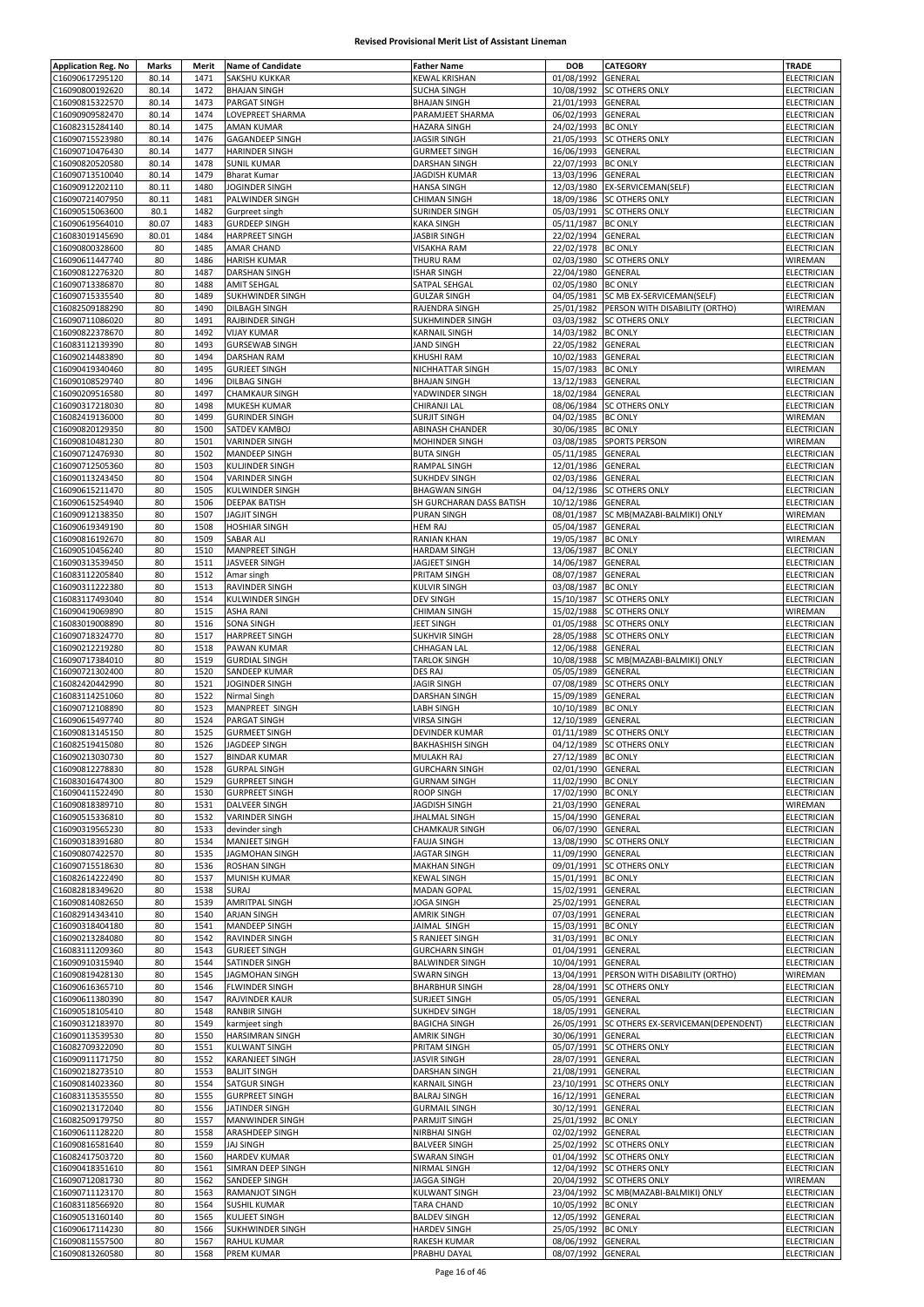| <b>Application Reg. No</b> | Marks | Merit | <b>Name of Candidate</b> | <b>Father Name</b>      | <b>DOB</b>         | CATEGORY                    | TRADE              |
|----------------------------|-------|-------|--------------------------|-------------------------|--------------------|-----------------------------|--------------------|
| C16090817517740            | 80    | 1569  | <b>AVTAR SINGH</b>       | LAKHWINDER SINGH        | 20/07/1992         | GENERAL                     | ELECTRICIAN        |
| C16083112242430            | 80    | 1570  | JAGWINDER SINGH          | JASVEER SINGH           | 07/08/1992         | GENERAL                     | ELECTRICIAN        |
|                            |       |       |                          | KARNAIL SINGH           | 19/09/1992         |                             |                    |
| C16090819310590            | 80    | 1571  | <b>HARDEEP SINGH</b>     |                         |                    | GENERAL                     | ELECTRICIAN        |
| C16082917477030            | 80    | 1572  | <b>TINKU KUMAR</b>       | <b>KHRAIT LAL</b>       | 22/09/1992         | GENERAL                     | ELECTRICIAN        |
| C16082611079080            | 80    | 1573  | GAGANDEEP SHARMA         | <b>ASHOK KUMAR</b>      | 01/11/1992         | GENERAL                     | ELECTRICIAN        |
| C16090715259460            | 80    | 1574  | <b>BHUPINDER SINGH</b>   | <b>HAKAM SINGH</b>      | 15/12/1992         | <b>SC OTHERS ONLY</b>       | <b>ELECTRICIAN</b> |
| C16090814342430            | 80    | 1575  | sharanjit singh          | <b>MAKHAN SINGH</b>     | 26/12/1992         | <b>BC ONLY</b>              | ELECTRICIAN        |
| C16082616363210            | 80    | 1576  | <b>JASWANT SINGH</b>     | <b>SURJIT SINGH</b>     | 24/02/1993         | GENERAL                     | ELECTRICIAN        |
| C16090615132740            | 80    | 1577  | <b>JARMANJIT SINGH</b>   | <b>RATAN SINGH</b>      | 15/03/1993         | <b>SC OTHERS ONLY</b>       | ELECTRICIAN        |
| C16090310513690            | 80    | 1578  | <b>HARJEET SINGH</b>     | <b>BALDEV SINGH</b>     | 17/03/1993         | <b>BC ONLY</b>              | ELECTRICIAN        |
| C16090611206730            | 80    | 1579  | MUKESH SINGH             | <b>MANOHAR SINGH</b>    | 09/04/1993         | GENERAL                     | WIREMAN            |
| C16090710067200            | 80    | 1580  | <b>JAGROOP SINGH</b>     | <b>GURMUKH SINGH</b>    | 30/04/1993         | GENERAL                     | ELECTRICIAN        |
| C16082811545770            | 80    | 1581  | <b>BALRAJ KHAN</b>       | <b>NOOR DIN</b>         | 23/05/1993         | <b>BC ONLY</b>              | ELECTRICIAN        |
| C16082519107090            | 80    | 1582  |                          | <b>BHAGWAN SINGH</b>    | 25/06/1993         | <b>SC OTHERS ONLY</b>       | ELECTRICIAN        |
|                            |       |       | kulwinder singh          |                         |                    |                             |                    |
| C16090109331740            | 80    | 1583  | <b>AMRIK SINGH</b>       | SUKHDEV SINGH           | 27/06/1993         | <b>BC ONLY</b>              | ELECTRICIAN        |
| C16090818276140            | 80    | 1584  | SUKHPAL SINGH            | MAHINDER SINGH          | 28/06/1993         | <b>BC ONLY</b>              | ELECTRICIAN        |
| C16082910548850            | 80    | 1585  | <b>Gurpreet Singh</b>    | AMARJIT SINGH           | 27/07/1993         | GENERAL                     | ELECTRICIAN        |
| C16090615482400            | 80    | 1586  | <b>GURPREET SINGH</b>    | <b>GURBACHAN SINGH</b>  | 05/08/1993         | <b>BC ONLY</b>              | ELECTRICIAN        |
| C16090515189170            | 80    | 1587  | <b>BALWINDER SINGH</b>   | DARSHAN SINGH           | 11/08/1993         | GENERAL                     | ELECTRICIAN        |
| C16083112447320            | 80    | 1588  | <b>AKSHAY KUMAR</b>      | <b>BISHAN LAL</b>       | 05/02/1994         | SC OTHERS ONLY              | WIREMAN            |
| C16082613185000            | 80    | 1589  | <b>SURJEET SINGH</b>     | <b>HAKAM SINGH</b>      | 06/02/1994         | <b>SC OTHERS ONLY</b>       | ELECTRICIAN        |
| C16082815571420            | 80    | 1590  | <b>GURBHEJ SINGH</b>     | <b>KESAR SINGH</b>      | 02/03/1994         | <b>SC OTHERS ONLY</b>       | WIREMAN            |
| C16090719211330            | 80    | 1591  | <b>RINKU SINGH</b>       | <b>BALWANT SINGH</b>    | 04/03/1994         | GENERAL                     | ELECTRICIAN        |
| C16090116325010            | 80    | 1592  |                          | MAHINDER SINGH          |                    | <b>SC OTHERS ONLY</b>       |                    |
|                            |       |       | KULDEEP SINGH            |                         | 10/03/1994         |                             | ELECTRICIAN        |
| C16090911484540            | 80    | 1593  | PANKAJ KUMAR             | MOOLA RAM               | 02/07/1994         | GENERAL                     | ELECTRICIAN        |
| C16090511475440            | 80    | 1594  | <b>GURPREET SINGH</b>    | JOGINDER SINGH          | 10/08/1994         | GENERAL                     | <b>ELECTRICIAN</b> |
| C16090817046620            | 80    | 1595  | YADWINDER SINGH          | PARGAT SINGH            | 27/09/1994         | GENERAL                     | ELECTRICIAN        |
| C16082920149770            | 80    | 1596  | <b>KARAN KUMAR</b>       | <b>SURINDER PAL</b>     | 05/10/1994         | <b>SC OTHERS ONLY</b>       | <b>ELECTRICIAN</b> |
| C16082615377770            | 80    | 1597  | RAJAT                    | <b>RAJ KUMAR</b>        | 27/12/1994         | <b>GENERAL</b>              | ELECTRICIAN        |
| C16090710237900            | 80    | 1598  | <b>NAHAR SINGH</b>       | <b>BALVEER SINGH</b>    | 04/01/1995         | <b>SC OTHERS ONLY</b>       | ELECTRICIAN        |
| C16090718358120            | 80    | 1599  | <b>HARDEEP SINGH</b>     | PIARA SINGH             | 01/03/1995         | <b>SC OTHERS ONLY</b>       | ELECTRICIAN        |
| C16090810460320            | 80    | 1600  | RAJPINDER SINGH          | ATMA SINGH              | 17/04/1995         | GENERAL                     | <b>ELECTRICIAN</b> |
|                            |       |       |                          |                         |                    |                             |                    |
| C16090614001210            | 80    | 1601  | RAJESH KUMAR             | <b>INDRAJ</b>           | 20/04/1995         | <b>BC ONLY</b>              | ELECTRICIAN        |
| C16090817350030            | 80    | 1602  | SARAVJEET SINGH          | MALKEET SINGH           | 02/05/1995         | GENERAL                     | WIREMAN            |
| C16090810084320            | 80    | 1603  | <b>Gurpreet Singh</b>    | <b>BIKKAR SINGH</b>     | 15/06/1995         | GENERAL                     | ELECTRICIAN        |
| C16090615274910            | 80    | 1604  | Tejinder Singh           | <b>HIRA SINGH</b>       | 20/06/1995         | <b>SC OTHERS ONLY</b>       | ELECTRICIAN        |
| C16083112063670            | 80    | 1605  | SANDEEP SARANGAL         | SATPAL                  | 10/08/1995         | <b>SC OTHERS ONLY</b>       | ELECTRICIAN        |
| C16090213129800            | 80    | 1606  | SHUBHAM ROY              | NOBO KUMAR ROY          | 28/09/1995         | GENERAL                     | ELECTRICIAN        |
| C16083114390720            | 80    | 1607  | <b>GOUTAM SHARMA</b>     | JAI KISHAN SHARMA       | 18/10/1995         | GENERAL                     | ELECTRICIAN        |
|                            |       |       |                          |                         |                    |                             |                    |
| C16090915103660            | 80    | 1608  | <b>MANPRIT SINGH</b>     | <b>JOGINDER SINGH</b>   | 16/12/1995         | <b>BC ONLY</b>              | ELECTRICIAN        |
| C16090518442750            | 80    | 1609  | PARAMJIT SINGH           | <b>GURDEEP SINGH</b>    | 06/03/1996         | GENERAL                     | ELECTRICIAN        |
| C16090715177740            | 80    | 1610  | <b>AMJAD KHAN</b>        | RAFIQ MOHD              | 17/03/1996         | <b>BC ONLY</b>              | ELECTRICIAN        |
| C16090619179770            | 80    | 1611  | <b>KARAMVIR SINGH</b>    | SHAMBHU SINGH           | 04/05/1996         | GENERAL                     | ELECTRICIAN        |
| C16090613404160            | 80    | 1612  | PARMOD KUMAR             | <b>MOHAN LAL</b>        | 15/05/1996         | GENERAL                     | ELECTRICIAN        |
| C16090711056410            | 80    | 1613  | <b>JAGSIR SINGH</b>      | KESAR SINGH             | 01/03/1997         | GENERAL                     | ELECTRICIAN        |
| C16090509451900            | 80    | 1614  | <b>MUKESH KUMAR</b>      | <b>BALWANT RAM</b>      | 01/01/1998         | GENERAL                     | ELECTRICIAN        |
| C16090813374390            | 79.94 | 1615  | <b>GURBHINDER SINGH</b>  | <b>MANGH SINGH</b>      | 18/09/1995         | GENERAL                     | ELECTRICIAN        |
| C16090212585030            | 79.87 | 1616  | <b>VARINDER SINGH</b>    | <b>AMRITPAL SINGH</b>   | 09/05/1992         | GENERAL                     | ELECTRICIAN        |
|                            |       |       |                          |                         |                    |                             | <b>ELECTRICIAN</b> |
| C16090214419300            | 79.86 | 1617  | <b>NARESH KUMAR</b>      | <b>GURMUKH SINGH</b>    | 14/09/1986         | <b>BC ONLY</b>              |                    |
| C16090516577300            | 79.86 | 1618  | <b>MANIK MALHOTRA</b>    | RAMESH CHANDER MALHOTRA | 06/01/1990         | GENERAL                     | WIREMAN            |
| C16090209453670            | 79.86 | 1619  | HARWINDER SINGH          | SUKHWINDER SINGH        | 28/03/1993         | GENERAL                     | <b>ELECTRICIAN</b> |
| C16090413256990            | 79.86 | 1620  | PARAS CHAUHAN            | PAWAN KUMAR             | 11/02/1994         | GENERAL                     | ELECTRICIAN        |
| C16082620140870            | 79.85 | 1621  | <b>CHANAN SINGH</b>      | ROSHAN LAL              | 13/05/1975         | <b>BC ONLY</b>              | ELECTRICIAN        |
| C16090112126280            | 79.85 | 1622  | JATINDER SINGH           | <b>GURBINDER SINGH</b>  | 05/05/1979         | GENERAL                     | WIREMAN            |
| C16083118336350            | 79.85 | 1623  | <b>SUKHWINDER SINGH</b>  | <b>KISHAN SINGH</b>     | 10/11/1980         | GENERAL                     | ELECTRICIAN        |
| C16090814393320            | 79.85 | 1624  | <b>HARINDER SINGH</b>    | <b>GURDEV SINGH</b>     | 15/09/1981         | <b>GENERAL</b>              | <b>ELECTRICIAN</b> |
| C16083013088850            | 79.85 | 1625  | <b>MALKEET SINGH</b>     | DARSHAN SINGH           | 07/06/1982 BC ONLY |                             | ELECTRICIAN        |
| C16090814587950            | 79.85 | 1626  | RAJINDER SINGH           | <b>AVTAR SINGH</b>      | 14/12/1984 GENERAL |                             | ELECTRICIAN        |
|                            |       |       |                          |                         |                    |                             |                    |
| C16090817499840            | 79.85 | 1627  | PARWINDER SINGH          | MAHINDER SINGH          | 28/10/1986 GENERAL |                             | ELECTRICIAN        |
| C16090818398500            | 79.85 | 1628  | PARDEEP SINGH            | <b>JAI SINGH</b>        | 07/01/1987 GENERAL |                             | WIREMAN            |
| C16090819104830            | 79.85 | 1629  | <b>SUKHDEV SINGH</b>     | <b>JEET SINGH</b>       | 10/07/1987         | <b>SC OTHERS ONLY</b>       | WIREMAN            |
| C16090914066800            | 79.85 | 1630  | <b>JASWANT SINGH</b>     | <b>KASHMIR SINGH</b>    | 22/04/1988         | <b>SC OTHERS ONLY</b>       | WIREMAN            |
| C16090911524950            | 79.85 | 1631  | <b>BALDEV SINGH</b>      | JARNAIL SINGH           | 28/08/1988         | <b>BC ONLY</b>              | ELECTRICIAN        |
| C16090611576730            | 79.85 | 1632  | <b>JAGSIR SINGH</b>      | <b>SUKHMANDER SINGH</b> | 26/12/1988         | GENERAL                     | WIREMAN            |
| C16082515455660            | 79.85 | 1633  | JASPREET SINGH MANN      | <b>BALJINDER SINGH</b>  | 19/05/1989         | GENERAL                     | ELECTRICIAN        |
| C16090210024260            | 79.85 | 1634  | <b>GURDEEP SINGH</b>     | <b>BUDH RAM</b>         | 12/08/1991         | SC MB(MAZABI-BALMIKI) ONLY  | ELECTRICIAN        |
| C16090415138300            | 79.85 | 1635  | SHAMINDER SINGH          | <b>AMIR SINGH</b>       | 01/09/1991         | <b>BC ONLY</b>              | ELECTRICIAN        |
| C16082611231320            | 79.85 | 1636  | AMNINDER KUMAR           | <b>MOHAN LAL</b>        | 02/05/1992         | <b>GENERAL</b>              | WIREMAN            |
|                            |       |       |                          |                         |                    |                             |                    |
| C16082819235640            | 79.85 | 1637  | Sukhvir Singh            | RANJODH SINGH           | 10/05/1992         | GENERAL                     | ELECTRICIAN        |
| C16090817225410            | 79.85 | 1638  | <b>KULDEEP SINGH</b>     | SATWINDER PAL SINGH     | 07/06/1992         | <b>SC OTHERS ONLY</b>       | <b>WIREMAN</b>     |
| C16090613238360            | 79.85 | 1639  | POONAM RANI              | <b>HARI RAM</b>         | 05/12/1992         | <b>GENERAL</b>              | ELECTRICIAN        |
| C16090216436250            | 79.85 | 1640  | NARINDER SINGH           | <b>NAIB SINGH</b>       | 06/12/1992         | <b>BC ONLY</b>              | ELECTRICIAN        |
| C16082916127880            | 79.85 | 1641  | <b>JASPREET SINGH</b>    | JOGINDER SINGH          | 12/01/1993         | <b>BC ONLY</b>              | ELECTRICIAN        |
| C16083016035250            | 79.85 | 1642  | Nirpaljit Singh          | <b>BALWINDER SINGH</b>  | 03/04/1993         | <b>BC ONLY</b>              | ELECTRICIAN        |
| C16090723577320            | 79.85 | 1643  | Mastan Singh             | KULDEEP SINGH           | 02/06/1993         | GENERAL                     | ELECTRICIAN        |
| C16090811179490            | 79.85 | 1644  | KULDEEP                  | DHARAMPAL               | 06/08/1993         | <b>SC OTHERS ONLY</b>       | ELECTRICIAN        |
| C16090812225800            | 79.85 | 1645  | <b>HARVINDER SINGH</b>   | JAGTAR SINGH            | 05/12/1993         | GENERAL                     | ELECTRICIAN        |
| C16090718036510            | 79.85 | 1646  | SANDEEP SINGH            | JARNEL SINGH            | 03/07/1994         | GENERAL                     | ELECTRICIAN        |
|                            |       |       |                          |                         |                    |                             |                    |
| C16090712349290            | 79.85 | 1647  | <b>GURWINDER SINGH</b>   | <b>KASHMIR SINGH</b>    | 12/12/1994         | <b>BC ONLY</b>              | ELECTRICIAN        |
| C16082815594690            | 79.85 | 1648  | <b>KARAN KUMAR</b>       | DILBAG SINGH            | 03/08/1995         | <b>SC OTHERS ONLY</b>       | <b>ELECTRICIAN</b> |
| C16090916369410            | 79.8  | 1649  | RAJPAL                   | DALIP CHAND             | 09/08/1984         | <b>GENERAL</b>              | ELECTRICIAN        |
| C16082909321290            | 79.8  | 1650  | <b>GURBHEJ SINGH</b>     | <b>GURMUKH SINGH</b>    | 10/04/1996         | GENERAL                     | ELECTRICIAN        |
| C16090912597590            | 79.79 | 1651  | AMANDEEP SINGH           | <b>GURMAIL SINGH</b>    | 01/02/1994         | GENERAL                     | ELECTRICIAN        |
| C16090419470370            | 79.75 | 1652  | <b>GURPREET SINGH</b>    | SARVAN SINGH            | 07/01/1995         | GENERAL                     | ELECTRICIAN        |
| C16090113432270            | 79.71 | 1653  | <b>IKBAL SINGH</b>       | <b>VEER SINGH</b>       | 19/01/1987         | GENERAL                     | ELECTRICIAN        |
| C16090914595980            | 79.71 | 1654  | <b>GURWINDER SINGH</b>   | <b>BALVIR SINGH</b>     | 16/06/1987         | GENERAL                     | <b>ELECTRICIAN</b> |
|                            |       |       |                          |                         |                    |                             |                    |
| C16090817483730            | 79.71 | 1655  | <b>JASPAL SINGH</b>      | <b>MANOHAR SINGH</b>    | 12/04/1988         | GENERAL                     | ELECTRICIAN        |
| C16090810466360            | 79.71 | 1656  | AMANDEEP SINGH           | KRISHAN SINGH           | 28/07/1988         | BC EX-SERVICEMAN(DEPENDENT) | ELECTRICIAN        |
| C16090810562940            | 79.71 | 1657  | <b>AMARJEET SINGH</b>    | SUKHMANDER SINGH        | 30/03/1989         | GENERAL                     | ELECTRICIAN        |
| C16090616451520            | 79.71 | 1658  | <b>BALJEET SINGH</b>     | <b>BALDEV SINGH</b>     | 15/04/1989         | <b>BC ONLY</b>              | ELECTRICIAN        |
| C16090820465550            | 79.71 | 1659  | Malwinder Singh          | AJAIB SINGH             | 10/05/1989         | GENERAL                     | ELECTRICIAN        |
| C16083010124370            | 79.71 | 1660  | <b>HARPREET SINGH</b>    | <b>BHUPINDER SINGH</b>  | 05/08/1989         | <b>BC ONLY</b>              | ELECTRICIAN        |
| C16090811251230            | 79.71 | 1661  | <b>GURBINDER SINGH</b>   | JAGDEV SINGH            | 10/08/1989         | GENERAL                     | ELECTRICIAN        |
| C16090717391530            | 79.71 | 1662  | JATINDER KUMAR           | PARKASH CHAND           | 23/08/1989         | <b>BC ONLY</b>              | ELECTRICIAN        |
| C16082414428950            | 79.71 | 1663  | <b>BALWINDER SINGH</b>   | NIRMAIL SINGH           | 02/10/1989         | <b>BC ONLY</b>              | ELECTRICIAN        |
| C16082609530780            | 79.71 | 1664  | MOHINDER KUMAR           | DALEEP KUMAR            | 25/01/1990         | GENERAL                     | <b>ELECTRICIAN</b> |
|                            |       |       |                          |                         |                    |                             |                    |
| C16083112395110            | 79.71 | 1665  | <b>JARNAIL SINGH</b>     | <b>JANG SINGH</b>       | 20/06/1990         | GENERAL                     | ELECTRICIAN        |
| C16082818588690            | 79.71 | 1666  | Jasvir Singh             | <b>JAGMAIL SINGH</b>    | 08/01/1991         | GENERAL                     | ELECTRICIAN        |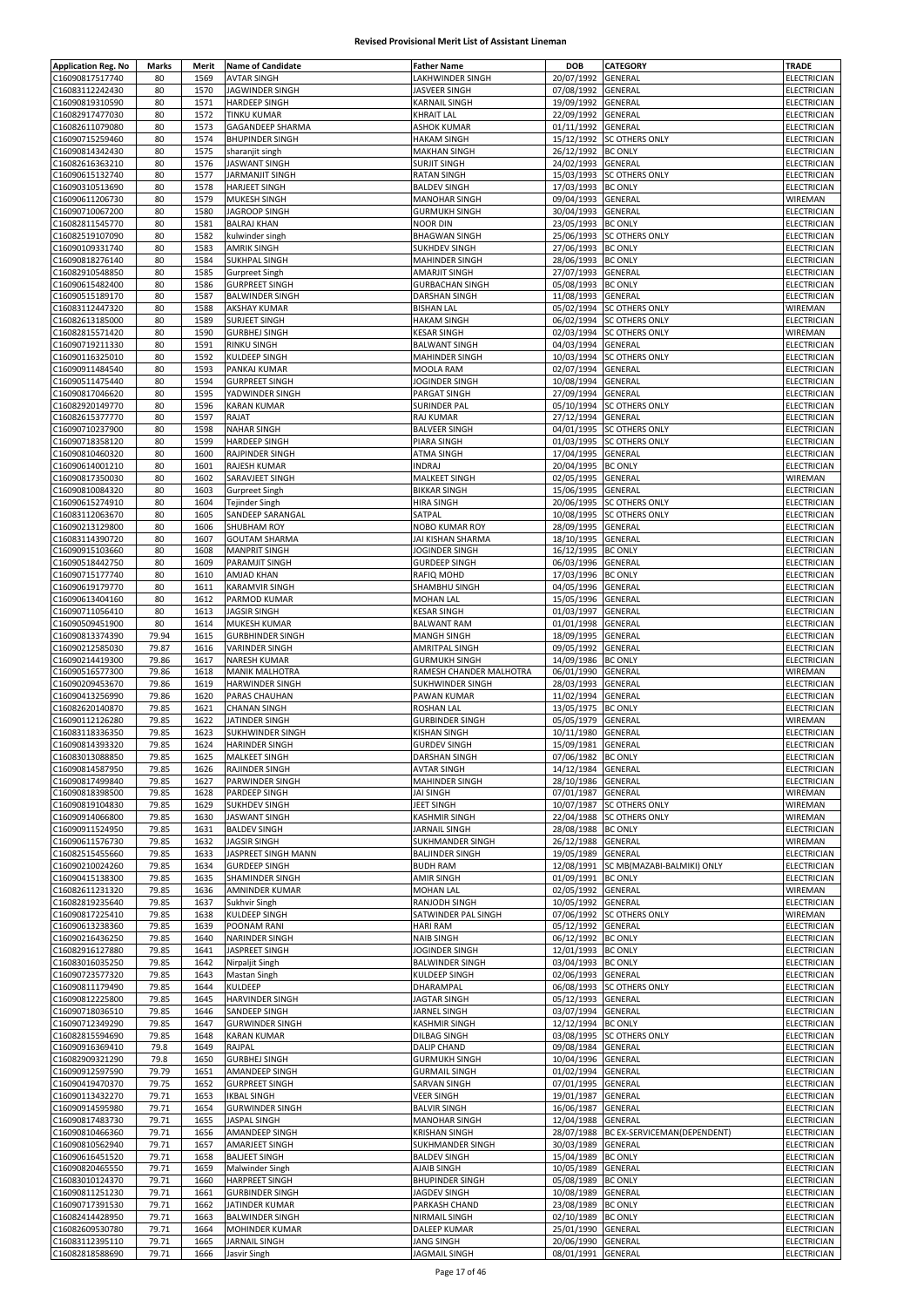| <b>Application Reg. No</b> | Marks | Merit | <b>Name of Candidate</b> | <b>Father Name</b>     | <b>DOB</b>         | <b>CATEGORY</b>                | <b>TRADE</b>       |
|----------------------------|-------|-------|--------------------------|------------------------|--------------------|--------------------------------|--------------------|
| C16090116118940            | 79.71 | 1667  | LOVEPREET                | <b>DARSHAN KUMAR</b>   | 13/03/1991         | GENERAL                        | ELECTRICIAN        |
| C16090913457420            | 79.71 | 1668  | MOHAMMAD DILSHAD         | <b>BABU KHAN</b>       | 07/05/1991         | <b>BC ONLY</b>                 | ELECTRICIAN        |
| C16090213443810            | 79.71 | 1669  | <b>BALWINDER SINGH</b>   | NACHATAR SINGH         | 28/11/1991         | GENERAL                        | ELECTRICIAN        |
|                            |       |       |                          |                        |                    |                                |                    |
| C16082419436770            | 79.71 | 1670  | Gurjeet Singh            | <b>BALVIR SINGH</b>    | 30/04/1992         | EX-SERVICEMAN(SELF)            | ELECTRICIAN        |
| C16090513424860            | 79.71 | 1671  | HARBHAGWAN SINGH         | <b>GURCHAND SINGH</b>  | 01/06/1992         | GENERAL                        | ELECTRICIAN        |
| C16082315201960            | 79.71 | 1672  | PRITPAL SINGH            | <b>AJIT SINGH</b>      | 10/09/1992         | GENERAL                        | ELECTRICIAN        |
| C16082816464830            | 79.71 | 1673  | <b>HARMAIL SINGH</b>     | <b>AMRIK SINGH</b>     | 09/05/1993         | <b>BC ONLY</b>                 | ELECTRICIAN        |
| C16090610453234            | 79.71 | 1674  | RAKESH KUMAR GODARA      | RANJEET KUMAR          | 01/07/1993         | GENERAL                        | ELECTRICIAN        |
| C16090818116750            | 79.71 | 1675  | <b>GURDEEP SINGH</b>     | <b>SURJEET SINGH</b>   | 05/04/1994         | GENERAL                        | ELECTRICIAN        |
| C16090810392300            | 79.71 | 1676  | SATPAL KUMAR             | RUKMAL RAM             | 06/06/1994         | <b>BC ONLY</b>                 | ELECTRICIAN        |
| C16083113086020            | 79.71 | 1677  | <b>ASHISH KUMAR</b>      | MAHAVEER PRASHAD       | 05/03/1995         | GENERAL                        | ELECTRICIAN        |
| C16083020110220            | 79.71 | 1678  | RAJINDER KUMAR           | SATISH KUMAR           | 20/08/1996         | <b>BC ONLY</b>                 | ELECTRICIAN        |
| C16090913434810            | 79.71 | 1679  | CHANDANDEEP SINGH        | <b>NAKSHATRA SINGH</b> | 04/06/1997         | GENERAL                        | ELECTRICIAN        |
| C16090716319170            | 79.7  | 1680  | SONU MITTER              | <b>HEMANT KUMAR</b>    | 07/10/1989         | <b>BC ONLY</b>                 | ELECTRICIAN        |
| C16090913058030            | 79.7  | 1681  | <b>VINOD KUMAR</b>       | <b>CHET RAM</b>        | 12/02/1990         | <b>SC OTHERS ONLY</b>          | ELECTRICIAN        |
| C16090909420700            | 79.7  | 1682  | SUKHWINDER SINGH         | <b>BHAGWAN SINGH</b>   | 11/12/1991         | <b>SC OTHERS ONLY</b>          | <b>ELECTRICIAN</b> |
| C16083019118910            | 79.7  | 1683  | SATPAL SINGH             | <b>BILLU SINGH</b>     | 05/10/1994         | SC OTHERS ONLY                 | ELECTRICIAN        |
| C16082917034970            | 79.7  | 1684  | <b>KARAN KUMAR</b>       | <b>CHIMAN LAL</b>      | 27/09/1995         | GENERAL                        | ELECTRICIAN        |
| C16090311432620            | 79.69 | 1685  | PARDEEP KUMAR            | DHARMVIR               | 12/04/1993         | GENERAL                        | ELECTRICIAN        |
|                            |       |       |                          | LAHORA SINGH           |                    |                                | ELECTRICIAN        |
| C16083008428990            | 79.69 | 1686  | ROSHAN SINGH             |                        | 07/02/1995         | <b>SC OTHERS ONLY</b>          |                    |
| C16090714599710            | 79.66 | 1687  | <b>MANDEEP SINGH</b>     | JARNAIL SINGH          | 07/07/1994         | GENERAL                        | ELECTRICIAN        |
| C16090212286800            | 79.61 | 1688  | <b>GURDEEP SINGH</b>     | PRITAM SINGH           | 04/07/1985         | FREEDOM FIGHTER (DEPENDENT)    | ELECTRICIAN        |
| C16090813124750            | 79.57 | 1689  | neeraj kumar             | <b>MANOHAR LAL</b>     | 18/01/1974         | <b>BC ONLY</b>                 | <b>ELECTRICIAN</b> |
| C16090412233230            | 79.57 | 1690  | <b>JAGDIP SINGH</b>      | KALA SINGH             | 25/12/1976         | <b>BC ONLY</b>                 | ELECTRICIAN        |
| C16090219518210            | 79.57 | 1691  | <b>GURJANT SINGH</b>     | <b>BHOLA SINGH</b>     | 01/07/1980         | <b>BC ONLY</b>                 | ELECTRICIAN        |
| C16083011159990            | 79.57 | 1692  | <b>GURPAL SINGH</b>      | PHUMAN SINGH           | 17/07/1982         | <b>SC OTHERS ONLY</b>          | ELECTRICIAN        |
| C16090520094970            | 79.57 | 1693  | <b>KAMALJEET SINGH</b>   | <b>TEJA SINGH</b>      | 12/05/1983         | GENERAL                        | ELECTRICIAN        |
| C16090510242860            | 79.57 | 1694  | <b>GURMEET SINGH</b>     | <b>KALA SINGH</b>      | 19/04/1985         | SC OTHERS ONLY                 | ELECTRICIAN        |
| C16090716440630            | 79.57 | 1695  | <b>AMRIK SINGH</b>       | <b>BALVIR SINGH</b>    | 17/06/1988         | <b>BC ONLY</b>                 | ELECTRICIAN        |
| C16090509339630            | 79.57 | 1696  | HANUMAN PRASAD           | ATMA RAM               | 30/08/1989         | <b>GENERAL</b>                 | ELECTRICIAN        |
| C16090521108450            | 79.57 | 1697  | SACHIN SINGH             | KULWINDER SINGH        | 20/10/1990         | SC OTHERS ONLY                 | ELECTRICIAN        |
| C16090520578440            | 79.57 | 1698  | <b>GURBINDER SINGH</b>   | SAWINDER SINGH         | 14/01/1991         | <b>BC ONLY</b>                 | ELECTRICIAN        |
| C16090912038490            | 79.57 | 1699  | <b>GURSEWAK SINGH</b>    | <b>DARSHAN SINGH</b>   | 19/06/1991         | SC OTHERS ONLY                 | ELECTRICIAN        |
| C16090615136430            |       | 1700  |                          | <b>GURDIP SINGH</b>    |                    |                                |                    |
|                            | 79.57 |       | Jobanpreet singh         |                        | 18/08/1991         | GENERAL                        | ELECTRICIAN        |
| C16090122571640            | 79.57 | 1701  | MANDEEP VERMA            | SHANKER LAL            | 08/06/1992         | GENERAL                        | ELECTRICIAN        |
| C16090616327200            | 79.57 | 1702  | <b>KULDEEP KUMAR</b>     | <b>RAI PAUL</b>        | 03/07/1992         | GENERAL                        | ELECTRICIAN        |
| C16083010519400            | 79.57 | 1703  | <b>KULWANT SINGH</b>     | <b>BALDEV SINGH</b>    | 10/12/1992         | <b>BC ONLY</b>                 | ELECTRICIAN        |
| C16083011576350            | 79.57 | 1704  | KULDEEP SINGH            | <b>SUKHDEV SINGH</b>   | 29/08/1993         | <b>BC ONLY</b>                 | ELECTRICIAN        |
| C16082722551400            | 79.57 | 1705  | <b>HARPREET SINGH</b>    | <b>BAGICHA SINGH</b>   | 06/12/1993         | GENERAL                        | ELECTRICIAN        |
| C16082618046310            | 79.57 | 1706  | SUMANJI JHA              | NITYA NAND JHA         | 15/06/1994         | <b>GENERAL</b>                 | ELECTRICIAN        |
| C16090111256010            | 79.57 | 1707  | <b>BALWINDER SINGH</b>   | <b>SONA SINGH</b>      | 13/08/1994         | SC OTHERS ONLY                 | ELECTRICIAN        |
| C16090616085490            | 79.57 | 1708  | <b>MANINDER SINGH</b>    | PARDEEP SINGH          | 11/02/1995         | GENERAL                        | ELECTRICIAN        |
| C16090912299970            | 79.57 | 1709  | <b>BUTTA SINGH</b>       | SATWINDER SINGH        | 24/07/1996         | GENERAL                        | ELECTRICIAN        |
| C16090313324670            | 79.51 | 1710  | <b>BHARAT SINGHI</b>     | <b>DEVI SHARAN</b>     | 03/10/1992         | GENERAL                        | ELECTRICIAN        |
|                            | 79.5  | 1711  |                          | <b>TARSEM LAL</b>      | 11/11/1988         |                                | ELECTRICIAN        |
| C16090519044210            |       |       | NOHAR CHAND              |                        |                    | GENERAL                        |                    |
| C16090514271840            | 79.5  | 1712  | Gurbhej Singh            | <b>JASBIR SINGH</b>    | 04/01/1992         | GENERAL                        | ELECTRICIAN        |
| C16090309297470            | 79.49 | 1713  | <b>VINOD KUMAR</b>       | UPDESH SINGH           | 23/11/1986         | <b>BC ONLY</b>                 | ELECTRICIAN        |
| C16090318046520            | 79.49 | 1714  | JASHANJOT SINGH          | NIRMAL SINGH           | 30/03/1992         | GENERAL                        | ELECTRICIAN        |
| C16090111395560            | 79.49 | 1715  | JAGSEER SINGH            | JARNAIL SINGH          | 15/09/1995         | GENERAL                        | ELECTRICIAN        |
| C16090509028500            | 79.48 | 1716  | AMRITPAL SINGH           | <b>BALVIR SINGH</b>    | 26/08/1994         | GENERAL                        | ELECTRICIAN        |
| C16090218542970            | 79.48 | 1717  | SANJAY KUMAR SAINI       | <b>JAGDISH KUMAR</b>   | 16/11/1994         | GENERAL                        | ELECTRICIAN        |
| C16090617265270            | 79.48 | 1718  | SANJAY KUMAR             | PIRTHI RAJ             | 19/11/1997         | <b>BC ONLY</b>                 | WIREMAN            |
| C16090712272930            | 79.44 | 1719  | <b>KIRANVIR SINGH</b>    | NIRBHAI SINGH          | 01/01/1996         | GENERAL                        | ELECTRICIAN        |
| C16090311437520            | 79.43 | 1720  | ARWINDER SINGH           | <b>SHER SINGH</b>      | 26/08/1992         | GENERAL                        | ELECTRICIAN        |
| C16090313361870            | 79.42 | 1721  | PARDEEP KUMAR            | AVINASH KUMAR          | 15/12/1979         | GENERAL                        | ELECTRICIAN        |
| C16090913356300            | 79.42 | 1722  | NIRMAL SINGH             | MULAKH RAJ             | 20/04/1981         | <b>BC ONLY</b>                 | <b>ELECTRICIAN</b> |
| C16082511414960            | 79.42 | 1723  | <b>SUNIL KUMAR</b>       | BIKHAM RAM             | 16/10/1981 GENERAL |                                | ELECTRICIAN        |
| C16090619355460            | 79.42 | 1724  | Avtar Singh              | JOGINDER SINGH         | 15/04/1982         | <b>SC OTHERS ONLY</b>          | ELECTRICIAN        |
| C16090512449380            | 79.42 | 1725  | WAZIR SINGH              | KASHMIR SINGH          | 05/05/1982 GENERAL |                                | ELECTRICIAN        |
| C16090117331330            |       |       |                          | <b>BOOTI RAM</b>       | 07/12/1983         |                                | ELECTRICIAN        |
|                            | 79.42 | 1726  | <b>MUKESH</b>            |                        |                    | <b>SC OTHERS ONLY</b>          |                    |
| C16090817447030            | 79.42 | 1727  | PARMJEET SINGH           | PYARA SINGH            | 01/10/1984         | <b>SC OTHERS ONLY</b>          | ELECTRICIAN        |
| C16090212019580            | 79.42 | 1728  | SATWANT SINGH            | <b>DARSHAN SINGH</b>   | 23/03/1986         | <b>BC ONLY</b>                 | ELECTRICIAN        |
| C16090610166880            | 79.42 | 1729  | Manpreet Singh           | <b>SUKHDEV SINGH</b>   | 04/04/1986         | GENERAL                        | WIREMAN            |
| C16090712151660            | 79.42 | 1730  | <b>GURVINDER SINGH</b>   | <b>MAAN SINGH</b>      | 07/07/1987         | SC OTHERS ONLY                 | ELECTRICIAN        |
| C16090811552310            | 79.42 | 1731  | <b>HARJINDER SINGH</b>   | <b>JIWAN SINGH</b>     | 15/02/1988         | <b>GENERAL</b>                 | ELECTRICIAN        |
| C16090112204260            | 79.42 | 1732  | Manpreet Singh           | RAMCHAND SINGH         | 24/11/1988         | GENERAL                        | ELECTRICIAN        |
| C16090216545010            | 79.42 | 1733  | SANDEEP KUMAR            | <b>CHANDER SHAKHER</b> | 05/02/1989         | <b>BC ONLY</b>                 | ELECTRICIAN        |
| C16090711097220            | 79.42 | 1734  | RAKESH KUMAR             | MUKAND LAL             | 14/07/1989         | GENERAL                        | ELECTRICIAN        |
| C16090916286740            | 79.42 | 1735  | <b>VARINDER KUMAR</b>    | NARATA RAM             | 27/07/1989         | GENERAL                        | ELECTRICIAN        |
| C16082818096850            | 79.42 | 1736  | Lakhvir Singh            | <b>HARI SINGH</b>      | 17/08/1989         | GENERAL                        | ELECTRICIAN        |
| C16082819124320            | 79.42 | 1737  | <b>MANPREET SINGH</b>    | <b>HARJIT SINGH</b>    | 05/04/1990         | SC MB(MAZABI-BALMIKI) ONLY     | ELECTRICIAN        |
| C16090722456150            | 79.42 | 1738  | <b>BALJINDER SINGH</b>   | <b>BALVEER SINGH</b>   | 24/04/1990         | GENERAL                        | ELECTRICIAN        |
| C16090911443720            | 79.42 | 1739  | Kamaljeet Singh          | <b>ROOP SINGH</b>      | 01/07/1990         | <b>BC ONLY</b>                 | WIREMAN            |
| C16090611251850            | 79.42 | 1740  | <b>SUKH RAM</b>          | <b>GURDAS RAM</b>      | 13/04/1991         | SC OTHERS ONLY                 | ELECTRICIAN        |
| C16090213076800            | 79.42 | 1741  | SANDEEP KUMAR            | RAMDIYA                | 18/09/1991         | GENERAL                        | ELECTRICIAN        |
| C16082311441580            | 79.42 | 1742  | MANDEEP SINGH            | <b>KESAR SINGH</b>     | 20/10/1991         | PERSON WITH DISABILITY (ORTHO) | ELECTRICIAN        |
| C16083108324590            | 79.42 | 1743  | <b>MALKEET SINGH</b>     | <b>BALWINDER SINGH</b> | 21/01/1992         | <b>BC ONLY</b>                 | ELECTRICIAN        |
| C16090510238100            | 79.42 | 1744  | PARDEEP KUMAR            | SATPAL SHARMA          | 02/03/1992         | GENERAL                        | ELECTRICIAN        |
|                            |       |       |                          |                        |                    |                                |                    |
| C16082915538540            | 79.42 | 1745  | SHAMSHER SINGH           | <b>DALBIR SINGH</b>    | 05/04/1992         | GENERAL                        | ELECTRICIAN        |
| C16090818098560            | 79.42 | 1746  | HARJINDER SINGH          | SHAMSHER SINGH         | 14/04/1992         | <b>SC OTHERS ONLY</b>          | <b>ELECTRICIAN</b> |
| C16090809102280            | 79.42 | 1747  | <b>KARAN KUMAR</b>       | YUDHISHTAR SHARMA      | 30/04/1992         | GENERAL                        | ELECTRICIAN        |
| C16090313201750            | 79.42 | 1748  | <b>JAGTAR SINGH</b>      | <b>GURMAIL SINGH</b>   | 05/08/1992         | GENERAL                        | ELECTRICIAN        |
| C16090515131950            | 79.42 | 1749  | Rajinder Gir             | <b>GURMUKH GIR</b>     | 28/09/1992         | GENERAL                        | ELECTRICIAN        |
| C16090211583780            | 79.42 | 1750  | <b>SEEMA RANI</b>        | HAZARA RAM             | 12/10/1992         | <b>BC ONLY</b>                 | WIREMAN            |
| C16082723317180            | 79.42 | 1751  | <b>VICKY KALYAN</b>      | <b>BALWINDER SINGH</b> | 21/04/1993         | SC MB(MAZABI-BALMIKI) ONLY     | ELECTRICIAN        |
| C16083112047140            | 79.42 | 1752  | <b>GURVIR SINGH</b>      | <b>MANJIT SINGH</b>    | 05/02/1994         | <b>SC OTHERS ONLY</b>          | ELECTRICIAN        |
| C16090314423640            | 79.42 | 1753  | <b>VINOD KUMAR</b>       | <b>SITA RAM</b>        | 02/03/1994         | <b>BC ONLY</b>                 | ELECTRICIAN        |
| C16090611071630            | 79.42 | 1754  | MAHAVEER                 | PRITHVIRAJ             | 15/09/1997         | GENERAL                        | <b>ELECTRICIAN</b> |
| C16083018113480            | 79.42 | 1755  | MUNISH KUMAR             | J P YADAV              | 02/10/1997         | <b>GENERAL</b>                 | ELECTRICIAN        |
| C16090910279340            | 79.41 | 1756  | Chamkaur Singh           | <b>TEJA SINGH</b>      | 18/08/1985         | SC MB(MAZABI-BALMIKI) ONLY     | <b>ELECTRICIAN</b> |
| C16090718083730            | 79.37 | 1757  | <b>GURBHEJ SINGH</b>     | <b>GURDIAL SINGH</b>   | 03/04/1986         | <b>BC ONLY</b>                 | ELECTRICIAN        |
| C16090614101930            | 79.37 | 1758  | <b>HARBHINDER SINGH</b>  | SANTOKH SINGH          | 10/10/1992         | GENERAL                        | WIREMAN            |
| C16090712279720            | 79.32 | 1759  | Satnam Singh             | <b>GURMEL SINGH</b>    | 19/11/1992         | <b>BC ONLY</b>                 | ELECTRICIAN        |
| C16090520225820            |       | 1760  | <b>TARSEM SINGH</b>      | <b>GURDEV SINGH</b>    |                    | GENERAL                        | ELECTRICIAN        |
|                            | 79.31 |       |                          |                        | 06/09/1994         |                                |                    |
| C16090410308180            | 79.3  | 1761  | <b>ANIL KUMAR</b>        | <b>KRISHAN KUMAR</b>   | 26/06/1994         | PERSON WITH DISABILITY (ORTHO) | ELECTRICIAN        |
| C16090519443190            | 79.29 | 1762  | <b>CHANDER MUNI</b>      | PAWAN KUMAR            | 19/08/1979         | <b>BC ONLY</b>                 | ELECTRICIAN        |
| C16090909112730            | 79.29 | 1763  | SUBHASH CHANDER          | <b>HANS RAJ</b>        | 10/09/1981 BC ONLY |                                | WIREMAN            |
| C16090614458120            | 79.29 | 1764  | <b>SUMIT BHATIA</b>      | NARINDER BHATIA        | 04/03/1982 GENERAL |                                | ELECTRICIAN        |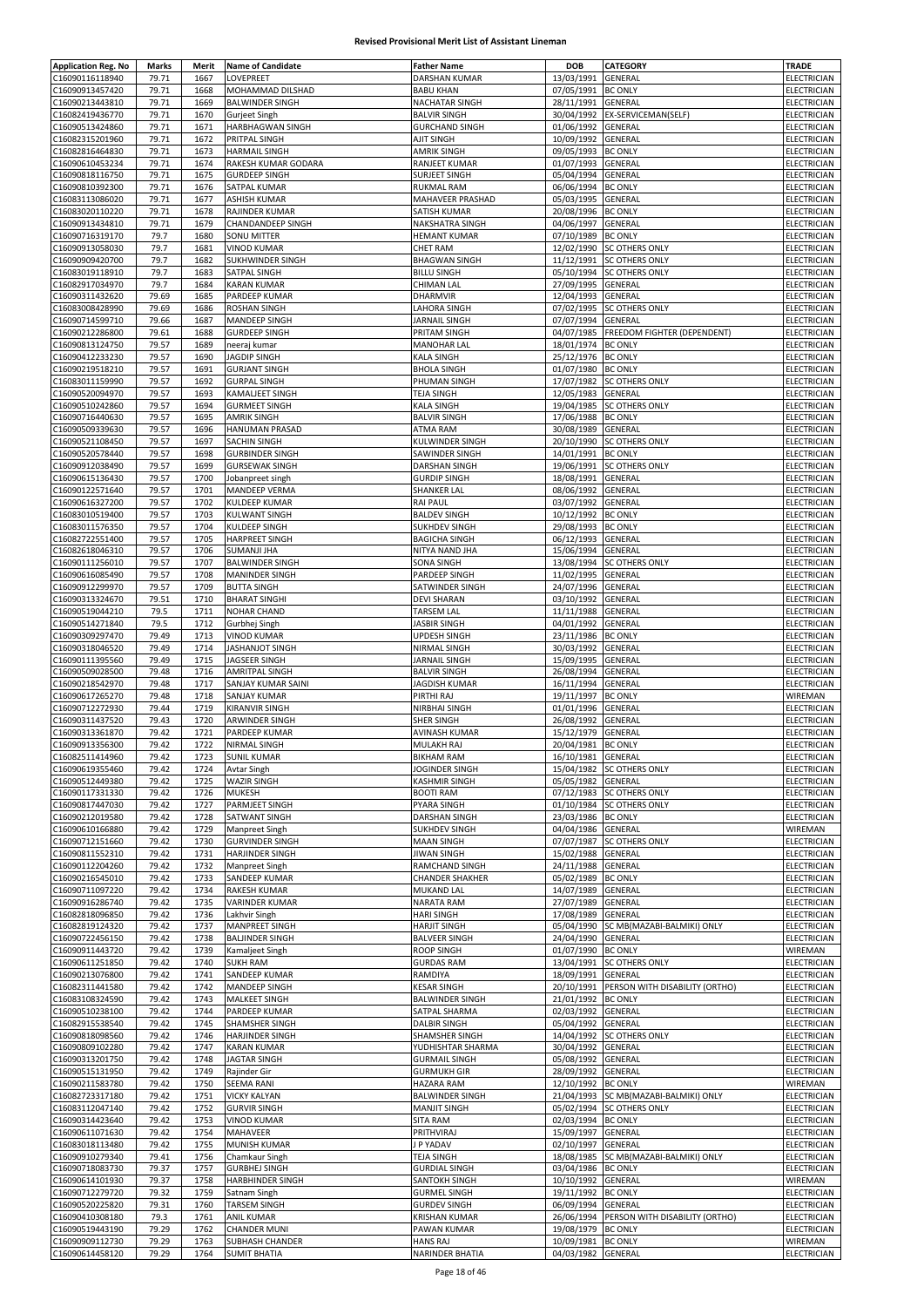| <b>Application Reg. No</b> | Marks          | Merit        | <b>Name of Candidate</b> | <b>Father Name</b>                           | DOB                | <b>CATEGORY</b>                                    | TRADE                      |
|----------------------------|----------------|--------------|--------------------------|----------------------------------------------|--------------------|----------------------------------------------------|----------------------------|
| C16083114568980            | 79.28          | 1765         | NARINDER SINGH           | <b>GURBACHAN SINGH</b>                       | 24/08/1976         | <b>BC ONLY</b>                                     | ELECTRICIAN                |
| C16090910400010            | 79.28          | 1766         | LACHHMAN SINGH           | <b>SUKHDEV SINGH</b>                         | 06/09/1981         | GENERAL                                            | WIREMAN                    |
| C16090916210790            | 79.28          | 1767         | <b>JAGMOHAN</b>          | <b>SHIV KUMAR</b>                            | 15/04/1982         | <b>GENERAL</b>                                     | ELECTRICIAN                |
|                            |                |              | <b>JASWANT SINGH</b>     |                                              |                    |                                                    |                            |
| C16090914473300            | 79.28<br>79.28 | 1768<br>1769 |                          | <b>HARBANS SINGH</b><br><b>SUKHDEV SINGH</b> | 08/10/1986         | <b>SC OTHERS ONLY</b><br>09/07/1987 SC OTHERS ONLY | ELECTRICIAN<br>ELECTRICIAN |
| C16090415294760            |                |              | <b>KRISHAN SINGH</b>     |                                              |                    |                                                    |                            |
| C16090912200710            | 79.28          | 1770         | <b>SUNIL KUMAR</b>       | <b>HARNAM SINGH</b>                          | 11/07/1987         | <b>SC OTHERS ONLY</b>                              | ELECTRICIAN                |
| C16090111433330            | 79.28          | 1771         | <b>RAVI KUMAR</b>        | <b>HANS RAJ</b>                              | 05/06/1988         | <b>SC OTHERS ONLY</b>                              | ELECTRICIAN                |
| C16090411407770            | 79.28          | 1772         | <b>MUKHTIAR SINGH</b>    | VADHAVA SINGH                                | 06/05/1989         | GENERAL                                            | WIREMAN                    |
| C16082410540450            | 79.28          | 1773         | Simerjeet Singh          | TARSEM SINGH                                 | 21/10/1989         | GENERAL                                            | ELECTRICIAN                |
| C16090111151980            | 79.28          | 1774         | SARBJIT SINGH            | <b>MAJOR SINGH</b>                           | 05/08/1990         | GENERAL                                            | ELECTRICIAN                |
| C16090112091720            | 79.28          | 1775         | Sukhwant Singh           | RAMCHAND SINGH                               | 10/09/1990         | GENERAL                                            | ELECTRICIAN                |
| C16090519351260            | 79.28          | 1776         | <b>GURJEET SINGH</b>     | <b>BHUPINDER SINGH</b>                       | 26/03/1991         | <b>BC ONLY</b>                                     | <b>ELECTRICIAN</b>         |
| C16090211025880            | 79.28          | 1777         | <b>GURBAJ SINGH</b>      | <b>BAWA SINGH</b>                            | 03/05/1991         | SC MB(MAZABI-BALMIKI) ONLY                         | ELECTRICIAN                |
| C16090710544020            | 79.28          | 1778         | RAHUL                    | MUKAND LAL                                   | 10/07/1991         | <b>GENERAL</b>                                     | ELECTRICIAN                |
| C16090611003940            | 79.28          | 1779         | RAMESH SUTHAR            | <b>HAR LAL</b>                               | 14/01/1992         | <b>GENERAL</b>                                     | ELECTRICIAN                |
| C16090817565680            | 79.28          | 1780         | RAVINDER SINGH           | SARDOOL SINGH                                | 15/01/1992         | <b>GENERAL</b>                                     | ELECTRICIAN                |
| C16090317024920            | 79.28          | 1781         | <b>GURJANT SINGH</b>     | <b>RAM SINGH</b>                             | 11/10/1992         | <b>SPORTS PERSON</b>                               | ELECTRICIAN                |
| C16082511464280            | 79.28          | 1782         | <b>MANPREET SINGH</b>    | <b>GURCHARAN SINGH</b>                       | 13/01/1993         | <b>BC ONLY</b>                                     | ELECTRICIAN                |
| C16082619583230            | 79.28          | 1783         | Manjeet Singh            | SUKHDEV SINGH                                | 01/02/1993         | <b>SC OTHERS ONLY</b>                              | ELECTRICIAN                |
| C16090914533170            | 79.28          | 1784         | <b>MANINDER SINGH</b>    | <b>HARBANS SINGH</b>                         | 20/02/1993         | <b>BC ONLY</b>                                     | ELECTRICIAN                |
| C16090814410450            | 79.28          | 1785         | SIKANDER SINGH           | <b>HARBHAJAN SINGH</b>                       | 10/03/1993         | <b>SC OTHERS ONLY</b>                              | WIREMAN                    |
| C16090218485160            | 79.28          | 1786         | YUGRAJ SINGH             | JASWINDER SINGH                              | 20/03/1993         | GENERAL                                            | WIREMAN                    |
|                            |                |              |                          |                                              |                    |                                                    |                            |
| C16090310306210            | 79.28          | 1787         | <b>RAM PAUL</b>          | <b>JAGAN NATH</b>                            | 25/04/1993         | <b>BC ONLY</b>                                     | ELECTRICIAN                |
| C16090320073020            | 79.28          | 1788         | <b>KULVIR SINGH</b>      | RAJINDER SINGH                               | 26/06/1993         | <b>BC ONLY</b>                                     | ELECTRICIAN                |
| C16090712483240            | 79.28          | 1789         | JASWINDER SINGH          | JARNAIL SINGH                                |                    | 15/07/1993 SC OTHERS ONLY                          | WIREMAN                    |
| C16090915491320            | 79.28          | 1790         | <b>HIMAT SINGH</b>       | <b>CHAND SINGH</b>                           | 01/09/1993         | <b>BC ONLY</b>                                     | ELECTRICIAN                |
| C16090611010510            | 79.28          | 1791         | JATINDER KUMAR           | TARSEM LAL                                   | 25/09/1993 BC ONLY |                                                    | ELECTRICIAN                |
| C16090711173760            | 79.28          | 1792         | <b>AMARJIT SINGH</b>     | <b>HARBANS SINGH</b>                         | 12/01/1994         | <b>SC OTHERS ONLY</b>                              | ELECTRICIAN                |
| C16090619235900            | 79.28          | 1793         | <b>SUBHAM KUMAR</b>      | <b>TARSEM LAL</b>                            | 18/06/1994         | <b>BC ONLY</b>                                     | ELECTRICIAN                |
| C16090818268140            | 79.28          | 1794         | <b>GURMEET SINGH</b>     | <b>BALKAR SINGH</b>                          | 15/02/1995         | <b>SC OTHERS ONLY</b>                              | <b>ELECTRICIAN</b>         |
| C16090711228710            | 79.28          | 1795         | RINKU YADAV              | SATPAL YADAV                                 | 12/07/1995         | GENERAL                                            | ELECTRICIAN                |
| C16090616031680            | 79.28          | 1796         | <b>MANPREET SINGH</b>    | RAJWANT SINGH                                | 10/10/1996         | <b>GENERAL</b>                                     | ELECTRICIAN                |
| C16090913454880            | 79.25          | 1797         | PARDEEP KUMAR            | <b>HARBANS LAL</b>                           | 10/07/1992         | GENERAL                                            | ELECTRICIAN                |
| C16090510384700            | 79.2           | 1798         | <b>GAGANDEEP SINGH</b>   | <b>GURDIAL SINGH</b>                         | 25/03/1996         | <b>BC ONLY</b>                                     | ELECTRICIAN                |
| C16082310371050            | 79.18          | 1799         | <b>RAMESH KUMAR</b>      | <b>SUNDAR RAM</b>                            | 08/06/1992         | GENERAL                                            | ELECTRICIAN                |
| C16090611039170            | 79.18          | 1800         | RASHPAL SINGH            | <b>MALKEET SINGH</b>                         | 07/08/1994         | <b>GENERAL</b>                                     | <b>ELECTRICIAN</b>         |
|                            |                |              |                          |                                              |                    |                                                    |                            |
| C16090718503720            | 79.18          | 1801         | <b>RAMAN KUMAR</b>       | <b>HARBANS LAL</b>                           | 02/05/1995         | GENERAL                                            | ELECTRICIAN                |
| C16090712116060            | 79.15          | 1802         | NIRMALJIT SINGH          | <b>BHAJAN SINGH</b>                          | 12/09/1986         | <b>SPORTS PERSON</b>                               | ELECTRICIAN                |
| C16090418245540            | 79.14          | 1803         | SATVEER SINGH            | DEVRAJ SINGH                                 | 17/03/1983         | GENERAL                                            | ELECTRICIAN                |
| C16090215476880            | 79.14          | 1804         | LAKHWINDER SINGH         | <b>GURNAM SINGH</b>                          | 12/08/1983         | GENERAL                                            | ELECTRICIAN                |
| C16090721439650            | 79.14          | 1805         | Kulwinder Singh          | PREM CHAND                                   | 14/10/1985         | GENERAL                                            | ELECTRICIAN                |
| C16082816269670            | 79.14          | 1806         | <b>DAVINDER SINGH</b>    | <b>MADAN LAL</b>                             | 03/12/1986         | GENERAL                                            | ELECTRICIAN                |
| C16090310033740            | 79.14          | 1807         | <b>GAGANDEEP SINGH</b>   | <b>RAM DASS</b>                              | 08/12/1987         | <b>BC ONLY</b>                                     | WIREMAN                    |
| C16082816592990            | 79.14          | 1808         | Hani kumar               | SUKHDEV SINGH                                | 24/01/1988         | <b>BC ONLY</b>                                     | ELECTRICIAN                |
| C16090423287450            | 79.14          | 1809         | <b>SURAJ KUMAR</b>       | <b>BABU LAL</b>                              | 06/06/1988         | <b>SC OTHERS ONLY</b>                              | ELECTRICIAN                |
| C16090113289270            | 79.14          | 1810         | NIRDEV SINGH             | <b>GURJANT SINGH</b>                         | 24/06/1988         | GENERAL                                            | ELECTRICIAN                |
| C16090910258290            | 79.14          | 1811         | HARKAMALDEEP SINGH       | <b>JAGTAR SINGH</b>                          | 27/11/1988         | GENERAL                                            | ELECTRICIAN                |
| C16083114275290            | 79.14          | 1812         | MUNISH KUMAR             | <b>HARBHJAN DASS</b>                         | 10/01/1989         | GENERAL                                            | WIREMAN                    |
| C16090510437470            | 79.14          | 1813         | JAGDEEP SINGH            | JAGROOP SINGH                                | 20/01/1989         | GENERAL                                            | ELECTRICIAN                |
|                            |                |              |                          |                                              |                    |                                                    |                            |
| C16090710068210            | 79.14          | 1814         | SWRAJ                    | PARAMJEET MASIH                              | 07/11/1989         | SC MB(MAZABI-BALMIKI) ONLY                         | ELECTRICIAN                |
| C16090912465920            | 79.14          | 1815         | <b>BALKAR SINGH</b>      | RAM CHANDER                                  | 01/11/1990         | GENERAL                                            | ELECTRICIAN                |
| C16090718436730            | 79.14          | 1816         | <b>HARISH KUMAR</b>      | ASHWANI KUMAR                                | 15/06/1991         | <b>GENERAL</b>                                     | <b>ELECTRICIAN</b>         |
| C16090113244710            | 79.14          | 1817         | <b>GAGANDEEP SINGH</b>   | <b>GURDIAL SINGH</b>                         | 20/03/1992         | <b>SC OTHERS ONLY</b>                              | ELECTRICIAN                |
| C16090816496700            | 79.14          | 1818         | <b>KANA RAM</b>          | MAHAVEER PRASAD                              | 23/06/1992         | GENERAL                                            | ELECTRICIAN                |
| C16090815598660            | 79.14          | 1819         | SHIV PAL VERMA           | SAHAB RAM                                    | 30/06/1992         | GENERAL                                            | <b>ELECTRICIAN</b>         |
| C16083019240150            | 79.14          | 1820         | Naresh Kumar             | <b>KARTAR SINGH</b>                          | 08/08/1992         | <b>GENERAL</b>                                     | ELECTRICIAN                |
| C16090709565220            | 79.14          | 1821         | <b>SUMIT KUMAR</b>       | RAKESH KUMAR                                 | 30/04/1994 GENERAL |                                                    | ELECTRICIAN                |
| C16082612083020            | 79.14          | 1822         | Gurwinder Singh          | <b>BALVEER SINGH</b>                         | 16/09/1994         | <b>GENERAL</b>                                     | ELECTRICIAN                |
| C16090716347990            | 79.14          | 1823         | OMPRAKASH                | LAXMAN RAM                                   | 02/07/1995         | GENERAL                                            | ELECTRICIAN                |
| C16090519490110            | 79.14          | 1824         | HARWINDER SINGH          | LAKHWINDER SINGH                             | 20/07/1996         | <b>GENERAL</b>                                     | <b>ELECTRICIAN</b>         |
| C16090318061700            | 79.14          | 1825         | <b>RAJ KUMAR</b>         | VEDPRAKASH                                   | 20/06/1997         | GENERAL                                            | ELECTRICIAN                |
| C16090818113860            | 79.12          | 1826         | SOHAN LAL                | KARMVIR                                      | 05/01/1990         | GENERAL                                            | ELECTRICIAN                |
| C16090215375820            | 79.12          | 1827         | <b>HARINDER SINGH</b>    | <b>AMRIK SINGH</b>                           | 05/02/1993         | <b>SC OTHERS ONLY</b>                              | ELECTRICIAN                |
|                            |                |              |                          |                                              | 25/06/1995         |                                                    | ELECTRICIAN                |
| C16090214096870            | 79.1           | 1828         | NITESH                   | RAJENDRA KUMAR                               |                    | GENERAL                                            |                            |
| C16082617119910            | 79.03          | 1829         | <b>GURPEET SINGH</b>     | PALWINDER SINGH                              | 01/05/1986         | SC MB(MAZABI-BALMIKI) ONLY                         | ELECTRICIAN                |
| C16090515472940            | 79.03          | 1830         | <b>GAGANDEEP SINGH</b>   | MOHINDER SINGH                               | 27/10/1993         | <b>BC ONLY</b>                                     | ELECTRICIAN                |
| C16090911469460            | 79.03          | 1831         | <b>GURJINDER SINGH</b>   | TERSEM SINGH                                 | 12/08/1994         | GENERAL                                            | ELECTRICIAN                |
| C16090113136950            | 79             | 1832         | Kulwant Singh            | RAKHA RAM                                    | 22/09/1974         | <b>SC OTHERS ONLY</b>                              | ELECTRICIAN                |
| C16083113266460            | 79             | 1833         | Harkarn Kumar            | CHHOTE LAL                                   | 23/11/1975         | <b>SC OTHERS ONLY</b>                              | ELECTRICIAN                |
| C16090811477840            | 79             | 1834         | HARMOHAN LAL             | <b>DHARAM PAL</b>                            |                    | 20/05/1980 SC OTHERS ONLY                          | ELECTRICIAN                |
| C16090812300240            | 79             | 1835         | SATNAM SINGH             | <b>RAM ASRA</b>                              | 01/04/1982         | <b>SC OTHERS ONLY</b>                              | WIREMAN                    |
| C16090610560810            | 79             | 1836         | KARAMJEET SINGH          | <b>DARSHAN SINGH</b>                         | 06/10/1982         | GENERAL                                            | WIREMAN                    |
| C16082915348000            | 79             | 1837         | parminder singh          | <b>BALDEV SINGH</b>                          | 18/09/1983         | EX-SERVICEMAN(DEPENDENT)                           | WIREMAN                    |
| C16090315502200            | 79             | 1838         | LAKHWINDER SINGH         | <b>BODH RAJ</b>                              | 13/04/1985         | GENERAL                                            | WIREMAN                    |
| C16090909468760            | 79             | 1839         | ASHWANI KUMAR            | <b>HANS RAJ</b>                              | 15/10/1985         | GENERAL                                            | ELECTRICIAN                |
| C16090517515870            | 79             | 1840         | <b>Baljinder Singh</b>   | JARNAIL SINGH                                | 20/12/1985         | GENERAL                                            | ELECTRICIAN                |
| C16090721584970            | 79             | 1841         | PARGAT MASIH             | KHURSHID MASIH                               | 16/04/1986         | <b>BC ONLY</b>                                     | ELECTRICIAN                |
| C16083012274080            | 79             | 1842         | <b>GOPAL SINGH</b>       | <b>LABH SINGH</b>                            | 04/08/1986         | PERSON WITH DISABILITY (ORTHO)                     | ELECTRICIAN                |
| C16090617270880            | 79             | 1843         | SIMRANJEET SINGH         | <b>SANT RAM</b>                              | 08/01/1987         | <b>SC OTHERS ONLY</b>                              | ELECTRICIAN                |
| C16083112458810            | 79             | 1844         | <b>AJAY KUMAR</b>        | <b>GANESH SINGH</b>                          | 20/01/1987         | <b>GENERAL</b>                                     | ELECTRICIAN                |
| C16090912400160            | 79             | 1845         | PARAMJEET SINGH          | HARMINDER SINGH                              | 21/02/1987         | GENERAL                                            | ELECTRICIAN                |
|                            |                |              |                          |                                              |                    |                                                    |                            |
| C16090820147550            | 79             | 1846         | Parminder Singh          | <b>KARNAIL SINGH</b>                         | 02/03/1987         | <b>SC OTHERS ONLY</b>                              | ELECTRICIAN                |
| C16090717212350            | 79             | 1847         | <b>DHARMJIT SINGH</b>    | <b>SUKHVIR SINGH</b>                         | 15/04/1987         | GENERAL                                            | WIREMAN                    |
| C16090310243200            | 79             | 1848         | SUKHDEV SINGH            | <b>BUTA SINGH</b>                            | 05/05/1987         | <b>SC OTHERS ONLY</b>                              | ELECTRICIAN                |
| C16090115540080            | 79             | 1849         | SARWAN SINGH             | <b>AMRIK SINGH</b>                           | 21/05/1987         | GENERAL                                            | ELECTRICIAN                |
| C16090210405470            | 79             | 1850         | KHUSHWINDER SINGH        | <b>GURSEWAK SINGH</b>                        | 29/06/1987         | GENERAL                                            | WIREMAN                    |
| C16090213225790            | 79             | 1851         | JAGPREET SINGH           | TEJA SINGH                                   | 06/08/1987         | GENERAL                                            | ELECTRICIAN                |
| C16090316184870            | 79             | 1852         | <b>BIKRAM SINGH</b>      | <b>UJAGAR SINGH</b>                          | 20/08/1987         | GENERAL                                            | <b>ELECTRICIAN</b>         |
| C16090119158960            | 79             | 1853         | <b>SURJIT SINGH</b>      | KULDEEP SINGH                                | 23/01/1988         | GENERAL                                            | ELECTRICIAN                |
| C16090418003700            | 79             | 1854         | Harjinder Singh          | <b>GURCHARAN SINGH</b>                       | 06/02/1988         | GENERAL                                            | ELECTRICIAN                |
| C16090819317820            | 79             | 1855         | RASHID MASIH             | PARVEJ MASIH                                 | 02/04/1988         | <b>BC ONLY</b>                                     | ELECTRICIAN                |
| C16090800586910            | 79             | 1856         | <b>SURJIT KUMAR</b>      | <b>KARTAR CHAND</b>                          | 13/07/1988 BC ONLY |                                                    | ELECTRICIAN                |
| C16090812502160            | 79             | 1857         | <b>RASALA SINGH</b>      | <b>HANSA SINGH</b>                           | 25/12/1988         | <b>SC OTHERS ONLY</b>                              | ELECTRICIAN                |
| C16090815016210            | 79             | 1858         | MOHIT KUMAR              | CHARANJEET                                   | 01/01/1989         | GENERAL                                            | WIREMAN                    |
| C16090517279120            | 79             | 1859         | AJIT SINGH               | <b>NAIB SINGH</b>                            | 15/03/1989 GENERAL |                                                    | ELECTRICIAN                |
|                            |                |              |                          |                                              |                    |                                                    |                            |
| C16090610598460            | 79             | 1860         | <b>SUKHVIR SINGH</b>     | <b>RANJIT SINGH</b>                          | 23/04/1989         | GENERAL                                            | ELECTRICIAN                |
| C16090514050330            | 79             | 1861         | <b>KARAN KUMAR</b>       | <b>ASHOK KUMAR</b>                           |                    | 03/07/1989 SC MB(MAZABI-BALMIKI) ONLY              | ELECTRICIAN                |
| C16090516416880            | 79             | 1862         | <b>SUKHVIR SINGH</b>     | <b>BALJINDER SINGH</b>                       | 29/01/1990 GENERAL |                                                    | ELECTRICIAN                |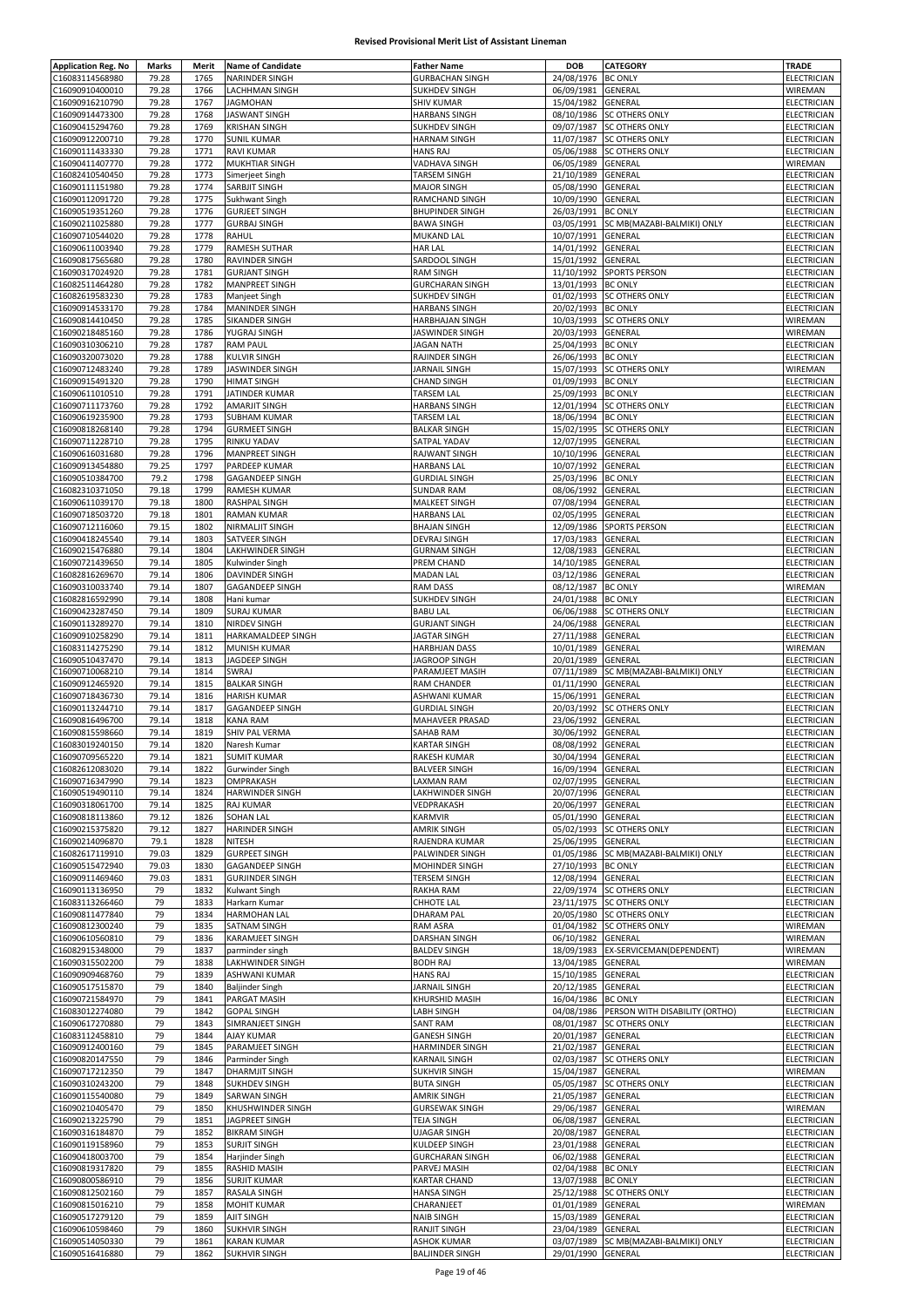| <b>Application Reg. No</b> | Marks | Merit | <b>Name of Candidate</b> | <b>Father Name</b>     | <b>DOB</b>                               | CATEGORY                   | <b>TRADE</b>               |
|----------------------------|-------|-------|--------------------------|------------------------|------------------------------------------|----------------------------|----------------------------|
| C16090517472660            | 79    | 1863  | <b>KULWANT SINGH</b>     | <b>GURBAX SINGH</b>    | 10/02/1990                               | GENERAL                    | ELECTRICIAN                |
| C16083111059260            | 79    | 1864  | <b>MANDEEP SINGH</b>     | <b>BALDEV SINGH</b>    | 22/03/1990                               | GENERAL                    | ELECTRICIAN                |
| C16082511001170            | 79    | 1865  | <b>BALKAAR SINGH</b>     | RAMESH SINGH           | 04/04/1990                               | <b>SC OTHERS ONLY</b>      | <b>ELECTRICIAN</b>         |
|                            | 79    | 1866  |                          |                        |                                          | <b>BC ONLY</b>             |                            |
| C16090813102510            | 79    | 1867  | MOHD GIYAS               | MOHD SITAR             | 28/08/1990                               | GENERAL                    | ELECTRICIAN<br>ELECTRICIAN |
| C16090912099090            |       |       | <b>KAMALDEEP SINGH</b>   | JAGJEET SINGH          | 19/09/1990                               |                            |                            |
| C16082819168550            | 79    | 1868  | <b>SUNNY KUMAR</b>       | <b>MAHINDER PAL</b>    | 29/10/1990                               | <b>SC OTHERS ONLY</b>      | WIREMAN                    |
| C16090913016700            | 79    | 1869  | <b>HARJINDER SINGH</b>   | KARAMJIT SINGH         | 16/03/1991                               | SC OTHERS ONLY             | ELECTRICIAN                |
| C16090820018880            | 79    | 1870  | MALKEET SINGH            | <b>GURMEJ SINGH</b>    | 18/03/1991                               | <b>SC OTHERS ONLY</b>      | WIREMAN                    |
| C16090710248530            | 79    | 1871  | sahib singh              | <b>GURNAM SINGH</b>    | 26/03/1991                               | SC MB(MAZABI-BALMIKI) ONLY | ELECTRICIAN                |
| C16090715335000            | 79    | 1872  | AMANDEEP SINGH           | <b>SUKHDEV SINGH</b>   | 20/04/1991                               | GENERAL                    | ELECTRICIAN                |
| C16090618439480            | 79    | 1873  | AMANDEEP SINGH           | PREM SINGH             | 01/05/1991                               | <b>SC OTHERS ONLY</b>      | ELECTRICIAN                |
| C16082916034000            | 79    | 1874  | <b>SWARN KUMAR</b>       | RAM ASHISH SHARMA      | 07/05/1991                               | <b>GENERAL</b>             | ELECTRICIAN                |
| C16090610349240            | 79    | 1875  | AMANDEEP SINGH           | <b>SWARAN SINGH</b>    | 09/05/1991                               | GENERAL                    | <b>ELECTRICIAN</b>         |
| C16090512150530            | 79    | 1876  | SANDEEP KUMAR            | <b>BALDEV RAJ</b>      | 09/09/1991                               | <b>SC OTHERS ONLY</b>      | ELECTRICIAN                |
| C16082613394750            | 79    | 1877  | <b>INDERJIT SINGH</b>    | <b>BALWINDER SINGH</b> | 30/09/1991                               | <b>SC OTHERS ONLY</b>      | ELECTRICIAN                |
| C16090716397530            | 79    | 1878  | KULDEEP SINGH            | <b>HARDEV SINGH</b>    | 06/10/1991                               | GENERAL                    | ELECTRICIAN                |
| C16083111161960            | 79    | 1879  | <b>JASPAL SINGH</b>      | <b>RAM SINGH</b>       | 03/11/1991                               | <b>SC OTHERS ONLY</b>      | ELECTRICIAN                |
| C16090815542900            | 79    | 1880  | ANGREJ KUMAR             | <b>KEWAL KRISHAN</b>   | 10/03/1992                               | GENERAL                    | ELECTRICIAN                |
|                            | 79    | 1881  |                          |                        | 31/03/1992                               | GENERAL                    | ELECTRICIAN                |
| C16090116391590            |       |       | <b>PAVITAR SINGH</b>     | <b>GURSEWAK SINGH</b>  |                                          |                            |                            |
| C16090312570610            | 79    | 1882  | PARWINDER SINGH          | KAMAL KISHOR           | 25/04/1992                               | <b>BC ONLY</b>             | <b>ELECTRICIAN</b>         |
| C16090815034610            | 79    | 1883  | <b>DALJIT KAJLA</b>      | <b>BHAJAN RAM</b>      | 30/04/1992                               | SC OTHERS ONLY             | ELECTRICIAN                |
| C16090114514950            | 79    | 1884  | <b>ANIL KUMAR</b>        | <b>MANOHAR LAL</b>     | 03/05/1992                               | GENERAL                    | ELECTRICIAN                |
| C16090914068920            | 79    | 1885  | <b>HARPREET SINGH</b>    | JAGDEV SINGH           | 21/05/1992                               | <b>SC OTHERS ONLY</b>      | ELECTRICIAN                |
| C16090314434680            | 79    | 1886  | HARWINDER SINGH          | <b>SUKHPAL SINGH</b>   | 02/08/1992                               | GENERAL                    | ELECTRICIAN                |
| C16090809112760            | 79    | 1887  | <b>KRISHAN KUMAR</b>     | <b>RAM DIA</b>         | 06/08/1992                               | GENERAL                    | ELECTRICIAN                |
| C16090518494690            | 79    | 1888  | NIRMALA RANI             | <b>GURDYAL SINGH</b>   | 19/09/1992                               | <b>SC OTHERS ONLY</b>      | WIREMAN                    |
| C16082613118780            | 79    | 1889  | <b>GURBAL SINGH</b>      | LAKHBIR SINGH          | 14/10/1992                               | GENERAL                    | ELECTRICIAN                |
| C16090811296820            | 79    | 1890  | <b>ASHOK KUMAR</b>       | MANFUL                 | 11/12/1992                               | <b>GENERAL</b>             | ELECTRICIAN                |
| C16090220217390            | 79    | 1891  | RAJINDER KUMAR           | TARSAM LAL             | 12/12/1992                               | <b>BC ONLY</b>             | ELECTRICIAN                |
| C16090212501340            | 79    | 1892  | VIKRAMJEET SINGH         | <b>BALDEV SINGH</b>    | 20/12/1992                               | <b>BC ONLY</b>             | <b>ELECTRICIAN</b>         |
| C16090812494470            | 79    | 1893  | <b>NITIN KUMAR</b>       | <b>BANSHI LAL</b>      | 27/12/1992                               | GENERAL                    | ELECTRICIAN                |
| C16090818283530            | 79    | 1894  | PARDEEP SINGH            | <b>WAZIR SINGH</b>     | 04/03/1993                               | GENERAL                    | ELECTRICIAN                |
|                            |       |       |                          |                        |                                          |                            |                            |
| C16090617116470            | 79    | 1895  | <b>SUNIL KUMAR</b>       | <b>BHULAI LAL</b>      | 13/03/1993                               | <b>SC OTHERS ONLY</b>      | ELECTRICIAN                |
| C16090915305010            | 79    | 1896  | PALWINDER GILL           | RAJINDER SINGH         | 30/03/1993                               | <b>GENERAL</b>             | ELECTRICIAN                |
| C16090615419850            | 79    | 1897  | <b>GURMEET SINGH</b>     | DEVENDRA SINGH         | 07/05/1993                               | GENERAL                    | ELECTRICIAN                |
| C16090710370680            | 79    | 1898  | <b>GULAB SINGH</b>       | RAMNIWASH              | 15/05/1993                               | <b>SC OTHERS ONLY</b>      | ELECTRICIAN                |
| C16090912349720            | 79    | 1899  | RAKESH                   | DALEEP KUMAR           | 18/05/1993                               | GENERAL                    | ELECTRICIAN                |
| C16090612431570            | 79    | 1900  | KULWINDER SINGH          | DARSHAN SINGH          | 08/07/1993                               | GENERAL                    | ELECTRICIAN                |
| C16083112313610            | 79    | 1901  | SATISH KUMAR             | PRABH DAYAL            | 07/08/1993                               | <b>SC OTHERS ONLY</b>      | ELECTRICIAN                |
| C16090908381340            | 79    | 1902  | SUKHWINDER SINGH         | <b>GURDEEP SINGH</b>   | 11/08/1993                               | <b>SC OTHERS ONLY</b>      | <b>ELECTRICIAN</b>         |
| C16090912466720            | 79    | 1903  | KULDEEP SINGH            | <b>BHUPINDER SINGH</b> | 12/09/1993                               | GENERAL                    | ELECTRICIAN                |
| C16090510480300            | 79    | 1904  | <b>GURDEEP SINGH</b>     | JASWINDER SINGH        | 05/11/1993                               | GENERAL                    | ELECTRICIAN                |
| C16082813460120            | 79    | 1905  | DEEPAK KUMAR SHARMA      | VIJAY KUMAR SHARMA     | 01/01/1994                               | GENERAL                    | ELECTRICIAN                |
|                            |       |       |                          |                        |                                          |                            |                            |
| C16090109370330            | 79    | 1906  | YADWINDER SINGH          | <b>SUKHDEV SINGH</b>   | 02/01/1994                               | <b>BC ONLY</b>             | ELECTRICIAN                |
| C16090317169990            | 79    | 1907  | <b>GURWINDER SINGH</b>   | SAMINDER SINGH         | 22/01/1994                               | GENERAL                    | ELECTRICIAN                |
| C16090512123320            | 79    | 1908  | <b>PURAN SINGH</b>       | <b>GURDEEP SINGH</b>   | 13/02/1994                               | <b>SC OTHERS ONLY</b>      | ELECTRICIAN                |
| C16090218026750            | 79    | 1909  | <b>JASWANT SINGH</b>     | DARSHAN SINGH          | 20/02/1994                               | GENERAL                    | ELECTRICIAN                |
| C16082620591030            | 79    | 1910  | <b>CHANDER SINGH</b>     | <b>GURDAS SINGH</b>    | 05/04/1994                               | SC OTHERS ONLY             | ELECTRICIAN                |
| C16082512019170            | 79    | 1911  | <b>HARDEEP SINGH</b>     | <b>GURMEET SINGH</b>   | 04/05/1994                               | GENERAL                    | ELECTRICIAN                |
| C16090113088690            | 79    | 1912  | RANDEEP KAUR             | DARSHAN SNIGH          | 10/05/1994                               | <b>SC OTHERS ONLY</b>      | ELECTRICIAN                |
| C16090713586480            | 79    | 1913  | <b>KARAN SAHOTA</b>      | <b>ATAMJIT PARKASH</b> | 13/05/1994                               | SC MB(MAZABI-BALMIKI) ONLY | ELECTRICIAN                |
| C16090818276630            | 79    | 1914  | JATINDER KUMAR           | RAMESH LAL             | 26/06/1994                               | <b>SC OTHERS ONLY</b>      | ELECTRICIAN                |
| C16090312307230            | 79    | 1915  | SANPREET SINGH           | <b>AVTAR SINGH</b>     | 01/08/1994                               | GENERAL                    | ELECTRICIAN                |
| C16090718247200            | 79    | 1916  | LAKHWINDER SINGH         | <b>SUKHDEV SINGH</b>   | 15/08/1994                               | GENERAL                    | ELECTRICIAN                |
| C16083014378460            | 79    | 1917  | <b>RANDEEP SINGH</b>     | <b>GURDIAL SINGH</b>   | 21/08/1994                               | <b>BC ONLY</b>             | ELECTRICIAN                |
| C16090820524480            | 79    | 1918  | <b>BALRAJ SINGH</b>      | MOHINDER SINGH         | 03/09/1994                               | GENERAL                    | ELECTRICIAN                |
|                            |       |       |                          |                        |                                          |                            |                            |
| C16090817118380            | 79    | 1919  | <b>BALWINDER SINGH</b>   | JARNAIL SINGH          | 30/11/1994 GENERAL<br>02/02/1995 BC ONLY |                            | WIREMAN                    |
| C16082616404550            | 79    | 1920  | <b>LOVELPREET SINGH</b>  | <b>SWARAN SINGH</b>    |                                          |                            | ELECTRICIAN                |
| C16090915517170            | 79    | 1921  | <b>HARJOT SINGH</b>      | <b>BALKAR SINGH</b>    | 16/02/1995                               | <b>GENERAL</b>             | ELECTRICIAN                |
| C16090110390310            | 79    | 1922  | <b>BHANU SHARMA</b>      | RAJINDER SHARMA        | 21/04/1995                               | GENERAL                    | ELECTRICIAN                |
| C16090813050100            | 79    | 1923  | <b>SUKHMEET SINGH</b>    | <b>SURJIT SINGH</b>    | 26/10/1995                               | GENERAL                    | WIREMAN                    |
| C16082618372590            | 79    | 1924  | PRINCE CHAUHAN           | RAVI CHAUHAN           | 04/12/1995                               | GENERAL                    | <b>ELECTRICIAN</b>         |
| C16090910598920            | 79    | 1925  | <b>SAJAN KUMAR</b>       | <b>KEWAL KRISHAN</b>   | 24/02/1996                               | GENERAL                    | ELECTRICIAN                |
| C16090712393260            | 79    | 1926  | <b>BIKRAMJEET SINGH</b>  | <b>MAJOR SINGH</b>     | 17/04/1997                               | GENERAL                    | ELECTRICIAN                |
| C16090911359290            | 79    | 1927  | <b>VARUN BEDI</b>        | <b>HARISH BEDI</b>     | 19/05/1997                               | GENERAL                    | WIREMAN                    |
| C16083110508530            | 78.96 | 1928  | TEJINDER SINGH           | <b>JAI PAL</b>         | 06/12/1991                               | GENERAL                    | WIREMAN                    |
| C16082609499260            | 78.94 | 1929  | SUKHWINDER SINGH         | <b>BUDH SINGH</b>      | 01/09/1993                               | <b>SC OTHERS ONLY</b>      | ELECTRICIAN                |
| C16090809339630            | 78.9  | 1930  | Amandeep Singh           | <b>GULZAR SINGH</b>    | 08/09/1992                               | <b>SPORTS PERSON</b>       | <b>ELECTRICIAN</b>         |
| C16090712229890            | 78.88 | 1931  | <b>GAGANDEEP SINGH</b>   | JAGSIR SINGH           | 27/09/1992                               | <b>SC OTHERS ONLY</b>      | ELECTRICIAN                |
| C16090319249810            | 78.88 | 1932  | <b>GURSEWAK SINGH</b>    | HARBHAJAN SINGH        | 13/01/1996                               | GENERAL                    | ELECTRICIAN                |
| C16090521446480            | 78.86 | 1933  | Gurjinder Singh          | JOGINDER SINGH         | 01/09/1988                               | EX-SERVICEMAN(DEPENDENT)   | ELECTRICIAN                |
| C16090912258920            | 78.85 | 1934  | <b>GURDEEP SINGH</b>     | SHIAM SINGH            | 23/08/1975                               | <b>BC ONLY</b>             | ELECTRICIAN                |
| C16090811146680            | 78.85 | 1935  | <b>TARSEM SINGH</b>      | PRITAM SINGH           | 29/04/1980                               | <b>SC OTHERS ONLY</b>      | ELECTRICIAN                |
| C16083117576100            | 78.85 | 1936  | <b>HARPAL SINGH</b>      | PRITAM SINGH           | 24/09/1981                               | GENERAL                    | ELECTRICIAN                |
|                            |       |       |                          |                        |                                          |                            |                            |
| C16090512237640            | 78.85 | 1937  | <b>KEWAL SINGH</b>       | PYARA SINGH            | 20/05/1985 GENERAL                       |                            | WIREMAN                    |
| C16090811459850            | 78.85 | 1938  | KULWINDER SINGH          | SATNAM SINGH           | 01/09/1985                               | <b>SC OTHERS ONLY</b>      | ELECTRICIAN                |
| C16090813443260            | 78.85 | 1939  | SATPAL SINGH             | <b>BALKAR SINGH</b>    | 12/01/1986                               | SC MB(MAZABI-BALMIKI) ONLY | ELECTRICIAN                |
| C16090914409650            | 78.85 | 1940  | <b>GURPREET SINGH</b>    | <b>BALVIR SINGH</b>    | 02/03/1987                               | <b>SC OTHERS ONLY</b>      | ELECTRICIAN                |
| C16082917455550            | 78.85 | 1941  | SANDEEP SINGH            | PARKASH SINGH          | 24/06/1987                               | <b>BC ONLY</b>             | ELECTRICIAN                |
| C16082911504340            | 78.85 | 1942  | <b>MANIDER KUMAR</b>     | <b>CHINT RAM</b>       | 29/07/1987                               | <b>SC OTHERS ONLY</b>      | <b>ELECTRICIAN</b>         |
| C16090117323430            | 78.85 | 1943  | <b>KANWARDIP SINGH</b>   | <b>JAGIR SINGH</b>     | 04/01/1988                               | SC MB(MAZABI-BALMIKI) ONLY | ELECTRICIAN                |
| C16090717375590            | 78.85 | 1944  | <b>NAIB KHAN</b>         | <b>HANS KHAN</b>       | 28/01/1991                               | GENERAL                    | ELECTRICIAN                |
| C16090511479350            | 78.85 | 1945  | SATRAJ SINGH             | <b>SUBA SINGH</b>      | 26/02/1991                               | GENERAL                    | ELECTRICIAN                |
| C16090417166350            | 78.85 | 1946  | Sukhjinder Singh         | NIRMAL SINGH           | 02/11/1991                               | GENERAL                    | WIREMAN                    |
| C16090812586060            | 78.85 | 1947  | <b>ABHILASH KUMAR</b>    | <b>AVTAR SINGH</b>     | 14/09/1992                               | GENERAL                    | ELECTRICIAN                |
| C16090710083770            | 78.85 | 1948  | Hardeep Singh            | HARMESH SINGH          | 17/11/1992                               | <b>SC OTHERS ONLY</b>      | ELECTRICIAN                |
| C16090818014910            | 78.85 | 1949  | <b>Baljeet Singh</b>     | LASHHMAN SINGH         | 24/12/1992                               | <b>BC ONLY</b>             | WIREMAN                    |
| C16083010104390            | 78.85 | 1950  | KULWINDER SINGH          | RANJIT SINGH           | 28/02/1993                               | <b>BC ONLY</b>             | ELECTRICIAN                |
| C16090519452840            | 78.85 | 1951  | SOMA DEVI                | <b>SOHAN LAL</b>       | 27/08/1993                               | GENERAL                    | ELECTRICIAN                |
|                            |       |       |                          |                        |                                          |                            |                            |
| C16090615202330            | 78.85 | 1952  | <b>MANJU DEVI</b>        | <b>BRIJ LAL</b>        | 15/04/1994                               | GENERAL                    | ELECTRICIAN                |
| C16082810517400            | 78.84 | 1953  | AMANDEEP SINGH           | <b>HARJIT SINGH</b>    | 24/06/1988                               | GENERAL                    | WIREMAN                    |
| C16090115309930            | 78.84 | 1954  | <b>CHANDER BHAN</b>      | JAGDISH                | 12/06/1994                               | GENERAL                    | ELECTRICIAN                |
| C16082908314720            | 78.83 | 1955  | AMANDEEP                 | RAMESH KUMAR           | 27/12/1992                               | <b>BC ONLY</b>             | WIREMAN                    |
| C16090512318990            | 78.82 | 1956  | <b>KARM SINGH</b>        | AJIIB SINGH            | 29/09/1983                               | GENERAL                    | ELECTRICIAN                |
| C16082816383140            | 78.82 | 1957  | <b>SUMIT KUMAR</b>       | <b>JIYA LAL</b>        | 30/10/1996                               | <b>SC OTHERS ONLY</b>      | ELECTRICIAN                |
| C16090414320450            | 78.76 | 1958  | MANDEEP SINGH            | RISHIPAL SINGH         | 10/08/1995                               | GENERAL                    | ELECTRICIAN                |
| C16090114138250            | 78.74 | 1959  | <b>JAGSIR SINGH</b>      | SHERA SINGH            | 21/07/1995                               | GENERAL                    | ELECTRICIAN                |
| C16083010088020            | 78.72 | 1960  | Jagtar Singh             | <b>GURCHARAN SINGH</b> | 25/04/1989 GENERAL                       |                            | ELECTRICIAN                |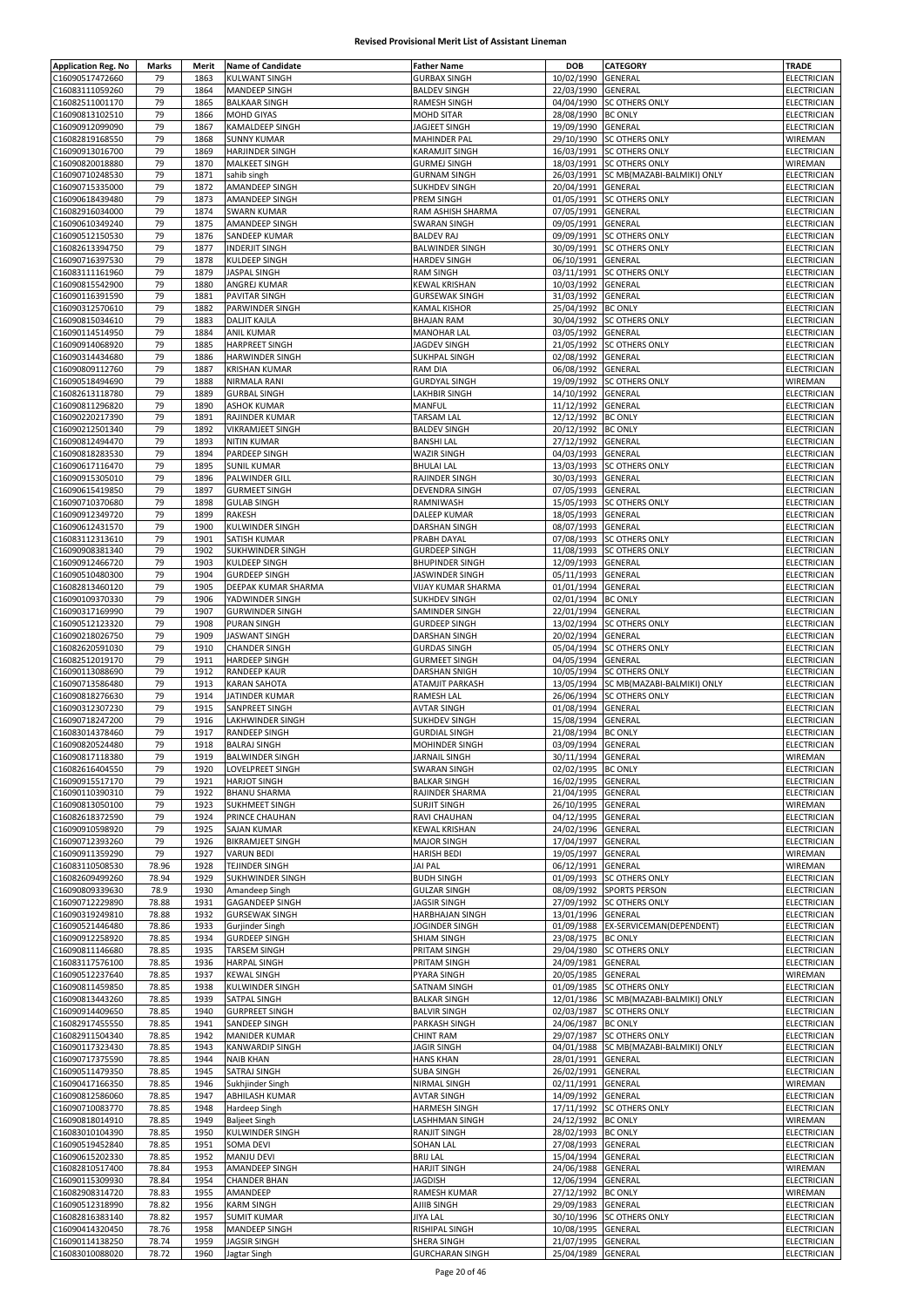| C16083015340260                    | Marks          | Merit        | <b>Name of Candidate</b>                        | <b>Father Name</b>                       | <b>DOB</b>                                      | CATEGORY                              | <b>TRADE</b>               |
|------------------------------------|----------------|--------------|-------------------------------------------------|------------------------------------------|-------------------------------------------------|---------------------------------------|----------------------------|
|                                    | 78.72          | 1961         | anil                                            | KULDIP SINGH                             | 01/03/1994                                      | GENERAL                               | ELECTRICIAN                |
| C16090111062750                    | 78.71          | 1962         | <b>AMRIK SINGH</b>                              | JANGEER SINGH                            | 19/08/1978                                      | SC OTHERS ONLY                        | <b>ELECTRICIAN</b>         |
| C16082913434470                    | 78.71          | 1963         | Sachin Mahajan                                  | RAVI KANT MAHAJAN                        | 31/12/1980                                      | GENERAL                               | WIREMAN                    |
| C16090312586140                    | 78.71          | 1964         | <b>SHYAM SUNDER</b>                             | <b>KUNDAN LAL</b>                        | 06/07/1982                                      | GENERAL                               | ELECTRICIAN                |
| C16090812185820                    | 78.71          | 1965         | DALWINDER SINGH                                 | NIRANJAN SINGH                           | 16/07/1982                                      | SC MB(MAZABI-BALMIKI) ONLY            | ELECTRICIAN                |
| C16083110532230                    | 78.71          | 1966         | AMRINDER SINGH                                  | JAGDEV SINGH                             | 24/02/1984                                      | SC OTHERS ONLY                        | <b>ELECTRICIAN</b>         |
| C16090820201420                    | 78.71          | 1967         | <b>VINDER SINGH</b>                             | <b>SURJIT SINGH</b>                      | 01/05/1986                                      | <b>SC OTHERS ONLY</b>                 | ELECTRICIAN                |
| C16082510550760                    | 78.71          | 1968         | <b>SURINDER SINGH</b>                           | YASH PAL SINGH                           | 26/07/1986                                      | <b>FREEDOM FIGHTER (DEPENDENT)</b>    | ELECTRICIAN                |
| C16090614023730                    | 78.71          | 1969         | <b>HARPREET SINGH</b>                           | NIRMAL SINGH                             | 10/02/1987                                      | <b>BC ONLY</b>                        | WIREMAN                    |
| C16082511446300                    | 78.71          | 1970         | JEET SINGH                                      | <b>TARLOK SINGH</b>                      | 16/06/1987                                      | SC OTHERS ONLY                        | ELECTRICIAN                |
| C16090114234540                    | 78.71          | 1971         | AJAY                                            | VASUDEV                                  | 20/03/1988                                      | <b>BC ONLY</b>                        | ELECTRICIAN                |
| C16090810584270                    | 78.71          | 1972         | <b>AMARPREET SINGH</b>                          | PARAMJEET SINGH                          | 21/03/1988                                      | <b>BC ONLY</b>                        | WIREMAN                    |
| C16082614198430                    | 78.71          | 1973         | <b>GURCHARAN SINGH</b>                          | MITHU SINGH                              | 28/04/1988                                      | <b>BC ONLY</b>                        | WIREMAN                    |
| C16082620343590                    | 78.71          | 1974         | <b>HARVINDER PAL</b>                            | <b>BHAN CHAND</b>                        | 15/05/1989                                      | GENERAL                               | ELECTRICIAN                |
| C16090814553410                    | 78.71          | 1975         | MINDERPAL SINGH                                 | JAGRAJ SINGH                             | 14/10/1989                                      | GENERAL                               | ELECTRICIAN                |
| C16090912176470                    | 78.71          | 1976<br>1977 | SULENDER KUMAR                                  | <b>MAHINDER LAL</b>                      | 14/07/1990                                      | GENERAL                               | <b>ELECTRICIAN</b>         |
| C16090715570260<br>C16082913051340 | 78.71<br>78.71 | 1978         | <b>MANMOHAN SINGH</b><br><b>MALKIT GIR</b>      | JAGJEET SINGH<br><b>SANT GIR</b>         | 15/07/1990<br>24/08/1990                        | GENERAL<br>GENERAL                    | ELECTRICIAN<br>ELECTRICIAN |
| C16090312305680                    | 78.71          | 1979         | <b>Broan Singh</b>                              | <b>HARNEK SINGH</b>                      | 02/06/1991                                      | GENERAL                               | ELECTRICIAN                |
| C16090210303280                    | 78.71          | 1980         | SUKHWINDER SINGH                                | SONA SINGH                               | 30/06/1991                                      | <b>SC OTHERS ONLY</b>                 | ELECTRICIAN                |
| C16090513141850                    | 78.71          | 1981         | Mangat Ram                                      | <b>AMARJIT SINGH</b>                     | 01/11/1991                                      | SC OTHERS ONLY                        | ELECTRICIAN                |
| C16090518579740                    | 78.71          | 1982         | <b>MOKHAM SINGH</b>                             | INDER SINGH                              | 05/01/1992                                      | GENERAL                               | ELECTRICIAN                |
| C16090814342020                    | 78.71          | 1983         | <b>SURINDER SINGH</b>                           | <b>SUKHDEV SINGH</b>                     | 09/02/1992                                      | GENERAL                               | WIREMAN                    |
| C16082918402900                    | 78.71          | 1984         | <b>GURPREET SINGH</b>                           | <b>BAKHSHISH SINGH</b>                   | 30/09/1992                                      | SC MB(MAZABI-BALMIKI) ONLY            | ELECTRICIAN                |
| C16090816189170                    | 78.71          | 1985         | NAVDEEP SINGH                                   | <b>AVTAR SINGH</b>                       | 18/12/1992                                      | GENERAL                               | ELECTRICIAN                |
| C16090818194290                    | 78.71          | 1986         | JASPREET SINGH                                  | SUKHJEET SINGH                           | 22/01/1993                                      | GENERAL                               | ELECTRICIAN                |
| C16090718529960                    | 78.71          | 1987         | <b>JASWANT SINGH</b>                            | HARBHAJAN SINGH                          | 16/04/1993                                      | SC OTHERS ONLY                        | WIREMAN                    |
| C16090111444230                    | 78.71          | 1988         | <b>BHUPINDER SHARMA</b>                         | JASVEER SHARMA                           | 12/01/1994                                      | GENERAL                               | ELECTRICIAN                |
| C16090820086810                    | 78.71          | 1989         | <b>GURPREET SINGH</b>                           | <b>KABAL SINGH</b>                       | 06/05/1994                                      | GENERAL                               | ELECTRICIAN                |
| C16082620489630                    | 78.71          | 1990         | SUKHWINDER SINGH                                | JAILA SINGH                              | 12/11/1994                                      | <b>SC OTHERS ONLY</b>                 | <b>ELECTRICIAN</b>         |
| C16090719437480                    | 78.7           | 1991         | NAVDEEP SINGH                                   | <b>BHAJAN SINGH</b>                      | 07/01/1992                                      | GENERAL                               | ELECTRICIAN                |
| C16090915030210                    | 78.69          | 1992         | ANGREJ SINGH                                    | JARNAIL SINGH                            | 02/07/1995                                      | <b>GENERAL</b>                        | ELECTRICIAN                |
| C16082912310500<br>C16083010580840 | 78.65          | 1993<br>1994 | <b>GURWINDER SINGH</b><br><b>TEJINDER SINGH</b> | SURJEET SINGH<br><b>BHARPOOR SINGH</b>   | 25/01/1990<br>26/04/1991                        | GENERAL<br><b>SC OTHERS ONLY</b>      | ELECTRICIAN<br>ELECTRICIAN |
| C16090309224950                    | 78.65<br>78.63 | 1995         | manpreet singh                                  | <b>HARBANS SINGH</b>                     | 01/12/1990                                      | <b>GENERAL</b>                        | ELECTRICIAN                |
| C16090518324170                    | 78.62          | 1996         | <b>DAVINDER SINGH</b>                           | <b>MAJOR SINGH</b>                       | 04/01/1990                                      | <b>GENERAL</b>                        | ELECTRICIAN                |
| C16090117367000                    | 78.62          | 1997         | Jugraj Singh                                    | KASHMIR SINGH                            | 15/04/1992                                      | SC OTHERS ONLY                        | ELECTRICIAN                |
| C16090309160710                    | 78.6           | 1998         | Maninder Singh                                  | <b>KARM SINGH</b>                        | 14/01/1986                                      | <b>BC ONLY</b>                        | ELECTRICIAN                |
| C16090512356570                    | 78.6           | 1999         | <b>RANDEEP SINGH</b>                            | <b>GURSIMRAT SINGH</b>                   | 24/10/1988                                      | GENERAL                               | ELECTRICIAN                |
| C16090819117210                    | 78.6           | 2000         | <b>ANKISH KUMAR</b>                             | <b>KIRPA RAM</b>                         | 29/07/1995                                      | GENERAL                               | <b>ELECTRICIAN</b>         |
| C16090615165500                    | 78.6           | 2001         | <b>HARDEEP SINGH</b>                            | JASWINDER SINGH                          | 26/07/1996                                      | <b>SC OTHERS ONLY</b>                 | ELECTRICIAN                |
| C16090516267180                    | 78.59          | 2002         | <b>VINOD SHARMA</b>                             | <b>UMA NAND</b>                          | 02/01/1987                                      | GENERAL                               | ELECTRICIAN                |
| C16090715058810                    | 78.59<br>78.59 | 2003<br>2004 | LOVEPREET SINGH<br>AMANDEEP SINGH               | PARSHOTAM SINGH<br><b>SUKH DEV SINGH</b> | 16/08/1995<br>13/08/1996                        | <b>BC ONLY</b>                        | ELECTRICIAN                |
| C16083019351510<br>C16090621114350 | 78.57          | 2005         | <b>DILBAG SINGH</b>                             | PREM SINGH                               | 25/03/1976                                      | GENERAL<br><b>BC ONLY</b>             | ELECTRICIAN<br>ELECTRICIAN |
| C16082920522990                    | 78.57          | 2006         | TEJINDER SINGH                                  | RANJIT SINGH                             | 05/01/1977                                      | <b>BC ONLY</b>                        | ELECTRICIAN                |
| C16090119510260                    | 78.57          | 2007         | Joginder Paul                                   | <b>RAM KISHAN</b>                        | 20/03/1978                                      | <b>BC ONLY</b>                        | ELECTRICIAN                |
| C16090621191430                    | 78.57          | 2008         | <b>VIRPAL SINGH</b>                             | <b>JAGAN NATH</b>                        | 01/01/1979                                      | <b>BC ONLY</b>                        | ELECTRICIAN                |
| C16082911226520                    | 78.57          | 2009         | <b>GURPREET KUMAR</b>                           | <b>DARSHAN KUMAR</b>                     | 15/12/1980                                      | GENERAL                               | WIREMAN                    |
| C16082412326410                    | 78.57          | 2010         | <b>AMIT KUMAR</b>                               | <b>VIJAY KUMAR</b>                       | 19/02/1981                                      | SC MB(MAZABI-BALMIKI) ONLY            | ELECTRICIAN                |
| C16090518356580                    | 78.57          | 2011         | SUKHWINDER SINGH                                | <b>TEJA SINGH</b>                        | 29/06/1982                                      | SC OTHERS ONLY                        | ELECTRICIAN                |
| C16090914307530                    | 78.57          | 2012         | VISHAL KUMAR PATHAK                             | ASHOK KUMAR PATHAK                       | 06/01/1984                                      | GENERAL                               | ELECTRICIAN                |
| C16090216301930                    | 78.57          | 2013         | Hemraj Singh                                    | <b>BHARPUR SINGH</b>                     | 15/04/1984                                      | GENERAL                               | <b>ELECTRICIAN</b>         |
| C16090710264900<br>C16083110551980 | 78.57<br>78.57 | 2014<br>2015 | Kuldeep singh<br>LAKHVIR SINGH                  | RAMPHAL SINGH<br>MOHINDER SINGH          | 28/11/1985<br>08/07/1986                        | GENERAL<br><b>GENERAL</b>             | ELECTRICIAN<br>ELECTRICIAN |
|                                    |                |              | <b>RAJ KUMAR</b>                                | <b>BAG CHAND</b>                         | 01/07/1987                                      | GENERAL                               | ELECTRICIAN                |
|                                    |                |              |                                                 |                                          |                                                 |                                       |                            |
| C16090214128380                    | 78.57          | 2016         |                                                 |                                          |                                                 |                                       |                            |
| C16090813582900<br>C16082913529620 | 78.57<br>78.57 | 2017<br>2018 | <b>MUKHTIAR SINGH</b><br><b>SUKHCHAIN SINGH</b> | KEHAR SINGH<br><b>IQBAL SINGH</b>        | 27/09/1987 SC OTHERS ONLY<br>23/12/1987 GENERAL |                                       | ELECTRICIAN                |
| C16082709032220                    | 78.57          | 2019         | RAVINDER KUMAR                                  | KASHMIR CHAND                            | 01/04/1988 BC ONLY                              |                                       | WIREMAN                    |
| C16090312125960                    | 78.57          | 2020         | <b>GURSEVAK SINGH</b>                           | <b>GURCHARAN SINGH</b>                   | 10/04/1989                                      | GENERAL                               | ELECTRICIAN<br>ELECTRICIAN |
| C16090913130390                    | 78.57          | 2021         | <b>BALWAN SINGH</b>                             | <b>GINNI RAM</b>                         | 05/10/1989                                      | GENERAL                               | ELECTRICIAN                |
| C16090813342250                    | 78.57          | 2022         | MANDEEP SINGH                                   | SATNAM SINGH                             | 01/05/1990                                      | <b>BC ONLY</b>                        | ELECTRICIAN                |
| C16090314037080                    | 78.57          | 2023         | Sarwan Singh                                    | JASWANT SINGH                            | 18/06/1990                                      | <b>BC ONLY</b>                        | <b>ELECTRICIAN</b>         |
| C16090717090480                    | 78.57          | 2024         | <b>HARMANDER SINGH</b>                          | <b>GURMEET SINGH</b>                     | 10/07/1990                                      | <b>BC ONLY</b>                        | ELECTRICIAN                |
| C16090711063630                    | 78.57          | 2025         | PARDEEP KUMAR                                   | DHARAMPAL SINGH                          | 16/01/1991                                      | <b>BC ONLY</b>                        | <b>ELECTRICIAN</b>         |
| C16090412379670                    | 78.57          | 2026         | <b>DHARINDER KUMAR</b>                          | RAM ADHAR                                | 05/12/1991                                      | <b>SC OTHERS ONLY</b>                 | ELECTRICIAN                |
| C16090915463750                    | 78.57          | 2027         | <b>SUKHDEV SINGH</b>                            | <b>BALVEER SINGH</b>                     | 25/04/1992                                      | GENERAL                               | ELECTRICIAN                |
| C16090212184680<br>C16090913464800 | 78.57<br>78.57 | 2028<br>2029 | JASVEER SINGH<br><b>SURJEET SINGH</b>           | SARBAGG SINGH<br><b>BALDEV SINGH</b>     | 15/02/1993<br>15/04/1993                        | GENERAL<br>SC MB(MAZABI-BALMIKI) ONLY | WIREMAN<br>ELECTRICIAN     |
| C16090712023600                    | 78.57          | 2030         | PARDEEP KUMAR                                   | JOGINDER PAL                             | 04/07/1993                                      | GENERAL                               | ELECTRICIAN                |
| C16090812580080                    | 78.57          | 2031         | <b>HARJINDER SINGH</b>                          | SATNAM SINGH                             | 12/07/1993                                      | GENERAL                               | ELECTRICIAN                |
| C16090812196160                    | 78.57          | 2032         | SHIV KUMAR MEGHWAL                              | RAM SWAROOP                              | 02/04/1996                                      | GENERAL                               | ELECTRICIAN                |
| C16082916480430                    | 78.55          | 2033         | PALWINDER SINGH                                 | <b>MALKEET SINGH</b>                     | 15/12/1989                                      | GENERAL                               | ELECTRICIAN                |
| C16090310040390                    | 78.53          | 2034         | <b>JUGRAJ SINGH</b>                             | <b>BALDEV SINGH</b>                      | 12/03/1994                                      | SC OTHERS ONLY                        | ELECTRICIAN                |
| C16090808352270                    | 78.53          | 2035         | RAJ KUMAR                                       | <b>MADAN LAL</b>                         | 06/10/1994                                      | <b>BC ONLY</b>                        | <b>ELECTRICIAN</b>         |
| C16090210254150                    | 78.5           | 2036         | SANDEEP KUMAR                                   | <b>OMKAR NATH</b>                        | 12/10/1978                                      | <b>BC ONLY</b>                        | ELECTRICIAN                |
| C16090916385680                    | 78.5           | 2037         | SANDEEP KUMAR                                   | <b>OMKAR NATH</b>                        | 12/10/1978                                      | <b>BC ONLY</b>                        | ELECTRICIAN                |
| C16090715247930                    | 78.5           | 2038<br>2039 | RAJESH KUMAR                                    | SHAM LAL                                 | 11/11/1990                                      | GENERAL                               | ELECTRICIAN                |
| C16090619251640<br>C16090816483540 | 78.46<br>78.43 | 2040         | <b>HARPREET SINGH</b><br>Sukhpal singh          | <b>GURWINDER SINGH</b><br>JAGDISH LAL    | 15/10/1993<br>05/04/1982                        | <b>BC ONLY</b><br>GENERAL             | ELECTRICIAN<br>WIREMAN     |
| C16090914513390                    | 78.43          | 2041         | MANJINDER SINGH                                 | JASKARN SINGH                            | 03/06/1992                                      | GENERAL                               | ELECTRICIAN                |
| C16083111009230                    | 78.42          | 2042         | NARINDER SINGH                                  | TARA SINGH                               | 18/04/1980                                      | GENERAL                               | ELECTRICIAN                |
| C16090613423030                    | 78.42          | 2043         | <b>DARSHAN SINGH</b>                            | POORAN SINGH                             | 20/10/1983                                      | <b>SC OTHERS ONLY</b>                 | ELECTRICIAN                |
| C16082509451950                    | 78.42          | 2044         | <b>JASWANT SINGH</b>                            | MUKHTIAR SINGH                           | 18/07/1984                                      | GENERAL                               | ELECTRICIAN                |
| C16090616235560                    | 78.42          | 2045         | Harpreet Singh                                  | MANGAL SINGH                             | 04/04/1986                                      | <b>BC ONLY</b>                        | ELECTRICIAN                |
| C16082917451840                    | 78.42          | 2046         | <b>AMRIK SINGH</b>                              | DALBARA SINGH                            | 20/12/1986                                      | <b>SC OTHERS ONLY</b>                 | ELECTRICIAN                |
| C16090612319320                    | 78.42          | 2047         | <b>GURBINDER SINGH</b>                          | <b>BHUPINDER SINGH</b>                   | 14/01/1987                                      | GENERAL                               | WIREMAN                    |
| C16082514080310<br>C16090213478490 | 78.42<br>78.42 | 2048<br>2049 | <b>JASWANT SINGH</b><br>RISHAV SHARMA           | PRITAM SINGH<br>SH VIJAY KUMAR           | 05/02/1987<br>29/11/1987                        | GENERAL<br>GENERAL                    | WIREMAN<br>ELECTRICIAN     |
| C16090813433190                    | 78.42          | 2050         | <b>DINESH KUMAR</b>                             | OM PARKASH                               | 13/03/1988                                      | GENERAL                               | ELECTRICIAN                |
| C16090311345710                    | 78.42          | 2051         | DAVINDER SINGH                                  | <b>HARDEV SINGH</b>                      | 30/10/1988                                      | SC MB(MAZABI-BALMIKI) ONLY            | ELECTRICIAN                |
| C16082915313390                    | 78.42          | 2052         | <b>DALIEET SINGH</b>                            | <b>DALIP SINGH</b>                       | 01/01/1989                                      | <b>SC OTHERS ONLY</b>                 | ELECTRICIAN                |
| C16090110452100                    | 78.42          | 2053         | RINKU                                           | <b>NAIB SINGH</b>                        | 15/04/1989                                      | <b>SC OTHERS ONLY</b>                 | ELECTRICIAN                |
| C16090518224060                    | 78.42          | 2054         | <b>KRISHAN SINGH</b>                            | <b>BALJIT SINGH</b>                      | 17/08/1989                                      | SC MB(MAZABI-BALMIKI) ONLY            | ELECTRICIAN                |
| C16090115389500                    | 78.42          | 2055         | SUKHWINDER SINGH                                | <b>GURDEEP SINGH</b>                     | 01/05/1990                                      | <b>SC OTHERS ONLY</b>                 | WIREMAN                    |
| C16090109031470                    | 78.42          | 2056         | NITIN MUKESH SHARMA                             | <b>VED PRAKASH</b>                       | 21/08/1990                                      | GENERAL                               | ELECTRICIAN                |
| C16082912456230<br>C16090616054150 | 78.42<br>78.42 | 2057<br>2058 | <b>GURNAM SINGH</b><br><b>GURWINDER SINGH</b>   | JAIPAL<br><b>SWARAN SINGH</b>            | 15/12/1990<br>10/02/1991                        | GENERAL<br>GENERAL                    | ELECTRICIAN<br>ELECTRICIAN |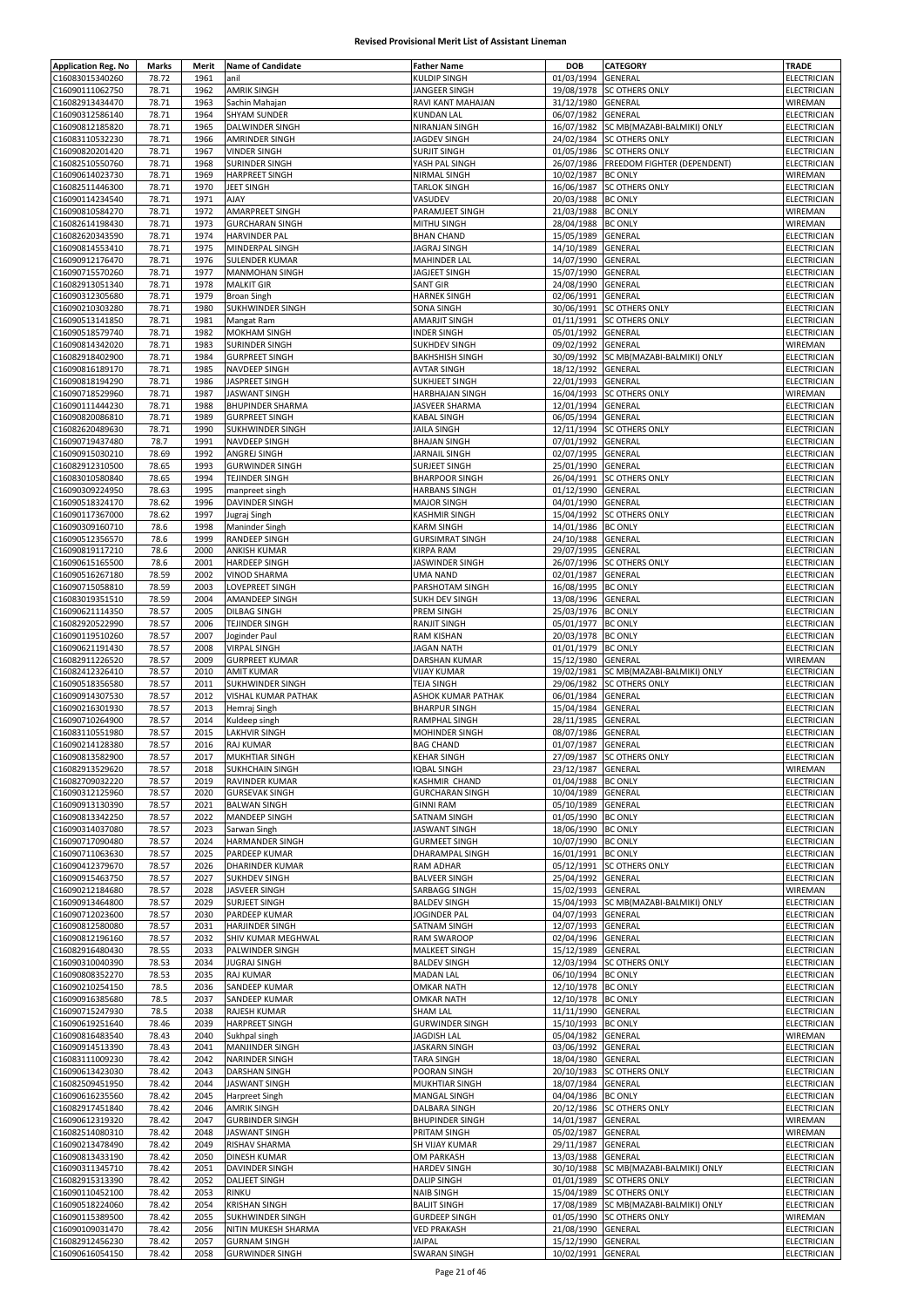| <b>Application Reg. No</b>         | Marks          | Merit | <b>Name of Candidate</b>         | <b>Father Name</b>            | <b>DOB</b>         | <b>CATEGORY</b>                | TRADE                      |
|------------------------------------|----------------|-------|----------------------------------|-------------------------------|--------------------|--------------------------------|----------------------------|
| C16090710425900                    | 78.42          | 2059  | <b>MANMINDER SINGH</b>           | <b>NIRMAL SINGH</b>           | 28/03/1991         | GENERAL                        | ELECTRICIAN                |
| C16083010268580                    | 78.42          | 2060  | NARINDER SINGH                   | <b>MADAN PAL</b>              | 23/10/1991         | <b>SC OTHERS ONLY</b>          | ELECTRICIAN                |
| C16082417125630                    | 78.42          | 2061  | Jugraj Singh                     | <b>SUKHDEV SINGH</b>          | 13/12/1991         | GENERAL                        | ELECTRICIAN                |
|                                    |                | 2062  |                                  |                               |                    |                                |                            |
| C16090519166850<br>C16090618095070 | 78.42<br>78.42 | 2063  | RAJESH KUMAR<br><b>KIRPA RAM</b> | LAL CHAND<br><b>RAM KUMAR</b> | 26/07/1992         | <b>BC ONLY</b><br>GENERAL      | ELECTRICIAN<br>ELECTRICIAN |
|                                    |                |       |                                  |                               | 25/05/1995         |                                |                            |
| C16090718454430                    | 78.41          | 2064  | Sukhpreet Singh                  | NACHATTAR SINGH               | 24/06/1986         | SC MB(MAZABI-BALMIKI) ONLY     | ELECTRICIAN                |
| C16082419241990                    | 78.4           | 2065  | Vikram singh                     | JEET BAHADUR                  | 03/10/1990         | <b>SC OTHERS ONLY</b>          | ELECTRICIAN                |
| C16090515463200                    | 78.4           | 2066  | RADHA RAMAN                      | <b>AATMA RAM</b>              | 20/11/1995         | <b>BC ONLY</b>                 | ELECTRICIAN                |
| C16090614318350                    | 78.29          | 2067  | PARAMJIT SINGH                   | <b>KASHMIR SINGH</b>          | 30/05/1993         | <b>SC OTHERS ONLY</b>          | ELECTRICIAN                |
| C16090612182120                    | 78.28          | 2068  | LAKHWINDER SINGH                 | JARNAIL SINGH                 | 05/04/1983         | <b>SC OTHERS ONLY</b>          | ELECTRICIAN                |
| C16090811276910                    | 78.28          | 2069  | SUKHJINDER SINGH                 | JARNAIL SINGH                 | 04/08/1983         | <b>SC OTHERS ONLY</b>          | ELECTRICIAN                |
| C16082816136430                    | 78.28          | 2070  | <b>GURDIP SINGH</b>              | DOGAR SINGH                   | 04/03/1984         | <b>SC OTHERS ONLY</b>          | WIREMAN                    |
| C16090411099320                    | 78.28          | 2071  | <b>HARDEEP SINGH</b>             | MAHINDER SINGH                | 06/01/1985         | GENERAL                        | WIREMAN                    |
| C16083110547900                    | 78.28          | 2072  | <b>GURMUKH SINGH</b>             | MOHINDER SINGH                | 15/01/1985         | GENERAL                        | ELECTRICIAN                |
| C16090911236610                    | 78.28          | 2073  | <b>Gursevak Sing</b>             | <b>GULJAR SINGH</b>           | 17/11/1985         | <b>SC OTHERS ONLY</b>          | ELECTRICIAN                |
| C16082516004930                    | 78.28          | 2074  | <b>KRISHAN LAL</b>               | <b>GURNAM CHAND</b>           | 08/02/1987         | <b>SC OTHERS ONLY</b>          | WIREMAN                    |
| C16090909228690                    | 78.28          | 2075  | RAMANDEEP SINGH                  | SURJEET SINGH                 | 09/03/1987         | GENERAL                        | ELECTRICIAN                |
| C16090819524190                    | 78.28          | 2076  | <b>DEVI LAL</b>                  | MANPHOOL                      | 25/04/1988         | <b>BC ONLY</b>                 | WIREMAN                    |
| C16090516230310                    | 78.28          | 2077  | JATINDER KUMAR                   | <b>RAM LAL</b>                | 28/10/1988         | <b>SC OTHERS ONLY</b>          | ELECTRICIAN                |
| C16090717424110                    | 78.28          | 2078  | <b>RANJIT SINGH</b>              | <b>HARDEV SINGH</b>           | 03/06/1989         | GENERAL                        | ELECTRICIAN                |
| C16083118180600                    | 78.28          | 2079  | <b>HARPREET SINGH</b>            | <b>NAHINDER SINGH</b>         | 30/08/1991         | GENERAL                        | ELECTRICIAN                |
| C16090813418920                    | 78.28          | 2080  | RAVINDER SINGH                   | <b>DARSHAN SINGH</b>          | 10/01/1996         | GENERAL                        | ELECTRICIAN                |
| C16090812402510                    | 78.25          | 2081  | <b>GURNEK SINGH</b>              | <b>BALDEV SINGH</b>           | 24/01/1990         | GENERAL                        | ELECTRICIAN                |
|                                    |                |       |                                  |                               |                    |                                |                            |
| C16090313040860                    | 78.25          | 2082  | <b>GURPREET SHARMA</b>           | <b>SOHAN LAL</b>              | 24/09/1994         | GENERAL                        | ELECTRICIAN                |
| C16090911314390                    | 78.22          | 2083  | <b>MANJINDER SINGH</b>           | MAJER SINGH                   | 05/10/1995         | SC OTHERS ONLY                 | ELECTRICIAN                |
| C16090111315250                    | 78.2           | 2084  | <b>SURINDER SINGH</b>            | <b>KAMAL SINGH</b>            | 28/04/1994         | GENERAL                        | ELECTRICIAN                |
| C16090718173550                    | 78.15          | 2085  | <b>DALJIT SINGH</b>              | <b>BALKAR SINGH</b>           | 27/03/1988         | SC MB(MAZABI-BALMIKI) ONLY     | <b>ELECTRICIAN</b>         |
| C16083010284590                    | 78.14          | 2086  | <b>HARPREET SINGH</b>            | <b>GURDAS SINGH</b>           | 12/05/1981         | GENERAL                        | ELECTRICIAN                |
| C16083112364700                    | 78.14          | 2087  | Harjeet singh                    | <b>MAST SINGH</b>             | 20/05/1984         | GENERAL                        | <b>ELECTRICIAN</b>         |
| C16090819351950                    | 78.14          | 2088  | <b>HARSIMRAN SINGH</b>           | BALWANT SINGH                 | 25/11/1984         | GENERAL                        | ELECTRICIAN                |
| C16083111332330                    | 78.14          | 2089  | <b>KESAR SINGH</b>               | ARJAN SINGH                   | 18/03/1986         | GENERAL                        | ELECTRICIAN                |
| C16090509470980                    | 78.14          | 2090  | <b>NARANJAN SINGH</b>            | <b>DIDAR SINGH</b>            | 28/09/1986         | GENERAL                        | ELECTRICIAN                |
| C16090716323350                    | 78.14          | 2091  | RAJINDER SHARMA                  | PREM KUMAR                    | 13/09/1987         | GENERAL                        | ELECTRICIAN                |
| C16090511115820                    | 78.14          | 2092  | JAGSEER SINGH                    | MANJEET SINGH                 | 10/01/1988         | GENERAL                        | ELECTRICIAN                |
| C16090911158190                    | 78.14          | 2093  | <b>SHIV KUMAR</b>                | RAMESH CHAND                  | 12/02/1988         | GENERAL                        | ELECTRICIAN                |
| C16083111022630                    | 78.14          | 2094  | MANDEEP SINGH                    | PAVITER SINGH                 | 15/05/1988         | GENERAL                        | ELECTRICIAN                |
|                                    |                |       |                                  |                               |                    |                                |                            |
| C16090111582970                    | 78.14          | 2095  | <b>SUKHMANDER SINGH</b>          | <b>GURMAIL SINGH</b>          | 04/06/1988         | GENERAL                        | ELECTRICIAN                |
| C16090217523200                    | 78.14          | 2096  | <b>GURWINDER SINGH</b>           | NIRMAL SINGH                  | 20/08/1988         | GENERAL                        | ELECTRICIAN                |
| C16090614295720                    | 78.14          | 2097  | AMANDEEP SINGH                   | INDERJIT SINGH                | 30/09/1988         | GENERAL                        | ELECTRICIAN                |
| C16090520065690                    | 78.14          | 2098  | <b>SUKHWINDER SINGH</b>          | <b>MOURTA RAM</b>             | 08/10/1988         | GENERAL                        | ELECTRICIAN                |
| C16090711085480                    | 78.14          | 2099  | KANWALDEEP SINGH                 | <b>HARBHAJAN SINGH</b>        | 14/10/1988         | <b>BC ONLY</b>                 | ELECTRICIAN                |
| C16090519360540                    | 78.14          | 2100  | SANDEEP SINGH                    | <b>GURMEET RAM</b>            | 22/11/1988         | SC MB(MAZABI-BALMIKI) ONLY     | ELECTRICIAN                |
| C16090512533210                    | 78.14          | 2101  | <b>BIKRAMJEET SINGH</b>          | <b>AVTAR SINGH</b>            | 01/10/1989         | <b>BC ONLY</b>                 | ELECTRICIAN                |
| C16083020173970                    | 78.14          | 2102  | <b>GURPREET SINGH</b>            | KULDEEP SINGH                 | 02/04/1990         | GENERAL                        | ELECTRICIAN                |
| C16090915101610                    | 78.14          | 2103  | <b>GAGANDEEP SINGH</b>           | <b>BUGGAR SINGH</b>           | 08/01/1991         | GENERAL                        | ELECTRICIAN                |
| C16090710177700                    | 78.14          | 2104  | <b>GURJEET SINGH</b>             | SIKANDER SINGH                | 08/02/1991         | GENERAL                        | ELECTRICIAN                |
| C16090916116140                    | 78.14          | 2105  | <b>GURMAIL SINGH</b>             | JEET SINGH                    | 25/04/1991         | GENERAL                        | ELECTRICIAN                |
| C16082915204950                    | 78.14          | 2106  | <b>SHANKER LAL</b>               | <b>JAGDISH</b>                | 05/06/1991         | GENERAL                        | ELECTRICIAN                |
| C16090915531380                    | 78.14          | 2107  | <b>HALBINDER SINGH</b>           | <b>DARSHAN SINGH</b>          | 31/07/1991         | EX-SERVICEMAN(DEPENDENT)       | ELECTRICIAN                |
|                                    | 78.14          |       |                                  | <b>QBAL SINGH</b>             | 18/10/1991         |                                | ELECTRICIAN                |
| C16090317478310                    |                | 2108  | <b>HARJOT SINGH</b>              |                               |                    | GENERAL                        |                            |
| C16090818534110                    | 78.14          | 2109  | <b>MALKEET SINGH</b>             | <b>BALBIR SINGH</b>           | 20/12/1991         | <b>SC OTHERS ONLY</b>          | ELECTRICIAN                |
| C16090910333080                    | 78.14          | 2110  | <b>BALVINDER SINGH</b>           | <b>CHHINDER SINGH</b>         | 13/02/1992         | GENERAL                        | ELECTRICIAN                |
| C16090521270290                    | 78.14          | 2111  | <b>SURINDER KUMAR</b>            | RATI RAM                      | 05/11/1992         | <b>BC ONLY</b>                 | ELECTRICIAN                |
| C16090212532880                    | 78.14          | 2112  | AMARJEET SINGH                   | DARSHAN SINGH                 | 08/05/1993         | <b>BC ONLY</b>                 | ELECTRICIAN                |
| C16090611132590                    | 78.14          | 2113  | SANDEEP SINGH                    | RAJENDER SINGH                | 12/01/1994         | GENERAL                        | ELECTRICIAN                |
| C16090420094600                    | 78.14          | 2114  | HARJINDER KUMAR                  | <b>CHAMAN LAL</b>             |                    | 15/01/1997 SC OTHERS ONLY      | ELECTRICIAN                |
| C16090912273260                    | 78.11          | 2115  | KARAN SINGH                      | BUDH SINGH                    | 01/04/1991 GENERAL |                                | ELECTRICIAN                |
| C16083113285880                    | 78.11          | 2116  | PRABHJIT SINGH                   | <b>SWARAN SINGH</b>           | 17/11/1997 GENERAL |                                | ELECTRICIAN                |
| C16082914191230                    | 78.1           | 2117  | <b>VARINDER SINGH</b>            | DILBAG SINGH                  | 21/05/1992         | <b>BC ONLY</b>                 | ELECTRICIAN                |
| C16083015157070                    | 78.1           | 2118  | PHULPREET SINGH                  | KULWANT SINGH                 | 06/12/1992         | GENERAL                        | <b>ELECTRICIAN</b>         |
| C16083012002450                    | 78.07          | 2119  | <b>SURINDER SINGH</b>            | RANJEET SINGH                 | 22/02/1994         | GENERAL                        | ELECTRICIAN                |
| C16083020192390                    | 78.07          | 2120  | <b>RAMAN KUMAR</b>               | RAMESH CHANDER                | 31/12/1995         | GENERAL                        | ELECTRICIAN                |
| C16083108510770                    | 78.03          | 2121  | <b>SOHAN LAL</b>                 | <b>GOPI RAM</b>               | 02/07/1997         | GENERAL                        | ELECTRICIAN                |
| C16090114024590                    | 78.01          | 2122  | <b>MANPREET SINGH</b>            | <b>HARBHEJ SINGH</b>          | 02/09/1995         | GENERAL                        | ELECTRICIAN                |
|                                    |                |       |                                  |                               |                    |                                |                            |
| C16090717313280                    | 78             | 2123  | <b>VINOD KUMAR</b>               | <b>DAULAT RAM</b>             | 01/05/1978 BC ONLY |                                | ELECTRICIAN                |
| C16090913291460                    | 78             | 2124  | <b>AJAY KUMAR</b>                | YASH PAL                      | 12/05/1979         | <b>SC OTHERS ONLY</b>          | WIREMAN                    |
| C16090914144170                    | 78             | 2125  | <b>KRISHAN SINGH</b>             | <b>HARBHAJAN SINGH</b>        | 08/09/1979         | <b>SC OTHERS ONLY</b>          | WIREMAN                    |
| C16090318244340                    | 78             | 2126  | Vishal                           | SURINDER KUMAR                | 03/09/1980         | GENERAL                        | ELECTRICIAN                |
| C16083117140120                    | 78             | 2127  | <b>BALRAJ SINGH</b>              | <b>MANJIT SINGH</b>           | 14/01/1981         | GENERAL                        | ELECTRICIAN                |
| C16090516228740                    | 78             | 2128  | RAKESH KUMAR                     | RAMPAL                        | 21/01/1982         | <b>GENERAL</b>                 | ELECTRICIAN                |
| C16083113023880                    | 78             | 2129  | <b>JASWANT SINGH</b>             | ANGREJ SINGH                  | 04/04/1982         | <b>BC ONLY</b>                 | WIREMAN                    |
| C16082618570440                    | 78             | 2130  | <b>VICKRAM JOHN</b>              | WILLIAM JOHN                  | 22/08/1982         | <b>BC ONLY</b>                 | ELECTRICIAN                |
| C16090212450770                    | 78             | 2131  | SANDEEP SINGH                    | JAGTAR SINGH                  | 11/12/1982         | <b>GENERAL</b>                 | ELECTRICIAN                |
| C16082512238910                    | 78             | 2132  | <b>SURESH KUMAR</b>              | <b>HANS RAJ</b>               | 05/01/1983         | <b>BC ONLY</b>                 | WIREMAN                    |
| C16090710211120                    | 78             | 2133  | <b>RAJ SINGH</b>                 | <b>MAKHAN SINGH</b>           |                    | 01/05/1984 SC OTHERS ONLY      | ELECTRICIAN                |
| C16090619362130                    | 78             | 2134  | JASMEL SINGH                     | ANGREJ SINGH                  | 05/05/1985         | GENERAL                        | ELECTRICIAN                |
| C16090809492540                    | 78             | 2135  | <b>GURPREET SINGH</b>            | RALA SINGH                    | 19/05/1985         | <b>BC ONLY</b>                 | ELECTRICIAN                |
| C16090518059670                    | 78             | 2136  | <b>RANJIT SINGH</b>              | SAROOP SINGH                  | 08/04/1986         | PERSON WITH DISABILITY (ORTHO) | ELECTRICIAN                |
| C16090214237610                    | 78             | 2137  | <b>GURBINDER SINGH</b>           | <b>LAL SINGH</b>              | 04/05/1986         | GENERAL                        | ELECTRICIAN                |
| C16090712587170                    | 78             | 2138  | <b>SWARAN SINGH</b>              | <b>GOPI SINGH</b>             | 15/07/1986         | GENERAL                        | <b>ELECTRICIAN</b>         |
| C16090313387170                    | 78             | 2139  | KULDEEP SINGH                    | <b>MAJER SINGH</b>            | 25/08/1986         | GENERAL                        | ELECTRICIAN                |
| C16090311322670                    | 78             | 2140  | <b>GURPREET SINGH</b>            | PREM SINGH                    | 21/11/1986         | GENERAL                        | ELECTRICIAN                |
| C16090514108420                    | 78             | 2141  | SATNAM SINGH                     | YADWINDER SINGH               | 27/12/1986         | GENERAL                        | <b>ELECTRICIAN</b>         |
| C16090910570270                    | 78             | 2142  | RAVINDER SINGH                   | KARNAIL SINGH                 | 01/01/1987         | GENERAL                        | ELECTRICIAN                |
|                                    |                |       |                                  |                               |                    |                                |                            |
| C16082616423780                    | 78             | 2143  | <b>AMRINDER SINGH</b>            | MELA SINGH                    | 15/01/1987         | GENERAL                        | WIREMAN                    |
| C16090410324950                    | 78             | 2144  | tushar chawla                    | KISHORI LAL CHAWLA            | 20/02/1987         | GENERAL                        | ELECTRICIAN                |
| C16090114469990                    | 78             | 2145  | <b>GURLABH SINGH</b>             | <b>SUKHDEV SINGH</b>          | 03/04/1987         | GENERAL                        | ELECTRICIAN                |
| C16090213445730                    | 78             | 2146  | PIRATPAL SINGH                   | LAKHWINDER SINGH              | 23/10/1987         | <b>GENERAL</b>                 | WIREMAN                    |
| C16090411193270                    | 78             | 2147  | <b>KARAMJIT SINGH</b>            | NACHHATTAR SINGH              | 29/12/1987         | <b>BC ONLY</b>                 | ELECTRICIAN                |
| C16090619114360                    | 78             | 2148  | HARKEWAL SINGH                   | LABH SINGH                    | 05/01/1988         | GENERAL                        | ELECTRICIAN                |
| C16083018564510                    | 78             | 2149  | RAJESH KUMAR                     | <b>SUBE SINGH</b>             | 09/03/1988         | <b>BC ONLY</b>                 | ELECTRICIAN                |
| C16090514292020                    | 78             | 2150  | <b>MANPREET SINGH</b>            | <b>BABU SINGH</b>             | 19/03/1988         | GENERAL                        | ELECTRICIAN                |
| C16090712343150                    | 78             | 2151  | pritpal singh                    | <b>BALDEV SINGH</b>           | 17/07/1988         | GENERAL                        | <b>ELECTRICIAN</b>         |
| C16090512114790                    | 78             | 2152  | JATINDER KUMAR                   | <b>NAND RAM</b>               | 20/08/1988         | GENERAL                        | ELECTRICIAN                |
| C16090614513730                    | 78             | 2153  | <b>GURNAM SINGH</b>              | <b>DESA SINGH</b>             | 01/01/1989         | GENERAL                        | ELECTRICIAN                |
| C16090810068830                    | 78             | 2154  | Prince                           | <b>TARSEM LAL</b>             | 05/01/1989         | GENERAL                        | WIREMAN                    |
| C16090222129760                    | 78             | 2155  | NEELESH KUMAR SAXENA             | RAMBHADUR SAXENA              | 04/05/1989         | GENERAL                        | ELECTRICIAN                |
| C16090906495090                    | 78             | 2156  |                                  |                               | 12/06/1989         |                                | ELECTRICIAN                |
|                                    |                |       | <b>SURJEET KUMAR</b>             | MUKHTIAR SINGH                |                    | <b>BC ONLY</b>                 |                            |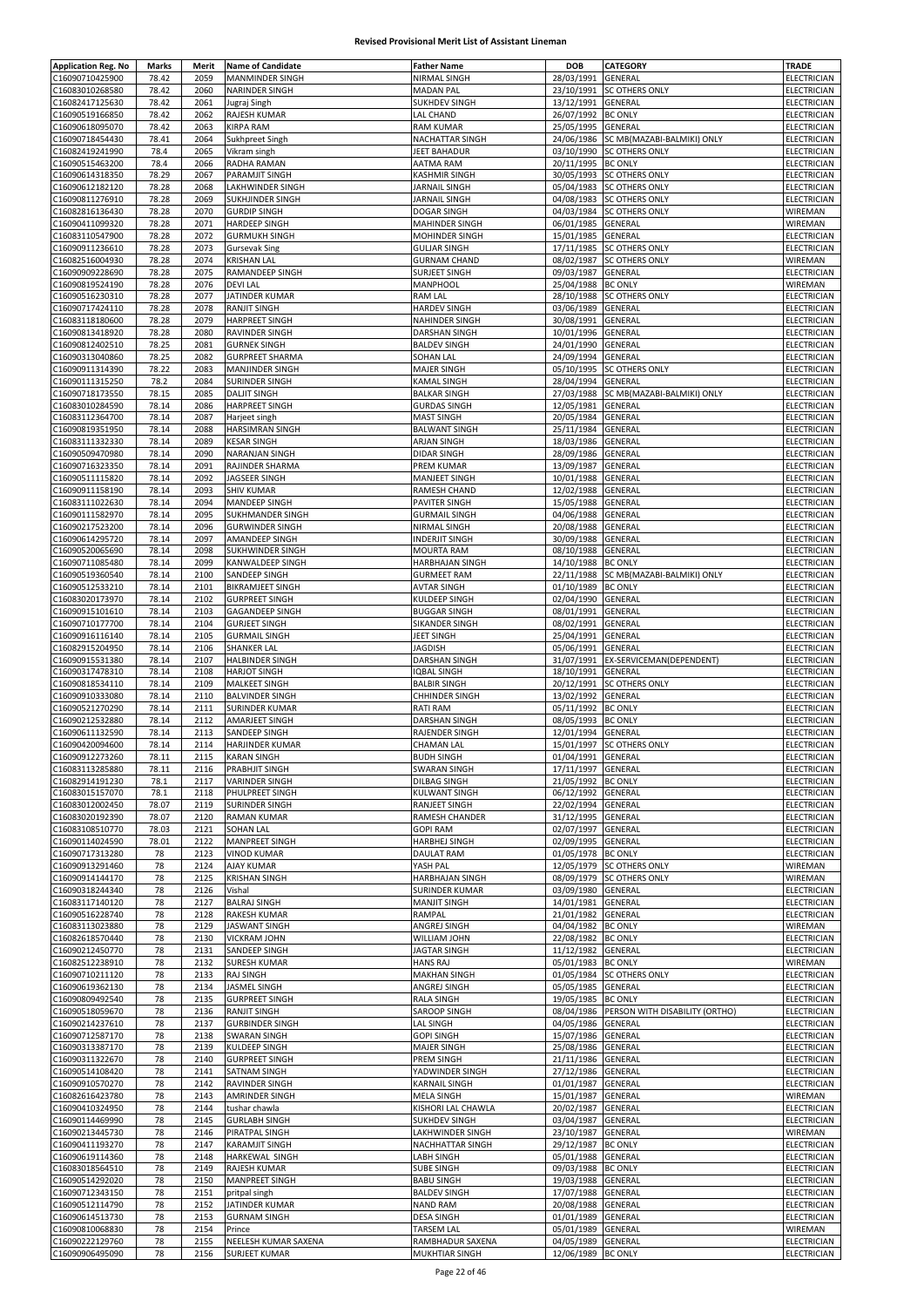| <b>Application Reg. No</b> | Marks    | Merit | <b>Name of Candidate</b> | <b>Father Name</b>     | <b>DOB</b>         | CATEGORY                       | <b>TRADE</b>       |
|----------------------------|----------|-------|--------------------------|------------------------|--------------------|--------------------------------|--------------------|
| C16083119530480            | 78       | 2157  | Harpreet Singh           | SOHAN SINGH            | 16/06/1989         | <b>BC ONLY</b>                 | ELECTRICIAN        |
| C16082914430560            | 78       | 2158  | RAOWINDER SINGH          | CHAMKAUR SINGH         | 21/07/1989         | SC MB(MAZABI-BALMIKI) ONLY     | ELECTRICIAN        |
| C16090312194430            | 78       | 2159  | <b>BALWINDER SINGH</b>   | <b>IQBAL SINGH</b>     | 22/07/1989         | <b>BC ONLY</b>                 | ELECTRICIAN        |
| C16082910394780            |          | 2160  | AJEETPAL SINGH           | SIKANDER SINGH         | 06/08/1989         | GENERAL                        |                    |
|                            | 78<br>78 | 2161  |                          |                        |                    |                                | ELECTRICIAN        |
| C16083114023550            |          |       | RANJODH SINGH            | KASHMIR SINGH          | 31/10/1989         | GENERAL                        | ELECTRICIAN        |
| C16090117152260            | 78       | 2162  | <b>VICTOR MASIH</b>      | PREM MASIH             | 07/01/1990         | <b>BC ONLY</b>                 | ELECTRICIAN        |
| C16090513084400            | 78       | 2163  | SATISH KUMAR             | <b>BHANWAR LAL</b>     | 10/03/1990         | GENERAL                        | ELECTRICIAN        |
| C16090820407260            | 78       | 2164  | GAGANDEEP SINGH          | MALKEET SINGH          | 12/03/1990         | GENERAL                        | ELECTRICIAN        |
| C16082710087820            | 78       | 2165  | <b>BEANT SINGH</b>       | NAZAR SINGH            | 15/03/1990         | GENERAL                        | WIREMAN            |
| C16082510411680            | 78       | 2166  | MANWINDER KUMAR          | PARKASH CHAND          | 16/04/1990         | <b>SC OTHERS ONLY</b>          | WIREMAN            |
| C16090312594320            | 78       | 2167  | RAVINDER                 | SAT PARKASH            | 21/04/1990         | <b>SC OTHERS ONLY</b>          | ELECTRICIAN        |
| C16090614081810            | 78       | 2168  | <b>VARINDER KUMAR</b>    | PAWAN KUMAR            | 21/06/1990         | GENERAL                        | WIREMAN            |
| C16090617076010            | 78       | 2169  | KULWINDER SINGH          | <b>GURJANT SINGH</b>   | 20/08/1990         | GENERAL                        | <b>ELECTRICIAN</b> |
| C16090517095850            | 78       | 2170  | <b>GUVINDER SINGH</b>    | JAGJIT SINGH           | 27/08/1990         | GENERAL                        | ELECTRICIAN        |
| C16090611480080            | 78       | 2171  | <b>DHARMINDER SINGH</b>  | JAGIR SINGH            | 05/11/1990         | GENERAL                        | ELECTRICIAN        |
| C16090814403230            | 78       | 2172  | Amritpal Singh           | ROOP SINGH             | 28/12/1990         | GENERAL                        | ELECTRICIAN        |
| C16090710003120            | 78       | 2173  | MANDEEP SINGH            | <b>BOHAR SINGH</b>     | 02/02/1991         | GENERAL                        | ELECTRICIAN        |
| C16090711144460            | 78       | 2174  | <b>HARJIT SINGH</b>      | <b>HARBANS SINGH</b>   | 18/03/1991         | GENERAL                        | ELECTRICIAN        |
| C16090511333180            | 78       | 2175  | <b>MADAN LAL</b>         | <b>CHETAN RAM</b>      | 22/06/1991         | GENERAL                        | ELECTRICIAN        |
| C16090211415620            | 78       | 2176  | LOVEKESHWAR RISHI        | <b>RAVI KUMAR</b>      | 26/09/1991         | GENERAL                        | <b>ELECTRICIAN</b> |
| C16082608335310            | 78       | 2177  | PRADEEP KUMAR            | SURAJ PRAKASH          | 08/10/1991         | GENERAL                        | ELECTRICIAN        |
| C16090910004270            | 78       | 2178  | <b>JAGSIR SINGH</b>      | <b>GURJIT SINGH</b>    | 24/11/1991         | SC OTHERS ONLY                 | ELECTRICIAN        |
| C16090312598090            | 78       | 2179  | Ranjit Singh             | <b>BALWINDER SINGH</b> | 05/01/1992         | SC OTHERS ONLY                 | ELECTRICIAN        |
|                            |          | 2180  |                          |                        |                    |                                |                    |
| C16090807252910            | 78       |       | <b>JAGSIR SINGH</b>      | <b>GAMDOOR SINGH</b>   | 23/01/1992         | GENERAL                        | ELECTRICIAN        |
| C16090318303670            | 78       | 2181  | <b>GURTINDER SINGH</b>   | DALJEET SINGH          | 06/02/1992         | GENERAL                        | ELECTRICIAN        |
| C16083116228840            | 78       | 2182  | LAKHWINDER SINGH         | AMRIK SINGH            | 24/02/1992         | GENERAL                        | ELECTRICIAN        |
| C16090318506880            | 78       | 2183  | <b>MANJIT SINGH</b>      | SUKHDEV SINGH          | 24/04/1992         | GENERAL                        | ELECTRICIAN        |
| C16090513244270            | 78       | 2184  | <b>BALJINDER SINGH</b>   | <b>JARNAIL SINGH</b>   | 11/05/1992         | GENERAL                        | ELECTRICIAN        |
| C16083118204930            | 78       | 2185  | AMRITPAL SINGH           | SATNAM SINGH           | 17/06/1992         | GENERAL                        | ELECTRICIAN        |
| C16090819256050            | 78       | 2186  | <b>GURINDERJIT SINGH</b> | <b>BALDEV SINGH</b>    | 05/07/1992         | <b>BC ONLY</b>                 | ELECTRICIAN        |
| C16090119176310            | 78       | 2187  | <b>VIKRAM SINGH</b>      | SHINGARA SINGH         | 13/08/1992         | SC OTHERS ONLY                 | ELECTRICIAN        |
| C16083113094450            | 78       | 2188  | <b>HARPREET SINGH</b>    | <b>GURMEJ SINGH</b>    | 04/09/1992         | <b>SC OTHERS ONLY</b>          | ELECTRICIAN        |
| C16082913198720            | 78       | 2189  | KARNAIL SINGH            | JUGINDER SINGH         | 18/09/1992         | SC OTHERS ONLY                 | ELECTRICIAN        |
| C16090312135310            | 78       | 2190  | RAJWINDER SINGH          | BAGICHA SINGH          | 25/09/1992         | GENERAL                        | ELECTRICIAN        |
| C16090420050230            | 78       | 2191  | <b>GURPREET SINGH</b>    | SHINDER SINGH          | 13/10/1992         | GENERAL                        | ELECTRICIAN        |
| C16083112204650            | 78       | 2192  | SANDEEP KUMAR            | <b>TARLOK CHAND</b>    | 09/11/1992         | SC OTHERS ONLY                 | ELECTRICIAN        |
| C16082913327440            | 78       | 2193  | <b>NOVIL KUMAR</b>       | <b>NAND LAL</b>        | 28/12/1992         | <b>BC ONLY</b>                 | ELECTRICIAN        |
|                            |          |       |                          |                        |                    |                                |                    |
| C16082514014940            | 78       | 2194  | AJAY KUMAR               | <b>BANTA RAM</b>       | 10/03/1993         | SC OTHERS ONLY                 | ELECTRICIAN        |
| C16090811271960            | 78       | 2195  | AMANDEEP                 | OM PARKASH             | 19/05/1993         | <b>BC ONLY</b>                 | ELECTRICIAN        |
| C16090912535350            | 78       | 2196  | YASHVEER                 | JAGDISH SINGH          | 12/06/1993         | GENERAL                        | ELECTRICIAN        |
| C16090716137460            | 78       | 2197  | <b>KRISHAN LAL</b>       | <b>BHOOP RAM</b>       | 22/07/1993         | GENERAL                        | ELECTRICIAN        |
| C16090816363720            | 78       | 2198  | <b>GURINDER SINGH</b>    | <b>JUJHAR SINGH</b>    | 25/08/1993         | GENERAL                        | WIREMAN            |
| C16090110317690            | 78       | 2199  | MANDEEP SINGH            | SATPAL SINGH           | 28/10/1993         | <b>BC ONLY</b>                 | ELECTRICIAN        |
| C16090610364940            | 78       | 2200  | <b>GURMEET SINGH</b>     | SUKHDEV SINGH          | 06/12/1993         | <b>BC ONLY</b>                 | ELECTRICIAN        |
| C16090419494390            | 78       | 2201  | <b>JAGTAR SINGH</b>      | <b>HAKAM SINGH</b>     | 24/01/1994         | <b>SC OTHERS ONLY</b>          | ELECTRICIAN        |
| C16090913361750            | 78       | 2202  | <b>BIKRAMJEET SINGH</b>  | <b>BALWINDER SINGH</b> | 25/01/1994         | SC MB(MAZABI-BALMIKI) ONLY     | ELECTRICIAN        |
| C16090118590480            | 78       | 2203  | RAMESH KUMAR             | SURJA RAM              | 25/02/1994         | <b>BC ONLY</b>                 | ELECTRICIAN        |
| C16090311481790            | 78       | 2204  | SATINDER KUMAR           | <b>ADHBHUT MEHTO</b>   | 01/05/1994         | PERSON WITH DISABILITY (ORTHO) | ELECTRICIAN        |
| C16090119401200            | 78       | 2205  | <b>VIPAN SHARMA</b>      | <b>JAGTAR KUMAR</b>    | 06/07/1994         | GENERAL                        | ELECTRICIAN        |
| C16090807204640            | 78       | 2206  | <b>GURJEET SINGH</b>     | <b>GURTEJ SINGH</b>    | 12/07/1994         | <b>SC OTHERS ONLY</b>          | ELECTRICIAN        |
| C16090513329390            |          |       |                          |                        |                    | <b>SC OTHERS ONLY</b>          |                    |
|                            | 78       | 2207  | SATWANT SINGH            | RAGHBIR SINGH          | 30/08/1994         |                                | ELECTRICIAN        |
| C16083015359670            | 78       | 2208  | <b>MANPREET SINGH</b>    | JASWANT SINGH          | 09/09/1994         | FREEDOM FIGHTER (DEPENDENT)    | <b>ELECTRICIAN</b> |
| C16082415569240            | 78       | 2209  | <b>HARPREET SINGH</b>    | <b>JASVIR SINGH</b>    | 30/09/1994         | GENERAL                        | ELECTRICIAN        |
| C16090912242210            | 78       | 2210  | <b>HARPREET SINGH</b>    | SANTOKH SINGH          | 13/10/1994         | <b>BC ONLY</b>                 | ELECTRICIAN        |
| C16090321110050            | 78       | 2211  | NITISH CHOUHAN           | TALWINDER SINGH        | 26/11/1994         | GENERAL                        | ELECTRICIAN        |
| C16090218567720            | 78       | 2212  | VARINDER KUMAR           | HARKRISHAN LAL         | 10/12/1994         | <b>BC ONLY</b>                 | <b>ELECTRICIAN</b> |
| C16090711286290            | 78       | 2213  | JASPREET SINGH           | HARBHAJAN SINGH        | 01/05/1995 GENERAL |                                | ELECTRICIAN        |
| C16082614122180            | 78       | 2214  | PAWANDEEP SINGH          | SUKHVINDER SINGH       | 22/05/1995 GENERAL |                                | ELECTRICIAN        |
| C16082517442900            | 78       | 2215  | ANMOLPREET SINGH         | <b>GURMEET SINGH</b>   | 12/06/1995         | <b>BC ONLY</b>                 | ELECTRICIAN        |
| C16083121330560            | 78       | 2216  | Damanjot singh           | AJIT SINGH             | 08/09/1995         | GENERAL                        | ELECTRICIAN        |
| C16090819181080            | 78       | 2217  | harmandeep singh         | RAJWINDER SINGH        | 25/10/1995         | GENERAL                        | ELECTRICIAN        |
| C16090613145680            | 78       | 2218  | VARINDER SINGH           | <b>SURAT RAM</b>       | 26/10/1995         | <b>SC OTHERS ONLY</b>          | ELECTRICIAN        |
| C16082514304080            | 78       | 2219  | <b>RAJIT SAINI</b>       | SAT PAL SAINI          | 28/10/1995         | GENERAL                        | ELECTRICIAN        |
| C16083118252490            | 78       | 2220  | PALWINDER SINGH          | JASPAL SINGH           | 08/02/1996         | GENERAL                        | ELECTRICIAN        |
| C16083020306130            | 78       | 2221  | <b>GAGANDEEP SINGH</b>   | KULWINDER SINGH        | 09/03/1996         | SC MB(MAZABI-BALMIKI) ONLY     | ELECTRICIAN        |
| C16090721272130            | 78       | 2222  | AKASHDEEP SINGH          | <b>HARBANS SINGH</b>   | 01/04/1996         | <b>SC OTHERS ONLY</b>          | ELECTRICIAN        |
| C16090710340920            | 78       | 2223  | HARWINDER SINGH          | OM PARKASH             | 19/04/1996         | <b>BC ONLY</b>                 | ELECTRICIAN        |
| C16090716450090            | 78       | 2224  | <b>NISHAN SINGH</b>      | KUNDAN SINGH           | 16/12/1996 BC ONLY |                                | ELECTRICIAN        |
|                            | 78       | 2225  | <b>KULWINDER SINGH</b>   |                        |                    |                                |                    |
| C16083117224390            |          |       |                          | <b>HARDEV SINGH</b>    | 25/06/1997         | GENERAL                        | ELECTRICIAN        |
| C16082309383530            | 77.96    | 2226  | JASWANT SINGH            | JUGINDER SINGH         | 12/07/1992         | SC MB(MAZABI-BALMIKI) ONLY     | ELECTRICIAN        |
| C16083109394110            | 77.96    | 2227  | SANJEEV KUMAR            | <b>JARNAIL SINGH</b>   | 15/03/1995         | <b>SC OTHERS ONLY</b>          | WIREMAN            |
| C16090914426320            | 77.92    | 2228  | SHINGARA SINGH           | JITPAL SINGH           |                    | 01/04/1993 SC OTHERS ONLY      | ELECTRICIAN        |
| C16090209495190            | 77.92    | 2229  | CHHINDER PAL KAUR        | NARESH KUMAR           | 24/03/1994         | GENERAL                        | ELECTRICIAN        |
| C16090610270940            | 77.92    | 2230  | <b>MANPREET SINGH</b>    | KARAMJEET SINGH        | 04/01/1995         | GENERAL                        | ELECTRICIAN        |
| C16090411478020            | 77.92    | 2231  | <b>VIKRAM RATHORE</b>    | <b>BHIM SINGH</b>      | 20/04/1996         | GENERAL                        | ELECTRICIAN        |
| C16090914028730            | 77.9     | 2232  | <b>GURJIT SINGH</b>      | MOHINDER SINGH         | 17/09/1988         | GENERAL                        | ELECTRICIAN        |
| C16090613404600            | 77.9     | 2233  | <b>GURPREET SINGH</b>    | <b>MANDER SINGH</b>    | 26/09/1990         | GENERAL                        | ELECTRICIAN        |
| C16090709488870            | 77.9     | 2234  | ANKUSH                   | RAM NATH               | 14/03/1997         | SC MB(MAZABI-BALMIKI) ONLY     | ELECTRICIAN        |
| C16090612032560            | 77.88    | 2235  | AMNINDER SINGH           | <b>GURDEV SINGH</b>    | 13/03/1990         | GENERAL                        | ELECTRICIAN        |
| C16082416583650            | 77.88    | 2236  | ARUN SINGH               | JANAK SINGH            | 15/09/1992         | GENERAL                        | ELECTRICIAN        |
| C16090516189490            | 77.86    | 2237  | <b>GURPREET SINGH</b>    | SOHAN SINGH            | 04/08/1984         | GENERAL                        | ELECTRICIAN        |
| C16090714374480            | 77.85    | 2238  | ASHWANIKUMAR             | RAMESH                 | 14/09/1975         | <b>BC ONLY</b>                 | ELECTRICIAN        |
| C16090913144720            | 77.85    | 2239  | HARBHAJAN SINGH          | <b>UJAGER SINGH</b>    | 10/02/1979         | GENERAL                        | ELECTRICIAN        |
| C16090712062190            | 77.85    | 2240  | UPINDER SHARMA           | SHINDERPAL             | 18/04/1980         | GENERAL                        | ELECTRICIAN        |
| C16090811037010            | 77.85    | 2241  | <b>GURDEV SINGH</b>      | <b>GURNAM SINGH</b>    | 05/08/1981         | SC MB(MAZABI-BALMIKI) ONLY     | ELECTRICIAN        |
| C16082614102000            | 77.85    | 2242  | SANJEEV KUMAR            | LAJJA RAM              | 21/03/1982         | GENERAL                        | ELECTRICIAN        |
| C16090815543340            | 77.85    | 2243  | SANDEEP SINGH            | <b>BABU RAM</b>        | 19/07/1982         | GENERAL                        | ELECTRICIAN        |
|                            |          |       |                          |                        |                    |                                |                    |
| C16082920159450            | 77.85    | 2244  | <b>RAKESH KUMAR</b>      | SUKHDIYAL              | 04/04/1985         | <b>SC OTHERS ONLY</b>          | ELECTRICIAN        |
| C16090510216430            | 77.85    | 2245  | <b>HARDEEP SINGH</b>     | SURINDER SINGH         | 28/04/1986         | GENERAL                        | ELECTRICIAN        |
| C16090510446740            | 77.85    | 2246  | Amandeep Singh           | <b>TEJA RAM</b>        | 08/08/1986 BC ONLY |                                | WIREMAN            |
| C16083110073680            | 77.85    | 2247  | JASPAL SINGH             | <b>HARBANS SINGH</b>   | 18/08/1986         | <b>SC OTHERS ONLY</b>          | ELECTRICIAN        |
| C16082916455880            | 77.85    | 2248  | <b>HARMEET SINGH</b>     | NARINDERPAL SINGH      | 20/04/1987         | GENERAL                        | ELECTRICIAN        |
| C16090517209800            | 77.85    | 2249  | SHARANJIT SINGH          | NARINDER SINGH         | 25/04/1988         | <b>BC ONLY</b>                 | ELECTRICIAN        |
| C16090511306950            | 77.85    | 2250  | JAGSEER SINGH            | <b>BHOLA SINGH</b>     | 28/04/1988         | GENERAL                        | ELECTRICIAN        |
| C16090517245060            | 77.85    | 2251  | <b>GURCHARN SINGH</b>    | MALKEET SINGH          | 20/07/1989 BC ONLY |                                | ELECTRICIAN        |
| C16090115459080            | 77.85    | 2252  | <b>BALRAJ SINGH</b>      | APAR SINGH             | 15/12/1989         | GENERAL                        | WIREMAN            |
| C16090111387860            | 77.85    | 2253  | <b>GURDEEP SINGH</b>     | CHAMKAUR SINGH         | 22/05/1991         | GENERAL                        | ELECTRICIAN        |
| C16090816274480            | 77.85    | 2254  | YOGESH KUMAR             | PARAMJEET KUMAR        | 15/06/1991         | <b>GENERAL</b>                 | ELECTRICIAN        |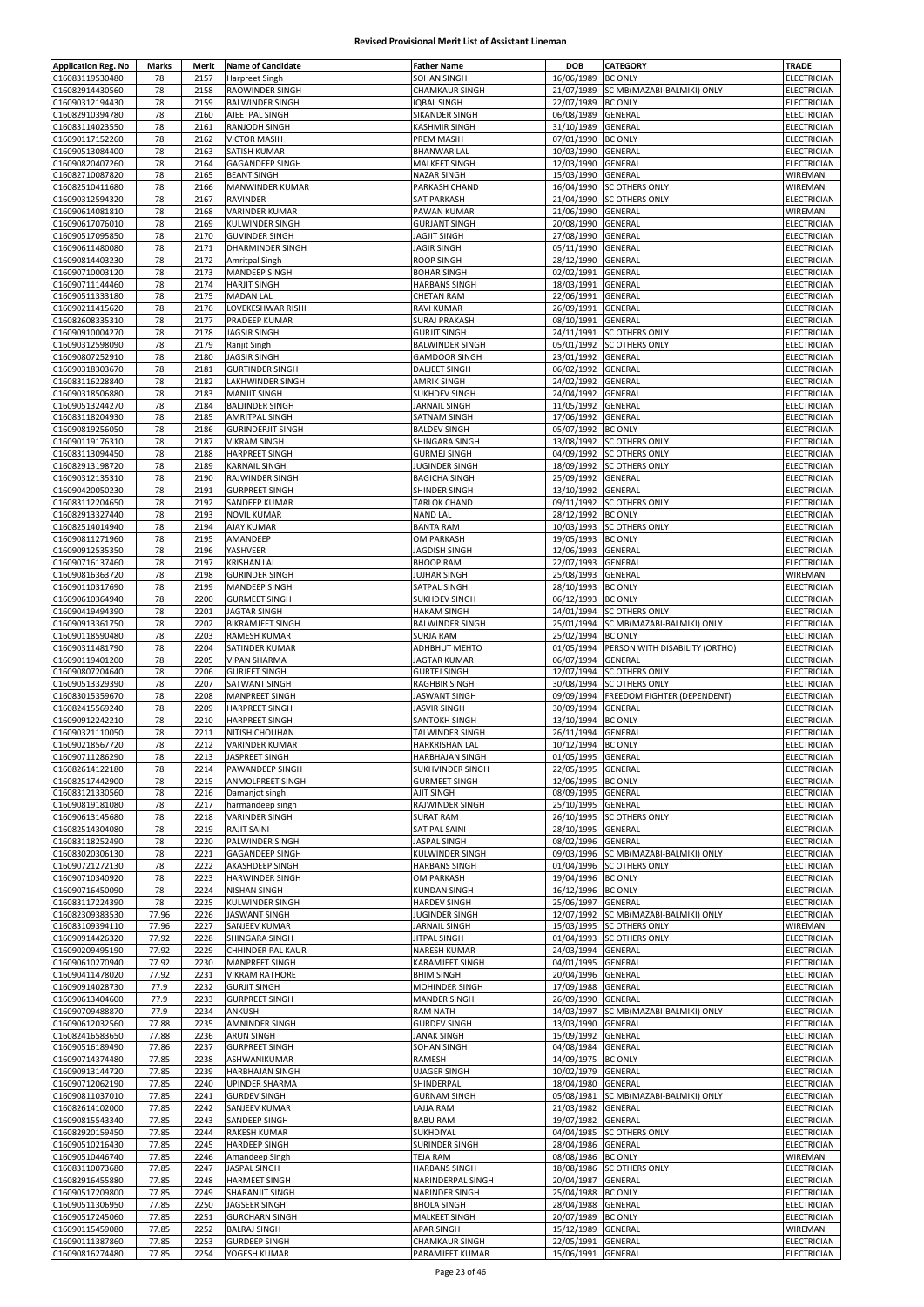| <b>Application Reg. No</b>         | Marks          | Merit        | <b>Name of Candidate</b>                       | <b>Father Name</b>                   | <b>DOB</b>               | <b>CATEGORY</b>                    | <b>TRADE</b>               |
|------------------------------------|----------------|--------------|------------------------------------------------|--------------------------------------|--------------------------|------------------------------------|----------------------------|
| C16090110052850                    | 77.85          | 2255         | SUKHCHAIN SINGH                                | <b>BHAGWAN SINGH</b>                 | 17/02/1992               | SC MB EX-SERVICEMAN(DEPENDENT)     | WIREMAN                    |
| C16082612031980                    | 77.85          | 2256         | <b>ROHIT KUMAR</b>                             | <b>SHAM SUNDER</b>                   | 12/01/1993               | GENERAL                            | ELECTRICIAN                |
| C16090419337290                    | 77.85          | 2257         | <b>BALWINDER SINGH</b>                         | <b>BALRAM SINGH</b>                  | 27/12/1993               | <b>BC ONLY</b>                     | ELECTRICIAN                |
| C16090816089680                    | 77.85          | 2258         | <b>GURJINDER SINGH</b>                         | <b>BALWINDER SINGH</b>               | 26/01/1994               | GENERAL                            | ELECTRICIAN                |
| C16090615175820                    | 77.85          | 2259         | MANJEET KUMAR                                  | <b>DALIP KUMAR</b>                   | 09/05/1994               | GENERAL                            | WIREMAN                    |
| C16090809188730                    | 77.85          | 2260         | <b>INDRA DEVI</b>                              | HARPHOOL RAM                         | 18/08/1994               | GENERAL                            | ELECTRICIAN                |
| C16090911474450                    | 77.85          | 2261         | NAVJOT SINGH CHANI                             | MANJEET SINGH                        | 09/03/1997               | <b>BC ONLY</b>                     | ELECTRICIAN                |
| C16090809462710                    | 77.84          | 2262         | MONIKA KUMARI                                  | <b>BISHAN LAL</b>                    | 25/01/1995               | <b>SC OTHERS ONLY</b>              | ELECTRICIAN                |
| C16082820179830                    | 77.82          | 2263         | DIPU PARSHAD                                   | <b>BHEEM PARSHAD</b>                 | 02/10/1991               | GENERAL                            | ELECTRICIAN                |
| C16083019315380                    | 77.81          | 2264         | DEEPAK KUMAR                                   | CHAMAN LAL                           | 15/02/1993               | <b>BC ONLY</b>                     | ELECTRICIAN                |
| C16090911545620                    | 77.8           | 2265         | <b>CHHINDER SINGH</b>                          | <b>HUSHIAR SINGH</b>                 | 06/04/1988               | <b>SC OTHERS ONLY</b>              | ELECTRICIAN                |
| C16090915573880                    | 77.8           | 2266         | LAKHWINDER SINGH                               | <b>BHOLA SINGH</b>                   | 11/02/1990               | GENERAL                            | ELECTRICIAN                |
| C16083014516330                    | 77.77          | 2267         | <b>GURDEEP SINGH</b>                           | <b>SUKHDEV SINGH</b>                 | 10/10/1993               | GENERAL                            | ELECTRICIAN                |
| C16083018047270                    | 77.71          | 2268         | <b>GURWINDER SINGH</b>                         | KHUSHWANT SINGH                      | 03/04/1982               | GENERAL                            | ELECTRICIAN                |
| C16090318224490                    | 77.71          | 2269         | Gursewak Singh                                 | SAJJAN SINGH                         | 13/01/1985               | <b>SC OTHERS ONLY</b>              | ELECTRICIAN                |
| C16090419570050                    | 77.71          | 2270         | <b>JITENDER</b>                                | THANDIA                              | 02/04/1986               | GENERAL                            | ELECTRICIAN                |
| C16083011574160                    | 77.71          | 2271         | <b>KARAMJIT SINGH</b>                          | <b>GURJANT SINGH</b>                 | 20/03/1987               | GENERAL                            | WIREMAN                    |
| C16090511498370                    | 77.71          | 2272         | <b>JAGSIR SINGH</b>                            | RANJIT SINGH                         | 28/08/1987               | <b>BC ONLY</b>                     | WIREMAN                    |
| C16090713267000                    | 77.71          | 2273         | <b>MANPREET SINGH</b>                          | <b>TIRATH SINGH</b>                  | 27/10/1987               | <b>BC ONLY</b>                     | WIREMAN                    |
| C16090814224530                    | 77.71          | 2274         | <b>GURPREET SINGH</b>                          | <b>BIKKAR SINGH</b>                  | 09/01/1988               | GENERAL                            | ELECTRICIAN                |
| C16090511366430                    | 77.71          | 2275         | PARAMJEET SINGH                                | MOHINDER SINGH                       | 03/03/1988               | <b>SC OTHERS ONLY</b>              | ELECTRICIAN                |
| C16090913106930                    | 77.71          | 2276         | <b>JAGJIT SINGH</b>                            | <b>AMARJIT SINGH</b>                 | 10/10/1988               | GENERAL                            | WIREMAN                    |
| C16083112106470                    | 77.71          | 2277         | <b>GURPREET SINGH</b>                          | LABH SINGH                           | 08/05/1989               | <b>SC OTHERS ONLY</b>              | ELECTRICIAN                |
| C16090716182930                    | 77.71          | 2278         | AMANDEEP SINGH                                 | DARSHAN SINGH                        | 12/10/1990               | GENERAL                            | WIREMAN                    |
| C16090215168570                    | 77.71          | 2279         | Charanjeet Singh                               | <b>GURDIAL SINGH</b>                 | 26/08/1991               | GENERAL                            | ELECTRICIAN                |
| C16082910491130                    | 77.71          | 2280         | AMANDEEP SINGH                                 | <b>CHOTTA SINGH</b>                  | 22/09/1991               | GENERAL                            | ELECTRICIAN                |
| C16090716564720                    | 77.71          | 2281         | <b>GULSHAN CHALHOTRA</b>                       | JASWANT RAI                          | 08/01/1992               | <b>BC ONLY</b>                     | ELECTRICIAN                |
| C16090312496370                    | 77.71          | 2282         | <b>VINOD KUMAR</b>                             | KASHMIRI LAL                         | 25/06/1992               | SC OTHERS ONLY                     | ELECTRICIAN                |
| C16090713330370                    | 77.71          | 2283         | <b>SUNIL KUMAR</b>                             | <b>GOPI RAM</b>                      | 14/12/1992               | <b>BC ONLY</b>                     | ELECTRICIAN                |
| C16090816487630                    | 77.71          | 2284         | <b>ARVINDER SINGH</b>                          | KULDIP SINGH                         | 24/06/1993               | SC MB(MAZABI-BALMIKI) ONLY         | ELECTRICIAN                |
| C16082611176560                    | 77.71          | 2285         | MUNISH KUMAR                                   | KULDEEP KUMAR                        | 18/08/1993               | GENERAL                            | ELECTRICIAN                |
| C16090815449600                    | 77.71          | 2286         | <b>SUKHCHAIN SINGH</b>                         | <b>KEWAL SINGH</b>                   | 03/11/1993               | <b>BC ONLY</b>                     | ELECTRICIAN                |
| C16082319474240                    | 77.71          | 2287         | SANDEEP KUMAR                                  | <b>GURBAKSH LAL</b>                  | 19/12/1993               | GENERAL                            | <b>ELECTRICIAN</b>         |
| C16083018042740                    | 77.71          | 2288         | <b>BALWINDER SINGH</b>                         | <b>MAKHAN SINGH</b>                  | 19/01/1994               | <b>BC ONLY</b>                     | ELECTRICIAN                |
| C16082616039380                    | 77.71          | 2289         | <b>UDESH KUMAR</b>                             | <b>MANOJ KUMAR</b>                   | 08/03/1995               | GENERAL                            | ELECTRICIAN                |
| C16090911539700                    | 77.71          | 2290         | SURENDER SINGH                                 | RAMPARTAP                            | 07/09/1995               | GENERAL                            | ELECTRICIAN                |
| C16090714114440                    | 77.71          | 2291         | JAGSEER SINGH                                  | <b>DIPTEE</b>                        | 31/10/1995               | GENERAL                            | ELECTRICIAN                |
| C16083111522070                    | 77.69          | 2292         | SUKHWINDER SINGH                               | MODAN SINGH                          | 03/02/1986               | GENERAL                            | WIREMAN                    |
| C16082808432730                    | 77.69          | 2293         | SUKHJINDER SINGH                               | SATPAL                               | 05/06/1991               | <b>SC OTHERS ONLY</b>              | ELECTRICIAN                |
| C16090213582970                    | 77.66          | 2294         | KULVEER SINGH                                  | <b>GURMEL SINGH</b>                  | 10/09/1992               | GENERAL                            | ELECTRICIAN                |
| C16082916407640                    | 77.66          | 2295         | SANDEEP SINGH                                  | JASPAL SINGH                         | 15/04/1993               | <b>BC ONLY</b>                     | ELECTRICIAN                |
| C16090913085720                    | 77.63          | 2296         | <b>HARDEV SINGH</b>                            | <b>KHAJAN SINGH</b>                  | 24/08/1983               | SC MB(MAZABI-BALMIKI) ONLY         | ELECTRICIAN                |
| C16083010521510                    | 77.62          | 2297         | Shubham Kumar                                  | <b>RAM PARKASH</b>                   | 10/10/1994               | GENERAL                            | ELECTRICIAN                |
| C16090916195280                    | 77.6           | 2298         | KULWINDER SINGH                                | NARINDERPAL SINGH                    | 01/06/1990               | GENERAL                            | ELECTRICIAN                |
| C16090813280770                    | 77.6           | 2299         | MANGU RAM                                      | SOMNATH                              | 27/07/1993               | GENERAL                            | ELECTRICIAN                |
| C16090419479780                    | 77.59          | 2300         | JAGDEEP SINGH                                  | <b>GURCHARN SINGH</b>                | 31/05/1995               | <b>BC ONLY</b>                     | ELECTRICIAN                |
| C16090915533630                    | 77.57          | 2301         | <b>MANJIT KUMAR</b>                            | CHARANJI LAL                         | 04/10/1975               | <b>SC OTHERS ONLY</b>              | ELECTRICIAN                |
| C16082809298920<br>C16090916390750 | 77.57          | 2302<br>2303 | ARVINDER SINGH<br><b>VIJAY KUMAR</b>           | KULDEEP SINGH<br><b>BHAJAN SINGH</b> | 25/04/1980               | GENERAL                            | ELECTRICIAN                |
| C16090813117810                    | 77.57<br>77.57 | 2304         | RAKESH KUMAR                                   | JANAK RAJ                            | 24/06/1980<br>25/02/1981 | <b>BC ONLY</b><br>GENERAL          | ELECTRICIAN<br>ELECTRICIAN |
| C16090912188510                    | 77.57          | 2305         | <b>JAGGI SHAH</b>                              | <b>GULAB SHAH</b>                    | 22/05/1985               | <b>BC ONLY</b>                     | ELECTRICIAN                |
| C16082512338890                    | 77.57          | 2306         | <b>MINTOO</b>                                  | SIAN                                 | 03/03/1986               | SC OTHERS ONLY                     | ELECTRICIAN                |
| C16083113226150                    | 77.57          | 2307         | <b>BALVIR SINGH</b>                            | <b>SUKHDEV SINGH</b>                 | 05/03/1986               | SC OTHERS ONLY                     | WIREMAN                    |
| C16090212426900                    | 77.57          | 2308         | PAVITER SINGH                                  | <b>NARINDER SINGH</b>                | 04/08/1988               | GENERAL                            | ELECTRICIAN                |
| C16090515130200                    | 77.57          | 2309         | <b>SATPAL RAM</b>                              | BEERA RAM                            | 16/03/1989               | <b>SC OTHERS ONLY</b>              | ELECTRICIAN                |
| C16090915543230                    | 77.57          | 2310         | Manjit Singh                                   | <b>KRISHAN SINGH</b>                 | 23/07/1989               | <b>GENERAL</b>                     | ELECTRICIAN                |
| C16090513323500                    | 77.57          | 2311         | KULWANT SINGH                                  | SURJEET SINGH                        | 05/02/1990 GENERAL       |                                    | ELECTRICIAN                |
| C16090114370080                    | 77.57          | 2312         | <b>GAGANDEEP SINGH</b>                         | <b>GURJANT SINGH</b>                 | 24/09/1990 GENERAL       |                                    | WIREMAN                    |
| C16090512152060                    | 77.57          | 2313         | Jagdeep Singh                                  | TARLOCHAN SINGH                      | 07/10/1990               | GENERAL                            | <b>ELECTRICIAN</b>         |
| C16090312315480                    | 77.57          | 2314         | <b>CHAMKAUR SINGH</b>                          | DARSHAN SINGH                        | 05/04/1991               | GENERAL                            | ELECTRICIAN                |
| C16090810014030                    | 77.57          | 2315         | <b>HARINDER SINGH</b>                          | <b>GURMAIL SINGH</b>                 | 16/11/1991               | SC MB(MAZABI-BALMIKI) ONLY         | ELECTRICIAN                |
| C16090713481620                    | 77.57          | 2316         | RAJINDER KUMAR                                 | <b>RAM LAL</b>                       | 20/01/1993               | <b>SC OTHERS ONLY</b>              | ELECTRICIAN                |
| C16090118112600                    | 77.57          | 2317         | <b>SAHIB SINGH</b>                             | <b>JAGIR SINGH</b>                   | 10/10/1993               | GENERAL                            | ELECTRICIAN                |
| C16082813179750                    | 77.57          | 2318         | <b>KARAMJEET SINGH</b>                         | PARAMJIT SINGH                       | 09/11/1994               | GENERAL                            | <b>ELECTRICIAN</b>         |
| C16082512248970                    | 77.57          | 2319         | Jatinder Singh                                 | SHAMSHER SINGH                       | 02/02/1995               | <b>GENERAL</b>                     | ELECTRICIAN                |
| C16090915143680                    | 77.57          | 2320         | Sagar                                          | <b>SUBA SINGH</b>                    | 05/10/1995               | SC MB(MAZABI-BALMIKI) ONLY         | ELECTRICIAN                |
| C16090914404660                    | 77.57          | 2321         | <b>SUPINDER SINGH</b>                          | <b>BALJIT SINGH</b>                  | 15/11/1995               | GENERAL                            | ELECTRICIAN                |
| C16090717517580                    | 77.57          | 2322         | Ankush Kumar                                   | <b>KRISHAN LAL</b>                   | 13/04/1996               | GENERAL                            | <b>ELECTRICIAN</b>         |
| C16090219327500                    | 77.57          | 2323         | <b>RAJ KUMAR</b>                               | JAGDISH KUMAR                        | 15/04/1997               | <b>BC ONLY</b>                     | ELECTRICIAN                |
| C16090713102790                    | 77.55          | 2324         | <b>NIDHAN SINGH</b>                            | <b>BHOLA SINGH</b>                   | 03/01/1992               | GENERAL                            | ELECTRICIAN                |
| C16090120598530                    | 77.55          | 2325         | ROHTASH KUMAR                                  | <b>CHANDER BHAN SINGH</b>            | 15/04/1994               | GENERAL                            | ELECTRICIAN                |
| C16090610470820                    | 77.55          | 2326         | JAGJEET SINGH                                  | <b>LAL SINGH</b>                     | 04/03/1995               | GENERAL                            | ELECTRICIAN                |
| C16090818232850                    | 77.5           | 2327         | Iqbal Singh                                    | <b>MAGHAR SINGH</b>                  | 05/01/1988               | GENERAL                            | WIREMAN                    |
| C16090411205750                    | 77.5           | 2328         | JATINDER SINGH                                 | <b>BALRAJ SINGH</b>                  | 29/03/1994               | GENERAL                            | ELECTRICIAN                |
| C16082810278740                    | 77.5           | 2329         | <b>NIKHIL</b>                                  | ASHWANI SACHDEVA                     | 18/09/1996               | GENERAL                            | ELECTRICIAN                |
| C16090911045300                    | 77.47          | 2330         | <b>GURMUKH SINGH</b>                           | <b>AMRIK SINGH</b>                   | 03/06/1987               | <b>SC OTHERS ONLY</b>              | ELECTRICIAN                |
| C16090819557890                    | 77.42          | 2331         | <b>SUKHWINDER SINGH</b>                        | NATHA SINGH                          | 02/06/1974               | <b>SC OTHERS ONLY</b>              | WIREMAN                    |
| C16090912014790                    | 77.42          | 2332         | <b>MANJEET SINGH</b>                           | <b>CHET SINGH</b>                    | 01/05/1980               | <b>BC ONLY</b>                     | ELECTRICIAN                |
| C16083118289520                    | 77.42          | 2333         | NARESH SINGH                                   | SURINDER SINGH                       | 05/02/1981               | SC OTHERS EX-SERVICEMAN(DEPENDENT) | ELECTRICIAN                |
| C16090510027250                    | 77.42          | 2334         | <b>Gurpreet Singh</b>                          | <b>MANGU RAM</b>                     | 05/03/1982               | <b>BC ONLY</b>                     | <b>ELECTRICIAN</b>         |
| C16083112119780                    | 77.42          | 2335         | <b>HARDEEP SINGH</b>                           | SINDER SINGH                         | 15/09/1982               | GENERAL                            | ELECTRICIAN                |
| C16090618448930                    | 77.42          | 2336         | <b>DALJIT SINGH</b>                            | <b>SURJIT SINGH</b>                  | 26/01/1984               | GENERAL                            | WIREMAN                    |
| C16090611211480                    | 77.42          | 2337         | <b>GURMEET SINGH</b>                           | RAJINDER SINGH                       | 02/04/1984               | GENERAL                            | ELECTRICIAN                |
| C16090817587060                    | 77.42          | 2338         | RAJ KUMAR                                      | RAMESH KUMAR                         | 18/06/1984               | <b>BC ONLY</b>                     | WIREMAN                    |
| C16083015451140                    | 77.42          | 2339         | <b>Gurpreet Singh</b>                          | <b>GULWANT SINGH</b>                 | 07/12/1984               | SC MB(MAZABI-BALMIKI) ONLY         | ELECTRICIAN                |
| C16082913069430                    | 77.42          | 2340         | PARGAT SINGH                                   | <b>BALEHAR SINGH</b>                 | 18/11/1988               | GENERAL                            | WIREMAN                    |
| C16082415061400                    | 77.42          | 2341         | <b>GURPYAR SINGH</b>                           | <b>BALDEV SINGH</b>                  | 02/02/1989               | GENERAL                            | ELECTRICIAN                |
| C16090511570870                    | 77.42          | 2342         | Napinder Singh                                 | <b>BALJIT SINGH</b>                  | 15/04/1990               | GENERAL                            | ELECTRICIAN                |
| C16090509097260                    | 77.42          | 2343         | Karamveer Singh                                | <b>MANJIT SINGH</b>                  | 27/05/1990               | GENERAL                            | ELECTRICIAN                |
| C16090811452850                    | 77.42          | 2344         | <b>GURJEET SINGH</b>                           | SURINDER SINGH                       | 20/12/1991               | GENERAL                            | WIREMAN                    |
| C16090916243730                    | 77.42          | 2345         | Jagdeep Singh                                  | DARSHAN SINGH                        | 01/09/1992               | GENERAL                            | ELECTRICIAN                |
| C16090516398610                    | 77.42          | 2346         | <b>GAGANDEEP SINGH</b>                         | SATPAL SINGH                         | 23/10/1992               | GENERAL                            | ELECTRICIAN                |
| C16090614507220                    | 77.42          | 2347         | <b>GURDIT SINGH</b>                            | JASWANT SINGH                        | 20/12/1992               | <b>BC ONLY</b>                     | ELECTRICIAN                |
| C16090913304890                    | 77.42          | 2348         | <b>Balkar Singh</b>                            | JAGSEER SINGH                        | 04/03/1993               | GENERAL                            | ELECTRICIAN                |
| C16083113501700                    | 77.42          | 2349         | <b>GURJINDER SINGH</b>                         | <b>BALKAR SINGH</b>                  | 31/03/1993               | EX-SERVICEMAN(DEPENDENT)           | ELECTRICIAN                |
| C16090911047720                    | 77.42          | 2350         | SATGURU SINGH                                  | PYARA SINGH                          | 04/07/1993               | GENERAL                            | ELECTRICIAN                |
| C16090617038270<br>C16090216482870 | 77.42          | 2351<br>2352 | <b>BALWINDER SINGH</b><br><b>VARINDER SAMA</b> | SURJEET SINGH<br><b>BHAJAN LAL</b>   | 14/05/1995 BC ONLY       | 08/10/1994 SC OTHERS ONLY          | ELECTRICIAN                |
|                                    | 77.42          |              |                                                |                                      |                          |                                    | ELECTRICIAN                |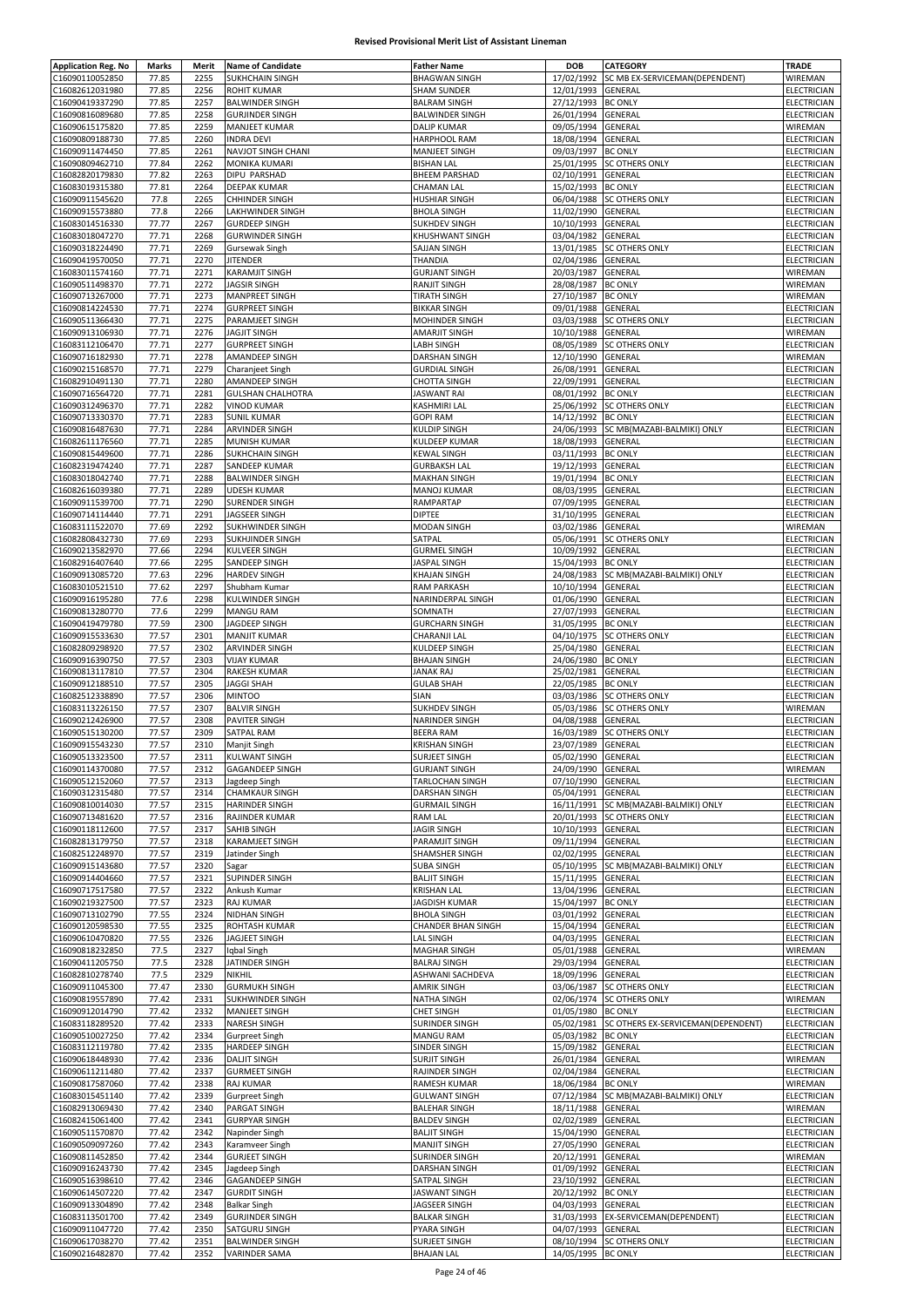| <b>Application Reg. No</b>         | Marks          | Merit        | <b>Name of Candidate</b>                 | <b>Father Name</b>                          | DOB                      | <b>CATEGORY</b>                                     | TRADE                             |
|------------------------------------|----------------|--------------|------------------------------------------|---------------------------------------------|--------------------------|-----------------------------------------------------|-----------------------------------|
| C16090521334910                    | 77.42          | 2353         | AMRITPAL SINGH                           | JASVEER SINGH                               | 18/05/1995               | <b>BC ONLY</b>                                      | ELECTRICIAN                       |
| C16090219504830                    | 77.41          | 2354         | <b>SUKHDEV SINGH</b>                     | <b>HANS RAJ</b>                             | 24/04/1990               | <b>SC OTHERS ONLY</b>                               | ELECTRICIAN                       |
| C16083117507890                    | 77.4           | 2355         | Sushen Sharma                            | <b>ONKAR NATH</b>                           | 08/01/1982               | <b>BC ONLY</b>                                      | ELECTRICIAN                       |
| C16083011189090                    | 77.4           | 2356         | JAGSEER SINGH                            | JANGIR SINGH                                | 28/03/1986               | GENERAL                                             | <b>ELECTRICIAN</b>                |
| C16083016091330                    | 77.38          | 2357         | PARAMJEET SINGH                          | <b>TARSEM SINGH</b>                         | 01/09/1992               | <b>BC ONLY</b>                                      | ELECTRICIAN                       |
| C16090517341480<br>C16090814250190 | 77.29<br>77.29 | 2358<br>2359 | LAKHVIR SINGH<br><b>GURMAIL SINGH</b>    | <b>GARJA SINGH</b><br>JODH SINGH            | 08/12/1979<br>09/01/1989 | GENERAL<br>GENERAL                                  | ELECTRICIAN<br>WIREMAN            |
| C16090114448350                    | 77.29          | 2360         | <b>RAMAN KUMAR</b>                       | <b>HARBANS LAL</b>                          | 15/05/1990               | <b>BC ONLY</b>                                      | ELECTRICIAN                       |
| C16090718370080                    | 77.28          | 2361         | NARESH KUMAR                             | <b>GOPI RAM</b>                             | 20/08/1979               | SC MB(MAZABI-BALMIKI) ONLY                          | ELECTRICIAN                       |
| C16090312307234                    | 77.28          | 2362         | <b>GURMUKH SINGH</b>                     | PREM CHAND                                  | 30/04/1982               | GENERAL                                             | WIREMAN                           |
| C16082512242740                    | 77.28          | 2363         | <b>DARPAN KUMAR</b>                      | PURAN RAM                                   | 06/12/1982               | <b>SC OTHERS ONLY</b>                               | ELECTRICIAN                       |
| C16090214264470                    | 77.28          | 2364         | <b>JAS RAJ</b>                           | SHER SINGH                                  | 29/03/1983               | <b>BC ONLY</b>                                      | ELECTRICIAN                       |
| C16090810082060                    | 77.28          | 2365         | <b>RANJIT SINGH</b>                      | <b>RAKHA SINGH</b>                          | 13/04/1983               | GENERAL                                             | WIREMAN                           |
| C16090814347380                    | 77.28          | 2366         | AMANDEEP MAZRA                           | AMRIT LAL MAZRA                             | 21/09/1983               | GENERAL                                             | <b>ELECTRICIAN</b>                |
| C16083109546100                    | 77.28          | 2367         | <b>RANJIT SINGH</b>                      | <b>JUGINDER SINGH</b>                       | 27/01/1988               | GENERAL                                             | WIREMAN                           |
| C16082508572230                    | 77.28          | 2368         | PARWINDER SINGH                          | <b>GURDAS SINGH</b>                         | 05/03/1988               | GENERAL                                             | ELECTRICIAN                       |
| C16082913566400                    | 77.28          | 2369         | <b>RANJIT SINGH</b>                      | <b>BALVEER SINGH</b>                        | 18/08/1988               | <b>SC OTHERS ONLY</b>                               | ELECTRICIAN                       |
| C16090819086110                    | 77.28          | 2370         | <b>AMRITPAL SINGH</b>                    | JOGINDER SINGH                              | 27/11/1988               | GENERAL                                             | WIREMAN                           |
| C16090817469720                    | 77.28          | 2371         | <b>SUKHVIR SINGH</b>                     | <b>BALJIT SINGH</b>                         | 20/08/1989               | GENERAL                                             | ELECTRICIAN                       |
| C16090720200630                    | 77.28          | 2372         | <b>SUKHVIR SINGH</b>                     | <b>RAJ SINGH</b>                            | 14/01/1990               | SC MB(MAZABI-BALMIKI) ONLY                          | ELECTRICIAN                       |
| C16090820230740                    | 77.28          | 2373         | Gurjeet Singh                            | <b>NAIB SINGH</b>                           | 10/03/1990               | <b>SC OTHERS ONLY</b>                               | ELECTRICIAN                       |
| C16090620004420                    | 77.28          | 2374         | <b>TINKU RAM</b>                         | RAJVEER SINGH                               | 02/10/1990               | <b>SC OTHERS ONLY</b>                               | ELECTRICIAN                       |
| C16090709453690                    | 77.28          | 2375         | <b>HARDAS SINGH</b>                      | <b>MALKIT SINGH</b>                         | 05/12/1990               | GENERAL                                             | ELECTRICIAN                       |
| C16090209378520<br>C16090210304990 | 77.28<br>77.28 | 2376<br>2377 | Sandeep Singh<br>KULDEEP SINGH           | <b>DALBIR SINGH</b><br><b>BALWANT SINGH</b> | 01/05/1991<br>21/09/1991 | SC MB(MAZABI-BALMIKI) ONLY<br><b>SC OTHERS ONLY</b> | ELECTRICIAN<br>WIREMAN            |
| C16090809396130                    | 77.28          | 2378         | <b>BHEEM CHAND</b>                       | SAI DAS                                     |                          | 15/10/1991 SC OTHERS ONLY                           | ELECTRICIAN                       |
| C16090314483090                    | 77.28          | 2379         | <b>SANDIP SINGH</b>                      | <b>KULDIP SINGH</b>                         | 05/06/1992               | GENERAL                                             | <b>ELECTRICIAN</b>                |
| C16090217455430                    | 77.28          | 2380         | Yudhbir Singh                            | <b>MALKIAT SINGH</b>                        | 08/06/1992               | GENERAL                                             | ELECTRICIAN                       |
| C16082613401980                    | 77.28          | 2381         | HARMEET HANDA                            | DHARAMPAL HANDA                             | 09/12/1992               | GENERAL                                             | ELECTRICIAN                       |
| C16090618483290                    | 77.28          | 2382         | JEEVAN SINGH                             | <b>BALVIR SINGH</b>                         | 02/07/1993               | SC MB(MAZABI-BALMIKI) ONLY                          | ELECTRICIAN                       |
| C16090618549840                    | 77.28          | 2383         | Manpreet Singh                           | NIDHAN SINGH                                | 16/11/1993               | <b>BC ONLY</b>                                      | ELECTRICIAN                       |
| C16090713443710                    | 77.28          | 2384         | JATINDER SINGH                           | JARNAIL SINGH                               | 20/03/1994               | <b>BC ONLY</b>                                      | WIREMAN                           |
| C16090319205030                    | 77.28          | 2385         | DAVINDER KUMAR                           | SOHAN LAL                                   | 07/05/1994               | GENERAL                                             | <b>ELECTRICIAN</b>                |
| C16082815109350                    | 77.28          | 2386         | <b>INDERJEET KUMAR</b>                   | DAVINDER KUMAR                              | 19/08/1995               | <b>BC ONLY</b>                                      | ELECTRICIAN                       |
| C16090709482360                    | 77.28          | 2387         | SAKH RAJ                                 | <b>HANS RAJ</b>                             | 16/11/1995               | <b>BC ONLY</b>                                      | ELECTRICIAN                       |
| C16083016032870                    | 77.25          | 2388         | rupinder singh                           | <b>MAJOR SINGH</b>                          |                          | 15/06/1988 SC OTHERS ONLY                           | ELECTRICIAN                       |
| C16083111193150                    | 77.25          | 2389         | <b>SUNIL SINGH</b>                       | <b>DIWAN CHAND</b>                          | 30/04/1992               | GENERAL                                             | ELECTRICIAN                       |
| C16090814399270                    | 77.24          | 2390         | <b>JAGTAR SINGH</b>                      | <b>JAGROOP SINGH</b>                        | 05/06/1991               | GENERAL                                             | ELECTRICIAN                       |
| C16090411198710                    | 77.22          | 2391         | HARMANDEEP SINGH                         | <b>JASBIR SINGH</b>                         | 27/08/1995               | <b>BC ONLY</b>                                      | ELECTRICIAN                       |
| C16090914501600                    | 77.22          | 2392         | Gurwinder Singh                          | PRITAM SINGH                                | 31/08/1995               | GENERAL                                             | ELECTRICIAN                       |
| C16090613097880<br>C16090616362000 | 77.21<br>77.2  | 2393<br>2394 | <b>SURINDER SINGH</b><br>AMANPREET SINGH | <b>BALVIR SINGH</b><br>RAVINDER SINGH       | 01/11/1994<br>20/07/1993 | <b>BC ONLY</b><br>GENERAL                           | WIREMAN<br>WIREMAN                |
| C16090610331780                    | 77.18          | 2395         | <b>JASPAL SINGH</b>                      | <b>HAKAM SINGH</b>                          | 25/08/1996               | <b>SC OTHERS ONLY</b>                               | ELECTRICIAN                       |
| C16090312236890                    | 77.14          | 2396         | SARABJIT SINGH                           | <b>ISHER SINGH</b>                          | 02/02/1977               | <b>SC OTHERS ONLY</b>                               | ELECTRICIAN                       |
| C16090911346950                    | 77.14          | 2397         | PANKAJ KUMAR                             | <b>MADAN LAL</b>                            | 23/03/1979               | GENERAL                                             | ELECTRICIAN                       |
| C16090617353930                    | 77.14          | 2398         | DARSHAN SINGH                            | <b>LAL SINGH</b>                            | 05/04/1979               | GENERAL                                             | ELECTRICIAN                       |
| C16090111395840                    | 77.14          | 2399         | <b>MANMEET SINGH</b>                     | <b>DHARM SINGH</b>                          | 15/02/1981               | GENERAL                                             | ELECTRICIAN                       |
| C16090310496890                    | 77.14          | 2400         | RAJ KUMAR                                | <b>MANGAT LAL</b>                           | 30/01/1983               | <b>BC ONLY</b>                                      | ELECTRICIAN                       |
| C16090911337120                    | 77.14          | 2401         | <b>NIRVAIL SINGH</b>                     | <b>MAKHAN SINGH</b>                         | 28/10/1983               | <b>GENERAL</b>                                      | ELECTRICIAN                       |
| C16082722203780                    | 77.14          | 2402         | VISHAL SHARMA                            | LATE YASH PAL SHARMA                        | 02/10/1985               | GENERAL                                             | ELECTRICIAN                       |
| C16090214090080                    | 77.14          | 2403         | ANTER SINGH                              | SUDAGER SINGH                               | 09/04/1987               | GENERAL                                             | ELECTRICIAN                       |
|                                    |                |              |                                          |                                             |                          |                                                     |                                   |
| C16090810081360                    | 77.14          | 2404         | SANJEEVAN KUMAR                          | <b>SUKHDEV SINGH</b>                        | 19/02/1988               | <b>BC ONLY</b>                                      | ELECTRICIAN                       |
| C16090312546960                    | 77.14          | 2405         | RAVINDER SINGH                           | <b>RAM SHARAN</b>                           | 16/08/1988               | GENERAL                                             | ELECTRICIAN                       |
| C16090819351930                    | 77.14          | 2406         | <b>GURJEET SINGH</b>                     | AMAR SINGH                                  | 15/03/1989               | SC MB(MAZABI-BALMIKI) ONLY                          | <b>ELECTRICIAN</b>                |
| C16090313472590                    | 77.14          | 2407         | <b>HARBANS SINGH</b>                     | <b>JARNAIL SINGH</b>                        | 20/11/1989               | <b>GENERAL</b>                                      | WIREMAN                           |
| C16083118116040                    | 77.14          | 2408         | <b>MAHESH KUMAR</b>                      | <b>SUKHDEV SINGH</b>                        |                          | 24/07/1990 SC OTHERS ONLY                           | ELECTRICIAN                       |
| C16082621180870                    | 77.14          | 2409         | <b>GURJINDER SINGH</b>                   | SARWAN SINGH                                | 23/01/1991 GENERAL       |                                                     | ELECTRICIAN                       |
| C16090620222000                    | 77.14          | 2410         | Amandeep Singh                           | NIRBHAI SINGH                               | 18/08/1991 GENERAL       |                                                     | <b>ELECTRICIAN</b>                |
| C16090219093270                    | 77.14          | 2411         | <b>HARNEK SINGH</b>                      | <b>HARBHAJAN SINGH</b>                      | 20/10/1991               | <b>GENERAL</b>                                      | ELECTRICIAN                       |
| C16090114401920                    | 77.14          | 2412         | RAMANDEEP                                | <b>DARSHAN LAL</b>                          | 15/05/1992               | <b>SC OTHERS ONLY</b>                               | ELECTRICIAN                       |
| C16082911245930<br>C16090500149270 | 77.14<br>77.14 | 2413<br>2414 | <b>BALJIT SINGH</b><br>ARUN KATOCH       | RAMASRA SINGH<br><b>BISHAN KATOCH</b>       | 10/06/1992<br>11/06/1992 | GENERAL<br>GENERAL                                  | ELECTRICIAN<br>ELECTRICIAN        |
| C16090113441750                    | 77.14          | 2415         | SATNAM SINGH                             | <b>GURCHARAN SINGH</b>                      | 12/07/1992               | <b>SC OTHERS ONLY</b>                               | ELECTRICIAN                       |
| C16090811462660                    | 77.14          | 2416         | <b>ANISH KUMAR</b>                       | <b>BALVEER CHAND</b>                        | 02/10/1992               | <b>BC ONLY</b>                                      | ELECTRICIAN                       |
| C16090810182180                    | 77.14          | 2417         | <b>BALKAR SINGH</b>                      | JAGJEET SINGH                               | 04/01/1993               | <b>GENERAL</b>                                      | ELECTRICIAN                       |
| C16090611023900                    | 77.14          | 2418         | JASPREET SINGH                           | <b>RESHAM SINGH</b>                         | 22/01/1993 BC ONLY       |                                                     | <b>ELECTRICIAN</b>                |
| C16090616087400                    | 77.14          | 2419         | <b>BALJINDER SINGH</b>                   | <b>DARSHAN SINGH</b>                        | 12/06/1993               | <b>GENERAL</b>                                      | ELECTRICIAN                       |
| C16090807291080                    | 77.14          | 2420         | <b>MUKESH KUMAR</b>                      | RAM LUBHAYA                                 | 20/07/1993               | <b>BC ONLY</b>                                      | ELECTRICIAN                       |
| C16090514554320                    | 77.14          | 2421         | RAJPAL                                   | <b>RAM KUMAR</b>                            | 05/09/1993               | GENERAL                                             | ELECTRICIAN                       |
| C16090912069980                    | 77.14          | 2422         | AMANDEEP RAM                             | DHARMPAL                                    | 17/05/1994               | GENERAL                                             | ELECTRICIAN                       |
| C16090110144700                    | 77.14          | 2423         | KULVINDER SINGH                          | <b>DALVEER SINGH</b>                        | 23/06/1994               | <b>GENERAL</b>                                      | ELECTRICIAN                       |
| C16090212043240                    | 77.14          | 2424         | RAJWINDER SINGH                          | ANGRAIJ SINGH                               | 12/08/1994               | <b>BC ONLY</b>                                      | ELECTRICIAN                       |
| C16090509037220                    | 77.14          | 2425         | JASWINDER SINGH                          | <b>GURJANT SINGH</b>                        | 25/12/1994               | GENERAL                                             | ELECTRICIAN                       |
| C16090711331870                    | 77.14          | 2426         | RAJAT                                    | <b>HARISH KUMAR</b>                         | 20/02/1995               | GENERAL                                             | ELECTRICIAN                       |
| C16090811270820<br>C16090715442630 | 77.14<br>77.11 | 2427<br>2428 | <b>DEVA RAM</b><br>Major Singh           | UTTMA RAM<br><b>KULBIR SINGH</b>            | 10/03/1995<br>18/04/1988 | GENERAL<br><b>BC ONLY</b>                           | ELECTRICIAN<br>WIREMAN            |
| C16090112337950                    | 77.07          | 2429         | Parvinder Singh                          | <b>BHIM SAIN</b>                            | 04/02/1991               | GENERAL                                             | ELECTRICIAN                       |
| C16090619495030                    | 77.07          | 2430         | RAJEEV KUMAR                             | DEV RAJ                                     | 28/05/1992               | GENERAL                                             | ELECTRICIAN                       |
| C16090411592980                    | 77.06          | 2431         | SAHIL KUMAR ARIYA                        | <b>CHET RAM</b>                             | 10/07/1997               | GENERAL                                             | ELECTRICIAN                       |
| C16090113342140                    | 77.04          | 2432         | <b>MOHAN SINGH</b>                       | SUKHVEER SINGH                              | 10/02/1995               | GENERAL                                             | ELECTRICIAN                       |
| C16082618240290                    | 77.01          | 2433         | DEEPAK KUMAR                             | DAVINDER KUMAR                              |                          | 08/08/1994 SC OTHERS ONLY                           | ELECTRICIAN                       |
| C16090317567520                    | 77             | 2434         | <b>BALJIT SINGH</b>                      | <b>KESAR RAM</b>                            | 29/09/1976               | <b>SC OTHERS ONLY</b>                               | ELECTRICIAN                       |
| C16090313087280                    | 77             | 2435         | <b>KULDEEP KUMAR</b>                     | <b>SUKHDEV RAJ</b>                          |                          | 13/05/1979 SC OTHERS ONLY                           | ELECTRICIAN                       |
| C16090613078720                    | 77             | 2436         | <b>BHAGWANT SINGH</b>                    | JAGIR SINGH                                 | 10/03/1980               | <b>BC ONLY</b>                                      | ELECTRICIAN                       |
| C16090513304730                    | 77             | 2437         | <b>BHUPINDER SINGH</b>                   | <b>GHOLA SINGH</b>                          | 10/03/1981               | GENERAL                                             | WIREMAN                           |
| C16090818059630                    | 77             | 2438         | <b>HARBHOL SINGH</b>                     | AMAR SINGH                                  | 15/05/1981 GENERAL       |                                                     | ELECTRICIAN                       |
| C16090720503480                    | 77             | 2439         | <b>GURPREET SINGH</b>                    | <b>BALBIR SINGH</b>                         | 16/10/1981               | GENERAL                                             | ELECTRICIAN                       |
| C16090811352420                    | 77             | 2440         | DHANESHWAR MEHTA                         | MADAN MOHAN                                 | 15/04/1982               | EX-SERVICEMAN(DEPENDENT)                            | ELECTRICIAN                       |
| C16090909499360                    | 77             | 2441         | <b>SUNIL KUMAR</b>                       | LAL CHAND                                   | 24/03/1983               | <b>SC OTHERS ONLY</b>                               | ELECTRICIAN                       |
| C16090811061680                    | 77             | 2442         | <b>BUTA SINGH</b>                        | <b>GARIB SINGH</b>                          | 16/02/1985               | <b>SC OTHERS ONLY</b>                               | ELECTRICIAN                       |
| C16090713458310                    | 77             | 2443         | <b>RANJIT SINGH</b>                      | NIRPAL SINGH                                | 09/04/1985               | GENERAL                                             | WIREMAN                           |
| C16090411184170                    | 77             | 2444<br>2445 | <b>RATAN LAL</b>                         | <b>KHAJAN CHAND</b>                         | 30/10/1985               | GENERAL<br><b>BC ONLY</b>                           | ELECTRICIAN                       |
| C16090313257290<br>C16090816475830 | 77<br>77       | 2446         | SANDEEP KUMAR<br><b>RANJIT SINGH</b>     | HARBHAJAN LAL<br>RAM KISHAN                 | 01/06/1986<br>17/08/1986 | <b>BC ONLY</b>                                      | ELECTRICIAN<br><b>ELECTRICIAN</b> |
| C16090212472800                    | 77             | 2447         | <b>MARKUS</b>                            | <b>BABA MSIT</b>                            | 11/09/1986               | <b>BC ONLY</b>                                      | ELECTRICIAN                       |
| C16090511516680                    | 77             | 2448         | RUPINDERPAL SINGH                        | <b>DARA SINGH</b>                           |                          | 05/02/1987 SC OTHERS ONLY                           | ELECTRICIAN                       |
| C16082911555350                    | 77             | 2449         | <b>KULBIR SINGH</b>                      | NACHHTAR SINGH                              | 08/05/1987 BC ONLY       |                                                     | ELECTRICIAN                       |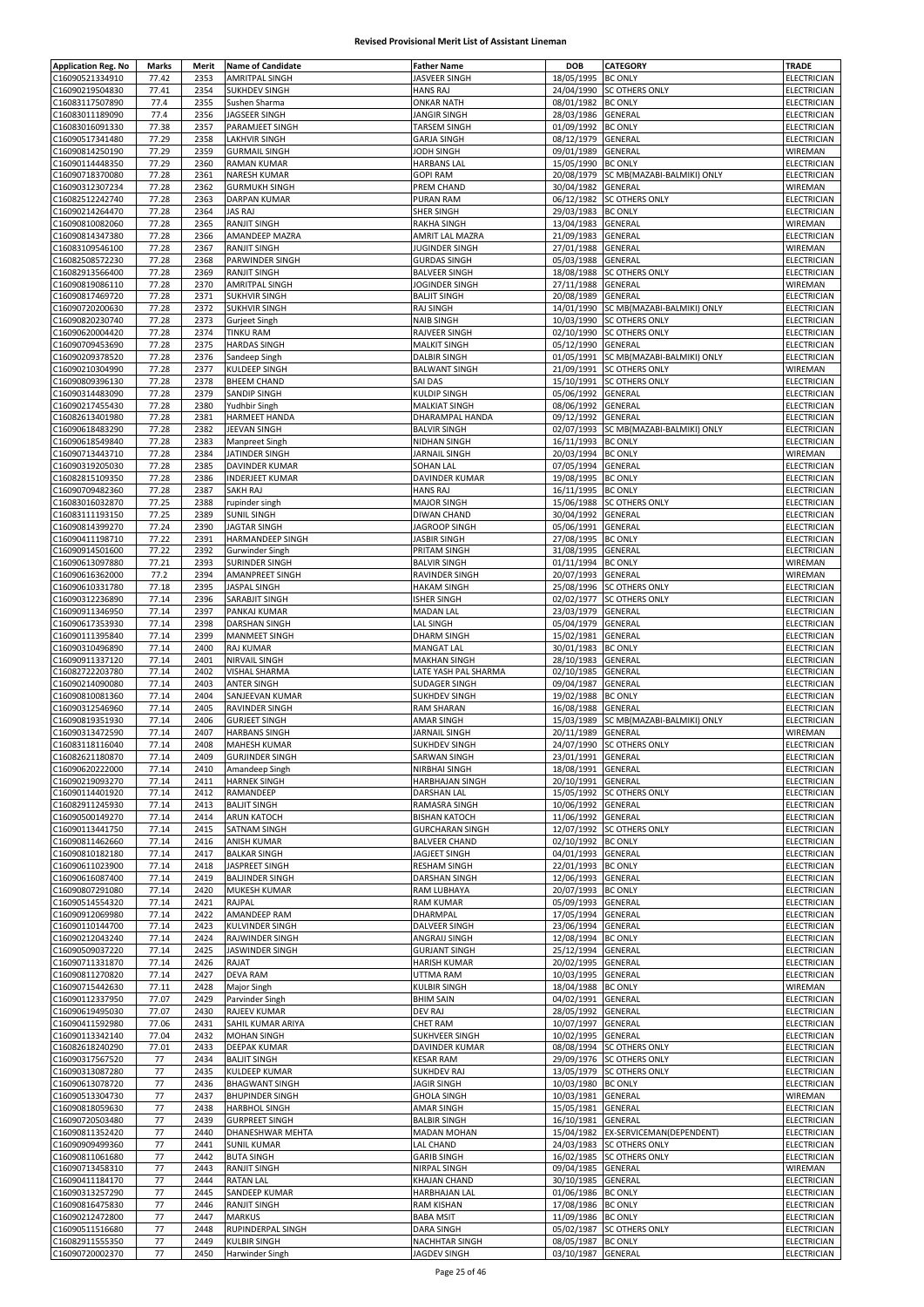| <b>Application Reg. No</b> | Marks | Merit | <b>Name of Candidate</b> | <b>Father Name</b>     | <b>DOB</b>         | CATEGORY                                      | TRADE              |
|----------------------------|-------|-------|--------------------------|------------------------|--------------------|-----------------------------------------------|--------------------|
| C16082511502820            | 77    | 2451  | <b>BUTA SINGH</b>        | <b>MAJOR SINGH</b>     | 20/10/1987         | GENERAL                                       | WIREMAN            |
| C16082818342390            | 77    | 2452  | <b>BACHITTER SINGH</b>   | MUKHTAR SINGH          | 25/10/1987         | SC MB(MAZABI-BALMIKI) ONLY                    | ELECTRICIAN        |
|                            |       |       |                          |                        |                    |                                               |                    |
| C16090213063520            | 77    | 2453  | <b>ASHOK KUMAR</b>       | KASHMEER CHAND         | 13/11/1987         | <b>SC OTHERS ONLY</b>                         | ELECTRICIAN        |
| C16090215413470            | 77    | 2454  | SATISH KUMAR             | RAMESH KUMAR           | 28/02/1988         | <b>GENERAL</b>                                | ELECTRICIAN        |
| C16090913302790            | 77    | 2455  | MALKEET SINGH            | SAMUNDER SINGH         | 09/04/1988         | GENERAL                                       | WIREMAN            |
| C16082910474670            | 77    | 2456  | SANDEEP SINGH            | AJMER SINGH            | 10/06/1988         | SC OTHERS ONLY                                | <b>ELECTRICIAN</b> |
| C16083019375970            | 77    | 2457  | PRINCE                   | PAWAN KUMAR            | 14/06/1988         | GENERAL                                       | ELECTRICIAN        |
| C16083016274600            | 77    | 2458  | KULDEEP SINGH            | <b>DAMAN SINGH</b>     | 15/10/1988         | <b>SC OTHERS ONLY</b>                         | WIREMAN            |
| C16090817108590            | 77    | 2459  | RAVINDERPAL SINGH        | KASHMIR SINGH          | 04/01/1989         | GENERAL                                       | ELECTRICIAN        |
| C16090312399490            | 77    | 2460  | <b>GURPREET SINGH</b>    | <b>BHOLA SINGH</b>     | 24/03/1989         | <b>BC ONLY</b>                                | ELECTRICIAN        |
| C16090717452780            | 77    | 2461  | TARA CHAND               | <b>BALWANT SINGH</b>   | 29/04/1989         | <b>SC OTHERS ONLY</b>                         | ELECTRICIAN        |
|                            |       |       |                          |                        |                    |                                               |                    |
| C16090911032890            | 77    | 2462  | YASHWANT SINGH           | SATYENDER SINGH        | 26/07/1989         | GENERAL                                       | <b>ELECTRICIAN</b> |
| C16083115168390            | 77    | 2463  | <b>GURWINDER SINGH</b>   | <b>MANJEET SINGH</b>   | 28/08/1989         | GENERAL                                       | <b>ELECTRICIAN</b> |
| C16090312316810            | 77    | 2464  | KULDEEP SINGH            | <b>SUKHDEV SINGH</b>   | 13/01/1990         | GENERAL                                       | <b>ELECTRICIAN</b> |
| C16083117470380            | 77    | 2465  | <b>MANGAL RAM</b>        | CHOTU RAM              | 02/02/1990         | <b>SC OTHERS ONLY</b>                         | ELECTRICIAN        |
| C16083120367150            | 77    | 2466  | <b>HARPREET SINGH</b>    | <b>BHOLA SINGH</b>     | 04/02/1990         | GENERAL                                       | WIREMAN            |
| C16083020474140            | 77    | 2467  | <b>GURDEEP SINGH</b>     | <b>AMARJIT SINGH</b>   | 10/02/1990         | <b>BC ONLY</b>                                | WIREMAN            |
| C16090310573750            | 77    | 2468  | <b>GURPREET SINGH</b>    | <b>KESAR SINGH</b>     | 24/02/1990         | GENERAL                                       | ELECTRICIAN        |
| C16090913392080            | 77    | 2469  | <b>SUNIL KUMAR</b>       | UDAY LAL               | 25/02/1990         | <b>SC OTHERS ONLY</b>                         | ELECTRICIAN        |
|                            |       |       |                          |                        |                    |                                               |                    |
| C16090520205430            | 77    | 2470  | RAMANJIT SINGH           | <b>BALWINDER SINGH</b> | 20/04/1990         | <b>BC ONLY</b>                                | ELECTRICIAN        |
| C16090718000760            | 77    | 2471  | JASWINDER SINGH          | <b>ATMA SINGH</b>      | 01/05/1990         | GENERAL                                       | ELECTRICIAN        |
| C16090517010040            | 77    | 2472  | Parduman                 | <b>SUKHDEV RAJ</b>     | 12/07/1990         | <b>SC OTHERS ONLY</b>                         | <b>ELECTRICIAN</b> |
| C16090219514350            | 77    | 2473  | SUKHNANDAN SINGH         | AMAR SINGH             | 12/08/1990         | GENERAL                                       | ELECTRICIAN        |
| C16090816006160            | 77    | 2474  | <b>BALKAR SINGH</b>      | <b>MAJOR SINGH</b>     | 14/08/1990         | GENERAL                                       | ELECTRICIAN        |
| C16090717149440            | 77    | 2475  | <b>RAKESH KUMAR</b>      | CHANDA RAM             | 08/09/1990         | GENERAL                                       | ELECTRICIAN        |
| C16090819197490            | 77    | 2476  | HARVINDER SINGH          | PARMJIT SINGH          | 13/10/1990         | GENERAL                                       | ELECTRICIAN        |
| C16083013494190            | 77    | 2477  | JAGDISH SINGH            | <b>GIAN SINGH</b>      | 10/11/1990         | SC MB(MAZABI-BALMIKI) ONLY                    | ELECTRICIAN        |
|                            |       |       |                          |                        |                    |                                               |                    |
| C16090612069510            | 77    | 2478  | <b>CHAMKAUR SINGH</b>    | <b>GURMUKH SINGH</b>   | 14/12/1990         | GENERAL                                       | WIREMAN            |
| C16082912286150            | 77    | 2479  | <b>SUMAN KUMAR</b>       | SAHDEV                 | 25/12/1990         | GENERAL                                       | ELECTRICIAN        |
| C16090218267620            | 77    | 2480  | Najjar Singh             | JARNAIL SINGH          | 10/02/1991         | <b>SC OTHERS ONLY</b>                         | ELECTRICIAN        |
| C16090210343010            | 77    | 2481  | JAGJIT SINGH             | JASMEL SINGH           | 25/03/1991         | GENERAL                                       | ELECTRICIAN        |
| C16090113463190            | 77    | 2482  | AMANDEEP SINGH           | <b>RAM SINGH</b>       | 03/04/1991         | GENERAL                                       | ELECTRICIAN        |
| C16090512541290            | 77    | 2483  | NINDERPAL KAUR           | <b>VICHITAR SINGH</b>  | 20/07/1991         | GENERAL                                       | ELECTRICIAN        |
| C16082709479880            | 77    | 2484  | DHARMVEER SINGH          | <b>MANJEET SINGH</b>   | 04/09/1991         | GENERAL                                       | WIREMAN            |
|                            |       |       |                          |                        |                    |                                               |                    |
| C16082911462220            | 77    | 2485  | <b>GURPREET SINGH</b>    | <b>MAJOR SINGH</b>     | 05/09/1991         | <b>BC ONLY</b>                                | ELECTRICIAN        |
| C16090610220170            | 77    | 2486  | SUKHDEV SINGH            | <b>HARMAIL SINGH</b>   | 10/10/1991         | GENERAL                                       | WIREMAN            |
| C16090212135920            | 77    | 2487  | <b>SUNIL KUMAR</b>       | JUGJEET                | 09/02/1992         | GENERAL                                       | ELECTRICIAN        |
| C16082610237780            | 77    | 2488  | DEEPAK KUMAR             | RAJESH KUMAR           | 22/02/1992         | SC MB(MAZABI-BALMIKI) ONLY                    | WIREMAN            |
| C16090716200320            | 77    | 2489  | SIMARJIT SINGH           | <b>RULDU SINGH</b>     | 14/03/1992         | <b>SC OTHERS ONLY</b>                         | WIREMAN            |
| C16090609577060            | 77    | 2490  | HARMINDER SINGH          | AMAR SINGH             | 08/05/1992         | GENERAL                                       | ELECTRICIAN        |
| C16090511174600            | 77    | 2491  | <b>SURENDER KUMAR</b>    | PRITHVIRAJ             | 07/06/1992         | GENERAL                                       | ELECTRICIAN        |
|                            |       |       |                          |                        |                    |                                               |                    |
| C16090915181600            | 77    | 2492  | SUBASH KUMAR             | SHITLA PARSHAD         | 25/06/1992         | <b>SC OTHERS ONLY</b>                         | ELECTRICIAN        |
| C16090620222310            | 77    | 2493  | ARJUN KUMAR              | KARAMJIT               | 27/06/1992         | SC OTHERS ONLY                                | ELECTRICIAN        |
| C16082610294330            | 77    | 2494  | <b>AMIR KHAN</b>         | <b>BAHADAR KHAN</b>    | 26/10/1992         | <b>BC ONLY</b>                                | WIREMAN            |
| C16090311317090            | 77    | 2495  | <b>FATEHJEET SINGH</b>   | JARNAIL SINGH          | 29/10/1992         | GENERAL                                       | ELECTRICIAN        |
| C16090712387150            | 77    | 2496  | AMANDEEP SINGH           | <b>GURCHARAN SINGH</b> | 04/11/1992         | GENERAL                                       | ELECTRICIAN        |
| C16090910246450            | 77    | 2497  | JONTY BANSAL             | NARINDER KUMAR BANSAL  | 26/12/1992         | GENERAL                                       | ELECTRICIAN        |
| C16090912369220            | 77    | 2498  | AMANDEEP SINGH           | <b>BALDEV SINGH</b>    | 05/01/1993         | GENERAL                                       | ELECTRICIAN        |
|                            | 77    | 2499  | <b>GURVINDER SINGH</b>   | JARNAIL SINGH          |                    |                                               |                    |
| C16090718057160            |       |       |                          |                        | 19/01/1993         | GENERAL                                       | ELECTRICIAN        |
| C16090809589540            | 77    | 2500  | <b>GURINDER SINGH</b>    | DARSHAN SINGH          | 06/02/1993         | GENERAL                                       | ELECTRICIAN        |
| C16082618470050            | 77    | 2501  | <b>GURSEWAK SINGH</b>    | <b>DAWINDER SINGH</b>  | 03/03/1993         | <b>BC ONLY</b>                                | ELECTRICIAN        |
| C16090113474910            | 77    | 2502  | SUKHDEEP SINGH           | AMARJEET SINGH         | 21/03/1993         | SC MB(MAZABI-BALMIKI) ONLY                    | ELECTRICIAN        |
| C16090512361720            | 77    | 2503  | KULDEEP SINGH            | <b>HARPAL SINGH</b>    | 20/04/1993         | SC OTHERS ONLY                                | WIREMAN            |
| C16090215367250            | 77    | 2504  | PARMVIR GARG             | SURINDER KUMAR         | 04/05/1993         | GENERAL                                       | <b>ELECTRICIAN</b> |
| C16083109440900            | 77    | 2505  | HARINDER SINGH           | <b>KESAR SINGH</b>     | 12/05/1993 BC ONLY |                                               | ELECTRICIAN        |
| C16082613249640            | 77    | 2506  | AMANDEEP SINGH           | <b>HARJIT PAL</b>      |                    | 30/05/1993 SC OTHERS ONLY                     | ELECTRICIAN        |
|                            |       |       |                          |                        |                    |                                               |                    |
| C16090514290100            | 77    | 2507  | LJASWINDER SINGH         | MAHINDER SINGH         |                    | 05/07/1993 ISC OTHERS ONLY                    | ELECTRICIAN        |
| C16090811162910            | 77    | 2508  | <b>HARMANJIT SINGH</b>   | PRITPAL SINGH          | 07/08/1993 BC ONLY |                                               | ELECTRICIAN        |
| C16090812042110            | 77    | 2509  | RAJ KUMAR                | MUNSHI RAM             | 09/08/1993 BC ONLY |                                               | ELECTRICIAN        |
| C16090515249640            | 77    | 2510  | RAGHAV SHARMA            | SAWINDER KUMAR         | 29/10/1993 GENERAL |                                               | <b>ELECTRICIAN</b> |
| C16090619186470            | 77    | 2511  | JAGSEER SINGH            | <b>HARDEV SINGH</b>    | 06/12/1993         | GENERAL                                       | ELECTRICIAN        |
| C16090311186220            | 77    | 2512  | <b>VARINDER SINGH</b>    | <b>BUTTA SINGH</b>     | 20/01/1994 GENERAL |                                               | ELECTRICIAN        |
| C16090616121180            | 77    | 2513  | <b>AMANJOT SINGH</b>     | <b>KESAR SINGH</b>     | 28/01/1994         | GENERAL                                       | WIREMAN            |
| C16083018437510            | 77    | 2514  | HARJINDER SINGH          | NIRMAL SINGH           | 05/03/1994         | <b>SC OTHERS ONLY</b>                         | ELECTRICIAN        |
|                            |       |       |                          |                        | 06/03/1994 BC ONLY |                                               |                    |
| C16090512124630            | 77    | 2515  | RANJEET SINGH            | DARSHAN SINGH          |                    |                                               | ELECTRICIAN        |
| C16090513251970            | 77    | 2516  | <b>MALKIT SINGH</b>      | YAAD RAM               | 12/03/1994         | <b>BC ONLY</b>                                | ELECTRICIAN        |
| C16090512264550            | 77    | 2517  | SHAMSHER SINGH           | <b>BHUPINDER SINGH</b> | 18/04/1994 GENERAL |                                               | ELECTRICIAN        |
| C16090110391640            | 77    | 2518  | KULDEEP SINGH            | <b>GYAN SINGH</b>      | 09/05/1994         | GENERAL                                       | ELECTRICIAN        |
| C16083017534060            | 77    | 2519  | <b>GURPREET SINGH</b>    | <b>BHOLA SINGH</b>     | 04/07/1994         | <b>SC OTHERS ONLY</b>                         | ELECTRICIAN        |
| C16090611203830            | 77    | 2520  | <b>AMIT KUMAR</b>        | <b>DALIP KUMAR</b>     | 08/08/1994         | GENERAL                                       | WIREMAN            |
| C16090713565400            | 77    | 2521  | TARANDEEP SINGH          | SUKHWINDER SINGH       | 28/08/1994         | <b>BC ONLY</b>                                | ELECTRICIAN        |
| C16090210013710            | 77    | 2522  | <b>VIKAS SINGH</b>       | PARAMJEET SINGH        |                    | 27/09/1994 SC MB(MAZABI-BALMIKI) ONLY         | ELECTRICIAN        |
| C16090811100550            | 77    | 2523  | JAGDEEP SINGH            | <b>HARDEV SINGH</b>    | 09/11/1994         | GENERAL                                       | ELECTRICIAN        |
| C16082815237510            | 77    | 2524  | <b>RAKESH KUMAR</b>      | SURINDER KUMAR         | 06/12/1994 BC ONLY |                                               | ELECTRICIAN        |
|                            |       |       |                          |                        |                    |                                               |                    |
| C16090111599510            | 77    | 2525  | AMANDEEP SINGH           | HARJINDER SINGH        | 21/12/1994 BC ONLY |                                               | ELECTRICIAN        |
| C16090510583600            | 77    | 2526  | AMANDEEP SINGH           | HARJINDER SINGH        | 21/12/1994         | GENERAL                                       | ELECTRICIAN        |
| C16090916557580            | 77    | 2527  | <b>TEJ PAL</b>           | PARKASH CHAND          | 05/04/1995         | GENERAL                                       | WIREMAN            |
| C16083012111030            | 77    | 2528  | <b>KAMAL SINGH</b>       | <b>TARSEM SINGH</b>    | 15/04/1995         | GENERAL                                       | WIREMAN            |
| C16090818189160            | 77    | 2529  | <b>JITENDRA</b>          | OM PRAKASH             | 06/08/1995         | GENERAL                                       | ELECTRICIAN        |
| C16090614477370            | 77    | 2530  | RAJEEV KUMAR             | <b>SUBHASH KUMAR</b>   | 07/09/1995         | GENERAL                                       | <b>ELECTRICIAN</b> |
| C16090613586910            | 77    | 2531  | AMANPREET SINGH          | <b>RANBIR SINGH</b>    | 22/11/1995         | GENERAL                                       | <b>ELECTRICIAN</b> |
| C16083109051740            | 77    | 2532  | <b>KOMALPREET SINGH</b>  | JASPAL SINGH           | 23/01/1996         | <b>SC OTHERS ONLY</b>                         | <b>ELECTRICIAN</b> |
|                            |       |       |                          |                        |                    |                                               |                    |
| C16083018010830            | 77    | 2533  | LOVEPREET SINGH          | NIHAL SINGH            | 26/01/1996         | <b>BC ONLY</b>                                | <b>ELECTRICIAN</b> |
| C16090912094260            | 77    | 2534  | <b>TULSI</b>             | <b>BUDH RAM</b>        | 09/07/1996         | GENERAL                                       | ELECTRICIAN        |
| C16090110385220            | 76.97 | 2535  | LAKHWINDER SINGH         | NIRMAL SINGH           | 02/07/1995 BC ONLY |                                               | ELECTRICIAN        |
| C16082513351850            | 76.92 | 2536  | <b>TEETA RAM</b>         | <b>MANGA RAM</b>       | 12/05/1982 BC ONLY |                                               | <b>ELECTRICIAN</b> |
| C16090113333300            | 76.92 | 2537  | JAGSEER SINGH            | NIRBHAI SINGH          |                    | 20/05/1984 SC OTHERS ONLY                     | WIREMAN            |
| C16082510175450            | 76.92 | 2538  | <b>AMRIK SINGH</b>       | <b>HARDEEP SINGH</b>   | 07/04/1991         | <b>GENERAL</b>                                | WIREMAN            |
| C16090519450780            | 76.92 | 2539  | <b>SUMIT SINGH</b>       | PARMINDER SINGH        | 27/07/1995         | GENERAL                                       | ELECTRICIAN        |
|                            |       |       |                          |                        |                    |                                               |                    |
| C16090613451830            | 76.9  | 2540  | <b>BALVIR KUMAR</b>      | RAM LAL                | 25/04/1983         | <b>SC OTHERS ONLY</b>                         | <b>ELECTRICIAN</b> |
| C16090710559890            | 76.9  | 2541  | <b>JAGJIT SINGH</b>      | <b>MAKHAN SINGH</b>    | 18/02/1991         | <b>SC OTHERS ONLY</b>                         | <b>ELECTRICIAN</b> |
| C16090721313630            | 76.88 | 2542  | mandeep singh            | SARWAN SINGH           |                    | 02/01/1996 SC MB(MAZABI-BALMIKI) ONLY         | <b>ELECTRICIAN</b> |
| C16083013091410            | 76.86 | 2543  | <b>BIANT SINGH</b>       | <b>MAJOR SINGH</b>     | 03/01/1984         | GENERAL                                       | <b>ELECTRICIAN</b> |
| C16083011409450            | 76.86 | 2544  | SANJEEV KUMAR            | <b>BAWA RAM</b>        | 20/08/1993         | <b>SC OTHERS ONLY</b>                         | WIREMAN            |
| C16090716503780            | 76.85 | 2545  | <b>AVTAR SINGH</b>       | <b>LACHHMAN DASS</b>   | 05/04/1975 BC ONLY |                                               | ELECTRICIAN        |
| C16090914366920            | 76.85 | 2546  | ASHWANI KUMAR            | <b>BANARSI LAL</b>     |                    | 01/04/1977 SC OTHERS EX-SERVICEMAN(DEPENDENT) | ELECTRICIAN        |
|                            |       |       |                          |                        |                    |                                               |                    |
| C16090407271380            | 76.85 | 2547  | Nanak chand              | HOSHIAR CHAND          | 22/04/1980 BC ONLY |                                               | <b>ELECTRICIAN</b> |
| C16090612461390            | 76.85 | 2548  | <b>DILBAJ SINGH</b>      | <b>GURMIT SINGH</b>    | 23/12/1980 GENERAL |                                               | <b>ELECTRICIAN</b> |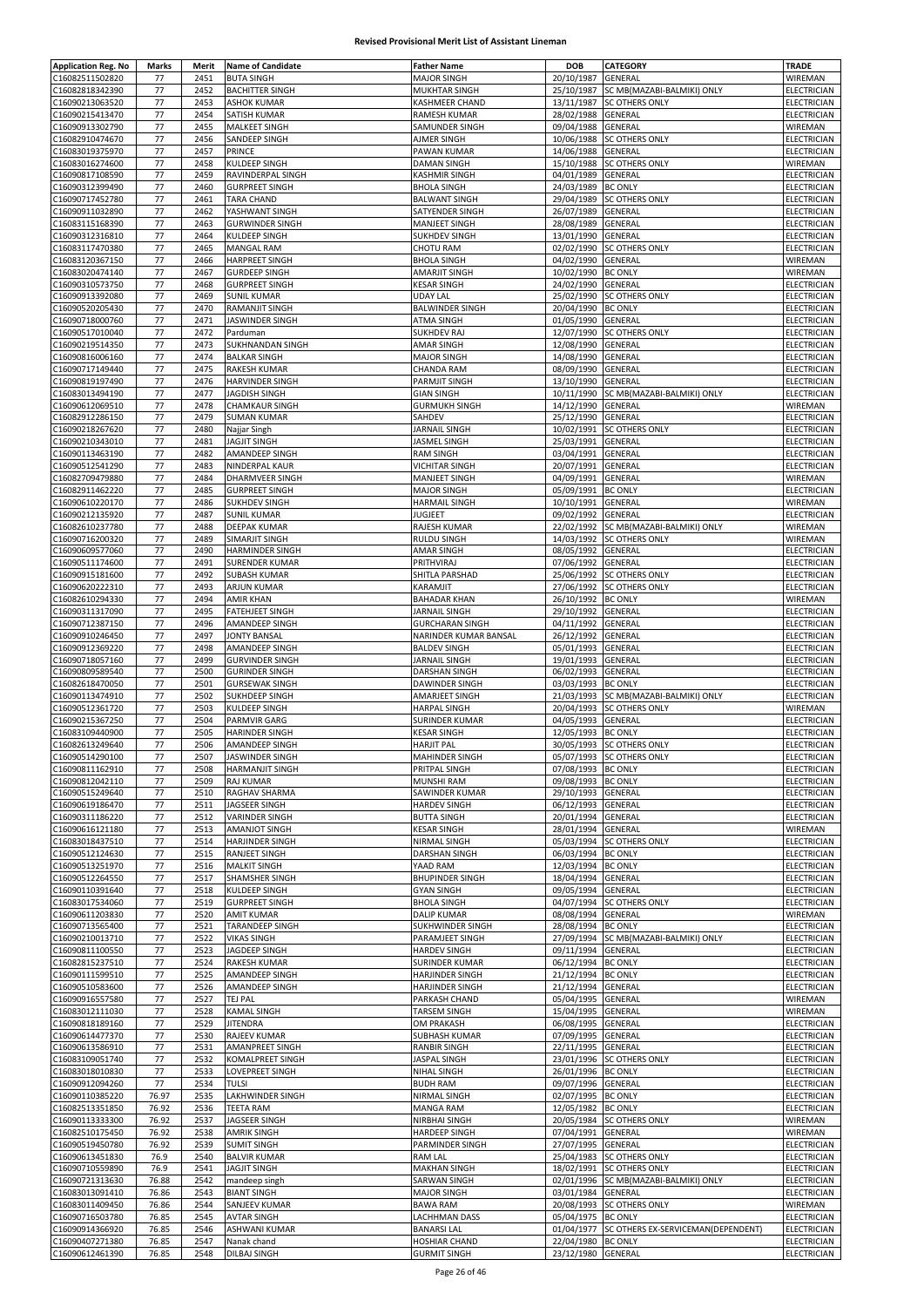| <b>Application Reg. No</b> | Marks | Merit | <b>Name of Candidate</b>                       | <b>Father Name</b>                     | DOB                                      | <b>CATEGORY</b>                     | <b>TRADE</b>               |
|----------------------------|-------|-------|------------------------------------------------|----------------------------------------|------------------------------------------|-------------------------------------|----------------------------|
| C16090611188000            | 76.85 | 2549  | <b>GURDEEP SINGH</b>                           | <b>BHAGWAN SINGH</b>                   | 18/12/1983                               | GENERAL                             | ELECTRICIAN                |
|                            |       |       |                                                |                                        | 09/05/1985                               |                                     |                            |
| C16083018121220            | 76.85 | 2550  | SHEETAL KUMAR                                  | PURAN CHAND                            |                                          | <b>SC OTHERS ONLY</b>               | ELECTRICIAN                |
| C16090512496320            | 76.85 | 2551  | DAVNDER SINGH                                  | RANJEET SINGH                          | 01/01/1987                               | GENERAL                             | ELECTRICIAN                |
| C16082917099690            | 76.85 | 2552  | <b>GURINDER SINGH</b>                          | KARNAIL SINGH                          | 19/07/1987                               | GENERAL                             | <b>ELECTRICIAN</b>         |
| C16082412370690            | 76.85 | 2553  | Jagdeep Singh                                  | <b>SUKHDEV SINGH</b>                   | 30/03/1988                               | GENERAL                             | ELECTRICIAN                |
| C16090613468270            | 76.85 | 2554  | <b>KULDEEP SINGH</b>                           | <b>SUKHDEV SINGH</b>                   | 14/12/1988                               | GENERAL                             | ELECTRICIAN                |
| C16090810515170            | 76.85 | 2555  | <b>JAGSIR SINGH</b>                            | DARSHAN SINGH                          | 16/12/1988                               | PERSON WITH DISABILITY (ORTHO)      | WIREMAN                    |
| C16090211430380            | 76.85 | 2556  | Gurdeep Singh                                  | <b>DILBAG SINGH</b>                    | 18/04/1989                               | SC MB(MAZABI-BALMIKI) ONLY          | ELECTRICIAN                |
| C16090311536690            | 76.85 | 2557  | SANDEEP SINGH                                  | NACHATTAR SINGH                        | 15/10/1990                               | <b>BC ONLY</b>                      | ELECTRICIAN                |
|                            |       |       |                                                |                                        |                                          |                                     |                            |
| C16082709377790            | 76.85 | 2558  | Prem pal                                       | <b>NAIB CHAND</b>                      | 15/11/1990                               | GENERAL                             | ELECTRICIAN                |
| C16090515425900            | 76.85 | 2559  | RAJESH KUAMR                                   | HANUMAAN PRASAD                        | 20/06/1991                               | GENERAL                             | ELECTRICIAN                |
| C16090511377710            | 76.85 | 2560  | <b>RAM KUMAR</b>                               | <b>MAKKHAN SINGH</b>                   | 04/08/1991                               | GENERAL                             | ELECTRICIAN                |
| C16083010554720            | 76.85 | 2561  | <b>MANPREET SINGH</b>                          | HARBHAJAN SINGH                        | 10/10/1991                               | <b>BC ONLY</b>                      | ELECTRICIAN                |
| C16090915369700            | 76.85 | 2562  | SATPAL SINGH                                   | JARNAIL SINGH                          | 26/10/1991                               | <b>SC OTHERS ONLY</b>               | ELECTRICIAN                |
| C16090512447410            | 76.85 | 2563  | PARVINDER SINGH                                | RAJBAHADUR SINGH                       | 07/07/1992                               | <b>BC ONLY</b>                      | ELECTRICIAN                |
| C16090610412420            | 76.85 | 2564  | <b>BEG RAJ</b>                                 | ATMA RAM                               | 06/08/1992                               | <b>GENERAL</b>                      | ELECTRICIAN                |
|                            |       |       |                                                |                                        |                                          |                                     |                            |
| C16090519168140            | 76.85 | 2565  | REGAL                                          | <b>KEEMTI LAL</b>                      | 29/08/1992                               | <b>BC ONLY</b>                      | WIREMAN                    |
| C16090219183910            | 76.85 | 2566  | <b>TIRATH SINGH</b>                            | <b>SURESH KUMAR</b>                    | 12/02/1993                               | <b>BC ONLY</b>                      | ELECTRICIAN                |
| C16090315040410            | 76.85 | 2567  | <b>VINOD KUMAR</b>                             | <b>TILAK RAJ</b>                       | 04/04/1995                               | GENERAL                             | ELECTRICIAN                |
| C16082919098350            | 76.85 | 2568  | <b>RAHUL KUMAR</b>                             | TEJ PAL                                | 27/09/1995                               | <b>SC OTHERS ONLY</b>               | ELECTRICIAN                |
| C16090816002830            | 76.85 | 2569  | <b>MANDEEP SINGH</b>                           | RAJPAL SINGH                           | 01/04/1996                               | GENERAL                             | ELECTRICIAN                |
| C16090209172030            | 76.85 | 2570  | <b>RAKESH KUMAR</b>                            | KASHMEER CHAND                         | 04/07/1996                               | GENERAL                             | ELECTRICIAN                |
| C16090111346880            | 76.85 | 2571  |                                                | JAGJIT SINGH                           | 23/10/1996                               | GENERAL                             | ELECTRICIAN                |
|                            |       |       | Ramanpreet Singh                               |                                        |                                          |                                     |                            |
| C16083018088220            | 76.81 | 2572  | PRIYANKA RANI                                  | PREM KUMAR                             | 24/07/1995                               | GENERAL                             | ELECTRICIAN                |
| C16082910016400            | 76.81 | 2573  | <b>LAKHWINDER SINGH</b>                        | <b>JASMAIL SINGH</b>                   | 21/10/1995                               | SC MB(MAZABI-BALMIKI) ONLY          | ELECTRICIAN                |
| C16083113373620            | 76.8  | 2574  | <b>GURTEJ SINGH</b>                            | <b>MEWA SINGH</b>                      | 12/05/1992                               | GENERAL                             | ELECTRICIAN                |
| C16090713062140            | 76.77 | 2575  | <b>HARPREET SINGH</b>                          | <b>NARPAL SINGH</b>                    | 27/07/1993                               | <b>SC OTHERS ONLY</b>               | ELECTRICIAN                |
| C16090618316370            | 76.75 | 2576  | JAGDEEP SINGH                                  | KULWANT SINGH                          | 10/12/1978                               | <b>BC ONLY</b>                      | ELECTRICIAN                |
| C16083109440390            | 76.74 | 2577  | <b>DARSHAN SINGH</b>                           | <b>NARAIN SINGH</b>                    | 28/02/1992                               | <b>SC OTHERS ONLY</b>               | WIREMAN                    |
|                            |       |       |                                                | JASVEER SINGH                          |                                          | SC MB(MAZABI-BALMIKI) ONLY          |                            |
| C16083012114990            | 76.74 | 2578  | <b>HARPREET SINGH</b>                          |                                        | 12/04/1993                               |                                     | ELECTRICIAN                |
| C16090719102450            | 76.74 | 2579  | LAKHVINDER SINGH                               | <b>FAKIR CHAND</b>                     | 10/08/1996                               | GENERAL                             | ELECTRICIAN                |
| C16082511569480            | 76.72 | 2580  | <b>GURWINDER SINGH</b>                         | JAGDEV SINGH                           | 27/03/1995                               | GENERAL                             | ELECTRICIAN                |
| C16090819476750            | 76.71 | 2581  | <b>ANIL KUNDAL</b>                             | RAM DITTA KUNDAL                       | 20/10/1974                               | <b>SC OTHERS ONLY</b>               | ELECTRICIAN                |
| C16090618293600            | 76.71 | 2582  | SARBJEET SINGH                                 | <b>HAMIR SINGH</b>                     | 04/02/1975                               | <b>SC OTHERS ONLY</b>               | ELECTRICIAN                |
| C16082911525020            | 76.71 | 2583  | <b>SURJIT SINGH</b>                            | <b>SOHAN SINGH</b>                     | 02/03/1977 BC ONLY                       |                                     | <b>ELECTRICIAN</b>         |
| C16090608568140            | 76.71 | 2584  | NARESH KUMAR                                   | MELA RAM                               | 25/07/1982                               | SC OTHERS ONLY                      | ELECTRICIAN                |
| C16082316495230            | 76.71 | 2585  | <b>GURDEEP SINGH</b>                           | <b>ATMA SINGH</b>                      | 02/01/1983                               | GENERAL                             | ELECTRICIAN                |
|                            |       |       |                                                |                                        |                                          |                                     |                            |
| C16090512487150            | 76.71 | 2586  | <b>BHOLA RAM</b>                               | JAGIR SINGH                            | 15/03/1983                               | GENERAL                             | ELECTRICIAN                |
| C16090817012730            | 76.71 | 2587  | <b>GURMAIL SINGH</b>                           | JANG SINGH                             | 18/02/1984                               | <b>BC ONLY</b>                      | ELECTRICIAN                |
| C16090311263240            | 76.71 | 2588  | <b>BALRAJ SINGH</b>                            | <b>GURDEV SINGH</b>                    | 07/07/1985                               | <b>BC ONLY</b>                      | ELECTRICIAN                |
| C16090408281320            | 76.71 | 2589  | AMNINDER KUMAR                                 | AJIT RAM                               | 28/12/1985                               | <b>SC OTHERS ONLY</b>               | ELECTRICIAN                |
| C16083107057680            | 76.71 | 2590  | RAWINDER KUMAR                                 | HARBHAJAN LAL                          | 28/04/1986                               | <b>BC ONLY</b>                      | ELECTRICIAN                |
| C16090810439450            | 76.71 | 2591  | <b>INDER PAL</b>                               | RAMESHWAR LAL                          | 23/07/1987                               | GENERAL                             | ELECTRICIAN                |
|                            |       |       |                                                |                                        |                                          |                                     |                            |
| C16090319101450            | 76.71 | 2592  | SUKHWINDER SINGH                               | KULWANT SINGH                          | 26/03/1988                               | <b>BC ONLY</b>                      | ELECTRICIAN                |
| C16090318158440            | 76.71 | 2593  | <b>GURDEEP SINGH</b>                           | DHARAMJIT SINGH                        | 28/11/1989                               | <b>SC OTHERS ONLY</b>               | WIREMAN                    |
| C16090714358040            | 76.71 | 2594  | <b>GURPREET SINGH</b>                          | <b>CHUHAR SINGH</b>                    | 01/05/1991                               | <b>SC OTHERS ONLY</b>               | ELECTRICIAN                |
| C16090315479650            | 76.71 | 2595  | <b>HARMINDER SINGH</b>                         | <b>JASMEET SINGH</b>                   | 20/08/1991                               | GENERAL                             | ELECTRICIAN                |
| C16090112149310            | 76.71 | 2596  | TALJINDER SINGH                                | JOGINDER SINGH                         | 13/01/1992                               | <b>BC ONLY</b>                      | ELECTRICIAN                |
| C16090813255530            | 76.71 | 2597  | MANDEEP                                        | <b>HAKIKAT RAI</b>                     | 18/02/1992                               | <b>GENERAL</b>                      | ELECTRICIAN                |
| C16090112529250            | 76.71 | 2598  | <b>BHIM SEN</b>                                | RAM SAROOP                             | 10/07/1992                               | <b>BC ONLY</b>                      | ELECTRICIAN                |
| C16083119053510            | 76.71 | 2599  | SATNAM SINGH                                   | PARGAT SINGH                           | 15/09/1992                               | GENERAL                             | ELECTRICIAN                |
|                            |       |       |                                                |                                        |                                          |                                     |                            |
| C16090518200410            | 76.71 | 2600  | <b>PARMINDER SINGH</b>                         | <b>SUKHVIR SINGH</b>                   | 23/08/1993                               | GENERAL                             | ELECTRICIAN                |
| C16082912148410            | 76.71 | 2601  | <b>AMRITPAL SINGH</b>                          | LAKHWINDER SINGH                       | 05/07/1994                               | GENERAL                             | <b>ELECTRICIAN</b>         |
| C16090819405570            | 76.71 | 2602  | HARWINDER SINGH SAINI                          | <b>GURTEJ SINGH</b>                    | 27/02/1995                               | GENERAL                             | ELECTRICIAN                |
| C16090513504910            | 76.71 | 2603  | <b>BALJIT KUMAR</b>                            | RAJ KUMAR                              | 04/10/1995                               | <b>SC OTHERS ONLY</b>               | ELECTRICIAN                |
| C16090816005480            | 76.68 | 2604  | <b>RAVI KUMAR</b>                              | MANA LAL                               | 20/04/1995                               | <b>SC OTHERS ONLY</b>               | <b>ELECTRICIAN</b>         |
| C16090212372940            | 76.62 | 2605  | ROOP MASIH                                     | MUKHA MASIH                            | 26/03/1991 GENERAL                       |                                     | ELECTRICIAN                |
| C16090114159650            | 76.62 | 2606  | PARMJEET SINGH                                 | <b>KASHMIR SINGH</b>                   |                                          | 10/09/1992 SC OTHERS ONLY           | WIREMAN                    |
|                            |       |       |                                                |                                        |                                          |                                     |                            |
| C16082609325640            | 76.6  | 2607  | MANDEEP SINGH                                  | RAM SINGH                              | 03/08/1993                               | SC MB(MAZABI-BALMIKI) ONLY          | ELECTRICIAN                |
| C16083017562680            | 76.59 | 2608  | <b>ASHA RANI</b>                               | PREM CHAND                             | 02/05/1994 GENERAL                       |                                     | ELECTRICIAN                |
| C16090812057620            | 76.57 | 2609  | <b>BALDEV SINGH</b>                            | <b>JUGRAJ SINGH</b>                    | 12/03/1974                               | <b>BC ONLY</b>                      | ELECTRICIAN                |
| C16090815192620            | 76.57 | 2610  | LAKHVEER SINGH                                 | <b>JALOUR SINGH</b>                    | 01/05/1976                               | <b>BC ONLY</b>                      | ELECTRICIAN                |
| C16090415117130            | 76.57 | 2611  | SANJEEV KUMAR                                  | AMARJEET SHARMA                        | 20/03/1979                               | GENERAL                             | ELECTRICIAN                |
| C16090211020430            | 76.57 | 2612  | Raj Singh                                      | JARNAIL SINGH                          |                                          | <b>SC OTHERS ONLY</b>               |                            |
| C16090910554690            | 76.57 | 2613  | <b>MAHINDER SINGH</b>                          | LEKH RAJ                               |                                          |                                     |                            |
|                            |       |       |                                                |                                        | 20/11/1979                               |                                     | WIREMAN                    |
| C16090915425040            | 76.57 |       |                                                |                                        |                                          | 04/12/1979 EX-SERVICEMAN(DEPENDENT) | ELECTRICIAN                |
| C16083010536330            |       | 2614  | <b>SARWAN SINGH</b>                            | SALAKHAN SINGH                         | 02/05/1982                               | GENERAL                             | ELECTRICIAN                |
|                            | 76.57 | 2615  | Amandeep Singh                                 | <b>SURINDER PAL</b>                    | 03/11/1982                               | GENERAL                             | WIREMAN                    |
| C16090711045880            | 76.57 | 2616  | <b>VIKRAMJIT SINGH</b>                         | <b>IQBAL SINGH</b>                     | 01/11/1984                               | SC MB(MAZABI-BALMIKI) ONLY          | ELECTRICIAN                |
| C16082914599200            | 76.57 | 2617  | Jasvir Singh                                   | JAGROOP SINGH                          | 05/02/1985                               | EX-SERVICEMAN(DEPENDENT)            | ELECTRICIAN                |
| C16082411138140            | 76.57 | 2618  | Davinder Singh                                 | <b>ASSA SINGH</b>                      | 11/03/1985                               | <b>SC OTHERS ONLY</b>               | ELECTRICIAN                |
| C16090513374620            | 76.57 | 2619  | RAI SAHEB                                      | AMAR CHAND                             | 10/10/1985                               | GENERAL                             | ELECTRICIAN                |
|                            |       | 2620  |                                                |                                        |                                          |                                     |                            |
| C16090118081140            | 76.57 |       | <b>MANJEET SINGH</b>                           | SURINDER SINGH                         | 16/09/1986                               | SC MB(MAZABI-BALMIKI) ONLY          | ELECTRICIAN                |
| C16090710545450            | 76.57 | 2621  | <b>RAJNI BALA</b>                              | RAJ KUMAR                              | 05/11/1987                               | GENERAL                             | <b>ELECTRICIAN</b>         |
| C16090911076730            | 76.57 | 2622  | JAGDEEP SINGH                                  | DARSHAN SINGH                          | 10/11/1987                               | GENERAL                             | ELECTRICIAN                |
| C16090812055890            | 76.57 | 2623  | <b>VINOD KUMAR</b>                             | RAJINDER RAM                           | 24/03/1988                               | GENERAL                             | ELECTRICIAN                |
| C16090315590280            | 76.57 | 2624  | <b>VED PARKASH</b>                             | OM PAUL                                | 04/03/1990                               | GENERAL                             | ELECTRICIAN                |
| C16082613497890            | 76.57 | 2625  | <b>GURANDITTA RAM</b>                          | <b>KALA SINGH</b>                      | 03/04/1990                               | SC MB(MAZABI-BALMIKI) ONLY          | WIREMAN                    |
| C16083018253690            | 76.57 | 2626  | ARVAN KUMAR                                    | <b>KULDIP KUMAR</b>                    | 10/09/1990                               | SC MB(MAZABI-BALMIKI) ONLY          | WIREMAN                    |
|                            |       | 2627  |                                                |                                        |                                          |                                     |                            |
| C16090911039620            | 76.57 |       | <b>ANIL SHARMA</b>                             | <b>MADAN PAL</b>                       | 12/01/1991                               | GENERAL                             | ELECTRICIAN                |
| C16090714255150            | 76.57 | 2628  | MALWINDER SINGH                                | SUKHDARSHAN SINGH                      | 03/09/1991                               | GENERAL                             | ELECTRICIAN                |
| C16090811316200            | 76.57 | 2629  | PAWAN KUMAR                                    | <b>HARMESH LAL</b>                     | 04/11/1991                               | <b>BC ONLY</b>                      | ELECTRICIAN                |
| C16090212282570            | 76.57 | 2630  | RAJINDER KUMAR                                 | KAALU RAM                              | 04/04/1992                               | <b>BC ONLY</b>                      | ELECTRICIAN                |
| C16090610465620            | 76.57 | 2631  | SATISH KUMAR                                   | SRIRAM VERMA                           | 08/07/1992                               | <b>SC OTHERS ONLY</b>               | <b>ELECTRICIAN</b>         |
| C16090910285720            | 76.57 | 2632  | <b>TARSEM SINGH</b>                            | ANGREJ SINGH                           | 03/04/1993                               | GENERAL                             | ELECTRICIAN                |
| C16082613061160            | 76.54 | 2633  | <b>SUKHWINDER SINGH</b>                        | <b>GURDEV SINGH</b>                    | 09/09/1992                               | <b>SC OTHERS ONLY</b>               | ELECTRICIAN                |
|                            |       |       |                                                |                                        |                                          |                                     |                            |
| C16082911087240            | 76.54 | 2634  | <b>VIKRAMJIT SINGH</b>                         | SAROVER SINGH                          | 14/01/1993                               | SC MB(MAZABI-BALMIKI) ONLY          | ELECTRICIAN                |
| C16090420011950            | 76.53 | 2635  | <b>GURDIAL CHAND</b>                           | DAYA RAM                               | 16/05/1995                               | <b>SC OTHERS ONLY</b>               | ELECTRICIAN                |
| C16090915439250            | 76.51 | 2636  | PRABHJEET SINGH                                | JASBEER SINGH                          | 07/12/1993                               | GENERAL                             | ELECTRICIAN                |
| C16090419520420            | 76.51 | 2637  | <b>BALJEET KUMAR</b>                           | OM PARKASH                             | 09/12/1993                               | <b>SC OTHERS ONLY</b>               | ELECTRICIAN                |
| C16090619174070            | 76.5  | 2638  | Sarbjeet Kumar                                 | <b>BALWINDER KUMAR</b>                 | 19/12/1992                               | <b>SC OTHERS ONLY</b>               | ELECTRICIAN                |
| C16082610535860            | 76.5  | 2639  | <b>HARJINDER SINGH</b>                         | <b>MADAN GOPAL</b>                     | 15/03/1994                               | <b>SC OTHERS ONLY</b>               | ELECTRICIAN                |
| C16090411508980            | 76.49 | 2640  | RITESH SHARMA                                  | SANJAY SHARMA                          | 18/10/1995                               | GENERAL                             | ELECTRICIAN                |
|                            |       |       |                                                |                                        |                                          |                                     |                            |
| C16090619212230            | 76.48 | 2641  | <b>VINOD KUMAR</b>                             | <b>KRISHAN LAL</b>                     | 10/07/1993                               | GENERAL                             | <b>ELECTRICIAN</b>         |
| C16090419443080            | 76.43 | 2642  | RADHE SHAM                                     | <b>MADAN LAL</b>                       | 01/05/1992                               | <b>BC ONLY</b>                      | WIREMAN                    |
| C16090619161280            | 76.42 | 2643  | RAVINDER KUMAR                                 | <b>SOHAN LAL</b>                       | 13/04/1979                               | GENERAL                             | ELECTRICIAN                |
| C16082812195940            | 76.42 | 2644  | <b>CHARANJIT SINGH</b>                         | HARBHAJAN SINGH                        | 02/08/1979                               | <b>BC ONLY</b>                      | ELECTRICIAN                |
| C16090717512660            | 76.42 | 2645  | <b>BALJIT SINGH</b><br><b>GURPARKASH SINGH</b> | HARTEJ SINGH<br><b>HARBHAJAN SINGH</b> | 15/10/1979 BC ONLY<br>08/10/1983 BC ONLY |                                     | ELECTRICIAN<br>ELECTRICIAN |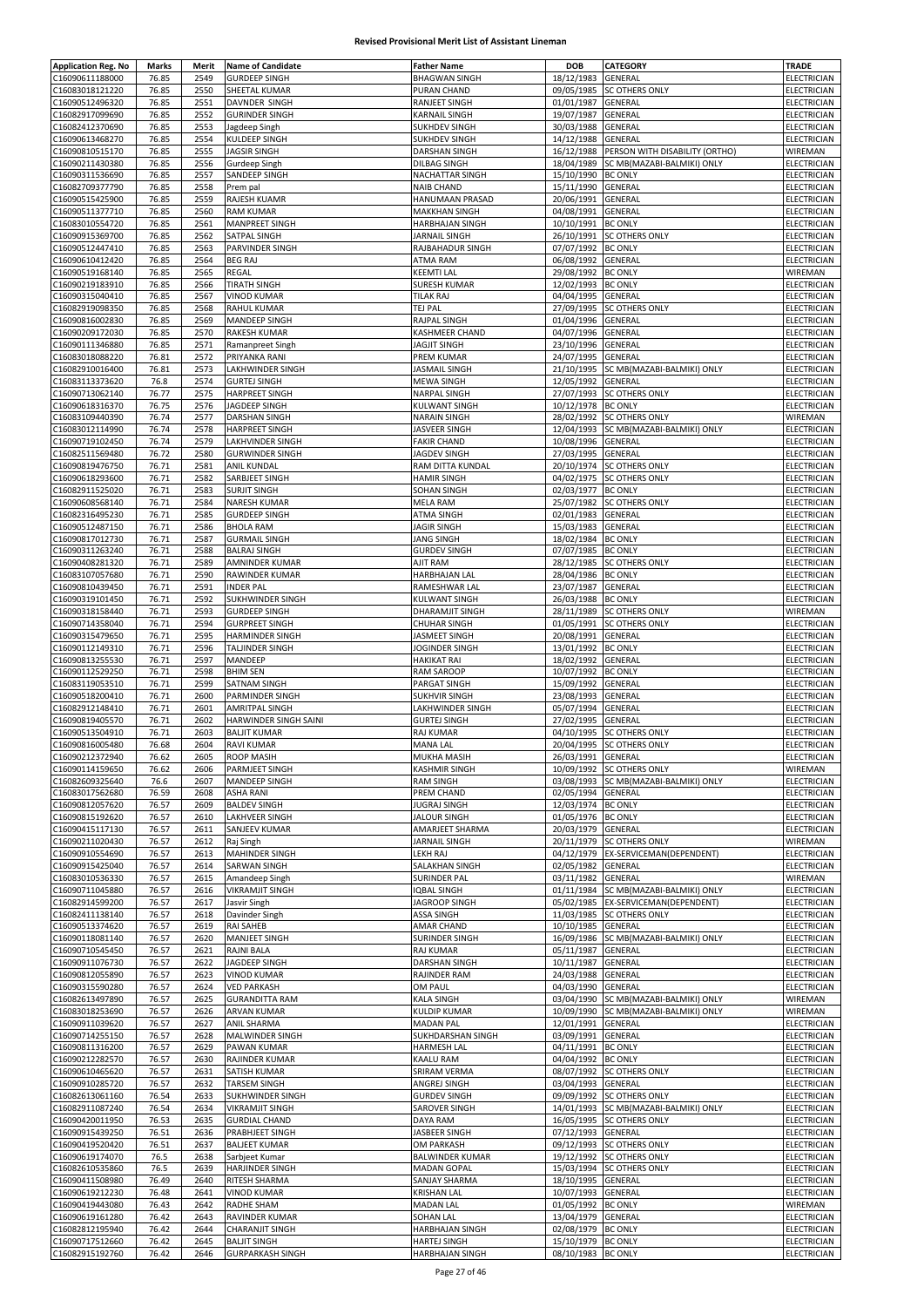| <b>Application Reg. No</b>         | Marks          | Merit        | <b>Name of Candidate</b>                 | <b>Father Name</b>                             | <b>DOB</b>               | CATEGORY                                           | <b>TRADE</b>               |
|------------------------------------|----------------|--------------|------------------------------------------|------------------------------------------------|--------------------------|----------------------------------------------------|----------------------------|
| C16083119005880                    | 76.42          | 2647         | <b>PRINCE PAL</b>                        | KULDEEP SINGH                                  | 24/02/1985               | GENERAL                                            | ELECTRICIAN                |
| C16090913348290                    | 76.42          | 2648         | SURESH KUMAR                             | <b>INDER SINGH</b>                             | 12/05/1985               | <b>SC OTHERS ONLY</b>                              | ELECTRICIAN                |
| C16090113457180                    | 76.42          | 2649         | RAJESH KUMAR                             | <b>JAGDISH KUMAR</b>                           | 09/08/1985               | <b>SC OTHERS ONLY</b>                              | ELECTRICIAN                |
| C16090819577560                    | 76.42          | 2650         | SAHIL SHARMA                             | MOHAN LAL SHARMA                               | 20/10/1985               | GENERAL                                            | WIREMAN                    |
| C16090112561980                    | 76.42          | 2651         | <b>GOVINDER SINGH</b>                    | <b>KULWANT SINGH</b>                           | 25/04/1986               | GENERAL                                            | ELECTRICIAN                |
| C16090713127290                    | 76.42          | 2652         | <b>GAGAN DEEP SINGH</b>                  | MUKHTYAR SINGH                                 | 01/07/1988               | GENERAL                                            | ELECTRICIAN                |
| C16090713438010                    | 76.42          | 2653         | Gurjinder Singh                          | <b>MEWA SINGH</b>                              | 08/02/1990               | <b>SC OTHERS ONLY</b>                              | ELECTRICIAN                |
| C16090911138450                    | 76.42          | 2654         | <b>Gurjant Singh</b>                     | PAL SINGH                                      | 18/06/1990               | SC MB(MAZABI-BALMIKI) ONLY                         | ELECTRICIAN                |
| C16083019058290                    | 76.42          | 2655         | SAHIL                                    | SATPAL                                         | 20/08/1990               | SC MB(MAZABI-BALMIKI) ONLY                         | ELECTRICIAN                |
| C16090313021660                    | 76.42          | 2656         | RAJESH                                   | RANBIR                                         | 15/11/1990               | GENERAL                                            | ELECTRICIAN                |
| C16090618303950                    | 76.42          | 2657         | RAVINDER SINGH                           | JAGDISH SINGH                                  | 13/04/1991               | <b>BC ONLY</b>                                     | ELECTRICIAN                |
| C16090214124960                    | 76.42          | 2658         | <b>HARPREET SINGH</b>                    | JAGTAR SINGH                                   | 05/05/1991               | GENERAL                                            | ELECTRICIAN                |
| C16082511371360                    | 76.42          | 2659         | <b>SUKHVIR SINGH</b>                     | <b>HAKAM SINGH</b>                             | 19/09/1991               | GENERAL                                            | ELECTRICIAN                |
| C16090616107550                    | 76.42          | 2660         | SUKHCHAIN SINGH                          | NAZAR SINGH                                    | 15/07/1992               | GENERAL                                            | <b>ELECTRICIAN</b>         |
| C16090115316670                    | 76.42          | 2661         | <b>BIKRAMJIT SINGH</b>                   | JASWINDER SINGH                                | 04/03/1993               | <b>BC ONLY</b>                                     | ELECTRICIAN                |
| C16083014493070                    | 76.42          | 2662         | LOVEPREET SINGH                          | KHAZAN SINGH                                   | 04/04/1993               | GENERAL                                            | <b>ELECTRICIAN</b>         |
| C16083009342500                    | 76.42          | 2663         | <b>GURBINDER SINGH</b>                   | <b>SUBA SINGH</b>                              | 25/10/1993               | GENERAL                                            | ELECTRICIAN                |
| C16082610487480                    | 76.42          | 2664         | <b>JUGRAJ SINGH</b>                      | <b>VIR SINGH</b>                               | 16/12/1993               | <b>BC ONLY</b>                                     | ELECTRICIAN                |
| C16090318398180                    | 76.42          | 2665         | SANJAY DUTT                              | SHIV DUTT                                      | 15/07/1995               | <b>BC ONLY</b>                                     | ELECTRICIAN                |
| C16090319340310                    | 76.42          | 2666         | <b>SONU KUMAR</b>                        | OM PARKASH                                     | 24/10/1995               | <b>SC OTHERS ONLY</b>                              | <b>ELECTRICIAN</b>         |
| C16090615436850<br>C16090613427430 | 76.42<br>76.41 | 2667<br>2668 | MUKESH KUMAR<br>JASWINDER SINGH          | KHET PAL<br><b>RESHAM SINGH</b>                | 30/06/1997<br>17/05/1993 | GENERAL<br><b>BC ONLY</b>                          | ELECTRICIAN<br>ELECTRICIAN |
| C16090813378800                    | 76.4           | 2669         | RAJESH KUMAR                             | <b>SANS PAL</b>                                | 05/04/1986               | SC OTHERS ONLY                                     | WIREMAN                    |
| C16090221249330                    | 76.4           | 2670         | SUKHWINDER SINGH                         | <b>AVTAR SINGH</b>                             | 13/09/1986               | SC OTHERS ONLY                                     | ELECTRICIAN                |
| C16090119218100                    | 76.37          | 2671         | LOVELJEET SINGH                          | <b>PARGAN SINGH</b>                            | 07/12/1995               | <b>BC ONLY</b>                                     | ELECTRICIAN                |
| C16090913037080                    | 76.34          | 2672         | <b>MANPREET SINGH</b>                    | <b>KULBIR SINGH</b>                            | 29/07/1994               | <b>BC ONLY</b>                                     | ELECTRICIAN                |
| C16090915149380                    | 76.33          | 2673         | <b>GURJEET SINGH</b>                     | <b>BALDEV SINGH</b>                            | 15/05/1993               | GENERAL                                            | ELECTRICIAN                |
| C16090220228670                    | 76.33          | 2674         | <b>MUNISH KUMAR</b>                      | <b>RULIA RAM</b>                               | 10/01/1996               | <b>BC ONLY</b>                                     | ELECTRICIAN                |
| C16090311550670                    | 76.29          | 2675         | <b>GAGANDEEP SINGH</b>                   | JAGDEV SINGH                                   | 08/09/1992               | GENERAL                                            | WIREMAN                    |
| C16083109251800                    | 76.28          | 2676         | <b>JAGSIR SINGH</b>                      | <b>GAMDOOR SINGH</b>                           | 23/03/1979               | <b>BC ONLY</b>                                     | ELECTRICIAN                |
| C16082514277080                    | 76.28          | 2677         | JASWINDER KUMAR                          | <b>RAM KUMAR</b>                               | 12/04/1979               | <b>BC ONLY</b>                                     | WIREMAN                    |
| C16090818298470                    | 76.28          | 2678         | SUKHWINDER SINGH                         | <b>BHUPINDER SINGH</b>                         | 12/09/1979               | <b>BC ONLY</b>                                     | <b>ELECTRICIAN</b>         |
| C16082915009560                    | 76.28          | 2679         | VINAY KUMAR DHARWAL                      | <b>ROSHAN LAL</b>                              | 22/09/1979               | <b>BC ONLY</b>                                     | ELECTRICIAN                |
| C16090219402870                    | 76.28          | 2680         | RAJINDER SINGH                           | DARSHAN SINGH                                  | 18/10/1980               | GENERAL                                            | ELECTRICIAN                |
| C16090817338810                    | 76.28          | 2681         | <b>BUTTA SINGH</b>                       | <b>MAGHAR SINGH</b>                            | 16/03/1981               | GENERAL                                            | ELECTRICIAN                |
| C16090911181390                    | 76.28          | 2682         | KULDEEP SINGH                            | <b>GURJANT SINGH</b>                           | 14/02/1986               | GENERAL                                            | ELECTRICIAN                |
| C16090713430740                    | 76.28          | 2683         | <b>BALJEET SINGH</b>                     | NATHA SINGH                                    | 17/05/1986               | GENERAL                                            | WIREMAN                    |
| C16090911184650                    | 76.28          | 2684         | RAJINDER KUMAR                           | <b>BALDEV RAJ</b>                              | 23/02/1987               | SC MB(MAZABI-BALMIKI) ONLY                         | ELECTRICIAN                |
| C16090415412020                    | 76.28          | 2685         | state public school shahkot              | <b>BALDEV RAJ</b>                              | 23/02/1987               | SC MB(MAZABI-BALMIKI) ONLY                         | ELECTRICIAN                |
| C16082611383380                    | 76.28          | 2686         | JASPREET SINGH                           | <b>BALDEV SINGH</b>                            | 15/04/1988               | GENERAL                                            | ELECTRICIAN                |
| C16090609550810                    | 76.28          | 2687         | JAGPREET SINGH                           | <b>SURJEET SINGH</b>                           | 04/10/1988               | GENERAL                                            | ELECTRICIAN                |
| C16090612014090                    | 76.28          | 2688         | MANJEET SHARMA                           | HANSRAJ SHARMA                                 | 21/08/1990               | GENERAL                                            | ELECTRICIAN                |
| C16090810262380                    | 76.28          | 2689         | JASPREET SINGH                           | <b>BASANT SINGH</b>                            | 14/09/1990               | GENERAL                                            | ELECTRICIAN                |
| C16090612085360                    | 76.28          | 2690         | <b>BALRAJ SINGH</b>                      | <b>HARBANS SINGH</b>                           | 23/05/1991               | GENERAL                                            | ELECTRICIAN                |
| C16082517533390                    | 76.28          | 2691         | Gurpirinder Singh                        | <b>SWARAN SINGH</b>                            | 24/11/1991               | BC EX-SERVICEMAN(DEPENDENT)                        | ELECTRICIAN                |
| C16090611539130                    | 76.28          | 2692         | <b>BALKAR SINGH</b>                      | <b>BAL KISHAN</b>                              | 11/04/1992               | <b>SC OTHERS ONLY</b>                              | ELECTRICIAN                |
| C16090912237740                    | 76.28          | 2693         | Sanjay Kumar                             | <b>BHAGWAN DASS</b>                            | 22/11/1992               | PERSON WITH DISABILITY (ORTHO)                     | ELECTRICIAN                |
| C16090611052710                    | 76.28          | 2694         | <b>GURVINDER SINGH</b>                   | <b>GURBACHAN SINGH</b>                         | 05/04/1993               | GENERAL                                            | ELECTRICIAN                |
| C16090213314130                    | 76.28          | 2695         | HARMANPREET SINGH                        | LAKHWINDER SINGH                               | 06/07/1993               | GENERAL                                            | WIREMAN                    |
| C16090511516280                    | 76.28          | 2696         | RAM CHANDRA                              | <b>HIRA LAL</b>                                | 31/01/1994               | GENERAL                                            | ELECTRICIAN                |
| C16090713530300                    | 76.28          | 2697         | JAGDEEP SINGH                            | <b>CHARNJEET SINGH</b>                         | 07/04/1994               | SC MB(MAZABI-BALMIKI) ONLY                         | ELECTRICIAN                |
| C16090310267770                    | 76.28          | 2698         | JAIBIR                                   | DHARAMPAL RAM                                  | 13/06/1996               | GENERAL                                            | ELECTRICIAN                |
| C16090719319450                    | 76.28          | 2699         | <b>SEEMA RANI</b>                        | SUKHWINDER SINGH                               | 19/07/1997               | GENERAL                                            | ELECTRICIAN                |
| C16082915077540                    | 76.25          | 2700         | SHAWINDER SINGH                          | <b>BHOLA SINGH</b>                             | 19/11/1994               | GENERAL                                            | WIREMAN                    |
| C16090114188760                    | 76.22          | 2701         | AMANDEEP KUMAR                           | AMARJIT                                        | 10/02/1994               | <b>SC OTHERS ONLY</b>                              | ELECTRICIAN                |
| C16090510165480                    | 76.15          | 2702         | <b>GURPREET SINGH</b>                    | <b>NACHATTAR SINGH</b>                         | 15/05/1987               | GENERAL                                            | ELECTRICIAN                |
| C10090015182080                    | 76.14          | 2703         | PARSHOTAM LAL                            | KARTAR CHAND                                   |                          | 20/04/1974 SC OTHERS ONLY                          | ELECTRICIAN                |
| C16082912168050                    | 76.14          | 2704         | <b>JASPAL SINGH</b>                      | <b>DEV SINGH</b>                               | 04/10/1974 BC ONLY       |                                                    | ELECTRICIAN                |
| C16090315512740<br>C16090818105700 | 76.14<br>76.14 | 2705<br>2706 | Manmohan Singh                           | RAM PARKASH                                    |                          | 17/01/1978 SC OTHERS ONLY<br><b>SC OTHERS ONLY</b> | ELECTRICIAN<br>WIREMAN     |
|                                    |                |              | NARINDER SINGH<br><b>NARINDER SINGH</b>  | RAMJI                                          | 30/04/1979               |                                                    |                            |
| C16090613447560                    | 76.14          | 2707         |                                          | <b>DHIAN SINGH</b>                             | 03/10/1981               | GENERAL                                            | ELECTRICIAN                |
| C16090613320740<br>C16090913332060 | 76.14<br>76.14 | 2708<br>2709 | KHUSHDEEP SINGH<br>Gursharan Kumar Sethi | JOGA SINGH<br>OM PARKASH SETHI                 | 06/08/1982<br>20/09/1984 | <b>BC ONLY</b><br>GENERAL                          | ELECTRICIAN<br>ELECTRICIAN |
| C16090910597610                    | 76.14          | 2710         | Rupinder singh                           | KIRPAL SINGH                                   | 13/08/1985               | GENERAL                                            | WIREMAN                    |
| C16090809347720                    | 76.14          | 2711         | <b>GURVINDER SINGH</b>                   | <b>HARPAL SINGH</b>                            | 12/06/1987               | GENERAL                                            | <b>ELECTRICIAN</b>         |
| C16090519311300                    | 76.14          | 2712         | DHARMPAL SINGH                           | <b>MAJER SINGH</b>                             | 10/10/1987               | GENERAL                                            | ELECTRICIAN                |
| C16090112224100                    | 76.14          | 2713         | SUKHWINDER SINGH                         | <b>HARJIT SINGH</b>                            | 17/02/1988               | <b>BC ONLY</b>                                     | ELECTRICIAN                |
| C16083012284210                    | 76.14          | 2714         | KULDEEP SINGH                            | PARTAP SINGH                                   | 04/10/1988               | GENERAL                                            | ELECTRICIAN                |
| C16083015264600                    | 76.14          | 2715         | RANDEEP SINGH                            | DARSHAN SINGH                                  | 10/11/1988               | <b>BC ONLY</b>                                     | WIREMAN                    |
| C16090220386020                    | 76.14          | 2716         | <b>RAJ KUMAR</b>                         | <b>JAGAN NATH</b>                              | 04/07/1989               | <b>SC OTHERS ONLY</b>                              | ELECTRICIAN                |
| C16090315505210                    | 76.14          | 2717         | <b>JAGRUP SINGH</b>                      | <b>AMRIK SINGH</b>                             | 15/09/1989               | GENERAL                                            | ELECTRICIAN                |
| C16090514086800                    | 76.14          | 2718         | <b>Gurpreet Singh</b>                    | RACHHPAL SINGH                                 | 23/11/1989               | <b>BC ONLY</b>                                     | ELECTRICIAN                |
| C16090609182530                    | 76.14          | 2719         | AMANDEEP SINGH                           | <b>GURTEJ SINGH</b>                            | 25/12/1989               | SC OTHERS ONLY                                     | ELECTRICIAN                |
| C16090611532880                    | 76.14          | 2720         | <b>GURCHARAN SINGH</b>                   | <b>CHINDER PAL SINGH</b>                       | 28/12/1989               | GENERAL                                            | ELECTRICIAN                |
| C16090913516020                    | 76.14          | 2721         | <b>GURDEEP SINGH</b>                     | <b>CHOTTA SINGH</b>                            | 15/04/1990               | GENERAL                                            | <b>ELECTRICIAN</b>         |
| C16083110191290                    | 76.14          | 2722         | <b>HARJIT SINGH</b>                      | PRITAM SINGH                                   | 10/11/1990               | GENERAL                                            | ELECTRICIAN                |
| C16082517548650                    | 76.14          | 2723         | AMANDEEP                                 | <b>SURINDER MOHAN</b>                          | 23/12/1991               | EX-SERVICEMAN(DEPENDENT)                           | ELECTRICIAN                |
| C16090616326000                    | 76.14          | 2724         | <b>KAWARPAL SINGH</b>                    | AMAR IQBAL SINGH                               | 01/01/1992               | GENERAL                                            | ELECTRICIAN                |
| C16082911445740                    | 76.14          | 2725         | <b>BHARAT KUMAR</b>                      | <b>CHAMAN LAL</b>                              | 02/02/1992               | GENERAL                                            | WIREMAN                    |
| C16090611511830                    | 76.14          | 2726         | JAGPREET SINGH                           | <b>SUBA SINGH</b>                              | 17/12/1992               | GENERAL                                            | ELECTRICIAN                |
| C16090819130900                    | 76.14          | 2727         | MANAVDEEP SINGH                          | WIRSA SINGH                                    | 20/12/1992               | EX-SERVICEMAN(DEPENDENT                            | ELECTRICIAN                |
| C16090913376990                    | 76.14          | 2728         | KULDEEP SINGH                            | <b>SWARAN SINGH</b>                            | 30/12/1992               | <b>BC ONLY</b>                                     | ELECTRICIAN                |
| C16090711017170                    | 76.14          | 2729         | <b>KARM SINGH</b>                        | MUKHTIAR SINGH                                 | 25/08/1993               | <b>SC OTHERS ONLY</b>                              | ELECTRICIAN                |
| C16090611353110                    | 76.14          | 2730         | Satnam Singh                             | <b>GORA SINGH</b>                              | 31/08/1993               | GENERAL                                            | ELECTRICIAN                |
| C16090719354070                    | 76.14          | 2731<br>2732 | SURESH KUMAR                             | <b>RAM KUMAR</b>                               | 02/08/1994               | GENERAL                                            | ELECTRICIAN                |
| C16090511160670<br>C16083116017070 | 76.14<br>76.04 | 2733         | SATGUR SINGH<br>TARLOCHAN SINGH          | <b>GURBACHAN SINGH</b><br><b>SUKHDEV SINGH</b> | 22/07/1995<br>07/10/1994 | GENERAL<br>GENERAL                                 | ELECTRICIAN<br>ELECTRICIAN |
| C16082510395150                    | 76.03          | 2734         | <b>DILJOT SINGH</b>                      | <b>BALJEET SINGH</b>                           | 01/02/1994               | <b>SC OTHERS ONLY</b>                              | ELECTRICIAN                |
| C16082918309870                    | 76             | 2735         | <b>HARDIAL SINGH</b>                     | <b>KUNDAN SINGH</b>                            | 12/09/1971               | EX-SERVICEMAN(SELF)                                | ELECTRICIAN                |
| C16090913494740                    | 76             | 2736         | <b>HARDEEP SINGH</b>                     | <b>NANAK CHAND</b>                             | 01/04/1976               | <b>BC ONLY</b>                                     | ELECTRICIAN                |
| C16082617285510                    | 76             | 2737         | RAJPAL SINGH                             | SAJJAN SINGH                                   | 12/02/1977               | EX-SERVICEMAN(SELF)                                | ELECTRICIAN                |
| C16082917353740                    | 76             | 2738         | <b>VISHAL KUMAR</b>                      | MOHAN LAL                                      | 12/12/1979               | SC MB(MAZABI-BALMIKI) ONLY                         | ELECTRICIAN                |
| C16083116064150                    | 76             | 2739         | MANDEEP SINGH                            | JAGJIT SINGH                                   | 22/08/1981               | GENERAL                                            | ELECTRICIAN                |
| C16090514412540                    | 76             | 2740         | PARAMJIT KUMAR                           | MUNSHI RAM                                     | 17/01/1983               | SC OTHERS ONLY                                     | ELECTRICIAN                |
| C16090110185560                    | 76             | 2741         | <b>BHAGWAN DASS</b>                      | KEWAL KARISHAN                                 | 09/07/1983               | GENERAL                                            | ELECTRICIAN                |
| C16090516079520                    | 76             | 2742         | RUPINDER SINGH                           | NACHHATAR SINGH                                | 23/01/1984               | GENERAL                                            | ELECTRICIAN                |
| C16083020523350                    | 76             | 2743         | <b>KUSHAL KUMAR</b>                      | <b>GURBAX SINGH</b>                            | 16/10/1984 GENERAL       |                                                    | ELECTRICIAN                |
| C16090814183590                    | 76             | 2744         | SATWINDER SINGH                          | SANTOKH SINGH                                  |                          | 12/11/1984 SC OTHERS ONLY                          | ELECTRICIAN                |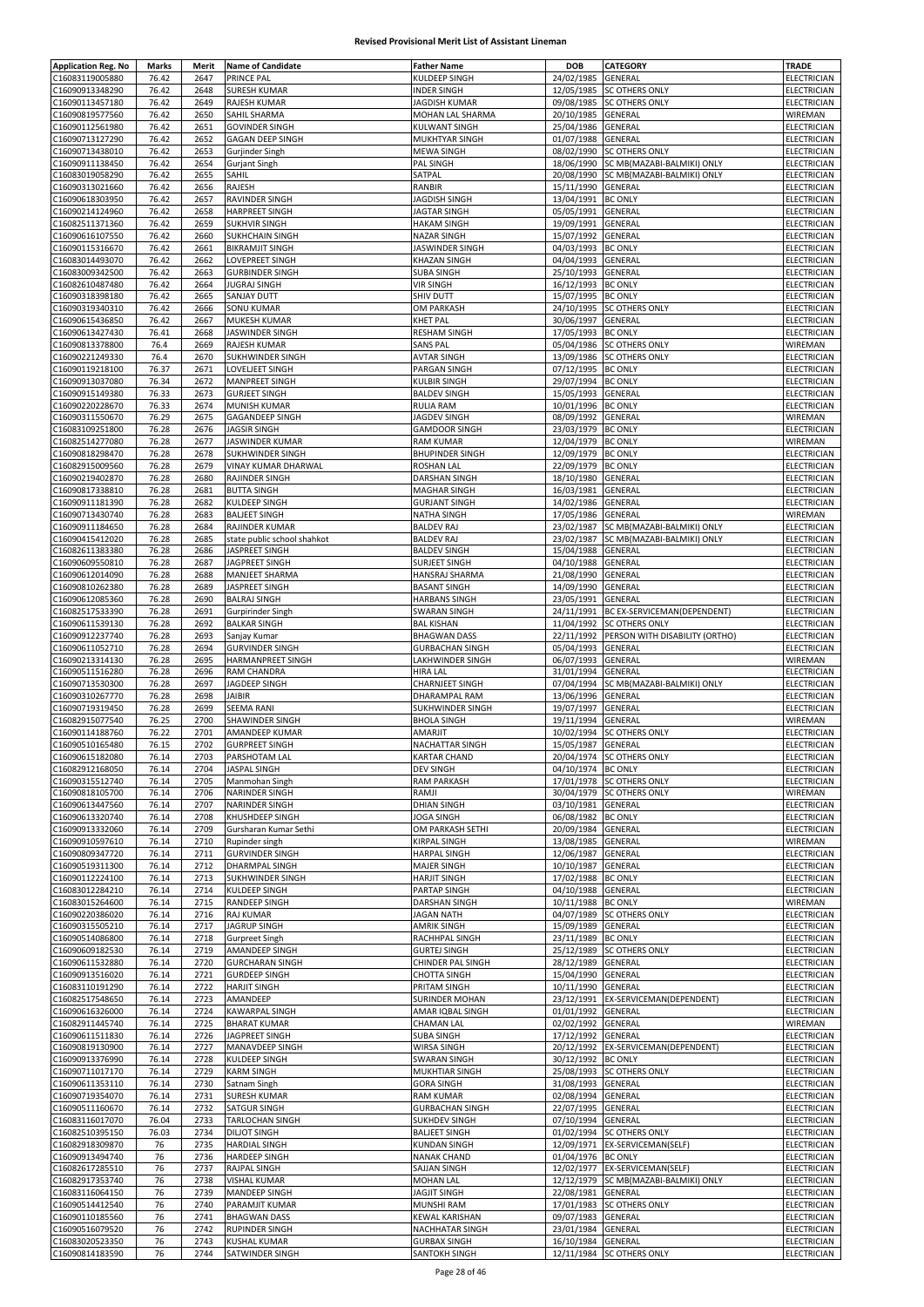| <b>Application Reg. No</b>         | Marks          | Merit        | <b>Name of Candidate</b>                  | <b>Father Name</b>                    | <b>DOB</b>                       | CATEGORY                       | TRADE                             |
|------------------------------------|----------------|--------------|-------------------------------------------|---------------------------------------|----------------------------------|--------------------------------|-----------------------------------|
| C16090609089480                    | 76             | 2745         | <b>IQBAL SINGH</b>                        | <b>BABU SIBGH</b>                     | 11/07/1985                       | GENERAL                        | WIREMAN                           |
| C16090614177430                    | 76             | 2746         | HARPREET SINGH                            | RAVINDER PAL SINGH                    | 28/08/1985                       | GENERAL                        | ELECTRICIAN                       |
| C16083117339490                    | 76             | 2747         | <b>JAGTAR SINGH</b>                       | ROHI SINGH                            | 20/12/1985                       | GENERAL                        | ELECTRICIAN                       |
| C16090413187140                    | 76             | 2748         | JOGA SINGH                                | <b>BHOLA SINGH</b>                    | 03/03/1986                       | SC MB(MAZABI-BALMIKI) ONLY     | WIREMAN                           |
| C16090621348620                    | 76             | 2749         | Harpreet Singh                            | <b>SUKHDEV SINGH</b>                  | 26/04/1986                       | GENERAL                        | ELECTRICIAN                       |
| C16090716381590                    | 76             | 2750         | <b>BALJINDER SINGH</b>                    | PIARA SINGH                           | 28/04/1986                       | SC OTHERS ONLY                 | ELECTRICIAN                       |
| C16090913300610                    | 76             | 2751         | <b>RAKESH KUMAR</b>                       | RAMESH KUMAR                          | 16/08/1986                       | SC OTHERS ONLY                 | <b>ELECTRICIAN</b>                |
| C16090718414590                    | 76             | 2752         | Jagtar Singh                              | KHARKA SINGH                          | 10/12/1986                       | SC MB(MAZABI-BALMIKI) ONLY     | WIREMAN                           |
| C16090312566730                    | 76             | 2753         | <b>GURBINDER SINGH</b>                    | JEET RAM                              | 10/11/1987                       | <b>BC ONLY</b>                 | ELECTRICIAN                       |
| C16090617197630                    | 76             | 2754         | PARMINDER SINGH                           | MAJOR SINGH                           | 01/12/1987                       | GENERAL                        | ELECTRICIAN                       |
| C16090914033000                    | 76             | 2755         | <b>DHARAM SINGH</b>                       | <b>MANI RAM</b>                       | 24/03/1988                       | GENERAL                        | WIREMAN                           |
| C16090820556460                    | 76             | 2756         | <b>DAVINDER SINGH</b>                     | <b>BALDEV SINGH</b>                   | 16/04/1988                       | GENERAL                        | <b>ELECTRICIAN</b>                |
| C16090112088170                    | 76             | 2757         | <b>SUKHRAJ SINGH</b>                      | <b>JAGGA SINGH</b>                    | 15/05/1988                       | <b>SC OTHERS ONLY</b>          | <b>ELECTRICIAN</b>                |
| C16090413530680                    | 76             | 2758         | SHAMINDER SINGH                           | HARNEK SINGH                          | 22/06/1988                       | GENERAL                        | <b>ELECTRICIAN</b>                |
| C16090113538470                    | 76             | 2759         | RAJINDER SINGH                            | KARNAIL SINGH                         | 07/07/1988                       | <b>SC OTHERS ONLY</b>          | ELECTRICIAN                       |
| C16090519206240                    | 76             | 2760         | <b>AMRITPAL SINGH</b>                     | <b>BALDEV LAL</b>                     | 07/07/1988                       | SC MB(MAZABI-BALMIKI) ONLY     | <b>ELECTRICIAN</b>                |
| C16082916566670                    | 76             | 2761         | <b>KARMVIR SINGH</b>                      | KULDEEP SINGH                         | 02/08/1988                       | <b>SC OTHERS ONLY</b>          | ELECTRICIAN                       |
| C16090211235070                    | 76             | 2762         | RAMANDEEP KUMAR                           | <b>BALKAR CHAND</b>                   | 28/08/1988                       | <b>SC OTHERS ONLY</b>          | ELECTRICIAN                       |
| C16082514151610                    | 76             | 2763         | Narinder Singh                            | <b>SUKHDEV SINGH</b>                  | 22/09/1988                       | <b>BC ONLY</b>                 | ELECTRICIAN                       |
| C16090610237440                    | 76             | 2764         | KEWAL SINGH                               | LAL SINGH                             | 26/09/1988                       | <b>SC OTHERS ONLY</b>          | WIREMAN                           |
| C16090513336460                    | 76             | 2765         | <b>IQBAL SINGH</b>                        | <b>BHARBHUR SINGH</b>                 | 15/10/1988                       | GENERAL                        | ELECTRICIAN                       |
| C16090809258810                    | 76             | 2766         | Kulmeet Singh                             | LACHHMAN SINGH                        | 22/10/1988                       | <b>SC OTHERS ONLY</b>          | ELECTRICIAN                       |
| C16090516061580                    | 76             | 2767         | <b>JAGTAR SINGH</b>                       | MADANGIR                              | 15/01/1989                       | <b>SC OTHERS ONLY</b>          | ELECTRICIAN                       |
| C16082917122050                    | 76             | 2768         | <b>KRISHAN KUMAR</b>                      | <b>KEHAR SINGH</b>                    | 16/02/1989                       | <b>SC OTHERS ONLY</b>          | ELECTRICIAN                       |
| C16082617306320                    | 76             | 2769         | <b>GURWINDER SINGH</b>                    | <b>BUTA SINGH</b>                     | 20/02/1989                       | PERSON WITH DISABILITY (ORTHO) | ELECTRICIAN                       |
| C16090210563890                    | 76             | 2770         | <b>HARPREET SINGH</b>                     | <b>AVTAR SINGH</b>                    | 21/05/1989                       | GENERAL                        | ELECTRICIAN                       |
| C16090813522800                    | 76             | 2771         | <b>MANPREET SINGH</b>                     | <b>SANT SINGH</b>                     | 02/10/1989                       | <b>SC OTHERS ONLY</b>          | ELECTRICIAN                       |
| C16082812599530                    | 76             | 2772         | <b>JAGSIR SINGH</b>                       | <b>JOGI RAM</b>                       | 24/03/1990                       | SC OTHERS ONLY                 | WIREMAN                           |
| C16082917063500                    | 76             | 2773         | HIMANSHU KAMBOJ                           | <b>SURESH CHANDER</b>                 | 14/07/1990                       | GENERAL                        | ELECTRICIAN                       |
| C16082710407300                    | 76             | 2774         | <b>GOPAL SINGH</b>                        | <b>JUGRAJ SINGH</b>                   | 10/09/1990                       | <b>BC ONLY</b>                 | ELECTRICIAN                       |
| C16090811555650                    | 76             | 2775         | KULDEEP SINGH                             | SUKHWINDER SINGH                      | 29/12/1990                       | GENERAL                        | ELECTRICIAN                       |
| C16090312475230                    | 76             | 2776         | PARDEEP RATURI                            | JAGDISH PARSHAD                       | 21/01/1991                       | GENERAL                        | ELECTRICIAN                       |
| C16090708171040<br>C16083011594310 | 76<br>76       | 2777<br>2778 | Amarjeet singh                            | JASWINDER SINGH                       | 08/02/1991                       | GENERAL<br><b>BC ONLY</b>      | ELECTRICIAN                       |
|                                    |                |              | <b>GURMEET SINGH</b>                      | <b>BALKAR SINGH</b>                   | 07/09/1991                       |                                | ELECTRICIAN                       |
| C16090912341870                    | 76             | 2779         | SANDEEP SINGH                             | <b>JASBIR SINGH</b>                   | 11/09/1991<br>30/09/1991         | GENERAL<br><b>BC ONLY</b>      | ELECTRICIAN<br><b>ELECTRICIAN</b> |
| C16083015484980                    | 76             | 2780         | <b>GURWINDER SINGH</b>                    | SUKHDEV SINGH                         |                                  |                                |                                   |
| C16090414335060                    | 76             | 2781         | <b>HARPREET SINGH</b>                     | <b>SANT SINGH</b>                     | 06/12/1991                       | SC OTHERS ONLY                 | ELECTRICIAN                       |
| C16090916195970                    | 76             | 2782         | KULDEEP SINGH                             | <b>JAGJIT SINGH</b>                   | 10/12/1991                       | <b>BC ONLY</b>                 | ELECTRICIAN                       |
| C16082514256320                    | 76             | 2783         | <b>DEEPAK SINGH</b>                       | <b>BALWINDER SINGH</b>                | 20/03/1992                       | GENERAL                        | ELECTRICIAN                       |
| C16090721379910                    | 76             | 2784         | HARWINDER SINGH                           | RAM SAROOP                            | 28/04/1992                       | <b>SC OTHERS ONLY</b>          | ELECTRICIAN                       |
| C16090711056050                    | 76             | 2785         | JAGROOP SINGH                             | SAKATTAR SINGH                        | 07/05/1992                       | EX-SERVICEMAN(DEPENDENT)       | ELECTRICIAN                       |
| C16082909381900                    | 76             | 2786         | NIRBHAI SINGH                             | <b>JAGTAR SINGH</b>                   |                                  | 09/08/1992 SC OTHERS ONLY      | ELECTRICIAN                       |
| C16090613162710                    | 76             | 2787<br>2788 | <b>GURCHARAN SINGH</b>                    | <b>GULZAR SINGH</b>                   | 21/09/1992                       | <b>SC OTHERS ONLY</b>          | ELECTRICIAN                       |
| C16090819306760                    | 76             |              | CHANDAN                                   | SUBHASH CHANDER                       | 22/09/1992                       | <b>SC OTHERS ONLY</b>          | WIREMAN                           |
| C16090811300380                    | 76             | 2789<br>2790 | <b>AVTAR SINGH</b>                        | <b>GURMEJ SINGH</b>                   | 25/09/1992<br>02/12/1992         | GENERAL                        | ELECTRICIAN                       |
| C16090720377030<br>C16083009587380 | 76<br>76       | 2791         | <b>SAGAR KUMAR</b><br><b>SURJIT SINGH</b> | <b>DEVI DASS</b><br><b>SWARAN LAL</b> | 29/01/1993                       | GENERAL<br><b>BC ONLY</b>      | ELECTRICIAN<br>ELECTRICIAN        |
| C16083118428640                    | 76             | 2792         | Gurtej Singh                              | RAMRATAN SINGH                        | 18/03/1993                       | <b>SC OTHERS ONLY</b>          | WIREMAN                           |
| C16090617209110                    | 76             | 2793         | SUNIL KUMAR                               | <b>MANGAT RAI</b>                     | 06/04/1993                       | GENERAL                        | ELECTRICIAN                       |
| C16090212081860                    | 76             | 2794         | SANDEEP SINGH                             | <b>BALBIR SINGH</b>                   | 12/04/1993                       | <b>SC OTHERS ONLY</b>          | ELECTRICIAN                       |
| C16090911571590                    | 76             | 2795         | RAMANDEEP SINGH                           | PARMJEET SINGH                        | 20/04/1993                       | GENERAL                        | ELECTRICIAN                       |
| C16082913306970                    | 76             | 2796         | <b>BACHITTAR SINGH</b>                    | PREM SINGH                            | 20/05/1993                       | <b>SC OTHERS ONLY</b>          | ELECTRICIAN                       |
| C16090711374950                    | 76             | 2797         | <b>SUKHDEV SINGH</b>                      | <b>LAXMAN DASS</b>                    | 01/06/1993                       | GENERAL                        | ELECTRICIAN                       |
| C16090911167360                    | 76             | 2798         | AJAY KUMAR                                | DILAVER SINGH                         | 07/11/1993                       | <b>BC ONLY</b>                 | ELECTRICIAN                       |
| C16083110193450                    | 76             | 2799         | <b>Emanuel Masih</b>                      | NATHANIAL MASIH                       | 04/12/1993                       | GENERAL                        | ELECTRICIAN                       |
| C16090815338240                    | 76             | 2800         | <b>GURDEEP SINGH</b>                      | <b>GURBAX SINGH</b>                   | 12/12/1993                       | SC MB(MAZABI-BALMIKI) ONLY     | WIREMAN                           |
| C16083011087160                    | 76             | 2801         | <b>MANJIT SINGH</b>                       | MALKEET SINGH                         |                                  | 03/01/1994 ISC OTHERS ONLY     | ELECTRICIAN                       |
| C16090818342430                    | 76             | 2802         | <b>GURWINDER SINGH</b>                    | <b>SUKHDEV SINGH</b>                  | 15/02/1994 GENERAL               |                                | ELECTRICIAN                       |
| C16090912038870                    | 76             | 2803         | AMRITPAL SINGH                            | <b>MAKHAN SINGH</b>                   | 05/03/1994 GENERAL               |                                | ELECTRICIAN                       |
| C16090911261630                    | 76             | 2804         | <b>SONU RAM</b>                           | RULDU RAM                             | 18/03/1994 GENERAL               |                                | ELECTRICIAN                       |
| C16090716353390                    | 76             | 2805         | <b>TARSEM SINGH</b>                       | <b>KULWANT SINGH</b>                  | 01/05/1994                       | <b>BC ONLY</b>                 | ELECTRICIAN                       |
| C16090913386110                    | 76             | 2806         | <b>BALJINDER SINGH</b>                    | <b>SUKHDEV SINGH</b>                  |                                  | 15/08/1994 SC OTHERS ONLY      | ELECTRICIAN                       |
| C16090112296010                    | 76             | 2807         | SUKHJINDER SINGH                          | JAGDEEP SINGH                         | 03/09/1994                       | GENERAL                        | ELECTRICIAN                       |
| C16083109275060                    | 76             | 2808         | JAGJEET SINGH                             | SHASHPAL SINGH                        | 01/10/1994                       | SC MB(MAZABI-BALMIKI) ONLY     | ELECTRICIAN                       |
| C16090619265340                    | 76             | 2809         | <b>ANKIT VAID</b>                         | <b>SUKDEV RAJ</b>                     | 12/10/1994                       | GENERAL                        | ELECTRICIAN                       |
| C16090713107130                    | 76             | 2810         | <b>GURPREET SINGH</b>                     | SAJAN SINGH                           | 23/10/1994                       | <b>SC OTHERS ONLY</b>          | <b>ELECTRICIAN</b>                |
| C16090518394170                    | 76             | 2811         | randeep singh                             | <b>GURNAM SINGH</b>                   | 28/10/1994                       | GENERAL                        | ELECTRICIAN                       |
| C16090816072750                    | 76             | 2812         | <b>RANJIT SINGH</b>                       | MAHINDER SINGH                        | 01/11/1994                       | <b>SC OTHERS ONLY</b>          | ELECTRICIAN                       |
| C16082813181200                    | 76             | 2813         | AKSHAY KUMAR                              | RAJ KUMAR                             | 14/11/1994                       | <b>SC OTHERS ONLY</b>          | ELECTRICIAN                       |
| C16083017412520                    | 76             | 2814         | <b>KUSHAL KUMAR</b>                       | ANIL KUMAR                            | 01/12/1994                       | GENERAL                        | ELECTRICIAN                       |
| C16082515384640                    | 76             | 2815         | LOVEPREET SINGH                           | PAVITAR SINGH                         | 09/12/1994                       | GENERAL                        | <b>ELECTRICIAN</b>                |
| C16090511169300                    | 76             | 2816         | <b>GURJINDER SINGH</b>                    | SHER SINGH                            | 09/02/1995                       | GENERAL                        | ELECTRICIAN                       |
| C16090815255230                    | 76             | 2817         | ninder kaur                               | <b>SUKHCHAIN SINGH</b>                | 17/02/1995                       | <b>BC ONLY</b>                 | ELECTRICIAN                       |
| C16090710456280                    | 76             | 2818         | DILBAG SINGH                              | JASBIR SINGH                          | 03/03/1995                       | GENERAL                        | ELECTRICIAN                       |
| C16090211352590                    | 76             | 2819         | PARTAP SINGH                              | JAGROOP SINGH                         | 02/05/1995                       | SC MB(MAZABI-BALMIKI) ONLY     | ELECTRICIAN                       |
| C16090710360020                    | 76             | 2820         | <b>NAND LAL</b>                           | RAJA RAM                              | 10/05/1995                       | GENERAL                        | ELECTRICIAN                       |
| C16090608105610                    | 76             | 2821         | <b>VISHAL PURI</b>                        | <b>GOBIND PURI</b>                    | 07/06/1995 BC ONLY               |                                | ELECTRICIAN                       |
| C16090909014080                    | 76             | 2822         | <b>HARSHA SWAMI</b>                       | RAGHUVEER SWAMI                       | 14/02/1997 GENERAL               |                                | ELECTRICIAN                       |
| C16090213206860                    | 76             | 2823         | GOBIND                                    | <b>BEANT SINGH</b>                    | 29/05/1997                       | <b>SC OTHERS ONLY</b>          | ELECTRICIAN                       |
| C16090815007650                    | 75.96          | 2824         | NIRMAL SINGH                              | <b>GURTEJ SINGH</b>                   |                                  | 27/04/1987 SC OTHERS ONLY      | ELECTRICIAN                       |
| C16090711538800                    | 75.96          | 2825         | HARKULWINDERJIT SINGH                     | MAHINDER SINGH                        | 18/05/1991 BC ONLY               |                                | ELECTRICIAN                       |
| C16090402051110                    | 75.86          | 2826         | <b>GURCHARAN SINGH</b>                    | KAUSHHAL SINGH                        |                                  | 20/03/1986 SC OTHERS ONLY      | WIREMAN                           |
| C16090617140390                    | 75.85          | 2827         | <b>GURMIT SINGH</b>                       | DES RAJ                               | 10/03/1974                       | <b>BC ONLY</b>                 | WIREMAN                           |
| C16090313121640                    | 75.85          | 2828         | PRAGAT SINGH                              | PIARA SINGH                           | 01/04/1979                       | SC MB(MAZABI-BALMIKI) ONLY     | ELECTRICIAN                       |
| C16090315224640                    | 75.85          | 2829         | KULWINDER SINGH                           | KULTAR SINGH                          | 02/10/1979                       | GENERAL                        | ELECTRICIAN                       |
| C16090213011420                    | 75.85          | 2830         | <b>BASANT SINGH</b>                       | JEET SINGH                            | 06/01/1980                       | PERSON WITH DISABILITY (ORTHO) | <b>ELECTRICIAN</b>                |
| C16090216541950                    | 75.85          | 2831         | <b>BALJEET SINGH</b>                      | <b>BOOTA SINGH</b>                    | 05/03/1980                       | <b>SPORTS PERSON</b>           | WIREMAN                           |
| C16090411531570                    | 75.85          | 2832         | <b>RAKESH KUMAR</b>                       | <b>BALDEV RAJ</b>                     | 15/04/1980                       | <b>SC OTHERS ONLY</b>          | ELECTRICIAN                       |
| C16090512157920                    | 75.85          | 2833         | <b>MANJIT SINGH</b>                       | <b>BHAN SINGH</b>                     | 25/02/1981                       | <b>BC ONLY</b>                 | ELECTRICIAN                       |
| C16090311591910                    | 75.85          | 2834         | SANTOKH SHARMA                            | ARJAN DEV                             | 01/02/1984                       | GENERAL                        | ELECTRICIAN                       |
| C16090811425130                    | 75.85          | 2835         | <b>SURAJ SINGH</b>                        | <b>KULBIR SINGH</b>                   | 11/05/1984                       | GENERAL                        | WIREMAN                           |
| C16090817067510                    | 75.85          | 2836         | <b>GURPREET SINGH</b>                     | AMAR SINGH                            | 06/04/1986                       | SC MB(MAZABI-BALMIKI) ONLY     | <b>ELECTRICIAN</b>                |
| C16090718374360                    | 75.85          | 2837         | <b>GURPREET SINGH</b>                     | <b>GURPIAR SINGH</b>                  | 07/10/1987                       | GENERAL                        | <b>ELECTRICIAN</b>                |
| C16090113169290                    | 75.85          | 2838         | TAJINDER SINGH                            | <b>KAUR SINGH</b><br>KIRPAL SINGH     | 10/04/1989<br>17/01/1990 BC ONLY | SC MB(MAZABI-BALMIKI) ONLY     | ELECTRICIAN                       |
| C16082514491790                    | 75.85          | 2839<br>2840 | KULDEEP SINGH                             |                                       | 17/01/1990 BC ONLY               |                                | ELECTRICIAN                       |
| C16090718400820<br>C16082709221460 | 75.85<br>75.85 | 2841         | KULDEEP SINGH<br>JAGSEER SINGH            | KIRPAL SINGH<br><b>KARNAIL SINGH</b>  |                                  | 05/09/1991 SC OTHERS ONLY      | WIREMAN<br>WIREMAN                |
| C16090219401850                    | 75.85          | 2842         | <b>GAGANDEEP SINGH</b>                    | JASPAL SINGH                          | 08/01/1992 GENERAL               |                                | ELECTRICIAN                       |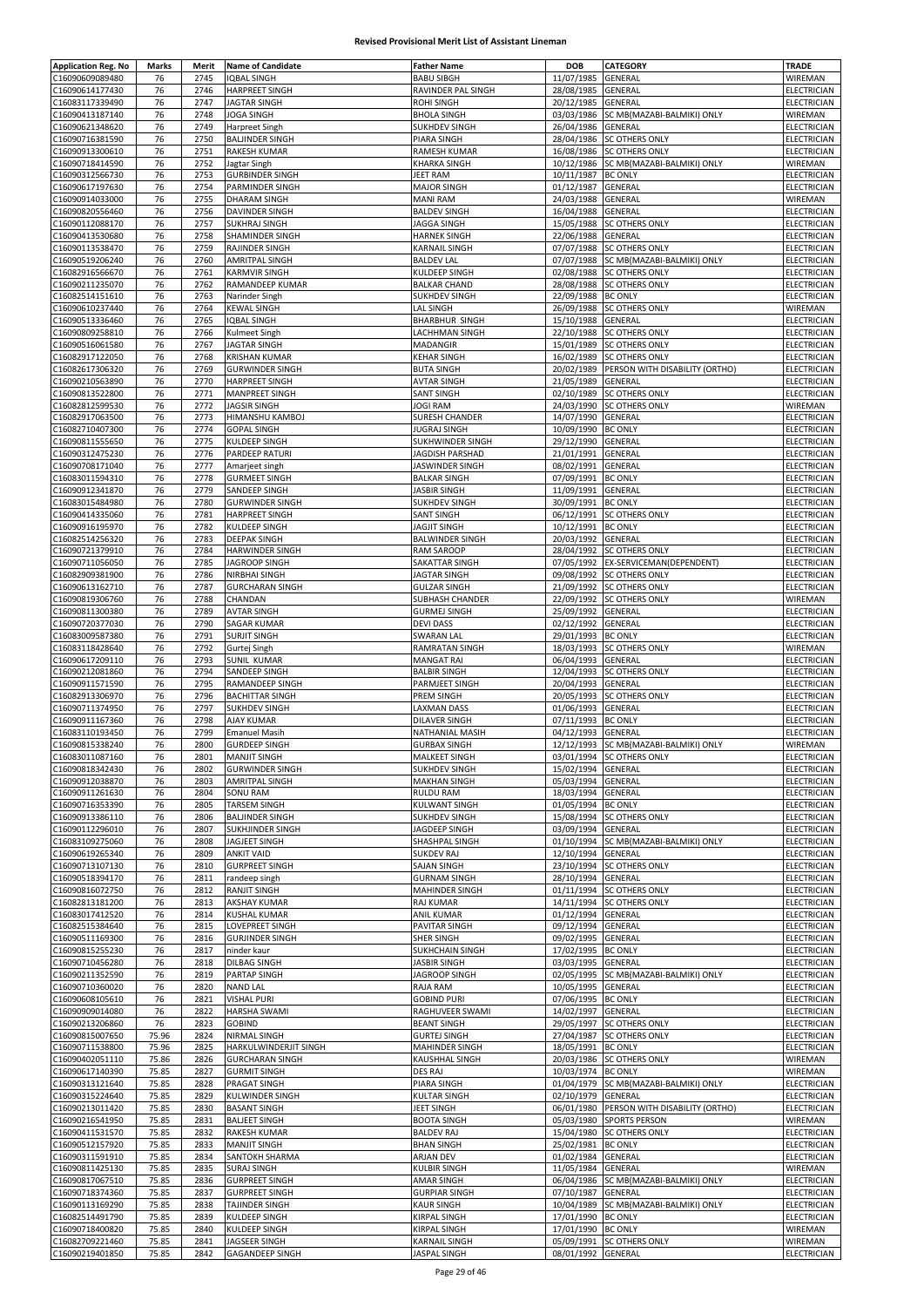| <b>Application Reg. No</b> | Marks | Merit        | <b>Name of Candidate</b>      | <b>Father Name</b>     | <b>DOB</b>               | CATEGORY                              | <b>TRADE</b>       |
|----------------------------|-------|--------------|-------------------------------|------------------------|--------------------------|---------------------------------------|--------------------|
| C16090819598750            | 75.85 | 2843         | <b>SURJIT SINGH</b>           | <b>BAGGU SINGH</b>     | 01/07/1992               | <b>SC OTHERS ONLY</b>                 | ELECTRICIAN        |
| C16090111384290            | 75.85 | 2844         | <b>GURVINDER SINGH</b>        | RANJEET SINGH          | 08/08/1993               | FREEDOM FIGHTER (DEPENDENT)           | <b>ELECTRICIAN</b> |
| C16090911570790            | 75.85 | 2845         | <b>HARPREET SINGH</b>         | <b>AMRIK SINGH</b>     | 02/02/1994               | <b>SC OTHERS ONLY</b>                 | ELECTRICIAN        |
| C16090314306290            | 75.85 | 2846         | LIYAKAT ALI                   | <b>HUSSAIN KHAN</b>    | 23/02/1994               | GENERAL                               | ELECTRICIAN        |
| C16083113297550            | 75.85 | 2847         |                               | PURAN SINGH            | 17/03/1994               | GENERAL                               | ELECTRICIAN        |
|                            |       |              | Harpreet singh                |                        |                          |                                       |                    |
| C16082511327550            | 75.85 | 2848         | JAGROOP SINGH                 | PARAMJEET SINGH        | 10/04/1994               | GENERAL                               | <b>ELECTRICIAN</b> |
| C16090309537190            | 75.85 | 2849         | <b>BUDHU SINGH</b>            | <b>KEWAL SINGH</b>     | 05/06/1994               | <b>BC ONLY</b>                        | <b>ELECTRICIAN</b> |
| C16090613136020            | 75.85 | 2850         | Narpinder Singh               | <b>MALKIT SINGH</b>    | 28/11/1997               | GENERAL                               | ELECTRICIAN        |
| C16090517239930            | 75.84 | 2851         | <b>HAKAMJEET SINGH</b>        | <b>GINDER SINGH</b>    | 24/07/1993               | <b>SC OTHERS ONLY</b>                 | ELECTRICIAN        |
| C16082618082350            | 75.75 | 2852         | YADWINDER SINGH               | RAVINDER SINGH         | 02/07/1985               | BC EX-SERVICEMAN(SELF)                | ELECTRICIAN        |
| C16090513457900            | 75.71 | 2853         | <b>BARJINDER SINGH</b>        | <b>BACHITTER SINGH</b> | 13/08/1975               | <b>BC ONLY</b>                        | ELECTRICIAN        |
| C16090814575770            | 75.71 | 2854         | Maninderpal Singh             | <b>HARBANS SINGH</b>   | 15/01/1979               | <b>BC ONLY</b>                        | ELECTRICIAN        |
| C16082912368480            | 75.71 | 2855         | SANJEEV SHARMA                | HIRA LAL SHARMA        | 10/10/1979               | GENERAL                               | ELECTRICIAN        |
| C16090408407500            | 75.71 | 2856         | Balkaran Sharma               | <b>DHARAM PAL</b>      | 18/05/1981               | GENERAL                               | ELECTRICIAN        |
| C16090310042630            | 75.71 | 2857         | <b>GURMEJ SINGH</b>           | SUKHWINDER SINGH       | 15/01/1982               | GENERAL                               | ELECTRICIAN        |
| C16090520076930            | 75.71 | 2858         | KULWINDER SINGH               | RATTAN SINGH           | 20/04/1983               | <b>SC OTHERS ONLY</b>                 | ELECTRICIAN        |
| C16090415560530            | 75.71 | 2859         | <b>HEERA LAL</b>              | OM PARKASH             | 01/04/1984               | <b>SC OTHERS ONLY</b>                 | <b>ELECTRICIAN</b> |
| C16083018310800            | 75.71 | 2860         | Ravi Sharma                   | <b>VARINDER KUMAR</b>  | 06/08/1984               | GENERAL                               | ELECTRICIAN        |
| C16090817467800            | 75.71 | 2861         | <b>INDER JIT</b>              | <b>RAM SEWAK</b>       | 02/05/1985               | <b>SC OTHERS ONLY</b>                 | ELECTRICIAN        |
|                            | 75.71 |              |                               |                        | 21/09/1985               | <b>BC ONLY</b>                        | ELECTRICIAN        |
| C16090613298100            | 75.71 | 2862<br>2863 | <b>BALJINDER SINGH</b>        | JAGJEET SINGH          | 16/07/1986               | GENERAL                               | ELECTRICIAN        |
| C16082317157260            |       |              | <b>HAKAM SINGH</b>            | NATHA SINGH            |                          |                                       |                    |
| C16090913209610            | 75.71 | 2864         | SANDIP SINGH                  | <b>HARBILAS SINGH</b>  | 01/01/1987               | GENERAL                               | ELECTRICIAN        |
| C16090819267830            | 75.71 | 2865         | JASPREET SINGH                | <b>HAKAM SIGNH</b>     | 15/01/1988               | GENERAL                               | ELECTRICIAN        |
| C16090909152170            | 75.71 | 2866         | NAVDEEP SINGH                 | <b>JASWANT SINGH</b>   | 07/10/1989               | GENERAL                               | ELECTRICIAN        |
| C16090419056950            | 75.71 | 2867         | MANPREET SINGH                | <b>SUKHAM SINGH</b>    | 17/04/1990               | GENERAL                               | ELECTRICIAN        |
| C16090615126850            | 75.71 | 2868         | <b>SURESH KUMAR</b>           | <b>KRISHAN LAL</b>     | 15/06/1990               | GENERAL                               | ELECTRICIAN        |
| C16090512117640            | 75.71 | 2869         | PRAHLAD RAY                   | KHET PAL               | 11/09/1990               | GENERAL                               | <b>ELECTRICIAN</b> |
| C16090510453780            | 75.71 | 2870         | LAKHWINDER SINGH              | <b>JAGTAR SINGH</b>    | 28/08/1991               | <b>SC OTHERS ONLY</b>                 | ELECTRICIAN        |
| C16083011145860            | 75.71 | 2871         | <b>SUKHCHAIN SINGH</b>        | NACHHATAR SINGH        | 22/10/1991               | SC MB(MAZABI-BALMIKI) ONLY            | ELECTRICIAN        |
| C16082614303170            | 75.71 | 2872         | <b>HARWINDER SINGH</b>        | <b>BAHADER SINGH</b>   | 06/01/1992               | GENERAL                               | <b>ELECTRICIAN</b> |
| C16090820417680            | 75.71 | 2873         | PARAMJEET SINGH               | <b>GAGAN SINGH</b>     | 16/02/1992               | GENERAL                               | ELECTRICIAN        |
| C16083113500140            | 75.71 | 2874         | <b>RANJIT SINGH</b>           | <b>TEK SINGH</b>       | 06/07/1992               | GENERAL                               | ELECTRICIAN        |
| C16082412320360            | 75.71 | 2875         | RUPINDER SINGH                | JAGROOP SINGH          | 29/07/1992               | GENERAL                               | ELECTRICIAN        |
| C16090820399270            | 75.71 | 2876         | <b>HARMESH SINGH</b>          | JOGINDER SINGH         | 10/10/1993               | SC OTHERS ONLY                        | ELECTRICIAN        |
| C16090913282300            | 75.71 | 2877         |                               | <b>CHARAN DASS</b>     | 10/06/1994               | <b>BC ONLY</b>                        |                    |
|                            |       |              | <b>BALWINDER SINGH</b>        |                        |                          |                                       | ELECTRICIAN        |
| C16083013084580            | 75.71 | 2878         | <b>JYOTI BALA</b>             | PREM SINGH             | 07/07/1995               | GENERAL                               | ELECTRICIAN        |
| C16090913210860            | 75.71 | 2879         | <b>DESH RAJ</b>               | <b>DAULAT RAM</b>      | 11/11/1995               | GENERAL                               | ELECTRICIAN        |
| C16090719075090            | 75.7  | 2880         | AJAY CHOUHAN                  | SUBHASH CHANDER        | 26/02/1995               | GENERAL                               | ELECTRICIAN        |
| C16090311471680            | 75.7  | 2881         | <b>VIKAS BOBBY</b>            | SUBASH CHANDER         | 01/11/1996               | <b>BC ONLY</b>                        | ELECTRICIAN        |
| C16090811168270            | 75.66 | 2882         | SAROJ                         | OM PRAKASH             | 15/10/1990               | GENERAL                               | ELECTRICIAN        |
| C16090618032680            | 75.66 | 2883         | MANMOHIT SINGH                | VARINDER SINGH         | 02/10/1994               | GENERAL                               | ELECTRICIAN        |
| C16082313547050            | 75.65 | 2884         | AJAY KUMAR                    | <b>BALVIR CHAND</b>    | 09/12/1994               | <b>SC OTHERS ONLY</b>                 | ELECTRICIAN        |
| C16090215524830            | 75.65 | 2885         | SUKHDEEP SINGH                | JASWANT SINGH          | 27/07/1995               | GENERAL                               | ELECTRICIAN        |
| C16090909047240            | 75.58 | 2886         | BHAGIRATH                     | <b>GURCHARAN SINGH</b> | 11/01/1992               | GENERAL                               | ELECTRICIAN        |
| C16090616516420            | 75.57 | 2887         | <b>GURTEJ SINGH</b>           | <b>BALWANT SINGH</b>   | 05/04/1976               | SC MB(MAZABI-BALMIKI) ONLY            | ELECTRICIAN        |
| C16083113272190            | 75.57 | 2888         | <b>GULSHAN KUMAR</b>          | <b>CHARAN DASS</b>     | 26/02/1979               | <b>SC OTHERS ONLY</b>                 | ELECTRICIAN        |
|                            |       | 2889         |                               | PURAN CHAND            |                          | GENERAL                               | ELECTRICIAN        |
| C16082514320000            | 75.57 |              | YOGESH YADAV                  |                        | 25/07/1980               |                                       |                    |
| C16082815305540            | 75.57 | 2890         | <b>AMRITPAL SINGH</b>         | <b>BALTEJ SINGH</b>    | 17/08/1980               | GENERAL                               | ELECTRICIAN        |
| C16090913562080            | 75.57 | 2891         | <b>AMRIT PAL</b>              | RAMESH KUMAR           | 27/09/1980               | GENERAL                               | WIREMAN            |
| C16090905092200            | 75.57 | 2892         | <b>JAGSIR SINGH</b>           | <b>GURDEV SINGH</b>    | 23/06/1981               | <b>GENERAL</b>                        | ELECTRICIAN        |
| C16090611267650            | 75.57 | 2893         | DHEERAJ KUMAR                 | <b>JAGGA RAM</b>       | 01/05/1982               | <b>BC ONLY</b>                        | ELECTRICIAN        |
| C16082217162950            | 75.57 | 2894         | <b>BEANT SINGH</b>            | <b>BALWINDER SINGH</b> | 14/04/1984               | GENERAL                               | <b>ELECTRICIAN</b> |
| C16090811275020            | 75.57 | 2895         | KULWINDER SINGH               | <b>KAKA SINGH</b>      | 20/06/1986               | GENERAL                               | ELECTRICIAN        |
| C16082810311110            | 75.57 | 2896         | <b>HARDEEP SINGH</b>          | DARSHAN SINGH          | 04/08/1986               | GENERAL                               | ELECTRICIAN        |
| C16090910488770            | 75.57 | 2897         | SANJEEV KUMAR                 | <b>GIRDHARI LAL</b>    | 07/09/1987               | <b>BC ONLY</b>                        | ELECTRICIAN        |
| C16083018475930            | 75.57 | 2898         | <b>GURJINDER SINGH</b>        | <b>KARTAR SINGH</b>    | 08/02/1988               | <b>GENERAL</b>                        | ELECTRICIAN        |
| C10090910140800            | 75.57 | 2899         | <b>RANJIT SINGH</b>           | JOGINDER SINGH         | 02/11/1988 GENERAL       |                                       | ELECTRICIAN        |
| C16090915195130            | 75.57 | 2900         | <b>HARJEET SINGH</b>          | <b>GURMAIL SINGH</b>   |                          | 11/03/1989 SC MB(MAZABI-BALMIKI) ONLY | WIREMAN            |
| C16083118467310            | 75.57 | 2901         | <b>TYSON</b>                  | <b>BASHIR MASIH</b>    | 26/03/1989               | <b>GENERAL</b>                        | ELECTRICIAN        |
| C16090710586800            | 75.57 | 2902         | <b>SUKHDEV SINGH</b>          | LAL SINGH              | 23/07/1989               | <b>SC OTHERS ONLY</b>                 | <b>ELECTRICIAN</b> |
| C16090312158340            | 75.57 | 2903         | <b>IQBALDIP SINGH</b>         | <b>CHARAN SINGH</b>    | 03/02/1990               | GENERAL                               | <b>ELECTRICIAN</b> |
|                            |       |              |                               |                        |                          |                                       |                    |
| C16082512501890            | 75.57 | 2904         | JASBIR SINGH<br>KULDEEP SINGH | SANTOKH SINGH          | 10/03/1990<br>15/03/1990 | SC MB(MAZABI-BALMIKI) ONLY            | ELECTRICIAN        |
| C16090308593030            | 75.57 | 2905         |                               | DARSHAN SINGH          |                          | GENERAL                               | ELECTRICIAN        |
| C16083113511040            | 75.57 | 2906         | Daljeet Singh                 | RAJINDER SINGH         | 30/08/1990               | GENERAL                               | ELECTRICIAN        |
| C16082810362720            | 75.57 | 2907         | <b>BALJINDER SINGH</b>        | AMARJIT SINGH          | 30/10/1991               | <b>BC ONLY</b>                        | WIREMAN            |
| C16090112455280            | 75.57 | 2908         | Simrjeet Singh                | TARLOCHAN SINGH        | 04/09/1992               | GENERAL                               | <b>ELECTRICIAN</b> |
| C16090518129420            | 75.57 | 2909         | <b>GURPREET SINGH</b>         | MOHINDER SINGH         | 06/01/1993               | GENERAL                               | ELECTRICIAN        |
| C16090715165720            | 75.57 | 2910         | <b>GURJANT SINGH</b>          | <b>DALJIT SINGH</b>    | 15/09/1993               | <b>BC ONLY</b>                        | ELECTRICIAN        |
| C16082920077250            | 75.57 | 2911         | SURINDERPAL SINGH             | <b>BALBIR SINGH</b>    | 24/01/1994               | <b>SC OTHERS ONLY</b>                 | ELECTRICIAN        |
| C16090912507190            | 75.57 | 2912         | <b>DAYA RAM</b>               | DHARMPAL               | 11/04/1994               | GENERAL                               | <b>ELECTRICIAN</b> |
| C16090614190470            | 75.57 | 2913         | Janak Kamboj                  | <b>SURAJ PRAKASH</b>   | 19/06/1994               | GENERAL                               | ELECTRICIAN        |
| C16090318071550            | 75.57 | 2914         | KIMTI LAL                     | <b>TIRATH RAM</b>      |                          | 01/03/1995 SC OTHERS ONLY             | ELECTRICIAN        |
| C16082514383180            | 75.56 | 2915         | <b>GURJEET SINGH</b>          | PARWINDER SINGH        | 02/05/1994 BC ONLY       |                                       | ELECTRICIAN        |
| C16083016324990            | 75.53 | 2916         | <b>GURSEWAK SINGH</b>         | <b>GURTEJ SINGH</b>    | 04/03/1980               | <b>SC OTHERS ONLY</b>                 | ELECTRICIAN        |
| C16090714417370            | 75.51 | 2917         | RANJIT SINGH                  | LAKHWINDER SINGH       | 23/06/1990               | GENERAL                               | ELECTRICIAN        |
| C16090611215290            | 75.51 | 2918         | SANDEEP KUMAR                 | <b>CHAMAN LAL</b>      | 01/05/1992               | SC OTHERS ONLY                        | WIREMAN            |
| C16090515534480            | 75.5  | 2919         | NITIN SHARMA                  | PARAMJIT SHARMA        | 27/02/1989               | GENERAL                               | WIREMAN            |
| C16090912278550            | 75.5  | 2920         | <b>VINOD KUMAR</b>            | KASHMIR CHAND          | 05/04/1993               | SC OTHERS ONLY                        | ELECTRICIAN        |
| C16090511191690            | 75.44 | 2921         | <b>VINEET SHARMA</b>          | RAGHUBIR SHARMA        | 29/07/1997               | GENERAL                               | ELECTRICIAN        |
| C16082709522460            | 75.43 | 2922         | <b>JASVIR SINGH</b>           | DARSHAN SINGH          | 04/04/1981               | GENERAL                               | <b>ELECTRICIAN</b> |
| C16090914582350            | 75.43 | 2923         | Jatinder Singh                | NACHHATAR SINGH        | 17/12/1988               | SC MB(MAZABI-BALMIKI) ONLY            | ELECTRICIAN        |
| C16090513082390            | 75.43 | 2924         | Jagdish                       | <b>DALIP SINGH</b>     | 23/08/1991               | <b>SC OTHERS ONLY</b>                 | ELECTRICIAN        |
| C16090716311470            | 75.43 | 2925         | <b>JOG RAJ</b>                | DES RAJ                | 15/01/1993               | <b>SC OTHERS ONLY</b>                 | WIREMAN            |
|                            |       |              |                               |                        |                          |                                       |                    |
| C16090618490020            | 75.42 | 2926         | <b>KIRPAL SINGH</b>           | HARCHARAN SINGH        | 17/08/1976               | <b>BC ONLY</b>                        | WIREMAN            |
| C16090412175800            | 75.42 | 2927         | SUKHBEER SINGH                | <b>DHARAM SINGH</b>    | 05/11/1977               | <b>BC ONLY</b>                        | ELECTRICIAN        |
| C16090817545460            | 75.42 | 2928         | JASWINDER SINGH               | ANGREZ SINGH           | 03/05/1979               | SC MB(MAZABI-BALMIKI) ONLY            | ELECTRICIAN        |
| C16090915021410            | 75.42 | 2929         | charanjit singh               | <b>SUCHA SINGH</b>     |                          | 03/04/1980 SC OTHERS ONLY             | ELECTRICIAN        |
| C16090309203920            | 75.42 | 2930         | <b>CHARANJEET SINGH</b>       | PALA SINGH             | 26/03/1981               | <b>BC ONLY</b>                        | WIREMAN            |
| C16083010427190            | 75.42 | 2931         | Gurpreet Singh                | LABH SINGH             | 05/11/1981               | <b>SC OTHERS ONLY</b>                 | WIREMAN            |
| C16083112110210            | 75.42 | 2932         | <b>BALJINDER SINGH</b>        | MOHAN SINGH            | 01/05/1982               | GENERAL                               | ELECTRICIAN        |
| C16090618351270            | 75.42 | 2933         | RAVINDER KUMAR                | <b>KRISHAN KUMAR</b>   | 25/05/1982               | GENERAL                               | WIREMAN            |
| C16090415130330            | 75.42 | 2934         | <b>BAJRANG LAL</b>            | OM PRAKASH             | 19/09/1986               | <b>GENERAL</b>                        | ELECTRICIAN        |
| C16090219549420            | 75.42 | 2935         | <b>HARDEEP SINGH</b>          | <b>GURJANT SINGH</b>   | 13/11/1986               | <b>BC ONLY</b>                        | ELECTRICIAN        |
| C16090810573120            | 75.42 | 2936         | Harwinder singh               | <b>BALLU RAM</b>       | 24/04/1987               | <b>SC OTHERS ONLY</b>                 | ELECTRICIAN        |
| C16090116248680            | 75.42 | 2937         | MANDIP SINGH                  | DARSHAN SINGH          | 22/07/1987               | <b>BC ONLY</b>                        | ELECTRICIAN        |
| C16082310199980            | 75.42 | 2938         | <b>MALKIT SINGH</b>           | <b>GURNAM SINGH</b>    | 23/02/1988               | GENERAL                               | ELECTRICIAN        |
| C16090116446060            | 75.42 | 2939         | KARAMJEET SINGH               | <b>GUDDU SINGH</b>     |                          | 03/04/1988 SC OTHERS ONLY             | ELECTRICIAN        |
| C16083113206280            | 75.42 | 2940         | RAVI KUMAR                    | <b>JAI DEV</b>         |                          | 22/10/1989 SC OTHERS ONLY             | ELECTRICIAN        |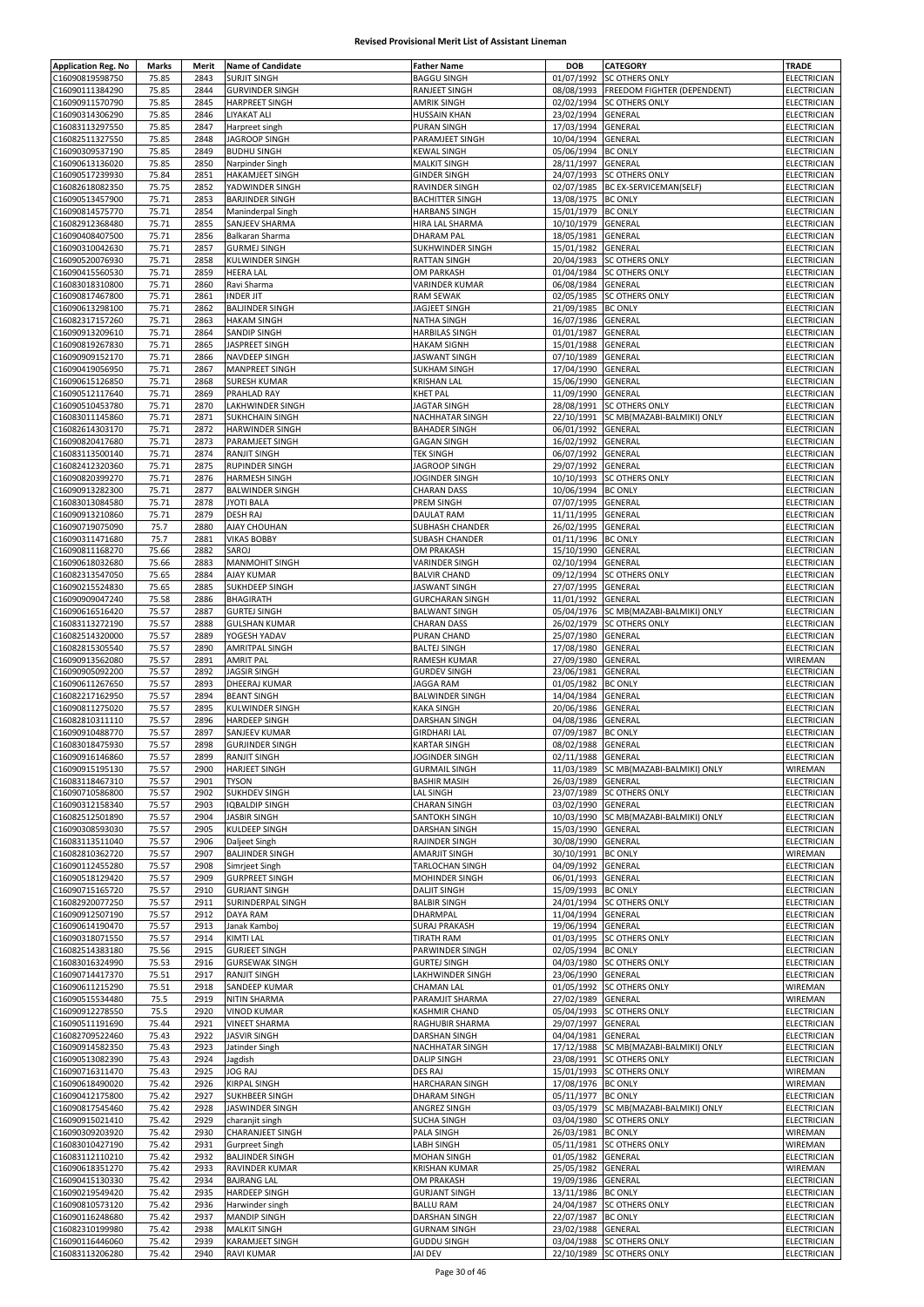| <b>Application Reg. No</b> | Marks | Merit | <b>Name of Candidate</b>   | <b>Father Name</b>          | <b>DOB</b>         | <b>CATEGORY</b>                       | TRADE              |
|----------------------------|-------|-------|----------------------------|-----------------------------|--------------------|---------------------------------------|--------------------|
| C16090413245140            | 75.42 | 2941  | <b>GURDEEP SINGH</b>       | <b>AVTAR SINGH</b>          | 01/04/1990         | GENERAL                               | ELECTRICIAN        |
| C16090713411250            | 75.42 | 2942  | <b>ROSHAN SONI</b>         | LAL CHAND SONI              | 20/07/1990         | GENERAL                               | ELECTRICIAN        |
|                            |       | 2943  |                            |                             |                    |                                       |                    |
| C16090617511400            | 75.42 |       | <b>SONU KUMAR</b>          | RAJU RAM                    | 01/05/1991         | GENERAL                               | ELECTRICIAN        |
| C16090815540400            | 75.42 | 2944  | <b>ASHISH KUMAR</b>        | <b>BALVEER</b>              | 03/03/1992         | GENERAL                               | ELECTRICIAN        |
| C16083110420500            | 75.42 | 2945  | <b>SOMA SINGH</b>          | MANGA SINGH                 | 10/03/1992         | SC MB(MAZABI-BALMIKI) ONLY            | ELECTRICIAN        |
| C16082710231840            | 75.42 | 2946  | <b>GURDEEP SINGH</b>       | JARNAIL SINGH               | 10/05/1992         | GENERAL                               | ELECTRICIAN        |
| C16090812539360            | 75.42 | 2947  | <b>BEANT KAUR</b>          | <b>GURMEL SINGH</b>         | 31/12/1995         | GENERAL                               | ELECTRICIAN        |
| C16090618330360            | 75.4  | 2948  | RAJINDER KUMAR             | <b>SWAMI NATHAN</b>         | 31/05/1980         | <b>SC OTHERS ONLY</b>                 | <b>ELECTRICIAN</b> |
| C16083111021230            | 75.4  | 2949  | SAURAV SHUKLA              | SOHAN LAL SHUKLA            | 17/05/1985         | GENERAL                               | ELECTRICIAN        |
| C16090911163620            | 75.4  | 2950  | JASWINDER SINGH            | SATNAM SINGH                | 13/07/1992         | <b>SC OTHERS ONLY</b>                 | WIREMAN            |
|                            |       |       |                            |                             |                    |                                       |                    |
| C16083110564620            | 75.4  | 2951  | <b>VIKKY KUMAR</b>         | <b>GANSHYAM DAS</b>         | 28/08/1993         | GENERAL                               | ELECTRICIAN        |
| C16090916338880            | 75.4  | 2952  | CHHINDERPAL SINGH          | <b>DARSHAN SINGH</b>        | 05/01/1996         | GENERAL                               | ELECTRICIAN        |
| C16083020386420            | 75.4  | 2953  | <b>TUSHAR KAMBOJ</b>       | RAM PARKASH                 | 09/10/1996         | GENERAL                               | ELECTRICIAN        |
| C16090318404990            | 75.38 | 2954  | <b>BALKAR SINGH</b>        | <b>AMARJIT SINGH</b>        | 25/05/1983         | <b>SC OTHERS ONLY</b>                 | ELECTRICIAN        |
| C16082518023250            | 75.38 | 2955  | RAJDEEP SINGH              | RANDHIR SINGH               | 28/02/1989         | <b>BC ONLY</b>                        | ELECTRICIAN        |
| C16082609495520            | 75.36 | 2956  | <b>SUKHDEV SINGH</b>       | <b>HARMAIL SINGH</b>        | 10/10/1991         | GENERAL                               | ELECTRICIAN        |
| C16090913180700            | 75.36 | 2957  | <b>HARPRERT SINGH</b>      | <b>GURNAM SINGH</b>         | 11/10/1994         | <b>BC ONLY</b>                        | ELECTRICIAN        |
| C16090112364960            | 75.35 | 2958  | SUKHCHAIN SINGH            | <b>SIMRAN SINGH</b>         | 11/04/1996         | SC MB(MAZABI-BALMIKI) ONLY            | ELECTRICIAN        |
|                            |       |       |                            |                             |                    |                                       |                    |
| C16090109487740            | 75.33 | 2959  | <b>DILBAG SINGH</b>        | <b>TARA SINGH</b>           | 08/03/1988         | <b>BC ONLY</b>                        | ELECTRICIAN        |
| C16083116062870            | 75.33 | 2960  | <b>KULDEEP SINGH</b>       | LABH SINGH                  | 12/08/1992         | <b>SC OTHERS ONLY</b>                 | ELECTRICIAN        |
| C16090614062770            | 75.28 | 2961  | <b>DARSHAN KUMAR</b>       | <b>KARAM CHAND</b>          | 04/08/1976         | <b>SC OTHERS ONLY</b>                 | ELECTRICIAN        |
| C16090710130310            | 75.28 | 2962  | <b>LAKHWINDER SINGH</b>    | <b>CHANAN SINGH</b>         | 15/04/1977         | <b>SC OTHERS ONLY</b>                 | WIREMAN            |
| C16090500163920            | 75.28 | 2963  | Dalbir singh               | <b>HARBINDER SINGH</b>      | 08/08/1981         | <b>GENERAL</b>                        | ELECTRICIAN        |
| C16090715453280            | 75.28 | 2964  | JAGMINDER SINGH            | SADHU SINGH                 | 25/02/1983         | GENERAL                               | ELECTRICIAN        |
|                            | 75.28 | 2965  | <b>KULWANT SINGH</b>       | RAMJI LAL                   |                    |                                       |                    |
| C16082508464660            |       |       |                            |                             | 12/06/1983         | GENERAL                               | ELECTRICIAN        |
| C16090811530530            | 75.28 | 2966  | JATINDER KUMAR             | <b>KRISHAN GOPAL</b>        | 22/01/1985         | <b>GENERAL</b>                        | ELECTRICIAN        |
| C16090812299190            | 75.28 | 2967  | PREM KUMAR                 | <b>JAI CHAND</b>            | 31/03/1986         | <b>SC OTHERS ONLY</b>                 | WIREMAN            |
| C16090416429160            | 75.28 | 2968  | <b>NIRMAL SINGH</b>        | <b>CHARAN SINGH</b>         | 23/09/1986         | <b>SC OTHERS ONLY</b>                 | ELECTRICIAN        |
| C16090518194770            | 75.28 | 2969  | <b>GURPREET SINGH</b>      | SINGARA SINGH               | 10/05/1988         | <b>SC OTHERS ONLY</b>                 | ELECTRICIAN        |
| C16090111287530            | 75.28 | 2970  | KARAMJEET SINGH            | <b>HAKAM SINGH</b>          | 20/05/1988         | GENERAL                               | ELECTRICIAN        |
| C16090613447140            | 75.28 | 2971  | <b>HARPREET SINGH</b>      | <b>JUGRAJ SINGH</b>         | 09/01/1989         | SC OTHERS ONLY                        | ELECTRICIAN        |
|                            | 75.28 | 2972  |                            | <b>SURJIT SINGH</b>         | 16/04/1989         | <b>SC OTHERS ONLY</b>                 | ELECTRICIAN        |
| C16090313355640            |       |       | RAMANJEET SINGH            |                             |                    |                                       |                    |
| C16090720212500            | 75.28 | 2973  | <b>AMAR SINGH</b>          | <b>TAJA SINGH</b>           | 20/04/1990         | <b>SC OTHERS ONLY</b>                 | <b>ELECTRICIAN</b> |
| C16090311483520            | 75.28 | 2974  | <b>GEETA RANI</b>          | RAMESH KUMAR                | 18/03/1991         | GENERAL                               | ELECTRICIAN        |
| C16090612420640            | 75.28 | 2975  | SANDEEP SINGH              | NIRMAL SINGH                | 23/12/1991         | <b>SC OTHERS ONLY</b>                 | ELECTRICIAN        |
| C16090915226010            | 75.28 | 2976  | <b>SHALLI KUMAR</b>        | PAWAN KUMAR                 | 03/02/1992         | GENERAL                               | <b>ELECTRICIAN</b> |
| C16090912386710            | 75.28 | 2977  | <b>GAGANDEEP SINGH</b>     | <b>HARDEV SINGH</b>         | 05/07/1993         | GENERAL                               | ELECTRICIAN        |
| C16083113037250            | 75.28 | 2978  | JAGSEER SINGH              | <b>HARNEK SINGH</b>         | 28/12/1993         | GENERAL                               | ELECTRICIAN        |
|                            |       |       |                            |                             |                    |                                       |                    |
| C16090817547980            | 75.25 | 2979  | <b>BABLU</b>               | RAM CHANDER                 | 02/12/1996         | GENERAL                               | ELECTRICIAN        |
| C16090110489920            | 75.23 | 2980  | AMANDEEP SINGH             | RAJINDER SINGH              | 15/05/1993         | GENERAL                               | ELECTRICIAN        |
| C16083112282260            | 75.22 | 2981  | <b>MANJIT SINGH</b>        | KARNAIL SINGH               | 10/01/1987         | GENERAL                               | ELECTRICIAN        |
| C16083012009030            | 75.22 | 2982  | <b>HARPREET SINGH</b>      | SURINDER PAL SINGH          | 02/01/1995         | GENERAL                               | WIREMAN            |
| C16090711494440            | 75.22 | 2983  | <b>MANVIR SINGH</b>        | <b>JAGTAR SINGH</b>         | 31/01/1995         | GENERAL                               | ELECTRICIAN        |
| C16090812453050            | 75.22 | 2984  | <b>GURMEET SINGH</b>       | <b>BALVEER SINGH</b>        | 15/12/1997         | GENERAL                               | ELECTRICIAN        |
| C16090214406070            | 75.19 | 2985  | <b>JAGVIR SINGH</b>        | MOHAN SINGH                 | 20/10/1992         | GENERAL                               | ELECTRICIAN        |
|                            |       |       |                            |                             |                    |                                       |                    |
| C16090417017870            | 75.14 | 2986  | <b>SUKHDEV SINGH</b>       | <b>HARI SINGH</b>           | 30/04/1975         | <b>SC OTHERS ONLY</b>                 | WIREMAN            |
| C16090916104690            | 75.14 | 2987  | JASWINDER SINGH            | NARJEET SINGH               | 01/10/1976         | <b>SC OTHERS ONLY</b>                 | ELECTRICIAN        |
| C16082916112820            | 75.14 | 2988  | <b>RUPINDER SINGH</b>      | DAULAT RAM                  | 22/04/1979         | <b>BC ONLY</b>                        | WIREMAN            |
| C16082915200350            | 75.14 | 2989  | <b>DALJIT SINGH SIDHU</b>  | <b>TARA SINGH</b>           | 24/08/1980         | GENERAL                               | ELECTRICIAN        |
| C16090717304280            | 75.14 | 2990  | <b>AMARJIT SINGH</b>       | SARBAN SINGH                | 07/12/1980         | GENERAL                               | ELECTRICIAN        |
| C16090711020020            | 75.14 | 2991  | <b>CHAMKAUR SINGH</b>      | <b>GURBHAJAN SINGH</b>      | 15/12/1980         | GENERAL                               | ELECTRICIAN        |
| C16090818019370            | 75.14 | 2992  | <b>GURMEET SINGH LOTAY</b> | JAGJEET SINGH               | 09/04/1982         | <b>BC ONLY</b>                        | ELECTRICIAN        |
| C16090219061360            | 75.14 | 2993  | <b>BIKRAMJIT SINGH</b>     | KARNAIL SINGH               | 03/03/1984         | <b>SC OTHERS ONLY</b>                 | ELECTRICIAN        |
|                            |       |       |                            |                             |                    |                                       |                    |
| C16090212462010            | 75.14 | 2994  | SATNAM SINGH               | DARSHAN SINGH               | 25/01/1985         | <b>BC ONLY</b>                        | ELECTRICIAN        |
| C16090417121570            | 75.14 | 2995  | Dheeraj                    | <b>JANAK RAJ</b>            |                    | 06/02/1985 SC OTHERS ONLY             | WIREMAN            |
| C16090811195930            | 75.14 | 2996  | <b>AMNIDER SINGH</b>       | <b>JARNAIL SINGH</b>        |                    | 20/04/1987 SC OTHERS ONLY             | ELECTRICIAN        |
| C16083017460470            | 75.14 | 2997  | <b>GURBANT SINGH</b>       | JAGSIR SINGH                | 09/09/1987 GENERAL |                                       | ELECTRICIAN        |
| C16090318412730            | 75.14 | 2998  | <b>BALJINDER SINGH</b>     | <b>JAIMAL SINGH</b>         | 10/02/1989         | <b>SC OTHERS ONLY</b>                 | ELECTRICIAN        |
| C16090813073250            | 75.14 | 2999  | Kulwinder Singh            | DHARMJEET SINGH             | 06/03/1989         | <b>SC OTHERS ONLY</b>                 | ELECTRICIAN        |
| C16083110400800            | 75.14 | 3000  | <b>HARDEEP SINGH</b>       | CHHAJU SINGH                | 28/08/1989         | GENERAL                               | ELECTRICIAN        |
|                            |       |       |                            |                             |                    |                                       |                    |
| C16082914236450            | 75.14 | 3001  | <b>SUBHASH CHANDER</b>     | <b>NATHU RAM</b>            | 01/01/1991         | <b>BC ONLY</b>                        | WIREMAN            |
| C16090716188730            | 75.14 | 3002  | <b>JUGRAJ SINGH</b>        | <b>JASSA SINGH</b>          | 07/02/1992         | SC MB(MAZABI-BALMIKI) ONLY            | ELECTRICIAN        |
| C16090314333760            | 75.14 | 3003  | SANDEEP KUMAR              | LEKHRAJ                     | 20/05/1992         | GENERAL                               | ELECTRICIAN        |
| C16090213083750            | 75.14 | 3004  | RAJVEER SINGH              | <b>KAUR SINGH</b>           | 07/11/1992         | SC MB(MAZABI-BALMIKI) ONLY            | ELECTRICIAN        |
| C16090710520880            | 75.14 | 3005  | <b>KIRANJIT SINGH</b>      | <b>GURMEL SINGH</b>         | 05/02/1993         | GENERAL                               | ELECTRICIAN        |
| C16090811114540            | 75.14 | 3006  | PREM KUMAR                 | <b>SHIV KUMAR</b>           | 14/04/1993         | GENERAL                               | ELECTRICIAN        |
| C16082909545520            | 75.14 | 3007  | <b>GURPREET SINGH</b>      | JOGINDER SINGH              | 25/01/1994         | GENERAL                               | ELECTRICIAN        |
| C16090110201890            | 75.14 | 3008  | JASPREET SINGH SEKHON      | <b>BAHADUR SINGH SEKHON</b> | 01/03/1995         | GENERAL                               | <b>ELECTRICIAN</b> |
|                            |       |       |                            |                             |                    |                                       |                    |
| C16090620294340            | 75.14 | 3009  | <b>VIKAS</b>               | DESRAJ                      | 11/07/1995         | GENERAL                               | ELECTRICIAN        |
| C16090811480640            | 75.14 | 3010  | <b>HANSRAJ</b>             | CHHAGAN LAL                 | 08/10/1995         | GENERAL                               | ELECTRICIAN        |
| C16090912221180            | 75.11 | 3011  | <b>ASHOK KUMAR</b>         | AJMER SINGH                 | 02/07/1987         | GENERAL                               | ELECTRICIAN        |
| C16083015137050            | 75.11 | 3012  | <b>RAVI KAPILA</b>         | <b>BASANT KUMAR</b>         | 07/09/1992         | <b>SC OTHERS ONLY</b>                 | ELECTRICIAN        |
| C16082913088900            | 75.11 | 3013  | NARESH CHAUHAN             | MOHINDER SINGH              | 15/09/1992         | <b>SC OTHERS ONLY</b>                 | ELECTRICIAN        |
| C16090517210250            | 75.1  | 3014  | TAJINDER SINGH             | <b>GURNAM SINGH</b>         | 05/01/1978         | <b>BC ONLY</b>                        | ELECTRICIAN        |
| C16090613240530            | 75.09 | 3015  | GAGANDEEP                  | AJIT KUMAR                  |                    | 10/10/1995 SC OTHERS ONLY             | ELECTRICIAN        |
|                            |       |       |                            |                             |                    |                                       |                    |
| C16090814117860            | 75.08 | 3016  | JAGWINDER SINGH            | JARNAIL SINGH               | 13/10/1981         | GENERAL                               | ELECTRICIAN        |
| C16090910216350            | 75.07 | 3017  | <b>GAGANPREET SINGH</b>    | RANJIT SINGH                | 20/03/1993         | <b>BC ONLY</b>                        | ELECTRICIAN        |
| C16083017362600            | 75.07 | 3018  | <b>GURUSEVAK KUMAWAT</b>   | <b>BIRMA RAM KUMAWAT</b>    | 12/07/1997         | GENERAL                               | ELECTRICIAN        |
| C16090511229660            | 75.03 | 3019  | AMARJEET SINGH             | <b>NASIB SINGH</b>          | 07/12/1992         | <b>SC OTHERS ONLY</b>                 | ELECTRICIAN        |
| C16090616088570            | 75    | 3020  | Sukhwinder Singh           | <b>DALIP SINGH</b>          |                    | 20/10/1975 SC MB(MAZABI-BALMIKI) ONLY | <b>ELECTRICIAN</b> |
| C16090821058240            | 75    | 3021  | SANDEEP KUMAR              | PADMA RAM                   | 09/03/1976 BC ONLY |                                       | ELECTRICIAN        |
| C16090710448700            | 75    | 3022  | SATPAL SINGH               | SURJEET SINGH               | 18/12/1976         | <b>SC OTHERS ONLY</b>                 | ELECTRICIAN        |
|                            |       |       |                            |                             |                    |                                       |                    |
| C16090618019550            | 75    | 3023  | <b>NARINDER KUMAR</b>      | <b>BHAGAT RAM</b>           | 25/09/1977         | <b>SC OTHERS ONLY</b>                 | ELECTRICIAN        |
| C16090219147440            | 75    | 3024  | <b>AMARJIT SINGH</b>       | PRITAM SINGH                | 05/01/1979         | GENERAL                               | ELECTRICIAN        |
| C16090213175950            | 75    | 3025  | Anil Kumar                 | RAGHBIR CHAND               | 01/03/1979         | GENERAL                               | ELECTRICIAN        |
| C16083110045600            | 75    | 3026  | JAGSEER SINGH              | <b>SURJIT SINGH</b>         | 16/04/1979         | <b>SC OTHERS ONLY</b>                 | WIREMAN            |
| C16090111000960            | 75    | 3027  | SARABJIT SINGH             | PREM SINGH                  | 23/11/1980 BC ONLY |                                       | ELECTRICIAN        |
| C16090112316780            | 75    | 3028  | <b>TOTA SINGH</b>          | <b>GOPAL SINGH</b>          | 02/01/1981         | GENERAL                               | WIREMAN            |
| C16083013214110            | 75    | 3029  | JASWINDER SINGH            | <b>GURCHARAN SINGH</b>      | 15/02/1982         | GENERAL                               | ELECTRICIAN        |
|                            |       |       |                            |                             |                    |                                       |                    |
| C16082913466290            | 75    | 3030  | <b>MALKIT SINGH</b>        | PREM DASS                   | 08/04/1982         | <b>BC ONLY</b>                        | ELECTRICIAN        |
| C16082510566440            | 75    | 3031  | jaswinder singh            | <b>GURNAM SINGH</b>         | 24/04/1982         | <b>SC OTHERS ONLY</b>                 | WIREMAN            |
| C16082419459350            | 75    | 3032  | <b>GURPREET SINGH</b>      | <b>GURDEEP SINGH</b>        | 13/11/1982         | GENERAL                               | ELECTRICIAN        |
| C16090115350290            | 75    | 3033  | <b>SUKHBIR SINGH</b>       | RANJIT SINGH                | 26/07/1984         | <b>BC ONLY</b>                        | <b>ELECTRICIAN</b> |
| C16083013465240            | 75    | 3034  | PARMINDER SINGH            | MANJITINDER SINGH           | 05/03/1985         | GENERAL                               | WIREMAN            |
| C16090816113630            | 75    | 3035  | <b>HARDEEP SINGH</b>       | <b>AVTAR SINGH</b>          | 24/09/1985 BC ONLY |                                       | WIREMAN            |
| C16090617038170            | 75    | 3036  | SALINDER KUMAR             | DHARAM CHAND                | 16/10/1985 BC ONLY |                                       | WIREMAN            |
|                            |       |       |                            |                             |                    |                                       |                    |
| C16083012414180            | 75    | 3037  | SAPARANJIT SINGH           | <b>HARNAIB SINGH</b>        | 15/11/1985 GENERAL |                                       | ELECTRICIAN        |
| C16090719360890            | 75    | 3038  | <b>ASHOK SINGH</b>         | <b>KEHAR SINGH</b>          |                    | 06/03/1986 SC OTHERS ONLY             | ELECTRICIAN        |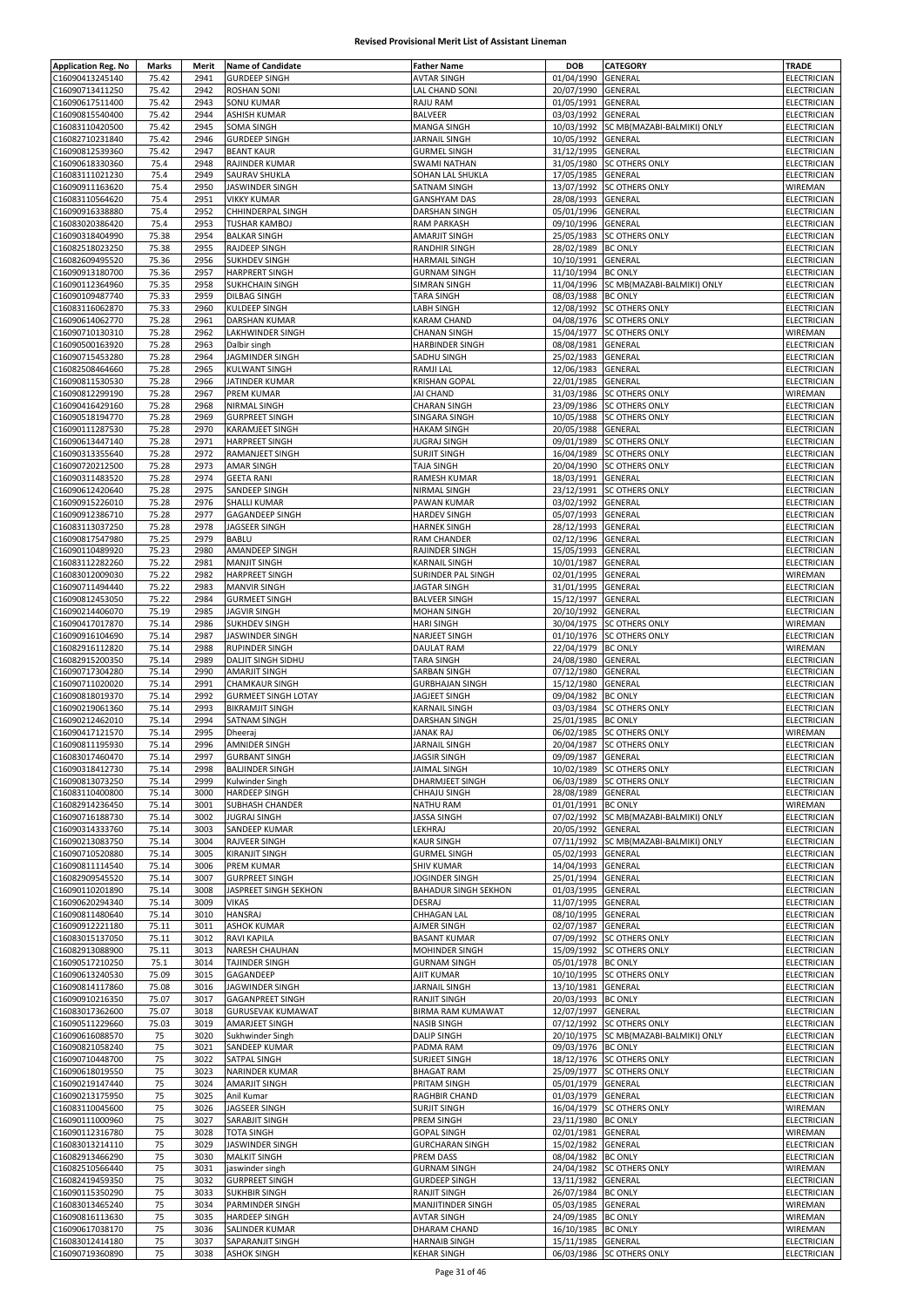| <b>Application Reg. No</b>         | <b>Marks</b> | Merit | <b>Name of Candidate</b>   | <b>Father Name</b>     | <b>DOB</b>         | CATEGORY                              | <b>TRADE</b>                      |
|------------------------------------|--------------|-------|----------------------------|------------------------|--------------------|---------------------------------------|-----------------------------------|
| C16090711499150                    | 75           | 3039  | <b>HARDEEP KUMAR</b>       | <b>RAM MURTI</b>       | 25/03/1986         | GENERAL                               | ELECTRICIAN                       |
| C16090814041470                    | 75           | 3040  | <b>GURBINDER SINGH</b>     | NACHATTAR SINGH        |                    | 29/06/1986 SC MB(MAZABI-BALMIKI) ONLY | ELECTRICIAN                       |
| C16090518472440                    | 75           | 3041  | satnam singh               | <b>HUSSAN CHAND</b>    | 11/11/1986         | <b>SC OTHERS ONLY</b>                 | ELECTRICIAN                       |
| C16090810389060                    | 75           | 3042  | Rajesh Kumar               | RAGHU NATH             | 24/11/1986         | <b>GENERAL</b>                        | ELECTRICIAN                       |
|                                    | 75           |       |                            |                        |                    |                                       |                                   |
| C16090915365360                    |              | 3043  | Gurdip Singh               | <b>BIKKAR PURI</b>     | 11/12/1986         | <b>BC ONLY</b>                        | WIREMAN                           |
| C16090511239140                    | 75           | 3044  | Makhan Lal                 | <b>BANSI LAL</b>       | 03/02/1987         | <b>SC OTHERS ONLY</b>                 | ELECTRICIAN                       |
| C16090910325650                    | 75           | 3045  | HARJEET SINGH              | <b>GURMAIL SINGH</b>   | 03/04/1987         | GENERAL                               | WIREMAN                           |
| C16082913293350                    | 75           | 3046  | <b>HARJIT SINGH</b>        | <b>GURMAIL SINGH</b>   | 04/05/1987         | GENERAL                               | ELECTRICIAN                       |
| C16083011026720                    | 75           | 3047  | JAGJIT SINGH               | <b>BHOLA SINGH</b>     | 12/03/1988         | GENERAL                               | WIREMAN                           |
| C16090417018750                    | 75           | 3048  | JASWINDER SINGH            | ROOP SINGH             | 05/05/1988         | GENERAL                               | ELECTRICIAN                       |
| C16090720592850                    | 75           | 3049  | <b>GURPREET SINGH</b>      | <b>KEWAL SINGH</b>     | 16/06/1988         | SC OTHERS ONLY                        | ELECTRICIAN                       |
| C16090211529030                    | 75           | 3050  | NIRBHAI SINGH              | MAHINDER SINGH         | 19/07/1988         | <b>SC OTHERS ONLY</b>                 | ELECTRICIAN                       |
| C16090308201430                    | 75           | 3051  | RAMANJIT SINGH             | PRITAM SINGH           | 21/07/1988         | GENERAL                               | ELECTRICIAN                       |
| C16083006318020                    | 75           | 3052  | <b>Gurpreet Singh</b>      | KULDEEP SINGH          | 06/11/1988         | <b>BC ONLY</b>                        | ELECTRICIAN                       |
|                                    | 75           | 3053  |                            | <b>MANGAL SINGH</b>    |                    | GENERAL                               | WIREMAN                           |
| C16083111531190                    |              |       | <b>CHAMKAUR SINGH</b>      |                        | 27/11/1988         |                                       |                                   |
| C16090616553920                    | 75           | 3054  | PARAMJEET SINGH            | KRISHANPAL             | 05/01/1989         | GENERAL                               | ELECTRICIAN                       |
| C16082614086450                    | 75           | 3055  | JAGJEET SINGH              | <b>BALWINDER SINGH</b> | 02/04/1989         | GENERAL                               | ELECTRICIAN                       |
| C16083012129820                    | 75           | 3056  | JAGDEEP SINGH              | <b>BAWA SINGH</b>      | 27/04/1989         | <b>SC OTHERS ONLY</b>                 | WIREMAN                           |
| C16090513138390                    | 75           | 3057  | JASPAL SINGH               | <b>GURMAIL SINGH</b>   | 08/05/1989         | <b>SC OTHERS ONLY</b>                 | ELECTRICIAN                       |
| C16082420154960                    | 75           | 3058  | PARDEEP KUMAR              | RAM PARSHAD            | 08/06/1989         | <b>SC OTHERS ONLY</b>                 | ELECTRICIAN                       |
| C16090118345500                    | 75           | 3059  | DEVINDER SINGH             | PHOOL KUMAR            | 25/09/1989         | GENERAL                               | ELECTRICIAN                       |
| C16082919283590                    | 75           | 3060  | SANDEEP KUMAR              | RAMESH KUMAR           | 16/11/1989         | SC MB(MAZABI-BALMIKI) ONLY            | WIREMAN                           |
| C16083117458590                    | 75           | 3061  | JAGJEET SINGH              | <b>BALDEV SINGH</b>    | 24/11/1989         | <b>BC ONLY</b>                        | ELECTRICIAN                       |
| C16090716322000                    | 75           | 3062  | <b>GOBINDER SINGH</b>      | DARSHAN SINGH          | 10/01/1990         | GENERAL                               | ELECTRICIAN                       |
| C16090315300790                    | 75           | 3063  |                            | MOHINDER SINGH         |                    | GENERAL                               | ELECTRICIAN                       |
|                                    |              |       | Sarbjot Singh              |                        | 10/02/1990         |                                       |                                   |
| C16083012070870                    | 75           | 3064  | Pal Singh                  | <b>GURCHARAN SINGH</b> | 12/02/1990         | <b>SC OTHERS ONLY</b>                 | ELECTRICIAN                       |
| C16090211392210                    | 75           | 3065  | Satbir Singh               | AMARJEET SINGH         | 14/03/1990         | SC MB(MAZABI-BALMIKI) ONLY            | <b>ELECTRICIAN</b>                |
| C16090809056580                    | 75           | 3066  | <b>JASWANT SINGH</b>       | RANGA SINGH            | 23/03/1990         | SC OTHERS ONLY                        | ELECTRICIAN                       |
| C16090514240290                    | 75           | 3067  | <b>HARBHAJAN SINGH</b>     | SUKHWINDER SINGH       | 14/04/1990         | GENERAL                               | WIREMAN                           |
| C16090718115840                    | 75           | 3068  | YADWINDER SINGH            | <b>GURMAIL SINGH</b>   | 29/05/1990         | <b>SC OTHERS ONLY</b>                 | ELECTRICIAN                       |
| C16090112470620                    | 75           | 3069  | LAKHVINDER SINGH           | DIDAR SINGH            | 18/06/1990         | GENERAL                               | ELECTRICIAN                       |
| C16090822232460                    | 75           | 3070  | <b>JUGRAJ SINGH</b>        | <b>BAKHSHISH SINGH</b> | 24/07/1990         | FREEDOM FIGHTER (DEPENDENT)           | WIREMAN                           |
| C16090714326620                    | 75           | 3071  | JAGDEEP SINGH              | SUKHMANDER SINGH       | 10/08/1990         | GENERAL                               | ELECTRICIAN                       |
| C16090111575080                    | 75           | 3072  | Khushdeep Singh            | SARBJIT SINGH          | 12/08/1990         | <b>BC ONLY</b>                        | <b>ELECTRICIAN</b>                |
|                                    |              |       |                            |                        |                    |                                       |                                   |
| C16090611321030                    | 75           | 3073  | <b>NAWAB KHAN</b>          | CHHOTA KHAN            | 15/08/1990         | <b>BC ONLY</b>                        | <b>ELECTRICIAN</b>                |
| C16082413307710                    | 75           | 3074  | <b>HARJEET SINGH</b>       | KULDEEP SINGH          | 31/08/1990         | <b>BC ONLY</b>                        | ELECTRICIAN                       |
| C16090518282800                    | 75           | 3075  | SURINDER KUMAR             | <b>HANS RAJ</b>        | 14/01/1991 BC ONLY |                                       | ELECTRICIAN                       |
| C16090212080330                    | 75           | 3076  | <b>CHARANJEET SINGH</b>    | <b>BHAJAN SINGH</b>    | 23/02/1991         | SC OTHERS ONLY                        | ELECTRICIAN                       |
| C16090214068890                    | 75           | 3077  | <b>GURPREET SINGH</b>      | <b>BHAJAN SINGH</b>    | 14/03/1991         | SC OTHERS ONLY                        | ELECTRICIAN                       |
| C16083008587830                    | 75           | 3078  | <b>JASKARAN SINGH</b>      | <b>AVTAR SINGH</b>     | 05/04/1991         | GENERAL                               | <b>ELECTRICIAN</b>                |
| C16090721213520                    | 75           | 3079  | <b>RAJ KUMAR</b>           | RANA DILBAG            | 05/04/1991         | GENERAL                               | ELECTRICIAN                       |
| C16090710102650                    | 75           | 3080  | JASWINDER SINGH            | MUKAND SINGH           | 23/04/1991         | GENERAL                               | ELECTRICIAN                       |
| C16083011256630                    | 75           | 3081  | LAKHWINDER SINGH           | PRITAM SINGH           | 02/05/1991         | SC MB(MAZABI-BALMIKI) ONLY            | ELECTRICIAN                       |
|                                    |              |       |                            |                        |                    |                                       |                                   |
| C16083112214100                    | 75           | 3082  | LAKHWINDER SINGH           | <b>GURCHARAN SINGH</b> | 05/05/1991         | SC OTHERS ONLY                        | ELECTRICIAN                       |
| C16090118047710                    | 75           | 3083  | <b>BHANU GUPTA</b>         | <b>JUGAL KISHORE</b>   | 30/05/1991         | GENERAL                               | ELECTRICIAN                       |
| C16090221031970                    | 75           | 3084  | JOGINDER KUMAR             | RAM KUMAR              | 04/06/1991         | <b>SC OTHERS ONLY</b>                 | ELECTRICIAN                       |
| C16090708377410                    | 75           | 3085  | Jasmeet Singh              | RAVINDER SINGH         | 04/10/1991         | GENERAL                               | ELECTRICIAN                       |
| C16090615149030                    | 75           | 3086  | <b>BAKSHWINDER SINGH</b>   | PRITPAL SINGH          | 09/11/1991         | GENERAL                               | ELECTRICIAN                       |
| C16090711295010                    | 75           | 3087  | NAVDEEP SINGH              | <b>DARSHAN SINGH</b>   | 07/01/1992         | GENERAL                               | <b>ELECTRICIAN</b>                |
| C16090912597090                    | 75           | 3088  | SANDEEP KUMAR              | <b>JAI CHAND</b>       | 07/02/1992         | <b>BC ONLY</b>                        | ELECTRICIAN                       |
| C16083111250290                    | 75           | 3089  | <b>GURDEV SINGH</b>        | <b>JAGJIT SINGH</b>    | 15/03/1992         | <b>SC OTHERS ONLY</b>                 | ELECTRICIAN                       |
| C16090814586270                    | 75           | 3090  | <b>BHUPINDER PAL SINGH</b> | JARNAIL SINGH          | 01/04/1992         | SC MB(MAZABI-BALMIKI) ONLY            | ELECTRICIAN                       |
|                                    |              |       |                            |                        |                    |                                       |                                   |
| C16090417019180                    | 75           | 3091  | PRITPAL SINGH              | NIRMAL SINGH           | 03/04/1992         | <b>GENERAL</b>                        | ELECTRICIAN                       |
| C16090309255240                    | 75           | 3092  | MANDEEP SINGH              | <b>BALBEER SINGH</b>   | 10/04/1992         | SC OTHERS ONLY                        | ELECTRICIAN                       |
| C16090519503950                    | 75           | 3093  | <b>ISHWAR SINGH</b>        | PRAKASH CHANDRA        | 10/05/1992         | GENERAL                               | ELECTRICIAN                       |
| C16090909282160                    | 75           | 3094  | RAJINDER SINGH             | PARGAT SINGH           | 29/05/1992         | SC MB(MAZABI-BALMIKI) ONLY            | ELECTRICIAN                       |
| C16090211580630                    | 15           | 3095  | Sandeep Singh              | RACHHPAL SINGH         |                    | 20/06/1992 SC MB(MAZABI-BALMIKI) ONLY | ELECTRICIAN                       |
| C16090909253640                    | 75           | 3096  | SIMRATPAL SINGH            | DILBAG SINGH           | 26/06/1992 GENERAL |                                       | <b>ELECTRICIAN</b>                |
| C16090912284070                    | 75           | 3097  | <b>ISHWER SINGH</b>        | SUBHASH SINGH          | 10/07/1992 GENERAL |                                       | ELECTRICIAN                       |
| C16090214306890                    | 75           | 3098  | <b>SUNIL KUMAR</b>         | LACHHMAN DASS          | 30/07/1992         | SC OTHERS ONLY                        | ELECTRICIAN                       |
| C16083013571350                    | 75           | 3099  | <b>NAND KISHOR</b>         | RAM LAL                | 07/08/1992         | <b>BC ONLY</b>                        | <b>ELECTRICIAN</b>                |
|                                    |              |       |                            | SARABJEET SINGH        |                    |                                       |                                   |
| C16090910548800<br>C16083113586020 | 75           | 3100  | <b>INDERDEEP SINGH</b>     | <b>KUKU BARNARD</b>    | 04/09/1992 GENERAL | <b>GENERAL</b>                        | ELECTRICIAN<br><b>ELECTRICIAN</b> |
|                                    | 75           | 3101  | <b>HAIDAR</b>              |                        | 12/09/1992         |                                       |                                   |
| C16090914564330                    | 75           | 3102  | <b>GURPREET SINGH</b>      | DARSHAN SINGH          | 26/09/1992         | SC OTHERS ONLY                        | <b>ELECTRICIAN</b>                |
| C16090613364850                    | 75           | 3103  | <b>JASPREET SINGH</b>      | JASPAL SINGH           | 03/10/1992         | <b>GENERAL</b>                        | WIREMAN                           |
| C16083020404320                    | 75           | 3104  | <b>KARAN SINGH</b>         | WATAN SINGH            | 08/10/1992         | GENERAL                               | WIREMAN                           |
| C16090212142250                    | 75           | 3105  | JASPREET SINGH             | <b>BHUPINDER SINGH</b> | 19/11/1992         | <b>GENERAL</b>                        | WIREMAN                           |
| C16082917514080                    | 75           | 3106  | <b>JAGDISH SINGH</b>       | <b>BALBIR SINGH</b>    | 06/12/1992         | GENERAL                               | <b>ELECTRICIAN</b>                |
| C16090618394290                    | 75           | 3107  | <b>HAKAM SINGH</b>         | <b>BALBIR SINGH</b>    | 11/02/1993         | <b>SC OTHERS ONLY</b>                 | ELECTRICIAN                       |
| C16083009533790                    | 75           | 3108  | <b>AMAN KUMAR</b>          | LABH SINGH             | 15/02/1993         | <b>SC OTHERS ONLY</b>                 | ELECTRICIAN                       |
| C16090613111270                    | 75           | 3109  | SUKHJINDER SINGH           | BALWINDER SINGH        | 25/02/1993         | <b>SC OTHERS ONLY</b>                 | ELECTRICIAN                       |
| C16090509533340                    | 75           | 3110  | <b>BALWINDER SINGH</b>     | RANJEET SINGH          |                    | 02/03/1993 SC OTHERS ONLY             | ELECTRICIAN                       |
| C16090120327490                    | 75           | 3111  | <b>GAGANDEEP SINGH</b>     | SUKHDEV SINGH          | 30/06/1993 GENERAL |                                       | ELECTRICIAN                       |
|                                    |              |       |                            |                        |                    |                                       |                                   |
| C16090819096770                    | 75           | 3112  | <b>HARDEEP SINGH</b>       | ISHER SINGH            | 13/07/1993         | <b>SC OTHERS ONLY</b>                 | ELECTRICIAN                       |
| C16090711196000                    | 75           | 3113  | <b>RESHAM SINGH</b>        | KEWAL SINGH            | 18/09/1993         | GENERAL                               | ELECTRICIAN                       |
| C16090214445700                    | 75           | 3114  | <b>GAURAV</b>              | SATPAL                 | 21/09/1993         | SC OTHERS ONLY                        | ELECTRICIAN                       |
| C16082917500700                    | 75           | 3115  | <b>MANJIT SINGH</b>        | <b>BHINDER SINGH</b>   | 15/10/1993         | SC OTHERS ONLY                        | ELECTRICIAN                       |
| C16090911593260                    | 75           | 3116  | PRITPAL SINGH              | JORA SINGH             | 06/11/1993 GENERAL |                                       | ELECTRICIAN                       |
| C16090716553920                    | 75           | 3117  | <b>Gurwinder Singh</b>     | <b>HARJEET SINGH</b>   | 25/01/1994 BC ONLY |                                       | ELECTRICIAN                       |
| C16083110482780                    | 75           | 3118  | Manjot Sharma              | <b>VED PARKASH</b>     | 26/03/1994         | GENERAL                               | ELECTRICIAN                       |
| C16090611479950                    | 75           | 3119  | SUKHMANDEEP SINGH          | KULDEEP SINGH          | 01/04/1994         | GENERAL                               | ELECTRICIAN                       |
| C16090510090980                    | 75           | 3120  | <b>VIKAS</b>               | BITTU                  |                    | 15/04/1994 SC OTHERS ONLY             | ELECTRICIAN                       |
| C16082813368300                    | 75           | 3121  | MAHINDERPAL                | JAGDISH RAM            | 10/05/1994 BC ONLY |                                       | ELECTRICIAN                       |
| C16082514235030                    | 75           | 3122  | <b>GURPINDER SINGH</b>     | <b>GURDIAL SINGH</b>   | 24/06/1994 BC ONLY |                                       | WIREMAN                           |
|                                    |              | 3123  |                            |                        |                    |                                       | ELECTRICIAN                       |
| C16090616389840                    | 75           |       | <b>JAGRAJ SINGH</b>        | <b>BALWINDER SINGH</b> | 24/06/1994         | SC OTHERS ONLY                        |                                   |
| C16090310190880                    | 75           | 3124  | <b>AMIT KUMAR</b>          | RAM SARUP              | 08/07/1994         | GENERAL                               | ELECTRICIAN                       |
| C16090810224490                    | 75           | 3125  | Gurdeep Singh              | NATHA SINGH            | 05/10/1994         | GENERAL                               | ELECTRICIAN                       |
| C16090809402750                    | 75           | 3126  | MANDEEP SINGH              | INDERJEET SINGH        | 06/10/1994         | <b>SC OTHERS ONLY</b>                 | WIREMAN                           |
| C16090810560130                    | 75           | 3127  | Iqbal Singh                | <b>BOHAR SINGH</b>     | 27/10/1994         | GENERAL                               | ELECTRICIAN                       |
| C16082909231210                    | 75           | 3128  | <b>CHARANJIT SINGH</b>     | SULKHAN SINGH          | 01/11/1994         | <b>SC OTHERS ONLY</b>                 | ELECTRICIAN                       |
| C16090718041560                    | 75           | 3129  | ROHIT DHINGRA              | DEEPAK DHINGRA         | 01/12/1994         | GENERAL                               | ELECTRICIAN                       |
| C16090710405870                    | 75           | 3130  | <b>GAGANDEEP SINGH</b>     | KULWANT SINGH          | 24/01/1995         | SC MB(MAZABI-BALMIKI) ONLY            | ELECTRICIAN                       |
| C16082908589840                    | 75           | 3131  | SUNIL KUMAR JADIKA         | RAJESH KUMAR JADIKA    | 03/03/1995         | GENERAL                               | ELECTRICIAN                       |
| C16090618113190                    | 75           | 3132  | Amit Singh                 | SURMAN SINGH           | 04/03/1995         | GENERAL                               | ELECTRICIAN                       |
|                                    | 75           | 3133  |                            |                        |                    |                                       | ELECTRICIAN                       |
| C16090519307680                    |              |       | JAGBEER SINGH              | KARNAIL SINGH          | 15/04/1995         | <b>BC ONLY</b>                        |                                   |
| C16082618416970                    | 75           | 3134  | JAGDISH KUMAR              | <b>HARNAM DAS</b>      | 18/09/1995         | <b>BC ONLY</b>                        | ELECTRICIAN                       |
| C16090716580670                    | 75           | 3135  | Harkirat Singh             | AMRIK SINGH            | 25/09/1995 GENERAL |                                       | ELECTRICIAN                       |
| C16083016258500                    | 75           | 3136  | <b>HARPREET SINGH</b>      | <b>GURMAIL SINGH</b>   |                    | 17/10/1995 SC OTHERS ONLY             | ELECTRICIAN                       |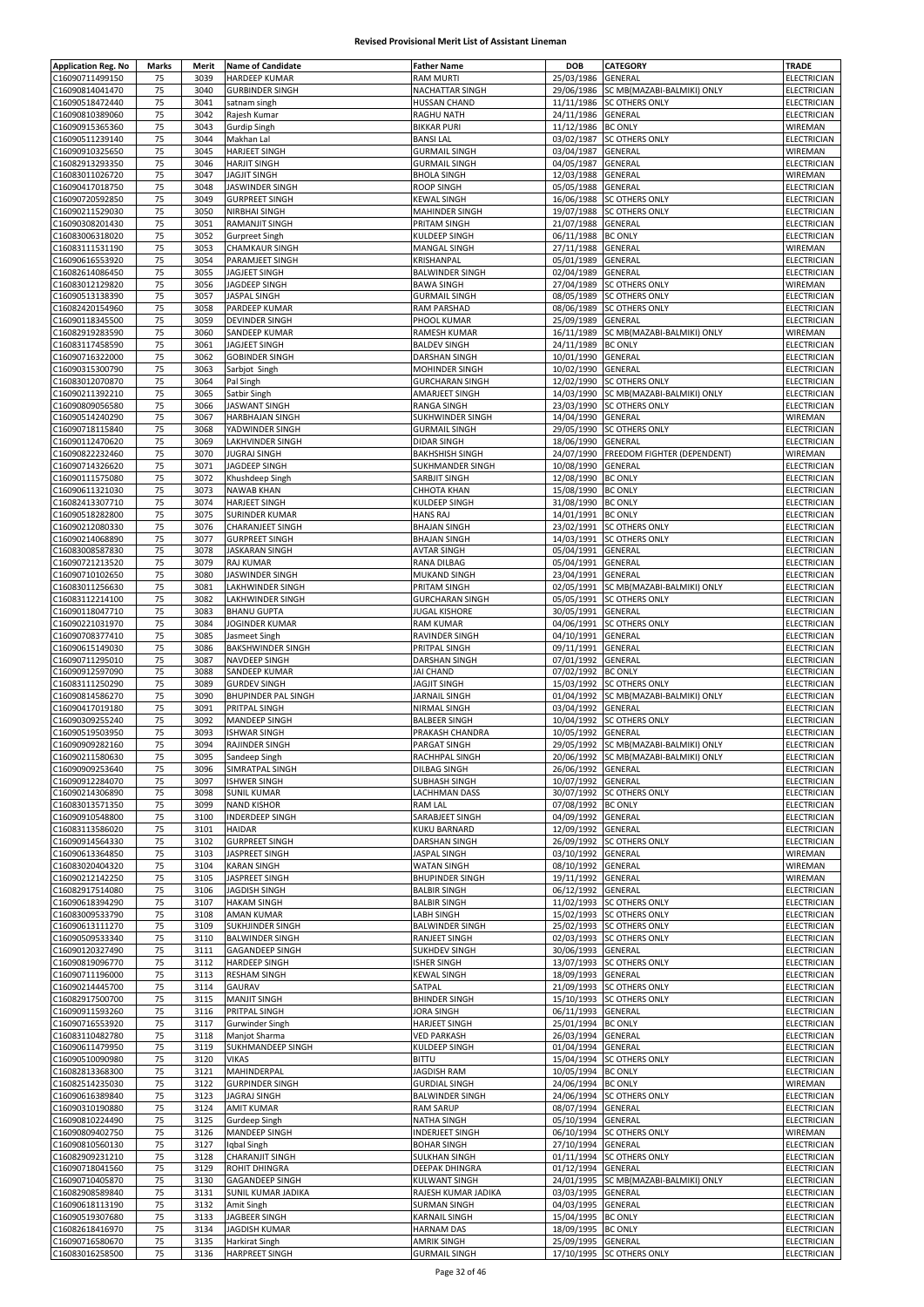| <b>Application Reg. No</b> | Marks | Merit | <b>Name of Candidate</b> | <b>Father Name</b>     | <b>DOB</b>         | CATEGORY                    | <b>TRADE</b>       |
|----------------------------|-------|-------|--------------------------|------------------------|--------------------|-----------------------------|--------------------|
| C16090610224550            | 75    | 3137  | PRABHJOT SINGH           | <b>CHARANJIT SINGH</b> | 19/11/1995         | GENERAL                     | ELECTRICIAN        |
| C16090409189240            | 75    | 3138  | <b>GAGANDEEP SINGH</b>   | AJAIB SINGH            | 18/12/1995         | GENERAL                     | ELECTRICIAN        |
|                            |       |       |                          |                        |                    |                             |                    |
| C16090718370820            | 75    | 3139  | <b>NETAR PAL</b>         | RAMBIR SINGH           | 02/01/1996         | GENERAL                     | ELECTRICIAN        |
| C16090810104150            | 75    | 3140  | JASHANDEEP SINGH         | CHARANJEET SINGH       | 23/02/1996         | GENERAL                     | ELECTRICIAN        |
| C16090613331680            | 75    | 3141  | <b>JASKARAN SINGH</b>    | <b>KULWANT SINGH</b>   | 09/04/1996         | <b>SC OTHERS ONLY</b>       | ELECTRICIAN        |
| C16082913291790            | 75    | 3142  | RAKESH SHARMA            | <b>JEEVAN LAL</b>      | 15/05/1996         | GENERAL                     | ELECTRICIAN        |
| C16090310140100            | 75    | 3143  | SATINAM SINGH            | <b>HARMESH SINGH</b>   | 19/06/1996         | GENERAL                     | ELECTRICIAN        |
| C16090609487390            | 75    | 3144  | <b>SURINDER KUMAR</b>    | GIRDHARI LAL           | 10/07/1996         | GENERAL                     | ELECTRICIAN        |
| C16082610411350            | 74.96 | 3145  | <b>SUKHJINDER SINGH</b>  | <b>HANS RAJ</b>        | 12/09/1995         | <b>SC OTHERS ONLY</b>       | ELECTRICIAN        |
| C16090916462110            | 74.9  | 3146  | Raminder Singh           | NACHHATAR SINGH        | 26/04/1990         | SC MB(MAZABI-BALMIKI) ONLY  | ELECTRICIAN        |
|                            |       |       |                          |                        |                    |                             |                    |
| C16090613567800            | 74.88 | 3147  | <b>HARNAM SINGH</b>      | <b>MOHAN SINGH</b>     | 02/07/1990         | GENERAL                     | ELECTRICIAN        |
| C16090912570900            | 74.86 | 3148  | <b>GURMEET SINGH</b>     | <b>AMAR SINGH</b>      | 14/05/1979         | <b>BC ONLY</b>              | ELECTRICIAN        |
| C16083119292980            | 74.85 | 3149  | vivek kumar sharma       | JIWAN KUMAR SHARMA     | 16/03/1985         | GENERAL                     | WIREMAN            |
| C16090814352630            | 74.85 | 3150  | KULDEEP SINGH            | MALKEET SINGH          | 23/01/1986         | GENERAL                     | ELECTRICIAN        |
| C16090113300930            | 74.85 | 3151  | PARAMJEET SINGH          | TARA SINGH             | 25/04/1986         | <b>SC OTHERS ONLY</b>       | ELECTRICIAN        |
| C16090617150840            | 74.85 | 3152  | <b>GURMUKH SINGH</b>     | <b>HAJARA SINGH</b>    | 28/03/1987         | <b>BC ONLY</b>              | <b>ELECTRICIAN</b> |
| C16090514031060            | 74.85 | 3153  | SUBHASH CHANDER          | <b>DEVILAL</b>         | 10/12/1988         | GENERAL                     | ELECTRICIAN        |
|                            |       |       |                          |                        |                    | GENERAL                     |                    |
| C16082918058050            | 74.85 | 3154  | <b>GURWINDER SINGH</b>   | <b>BHURA SINGH</b>     | 01/01/1989         |                             | WIREMAN            |
| C16090816364420            | 74.85 | 3155  | <b>NAVJOT SINGH</b>      | IQBAL SINGH            | 08/02/1990         | GENERAL                     | ELECTRICIAN        |
| C16090618349250            | 74.85 | 3156  | AMANPREET KUMAR          | <b>SIV KUMAR</b>       | 10/05/1991         | GENERAL                     | <b>ELECTRICIAN</b> |
| C16090711037850            | 74.85 | 3157  | SUKHJINDER SINGH         | <b>BALWINDER SINGH</b> | 31/03/1992         | <b>BC ONLY</b>              | ELECTRICIAN        |
| C16083114231090            | 74.85 | 3158  | <b>VIPAN KUMAR</b>       | PRAMJEET               | 12/07/1992         | GENERAL                     | ELECTRICIAN        |
| C16082414587030            | 74.85 | 3159  | SIMRANJEET SINGH         | <b>BHURA SINGH</b>     | 18/12/1992         | <b>BC ONLY</b>              | WIREMAN            |
| C16090311490280            | 74.85 | 3160  | <b>GURDITT SINGH</b>     | <b>BHOLA SINGH</b>     | 26/05/1993         | SC MB(MAZABI-BALMIKI) ONLY  | ELECTRICIAN        |
|                            |       |       |                          |                        |                    |                             |                    |
| C16090718501710            | 74.85 | 3161  | <b>GURBRINDER SINGH</b>  | <b>GURPAL SINGH</b>    | 03/06/1993         | GENERAL                     | ELECTRICIAN        |
| C16090810057030            | 74.85 | 3162  | <b>KULJEET SINGH</b>     | <b>SUKHDEV SINGH</b>   | 10/05/1996         | GENERAL                     | ELECTRICIAN        |
| C16082915381330            | 74.84 | 3163  | RAHUL SHARMA             | <b>TILAK RAJ</b>       | 19/09/1993         | GENERAL                     | ELECTRICIAN        |
| C16082917308070            | 74.81 | 3164  | JASPREET SINGH           | JATINDER SINGH         | 21/10/1996         | <b>BC ONLY</b>              | ELECTRICIAN        |
| C16082512236890            | 74.8  | 3165  | SAHIB SINGH              | <b>NANAK CHAND</b>     | 19/06/1982         | GENERAL                     | ELECTRICIAN        |
| C16082813214670            | 74.8  | 3166  | <b>JATINDER</b>          | <b>HANS RAJ</b>        | 01/01/1995         | <b>SC OTHERS ONLY</b>       | <b>ELECTRICIAN</b> |
| C16083012181310            | 74.8  | 3167  | <b>ONKAR SHARMA</b>      | KULDEEP CHAND          | 29/03/1995         | GENERAL                     | ELECTRICIAN        |
|                            |       |       |                          |                        |                    |                             |                    |
| C16082910570310            | 74.77 | 3168  | <b>HARPREET SINGH</b>    | SARDARA SINGH          | 01/05/1993         | SC MB(MAZABI-BALMIKI) ONLY  | ELECTRICIAN        |
| C16090515487490            | 74.71 | 3169  | <b>MAJOR SINGH</b>       | <b>KARAM SINGH</b>     | 22/11/1974         | <b>BC ONLY</b>              | ELECTRICIAN        |
| C16090719581220            | 74.71 | 3170  | <b>JASVIR SINGH</b>      | <b>DHARAM SINGH</b>    | 15/06/1979         | <b>BC ONLY</b>              | ELECTRICIAN        |
| C16082919135490            | 74.71 | 3171  | SHAMSHER SINGH           | <b>HARNEK SINGH</b>    | 30/03/1980         | <b>SC OTHERS ONLY</b>       | ELECTRICIAN        |
| C16090414323820            | 74.71 | 3172  | RACHPAL SINGH            | <b>MAL SINGH</b>       | 25/03/1981         | GENERAL                     | <b>ELECTRICIAN</b> |
| C16090915376470            | 74.71 | 3173  | RAJINDER PAL             | <b>DESA SINGH</b>      | 20/01/1984         | <b>SC OTHERS ONLY</b>       | ELECTRICIAN        |
|                            |       |       |                          |                        | 16/01/1987         |                             |                    |
| C16090712527390            | 74.71 | 3174  | <b>LAKHVIR SINGH</b>     | AMARJIT SINGH          |                    | SC MB(MAZABI-BALMIKI) ONLY  | ELECTRICIAN        |
| C16090511432360            | 74.71 | 3175  | <b>BALJINDER SINGH</b>   | DARSHAN SINGH          | 20/01/1989         | GENERAL                     | ELECTRICIAN        |
| C16090911188840            | 74.71 | 3176  | <b>KULDIP SINGH</b>      | MITHU SINGH            | 01/03/1989         | GENERAL                     | ELECTRICIAN        |
| C16090710336200            | 74.71 | 3177  | <b>VINOD KUMAR</b>       | <b>SANTA RAM</b>       | 08/06/1989         | GENERAL                     | ELECTRICIAN        |
| C16090813305450            | 74.71 | 3178  | KULDEEP SINGH            | <b>SUKHDEV SINGH</b>   | 26/10/1989         | GENERAL                     | ELECTRICIAN        |
| C16090317009520            | 74.71 | 3179  | <b>HAPPY SHARMA</b>      | MITTHU RAM             | 13/02/1990         | GENERAL                     | ELECTRICIAN        |
| C16082913125310            | 74.71 | 3180  | Jasveer Singh            | MOHINDER SINGH         | 22/04/1992         | <b>BC ONLY</b>              | ELECTRICIAN        |
|                            |       |       |                          |                        |                    |                             |                    |
| C16090312448050            | 74.71 | 3181  | HARJINDER SINGH          | <b>SURJIT SINGH</b>    | 21/07/1992         | GENERAL                     | ELECTRICIAN        |
| C16090113481880            | 74.71 | 3182  | <b>JOGA SINGH</b>        | <b>AMAR SINGH</b>      | 17/08/1993         | <b>BC ONLY</b>              | ELECTRICIAN        |
| C16083118313360            | 74.71 | 3183  | Ranjeet Kumar            | <b>HARMESH KUMAR</b>   | 13/01/1994         | GENERAL                     | WIREMAN            |
| C16090116310610            | 74.71 | 3184  | DINESH KUMAR             | KALWANT RAM            | 02/01/1995         | GENERAL                     | ELECTRICIAN        |
| C16083013340670            | 74.71 | 3185  | Jeet Singh               | NIRMAL SINGH           | 07/02/1995         | <b>SC OTHERS ONLY</b>       | ELECTRICIAN        |
| C16090618449830            | 74.71 | 3186  | JATINDER SINGH           | <b>GURCHET SINGH</b>   | 29/06/1996         | GENERAL                     | ELECTRICIAN        |
| C16083117584400            | 74.67 | 3187  | <b>SURINDER KUMAR</b>    | <b>UDIK CHAND</b>      | 19/08/1994         | GENERAL                     | ELECTRICIAN        |
| C16090916337900            | 74.67 | 3188  | SATNAM SINGH             | <b>MAJAR SINGH</b>     | 07/11/1996         | GENERAL                     | ELECTRICIAN        |
|                            |       |       |                          |                        |                    |                             |                    |
| C16082521196370            | 74.61 | 3189  | <b>GURBIAS SINGH</b>     | <b>HARIPAUL SINGH</b>  | 29/04/1984         | <b>SC OTHERS ONLY</b>       | WIREMAN            |
| C16090613244440            | 74.6  | 3190  | <b>NANDEEP SINGH</b>     | <b>BACHITTAR SINGH</b> | 10/04/1991         | <b>BC ONLY</b>              | ELECTRICIAN        |
| C16083017388680            | 74.6  | 3191  | NAVROOP SINGH            | SATNAM SINGH           | 05/07/1992         | GENERAL                     | ELECTRICIAN        |
| C16090811144700            | 74.57 | 3192  | <b>BHUPINDER SINGH</b>   | JOGINDER SINGH         | 25/05/1984         | <b>SC OTHERS ONLY</b>       | <b>ELECTRICIAN</b> |
| C16090210135500            | 74.57 | 3193  | MANRAJ SINGH             | <b>MANJIT SINGH</b>    | 14/02/1988 BC ONLY |                             | ELECTRICIAN        |
| C16082808390490            | 74.57 | 3194  | <b>GURTEJ SINGH</b>      | <b>BANDHU SINGH</b>    |                    | 24/04/1988 SC OTHERS ONLY   | ELECTRICIAN        |
| C16090214032970            | 74.57 | 3195  | MANDEEP KUMAR            | RAJ CHAND              | 18/06/1988         | <b>BC ONLY</b>              | ELECTRICIAN        |
|                            |       |       |                          |                        |                    |                             |                    |
| C16090514224610            | 74.57 | 3196  | SANDEEP SINGH            | AJAIB SINGH            | 21/05/1989         | GENERAL                     | ELECTRICIAN        |
| C16090416309210            | 74.57 | 3197  | <b>SURENDER SINGH</b>    | <b>KRISHAN SINGH</b>   | 10/08/1989         | GENERAL                     | ELECTRICIAN        |
| C16083111070400            | 74.57 | 3198  | <b>GUBINDER SINGH</b>    | <b>MALKEET SINGH</b>   | 29/08/1990         | <b>BC ONLY</b>              | ELECTRICIAN        |
| C16082511193320            | 74.57 | 3199  | <b>HARMESH SINGH</b>     | <b>KASHMIR SINGH</b>   | 22/09/1990         | <b>SC OTHERS ONLY</b>       | <b>ELECTRICIAN</b> |
| C16082817177410            | 74.57 | 3200  | MANDEEP SINGH            | <b>SURJIT SINGH</b>    | 29/11/1991         | <b>GENERAL</b>              | ELECTRICIAN        |
| C16090319460560            | 74.57 | 3201  | RAJESH KUMAR             | <b>GOPAL RAM</b>       | 01/02/1994         | GENERAL                     | ELECTRICIAN        |
| C16090913197380            | 74.57 | 3202  | <b>HOSHIAR SINGH</b>     | <b>CHARANJIT SINGH</b> | 19/04/1994         | <b>BC ONLY</b>              | ELECTRICIAN        |
|                            |       | 3203  |                          |                        | 19/05/1994         | GENERAL                     | ELECTRICIAN        |
| C16090710365060            | 74.57 |       | PREM KUMAR               | RAJENDER KUMAR         |                    |                             |                    |
| C16090313182170            | 74.57 | 3204  | <b>KAMAL KUMAR</b>       | AMILAL                 | 19/08/1994         | GENERAL                     | ELECTRICIAN        |
| C16090822118850            | 74.57 | 3205  | <b>AVTAR SINGH</b>       | <b>GURDIAL SINGH</b>   | 07/09/1995         | <b>BC ONLY</b>              | WIREMAN            |
| C16082919536430            | 74.56 | 3206  | RADHE SHYAM              | DEENDAYAL              | 25/01/1992         | GENERAL                     | ELECTRICIAN        |
| C16090619194880            | 74.55 | 3207  | <b>TARANJEET SINGH</b>   | JARNAIL SINGH          | 27/12/1994         | <b>BC ONLY</b>              | ELECTRICIAN        |
| C16083014129590            | 74.54 | 3208  | <b>JAGTAR CHAND</b>      | <b>HAZARA RAM</b>      | 19/08/1994         | <b>BC ONLY</b>              | ELECTRICIAN        |
| C16082917433110            | 74.5  | 3209  | <b>MANPREET SINGH</b>    | SHINDER PAL SINGH      | 04/10/1984         | <b>BC ONLY</b>              | ELECTRICIAN        |
| C16090410027530            | 74.5  | 3210  | <b>SUKHDEV SINGH</b>     | DARSHAN SINGH          | 15/04/1986         | <b>SC OTHERS ONLY</b>       | ELECTRICIAN        |
|                            |       |       |                          |                        |                    |                             |                    |
| C16090912017100            | 74.5  | 3211  | GAGANDEEP SINGH          | PREM SINGH             | 26/03/1991         | GENERAL                     | ELECTRICIAN        |
| C16090310585610            | 74.5  | 3212  | SUKHPAL SINGH            | <b>BUTTA SINGH</b>     | 20/10/1992         | GENERAL                     | ELECTRICIAN        |
| C16082811269120            | 74.5  | 3213  | LAKHWINDER SINGH         | JAGROOP SINGH          | 24/05/1993         | GENERAL                     | ELECTRICIAN        |
| C16090516222530            | 74.46 | 3214  | HARVINDER SINGH          | <b>MOHAN SINGH</b>     | 16/09/1976         | <b>BC ONLY</b>              | ELECTRICIAN        |
| C16090816117020            | 74.44 | 3215  | KULWINDER SINGH          | DARSHAN SINGH          | 19/04/1992         | <b>BC ONLY</b>              | ELECTRICIAN        |
| C16083112585280            | 74.44 | 3216  | RINKU SINGH              | JANTA SINGH            | 06/04/1994         | <b>SC OTHERS ONLY</b>       | ELECTRICIAN        |
| C16082910237340            | 74.43 | 3217  | <b>RAJBIR SINGH</b>      | <b>DEV SINGH</b>       | 08/05/1991         | <b>SC OTHERS ONLY</b>       | ELECTRICIAN        |
|                            |       |       |                          |                        |                    |                             |                    |
| C16082911426070            | 74.42 | 3218  | <b>JAGTAR SINGH</b>      | <b>RAM ASRA</b>        | 10/01/1974         | <b>SC OTHERS ONLY</b>       | ELECTRICIAN        |
| C16090910523850            | 74.42 | 3219  | <b>ROOP LAL</b>          | <b>DIWAN CHAND</b>     | 20/04/1975         | <b>SC OTHERS ONLY</b>       | ELECTRICIAN        |
| C16090211525720            | 74.42 | 3220  | <b>GHANYA LAL</b>        | <b>GARIB DASS</b>      | 10/05/1980         | GENERAL                     | ELECTRICIAN        |
| C16082409486120            | 74.42 | 3221  | MANMOHAN SINGH           | ZORA SINGH             | 13/12/1980         | SC OTHERS ONLY              | ELECTRICIAN        |
| C16090616544810            | 74.42 | 3222  | Ajitpal singh            | <b>KIKAR SINGH</b>     | 13/12/1980         | BC EX-SERVICEMAN(DEPENDENT) | ELECTRICIAN        |
| C16090123347520            | 74.42 | 3223  | Sohanjit Singh           | <b>HARJIT SINGH</b>    | 01/06/1981         | <b>BC ONLY</b>              | ELECTRICIAN        |
| C16082917162070            |       | 3224  |                          | JAGTAR SINGH           | 15/02/1984         |                             | <b>ELECTRICIAN</b> |
|                            | 74.42 |       | <b>HARDEV SINGH</b>      |                        |                    | GENERAL                     |                    |
| C16090313578150            | 74.42 | 3225  | ANISH KUMAR              | <b>ASHOK KUMAR</b>     | 23/03/1987         | GENERAL                     | ELECTRICIAN        |
| C16083019371600            | 74.42 | 3226  | RADHAKRISHAN             | <b>HARBANS LAL</b>     | 08/10/1987         | <b>BC ONLY</b>              | ELECTRICIAN        |
| C16082613289910            | 74.42 | 3227  | LOVEPREET SINGH GAHLA    | JASBIR SINGH GAHLA     | 23/07/1990         | <b>BC ONLY</b>              | ELECTRICIAN        |
| C16090515415710            | 74.42 | 3228  | SALEEM KHAN              | <b>BHOLA KHAN</b>      | 03/06/1991         | <b>BC ONLY</b>              | ELECTRICIAN        |
| C16090520388640            | 74.42 | 3229  | SANDEEP SINGH BEDI       | PARMINDER SINGH BEDI   | 02/08/1991         | GENERAL                     | ELECTRICIAN        |
| C16082613038860            | 74.42 | 3230  | <b>GURPREET SINGH</b>    | JOGINDER SINGH         | 28/08/1991         | <b>SC OTHERS ONLY</b>       | ELECTRICIAN        |
| C16090916211400            | 74.42 | 3231  | <b>BALWINDER SINGH</b>   | HARCHAND SINGH         | 23/04/1992         | SC OTHERS ONLY              | ELECTRICIAN        |
|                            |       |       |                          |                        |                    |                             |                    |
| C16090915001570            | 74.42 | 3232  | KULDEEP SHARMA           | RAM LAL SHARMA         | 05/05/1992         | GENERAL                     | ELECTRICIAN        |
| C16083108515680            | 74.42 | 3233  | PARMOD SINGH             | HARCHAND SINGH         | 09/08/1992 GENERAL |                             | ELECTRICIAN        |
| C16090817464560            | 74.42 | 3234  | SOHAN SINGH              | <b>KALA SINGH</b>      | 10/12/1992 GENERAL |                             | ELECTRICIAN        |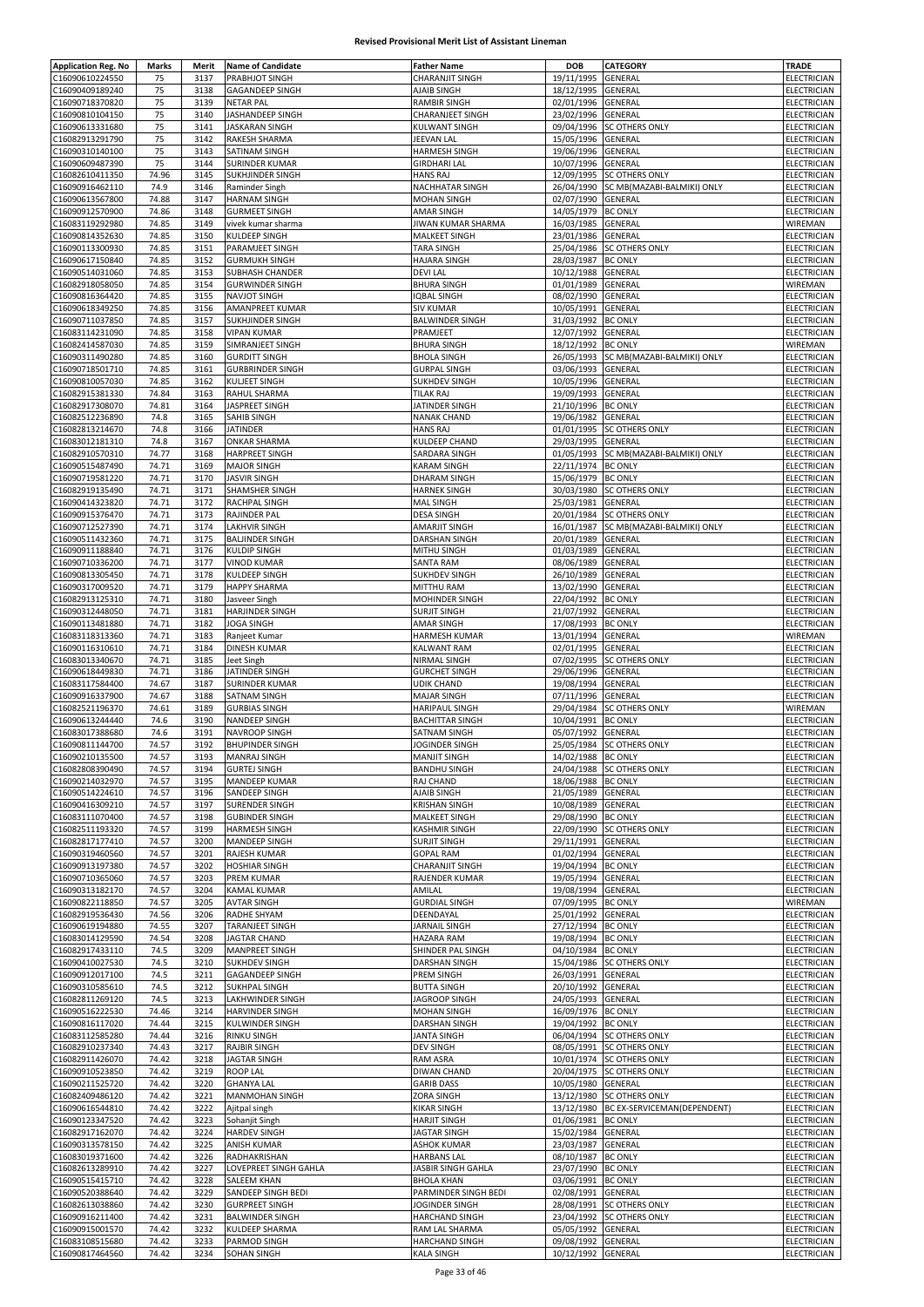| <b>Application Reg. No</b> | Marks | Merit | <b>Name of Candidate</b>   | <b>Father Name</b>     | <b>DOB</b>         | <b>CATEGORY</b>                       | TRADE              |
|----------------------------|-------|-------|----------------------------|------------------------|--------------------|---------------------------------------|--------------------|
| C16082409579940            | 74.42 | 3235  | SATNAM SINGH               | OM PARKASH             | 15/11/1993         | GENERAL                               | ELECTRICIAN        |
| C16090519549400            | 74.42 | 3236  | <b>PREM PAL</b>            | <b>TARA CHAND</b>      | 12/04/1994         | GENERAL                               | ELECTRICIAN        |
| C16083018155360            | 74.42 | 3237  | PAWAN KUMAR                | <b>SOHAN LAL</b>       | 15/08/1994         | GENERAL                               | ELECTRICIAN        |
| C16082618115150            |       |       |                            |                        |                    |                                       |                    |
|                            | 74.4  | 3238  | <b>SUSHIL KUMAR</b>        | <b>VIJAY KUMAR</b>     | 04/06/1993         | GENERAL                               | ELECTRICIAN        |
| C16090511400720            | 74.38 | 3239  | <b>RANJIT SINGH</b>        | CHAMKAUR SINGH         | 24/06/1993         | SC MB(MAZABI-BALMIKI) ONLY            | ELECTRICIAN        |
| C16090614535580            | 74.37 | 3240  | JATINDER SINGH             | <b>HARVINDER SINGH</b> | 02/05/1994         | GENERAL                               | ELECTRICIAN        |
| C16082613118830            | 74.3  | 3241  | <b>GURJANT SINGH</b>       | <b>SURJIT SINGH</b>    | 03/12/1992         | <b>BC ONLY</b>                        | ELECTRICIAN        |
| C16090218530440            | 74.29 | 3242  | <b>VIKRAM TIWARI</b>       | VARINDER NATH TIWARI   | 03/10/1984         | GENERAL                               | ELECTRICIAN        |
| C16090911242380            | 74.28 | 3243  | RAJWINDER SINGH            | MOHINDER SINGH         | 20/03/1984         | <b>BC ONLY</b>                        | ELECTRICIAN        |
| C16082510171190            | 74.28 | 3244  | <b>MANJIT KUMAR</b>        | <b>SHIV NATH</b>       | 21/01/1985         | GENERAL                               | ELECTRICIAN        |
| C16083110019830            | 74.28 | 3245  | <b>MANJIT KUMAR</b>        | <b>SHIV NATH</b>       | 21/01/1985         | GENERAL                               | ELECTRICIAN        |
| C16090818136690            | 74.28 | 3246  | <b>KULDEEP SINGH</b>       | <b>BHARPUR SINGH</b>   | 21/10/1985         | <b>BC ONLY</b>                        | WIREMAN            |
| C16090813336670            | 74.28 | 3247  | <b>TAJINDER SINGH</b>      | <b>AVTAR SINGH</b>     | 06/12/1985         | GENERAL                               | <b>ELECTRICIAN</b> |
| C16083018399330            | 74.28 | 3248  | <b>ASHOK KUMAR</b>         | <b>BALWANT SINGH</b>   | 12/09/1986         | <b>SC OTHERS ONLY</b>                 | ELECTRICIAN        |
| C16090417348780            | 74.28 | 3249  | RAJESH KUMAR               | PANNA LAL              | 05/03/1987         | <b>BC ONLY</b>                        | ELECTRICIAN        |
| C16090315234320            | 74.28 | 3250  | LAKHVEER SINGH             | MOHINDER SINGH         | 09/08/1987         | GENERAL                               | ELECTRICIAN        |
| C16090318404480            | 74.28 | 3251  | <b>HARCHARAN SINGH</b>     | <b>GURDEEP SINGH</b>   | 15/09/1987         | GENERAL                               | ELECTRICIAN        |
| C16090214061540            | 74.28 | 3252  | SUKHDEEP SINGH             | <b>MAKHAN SINGH</b>    | 01/01/1988         | <b>BC ONLY</b>                        | ELECTRICIAN        |
| C16090509587670            | 74.28 | 3253  | <b>MAHENDER KUMAR</b>      | LAL CHAND              | 26/05/1988         | GENERAL                               | ELECTRICIAN        |
|                            |       |       |                            |                        |                    | GENERAL                               |                    |
| C16090611420030            | 74.28 | 3254  | MANDEEP SINGH              | MAKHAN SINGH           | 03/02/1990         |                                       | ELECTRICIAN        |
| C16082813126890            | 74.28 | 3255  | <b>BALJINDER SINGH</b>     | JAGGA SINGH            | 15/05/1990         | GENERAL                               | WIREMAN            |
| C16090808548070            | 74.28 | 3256  | JAI BHAGVAAN SINGH         | THATHA SINGH           | 03/04/1991         | SC MB(MAZABI-BALMIKI) ONLY            | ELECTRICIAN        |
| C16090711302580            | 74.28 | 3257  | <b>GURVINDER SINGH</b>     | PREM DASS              | 01/07/1992         | SC MB(MAZABI-BALMIKI) ONLY            | ELECTRICIAN        |
| C16090909186180            | 74.28 | 3258  | SANDEEP SINGH              | JOGINDER SINGH         | 23/08/1992         | <b>SC OTHERS ONLY</b>                 | ELECTRICIAN        |
| C16090417368660            | 74.28 | 3259  | <b>BRIJ LAL</b>            | RAM CHANDER            | 12/01/1994         | <b>BC ONLY</b>                        | ELECTRICIAN        |
| C16090817330080            | 74.28 | 3260  | <b>VIJAY KUMAR</b>         | MOHINDER RAM           | 25/06/1995         | SC OTHERS ONLY                        | ELECTRICIAN        |
| C16090915181150            | 74.25 | 3261  | <b>GURPREET SINGH</b>      | <b>MUKHTAR SINGH</b>   | 14/03/1995         | SC MB(MAZABI-BALMIKI) ONLY            | ELECTRICIAN        |
| C16082920318190            | 74.23 | 3262  | SATWANT SINGH              | DARSHAN SINGH          | 01/11/1987         | <b>SC OTHERS ONLY</b>                 | WIREMAN            |
| C16090619216140            | 74.22 | 3263  | <b>KRISHNA MURTI</b>       | RAKESH KUMAR           | 13/08/1990         | EX-SERVICEMAN(DEPENDENT)              | WIREMAN            |
| C16090516024150            | 74.22 | 3264  | <b>BALJIT SINGH</b>        | SURINDER SINGH         | 25/01/1991         | SC MB(MAZABI-BALMIKI) ONLY            | ELECTRICIAN        |
| C16082912355130            | 74.22 | 3265  | <b>BALJIT SINGH</b>        | SAMPURAN SINGH         | 01/12/1991         | GENERAL                               | ELECTRICIAN        |
| C16090511071020            | 74.22 | 3266  | SAHIL SHARMA               | PAWAN KUMAR SHARMA     | 15/06/1996         | GENERAL                               | ELECTRICIAN        |
|                            | 74.22 |       |                            |                        | 26/10/1996         | GENERAL                               |                    |
| C16090712581110            |       | 3267  | DAVENDRA SINGH             | <b>ONKAR SINGH</b>     |                    |                                       | ELECTRICIAN        |
| C16090914456340            | 74.19 | 3268  | <b>RESHAM SINGH</b>        | <b>JAGSIR SINGH</b>    | 20/02/1989         | GENERAL                               | <b>ELECTRICIAN</b> |
| C16090420249930            | 74.19 | 3269  | RAVIPAL SINGH              | PARGAT SINGH           | 31/01/1995         | GENERAL                               | ELECTRICIAN        |
| C16090712125280            | 74.18 | 3270  | RAKESH KUMAR VERMA         | <b>DALIP KUMAR</b>     | 05/01/1990         | GENERAL                               | ELECTRICIAN        |
| C16090512565420            | 74.18 | 3271  | DHEERAJ                    | SUBHASH CHANDER        | 27/01/1991         | <b>SC OTHERS ONLY</b>                 | ELECTRICIAN        |
| C16090813247620            | 74.14 | 3272  | <b>KULWANT RAI</b>         | <b>JIT RAM</b>         | 02/09/1979         | <b>SC OTHERS ONLY</b>                 | WIREMAN            |
| C16090209533370            | 74.14 | 3273  | RAHUL                      | <b>ASHOK KUMAR</b>     | 14/04/1980         | GENERAL                               | ELECTRICIAN        |
| C16090316534900            | 74.14 | 3274  | YASHPAL                    | RATI RAM               | 29/09/1985         | GENERAL                               | ELECTRICIAN        |
| C16083018419500            | 74.14 | 3275  | <b>KARMJIT SINGH</b>       | SATNAM SINGH           | 07/06/1986         | GENERAL                               | ELECTRICIAN        |
| C16090413171300            | 74.14 | 3276  | <b>BASANT KUMAR</b>        | RAM SAMAJ              | 26/08/1986         | <b>SC OTHERS ONLY</b>                 | ELECTRICIAN        |
| C16083119012870            | 74.14 | 3277  | <b>SUKHDEV SINGH</b>       | NIRANJAN SINGH         | 30/10/1987         | <b>SC OTHERS ONLY</b>                 | ELECTRICIAN        |
|                            | 74.14 | 3278  | SANDEEP VERMA              | <b>KRISHAN LAL</b>     | 22/02/1988         | GENERAL                               | ELECTRICIAN        |
| C16090620230560            |       |       |                            |                        |                    |                                       |                    |
| C16082917177410            | 74.14 | 3279  | <b>CHAMKAUR SINGH</b>      | <b>GULJIT SINGH</b>    | 18/06/1988         | SC MB(MAZABI-BALMIKI) ONLY            | ELECTRICIAN        |
| C16090213412820            | 74.14 | 3280  | <b>GURMUKH SINGH</b>       | <b>KARNAIL SINGH</b>   | 13/08/1988         | GENERAL                               | ELECTRICIAN        |
| C16082710098290            | 74.14 | 3281  | JAGDEV SINGH               | <b>HAKAM SINGH</b>     | 23/08/1988         | GENERAL                               | ELECTRICIAN        |
| C16090812068830            | 74.14 | 3282  | <b>BALKARN SINGH</b>       | THANA SINGH            | 15/10/1988         | GENERAL                               | ELECTRICIAN        |
| C16090111349060            | 74.14 | 3283  | <b>SUBEG SINGH</b>         | PREM SINGH             | 26/12/1989         | GENERAL                               | ELECTRICIAN        |
| C16090115469980            | 74.14 | 3284  | PARAMJIT SINGH             | SATWINDER SINGH        | 15/07/1990         | <b>BC ONLY</b>                        | ELECTRICIAN        |
| C16090810382150            | 74.14 | 3285  | <b>RAVINDER KUMAR</b>      | DES RAJ                | 29/07/1990         | <b>BC ONLY</b>                        | WIREMAN            |
| C16090511461840            | 74.14 | 3286  | <b>VINOD KUMAR</b>         | RAMESH KUMAR           | 15/07/1992         | <b>SC OTHERS ONLY</b>                 | ELECTRICIAN        |
| C16090810489330            | 74.14 | 3287  | <b>GURIKBAL SINGH</b>      | SUKHWINDER SINGH       | 15/10/1992         | <b>BC ONLY</b>                        | <b>ELECTRICIAN</b> |
| C16090313136660            | 74.14 | 3288  | <b>VIJAY KUMAR</b>         | SHRI RAM VERMA         | 15/06/1993         | GENERAL                               | ELECTRICIAN        |
| C16090621009450            | 74.14 | 3289  | <b>RANDEEP SINGH</b>       | AMARJEET SINGH         | 01/10/1997         | GENERAL                               | ELECTRICIAN        |
| C16082616332690            | 74.13 | 3290  | <b>SUSHIL KUMAR</b>        | <b>DHAN SINGH</b>      | 15/06/1990         | <b>BC ONLY</b>                        | ELECTRICIAN        |
| C16082320471020            | 74.08 | 3291  | <b>PARAMJIT SINGH</b>      | HARDEV SINGH           |                    | 13/01/1987 SC OTHERS ONLY             | ELECTRICIAN        |
| C16090912543000            | 74.07 | 3292  | RAMCHANDER                 | <b>GURJANT SINGH</b>   | 08/01/1991 GENERAL |                                       | ELECTRICIAN        |
| C16090710586180            | 74    | 3293  | <b>CHANDER SHEKHAR</b>     | RAM CHAND              | 27/04/1975 BC ONLY |                                       | ELECTRICIAN        |
| C16090910547980            |       | 3294  |                            |                        |                    |                                       | <b>ELECTRICIAN</b> |
|                            | 74    |       | <b>GURMIT SINGH</b>        | NEELA SINGH            |                    | 20/05/1975 SC MB(MAZABI-BALMIKI) ONLY |                    |
| C16090916349230            | 74    | 3295  | <b>JASVIR SINGH</b>        | MALKEET SINGH          |                    | 01/03/1977 SC OTHERS ONLY             | ELECTRICIAN        |
| C16090717487490            | 74    | 3296  | <b>VIJAY KUMAR</b>         | <b>BANARSI LAL</b>     |                    | 20/04/1979 SC OTHERS ONLY             | ELECTRICIAN        |
| C16082909459130            | 74    | 3297  | <b>JAGROOP SINGH</b>       | <b>TAR SINGH</b>       | 17/06/1979         | <b>SC OTHERS ONLY</b>                 | ELECTRICIAN        |
| C16090914084280            | 74    | 3298  | SANJEEV KUMAR              | SITA RAM               | 26/10/1980         | GENERAL                               | WIREMAN            |
| C16090223411530            | 74    | 3299  | <b>VIJAY KUMAR</b>         | <b>HARKESH KUMAR</b>   | 18/12/1981 BC ONLY |                                       | ELECTRICIAN        |
| C16090316183390            | 74    | 3300  | <b>SUKHWINDER SINGH</b>    | KARNAIL SINGH          | 05/05/1982         | <b>BC ONLY</b>                        | <b>ELECTRICIAN</b> |
| C16083018237400            | 74    | 3301  | Satish Kumar               | VIDYA DHAR SHARMA      | 23/01/1985         | GENERAL                               | ELECTRICIAN        |
| C16090720343960            | 74    | 3302  | <b>ARUN KUMAR</b>          | DIWAN CHAND            | 02/07/1985         | GENERAL                               | WIREMAN            |
| C16082609453580            | 74    | 3303  | <b>GURWINDER PAL SINGH</b> | <b>BHAGWAN SINGH</b>   | 01/02/1986         | GENERAL                               | WIREMAN            |
| C16090716078280            | 74    | 3304  | <b>KAMALDEEP SINGH</b>     | <b>GURDEV SINGH</b>    | 03/05/1986         | <b>BC ONLY</b>                        | ELECTRICIAN        |
| C16090518195700            | 74    | 3305  | <b>JAGDEV KUMAR</b>        | MAHESH LAL             | 15/08/1986         | GENERAL                               | ELECTRICIAN        |
| C16090721222710            | 74    | 3306  | <b>BHUSHAN KUMAR</b>       | NARESH KUMAR           | 05/10/1986         | GENERAL                               | ELECTRICIAN        |
| C16090318002440            | 74    | 3307  | <b>SUKHWINDER SINGH</b>    | RAMESH CHAND           | 02/10/1987         | <b>SC OTHERS ONLY</b>                 | ELECTRICIAN        |
| C16082815205150            | 74    | 3308  | RANJEET SINGH              | NAVINDER SINGH         | 19/06/1988         | <b>BC ONLY</b>                        | WIREMAN            |
| C16090311425720            | 74    | 3309  | NARINDER KUMAR             | <b>DHARAM PAL</b>      |                    | 26/06/1988 SC OTHERS ONLY             | ELECTRICIAN        |
| C16090210007490            | 74    | 3310  | <b>TAJINDER SINGH</b>      | <b>MANGAT SINGH</b>    | 31/08/1988         | GENERAL                               | WIREMAN            |
| C16090110193850            | 74    | 3311  | <b>ASHWANI KUMAR</b>       | <b>TARSEM LAL</b>      | 30/09/1988         | <b>SC OTHERS ONLY</b>                 | ELECTRICIAN        |
| C16090512089080            | 74    | 3312  | SANDEEP KUMAR              | <b>MANOHAR LAL</b>     | 02/12/1988         | <b>SC OTHERS ONLY</b>                 | ELECTRICIAN        |
| C16082419347230            | 74    | 3313  |                            | <b>KAKA RAM</b>        | 09/12/1988         |                                       | WIREMAN            |
|                            |       |       | Vishal Kumar               |                        |                    | SC MB(MAZABI-BALMIKI) ONLY            |                    |
| C16082613490380            | 74    | 3314  | <b>AVTAR CHAND</b>         | <b>KARNAIL CHAND</b>   |                    | 05/08/1989 SC OTHERS ONLY             | WIREMAN            |
| C16090712587410            | 74    | 3315  | SANDEEP SINGH              | <b>SWARAN SINGH</b>    | 21/08/1989         | <b>BC ONLY</b>                        | ELECTRICIAN        |
| C16082612450550            | 74    | 3316  | <b>RAMESH KUMAR</b>        | OM PARKASH             | 10/10/1989         | GENERAL                               | ELECTRICIAN        |
| C16090614208730            | 74    | 3317  | <b>RAVI KUMAR</b>          | MOHAN LAL              | 18/12/1989         | SC MB(MAZABI-BALMIKI) ONLY            | <b>ELECTRICIAN</b> |
| C16090617266010            | 74    | 3318  | SANDEEP SINGH              | <b>BALWINDER SINGH</b> | 23/05/1990         | GENERAL                               | WIREMAN            |
| C16090311324310            | 74    | 3319  | <b>KULWINDER KUMAR</b>     | <b>DHARAM PAL</b>      |                    | 25/06/1990 SC OTHERS ONLY             | ELECTRICIAN        |
| C16090218086610            | 74    | 3320  | Davinder Singh             | <b>MOHAN SINGH</b>     |                    | 01/09/1990 SC OTHERS ONLY             | ELECTRICIAN        |
| C16090721387400            | 74    | 3321  | <b>GAGANDEEP SINGH</b>     | MEHAL SINGH            | 20/10/1990 BC ONLY |                                       | ELECTRICIAN        |
| C16090914271410            | 74    | 3322  | LAKHWINDER SINGH           | <b>TARESM SINGH</b>    | 27/12/1990         | <b>SC OTHERS ONLY</b>                 | <b>ELECTRICIAN</b> |
| C16090915321820            | 74    | 3323  | VEERPAL                    | <b>JAGMAIL SINGH</b>   | 01/01/1991         | GENERAL                               | ELECTRICIAN        |
| C16090315204770            | 74    | 3324  | <b>MALKIT SINGH</b>        | AJIT SINGH             | 05/03/1991         | <b>GENERAL</b>                        | ELECTRICIAN        |
| C16090311257040            | 74    | 3325  | <b>MANPREET SINGH</b>      | <b>TIRATH SINGH</b>    | 10/03/1991         | SC MB(MAZABI-BALMIKI) ONLY            | WIREMAN            |
| C16090219370060            | 74    | 3326  | SARABJIT SINGH             | LAKHWINDER SINGH       | 25/03/1991         | <b>GENERAL</b>                        | ELECTRICIAN        |
| C16083018386360            | 74    | 3327  | <b>BALWINDER SINGH</b>     | <b>SURJIT SINGH</b>    | 09/05/1991         | SC MB(MAZABI-BALMIKI) ONLY            | WIREMAN            |
| C16090817499450            | 74    | 3328  | <b>GURPIAR SINGH</b>       | SUKHWINDER SINGH       | 10/06/1991         | <b>SC OTHERS ONLY</b>                 | ELECTRICIAN        |
| C16082411337160            | 74    | 3329  | NAVDEEP SINGH              | JAGTAR SINGH           | 06/07/1991 BC ONLY |                                       | ELECTRICIAN        |
|                            |       |       |                            |                        | 01/09/1991 BC ONLY |                                       | <b>ELECTRICIAN</b> |
| C16082914336600            | 74    | 3330  | <b>HARINDER SINGH</b>      | <b>BALWINDER SINGH</b> |                    |                                       |                    |
| C16083020550960            | 74    | 3331  | SUKHDEEP SINGH             | <b>SUKHDEV SINGH</b>   | 25/09/1991 GENERAL |                                       | <b>ELECTRICIAN</b> |
| C16090912516000            | 74    | 3332  | <b>GURWINDER SINGH</b>     | <b>DARSHAN SINGH</b>   |                    | 02/12/1991 SC OTHERS ONLY             | <b>ELECTRICIAN</b> |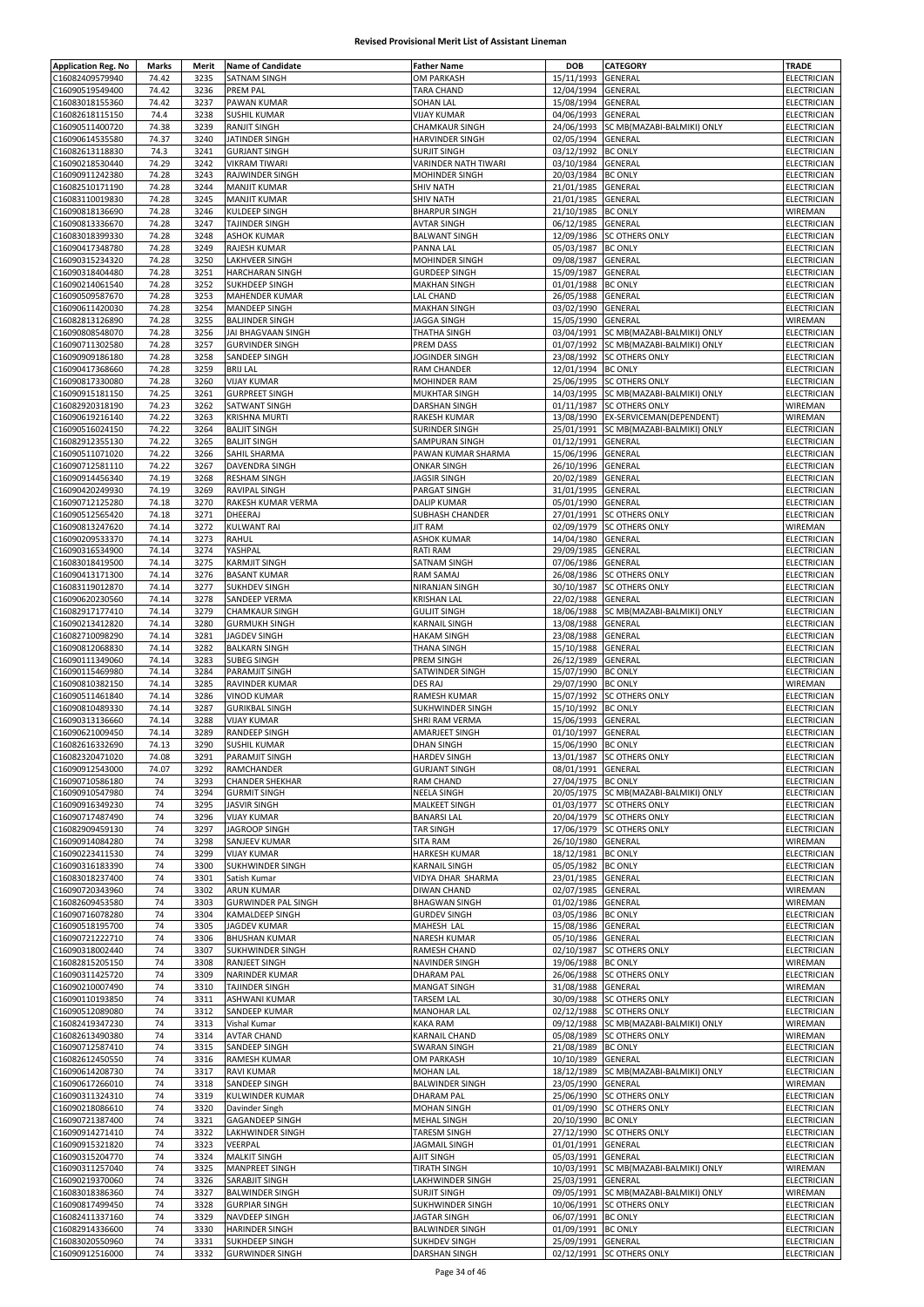| C16090514232680                    | <b>Marks</b>   | Merit        | <b>Name of Candidate</b>                      | <b>Father Name</b>                             | DOB                              | <b>CATEGORY</b>                       | TRADE                      |
|------------------------------------|----------------|--------------|-----------------------------------------------|------------------------------------------------|----------------------------------|---------------------------------------|----------------------------|
|                                    | 74             | 3333         | <b>GOURAV HANS</b>                            | PRABH DYAL                                     | 08/01/1992                       | GENERAL                               | ELECTRICIAN                |
| C16082517394800                    | 74             | 3334         | <b>KARAMJIT SINGH</b>                         | <b>HANS RAJ</b>                                | 04/04/1992                       | <b>SC OTHERS ONLY</b>                 | ELECTRICIAN                |
| C16090909424410                    | 74             | 3335         | <b>MANPREET SINGH</b>                         | <b>KARNAIL SINGH</b>                           |                                  | 18/04/1992 SC OTHERS ONLY             | ELECTRICIAN                |
| C16083010227080                    | 74             | 3336         | <b>GURPREET SINGH</b>                         | <b>BAHADAR SINGH</b>                           | 15/05/1992                       | <b>SC OTHERS ONLY</b>                 | ELECTRICIAN                |
| C16090217263430                    | 74             | 3337         | <b>VIKAS SINGH</b>                            | <b>KULWANT SINGH</b>                           | 10/06/1992                       | <b>SC OTHERS ONLY</b>                 | ELECTRICIAN                |
| C16090517051970                    | 74             | 3338         | NITESH KUMAR                                  | DEEP CHAND                                     | 13/06/1992                       | <b>GENERAL</b>                        | ELECTRICIAN                |
| C16090915062980                    | 74             | 3339         | <b>HARJINDER SINGH</b>                        | JASWANT SINGH                                  | 16/06/1992                       | <b>SC OTHERS ONLY</b>                 | ELECTRICIAN                |
| C16082617136010                    | 74             | 3340         | JAGJIT SINGH                                  | <b>NAND LAL</b>                                | 31/08/1992                       | <b>SC OTHERS ONLY</b>                 | ELECTRICIAN                |
| C16090718021460                    | 74             | 3341         | KIRTPREET SINGH                               | JATINDER SINGH                                 | 20/09/1992                       | GENERAL                               | <b>ELECTRICIAN</b>         |
| C16090620339920                    | 74             | 3342         | PARVESH KUMAR                                 | <b>RAM DASS</b>                                | 04/11/1992                       | <b>SC OTHERS ONLY</b>                 | ELECTRICIAN                |
| C16090611462740                    | 74             | 3343         | <b>GURJANT SINGH</b>                          | <b>GURJEET SINGH</b>                           | 06/11/1992                       | GENERAL                               | ELECTRICIAN                |
| C16090913562870<br>C16082813563010 | 74<br>74       | 3344         | <b>LALIT SHARMA</b>                           | RAJINDER KUMAR                                 | 07/12/1992<br>11/01/1993         | GENERAL                               | ELECTRICIAN                |
| C16083112585620                    | 74             | 3345<br>3346 | KULWINDER SINGH<br>Sukhdeep SIngh             | <b>LAHOR SINGH</b><br>PAL SINGH                | 17/01/1993                       | <b>GENERAL</b><br>GENERAL             | ELECTRICIAN<br>ELECTRICIAN |
| C16082911489990                    | 74             | 3347         | <b>BALJEET SINGH</b>                          | KULVIR SINGH                                   | 22/01/1993                       | GENERAL                               | WIREMAN                    |
| C16090309559950                    | 74             | 3348         | <b>GURDEEP SINGH</b>                          | <b>GURMUKH SINGH</b>                           | 06/03/1993                       | GENERAL                               | WIREMAN                    |
| C16082610568000                    | 74             | 3349         | KULWINDER SINGH                               | <b>KULJEET SINGH</b>                           | 30/05/1993                       | GENERAL                               | ELECTRICIAN                |
| C16090311172850                    | 74             | 3350         | DAVINDER SINGH                                | SOHAN SINGH                                    | 21/08/1993                       | <b>GENERAL</b>                        | ELECTRICIAN                |
| C16090618058170                    | 74             | 3351         | PARWINDER SINGH                               | <b>MAJOR SINGH</b>                             | 30/08/1993                       | GENERAL                               | ELECTRICIAN                |
| C16090711149870                    | 74             | 3352         | RAJINDER PAL SINGH                            | SATWANT SINGH                                  | 08/09/1993                       | <b>BC ONLY</b>                        | ELECTRICIAN                |
| C16083016491040                    | 74             | 3353         | <b>GURWINDER SINGH</b>                        | <b>HARMEET SINGH</b>                           | 16/09/1993                       | <b>SC OTHERS ONLY</b>                 | ELECTRICIAN                |
| C16083012295740                    | 74             | 3354         | <b>VIPAN KUMAR</b>                            | SOM RAJ                                        | 14/02/1994                       | <b>SC OTHERS ONLY</b>                 | WIREMAN                    |
| C16082513144370                    | 74             | 3355         | <b>KISHAN SINGH</b>                           | NISHAN SINGH                                   | 24/03/1994                       | SC MB(MAZABI-BALMIKI) ONLY            | ELECTRICIAN                |
| C16090615378640                    | 74             | 3356         | NAVDEEP SINGH                                 | SUKHWNDER KUMAR                                | 22/08/1994                       | GENERAL                               | ELECTRICIAN                |
| C16090109556380                    | 74             | 3357         | Sumit Kumar                                   | <b>GURDEEP LAL</b>                             | 04/11/1994                       | SC OTHERS ONLY                        | ELECTRICIAN                |
| C16090622019100                    | 74             | 3358         | RAJ KARAN                                     | RAM CHANDER                                    | 16/11/1994                       | <b>BC ONLY</b>                        | ELECTRICIAN                |
| C16090807266970                    | 74             | 3359         | <b>ROOP RAM</b>                               | <b>HETRAM</b>                                  | 10/08/1995                       | <b>GENERAL</b>                        | ELECTRICIAN                |
| C16090812107670                    | 74             | 3360         | RANMEET SINGH                                 | <b>HARDEV SINGH</b>                            | 18/08/1995                       | <b>GENERAL</b>                        | ELECTRICIAN                |
| C16090515431910                    | 74             | 3361         | <b>Sukhveer Dass</b>                          | <b>HARNEK DASS</b>                             | 24/09/1995                       | <b>BC ONLY</b><br><b>GENERAL</b>      | ELECTRICIAN                |
| C16090317036280<br>C16090911452430 | 74<br>74       | 3362<br>3363 | <b>GURJEET SINGH</b><br>LOVEPREET SINGH       | <b>BHANA RAM</b><br><b>BANSA RAM</b>           | 20/12/1995<br>01/01/1996         | <b>SC OTHERS ONLY</b>                 | ELECTRICIAN<br>ELECTRICIAN |
| C16090818032850                    | 74             | 3364         | <b>JASVIR SINGH</b>                           | <b>BALWANT SINGH</b>                           | 03/02/1996                       | <b>BC ONLY</b>                        | ELECTRICIAN                |
| C16090309591630                    | 74             | 3365         | Inderjeet Singh                               | HUSHIAR SINGH                                  | 23/03/1996                       | GENERAL                               | ELECTRICIAN                |
| C16083112141030                    | 74             | 3366         | <b>DEEPAK SINGH</b>                           | <b>DARSHAN SINGH</b>                           | 12/04/1996                       | SC MB(MAZABI-BALMIKI) ONLY            | ELECTRICIAN                |
| C16090119234030                    | 74             | 3367         | <b>BALJINDER SINGH</b>                        | KEWAL SINGH                                    | 29/10/1996                       | <b>SC OTHERS ONLY</b>                 | ELECTRICIAN                |
| C16090514438880                    | 74             | 3368         | Jarmanjit Singh                               | DILBAG SINGH                                   | 28/02/1997                       | GENERAL                               | ELECTRICIAN                |
| C16090511310360                    | 74             | 3369         | NAVDEEP SINGH                                 | KAMALJIT SINGH                                 | 29/04/1997                       | <b>GENERAL</b>                        | ELECTRICIAN                |
| C16090819422360                    | 73.96          | 3370         | MANJINDER SINGH                               | SATNAM SINGH                                   | 24/04/1994                       | <b>SC OTHERS ONLY</b>                 | ELECTRICIAN                |
| C16090711090430                    | 73.92          | 3371         | <b>HARPREET SINGH</b>                         | <b>BALVIR SINGH</b>                            | 15/10/1994                       | SC MB(MAZABI-BALMIKI) ONLY            | WIREMAN                    |
| C16090915265400                    | 73.9           | 3372         | <b>BALWANT SINGH</b>                          | <b>CHUHAR SINGH</b>                            | 17/04/1990                       | <b>SC OTHERS ONLY</b>                 | ELECTRICIAN                |
| C16090818488070                    | 73.9           | 3373         | <b>Bhalu Ram</b>                              | DATARAM                                        | 14/07/1995                       | GENERAL                               | ELECTRICIAN                |
| C16090114237000                    | 73.85          | 3374         | PARDEEP KUMAR                                 | PARBHU RAM                                     | 07/10/1975                       | <b>SC OTHERS ONLY</b>                 | ELECTRICIAN                |
| C16090817100380                    | 73.85          | 3375         | YADWINDER SINGH                               | TEJA SINGH                                     | 01/07/1979                       | <b>GENERAL</b>                        | ELECTRICIAN                |
| C16090416454240                    | 73.85          | 3376<br>3377 | MUKHPALDEEP SINGH                             | KARAJ SINGH<br><b>MANJIT SINGH</b>             | 30/04/1981                       | GENERAL                               | ELECTRICIAN                |
| C16090818244880<br>C16090910366450 | 73.85<br>73.85 | 3378         | SATNAM SINGH<br>Yogesh Kumar                  | <b>RATTAN LAL</b>                              | 02/05/1981<br>08/11/1983         | <b>BC ONLY</b><br><b>BC ONLY</b>      | ELECTRICIAN<br>ELECTRICIAN |
| C16090120000390                    | 73.85          | 3379         | SATNAM SINGH                                  | <b>DALIP SINGH</b>                             | 05/03/1985                       | <b>SC OTHERS ONLY</b>                 | WIREMAN                    |
| C16083110244100                    | 73.85          | 3380         | <b>BHUPINDER SINGH</b>                        | <b>GULZAR SINGH</b>                            | 06/03/1986                       | <b>GENERAL</b>                        | ELECTRICIAN                |
| C16090319333800                    | 73.85          | 3381         | KAMALJEET SINGH                               | NARANJAN SINGH                                 | 19/01/1989                       | GENERAL                               | ELECTRICIAN                |
| C16082216229080                    | 73.85          | 3382         | <b>VARINDER SINGH</b>                         | LAKHWINDER SINGH                               | 25/05/1990                       | SC MB(MAZABI-BALMIKI) ONLY            | ELECTRICIAN                |
| C16090112031730                    | 73.85          | 3383         | AMARJIT SINGH                                 | VIJAY PARSAD SINGH                             | 12/12/1991                       | GENERAL                               | ELECTRICIAN                |
| C16090115568010                    | 73.85          | 3384         | KARANDEEP SINGH                               | KASHMIR SINGH                                  | 18/04/1992                       | GENERAL                               | ELECTRICIAN                |
| C16090818558520                    | 73.85          | 3385         | <b>BALKOUR SINGH</b>                          | <b>GAVB SINGH</b>                              | 02/06/1992                       | <b>GENERAL</b>                        | ELECTRICIAN                |
| C16090711188600                    | 73.85          | 3386         | <b>KULWINDER SINGH</b>                        | <b>BAHADER SINGH</b>                           | 29/04/1993                       | <b>SC OTHERS ONLY</b>                 | ELECTRICIAN                |
| C16082810427930                    | 73.85          | 3387         | Sukhjinder Singh                              | <b>HARI SINGH</b>                              | 10/06/1993                       | <b>GENERAL</b>                        | ELECTRICIAN                |
| C16083013336850<br>C16090112112000 | 73.85<br>73.85 | 3388<br>3389 | SHINDER PAL<br>SARVJEET SINGH GILL            | <b>KALA SINGH</b><br><b>KULWANT SINGH GILL</b> | 13/07/1994 GENERAL               | 30/04/1994 SC OTHERS ONLY             | WIREMAN<br>ELECTRICIAN     |
| C16090713400020                    | 73.85          | 3390         | <b>AMARPREET KAUR</b>                         | <b>HARGOVIND SINGH</b>                         | 10/12/1994 GENERAL               |                                       | ELECTRICIAN                |
|                                    |                |              |                                               | <b>TEERATH SINGH</b>                           | 03/05/1995                       | <b>SC OTHERS ONLY</b>                 |                            |
|                                    |                |              |                                               |                                                |                                  |                                       |                            |
| C16090809411400                    | 73.81          | 3391         | SANDEEP SINGH                                 |                                                |                                  |                                       | ELECTRICIAN                |
| C16090909334050                    | 73.81          | 3392         | RAJAT                                         | PIRTHVI RAJ                                    | 29/05/1997                       | <b>GENERAL</b>                        | ELECTRICIAN                |
| C16083018099610                    | 73.8           | 3393         | <b>BHIM SAIN</b>                              | HARBHAJAN SINGH                                |                                  | 15/03/1990 SC OTHERS ONLY             | ELECTRICIAN                |
| C16090711443410<br>C16090813038720 | 73.77<br>73.77 | 3394<br>3395 | NARESH KUMAR<br>HANSRAJ GODARA                | <b>RUGGA RAM</b><br>SURENDER KUMAR GODARA      | 02/06/1995<br>15/08/1996         | GENERAL<br>GENERAL                    | ELECTRICIAN<br>ELECTRICIAN |
| C16090510479550                    | 73.75          | 3396         | <b>Bittu Ram</b>                              | <b>SUKHDEV KUMAR</b>                           | 20/10/1989                       | <b>BC ONLY</b>                        | ELECTRICIAN                |
| C16090112109910                    | 73.71          | 3397         | DHARMPAL SINGH                                | <b>HANS SINGH</b>                              |                                  | 15/05/1976 SC OTHERS ONLY             | ELECTRICIAN                |
| C16090113138350                    | 73.71          | 3398         | <b>GULWINDER SINGH</b>                        | MUKHTAR SINGH                                  | 10/08/1985 GENERAL               |                                       | ELECTRICIAN                |
| C16082910278290                    | 73.71          | 3399         | <b>SUKHVIR KUMAR</b>                          | SURINDER KUMAR                                 | 22/02/1988                       | <b>SC OTHERS ONLY</b>                 | ELECTRICIAN                |
| C16082610020100                    | 73.71          | 3400         | <b>GOPAL DASS</b>                             | PURAN CHAND                                    |                                  | 07/12/1988 SC OTHERS ONLY             | ELECTRICIAN                |
| C16090916234680                    | 73.71          | 3401         | <b>KAMALDEEP SINGH</b>                        | <b>BABU SINGH</b>                              |                                  | 07/09/1989 SC OTHERS ONLY             | ELECTRICIAN                |
| C16090315123900                    | 73.71          | 3402         | <b>Happy Singh</b>                            | HARPHOOL SINGH                                 |                                  | 03/10/1990 SC MB(MAZABI-BALMIKI) ONLY | ELECTRICIAN                |
| C16090916374170                    | 73.71          | 3403         | JASWINDER SINGH                               | <b>HARBANS SINGH</b>                           |                                  | 19/11/1990 SC OTHERS ONLY             | ELECTRICIAN                |
| C16090519310660                    | 73.71          | 3404         | <b>VIJAY KUMAR</b>                            | <b>HOSHIAR SINGH</b>                           |                                  | 15/03/1991 SC OTHERS ONLY             | ELECTRICIAN                |
| C16090610376570                    | 73.71          | 3405         | RAJESH KUMAR                                  | <b>SAT PARKASH</b>                             | 26/06/1991 BC ONLY               |                                       | ELECTRICIAN                |
| C16090613159710<br>C16090815582290 | 73.71<br>73.71 | 3406<br>3407 | <b>VIKASH BISHNOI</b><br><b>MANJEET SINGH</b> | MAHAVEER BISHNOI<br><b>BEANT SINGH</b>         | 06/07/1992<br>01/09/1996         | GENERAL<br><b>GENERAL</b>             | ELECTRICIAN<br>ELECTRICIAN |
| C16090813377950                    | 73.7           | 3408         | PURVESH KUMAR                                 | <b>SUKHDEV LAL</b>                             | 13/01/1980 BC ONLY               |                                       | ELECTRICIAN                |
| C16090113277330                    | 73.7           | 3409         | Manpreet Singh                                | <b>GURMOHAN SINGH</b>                          | 11/10/1996                       | GENERAL                               | ELECTRICIAN                |
| C16090915270640                    | 73.69          | 3410         | KULWINDER SINGH                               | <b>AMRIK SINGH</b>                             | 15/02/1979                       | GENERAL                               | ELECTRICIAN                |
| C16090211198370                    | 73.69          | 3411         | <b>KULJIT SINGH</b>                           | RAJINDER SINGH                                 | 24/08/1979                       | <b>BC ONLY</b>                        | WIREMAN                    |
| C16090113155160                    | 73.66          | 3412         | AMARJIT SINGH                                 | <b>BALVIR SINGH</b>                            | 15/04/1987                       | <b>SC OTHERS ONLY</b>                 | ELECTRICIAN                |
| C16083113044040                    | 73.65          | 3413         | Indeep Singh                                  | JAGJIT SINGH                                   | 22/09/1984                       | GENERAL                               | ELECTRICIAN                |
| C16090815467000                    | 73.65          | 3414         | <b>MANOHAR SINGH</b>                          | PREM SINGH                                     | 20/04/1988                       | <b>SC OTHERS ONLY</b>                 | WIREMAN                    |
| C16090810316960                    | 73.62          | 3415         | AMANDEEP SINGH                                | <b>DARA SINGH</b>                              | 02/07/1993                       | <b>GENERAL</b>                        | ELECTRICIAN                |
| C16090711316500<br>C16082511129930 | 73.62<br>73.6  | 3416<br>3417 | <b>KHYALI RAM</b><br><b>KHUSHI RAM</b>        | <b>BHINDER PAL</b><br><b>RAM SINGH</b>         | 15/01/1997<br>07/03/1986         | GENERAL<br>GENERAL                    | ELECTRICIAN<br>ELECTRICIAN |
| C16090612343240                    | 73.57          | 3418         | DALWARA SINGH                                 | <b>DEV SINGH</b>                               |                                  | 25/10/1975 SC OTHERS ONLY             | ELECTRICIAN                |
| C16082913148280                    | 73.57          | 3419         | <b>JASPAL SINGH</b>                           | <b>HAKAM SINGH</b>                             | 05/05/1978                       | <b>SC OTHERS ONLY</b>                 | WIREMAN                    |
| C16082912401760                    | 73.57          | 3420         | RUPINDER SINGH                                | <b>HARNAM SINGH</b>                            | 07/11/1982                       | GENERAL                               | ELECTRICIAN                |
| C16090814229090                    | 73.57          | 3421         | <b>RUPINDER SINGH</b>                         | NACHHATTAR SINGH                               | 05/03/1983                       | SC MB(MAZABI-BALMIKI) ONLY            | ELECTRICIAN                |
| C16083111400700                    | 73.57          | 3422         | <b>JASWINDER SINGH</b>                        | <b>GURDEEP SINGH</b>                           | 07/10/1985                       | <b>GENERAL</b>                        | ELECTRICIAN                |
| C16082917184450                    | 73.57          | 3423         | ANGREJ SINGH                                  | <b>DES SINGH</b>                               | 03/03/1988                       | <b>SC OTHERS ONLY</b>                 | WIREMAN                    |
| C16082519365260                    | 73.57          | 3424         | <b>SURJEET SINGH</b>                          | <b>KHANDA SINGH</b>                            | 12/05/1988                       | <b>SC OTHERS ONLY</b>                 | ELECTRICIAN                |
| C16090619296160                    | 73.57          | 3425         | <b>RAVI KUMAR</b>                             | <b>SURINDER PAL</b>                            | 06/08/1989                       | SC MB(MAZABI-BALMIKI) ONLY            | ELECTRICIAN                |
| C16090717097450                    | 73.57          | 3426         | PARDEEP SINGH                                 | TARLOCHAN SINGH                                | 15/05/1990                       | <b>GENERAL</b>                        | ELECTRICIAN                |
| C16090710435480                    | 73.57          | 3427         | SANTOSH                                       | <b>GORI SHANKAR</b>                            | 27/08/1990                       | <b>SC OTHERS ONLY</b>                 | ELECTRICIAN                |
| C16082910126650<br>C16082914220750 | 73.57<br>73.57 | 3428<br>3429 | gagandeep singh<br>Vijay Kumar                | <b>GURDEEP SINGH</b><br>JASPAL KUMAR           | 03/04/1992 GENERAL<br>13/07/1993 | GENERAL                               | ELECTRICIAN<br>ELECTRICIAN |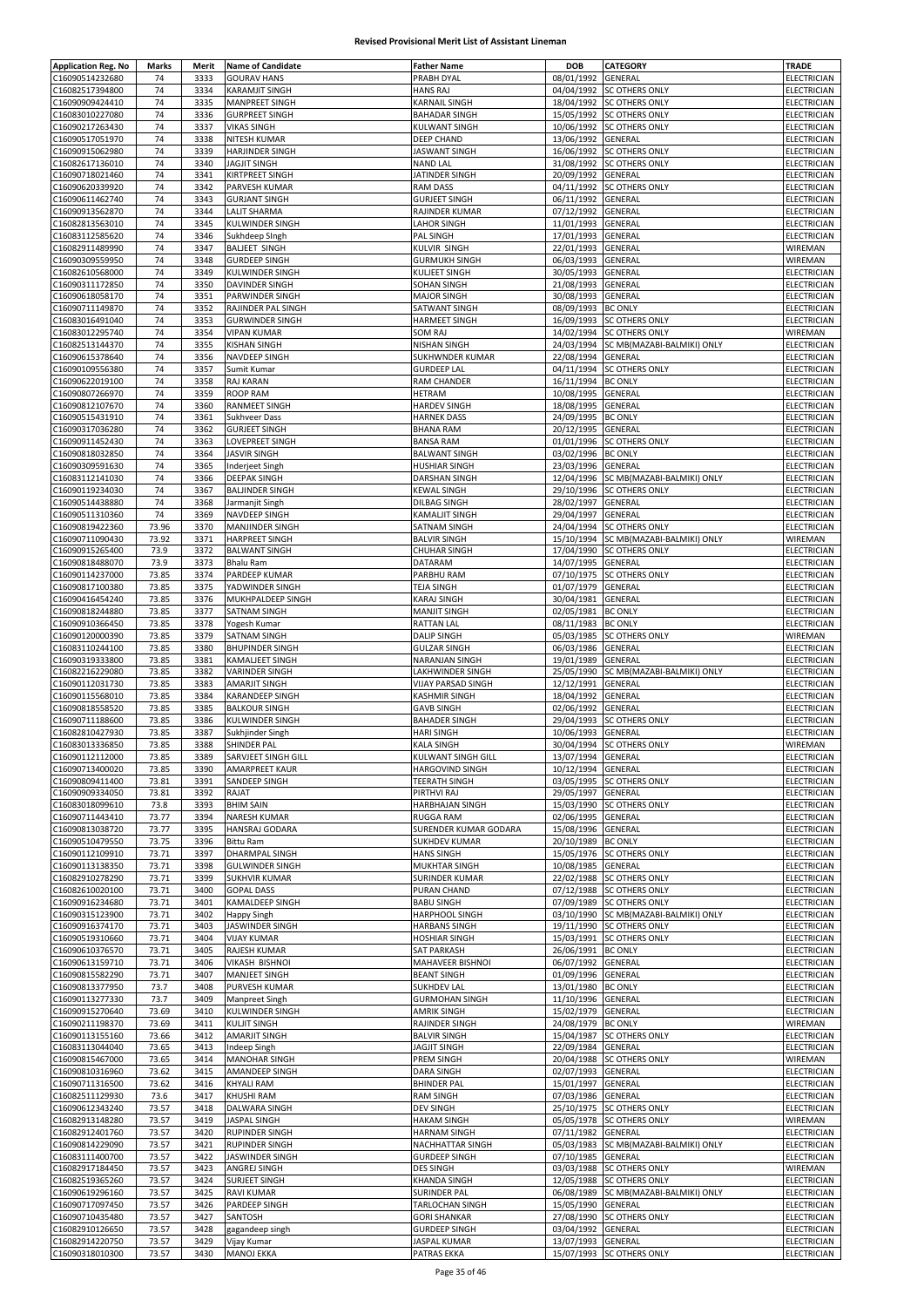| <b>Application Reg. No</b>         | Marks          | Merit        | <b>Name of Candidate</b>                        | <b>Father Name</b>                     | DOB                      | <b>CATEGORY</b>                                         | TRADE                      |
|------------------------------------|----------------|--------------|-------------------------------------------------|----------------------------------------|--------------------------|---------------------------------------------------------|----------------------------|
| C16090719471950                    | 73.57          | 3431         | Pardeep Singh                                   | NIRMAL SINGH                           | 20/09/1993               | <b>BC ONLY</b>                                          | ELECTRICIAN                |
| C16083115548330                    | 73.57          | 3432         | <b>SHIV KUMAR</b>                               | JAGDEV SINGH                           | 26/04/1994               | <b>SC OTHERS ONLY</b>                                   | ELECTRICIAN                |
| C16090912083430                    | 73.57          | 3433         | <b>BALJINDER SINGH</b>                          | <b>BALBIR SINGH</b>                    | 11/05/1994               | <b>SC OTHERS ONLY</b>                                   | ELECTRICIAN                |
| C16090711530800                    | 73.57          | 3434         | <b>SUNIL</b>                                    | RAM CHANDRA                            | 13/05/1994               | GENERAL                                                 | ELECTRICIAN                |
| C16090810137550                    | 73.5           | 3435         | RACHHPAL SINGH                                  | <b>GURCHARN SINGH</b>                  | 20/09/1975               | <b>SC OTHERS ONLY</b>                                   | ELECTRICIAN                |
| C16090820165970                    | 73.44          | 3436         | <b>CHAMKAUR SINGH</b>                           | <b>NACHHATTAR SINGH</b>                | 12/06/1987               | <b>GENERAL</b>                                          | ELECTRICIAN                |
| C16082323209190                    | 73.43          | 3437         | PALWINDER KUMAR                                 | SH SURJIT SINGH                        | 26/06/1979               | SC MB(MAZABI-BALMIKI) ONLY                              | ELECTRICIAN                |
| C16090410345010                    | 73.42          | 3438         | <b>ASHOK KUMAR</b>                              | <b>RAM KISHAN</b>                      | 28/01/1980               | GENERAL                                                 | ELECTRICIAN                |
| C16082509306700                    | 73.42          | 3439         | <b>BHUPINDER SINGH</b>                          | <b>BHAG SINGH</b>                      | 11/11/1980               | <b>SC OTHERS ONLY</b>                                   | ELECTRICIAN                |
| C16082817567310                    | 73.42          | 3440         | <b>SURAJ MOHAN</b>                              | <b>BALDEV MITTER</b>                   | 01/01/1981               | GENERAL                                                 | ELECTRICIAN                |
| C16082910439090                    | 73.42          | 3441         | Jagseer Singh                                   | CHHINDERPAL SINGH                      | 02/06/1983               | GENERAL                                                 | ELECTRICIAN                |
| C16090712097700                    | 73.42          | 3442         | PARMINDER SINGH                                 | <b>GURJANT SINGH</b>                   | 11/06/1983               | <b>GENERAL</b>                                          | WIREMAN                    |
| C16090517354510                    | 73.42          | 3443         | <b>JASWANT SINGH</b>                            | ATAR SINGH                             | 11/01/1984               | <b>SC OTHERS ONLY</b>                                   | ELECTRICIAN                |
| C16090311433760                    | 73.42          | 3444         | JATINDER SINGH                                  | ROSHAN LAL                             | 06/06/1984               | SC MB(MAZABI-BALMIKI) ONLY                              | ELECTRICIAN                |
| C16090113077090                    | 73.42          | 3445         | <b>BUTA SINGH</b>                               | <b>MAJOR SINGH</b>                     | 11/11/1986               | <b>GENERAL</b>                                          | WIREMAN                    |
| C16083021316790                    | 73.42          | 3446         | <b>DARSHAN KUMAR</b>                            | <b>MADAN LAL</b>                       | 20/02/1987               | GENERAL                                                 | ELECTRICIAN                |
| C16090719359890                    | 73.42          | 3447         | <b>DAVINDER SINGH</b>                           | <b>MOHAN SINGH</b>                     | 27/03/1987               | <b>SC OTHERS ONLY</b>                                   | ELECTRICIAN                |
| C16082911562320                    | 73.42          | 3448         | YADWINDER SINGH                                 | <b>SURJIT SINGH</b>                    | 22/07/1987               | GENERAL                                                 | ELECTRICIAN                |
| C16090812482370                    | 73.42          | 3449         | ASHWANI                                         | PREM CHAND                             | 08/12/1987               | SC MB(MAZABI-BALMIKI) ONLY                              | ELECTRICIAN                |
| C16082511548900                    | 73.42          | 3450         | SATGUR SINGH                                    | ROHI RAM                               | 05/09/1988               | SC OTHERS ONLY                                          | ELECTRICIAN                |
| C16082914058370                    | 73.42<br>73.42 | 3451<br>3452 | <b>MALKIAT SINGH</b>                            | SURINDER SINGH                         | 25/10/1989<br>14/05/1990 | GENERAL<br><b>GENERAL</b>                               | ELECTRICIAN<br>ELECTRICIAN |
| C16090412325750                    | 73.42          | 3453         | JASVINDER SINGH                                 | <b>JANGIR SINGH</b>                    | 10/07/1990               |                                                         | ELECTRICIAN                |
| C16090715462450<br>C16083010430070 | 73.42          | 3454         | JAGDEEP SINGH<br>LAKHWINDER SINGH               | MUKHTIAR SINGH<br><b>GURMAIL SINGH</b> | 08/09/1990               | GENERAL<br><b>SC OTHERS ONLY</b>                        | ELECTRICIAN                |
| C16082916124100                    | 73.42          | 3455         | PARAMVIR SINGH                                  | AJAIB SINGH                            | 05/12/1990               | SC MB(MAZABI-BALMIKI) ONLY                              | WIREMAN                    |
| C16090108581300                    | 73.42          | 3456         | <b>GURDEEP SINGH</b>                            | PARKASH SINGH                          | 07/03/1991               | <b>SC OTHERS ONLY</b>                                   | ELECTRICIAN                |
| C16090713080010                    | 73.42          | 3457         | ANCHALPREET SINGH                               | VARINDERJEET SINGH                     | 14/04/1992               | <b>GENERAL</b>                                          | ELECTRICIAN                |
| C16090914023260                    | 73.42          | 3458         | SANDEEP KUMAR                                   | <b>GOPAL RAM</b>                       | 03/05/1992               | <b>SC OTHERS ONLY</b>                                   | ELECTRICIAN                |
| C16090610274050                    | 73.42          | 3459         | <b>BALVIR SINGH</b>                             | MOOL RAJ                               | 27/06/1992               | <b>SC OTHERS ONLY</b>                                   | ELECTRICIAN                |
| C16082915287580                    | 73.42          | 3460         | <b>SUNIL KUMAR</b>                              | DES RAJ                                | 13/08/1992               | <b>SC OTHERS ONLY</b>                                   | ELECTRICIAN                |
| C16090613575810                    | 73.42          | 3461         | <b>BALPREET SINGH</b>                           | KEWAL SINGH                            | 20/11/1992               | GENERAL                                                 | ELECTRICIAN                |
| C16090514254100                    | 73.42          | 3462         | SHINGARA SINGH                                  | <b>HARDIAL SINGH</b>                   | 27/07/1993               | GENERAL                                                 | ELECTRICIAN                |
| C16090117258620                    | 73.42          | 3463         | JASPREET SINGH                                  | SARABJIT SINGH                         | 10/10/1994               | GENERAL                                                 | <b>ELECTRICIAN</b>         |
| C16090909270590                    | 73.42          | 3464         | SUKHCHAIN SINGH                                 | <b>MAHAVIR SINGH</b>                   | 29/08/1995               | GENERAL                                                 | ELECTRICIAN                |
| C16090911525590                    | 73.42          | 3465         | <b>SUNIL KUMAR</b>                              | SHRI BHAGWAN                           | 28/07/1997               | <b>GENERAL</b>                                          | ELECTRICIAN                |
| C16090915555980                    | 73.4           | 3466         | <b>SUNIL KUMAR</b>                              | SOMNATH                                | 10/05/1991               | GENERAL                                                 | ELECTRICIAN                |
| C16090811020200                    | 73.4           | 3467         | <b>BALJEET SINGH</b>                            | SAGAR SINGH                            | 18/04/1997               | <b>BC ONLY</b>                                          | ELECTRICIAN                |
| C16090713001790                    | 73.38          | 3468         | <b>DALJIT SINGH</b>                             | <b>DIDAR SINGH</b>                     | 07/03/1980               | GENERAL                                                 | ELECTRICIAN                |
| C16090616353380                    | 73.38          | 3469         | <b>MANOJ KUMAR</b>                              | <b>BAWA NAND</b>                       | 24/10/1984               | <b>BC ONLY</b>                                          | ELECTRICIAN                |
| C16090408572180                    | 73.37          | 3470         | SURENDER KUMAR                                  | <b>MADAN LAL</b>                       | 26/06/1993               | GENERAL                                                 | ELECTRICIAN                |
| C16082919038770                    | 73.37          | 3471         | LAKHBIR SINGH                                   | PAL SINGH                              | 14/09/1995               | SC OTHERS ONLY                                          | ELECTRICIAN                |
| C16090714235710                    | 73.33          | 3472         | <b>JUG RAJ</b>                                  | <b>BALBIR SINGH</b>                    | 05/11/1990               | GENERAL                                                 | ELECTRICIAN                |
| C16090315116320                    | 73.33          | 3473         | SANDEEP SINGH                                   | <b>SURENDER SINGH</b>                  | 18/07/1993               | GENERAL                                                 | ELECTRICIAN                |
| C16090513483890                    | 73.3           | 3474         | JASPREET SINGH                                  | <b>HARDEV SINGH</b>                    | 10/12/1995               | GENERAL                                                 | ELECTRICIAN                |
| C16083013476600                    | 73.28          | 3475         | SACHIN KUMAR                                    | <b>BISHAN DASS</b>                     | 15/02/1982               | GENERAL                                                 | WIREMAN                    |
| C16090611033590                    | 73.28          | 3476         | <b>SUKH RAM</b>                                 | MUNSHI RAM                             | 08/02/1983               | <b>SC OTHERS ONLY</b>                                   | ELECTRICIAN                |
| C16082412176950                    | 73.28          | 3477         | <b>JASKARAN SINGH</b>                           | <b>MALKIAT SINGH</b>                   | 04/03/1986               | <b>BC ONLY</b>                                          | ELECTRICIAN                |
| C16090211243730                    | 73.28          | 3478         | <b>BEANT SINGH</b>                              | <b>MAJOR SINGH</b>                     | 09/03/1986               | GENERAL                                                 | ELECTRICIAN                |
| C16090312385110                    | 73.28          | 3479         | Pardeep Singh                                   | <b>GURNAM SINGH</b>                    | 25/12/1987               | <b>BC ONLY</b>                                          | ELECTRICIAN                |
| C16082219346060                    | 73.28          | 3480         | KRISHAN KUMAR                                   | <b>BHAJAN LAL</b>                      | 09/07/1988               | <b>BC ONLY</b>                                          | WIREMAN                    |
| C16082610535880                    | 73.28          | 3481         | <b>MANGAT RAM</b>                               | KASHMIRI LAL                           | 10/07/1988               | <b>SC OTHERS ONLY</b>                                   | ELECTRICIAN                |
| C16082614414200                    | 73.28          | 3482         | <b>HARPREET SINGH</b>                           | TARSEM SINGH                           |                          | 05/01/1990 SC OTHERS ONLY                               | ELECTRICIAN                |
| C16090809510860                    | 73.28          | 3483         | ARVIND KUMAR                                    | JAGDEESH PRASAD                        | 15/01/1991               | <b>GENERAL</b>                                          | <b>ELECTRICIAN</b>         |
| C16090911573060                    | 73.28          | 3484         | HARWINDER SINGH                                 | JASWANT SINGH                          | 21/11/1991               | SC OTHERS ONLY                                          | ELECTRICIAN                |
| C16090418579880                    | 73.28          | 3485         | LAKHVIR SINGH                                   | <b>GURCHARAN SINGH</b>                 | 08/04/1992               | <b>SC OTHERS ONLY</b>                                   | ELECTRICIAN                |
| C16090521537080                    | 73.28          | 3486         | LOVEPREET SINGH                                 | <b>DALIIT SINGH</b>                    | 13/10/1992               | <b>GENERAL</b>                                          | ELECTRICIAN                |
| C16090914076260                    | 73.28          | 3487         | <b>GURSHAN SINGH</b>                            | AMARPAL SINGH                          | 05/11/1994 GENERAL       |                                                         | ELECTRICIAN                |
| C16083114369810                    | 73.23          | 3488         | <b>GURPRIT SINGH</b>                            | <b>NISHAN SINGH</b>                    |                          | 01/05/1978 SC OTHERS ONLY                               | WIREMAN                    |
| C16090211190690                    | 73.22          | 3489         | DALJEET SINGH                                   | <b>JASWANT RAM</b>                     |                          | 15/12/1997 SC OTHERS ONLY                               | <b>ELECTRICIAN</b>         |
| C16090112370580                    | 73.2           | 3490         | <b>MALKIAT SINGH</b>                            | <b>BACHAN SINGH</b>                    | 21/01/1981 BC ONLY       |                                                         | WIREMAN                    |
| C16090914289320                    | 73.2           | 3491         | <b>MANN SINGH</b>                               | DEV RAJ                                |                          | 15/07/1985 SC OTHERS ONLY                               | ELECTRICIAN                |
| C16090909593460                    | 73.18          | 3492         | PAWAN KUMAR                                     | <b>RAM KRISHAN</b>                     | 02/04/1995               | GENERAL                                                 | ELECTRICIAN                |
| C16090911155980                    | 73.18          | 3493         | AMERJEET                                        | <b>HANUMAN</b>                         | 01/01/1997               | <b>GENERAL</b>                                          | ELECTRICIAN                |
| C16082620435360                    | 73.17          | 3494         | <b>MANOHAR LAL</b>                              | <b>GULABA RAM</b>                      | 25/10/1995               | GENERAL                                                 | ELECTRICIAN                |
| C16083016441350                    | 73.14          | 3495         | RAMESH LAL                                      | PIARA RAM                              |                          | 28/09/1975 SC OTHERS ONLY                               | ELECTRICIAN                |
| C16090712361350                    | 73.14          | 3496         | DARSHAN SINGH                                   | <b>HOSHIAR SINGH</b>                   | 26/04/1977               | SC MB(MAZABI-BALMIKI) ONLY                              | ELECTRICIAN                |
| C16083116278640<br>C16090809258250 | 73.14<br>73.14 | 3497<br>3498 | <b>BALKARAN SINGH</b><br><b>JAGDISH CHANDER</b> | JASMAIL SINGH<br><b>SHAM LAL</b>       | 10/07/1979               | 06/01/1978 SC MB(MAZABI-BALMIKI) ONLY<br><b>BC ONLY</b> | ELECTRICIAN<br>WIREMAN     |
| C16090515232580                    | 73.14          | 3499         | RAM DITTA                                       | <b>FAQIR CHAND</b>                     | 08/07/1981               | <b>SC OTHERS ONLY</b>                                   | <b>ELECTRICIAN</b>         |
| C16082415463890                    | 73.14          | 3500         | himmat singh                                    | <b>RAJ KUMAR</b>                       | 05/11/1984               | SC MB(MAZABI-BALMIKI) ONLY                              | ELECTRICIAN                |
| C16083014342060                    | 73.14          | 3501         | MAHINDER KUMAR                                  | <b>GOPI RAM</b>                        | 12/02/1986               | <b>SC OTHERS ONLY</b>                                   | WIREMAN                    |
| C16090711129300                    | 73.14          | 3502         | SUKHTEJ SINGH                                   | <b>GURMAIL SINGH</b>                   | 13/04/1988 GENERAL       |                                                         | WIREMAN                    |
| C16090317330840                    | 73.14          | 3503         | SUMANDEEP SINGH                                 | <b>JASBIR SINGH</b>                    | 15/09/1989               | GENERAL                                                 | ELECTRICIAN                |
| C16090712409210                    | 73.14          | 3504         | <b>SUNNY KUMAR</b>                              | SOM RAJ                                | 21/09/1990               | <b>SC OTHERS ONLY</b>                                   | ELECTRICIAN                |
| C16090911434280                    | 73.14          | 3505         | <b>JASBIR SINGH</b>                             | TARSEM SINGH                           |                          | 10/07/1991 FREEDOM FIGHTER (DEPENDENT)                  | ELECTRICIAN                |
| C16090515163890                    | 73.14          | 3506         | KARMPAL SINGH                                   | <b>GURNAIB SINGH</b>                   | 06/07/1992               | <b>BC ONLY</b>                                          | ELECTRICIAN                |
| C16090512528090                    | 73.14          | 3507         | <b>MAINA RANI</b>                               | LAKKHA RAM                             | 16/03/1993               | <b>GENERAL</b>                                          | ELECTRICIAN                |
| C16090109013030                    | 73.14          | 3508         | RAMANJEET SINGH                                 | <b>SAT PAL</b>                         | 15/11/1993               | <b>BC ONLY</b>                                          | WIREMAN                    |
| C16082813574480                    | 73.14          | 3509         | <b>KAMAL SINGH</b>                              | <b>BALBIR SINGH</b>                    | 03/03/1994               | GENERAL                                                 | ELECTRICIAN                |
| C16090512499040                    | 73.11          | 3510         | HARPREET SINGH                                  | JARNAIL SINGH                          | 17/10/1996               | GENERAL                                                 | ELECTRICIAN                |
| C16090912585850                    | 73.11          | 3511         | PARAMJEET                                       | <b>MOHAN LAL</b>                       | 15/04/1997               | <b>GENERAL</b>                                          | ELECTRICIAN                |
| C16090115384140                    | 73.1           | 3512         | RAHUL                                           | LEKH RAJ                               | 26/01/1996               | GENERAL                                                 | ELECTRICIAN                |
| C16083013082040                    | 73.07          | 3513         | HARVINDER SINGH BHATTI                          | KARTAR SINGH BHATTI                    | 08/08/1981               | <b>BC ONLY</b>                                          | ELECTRICIAN                |
| C16090717260360                    | 73.07          | 3514         | SIDHARTH GANDHI                                 | HARISH KUMAR                           | 05/08/1990 GENERAL       |                                                         | ELECTRICIAN                |
| C16090310411130                    | 73.03          | 3515         | SAHIL                                           | ASHWANI KUMAR                          | 14/12/1994 BC ONLY       |                                                         | ELECTRICIAN                |
| C16090317562670                    | 73             | 3516         | <b>AVTAR SINGH</b>                              | PARKASH CHAND                          |                          | 22/04/1975 SC MB(MAZABI-BALMIKI) ONLY                   | ELECTRICIAN                |
| C16090810249490                    | 73             | 3517         | Sanjeev Kumar                                   | SH MOTI LAL                            |                          | 12/11/1975 BC EX-SERVICEMAN(DEPENDENT)                  | ELECTRICIAN                |
| C16090910457770                    | 73             | 3518         | <b>GURCHARAN SINGH</b>                          | <b>CHIMAN SINGH</b>                    |                          | 20/03/1977 SC OTHERS ONLY                               | <b>ELECTRICIAN</b>         |
| C16082912337490                    | 73             | 3519         | RAVINDER SINGH                                  | SHER SINGH                             |                          | 07/12/1978 SC OTHERS ONLY                               | ELECTRICIAN                |
| C16090317375910                    | 73             | 3520         | RAJ KUMAR                                       | NARDEV                                 | 18/10/1979 BC ONLY       |                                                         | ELECTRICIAN                |
| C16090915496340                    | 73             | 3521         | ANOOP KUMAR                                     | <b>GANGA RAM</b>                       |                          | 04/05/1980 SC OTHERS ONLY                               | ELECTRICIAN                |
| C16082919389120                    | 73             | 3522         | <b>GURJEET SINGH</b>                            | <b>GIAN SINGH</b>                      | 04/04/1981 GENERAL       |                                                         | ELECTRICIAN                |
| C16090817107860                    | 73             | 3523         | <b>GURMEJ SINGH</b>                             | <b>JAGTAR SINGH</b>                    | 14/05/1981               | SC MB(MAZABI-BALMIKI) ONLY                              | ELECTRICIAN                |
| C16090719156690                    | 73             | 3524         | <b>GURPREET SINGH</b>                           | MOHINDER SINGH                         | 31/12/1981               | <b>BC ONLY</b>                                          | ELECTRICIAN                |
| C16090207386820                    | 73             | 3525         | Harpreet singh                                  | <b>LAL SINGH</b>                       | 04/05/1982 BC ONLY       |                                                         | WIREMAN                    |
| C16090312224890                    | 73             | 3526         | PARAMJEET SINGH                                 | <b>DARSHAN SINGH</b>                   | 04/08/1982 GENERAL       |                                                         | ELECTRICIAN                |
| C16090915238130                    | 73             | 3527         | <b>MAJOR SINGH</b>                              | <b>AMRIK SINGH</b>                     | 21/12/1983 GENERAL       |                                                         | ELECTRICIAN                |
| C16090616316860                    | 73             | 3528         | <b>JAGJIT SINGH</b>                             | <b>KEWAL SINGH</b>                     | 15/04/1984 GENERAL       |                                                         | WIREMAN                    |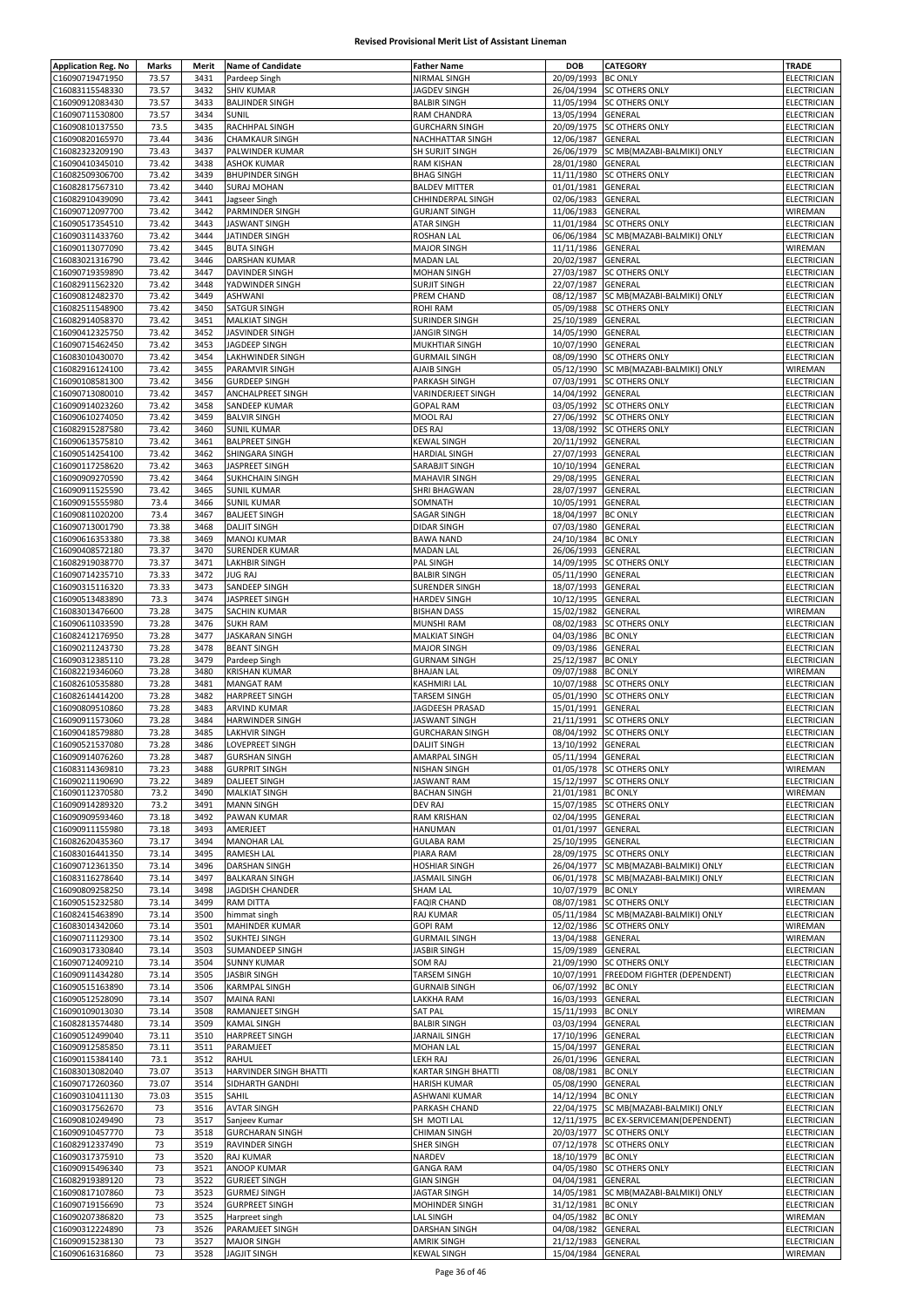| <b>Application Reg. No</b> | Marks | Merit | <b>Name of Candidate</b> | <b>Father Name</b>         | <b>DOB</b>         | CATEGORY                              | TRADE              |
|----------------------------|-------|-------|--------------------------|----------------------------|--------------------|---------------------------------------|--------------------|
| C16090118273130            | 73    | 3529  | <b>BALJINDER SINGH</b>   | <b>GURBACHAN PAL SINGH</b> | 18/01/1985         | <b>BC ONLY</b>                        | ELECTRICIAN        |
| C16090412170750            | 73    | 3530  | <b>IQBAL SINGH</b>       | SALINDER SINGH             | 09/07/1985         | <b>BC ONLY</b>                        | ELECTRICIAN        |
|                            |       |       |                          |                            | 21/08/1985         |                                       |                    |
| C16090617550870            | 73    | 3531  | <b>BALKAR SINGH</b>      | JOGINDER SINGH             |                    | GENERAL                               | ELECTRICIAN        |
| C16090915216980            | 73    | 3532  | <b>SUNIL KUMAR</b>       | RAMESH KUMAR               | 16/10/1985         | <b>SC OTHERS ONLY</b>                 | ELECTRICIAN        |
| C16090111064030            | 73    | 3533  | <b>GURJINDER SINGH</b>   | <b>HARDEV SINGH</b>        | 11/08/1986         | GENERAL                               | ELECTRICIAN        |
| C16090916397770            | 73    | 3534  | <b>GURJEET SINGH</b>     | <b>KASHMIR SINGH</b>       | 25/11/1986         | <b>SC OTHERS ONLY</b>                 | ELECTRICIAN        |
| C16083013119770            | 73    | 3535  | JAGMEET SINGH            | <b>MUKAND SINGH</b>        | 07/03/1987         | <b>GENERAL</b>                        | WIREMAN            |
| C16082709367560            | 73    | 3536  | <b>Beant Singh</b>       | <b>GURNAM SINGH</b>        | 24/05/1987         | <b>BC ONLY</b>                        | WIREMAN            |
| C16090112149320            | 73    | 3537  | MANPREET SINGH           | <b>DALIP SINGH</b>         | 03/08/1987         | GENERAL                               | ELECTRICIAN        |
| C16090913336970            | 73    | 3538  | <b>GANESH RAM</b>        | <b>BAHADAR RAM</b>         | 10/10/1987         | GENERAL                               | ELECTRICIAN        |
|                            | 73    | 3539  |                          |                            |                    |                                       |                    |
| C16090210283170            |       |       | <b>JIWAN KUMAR</b>       | <b>SUBASH KUMAR</b>        | 04/11/1988         | GENERAL                               | WIREMAN            |
| C16090915103340            | 73    | 3540  | <b>HARJEET SINGH</b>     | LACHHMAN SINGH             | 04/02/1989         | <b>SC OTHERS ONLY</b>                 | ELECTRICIAN        |
| C16083109435720            | 73    | 3541  | <b>GURDEEP SINGH</b>     | <b>NAHAR SINGH</b>         | 29/03/1989         | <b>SC OTHERS ONLY</b>                 | ELECTRICIAN        |
| C16090820146410            | 73    | 3542  | PARMINDER SINGH          | SARBJEET SINGH             | 10/08/1989         | GENERAL                               | <b>ELECTRICIAN</b> |
| C16090408217240            | 73    | 3543  | <b>BHIM SAIN</b>         | <b>BHOORA RAM</b>          | 07/09/1989         | <b>BC ONLY</b>                        | ELECTRICIAN        |
| C16090810449930            | 73    | 3544  | <b>JASPAL SINGH</b>      | <b>NARAIN SINGH</b>        | 21/09/1989         | <b>SC OTHERS ONLY</b>                 | ELECTRICIAN        |
| C16082913109420            | 73    | 3545  | GOPAL                    | <b>DEVI CHAND</b>          | 12/10/1989         | GENERAL                               | ELECTRICIAN        |
| C16090910408320            | 73    | 3546  | <b>GURJEET SINGH</b>     | <b>BALVIR SINGH</b>        | 27/11/1989         | SC MB(MAZABI-BALMIKI) ONLY            | <b>ELECTRICIAN</b> |
|                            |       |       |                          |                            |                    |                                       |                    |
| C16082912557200            | 73    | 3547  | Ashbir Singh             | JOGINDER SINGH             | 29/03/1990         | GENERAL                               | ELECTRICIAN        |
| C16090812388700            | 73    | 3548  | RAJINDER SINGH           | KULDIP SINGH               | 22/04/1990         | SC MB(MAZABI-BALMIKI) ONLY            | ELECTRICIAN        |
| C16090615107850            | 73    | 3549  | <b>SUNIL KUMAR</b>       | SURINDER KUMAR             | 20/05/1990         | <b>BC ONLY</b>                        | ELECTRICIAN        |
| C16090513105550            | 73    | 3550  | <b>MANJEET SINGH</b>     | <b>DHIAN SINGH</b>         | 11/07/1990         | GENERAL                               | ELECTRICIAN        |
| C16090618175510            | 73    | 3551  | <b>GURJINDER SINGH</b>   | <b>KAKA SINGH</b>          | 01/08/1990         | <b>BC ONLY</b>                        | ELECTRICIAN        |
| C16090512376340            | 73    | 3552  | PARDEEP KUMAR            | OM PARKASH                 | 12/08/1990         | <b>SC OTHERS ONLY</b>                 | ELECTRICIAN        |
| C16082910219610            | 73    | 3553  | <b>AMRIK SINGH</b>       | <b>AVTAR SINGH</b>         |                    | 20/08/1990 SC OTHERS ONLY             | WIREMAN            |
|                            |       |       |                          |                            |                    |                                       |                    |
| C16083013147930            | 73    | 3554  | <b>SATNAM SINGH</b>      | MOHINDER SINGH             |                    | 25/08/1990 SC OTHERS ONLY             | WIREMAN            |
| C16083116032620            | 73    | 3555  | <b>BALWINDER SINGH</b>   | SATNAM SINGH               |                    | 05/10/1990 SC MB(MAZABI-BALMIKI) ONLY | ELECTRICIAN        |
| C16090519526130            | 73    | 3556  | <b>GURPREET SINGH</b>    | <b>SUKHDEV SINGH</b>       | 07/10/1990         | SC OTHERS EX-SERVICEMAN(DEPENDENT)    | <b>ELECTRICIAN</b> |
| C16082914111720            | 73    | 3557  | <b>SUMITTAR SINGH</b>    | LAKHVIR SINGH              | 01/07/1991         | <b>BC ONLY</b>                        | ELECTRICIAN        |
| C16090522370420            | 73    | 3558  | gurwinder singh          | <b>GURCHRAN SINGH</b>      | 13/07/1991         | <b>BC ONLY</b>                        | ELECTRICIAN        |
| C16090719145320            | 73    | 3559  | TARSEM SINGH             | <b>JAGROOP SINGH</b>       | 16/07/1991         | GENERAL                               | ELECTRICIAN        |
|                            | 73    | 3560  |                          |                            |                    |                                       | ELECTRICIAN        |
| C16090210346570            |       |       | <b>RANDEEP SINGH</b>     | SAROOP SINGH               |                    | 08/08/1991 SC OTHERS ONLY             |                    |
| C16090418286460            | 73    | 3561  | <b>PARWINDER SINGH</b>   | <b>KULDIP SINGH</b>        | 06/10/1991         | <b>GENERAL</b>                        | ELECTRICIAN        |
| C16090510319810            | 73    | 3562  | JATINDER KUMAR           | NIRMAL SINGH               | 10/04/1992         | GENERAL                               | ELECTRICIAN        |
| C16090711402730            | 73    | 3563  | <b>BEANT SINGH</b>       | AJIT SINGH                 | 17/07/1992         | <b>SC OTHERS ONLY</b>                 | WIREMAN            |
| C16090820096610            | 73    | 3564  | MANDEEP SINGH            | <b>BAAZ SINGH</b>          | 20/09/1992         | <b>BC ONLY</b>                        | ELECTRICIAN        |
| C16082513503910            | 73    | 3565  | <b>GURDEEP SINGH</b>     | RANJEET SINGH              | 21/09/1992 BC ONLY |                                       | WIREMAN            |
| C16090516349960            | 73    | 3566  | <b>GURDEEP KUMAR</b>     | PARGAN RAM                 | 04/11/1992         | <b>SC OTHERS ONLY</b>                 | WIREMAN            |
|                            |       |       |                          |                            |                    |                                       |                    |
| C16090818096470            | 73    | 3567  | Deepak Kumar             | <b>BACHAN LAL</b>          | 27/11/1992         | <b>SC OTHERS ONLY</b>                 | WIREMAN            |
| C16090609105330            | 73    | 3568  | JASVEER SINGH            | MANJEET SINGH              | 23/12/1992         | <b>GENERAL</b>                        | ELECTRICIAN        |
| C16090911121230            | 73    | 3569  | <b>GURPREET SINGH</b>    | <b>SANT SINGH</b>          | 12/01/1993         | GENERAL                               | ELECTRICIAN        |
| C16082412275280            | 73    | 3570  | ZORAWAR SINGH            | SHER SINGH                 | 20/05/1993         | GENERAL                               | WIREMAN            |
| C16090818052980            | 73    | 3571  | LAKHWINDER SINGH         | <b>HAKAM SINGH</b>         | 15/07/1993         | <b>SC OTHERS ONLY</b>                 | ELECTRICIAN        |
| C16082913169820            | 73    | 3572  | <b>AJAY SINGH</b>        | <b>BALBIR SINGH</b>        | 18/07/1993         | GENERAL                               | ELECTRICIAN        |
| C16090316397140            | 73    | 3573  | <b>BALJIT SINGH</b>      | KIRPAL SINGH               | 22/08/1993         | <b>BC ONLY</b>                        | ELECTRICIAN        |
|                            |       |       |                          |                            |                    |                                       |                    |
| C16083118203210            | 73    | 3574  | JAGDEEP KUMAR            | TARSEM LAL                 | 13/09/1993         | <b>SC OTHERS ONLY</b>                 | ELECTRICIAN        |
| C16090612246600            | 73    | 3575  | <b>GURVINDER SINGH</b>   | <b>GURDEEP SINGH</b>       | 21/02/1994         | GENERAL                               | WIREMAN            |
| C16090211486630            | 73    | 3576  | <b>DAVINDER SINGH</b>    | <b>MANOHAR SINGH</b>       | 14/03/1994         | GENERAL                               | ELECTRICIAN        |
| C16090610045970            | 73    | 3577  | charanjeet singh         | SUKHVINDER PAL SINGH       | 06/04/1994         | GENERAL                               | ELECTRICIAN        |
| C16082612080420            | 73    | 3578  | SATISH KUMAR             | KARTAR CHAND               | 29/05/1994         | <b>BC ONLY</b>                        | ELECTRICIAN        |
| C16090619013640            | 73    | 3579  | <b>HARPREET SINGH</b>    | <b>BALVIR SINGH</b>        | 09/09/1994         | SC MB(MAZABI-BALMIKI) ONLY            | ELECTRICIAN        |
| C16090916486780            | 73    | 3580  | JOBANJEET SINGH          | NIRMALJEET SINGH           | 10/09/1994         | GENERAL                               | ELECTRICIAN        |
| C16082819320840            | 73    | 3581  | JASPREET SINGH           | DALJINDER SINGH            | 02/10/1994         | <b>SC OTHERS ONLY</b>                 | ELECTRICIAN        |
|                            |       |       |                          |                            |                    |                                       |                    |
| C16090616539400            | 73    | 3582  | RAJBIR SINGH             | <b>BALWINDER SINGH</b>     | 27/10/1994         | <b>BC ONLY</b>                        | ELECTRICIAN        |
| C16090613180200            | 73    | 3583  | <b>MENGAL SINGH</b>      | JAGROOP SINGH              | 25/03/1995         | SC MB(MAZABI-BALMIKI) ONLY            | WIREMAN            |
| C16090212248560            | 73    | 3584  | <b>DALJIT SINGH</b>      | NAZAR SINGH                | 16/05/1995         | GENERAL                               | ELECTRICIAN        |
| C16082918057800            | 73    | 3585  | DEEPAK KUMAR             | DHARMINDER                 | 27/05/1995 BC ONLY |                                       | ELECTRICIAN        |
| C16090911420700            | 73    | 3586  | <b>KULJEET SINGH</b>     | <b>HARSEWAK SINGH</b>      | 19/07/1995 GENERAL |                                       | ELECTRICIAN        |
| C16090909055060            | 73    | 3587  | <b>BIKKAR SINGH</b>      | NIRBHAI SINGH              | 17/09/1995         | <b>GENERAL</b>                        | ELECTRICIAN        |
| C16090314370500            | 73    | 3588  | <b>RUBAL</b>             | <b>SOHAN LAL</b>           | 04/10/1995         | <b>GENERAL</b>                        | <b>ELECTRICIAN</b> |
|                            |       |       |                          |                            |                    |                                       |                    |
| C16090910010400            | 73    | 3589  | JAGDEEP SINGH            | <b>BALVIR SINGH</b>        | 28/06/1996         | <b>SC OTHERS ONLY</b>                 | ELECTRICIAN        |
| C16090716327110            | 73    | 3590  | <b>MANKAMAL SINGH</b>    | <b>BHUPINDER SINGH</b>     | 12/08/1997         | <b>SC OTHERS ONLY</b>                 | ELECTRICIAN        |
| C16083012352410            | 73    | 3591  | <b>TARUN CHAUDHARY</b>   | <b>RAI SINGH</b>           | 27/08/1997         | GENERAL                               | ELECTRICIAN        |
| C16090716478570            | 73    | 3592  | NAVJOT KUMAR             | SHAMMI KUMAR               | 23/09/1997         | GENERAL                               | ELECTRICIAN        |
| C16090412264480            | 73    | 3593  | JOSHPAL SINGH            | <b>SURJIT SINGH</b>        | 27/09/1997 BC ONLY |                                       | ELECTRICIAN        |
| C16090713028810            | 72.92 | 3594  | PRABHJOT SINGH           | SIMARJEET SINGH            | 13/06/1995         | GENERAL                               | ELECTRICIAN        |
| C16082517039830            | 72.88 | 3595  | <b>KULJEET SINGH</b>     | <b>BHARPOOR SINGH</b>      | 04/08/1992         | GENERAL                               | ELECTRICIAN        |
| C16082917304680            | 72.87 | 3596  | <b>DALJEET SINGH</b>     | <b>GURNAM SINGH</b>        | 22/07/1990         | <b>SC OTHERS ONLY</b>                 | <b>ELECTRICIAN</b> |
|                            |       |       |                          |                            |                    |                                       |                    |
| C16090912301580            | 72.86 | 3597  | <b>JARNAIL SINGH</b>     | <b>GURCHARN SINGH</b>      | 05/11/1993         | <b>SC OTHERS ONLY</b>                 | <b>ELECTRICIAN</b> |
| C16090817067660            | 72.85 | 3598  | <b>GURCHARAN SINGH</b>   | <b>BANT SINGH</b>          | 05/08/1974         | <b>SC OTHERS ONLY</b>                 | ELECTRICIAN        |
| C16090810382870            | 72.85 | 3599  | <b>Bhupinder Singh</b>   | <b>JAGIR SINGH</b>         | 20/09/1976         | SC MB EX-SERVICEMAN(DEPENDENT)        | ELECTRICIAN        |
| C16090810557560            | 72.85 | 3600  | <b>Bhupinder Singh</b>   | <b>JAGIR SINGH</b>         | 20/09/1976         | SC MB(MAZABI-BALMIKI) ONLY            | ELECTRICIAN        |
| C16090117399550            | 72.85 | 3601  | <b>SURINDER KUMAR</b>    | SANSAR CHAND               | 12/08/1978         | <b>SC OTHERS ONLY</b>                 | ELECTRICIAN        |
| C16090813506390            | 72.85 | 3602  | <b>DALVIR SINGH</b>      | JASPAL SINGH               | 16/05/1981         | <b>BC ONLY</b>                        | ELECTRICIAN        |
| C16082414261620            | 72.85 | 3603  | AMANDEEP SINGH           | <b>JASVIR SINGH</b>        | 02/10/1981 BC ONLY |                                       | ELECTRICIAN        |
|                            |       |       |                          |                            |                    |                                       |                    |
| C16090812501290            | 72.85 | 3604  | Anil Kumar               | <b>RAM MILAN</b>           | 01/12/1984         | PERSON WITH DISABILITY (ORTHO)        | ELECTRICIAN        |
| C16090715441260            | 72.85 | 3605  | <b>KEWAL KRISHAN</b>     | SHINGARA SINGH             | 02/04/1989         | SC MB(MAZABI-BALMIKI) ONLY            | ELECTRICIAN        |
| C16090517226750            | 72.85 | 3606  | <b>DEEP SINGH</b>        | <b>BHOLA SINGH</b>         | 10/06/1990         | <b>SPORTS PERSON</b>                  | ELECTRICIAN        |
| C16083012559820            | 72.85 | 3607  | LAKHWINDER SINGH         | <b>RAJ SINGH</b>           | 05/10/1991         | SC MB(MAZABI-BALMIKI) ONLY            | ELECTRICIAN        |
| C16090513453920            | 72.85 | 3608  | <b>GURJANT SINGH</b>     | LAKHWINDER SINGH           | 12/12/1992         | GENERAL                               | ELECTRICIAN        |
| C16090711308210            | 72.83 | 3609  | <b>MANPREET SINGH</b>    | <b>GURMEET SINGH</b>       | 20/09/1994         | GENERAL                               | ELECTRICIAN        |
| C16090912444920            | 72.77 | 3610  | <b>BHARWINDER SINGH</b>  | <b>JIT SINGH</b>           | 28/07/1992         | GENERAL                               | ELECTRICIAN        |
|                            |       |       |                          |                            |                    |                                       |                    |
| C16083115451870            | 72.74 | 3611  | SHUBHAM                  | RAM JI LAL                 | 01/04/1995         | <b>BC ONLY</b>                        | <b>ELECTRICIAN</b> |
| C16090810009270            | 72.74 | 3612  | SHAMSHER SINGH           | NARENDER SINGH             | 05/10/1996         | GENERAL                               | ELECTRICIAN        |
| C16082912388970            | 72.72 | 3613  | ATINDERPAL SINGH         | <b>AMRIK SINGH</b>         | 12/02/1991 GENERAL |                                       | ELECTRICIAN        |
| C16090811473560            | 72.71 | 3614  | NIRMALJEET SINGH         | AJIT SINGH                 | 25/01/1979         | <b>SC OTHERS ONLY</b>                 | ELECTRICIAN        |
| C16090613305390            | 72.71 | 3615  | KULDEEP SINGH            | SATPAL SINGH               |                    | 22/05/1980 EX-SERVICEMAN(DEPENDENT)   | WIREMAN            |
| C16082618218630            | 72.71 | 3616  | <b>BHARPUR SINGH</b>     | <b>TEJA SINGH</b>          | 16/12/1980         | <b>GENERAL</b>                        | ELECTRICIAN        |
| C16082509599850            | 72.71 | 3617  | <b>RANBIR SINGH</b>      | PARAMJIT SINGH             | 12/04/1981         | GENERAL                               | ELECTRICIAN        |
|                            |       |       |                          |                            |                    |                                       |                    |
| C16090319139680            | 72.71 | 3618  | <b>HARPREET SINGH</b>    | MASSA SINGH                | 19/04/1983         | GENERAL                               | ELECTRICIAN        |
| C16090214584400            | 72.71 | 3619  | JASWEER SINGH            | <b>INDER SINGH</b>         | 21/10/1983         | <b>SC OTHERS ONLY</b>                 | ELECTRICIAN        |
| C16083111314340            | 72.71 | 3620  | PARDEEP SINGH            | <b>TARSEM SINGH</b>        | 12/12/1984         | GENERAL                               | WIREMAN            |
| C16090813114600            | 72.71 | 3621  | <b>HARWINDER SINGH</b>   | <b>BHOOLA SINGH</b>        | 24/08/1987         | GENERAL                               | <b>ELECTRICIAN</b> |
| C16090711455290            | 72.71 | 3622  | <b>GURVINDER SINGH</b>   | <b>GULAB SINGH</b>         | 02/07/1988         | GENERAL                               | ELECTRICIAN        |
| C16090609364080            | 72.71 | 3623  | <b>SAT PAL</b>           | <b>LAL CHAND</b>           | 29/11/1988         | GENERAL                               | WIREMAN            |
| C16090712102420            | 72.71 | 3624  | JATINDER KUMAR           | <b>SURAT SINGH</b>         |                    | 16/03/1990 SC OTHERS ONLY             | ELECTRICIAN        |
|                            |       |       |                          |                            |                    |                                       |                    |
| C16090520087140            | 72.71 | 3625  | <b>VICKY KUMAR</b>       | <b>DEVILAL</b>             |                    | 04/11/1990 SC OTHERS ONLY             | ELECTRICIAN        |
| C16090117004910            | 72.71 | 3626  | JASPREET NANDA           | NIRMALJIT NANDA            |                    | 05/05/1991 SC OTHERS ONLY             | WIREMAN            |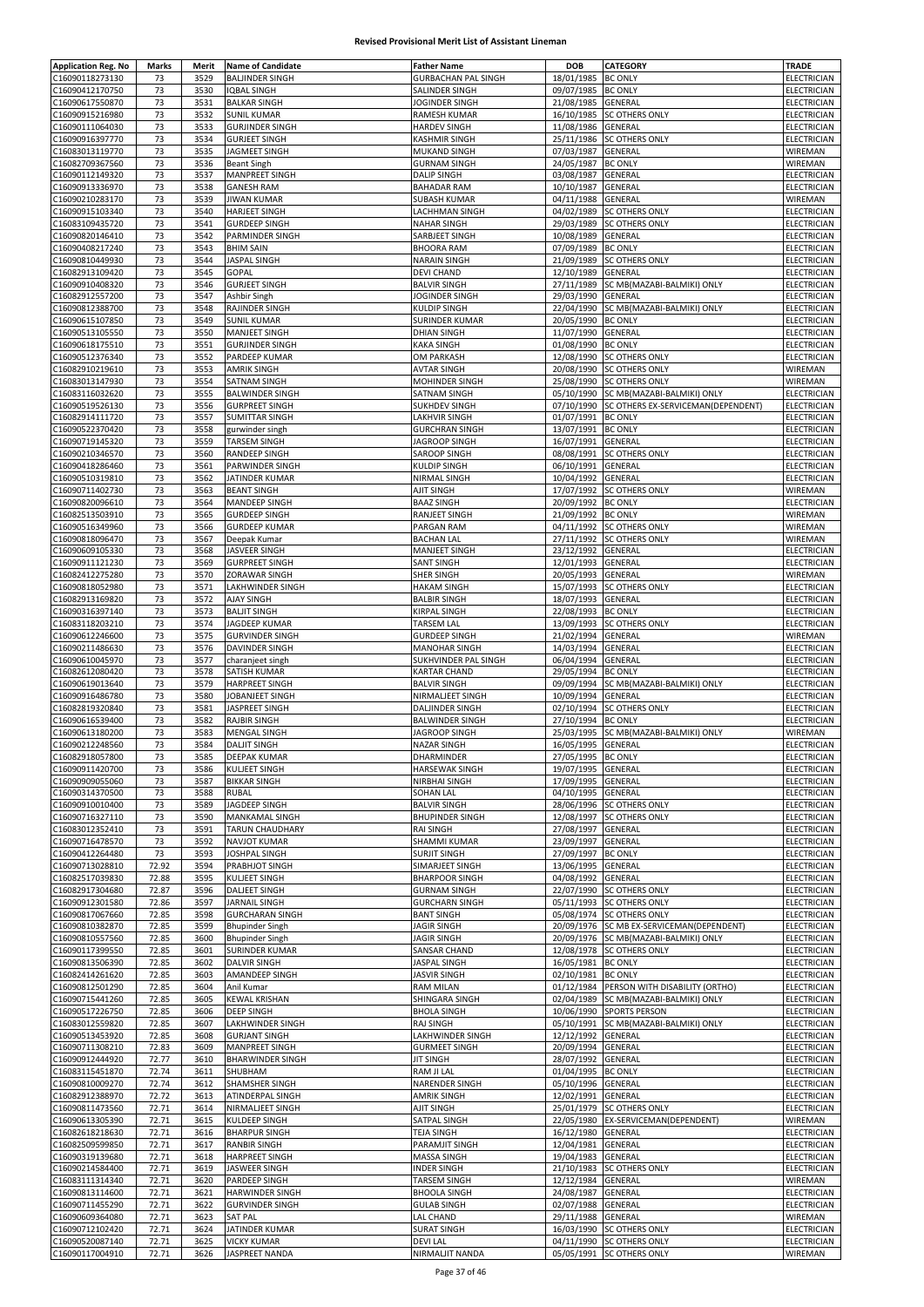| <b>Application Reg. No</b> | Marks | Merit | <b>Name of Candidate</b> | <b>Father Name</b>       | <b>DOB</b>         | CATEGORY                               | TRADE              |
|----------------------------|-------|-------|--------------------------|--------------------------|--------------------|----------------------------------------|--------------------|
| C16082509517430            | 72.71 | 3627  | Rahul Bhutta             | <b>BHAJAN LAL</b>        | 10/01/1992         | <b>SC OTHERS ONLY</b>                  | ELECTRICIAN        |
| C16090311135260            | 72.71 | 3628  | PAWAN KUMAR              | <b>SURJIT RAM</b>        | 20/03/1992         | <b>SC OTHERS ONLY</b>                  | ELECTRICIAN        |
| C16083012120650            | 72.71 | 3629  | GAGANDEEP SINGH          | KARNAIL SINGH            | 13/09/1992         | GENERAL                                | <b>ELECTRICIAN</b> |
| C16083111134890            | 72.71 | 3630  | <b>AMRITPAL SINGH</b>    | KULDEEP SINGH            | 05/03/1993         | GENERAL                                | ELECTRICIAN        |
| C16090611460020            | 72.71 | 3631  | <b>HEMANT KUMAR</b>      | ROOP RAM                 | 10/11/1997         | GENERAL                                | ELECTRICIAN        |
| C16090316349140            | 72.62 | 3632  | KHUSHPREET SINGH         | JAGRAJ SINGH             | 28/05/1994         | GENERAL                                | ELECTRICIAN        |
| C16090511156950            | 72.61 | 3633  | RAJIV KUMAR              | KULWANT RAI              | 25/06/1979         | GENERAL                                | ELECTRICIAN        |
| C16090209373600            | 72.6  | 3634  | <b>SONU RANI</b>         | NARESH KUMAR             | 08/08/1997         | GENERAL                                | ELECTRICIAN        |
| C16090815076870            | 72.59 | 3635  | SUBHAM                   | <b>RAM RATTAN</b>        | 16/02/1996         | GENERAL                                | ELECTRICIAN        |
| C16090520524830            | 72.58 | 3636  | <b>BALWINDER SINGH</b>   | <b>AVTAR SINGH</b>       | 07/04/1994         | GENERAL                                | ELECTRICIAN        |
| C16082615489660            | 72.57 | 3637  | <b>BHUPINDER SINGH</b>   | DARSHAN SINGH            | 05/01/1980         | <b>BC ONLY</b>                         | ELECTRICIAN        |
| C16090915141110            | 72.57 | 3638  | Amardeep Singh           | MAHINDER SINGH           | 10/01/1982         | SC OTHERS ONLY                         | <b>ELECTRICIAN</b> |
| C16082413238030            | 72.57 | 3639  | <b>BALWINDER SINGH</b>   | <b>GURCHARAN SINGH</b>   | 03/02/1987         | <b>SC OTHERS ONLY</b>                  | <b>ELECTRICIAN</b> |
| C16090913571910            | 72.57 | 3640  | SATNAM SINGH             | RURA RAM                 | 31/03/1988         | <b>BC ONLY</b>                         | <b>ELECTRICIAN</b> |
| C16090815380730            | 72.57 | 3641  | <b>HARBANS LAL</b>       | JOGINDER PAL             | 04/01/1990         | <b>SC OTHERS ONLY</b>                  | ELECTRICIAN        |
| C16090912047360            | 72.57 | 3642  | SATGUR SINGH             | <b>SUKHDEV SINGH</b>     | 25/03/1990         | GENERAL                                | WIREMAN            |
| C16090717479370            | 72.57 | 3643  | SANDEEP KUMAR            | <b>VIJAY KUMAR</b>       | 28/02/1991         | <b>BC ONLY</b>                         | <b>ELECTRICIAN</b> |
|                            | 72.55 | 3644  |                          |                          | 28/08/1993         |                                        |                    |
| C16090717302550            |       |       | SUKHANPREET SINGH        | <b>GURDEEP SINGH</b>     |                    | GENERAL                                | ELECTRICIAN        |
| C16090716440040            | 72.55 | 3645  | SUNITA                   | OM PRAKASH               | 12/07/1994         | GENERAL                                | ELECTRICIAN        |
| C16090619456950            | 72.54 | 3646  | PARVEEN KUMAR            | RAMJI LAL                | 03/08/1990         | GENERAL                                | ELECTRICIAN        |
| C16083012258350            | 72.5  | 3647  | Gurdeep singh            | <b>GIAN SINGH</b>        | 21/03/1987         | <b>FREEDOM FIGHTER (DEPENDENT)</b>     | ELECTRICIAN        |
| C16090713515610            | 72.5  | 3648  | <b>AJAY</b>              | RAMDIYA                  | 04/04/1991         | GENERAL                                | WIREMAN            |
| C16083110429930            | 72.5  | 3649  | <b>GURMEET SHARMA</b>    | HARMESH CHAND            | 20/04/1992         | PERSON WITH DISABILITY (ORTHO)         | ELECTRICIAN        |
| C16090715497390            | 72.5  | 3650  | <b>BALKARAN SINGH</b>    | SHAMSHER SINGH           | 14/01/1993         | GENERAL                                | ELECTRICIAN        |
| C16090214341280            | 72.5  | 3651  | <b>HARWEER</b>           | <b>HARNEK SINGH</b>      | 15/08/1994         | GENERAL                                | ELECTRICIAN        |
| C16090316118750            | 72.48 | 3652  | <b>GURMAIL SINGH</b>     | JAGTAR SINGH             | 10/11/1980         | <b>BC ONLY</b>                         | WIREMAN            |
| C16090113047530            | 72.48 | 3653  | SUKHVEER SINGH           | ANGREJ SINGH             | 26/02/1993         | GENERAL                                | <b>ELECTRICIAN</b> |
| C16090513559120            | 72.44 | 3654  | <b>BALKAR SINGH</b>      | AMAR SINGH               | 07/06/1986         | <b>SC OTHERS ONLY</b>                  | ELECTRICIAN        |
| C16090110376070            | 72.44 | 3655  | SATNAM SINGH             | AMARJIT SINGH            | 10/02/1992         | <b>GENERAL</b>                         | ELECTRICIAN        |
| C16090611478340            | 72.44 | 3656  | NARESH KUMAR             | ROOP LAL                 | 28/09/1994         | <b>SC OTHERS ONLY</b>                  | ELECTRICIAN        |
| C16090411159690            | 72.42 | 3657  | <b>RAVI KANT</b>         | <b>SUDESH KUMAR</b>      | 01/05/1976         | <b>BC ONLY</b>                         | <b>ELECTRICIAN</b> |
| C16090513089500            | 72.42 | 3658  | <b>Gurpreet Singh</b>    | JASWANT SINGH            | 19/09/1980         | GENERAL                                | ELECTRICIAN        |
| C16082409337100            | 72.42 | 3659  | <b>SURESH KUMAR</b>      | MOOL CHAND               | 12/10/1980         | <b>SC OTHERS ONLY</b>                  | ELECTRICIAN        |
| C16090711295012            | 72.42 | 3660  | <b>AJAY KUMAR</b>        | <b>SHAM LAL</b>          | 16/03/1981         | GENERAL                                | ELECTRICIAN        |
| C16090914312040            | 72.42 | 3661  | <b>SUKHDEV KUMAR</b>     | SATPAL                   | 06/12/1982         | <b>BC ONLY</b>                         | ELECTRICIAN        |
| C16090114022220            | 72.42 | 3662  | <b>AMANDEEP SINGH</b>    | <b>MALKIAT SINGH</b>     | 24/12/1983         | GENERAL                                | ELECTRICIAN        |
| C16090100391480            | 72.42 | 3663  | MANDEEP KUMAR            | <b>KRISHAN KUMAR</b>     | 09/12/1986         | <b>SC OTHERS ONLY</b>                  | ELECTRICIAN        |
| C16082319148850            | 72.42 | 3664  | <b>GURPREET SINGH</b>    | KULWANT SINGH            | 08/06/1988         | GENERAL                                | ELECTRICIAN        |
| C16090610009400            | 72.42 | 3665  | JASWINDER SINGH          | NACHHATAR SINGH          | 13/03/1989         | SC OTHERS ONLY                         | WIREMAN            |
| C16090716364620            | 72.42 | 3666  | SANDEEP SINGH            | <b>HARDEV SINGH</b>      | 23/03/1990         | GENERAL                                | ELECTRICIAN        |
| C16090713138870            | 72.42 | 3667  | SANDEEP KUMAR            | KULBHUSHAN KUMAR         | 18/05/1991         | GENERAL                                | WIREMAN            |
| C16082416028410            | 72.42 | 3668  | <b>GURJIT SINGH</b>      | <b>KARNAIL SINGH</b>     | 01/06/1991         | GENERAL                                | ELECTRICIAN        |
| C16082919564890            | 72.42 | 3669  | <b>HANISH KUMAR</b>      | TARSEM LAL               | 21/02/1992         | <b>SC OTHERS ONLY</b>                  | ELECTRICIAN        |
| C16090614509280            | 72.42 | 3670  | PARWINDER                | <b>BALVIR RAM</b>        | 13/10/1992         | <b>SC OTHERS ONLY</b>                  | ELECTRICIAN        |
| C16090619149890            | 72.42 | 3671  | PARDEEP KUMAR            | <b>MOHAN LAL</b>         | 12/04/1994         | GENERAL                                | ELECTRICIAN        |
| C16090512350410            | 72.42 | 3672  | <b>BHUPENDER SINGH</b>   | PAPPU SINGH              | 09/11/1994         | GENERAL                                | ELECTRICIAN        |
| C16090608548770            | 72.42 | 3673  | <b>JAY NARAYAN</b>       | CHHAGAN LAL              | 30/07/1996         | GENERAL                                | ELECTRICIAN        |
| C16090616327670            | 72.4  | 3674  | <b>DAVINDER SINGH</b>    | <b>NISHAN SINGH</b>      | 31/12/1992         | <b>BC ONLY</b>                         | ELECTRICIAN        |
| C16090811159350            | 72.4  | 3675  | <b>BALJEET SINGH</b>     | CHANCHAL SINGH           | 27/07/1994         | GENERAL                                | ELECTRICIAN        |
| C16082911470530            | 72.4  | 3676  | <b>CHANDER BHAN</b>      | <b>DAULAT RAM</b>        | 02/04/1997         | GENERAL                                | ELECTRICIAN        |
| C16090817118940            | 72.37 | 3677  | HARJEET SINGH            | <b>AVTAR SINGH</b>       | 16/07/1990         | GENERAL                                | <b>ELECTRICIAN</b> |
| C16090610257690            | 72.28 | 3678  | AJAY KUMAR               | MADAN LAL KAPOOR         | 31/05/1976         | <b>BC ONLY</b>                         | <b>ELECTRICIAN</b> |
|                            |       |       |                          |                          |                    |                                        |                    |
| C16090717577790            | 72.28 | 3679  | <b>BALWINDER SINGH</b>   | KANSHI RAM               | 20/03/1979         | GENERAL                                | <b>ELECTRICIAN</b> |
| C16090613290940            | 72.28 | 3680  | <b>VIKRAM SINGH</b>      | JAGIR SINGH              | 19/03/1980         | GENERAL                                | <b>ELECTRICIAN</b> |
| C16082910333640            | 72.28 | 3681  | JAGJEET SINGH            | MUKHTIAR SINGH           | 05/12/1984         | GENERAL                                | ELECTRICIAN        |
| C16082812508470            | 72.28 | 3682  | <b>SUMEET SINGH</b>      | <b>GIAN CHAND</b>        | 23/03/1985         | <b>BC ONLY</b>                         | ELECTRICIAN        |
| C16090208195810            | 72.28 | 3683  | KULDEEP SINGH            | HAMIR SINGH              |                    | 25/03/1990 SC OTHERS ONLY              | ELECTRICIAN        |
| C16090611306140            | 72.28 | 3684  | <b>KULDEEP SINGH</b>     | <b>AMRIK SINGH</b>       | 15/08/1990 GENERAL |                                        | ELECTRICIAN        |
| C16083011510620            | 72.28 | 3685  | KULWINDER KUMAR          | OM PRAKASH               | 11/10/1990         | <b>SC OTHERS ONLY</b>                  | ELECTRICIAN        |
| C16090512023060            | 72.28 | 3686  | SAHIL CHOPRA             | <b>BRIJ MOHAN CHOPRA</b> | 15/09/1991 GENERAL |                                        | <b>ELECTRICIAN</b> |
| C16090214572800            | 72.28 | 3687  | ARSHDEEP SINGH           | <b>GURSEVAK SINGH</b>    | 18/06/1992         | <b>BC ONLY</b>                         | ELECTRICIAN        |
| C16090512437910            | 72.28 | 3688  | Simranjit Singh          | <b>SUKHDEV SINGH</b>     | 22/07/1992         | <b>GENERAL</b>                         | ELECTRICIAN        |
| C16090915575660            | 72.28 | 3689  | TALWINDER SINGH          | <b>HARBHAJAN SINGH</b>   | 13/03/1993         | <b>SC OTHERS ONLY</b>                  | ELECTRICIAN        |
| C16090519117650            | 72.28 | 3690  | <b>DEEPAK</b>            | <b>HARJEET LAL</b>       | 26/02/1994         | SC OTHERS ONLY                         | ELECTRICIAN        |
| C16090113543050            | 72.28 | 3691  | <b>DAULAT RAM</b>        | <b>BAL RAM</b>           | 16/07/1995         | <b>GENERAL</b>                         | ELECTRICIAN        |
| C16083016050730            | 72.28 | 3692  | PARGAT SINGH             | <b>KARAM SINGH</b>       | 20/05/1996         | GENERAL                                | ELECTRICIAN        |
| C16090711019820            | 72.28 | 3693  | PRADEEP KUMAR            | PRABHU RAM               | 30/06/1996         | GENERAL                                | ELECTRICIAN        |
| C16090812203730            | 72.22 | 3694  | <b>HARJIT SINGH</b>      | RAGHUBIR SINGH           | 14/10/1993         | <b>BC ONLY</b>                         | <b>ELECTRICIAN</b> |
| C16082918097870            | 72.2  | 3695  | <b>BEANT SINGH</b>       | <b>INDERJIT VERMA</b>    | 05/09/1986         | GENERAL                                | WIREMAN            |
| C16083116010680            | 72.15 | 3696  | JASWINDER SINGH          | SANTOKH SINGH            | 18/11/1979 BC ONLY |                                        | ELECTRICIAN        |
| C16090419141060            | 72.15 | 3697  | SIMERPREET SINGH         | JOGINDER SINGH           | 09/10/1983         | FREEDOM FIGHTER (DEPENDENT)            | <b>ELECTRICIAN</b> |
| C16090211324550            | 72.14 | 3698  | JATINDER SINGH           | MOHINDER SINGH           |                    | 10/03/1974 EX-SERVICEMAN(SELF)         | ELECTRICIAN        |
| C16090419127030            | 72.14 | 3699  | MUKESH KUMAR             | RATTI RAM                | 01/04/1980         | SC OTHERS ONLY                         | ELECTRICIAN        |
| C16090910023480            | 72.14 | 3700  | YOUSAF KHAN              | <b>BABU KHAN</b>         | 10/01/1981         | <b>BC ONLY</b>                         | WIREMAN            |
| C16082915441240            | 72.14 | 3701  | <b>BIKRAMJIT SINGH</b>   | NIRANJAN SINGH           | 06/04/1982 GENERAL |                                        | ELECTRICIAN        |
| C16082611086590            | 72.14 | 3702  | RAJESH KUMAR             | SANSARA RAM              | 02/03/1984         | <b>SC OTHERS ONLY</b>                  | ELECTRICIAN        |
| C16090518548600            | 72.14 | 3703  | <b>RESHAM SINGH</b>      | <b>BALBIR SINGH</b>      | 15/01/1985         | <b>SC OTHERS ONLY</b>                  | ELECTRICIAN        |
| C16090219302140            | 72.14 | 3704  | <b>RAM SINGH</b>         | <b>BANT SINGH</b>        | 02/02/1987 GENERAL |                                        | WIREMAN            |
| C16090718040380            | 72.14 | 3705  | <b>RAM SINGH</b>         | <b>BANT SINGH</b>        | 05/02/1987         | GENERAL                                | WIREMAN            |
| C16083117314130            | 72.14 | 3706  | VAKEEL SINGH             | <b>MAGHAR SINGH</b>      | 08/09/1987         | SC OTHERS ONLY                         | ELECTRICIAN        |
| C16082615500500            | 72.14 | 3707  | <b>AVTAR SINGH</b>       | <b>RAM SINGH</b>         | 04/10/1989         | SC MB(MAZABI-BALMIKI) ONLY             | WIREMAN            |
| C16090212212710            | 72.14 | 3708  | <b>GURVINDER SINGH</b>   | <b>BOOTA SINGH</b>       | 15/07/1993         | GENERAL                                | ELECTRICIAN        |
| C16090112365850            | 72.14 | 3709  | <b>ASHWANI</b>           | SHYAM LAL                | 29/09/1993         | GENERAL                                | <b>ELECTRICIAN</b> |
| C16083111240690            | 72.14 | 3710  | JASKARAN SINGH           | KARMJEET SINGH           | 17/06/1994         | <b>BC ONLY</b>                         | ELECTRICIAN        |
| C16090810163300            | 72.11 | 3711  | JEET PAL                 | <b>ARJUN LAL</b>         | 01/12/1995         | GENERAL                                | ELECTRICIAN        |
| C16090614387650            | 72.1  | 3712  | RAHUL KUMAR              | RAM MAGAN                | 21/11/1987         | GENERAL                                | <b>ELECTRICIAN</b> |
| C16083018384820            | 72.07 | 3713  | MUNISH KALOTRA           | DAYA RAM                 | 11/04/1986         | <b>SC OTHERS ONLY</b>                  | ELECTRICIAN        |
| C16090113202140            | 72.07 | 3714  | KULJEET SINGH            | <b>BALVEER SINGH</b>     | 08/02/1991         | GENERAL                                | <b>ELECTRICIAN</b> |
| C16090909048140            | 72.06 | 3715  | KULDEEP SINGH            | PARGAT SINGH             | 07/02/1996         | <b>SC OTHERS ONLY</b>                  | ELECTRICIAN        |
| C16090613227540            | 72    | 3716  | CHARANJIT SINGH          | <b>DHARAM SINGH</b>      | 05/06/1976 BC ONLY |                                        | <b>ELECTRICIAN</b> |
| C16090714386030            | 72    | 3717  | <b>HARMEET SINGH</b>     | <b>LAL SINGH</b>         | 29/03/1978         | <b>BC ONLY</b>                         | <b>ELECTRICIAN</b> |
| C16090913253550            | 72    |       |                          |                          |                    | 04/03/1979 SC OTHERS ONLY              | <b>ELECTRICIAN</b> |
|                            |       | 3718  | JOGINDER SINGH           | MILKHA SINGH             |                    |                                        | <b>ELECTRICIAN</b> |
| C16082614021950            | 72    | 3719  | <b>GURMUKH SINGH</b>     | <b>BHAG SINGH</b>        | 05/03/1980         | <b>SC OTHERS ONLY</b>                  |                    |
| C16090717004170            | 72    | 3720  | RAJINDER KUMAR           | TARSEM KUMAR             | 03/08/1980         | GENERAL                                | ELECTRICIAN        |
| C16090410160560            | 72    | 3721  | JEET BAHADUR THAPA       | PREM BAHADUR THAPA       |                    | 12/11/1983 BC EX-SERVICEMAN(DEPENDENT) | ELECTRICIAN        |
| C16090911556240            | 72    | 3722  | PARVEEN KUMAR            | <b>KEWAL KRISHAN</b>     | 15/01/1984         | GENERAL                                | WIREMAN            |
| C16082911529240            | 72    | 3723  | <b>Boota Singh</b>       | JAGROOP SINGH            | 10/03/1984         | EX-SERVICEMAN(DEPENDENT)               | WIREMAN            |
| C16082515485400            | 72    | 3724  | PARAMJEET SINGH          | LABH SINGH               | 22/03/1984 GENERAL |                                        | ELECTRICIAN        |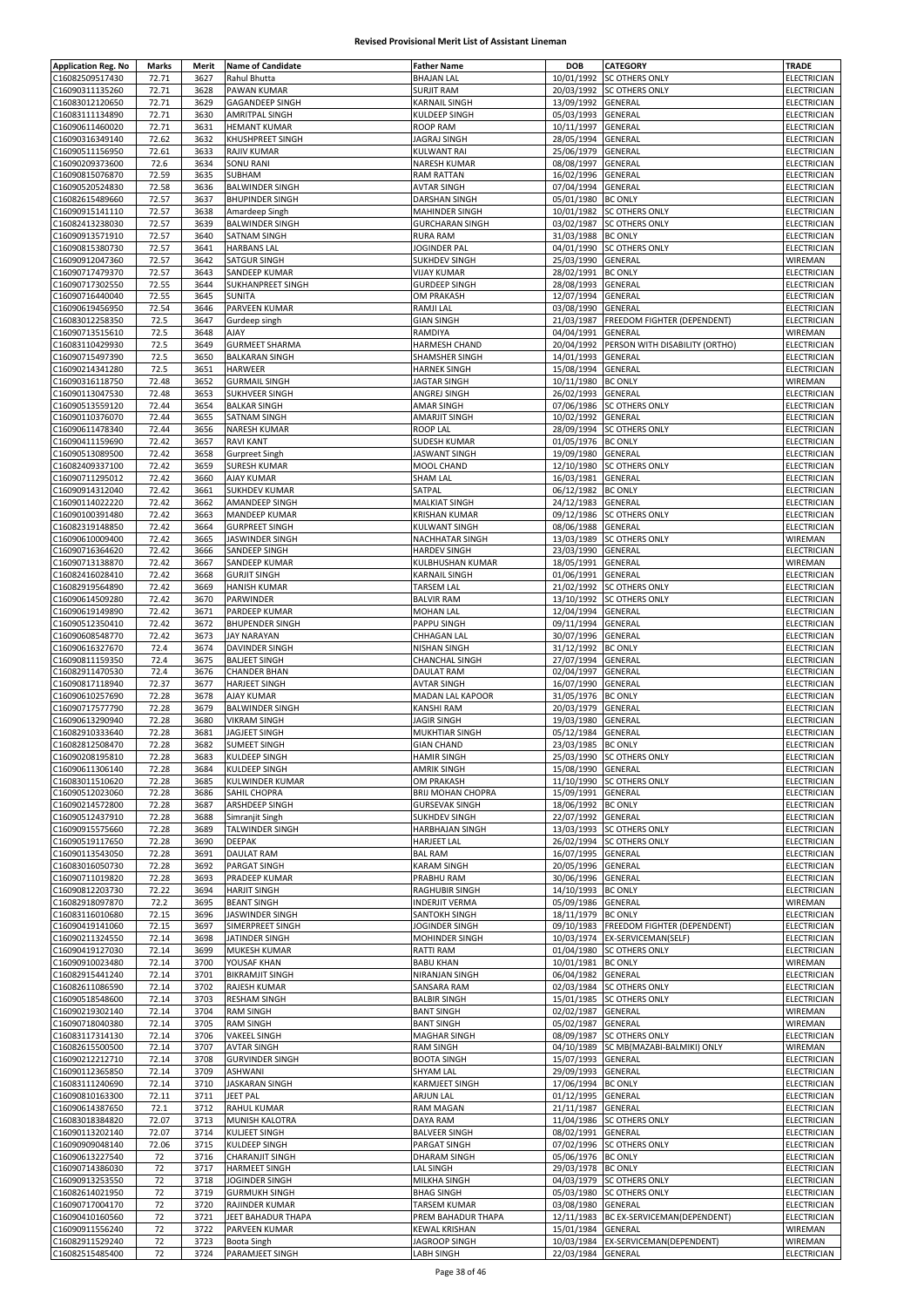| <b>Application Reg. No</b>         | Marks          | Merit        | <b>Name of Candidate</b>         | <b>Father Name</b>                        | DOB                                      | <b>CATEGORY</b>                       | TRADE                      |
|------------------------------------|----------------|--------------|----------------------------------|-------------------------------------------|------------------------------------------|---------------------------------------|----------------------------|
| C16090909335490                    | 72             | 3725         | <b>GURPINDER SINGH</b>           | AMRIK SINGH                               | 12/04/1984                               | <b>GENERAL</b>                        | ELECTRICIAN                |
| C16090518295330                    | 72             | 3726         | <b>GURWINDER SINGH</b>           | KASHMIR SINGH                             | 01/05/1984                               | <b>SC OTHERS ONLY</b>                 | ELECTRICIAN                |
| C16090113240140                    | 72             | 3727         | RAJ KHAN                         | LAL KHAN                                  | 10/11/1985                               | <b>BC ONLY</b>                        | <b>ELECTRICIAN</b>         |
| C16090712454930                    | 72             | 3728         | Jasvir Singh                     | HARBHAJAN SINGH                           | 20/01/1986                               | <b>SC OTHERS ONLY</b>                 | ELECTRICIAN                |
| C16083019409990                    | 72             | 3729         | JATINDER SINGH                   | CHANCHAL SINGH                            | 04/05/1986                               | <b>SC OTHERS ONLY</b>                 | ELECTRICIAN                |
| C16083118164530                    | 72             | 3730         | JASVINDER SINGH                  | RANJIT SINGH                              | 15/06/1986                               | GENERAL                               | ELECTRICIAN                |
| C16090115453880                    | 72             | 3731         | <b>BALWANT SINGH</b>             | SATPAUL SINGH                             | 06/05/1987                               | GENERAL                               | ELECTRICIAN                |
| C16090911028110                    | 72             | 3732         | WINNER KUMAR                     | <b>KEWAL RAM</b>                          | 28/05/1987                               | <b>SC OTHERS ONLY</b>                 | ELECTRICIAN                |
| C16090710474500                    | 72             | 3733         | MANDEEP SINGH                    | DARSHAN SINGH                             | 29/05/1987                               | <b>SC OTHERS ONLY</b>                 | ELECTRICIAN                |
| C16082518525770                    | 72             | 3734         | PAWAN                            | SH KEWAL SINGH                            | 12/10/1987                               | SC MB(MAZABI-BALMIKI) ONLY            | ELECTRICIAN                |
| C16083117221710                    | 72             | 3735         | AMRINDER SINGH                   | CHARANJIT SINGH                           | 25/10/1987                               | GENERAL                               | WIREMAN                    |
| C16090318047530                    | 72             | 3736         | <b>SHIV KUMAR</b>                | <b>KARTAR CHAND</b>                       | 07/11/1987                               | <b>SC OTHERS ONLY</b>                 | ELECTRICIAN                |
| C16083110566870                    | 72             | 3737         | <b>BOOTA SINGH</b>               | <b>NAJAR SINGH</b>                        | 04/01/1988                               | GENERAL                               | ELECTRICIAN                |
| C16090816480960                    | 72             | 3738         | <b>GURJINDER SINGH</b>           | RANJIT SINGH                              | 16/02/1988                               | FREEDOM FIGHTER (DEPENDENT)           | <b>ELECTRICIAN</b>         |
| C16090820349860                    | 72             | 3739         | RAMESH KUMAR                     | <b>BUDH RAM</b>                           | 01/05/1988                               | <b>SC OTHERS ONLY</b>                 | WIREMAN                    |
| C16082916266910                    | 72             | 3740         | SANDEEP SINGH                    | MOHINDER SINGH                            | 12/05/1988                               | <b>SC OTHERS ONLY</b>                 | ELECTRICIAN                |
| C16090714466950                    | 72             | 3741         | <b>HARISH KUMAR</b>              | <b>MOHAN SINGH</b>                        | 15/06/1988                               | GENERAL                               | WIREMAN                    |
| C16090915540850                    | 72             | 3742         | DHARMINDER SINGH                 | PRABHDYAL SINGH                           | 25/10/1988                               | SC OTHERS ONLY                        | ELECTRICIAN                |
| C16090520148730                    | 72<br>72       | 3743<br>3744 | DHARMINDER KUMAR                 | <b>NAND KISHOR</b><br>PRITAM SINGH        | 27/04/1989                               | <b>BC ONLY</b>                        | ELECTRICIAN                |
| C16090710237600<br>C16090711577870 | 72             | 3745         | HARMEET SINGH<br>JAGSEER SINGH   | <b>JASWANT SINGH</b>                      | 10/09/1989<br>10/12/1989                 | <b>BC ONLY</b><br>GENERAL             | ELECTRICIAN<br>ELECTRICIAN |
| C16090714537450                    | 72             | 3746         | <b>SUMAN DEVI</b>                | RAMESHWAR LAL                             | 01/04/1990                               | GENERAL                               | ELECTRICIAN                |
| C16083112288490                    | 72             | 3747         | PARMINDER SINGH                  | <b>AVTAR SINGH</b>                        | 04/05/1990                               | <b>BC ONLY</b>                        | ELECTRICIAN                |
| C16090815050870                    | 72             | 3748         | Bhawanjot singh                  | <b>SURJEET SINGH</b>                      | 06/08/1990                               | GENERAL                               | ELECTRICIAN                |
| C16090909128780                    | 72             | 3749         | <b>RAKESH KAJLA</b>              | TARSEM LAL                                |                                          | 14/09/1990 SC OTHERS ONLY             | ELECTRICIAN                |
| C16090612318650                    | 72             | 3750         | DHARAMVIR                        | <b>HEM RAJ</b>                            | 26/09/1990                               | <b>BC ONLY</b>                        | <b>ELECTRICIAN</b>         |
| C16090813564440                    | 72             | 3751         | JASPREET SINGH                   | DARSHAN SINGH                             |                                          | 08/10/1990 SC OTHERS ONLY             | ELECTRICIAN                |
| C16090711456830                    | 72             | 3752         | RAJ KUMAR                        | <b>SARBAN KUMAR</b>                       | 08/11/1990                               | <b>SC OTHERS ONLY</b>                 | ELECTRICIAN                |
| C16090913566540                    | 72             | 3753         | SANDEEP SINGH                    | SHASHI PAL                                | 22/01/1991                               | <b>BC ONLY</b>                        | WIREMAN                    |
| C16090513380920                    | 72             | 3754         | SAHIL GILL                       | SUSHIL KUMAR                              | 03/02/1991                               | SC MB(MAZABI-BALMIKI) ONLY            | ELECTRICIAN                |
| C16082218598280                    | 72             | 3755         | <b>GURCHARAN SINGH</b>           | <b>SURJIT SINGH</b>                       | 19/07/1991                               | <b>SC OTHERS ONLY</b>                 | ELECTRICIAN                |
| C16090112261160                    | 72             | 3756         | <b>SUKHCHAIN SINGH</b>           | <b>GURCHARAN SINGH</b>                    | 22/07/1991 BC ONLY                       |                                       | ELECTRICIAN                |
| C16082412031680                    | 72             | 3757         | SUKHWINDER SINGH                 | HARMANDER SINGH                           | 15/08/1991                               | <b>SC OTHERS ONLY</b>                 | <b>ELECTRICIAN</b>         |
| C16090408052980                    | 72             | 3758         | <b>SUKHPAL SINGH</b>             | PARKASH SINGH                             | 03/09/1991                               | <b>SC OTHERS ONLY</b>                 | ELECTRICIAN                |
| C16090411556320                    | 72             | 3759         | AMANPREET SINGH                  | <b>KARTAR CHAND</b>                       | 01/12/1991                               | <b>GENERAL</b>                        | ELECTRICIAN                |
| C16090217189350                    | 72             | 3760         | <b>BALRAM SINGH</b>              | <b>SUKHA SINGH</b>                        | 28/12/1991                               | <b>SC OTHERS ONLY</b>                 | WIREMAN                    |
| C16090111117860                    | 72             | 3761         | <b>NARINDER SINGH</b>            | PIYARE LAL                                | 28/05/1992                               | <b>SC OTHERS ONLY</b>                 | WIREMAN                    |
| C16083112587140                    | 72             | 3762         | <b>GURPREET SINGH</b>            | <b>HARBANS SINGH</b>                      | 27/06/1992                               | <b>SC OTHERS ONLY</b>                 | ELECTRICIAN                |
| C16090111161510                    | 72             | 3763         | <b>NEERAJ RAI</b>                | <b>SINGARA RAM</b>                        | 08/08/1992                               | GENERAL                               | ELECTRICIAN                |
| C16082709503760                    | 72             | 3764         | <b>DALJIT SINGH</b>              | <b>GURPAL SINGH</b>                       | 12/08/1992                               | GENERAL                               | ELECTRICIAN                |
| C16090217527930                    | 72             | 3765         | Lovepreet Singh                  | DILBAG SINGH                              | 20/11/1992                               | <b>BC ONLY</b>                        | ELECTRICIAN                |
| C16090610138520                    | 72             | 3766         | TANU SHARMA                      | <b>RAJ KUMAR</b>                          | 23/11/1992                               | <b>GENERAL</b>                        | ELECTRICIAN                |
| C16090818566850                    | 72             | 3767         | <b>HARPREET SINGH</b>            | <b>BALWINDER SINGH</b>                    | 12/12/1992                               | <b>SC OTHERS ONLY</b>                 | ELECTRICIAN                |
| C16090815465500                    | 72             | 3768         | SARABJIT SINGH                   | RAVINDER SINGH                            | 14/12/1992                               | <b>SC OTHERS ONLY</b>                 | ELECTRICIAN                |
| C16090815216060                    | 72             | 3769         | KULVEER                          | SAJAN RAM                                 | 12/01/1993                               | <b>GENERAL</b>                        | ELECTRICIAN                |
| C16082913450470                    | 72             | 3770         | SUKHJINDER SINGH                 | <b>BALDEV SINGH</b>                       | 05/04/1993                               | GENERAL                               | ELECTRICIAN                |
| C16090309228730                    | 72             | 3771         | SHUBHAM KUMAR                    | <b>KRISHN KUMAR</b>                       | 17/04/1993                               | GENERAL                               | ELECTRICIAN                |
| C16090713340930                    | 72             | 3772         | <b>DILRAJ SINGH</b>              | SATINDER SINGH                            | 22/06/1993                               | <b>BC ONLY</b>                        | ELECTRICIAN                |
| C16082617255070                    | 72             | 3773         | SATNAM SINGH                     | JASWANT SINGH                             | 04/10/1993                               | <b>SC OTHERS ONLY</b>                 | ELECTRICIAN                |
| C16082917027000                    | 72             | 3774         | HARJINDER SINGH                  | <b>BHARPUR SINGH</b>                      | 07/10/1993                               | SC MB(MAZABI-BALMIKI) ONLY            | ELECTRICIAN                |
| C16090817464990                    | 72             | 3775         | DILPREET SINGH                   | <b>BAHADUR SINGH</b>                      | 21/10/1993                               | <b>BC ONLY</b>                        | ELECTRICIAN                |
| C16090811296870                    | 72             | 3776         | <b>GAGANDEEP SINGH</b>           | ANGREJ SINGH                              | 22/01/1994                               | SC MB(MAZABI-BALMIKI) ONLY            | ELECTRICIAN                |
| C16083013343300                    | 72             | 3777         | HARMANPREET SINGH                | <b>GURANDITTA SINGH</b>                   | 02/05/1994                               | GENERAL                               | ELECTRICIAN                |
| C16083113403320                    | 72             | 3778         | JASDEEP SINGH                    | KAWEL SINGH                               | 15/08/1994                               | GENERAL                               | ELECTRICIAN                |
| C16082418541650                    | 72             | 3779         | <b>GURMUKH SINGH</b>             | SARWAN SINGH                              |                                          | 01/09/1994 SC OTHERS ONLY             | WIREMAN                    |
| C16090514126140                    | 72             | 3780         | SUKHJINDER SINGH                 | <b>JAGTAR SINGH</b>                       | 01/01/1995 BC ONLY                       |                                       | <b>ELECTRICIAN</b>         |
| C16082615319220<br>C16090710136420 | 72<br>72       | 3781<br>3782 | PARAMJEET SINGH<br>RAJVEER SINGH | JARNAIL SINGH<br><b>GURTEJ SINGH</b>      | 12/01/1995 BC ONLY<br>30/01/1995 GENERAL |                                       | ELECTRICIAN<br>ELECTRICIAN |
| C16090620227050                    | 72             | 3783         | Ajitinder Singh                  | <b>GURMEET SINGH</b>                      | 04/03/1995 BC ONLY                       |                                       | ELECTRICIAN                |
| C16090711296290                    | 72             | 3784         | MANDEEP SINGH                    | SURJEET SINGH                             | 01/05/1995 BC ONLY                       |                                       | <b>ELECTRICIAN</b>         |
| C16090707393140                    | 72             | 3785         | <b>MANDEEP SINGH</b>             | <b>GURCHARAN SINGH</b>                    |                                          | 12/06/1995 SC OTHERS ONLY             | ELECTRICIAN                |
| C16090513477740                    | 72             | 3786         | JASWINDER SINGH                  | <b>RAMESH SINGH</b>                       |                                          | 07/07/1995 SC OTHERS ONLY             | ELECTRICIAN                |
| C16090613536120                    | 72             | 3787         | MOHIT SHARMA                     | <b>GULSHAN KUMAR SHARMA</b>               | 06/10/1995                               | <b>GENERAL</b>                        | ELECTRICIAN                |
| C16090518488530                    | 72             | 3788         | <b>ROHIT KUMAR</b>               | <b>MANOHAR LAL</b>                        | 11/11/1995                               | <b>SC OTHERS ONLY</b>                 | ELECTRICIAN                |
| C16090310278280                    | 72             | 3789         | SATPAL SINGH                     | PRITAM SINGH                              |                                          | 15/01/1996 SC OTHERS ONLY             | ELECTRICIAN                |
| C16090915081270                    | 72             | 3790         | AMANDEEP SINGH                   | PARAMJEET SINGH                           | 25/01/1997                               | GENERAL                               | ELECTRICIAN                |
| C16090215294040                    | 71.85          | 3791         | <b>KARAMJIT SINGH</b>            | <b>DIYA SINGH</b>                         | 03/02/1974                               | <b>SC OTHERS ONLY</b>                 | ELECTRICIAN                |
| C16090617060760                    | 71.85          | 3792         | <b>AMRIK SINGH</b>               | <b>GURBAX SINGH</b>                       | 18/02/1977                               | <b>SC OTHERS ONLY</b>                 | <b>ELECTRICIAN</b>         |
| C16090814506200                    | 71.85          | 3793         | <b>GURJIT SINGH</b>              | MITHU SINGH                               | 25/01/1982                               | GENERAL                               | ELECTRICIAN                |
| C16090817214100                    | 71.85          | 3794         | <b>GAJJAN SINGH</b>              | <b>GURBACHAN SINGH</b>                    | 24/05/1983 BC ONLY                       |                                       | ELECTRICIAN                |
| C16090315557040                    | 71.85          | 3795         | Anil Kumar                       | <b>HANS RAJ</b>                           | 30/03/1984                               | <b>GENERAL</b>                        | WIREMAN                    |
| C16082518276970                    | 71.85          | 3796         | PANKAJ KUMAR                     | SH NEK CHNAD                              | 13/04/1985                               | <b>SC OTHERS ONLY</b>                 | ELECTRICIAN                |
| C16090714257030                    | 71.85          | 3797         | <b>DAVINDER SINGH</b>            | <b>BALJIT SINGH</b>                       | 05/03/1986                               | EX-SERVICEMAN(DEPENDENT)              | ELECTRICIAN                |
| C16083011165580                    | 71.85          | 3798         | JASPREET SINGH                   | <b>HARDEEP SINGH</b>                      | 14/06/1986                               | GENERAL                               | ELECTRICIAN                |
| C16090610506310                    | 71.85          | 3799         | baljinder singh                  | <b>BALKAR SINGH</b>                       | 25/05/1987 GENERAL                       |                                       | ELECTRICIAN                |
| C16090909423560                    | 71.85          | 3800         | ROHTASH KUMAR                    | <b>SOHAN LAL</b>                          | 18/07/1987                               | GENERAL                               | ELECTRICIAN                |
| C16090311198510<br>C16090718039500 | 71.85<br>71.85 | 3801<br>3802 | HARDEEP SINGH<br>SANDEEP SINGH   | <b>MALKIT SINGH</b><br><b>NEHRU SINGH</b> | 10/01/1988<br>10/09/1988                 | GENERAL<br>SC MB(MAZABI-BALMIKI) ONLY | ELECTRICIAN<br>ELECTRICIAN |
| C16090210132640                    | 71.85          | 3803         | <b>KRISHAN KUMAR</b>             | <b>RAM PRATAP</b>                         | 07/12/1989                               | GENERAL                               | ELECTRICIAN                |
| C16090210420130                    | 71.85          | 3804         | SONI SINGH                       | <b>DARSHAN SINGH</b>                      | 07/07/1991                               | SC MB(MAZABI-BALMIKI) ONLY            | WIREMAN                    |
| C16083111271810                    | 71.85          | 3805         | MANDEEP SINGH                    | <b>BALVINDER RAM</b>                      | 16/12/1992                               | GENERAL                               | ELECTRICIAN                |
| C16090911246150                    | 71.85          | 3806         | AMAR CHAND                       | <b>MITHU RAM</b>                          | 16/07/1995                               | GENERAL                               | ELECTRICIAN                |
| C16090907384310                    | 71.84          | 3807         | MANDEEP SINGH                    | <b>BHAGWAN SINGH</b>                      | 28/10/1981                               | <b>BC ONLY</b>                        | ELECTRICIAN                |
| C16082617256970                    | 71.84          | 3808         | LOVEDEEP SINGH                   | SEWA SINGH                                | 08/10/1987                               | <b>SC OTHERS ONLY</b>                 | ELECTRICIAN                |
| C16090815124510                    | 71.8           | 3809         | JASWINDER SINGH                  | <b>SUKHDEV SINGH</b>                      | 10/03/1990                               | GENERAL                               | WIREMAN                    |
| C16083113152630                    | 71.77          | 3810         | RAJU SINGH                       | <b>JAGGA SINGH</b>                        | 13/07/1991                               | <b>SC OTHERS ONLY</b>                 | ELECTRICIAN                |
| C16090315183210                    | 71.73          | 3811         | <b>GURPREET SINGH</b>            | <b>KARNAIL SINGH</b>                      | 15/09/1988                               | GENERAL                               | ELECTRICIAN                |
| C16090911544860                    | 71.73          | 3812         | <b>SANJAY KUMAR</b>              | <b>GORAKH NATH</b>                        | 20/11/1990                               | SC MB(MAZABI-BALMIKI) ONLY            | <b>ELECTRICIAN</b>         |
| C16090819001480                    | 71.71          | 3813         | KULWINDER SINGH                  | TAR SINGH                                 | 31/12/1977                               | PERSON WITH DISABILITY (ORTHO)        | WIREMAN                    |
| C16090915383650                    | 71.71          | 3814         | NARINDER SINGH                   | ARJUN SINGH                               | 19/04/1981                               | <b>SC OTHERS ONLY</b>                 | ELECTRICIAN                |
| C16090611225760                    | 71.71          | 3815         | <b>HARCHAND SINGH</b>            | <b>RAGHBIR SINGH</b>                      |                                          | 18/05/1987 SC MB(MAZABI-BALMIKI) ONLY | ELECTRICIAN                |
| C16090115016050                    | 71.71          | 3816         | <b>BALWINDER SINGH</b>           | <b>RAM GOPAL</b>                          | 25/04/1989 BC ONLY                       |                                       | ELECTRICIAN                |
| C16090619559390                    | 71.71          | 3817         | <b>GOLDI KUMAR</b>               | RAJ KUMAR                                 | 21/08/1989                               | <b>SC OTHERS ONLY</b>                 | ELECTRICIAN                |
| C16090219468380                    | 71.71          | 3818         | PAWAN KUMAR                      | ASHA RAM                                  | 15/05/1990 BC ONLY                       |                                       | ELECTRICIAN                |
| C16090515500780                    | 71.71          | 3819         | JAGDISH SINGH                    | MOHINDER SINGH                            |                                          | 20/03/1993 SC OTHERS ONLY             | ELECTRICIAN                |
| C16090815473710                    | 71.71          | 3820         | <b>DILJIT SINGH</b>              | <b>SANTOKH SINGH</b>                      |                                          | 18/02/1994 SC MB(MAZABI-BALMIKI) ONLY | ELECTRICIAN                |
| C16082917335760                    | 71.71          | 3821         | Parminder Singh                  | <b>BALJEET SINGH</b>                      |                                          | 10/06/1994 SC OTHERS ONLY             | ELECTRICIAN                |
| C16090812300660                    | 71.71          | 3822         | <b>BHAGIRATH</b>                 | <b>NAND LAL</b>                           | 01/01/1998 GENERAL                       |                                       | ELECTRICIAN                |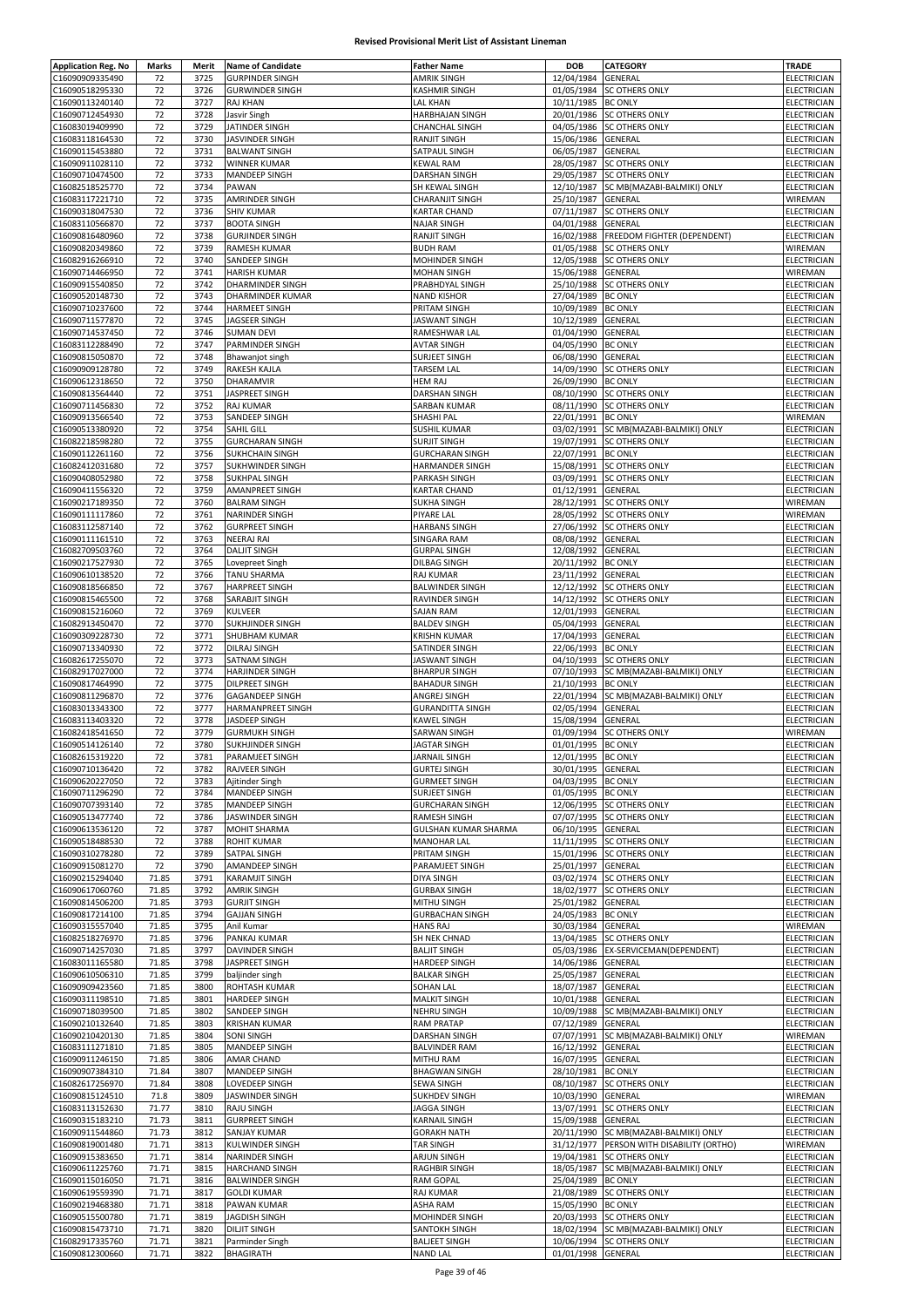| <b>Application Reg. No</b>         | Marks         | Merit        | <b>Name of Candidate</b>                       | <b>Father Name</b>                 | <b>DOB</b>         | CATEGORY                                  | <b>TRADE</b>                  |
|------------------------------------|---------------|--------------|------------------------------------------------|------------------------------------|--------------------|-------------------------------------------|-------------------------------|
| C16090312109830                    | 71.7          | 3823         | <b>SUNNY KUMAR</b>                             | KRISHN LAL                         | 07/08/1995         | <b>GENERAL</b>                            | ELECTRICIAN                   |
| C16083113557210                    | 71.59         | 3824         | <b>GURJEET SINGH</b>                           | CHARANJIT SINGH                    | 03/04/1991         | GENERAL                                   | ELECTRICIAN                   |
| C16090716370100                    | 71.57         | 3825         | <b>GURMIT SINGH</b>                            | JASWANT SINGH                      | 31/01/1976         | <b>BC ONLY</b>                            | <b>ELECTRICIAN</b>            |
| C16090916134590                    |               |              |                                                |                                    |                    |                                           |                               |
|                                    | 71.57         | 3826         | KULWINDER JEET SINGH                           | JAGIR SINGH                        | 22/06/1976         | SC MB EX-SERVICEMAN(DEPENDENT)            | ELECTRICIAN                   |
| C16083016405570                    | 71.57         | 3827         | <b>DALBIR SINGH</b>                            | <b>SANT RAM</b>                    | 07/07/1976         | <b>SC OTHERS ONLY</b>                     | ELECTRICIAN                   |
| C16090516085080                    | 71.57         | 3828         | RAMPAL                                         | <b>GURMAIL SINGH</b>               | 08/03/1978         | <b>SC OTHERS ONLY</b>                     | ELECTRICIAN                   |
| C16083113226740                    | 71.57         | 3829         | SUKHDARSHAN                                    | DES RAJ                            | 02/04/1979         | <b>GENERAL</b>                            | <b>ELECTRICIAN</b>            |
| C16082812407150                    | 71.57         | 3830         | ZAFFAR IQBAL KHAN                              | <b>JEON KHAN</b>                   | 16/02/1984         | <b>BC ONLY</b>                            | ELECTRICIAN                   |
| C16082515294290                    | 71.57         | 3831         | MANDEEP SINGH                                  | <b>CHANAN SINGH</b>                | 07/06/1984         | GENERAL                                   | ELECTRICIAN                   |
| C16083015161120                    | 71.57         | 3832         | Jasvir Singh                                   | <b>GURMIT SINGH</b>                | 15/09/1984         | <b>SC OTHERS ONLY</b>                     | ELECTRICIAN                   |
| C16090816300220                    | 71.57         | 3833         | <b>RAMAN KUMAR</b>                             | AJIT KUMAR                         | 23/02/1987         | <b>SC OTHERS ONLY</b>                     | ELECTRICIAN                   |
| C16090818280690                    | 71.57         | 3834         | <b>AVTAR SINGH</b>                             | <b>HARBANS LAL</b>                 | 03/05/1987         | <b>BC ONLY</b>                            | <b>ELECTRICIAN</b>            |
| C16090521286010                    | 71.57         | 3835         | <b>Maninder Singh</b>                          | <b>RESHAM SINGH</b>                | 25/10/1987         | <b>SC OTHERS ONLY</b>                     | ELECTRICIAN                   |
| C16090511351770                    | 71.57         | 3836         | LAKHWINDER SINGH                               | PRITAM SINGH                       | 13/04/1989         | SC MB(MAZABI-BALMIKI) ONLY                | <b>ELECTRICIAN</b>            |
| C16090914287990                    | 71.57         | 3837         | SOURAV KUMAR                                   | PARVEEN KUMAR                      | 07/05/1990         | GENERAL                                   | ELECTRICIAN                   |
| C16083118499660                    | 71.57         | 3838         | <b>DHARAM RAJ</b>                              | SHAM LAL                           | 05/12/1990         | GENERAL                                   | ELECTRICIAN                   |
| C16082319403350                    | 71.57         | 3839         | <b>GURWINDER SINGH</b>                         | KULWANT SINGH                      | 25/12/1991         | SC MB(MAZABI-BALMIKI) ONLY                | <b>ELECTRICIAN</b>            |
| C16090215069320                    | 71.57         | 3840         | <b>GAGANPREET SINGH</b>                        | JASWINDER SINGH                    | 03/05/1993         | GENERAL                                   | ELECTRICIAN                   |
| C16090320094350                    | 71.57         | 3841         | <b>SONU VERMA</b>                              | RAM KISHAN                         | 06/12/1994         | GENERAL                                   | ELECTRICIAN                   |
| C16090712123560                    | 71.57         | 3842         | <b>SUNIL KUMAR</b>                             | RAMCHANDER                         | 10/07/1995         | GENERAL                                   | ELECTRICIAN                   |
| C16090213373940                    | 71.51         | 3843         | Arvinder Singh                                 | <b>BALJINDER SINGH</b>             | 22/04/1990         | SC MB(MAZABI-BALMIKI) ONLY                | ELECTRICIAN                   |
| C16083013441800                    | 71.45         | 3844         | MUKESH KUMAR                                   | <b>RAM PAL</b>                     | 22/12/1993         | <b>BC ONLY</b>                            | ELECTRICIAN                   |
| C16090118372870                    | 71.43         | 3845         | <b>HARMESH LAL</b>                             | <b>MANOHAR LAL</b>                 | 20/05/1985         | <b>SC OTHERS ONLY</b>                     | ELECTRICIAN                   |
| C16090608154780                    | 71.42         | 3846         | <b>KARAMJEET SINGH</b>                         | KIRPAL SINGH                       | 22/04/1981         | GENERAL                                   | ELECTRICIAN                   |
| C16090811029780                    | 71.42         | 3847         | <b>Balkarn Singh</b>                           | RANJIT SINGH                       | 10/03/1987         | GENERAL                                   | <b>ELECTRICIAN</b>            |
| C16082511136110                    | 71.42         | 3848         | <b>PUNEET KUMAR</b>                            | RAMESH KUMAR                       | 29/05/1988         | GENERAL                                   | ELECTRICIAN                   |
| C16090609431070                    | 71.42         | 3849         | SAHIB SINGH                                    | CHHINDER SINGH                     | 06/04/1989         | SC MB(MAZABI-BALMIKI) ONLY                | WIREMAN                       |
| C16090810235980                    | 71.42         | 3850         | PRAGAT SINGH                                   | <b>KALA SINGH</b>                  | 10/05/1989         | GENERAL                                   | WIREMAN                       |
| C16090811164020                    | 71.42         | 3851         | Harpreet Singh                                 | <b>CHANCHAL SINGH</b>              | 03/05/1990         | <b>SC OTHERS ONLY</b>                     | WIREMAN                       |
| C16082913245010                    | 71.42         | 3852         | <b>PRABHJOT SINGH</b>                          | <b>TARSEM SINGH</b>                | 05/07/1990         | <b>SC OTHERS ONLY</b>                     | <b>ELECTRICIAN</b>            |
| C16082511493350                    | 71.42         | 3853         | <b>KULWINDER SINGH</b>                         | <b>BALWINDER SINGH</b>             | 10/11/1991         | GENERAL                                   | ELECTRICIAN                   |
| C16090809140710                    | 71.42         | 3854         | PARMOD KUMAR                                   | <b>BALWAN SINGH</b>                | 17/07/1993         | GENERAL                                   | ELECTRICIAN                   |
| C16090615341500                    | 71.42         | 3855         | <b>SUKHCHAIN SINGH</b>                         | <b>GURJANT SINGH</b>               | 28/09/1993         | <b>BC ONLY</b>                            | ELECTRICIAN                   |
| C16090909543500                    | 71.42         | 3856         | <b>KULDEEP KUMAR</b>                           | <b>RAM KUMAR</b>                   | 10/03/1995         | GENERAL                                   | ELECTRICIAN                   |
| C16090611473560                    | 71.42         | 3857         | <b>BIKRAMJEET SINGH</b>                        | KARNAIL SINGH                      | 09/03/1996         | GENERAL                                   | ELECTRICIAN                   |
| C16090520085740                    | 71.42         | 3858         | <b>USHA RANI</b>                               | <b>ARJUN RAM</b>                   | 05/07/1996         | GENERAL                                   | ELECTRICIAN                   |
| C16090217150710                    | 71.4          | 3859         | <b>MANJIT SINGH</b>                            | AMAR SINGH                         | 25/12/1982         | <b>SC OTHERS ONLY</b>                     | WIREMAN                       |
| C16090719567290                    | 71.4          | 3860         | <b>VED PRAKASH</b>                             | <b>SULTAN RAM</b>                  | 28/08/1993         | GENERAL                                   | ELECTRICIAN                   |
| C16090818115740                    | 71.38         | 3861         | <b>JUGAL KISHORE</b>                           | <b>KARTAR CHAND</b>                | 13/05/1975         | <b>SC OTHERS ONLY</b>                     | ELECTRICIAN                   |
| C16090111277220                    | 71.33         | 3862         | <b>RAVI KUMAR</b>                              | SATNAM                             | 05/03/1992         | GENERAL                                   | ELECTRICIAN                   |
|                                    |               |              |                                                |                                    |                    |                                           |                               |
| C16090810366100                    | 71.33<br>71.3 | 3863<br>3864 | <b>VINOD KUMAR</b>                             | KRISHAN LAL                        | 20/06/1995         | GENERAL                                   | ELECTRICIAN                   |
| C16082815105700                    |               |              | <b>Bhupinder Kumar</b>                         | <b>AMRIT PAL</b>                   | 02/11/1989         | GENERAL                                   | ELECTRICIAN                   |
| C16090813079490                    | 71.29         | 3865         | <b>GURMEET SINGH</b>                           | <b>KEWAL KRISHAN</b>               | 20/05/1979         | <b>SC OTHERS ONLY</b>                     | ELECTRICIAN                   |
| C16090612293670                    | 71.28         | 3866         | <b>JAGJIT SINGH</b>                            | DARSHAN SINGH                      |                    | 16/03/1972 PERSON WITH DISABILITY (ORTHO) | WIREMAN                       |
| C16090911451900                    | 71.28         | 3867         | <b>RAKESH KUMAR</b>                            | RATTAN LAL                         | 21/07/1978         | <b>SC OTHERS ONLY</b>                     | ELECTRICIAN                   |
| C16090618209780                    | 71.28         | 3868         | SHAMSHER SINGH                                 | DES RAJ                            | 20/04/1979         | SC OTHERS ONLY                            | WIREMAN                       |
| C16090611271600                    | 71.28         | 3869         | Amandeep Singh                                 | SATPAL SINGH                       | 03/01/1981         | GENERAL                                   | ELECTRICIAN                   |
| C16083010054330                    | 71.28         | 3870         | <b>MALKEET SINGH</b>                           | PREETAM SINGH                      | 09/01/1981         | SC MB(MAZABI-BALMIKI) ONLY                | ELECTRICIAN                   |
| C16090812393250                    | 71.28         | 3871         | RAMANDEEP SINGH                                | SHAMBHU SINGH                      | 08/12/1987         | GENERAL                                   | <b>ELECTRICIAN</b>            |
| C16090613179560                    | 71.28         | 3872         | <b>JAGMOHAN SINGH</b>                          | KHAZAN SINGH                       | 21/09/1988         | GENERAL                                   | ELECTRICIAN                   |
| C16090810517200                    | 71.28         | 3873         | <b>AMRITPAL SINGH</b>                          | <b>BALDEV SINGH</b>                | 26/03/1989         | GENERAL                                   | WIREMAN                       |
| C16090914157580                    | 71.28         | 3874         | JITENDER KUMAR DABI                            | PREM CHAND                         | 05/06/1989         | GENERAL                                   | ELECTRICIAN                   |
|                                    |               |              |                                                |                                    |                    |                                           |                               |
| C16082912383020                    | 71.28         | 3875         | KULWINDER SINGH                                | <b>ONKAR SINGH</b>                 | 10/02/1990         | <b>BC ONLY</b>                            | <b>ELECTRICIAN</b>            |
| C16090619156190                    | 71.28         | 3876         | <b>BALWINDER SINGH</b>                         | MAHINDER SINGH                     | 20/01/1991         | <b>SC OTHERS ONLY</b>                     | WIREMAN                       |
| C16090717550980                    | 71.28         | 3877         | SARBJEET SINGH                                 | <b>MAJOR SINGH</b>                 | 05/02/1991         | <b>FREEDOM FIGHTER (DEPENDENT)</b>        | ELECTRICIAN                   |
| C16082518141770                    | 71.28         | 3878         | GAGANDEEP                                      | <b>CHAMAN LAL</b>                  |                    | 15/08/1993 SC OTHERS ONLY                 | <b>ELECTRICIAN</b>            |
| C16090912380730                    | 71.27         | 3879         |                                                | <b>BALDEV SINGH</b>                |                    | 13/04/1990 SC OTHERS ONLY                 | ELECTRICIAN                   |
| C16083013545990                    | 71.27         | 3880         | HARDEEP SINGH<br><b>BALWINDER SINGH</b>        | KULDEEP SINGH                      | 02/08/1993 GENERAL |                                           | <b>ELECTRICIAN</b>            |
| C16090717431250                    | 71.26         | 3881         | <b>SUKHMINDER SINGH</b>                        | <b>BALWINDER SINGH</b>             | 04/11/1984 GENERAL |                                           | ELECTRICIAN                   |
| C16090213043220                    | 71.25         | 3882         | <b>MUNISH KUMAR</b>                            | PARKASH CHAND                      | 18/01/1990         | <b>SC OTHERS ONLY</b>                     | ELECTRICIAN                   |
| C16090611129050                    | 71.15         | 3883         | <b>BIKRAMJIT SINGH</b>                         | <b>MANJIT SINGH</b>                | 27/05/1987         | GENERAL                                   | ELECTRICIAN                   |
| C16090419575270                    | 71.15         | 3884         | SATNAM SINGH                                   | <b>GURMUKH SINGH</b>               |                    | 09/03/1988 SC OTHERS ONLY                 | ELECTRICIAN                   |
| C16083019019900                    | 71.14         | 3885         | <b>HARJINDER SINGH</b>                         | <b>GANDA SINGH</b>                 | 06/11/1974         | <b>BC ONLY</b>                            | ELECTRICIAN                   |
| C16082514576410                    | 71.14         | 3886         | <b>CHANCHAL SINGH</b>                          | AMARJEET SINGH                     |                    | 10/06/1979 SC OTHERS ONLY                 | WIREMAN                       |
| C16090914420240                    | 71.14         | 3887         | JASWINDER SINGH                                | DARSHAN SINGH                      | 08/01/1980         | <b>SC OTHERS ONLY</b>                     | <b>ELECTRICIAN</b>            |
| C16090723369830                    | 71.14         | 3888         | <b>MAKHAN SINGH</b>                            | <b>KAKKA SINGH</b>                 | 13/04/1980         | <b>SC OTHERS ONLY</b>                     | ELECTRICIAN                   |
| C16082816122540                    | 71.14         | 3889         | KULBEER SINGH                                  | <b>SWARANJEET SINGH</b>            | 25/01/1981         | <b>GENERAL</b>                            | <b>ELECTRICIAN</b>            |
| C16090911296150                    | 71.14         | 3890         | <b>GURPREET SINGH</b>                          | <b>GURBACHAN SINGH</b>             | 26/06/1986         | <b>SC OTHERS ONLY</b>                     | WIREMAN                       |
| C16090722404150                    | 71.14         | 3891         | <b>HARMINDER SINGH</b>                         | <b>BALWINDER SINGH</b>             | 25/06/1988         | <b>SC OTHERS ONLY</b>                     | WIREMAN                       |
| C16090612322090                    | 71.14         | 3892         | <b>RAMAN KUMAR</b>                             | <b>NEK CHAND</b>                   | 01/11/1988         | <b>BC ONLY</b>                            | ELECTRICIAN                   |
| C16090220506560                    | 71.14         | 3893         | <b>HARPAL SINGH</b>                            | DARSHAN SINGH                      | 28/01/1990         | <b>BC ONLY</b>                            | ELECTRICIAN                   |
| C16090712066710                    | 71.14         | 3894         | <b>RAKESH KUMAR</b>                            | <b>OM PRAKASH</b>                  | 20/05/1991         | <b>GENERAL</b>                            | ELECTRICIAN                   |
| C16082812109420                    | 71.14         | 3895         | Harpinder Singh                                | <b>RANJIT SINGH</b>                | 23/06/1993         | GENERAL                                   | ELECTRICIAN                   |
| C16090513086210                    | 71.14         | 3896         | <b>MANGAL SINGH</b>                            | KIRISHAN SIGNGH                    | 09/08/1993         | SC MB(MAZABI-BALMIKI) ONLY                | ELECTRICIAN                   |
|                                    |               |              |                                                |                                    |                    |                                           |                               |
| C16083013592490                    | 71.14         | 3897         | <b>VIKRAM SINGH</b>                            | <b>RAM LAL</b>                     | 05/02/1994         | <b>SC OTHERS ONLY</b>                     | ELECTRICIAN                   |
| C16090913111400                    | 71.14         | 3898         | <b>SUNIL KUMAR</b>                             | RANNA RAM                          | 27/06/1994         | GENERAL                                   | ELECTRICIAN                   |
| C16090714210300                    | 71.14         | 3899         | <b>GOPI RAM</b>                                | HET RAM                            | 11/08/1995         | GENERAL                                   | <b>ELECTRICIAN</b>            |
| C16090212507160                    | 71.11         | 3900         | <b>RAKESH KUMAR</b>                            | KASHMIR CHAND                      | 06/07/1986         | GENERAL                                   | ELECTRICIAN                   |
| C16082911596250                    | 71.11         | 3901         | AMANDEEP                                       | MUKAND LAL                         | 12/01/1996         | <b>SC OTHERS ONLY</b>                     | ELECTRICIAN                   |
| C16090716548410                    | 71.1          | 3902         | <b>MANBIR SINGH</b>                            | JAGDISH SINGH                      | 21/04/1987         | GENERAL                                   | ELECTRICIAN                   |
| C16090622122410                    | 71.1          | 3903         | <b>VERINDER SINGH</b>                          | PARAMJEET SINGH                    | 15/04/1990         | <b>BC ONLY</b>                            | ELECTRICIAN                   |
| C16090508050780                    | 71.05         | 3904         | NAVTEJ SINGH                                   | SAJJAN SINGH                       | 23/06/1989         | GENERAL                                   | ELECTRICIAN                   |
| C16090815579310                    | 71            | 3905         | JOGINDER SINGH                                 | NIRANJAN SINGH                     | 15/10/1974         | SC MB(MAZABI-BALMIKI) ONLY                | ELECTRICIAN                   |
| C16090712003340                    | 71            | 3906         | Paramjit Singh                                 | MOHINDER SINGH                     |                    | 07/07/1976 SC OTHERS ONLY                 | ELECTRICIAN                   |
| C16090513029350                    | 71            | 3907         | <b>SAROOP SINGH</b>                            | <b>HARNEK SINGH</b>                | 15/03/1978         | <b>SC OTHERS ONLY</b>                     | ELECTRICIAN                   |
| C16090912035670                    | 71            | 3908         | PARAMJIT LAL                                   | SOM NATH                           | 18/04/1980         | <b>SC OTHERS ONLY</b>                     | ELECTRICIAN                   |
| C16090611462230                    | 71            | 3909         | <b>JARNAIL SINGH</b>                           | <b>HANS SINGH</b>                  | 01/05/1980         | PERSON WITH DISABILITY (ORTHO)            | ELECTRICIAN                   |
| C16090717519180                    | 71            | 3910         | RAJPAL SINGH                                   | <b>GURJIT SINGH</b>                | 01/07/1980         | GENERAL                                   | ELECTRICIAN                   |
| C16090314419060                    | 71            | 3911         | <b>GURTEJ SINGH</b>                            | <b>CHARN SINGH</b>                 |                    | 16/06/1981 SC OTHERS ONLY                 | WIREMAN                       |
| C16090518217940                    | 71            | 3912         | NAVDEEP KUMAR                                  | <b>GOPAL KRISHAN</b>               | 14/03/1982         | GENERAL                                   | ELECTRICIAN                   |
| C16090812322870                    | 71            | 3913         | Joginderpal                                    | <b>ASHOK KUMAR</b>                 | 28/08/1982         | GENERAL                                   | WIREMAN                       |
| C16082919394790                    | 71            | 3914         | PAWAN KUMAR                                    | RAJPAL SINGH                       |                    | 31/03/1983 SC OTHERS ONLY                 | ELECTRICIAN                   |
| C16090813327840                    | 71            | 3915         | Sukhwinder Singh                               | <b>GURNAM SINGH</b>                | 19/01/1984         | GENERAL                                   | ELECTRICIAN                   |
| C16082313103050                    | 71            | 3916         | <b>AMRIK SINGH</b>                             | LABH SINGH                         | 11/07/1984         | GENERAL                                   | ELECTRICIAN                   |
| C16090913548540                    | 71            | 3917         | <b>JAGPAL SINGH</b>                            | RAM SINGH                          | 17/11/1984         | <b>SC OTHERS ONLY</b>                     | ELECTRICIAN                   |
| C16090518482280                    | 71            | 3918         | JASWINDER SINGH                                | PIARA SINGH                        |                    | 20/04/1985 SC OTHERS ONLY                 | ELECTRICIAN                   |
| C16090717385360<br>C16090312192190 | 71<br>71      | 3919<br>3920 | <b>GURSEWAK SINGH</b><br><b>Gurpreet Singh</b> | <b>MAJOR SINGH</b><br>JASPAL SINGH | 07/08/1985 GENERAL | 12/06/1985 SC OTHERS ONLY                 | WIREMAN<br><b>ELECTRICIAN</b> |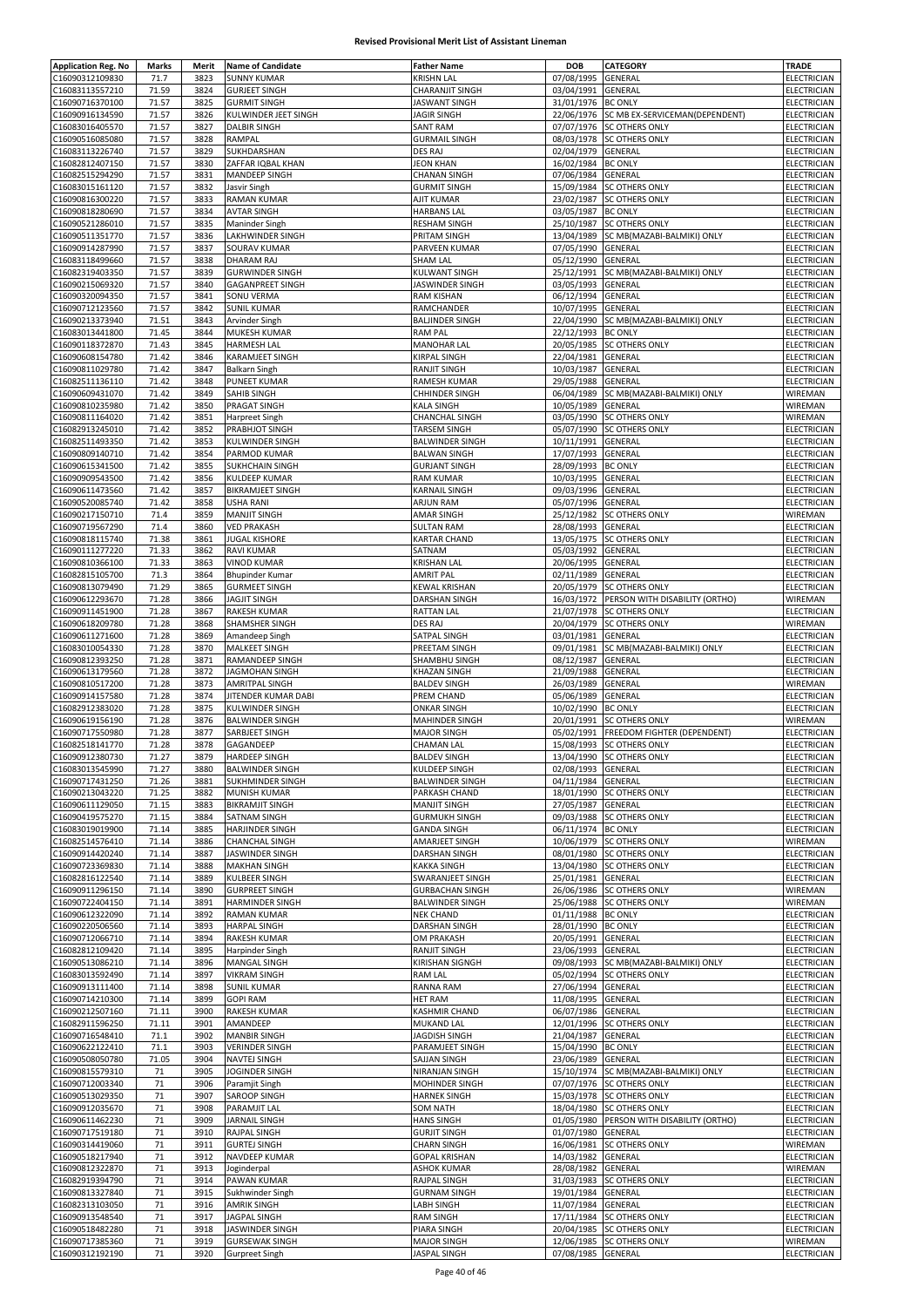| <b>Application Reg. No</b>         | Marks          | Merit        | <b>Name of Candidate</b>                        | <b>Father Name</b>                           | <b>DOB</b>                       | <b>CATEGORY</b>                                        | <b>TRADE</b>                      |
|------------------------------------|----------------|--------------|-------------------------------------------------|----------------------------------------------|----------------------------------|--------------------------------------------------------|-----------------------------------|
| C16090111362750<br>C16090512085150 | 71<br>71       | 3921<br>3922 | <b>ANIL KUMAR</b><br>JAGSEER SINGH              | RAMESH CHAND THAKUR<br>MOHINDER SINGH        | 14/11/1985<br>02/04/1986         | GENERAL<br>GENERAL                                     | ELECTRICIAN<br>ELECTRICIAN        |
| C16090910488830                    | 71             | 3923         | <b>JAGTAR DASS</b>                              | <b>DARSHAN RAM</b>                           | 23/01/1987                       | <b>BC ONLY</b>                                         | ELECTRICIAN                       |
| C16083017315560                    | 71             | 3924         | SARVJEET SINGH                                  | <b>MAJOR SINGH</b>                           | 20/04/1988                       | <b>SC OTHERS ONLY</b>                                  | ELECTRICIAN                       |
| C16090419416840                    | 71             | 3925         | <b>Gurnam Singh</b>                             | SH JAGIR SINGH                               | 03/06/1988                       | GENERAL                                                | ELECTRICIAN                       |
| C16090913475930<br>C16090215061910 | 71<br>71       | 3926<br>3927 | <b>RAVINDER KUMAR</b><br>JAGMEET SINGH          | JOGINDER SINGH<br><b>GURDARSHAN SINGH</b>    | 03/08/1989<br>01/08/1990         | <b>BC ONLY</b><br>GENERAL                              | ELECTRICIAN<br>WIREMAN            |
| C16082910172610                    | 71             | 3928         | SHABAZ                                          | PREM                                         | 16/08/1990                       | SC MB(MAZABI-BALMIKI) ONLY                             | ELECTRICIAN                       |
| C16090911270810                    | 71             | 3929         | <b>MANWINDER SINGH</b>                          | SUKHMANDER SINGH                             | 25/09/1990                       | GENERAL                                                | ELECTRICIAN                       |
| C16083114061520                    | 71             | 3930         | AMANDEEP KUMAR                                  | PAWAN KUMAR                                  | 20/10/1990                       | <b>BC ONLY</b>                                         | ELECTRICIAN                       |
| C16090516200810<br>C16090611294430 | 71<br>71       | 3931<br>3932 | SANDEEP SINGH<br><b>RANDHIR SINGH</b>           | <b>GURTEJ SINGH</b><br><b>GURDEV SINGH</b>   | 02/02/1991<br>24/05/1991         | <b>BC ONLY</b><br>GENERAL                              | ELECTRICIAN<br>ELECTRICIAN        |
| C16090515213850                    | 71             | 3933         | ATINDER PAL SINGH                               | <b>SUKHPAL SINGH</b>                         | 10/09/1992                       | <b>BC ONLY</b>                                         | ELECTRICIAN                       |
| C16090309129520                    | 71             | 3934         | SOHAN LAL                                       | PRITHVE RAJ                                  | 06/10/1992                       | GENERAL                                                | ELECTRICIAN                       |
| C16083115014620                    | 71             | 3935         | <b>JAGBIR SINGH</b>                             | <b>DEVA SINGH</b>                            | 02/12/1992                       | GENERAL                                                | <b>ELECTRICIAN</b>                |
| C16090713053880<br>C16090616001110 | 71<br>71       | 3936<br>3937 | <b>BALRAJ SINGH</b><br>Gunita                   | AMARJIT SINGH<br>SARABJIT                    | 29/12/1992<br>29/01/1993         | GENERAL<br><b>SC OTHERS ONLY</b>                       | ELECTRICIAN<br>ELECTRICIAN        |
| C16090617401290                    | 71             | 3938         | GAGANDEEP                                       | <b>MANGAL DASS</b>                           | 07/03/1993                       | <b>SC OTHERS ONLY</b>                                  | WIREMAN                           |
| C16090119228490                    | 71             | 3939         | <b>BALJEET SINGH</b>                            | JAGJEET SINGH                                | 30/07/1993                       | GENERAL                                                | ELECTRICIAN                       |
| C16083016015510                    | 71             | 3940         | SWARNJEET SINGH                                 | DARSHAN SINGH                                | 12/11/1993                       | <b>SC OTHERS ONLY</b>                                  | ELECTRICIAN                       |
| C16090513129700<br>C16090423584790 | 71<br>71       | 3941<br>3942 | <b>NISHAN SINGH</b><br><b>VISHAL KUMAR</b>      | <b>JASWANT SINGH</b><br><b>CHANDER SINGH</b> | 01/01/1994<br>06/01/1994         | <b>BC ONLY</b><br>GENERAL                              | ELECTRICIAN<br>ELECTRICIAN        |
| C16082817262850                    | 71             | 3943         | <b>GOLDI SINGH</b>                              | <b>GIAN SINGH</b>                            | 10/04/1994                       | <b>SC OTHERS ONLY</b>                                  | ELECTRICIAN                       |
| C16090711153940                    | 71             | 3944         | <b>RAJESH SINGH</b>                             | <b>DESA SINGH</b>                            | 21/07/1994                       | <b>SC OTHERS ONLY</b>                                  | ELECTRICIAN                       |
| C16083019475690                    | 71<br>71       | 3945         | JASPREET SINGH                                  | <b>BHUPINDER SINGH</b>                       | 19/08/1994<br>20/06/1995         | GENERAL                                                | ELECTRICIAN                       |
| C16090811091680<br>C16090410502340 | 71             | 3946<br>3947 | SANJEEV SHARMA<br>prince kumar                  | NARINDER KUMAR<br>KISHORE KUMAR              | 15/08/1995                       | GENERAL<br><b>BC ONLY</b>                              | ELECTRICIAN<br><b>ELECTRICIAN</b> |
| C16090710478830                    | 71             | 3948         | Ashwani                                         | RAMESH CHAND                                 | 16/02/1996                       | <b>SC OTHERS ONLY</b>                                  | ELECTRICIAN                       |
| C16090311413580                    | 71             | 3949         | <b>GURDEEP SINGH</b>                            | <b>DAVINDER SINGH</b>                        | 22/07/1997                       | GENERAL                                                | ELECTRICIAN                       |
| C16090818406770                    | 70.92          | 3950         | <b>GURDEEP SINGH</b>                            | DAVINDER SINGH                               | 22/09/1984                       | <b>SC OTHERS ONLY</b>                                  | <b>ELECTRICIAN</b>                |
| C16083013035990<br>C16090817457440 | 70.85<br>70.85 | 3951<br>3952 | PARDEEP SINGH<br><b>JASWINDER SINGH</b>         | <b>AMRIK SINGH</b><br><b>VARINDER SINGH</b>  | 27/05/1984<br>10/10/1990         | GENERAL<br><b>SC OTHERS ONLY</b>                       | ELECTRICIAN<br>ELECTRICIAN        |
| C16090908258460                    | 70.85          | 3953         | <b>NETAR SINGH</b>                              | DARSHAN SINGH                                | 15/08/1991                       | GENERAL                                                | ELECTRICIAN                       |
| C16090713254760                    | 70.85          | 3954         | KOMAL PREET SINGH                               | MANGAL SINGH                                 | 03/05/1994                       | GENERAL                                                | ELECTRICIAN                       |
| C16090821413500                    | 70.84          | 3955         | <b>ANIL KUMAR</b>                               | <b>RAMSWAROOP</b>                            | 07/11/1993                       | GENERAL                                                | ELECTRICIAN                       |
| C16090810485880<br>C16090514454620 | 70.81<br>70.8  | 3956<br>3957 | <b>GURDEEPAK SINGH</b><br><b>HARPREET SINGH</b> | SUKHWINDER SINGH<br><b>GURCHARAN SINGH</b>   | 19/10/1992<br>30/11/1982         | GENERAL<br>SC MB(MAZABI-BALMIKI) ONLY                  | ELECTRICIAN<br>ELECTRICIAN        |
| C16090709477460                    | 70.77          | 3958         | SIKANDER SINGH                                  | SANTOKH SINGH                                | 19/08/1994                       | GENERAL                                                | ELECTRICIAN                       |
| C16090507450850                    | 70.76          | 3959         | <b>GURSEWAK SINGH</b>                           | <b>GURCHARN SINGH</b>                        | 18/12/1989                       | GENERAL                                                | ELECTRICIAN                       |
| C16090513276810                    | 70.75          | 3960         | <b>RAJBIR SINGH</b>                             | SANTOKH SINGH                                | 26/10/1997                       | <b>BC ONLY</b>                                         | ELECTRICIAN                       |
| C16083112385820<br>C16082814424740 | 70.71<br>70.71 | 3961<br>3962 | KULWANT CHAND<br><b>GUPREET SINGH</b>           | <b>GURDEEP CHAND</b><br>DARSHAN SINGH        | 20/04/1977<br>17/01/1981         | <b>SC OTHERS ONLY</b><br>GENERAL                       | WIREMAN<br>ELECTRICIAN            |
| C16090611598570                    | 70.71          | 3963         | <b>KULWINDER SINGH</b>                          | MOTI SINGH                                   | 27/08/1984                       | GENERAL                                                | ELECTRICIAN                       |
| C16090315380880                    | 70.71          | 3964         | <b>BALVEER SINGH</b>                            | <b>HARPAL SINGH</b>                          | 20/12/1984                       | <b>SC OTHERS ONLY</b>                                  | ELECTRICIAN                       |
| C16090916227460<br>C16090519460840 | 70.71<br>70.71 | 3965<br>3966 | SATNAM SINGH<br><b>AJAY KUMAR</b>               | JEET SINGH<br>DES RAJ                        | 10/09/1985<br>18/08/1986         | GENERAL<br>GENERAL                                     | ELECTRICIAN<br>ELECTRICIAN        |
| C16090110228700                    | 70.71          | 3967         | <b>DIWAN SINGH</b>                              | <b>SURJIT SINGH</b>                          | 11/04/1988                       | <b>BC ONLY</b>                                         | ELECTRICIAN                       |
| C16090115079000                    | 70.71          | 3968         | <b>JAGMEET SINGH</b>                            | <b>SUKHDEV SINGH</b>                         | 15/07/1988                       | GENERAL                                                | ELECTRICIAN                       |
| C16082913486660<br>C16090811396960 | 70.71<br>70.71 | 3969<br>3970 | <b>RAMAN KUMAR</b><br>HARMANPREET SINGH         | RAJINDER KUMAR<br><b>MAJOR SINGH</b>         | 27/12/1988<br>05/08/1989         | <b>SC OTHERS ONLY</b><br>GENERAL                       | ELECTRICIAN<br>ELECTRICIAN        |
| C16090820194040                    | 70.71          | 3971         | Narinder Singh                                  | AJAIB SINGH                                  | 07/04/1991                       | <b>SC OTHERS ONLY</b>                                  | ELECTRICIAN                       |
| C16083021191710                    | 70.71          | 3972         | SANDEEP GILL                                    | <b>KRISHAN KUMAR GILL</b>                    | 16/07/1992                       | SC MB(MAZABI-BALMIKI) ONLY                             | ELECTRICIAN                       |
| C16090220157890                    | 70.71          | 3973         | RAVINDERPAL SINGH                               | <b>BALBIR SINGH</b>                          | 27/08/1992                       | <b>SC OTHERS ONLY</b>                                  | <b>ELECTRICIAN</b>                |
| C16090909573220<br>C16082615272350 | 70.71<br>70.7  | 3974<br>3975 | <b>SHALU RANI</b><br>Hardev singh               | <b>TARSEM LAL</b><br><b>NOHARIA SINGH</b>    | 10/07/1994<br>26/04/1984         | GENERAL<br><b>SC OTHERS ONLY</b>                       | ELECTRICIAN<br><b>ELECTRICIAN</b> |
| C16090817336720                    | 70.61          | 3976         | <b>HARDEEP SINGH</b>                            | <b>BANTA SINGH</b>                           |                                  | 17/05/1991 SC OTHERS ONLY                              | <b>ELECTRICIAN</b>                |
| C16090316116350                    | 70.57          | 3977         | <b>Baldev Singh</b>                             | <b>MAJOR SINGH</b>                           |                                  | 29/09/1975 SC OTHERS ONLY                              | ELECTRICIAN                       |
| C16090420431300                    | 70.57          | 3978         | <b>GURMUKH SINGH</b>                            | <b>JIT SINGH</b>                             |                                  | 31/07/1976 SC OTHERS ONLY<br>12/04/1980 SC OTHERS ONLY | ELECTRICIAN                       |
| C16090717171860<br>C16090609311480 | 70.57<br>70.57 | 3979<br>3980 | <b>BALKAR SINGH</b><br><b>SANJAY KUMAR</b>      | SANTA SINGH<br>ROSHAN LAL                    |                                  | 19/09/1980 SC MB(MAZABI-BALMIKI) ONLY                  | WIREMAN<br>WIREMAN                |
| C16090718244600                    | 70.57          | 3981         | <b>BALJINDER SINGH</b>                          | <b>GURMAIL SINGH</b>                         |                                  | 20/04/1981 SC OTHERS ONLY                              | ELECTRICIAN                       |
| C16082817435420                    | 70.57          | 3982         | <b>SUKHPAL SINGH</b>                            | <b>SHYAM SINGH</b>                           | 15/03/1984                       | <b>GENERAL</b>                                         | <b>ELECTRICIAN</b>                |
| C16083012326990                    | 70.57          | 3983<br>3984 | <b>MANJEET SINGH</b>                            | <b>BALDEV SINGH</b>                          | 19/05/1985                       | SC MB(MAZABI-BALMIKI) ONLY<br><b>GENERAL</b>           | ELECTRICIAN<br>ELECTRICIAN        |
| C16090118281790<br>C16090114474440 | 70.57<br>70.57 | 3985         | SUKHDEEP SINGH<br><b>HARMOHIT JASSAL</b>        | JAGROOP SINGH<br><b>ONKAR SINGH</b>          | 06/03/1986<br>24/04/1988         | <b>SC OTHERS ONLY</b>                                  | ELECTRICIAN                       |
| C16090518576750                    | 70.57          | 3986         | SOURAV VERMA                                    | <b>MANDHIR VERMA</b>                         | 25/09/1988                       | GENERAL                                                | ELECTRICIAN                       |
| C16090819193550                    | 70.57          | 3987         | <b>SUKHVIR SINGH</b>                            | NATHA SINGH                                  | 14/12/1990                       | GENERAL                                                | <b>ELECTRICIAN</b>                |
| C16090312137190<br>C16090712049260 | 70.57<br>70.57 | 3988<br>3989 | <b>MANOJ KUMAR</b><br>Mandeep Kumar             | <b>JAI RAM</b><br>PURAN CHAND                | 26/02/1991                       | GENERAL<br>04/10/1992 SC OTHERS ONLY                   | ELECTRICIAN<br>ELECTRICIAN        |
| C16090912571340                    | 70.57          | 3990         | PARVINDER SINGH                                 | <b>CHETAN SINGH</b>                          |                                  | 24/02/1994 SC MB(MAZABI-BALMIKI) ONLY                  | ELECTRICIAN                       |
| C16090909549180                    | 70.57          | 3991         | <b>HARBANS KUMAR</b>                            | MAHENDER PRATAP                              | 05/07/1994 GENERAL               |                                                        | <b>ELECTRICIAN</b>                |
| C16090820187700                    | 70.56          | 3992         | <b>DES RAJ</b>                                  | KOSHAL KISHORE                               | 07/03/1989                       | <b>SC OTHERS ONLY</b>                                  | ELECTRICIAN                       |
| C16090112105530<br>C16090313387590 | 70.55<br>70.51 | 3993<br>3994 | SANJAY KUMAR<br><b>MOHAN LAL</b>                | <b>TARSEM LAL</b><br><b>MUNI RAM</b>         | 08/05/1992<br>06/06/1992         | <b>SC OTHERS ONLY</b><br><b>GENERAL</b>                | ELECTRICIAN<br>ELECTRICIAN        |
| C16090612278730                    | 70.51          | 3995         | JAGJEEVAN SINGH                                 | JARNAIL SINGH                                | 19/01/1994                       | <b>GENERAL</b>                                         | ELECTRICIAN                       |
| C16090818424240                    | 70.5           | 3996         | <b>RANVIR SINGH</b>                             | RANJEET SINGH                                | 30/08/1989                       | <b>SC OTHERS ONLY</b>                                  | ELECTRICIAN                       |
| C16090511165910                    | 70.46          | 3997         | <b>JASVIR SINGH</b>                             | JOGINDER SINGH                               | 10/05/1985                       | <b>SC OTHERS ONLY</b>                                  | <b>ELECTRICIAN</b>                |
| C16090716566170<br>C16090214510380 | 70.44<br>70.44 | 3998<br>3999 | SIMRANJEET KAUR<br>JAGMEET SINGH                | MAHENDER SINGH<br><b>GURBACHAN SINGH</b>     | 06/12/1995<br>19/02/1996 GENERAL | <b>GENERAL</b>                                         | ELECTRICIAN<br>ELECTRICIAN        |
| C16090718458710                    | 70.43          | 4000         | KULDEEP SINGH                                   | <b>GURDEEP SINGH</b>                         | 13/06/1992                       | <b>SC OTHERS ONLY</b>                                  | ELECTRICIAN                       |
| C16090118267920                    | 70.42          | 4001         | <b>JASWINDER KUMAR</b>                          | <b>HARI RAM</b>                              | 15/03/1977                       | <b>SC OTHERS ONLY</b>                                  | ELECTRICIAN                       |
| C16090516505740                    | 70.42          | 4002         | <b>BITTU KUMAR</b>                              | RAM ASRA                                     | 19/04/1978 BC ONLY               |                                                        | ELECTRICIAN                       |
| C16090315553290<br>C16090516452610 | 70.42<br>70.42 | 4003<br>4004 | <b>AVTAR SINGH</b><br><b>HARJINDER SINGH</b>    | KULWINDER SINGH<br>NACHHATAR SINGH           | 10/11/1982<br>17/11/1987         | <b>GENERAL</b><br><b>SC OTHERS ONLY</b>                | WIREMAN<br>ELECTRICIAN            |
| C16090912465350                    | 70.42          | 4005         | NAVDEEP SINGH                                   | NARINDERPAL SINGH                            | 23/01/1990                       | GENERAL                                                | ELECTRICIAN                       |
| C16082510132430                    | 70.42          | 4006         | Arwinder Singh                                  | <b>JUGRAJ SINGH</b>                          | 11/05/1994                       | GENERAL                                                | ELECTRICIAN                       |
| C16090912367040<br>C16090913238380 | 70.42<br>70.4  | 4007<br>4008 | <b>GURPREET SINGH</b><br><b>SONU VERMA</b>      | <b>MANJIT SINGH</b><br><b>BRIJ LAL</b>       | 06/03/1995<br>09/04/1995         | GENERAL<br>GENERAL                                     | WIREMAN<br>ELECTRICIAN            |
| C16090813205970                    | 70.4           | 4009         | <b>KULJEET SINGH</b>                            | <b>BEANT SINGH</b>                           | 29/04/1995                       | GENERAL                                                | WIREMAN                           |
| C16090419392090                    | 70.28          | 4010         | SUKHWINDER SINGH                                | <b>BIR SINGH</b>                             | 01/01/1978                       | <b>BC ONLY</b>                                         | ELECTRICIAN                       |
| C16090908347860                    | 70.28          | 4011         | <b>GURPREET SINGH</b>                           | RAVINDER SINGH                               | 27/07/1987                       | GENERAL                                                | ELECTRICIAN                       |
| C16090412049530<br>C16090511217180 | 70.28<br>70.28 | 4012<br>4013 | RAJVEER SINGH<br><b>INDERJEET SINGH</b>         | <b>HARDEV SINGH</b><br><b>MANDAR SINGH</b>   | 08/08/1987<br>10/03/1989         | GENERAL<br>SC MB(MAZABI-BALMIKI) ONLY                  | ELECTRICIAN<br>ELECTRICIAN        |
| C16090510447380                    | 70.28          | 4014         | <b>CHOPA RAM</b>                                | RAM KISHAN                                   | 07/08/1993                       | GENERAL                                                | ELECTRICIAN                       |
| C16090710338910                    | 70.28          | 4015         | JAGWINDER SINGH                                 | RANJIT SINGH                                 | 26/08/1993                       | GENERAL                                                | ELECTRICIAN                       |
| C16090115331850<br>C16090112351620 | 70.28<br>70.19 | 4016<br>4017 | <b>BHAGIRATH</b><br>JATINDERPAL SINGH           | DATA RAM<br><b>BHUPINDER SINGH</b>           | 04/11/1996<br>17/12/1996         | GENERAL<br><b>BC ONLY</b>                              | ELECTRICIAN<br>ELECTRICIAN        |
| C16090910042800                    | 70.18          | 4018         | <b>BALWANT SINGH</b>                            | KASHMIRI LAL                                 | 04/11/1991 GENERAL               |                                                        | ELECTRICIAN                       |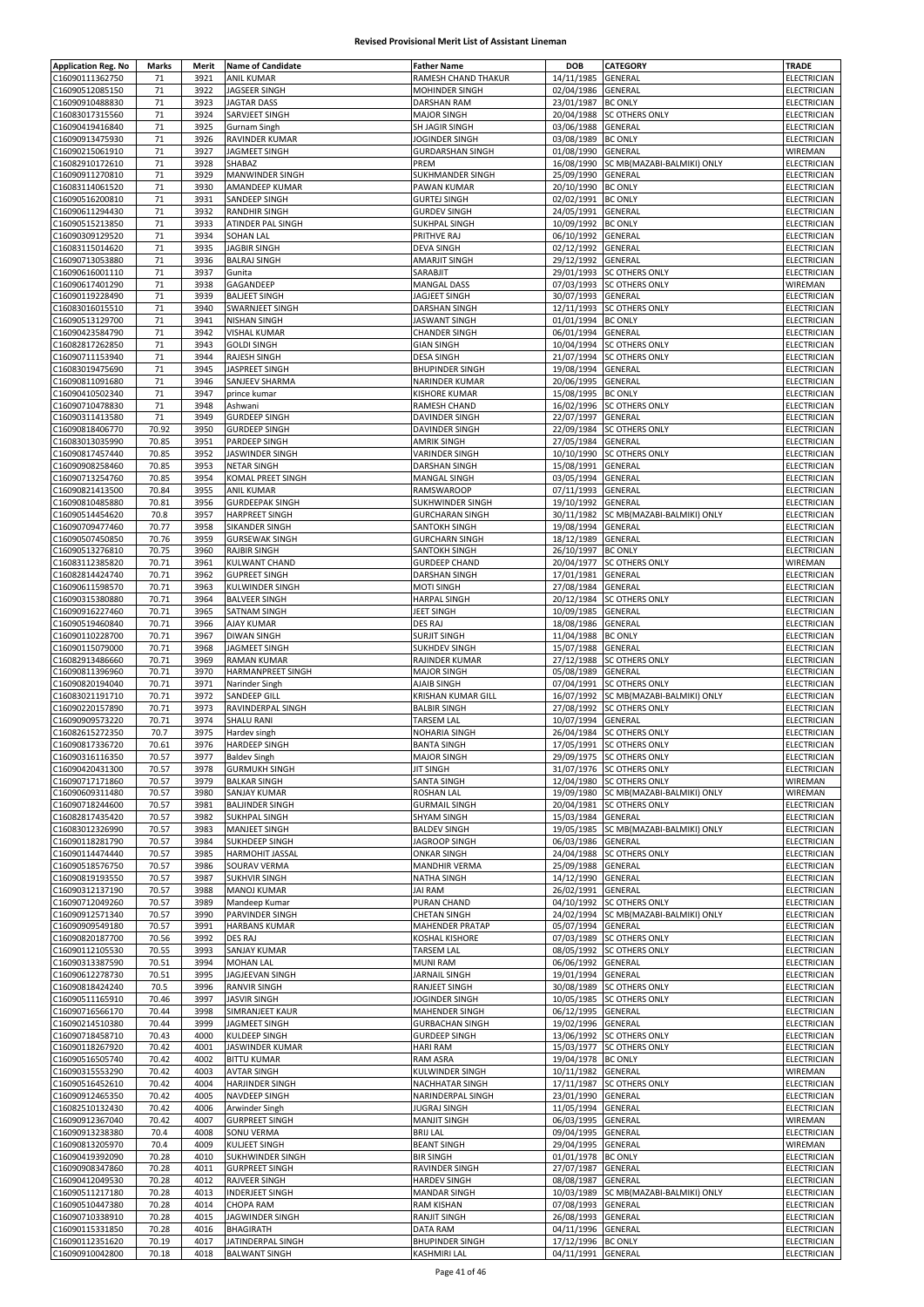| <b>Application Reg. No</b> | Marks | Merit | <b>Name of Candidate</b>   | <b>Father Name</b>     | <b>DOB</b>         | CATEGORY                    | <b>TRADE</b>       |
|----------------------------|-------|-------|----------------------------|------------------------|--------------------|-----------------------------|--------------------|
| C16090716363420            | 70.16 | 4019  | SHARVAN KUMAR              | RAMSAWROOP             | 20/06/1995         | GENERAL                     | ELECTRICIAN        |
| C16090518067420            | 70.15 | 4020  | <b>GURPREET SINGH</b>      | SOHAN SINGH            | 20/09/1989         | GENERAL                     | ELECTRICIAN        |
| C16090615466150            | 70.14 | 4021  | <b>JAGDISH SINGH</b>       | <b>GURBACHAN SINGH</b> | 21/05/1977         | SC OTHERS ONLY              | ELECTRICIAN        |
| C16090916378270            | 70.14 | 4022  | NARINDER KUMAR             | KEWAL KRISHAN          | 21/04/1978         | <b>SC OTHERS ONLY</b>       | ELECTRICIAN        |
|                            |       |       |                            |                        |                    |                             |                    |
| C16090612035510            | 70.14 | 4023  | <b>NANAK MASIH</b>         | <b>BAKSHISH MASIH</b>  | 18/03/1985         | SC MB(MAZABI-BALMIKI) ONLY  | ELECTRICIAN        |
| C16090915082070            | 70.14 | 4024  | JAGMEET SINGH              | JOGINDER SINGH         | 07/03/1988         | FREEDOM FIGHTER (DEPENDENT) | <b>ELECTRICIAN</b> |
| C16083117410980            | 70.14 | 4025  | KULWINDER SINGH            | DALJEET SINGH          | 25/07/1988         | EX-SERVICEMAN(DEPENDENT)    | ELECTRICIAN        |
| C16090310433610            | 70.14 | 4026  | ANGREJ SINGH               | <b>GURNAM SINGH</b>    | 17/12/1990         | GENERAL                     | WIREMAN            |
| C16090614597500            | 70.14 | 4027  | <b>JAGDIP SINGH</b>        | RANJIT SINGH           | 09/01/1993         | GENERAL                     | ELECTRICIAN        |
| C16090516044270            | 70.14 | 4028  | DEEP CHAND VERMA           | RAM SWROOP VERMA       | 11/10/1994         | GENERAL                     | ELECTRICIAN        |
| C16090312227180            | 70.14 | 4029  | <b>GURPREET SINGH</b>      | <b>SUKHWANT SINGH</b>  | 03/07/1995         | GENERAL                     | ELECTRICIAN        |
| C16090613127700            | 70.11 | 4030  | KULWINDER SINGH            | <b>MADAN LAL</b>       | 11/09/1992         | <b>BC ONLY</b>              | ELECTRICIAN        |
|                            |       |       | nand kishore               |                        | 07/08/1994         |                             |                    |
| C16090111519060            | 70.11 | 4031  |                            | JAGDISH PARSAD         |                    | GENERAL                     | ELECTRICIAN        |
| C16090717476340            | 70.03 | 4032  | <b>GURSEWAK SINGH</b>      | MALKEET SINGH          | 17/09/1990         | GENERAL                     | <b>ELECTRICIAN</b> |
| C16090715144120            | 70    | 4033  | KULWINDER SINGH            | <b>BALDEV SINGH</b>    | 25/09/1976         | <b>SC OTHERS ONLY</b>       | ELECTRICIAN        |
| C16082616137260            | 70    | 4034  | JOGINDER PAL               | <b>MANGAL DASS</b>     | 30/03/1977         | SC OTHERS ONLY              | ELECTRICIAN        |
| C16090121098880            | 70    | 4035  | Satnam Singh               | <b>GURMAIL SINGH</b>   | 15/09/1977         | <b>SC OTHERS ONLY</b>       | ELECTRICIAN        |
| C16090717399620            | 70    | 4036  | <b>KULDIP SINGH</b>        | DYAL SINGH             | 30/05/1979         | <b>SC OTHERS ONLY</b>       | ELECTRICIAN        |
| C16082318022520            | 70    | 4037  | <b>GANESH SINGH</b>        | JARNAIL SINGH          |                    | 28/04/1980 SC OTHERS ONLY   | ELECTRICIAN        |
| C16083013340960            | 70    | 4038  | NARINDER PAL               | DIWAN CHAND            | 11/02/1981         | <b>BC ONLY</b>              | <b>ELECTRICIAN</b> |
| C16090915062440            | 70    | 4039  | SIKANDER SINGH             | <b>BHARPUR SINGH</b>   | 27/08/1982         | GENERAL                     | ELECTRICIAN        |
|                            |       |       |                            |                        |                    |                             |                    |
| C16090913186410            | 70    | 4040  | <b>JAGSIR SINGH</b>        | <b>GAMDUR SINGH</b>    | 02/12/1982         | <b>BC ONLY</b>              | <b>ELECTRICIAN</b> |
| C16090815086210            | 70    | 4041  | <b>ASHU KUMAR</b>          | LATE ASHOK KUMAR       | 03/04/1983         | SC MB(MAZABI-BALMIKI) ONLY  | ELECTRICIAN        |
| C16090822162110            | 70    | 4042  | RAM LUBHAYA                | S NACHHATTAR SINGH     | 25/05/1983         | <b>SC OTHERS ONLY</b>       | ELECTRICIAN        |
| C16090111318700            | 70    | 4043  | Daljit Singh               | <b>HARDEV SINGH</b>    | 25/01/1984         | SC MB(MAZABI-BALMIKI) ONLY  | ELECTRICIAN        |
| C16090210365400            | 70    | 4044  | <b>GURWINDER SINGH</b>     | <b>BALVIR SINGH</b>    | 20/03/1984         | SC OTHERS ONLY              | ELECTRICIAN        |
| C16090612510270            | 70    | 4045  | <b>RUPINDER SINGH</b>      | HARJINDER SINGH        | 24/03/1984         | <b>BC ONLY</b>              | ELECTRICIAN        |
| C16090317378090            | 70    | 4046  | LAKHWINDER SINGH           | <b>BALKAR SINGH</b>    | 15/04/1984         | <b>SC OTHERS ONLY</b>       | <b>ELECTRICIAN</b> |
|                            |       |       |                            |                        |                    |                             |                    |
| C16090620009270            | 70    | 4047  | <b>AMRITPAL SINGH</b>      | <b>MANJIT SINGH</b>    | 12/08/1984         | GENERAL                     | ELECTRICIAN        |
| C16090816574840            | 70    | 4048  | <b>MANISH KUMAR</b>        | <b>HARI KRISHAN</b>    | 25/10/1985         | <b>GENERAL</b>              | ELECTRICIAN        |
| C16090809003450            | 70    | 4049  | <b>GURSEVAK SINGH</b>      | PREM SINGH             | 01/01/1986         | GENERAL                     | ELECTRICIAN        |
| C16083016578740            | 70    | 4050  | RANJIT SINGH               | AMAR SINGH             | 15/03/1986         | <b>SC OTHERS ONLY</b>       | WIREMAN            |
| C16090820088430            | 70    | 4051  | PARDEEP SINGH              | <b>ISHAR SINGH</b>     | 20/10/1986         | GENERAL                     | <b>ELECTRICIAN</b> |
| C16083117503690            | 70    | 4052  | <b>AVTAR SINGH</b>         | <b>GURCHARAN SINGH</b> | 06/01/1987         | GENERAL                     | <b>ELECTRICIAN</b> |
| C16082611335610            | 70    | 4053  | RANJEET SINGH              |                        |                    | GENERAL                     | ELECTRICIAN        |
|                            |       |       |                            | DARSHAN SINGH          | 15/01/1987         |                             |                    |
| C16090210449890            | 70    | 4054  | <b>SURINDER KUMAR</b>      | RAJPAL                 | 10/03/1987         | <b>SC OTHERS ONLY</b>       | ELECTRICIAN        |
| C16090816512230            | 70    | 4055  | ARJUN SINGH                | <b>MADAN LAL</b>       | 24/04/1987         | GENERAL                     | ELECTRICIAN        |
| C16090412176320            | 70    | 4056  | LAKHWINDER VERMA           | TARSEM LAL             | 28/04/1987         | GENERAL                     | ELECTRICIAN        |
| C16090813549940            | 70    | 4057  | Manpreet singh             | RAM MOORTI             | 11/07/1987         | SC OTHERS ONLY              | ELECTRICIAN        |
| C16090913201160            | 70    | 4058  | NARESH KUMAR               | RAMESH KUMAR           | 10/08/1987         | <b>SC OTHERS ONLY</b>       | <b>ELECTRICIAN</b> |
| C16083014233330            | 70    | 4059  | LAKHVINDER SINGH           | <b>GURCHARAN SINGH</b> | 15/08/1987         | <b>SC OTHERS ONLY</b>       | ELECTRICIAN        |
| C16090915174290            | 70    | 4060  | JAGDEEP SINGH              | <b>GURDEV SINGH</b>    | 12/10/1987 BC ONLY |                             | ELECTRICIAN        |
|                            |       |       |                            |                        |                    |                             |                    |
| C16090613031000            | 70    | 4061  | birj bhushan               | CHRANJI LAL            | 13/10/1987         | SC OTHERS ONLY              | WIREMAN            |
| C16082918047340            | 70    | 4062  | <b>GURPREET SINGH</b>      | <b>MOHAN SINGH</b>     | 08/01/1988         | SC OTHERS ONLY              | ELECTRICIAN        |
| C16082913573220            | 70    | 4063  | Gurjinder Singh            | <b>BALJIT SINGH</b>    | 07/04/1988         | <b>BC ONLY</b>              | WIREMAN            |
| C16082517575180            | 70    | 4064  | RAHUL                      | TILAK RAJ              | 14/06/1988         | <b>BC ONLY</b>              | WIREMAN            |
| C16090912015510            | 70    | 4065  | JAGDEEP SINGH              | RANJIT SINGH           | 04/08/1988         | GENERAL                     | <b>ELECTRICIAN</b> |
| C16083118568550            | 70    | 4066  | DAVINDER PAL SINGH         | JARNAIL SINGH          | 12/08/1988         | GENERAL                     | ELECTRICIAN        |
|                            | 70    | 4067  |                            |                        |                    |                             |                    |
| C16090817472420            |       |       | MOHANDEEP SINGH            | SURJIT SINGH           | 17/04/1989         | SC OTHERS ONLY              | ELECTRICIAN        |
| C16090512249690            | 70    | 4068  | <b>HARJIT SINGH</b>        | JAGPAL SINGH           | 05/05/1989         | <b>SC OTHERS ONLY</b>       | WIREMAN            |
| C16090511014600            | 70    | 4069  | SUKHWINDER SINGH           | <b>TEJA SINGH</b>      | 12/06/1989         | <b>SC OTHERS ONLY</b>       | <b>ELECTRICIAN</b> |
| C16090813571710            | 70    | 4070  | <b>GURDAS SINGH</b>        | MAHINDER SINGH         | 08/07/1989         | GENERAL                     | ELECTRICIAN        |
| C16090912248140            | 70    | 4071  | ANUJ KUMAR                 | <b>GURDAS SINGH</b>    | 22/10/1989         | GENERAL                     | ELECTRICIAN        |
| C16082916133810            | 70    | 4072  | GAGANDEEP SINGH            | <b>GURCHARAN SINGH</b> | 08/01/1990         | SC MB(MAZABI-BALMIKI) ONLY  | ELECTRICIAN        |
| C16090915231460            | 70    | 4073  | PAWAN KUMAR                | <b>OM PARKASH</b>      | 18/09/1990         | <b>SC OTHERS ONLY</b>       | ELECTRICIAN        |
| C16082821092990            | 70    | 4074  | DAVINDER PAL SINGH         | <b>GURMUKH SINGH</b>   |                    | 13/10/1990 SC OTHERS ONLY   | ELECTRICIAN        |
|                            |       |       |                            |                        |                    |                             |                    |
| C16090308123460            | 70    | 4075  | <b>HARPREET SINGH</b>      | JEET SINGH             |                    | 18/01/1991 SC OTHERS ONLY   | WIREMAN            |
| C16090311495340            | 70    | 4076  | <b>GURBHEJ SINGH</b>       | <b>GURDEV SINGH</b>    | 25/02/1991 GENERAL |                             | <b>ELECTRICIAN</b> |
| C16090518241760            | 70    | 4077  | <b>GURDIAL SINGH</b>       | <b>GURCHAIN SINGH</b>  |                    | 04/03/1991 SC OTHERS ONLY   | ELECTRICIAN        |
| C16090610342290            | 70    | 4078  | SURJEET SINGH              | <b>BACHITTAR SINGH</b> | 13/05/1991         | <b>GENERAL</b>              | ELECTRICIAN        |
| C16082916004030            | 70    | 4079  | <b>RAVINDER SINGH</b>      | DALBARA SINGH          | 04/07/1991         | <b>SC OTHERS ONLY</b>       | ELECTRICIAN        |
| C16090118348490            | 70    | 4080  | MANPREET SINGH             | <b>BALBIR SINGH</b>    |                    | 23/06/1992 SC OTHERS ONLY   | ELECTRICIAN        |
| C16090208200380            | 70    | 4081  | RAMANDEEP SINGH            | HARWINDER SINGH        | 23/06/1992 GENERAL |                             | <b>ELECTRICIAN</b> |
|                            |       |       |                            | SAFI MOHAMMAD          | 25/07/1992 BC ONLY |                             | <b>ELECTRICIAN</b> |
| C16090912166200            | 70    | 4082  | salman khan                |                        |                    |                             |                    |
| C16090714199060            | 70    | 4083  | AMRITPAL SINGH             | <b>GYAN SINGH</b>      | 15/08/1992         | <b>BC ONLY</b>              | <b>ELECTRICIAN</b> |
| C16090915107210            | 70    | 4084  | LAKHWINDER SINGH           | <b>BALDEV SINGH</b>    | 07/03/1993         | <b>BC ONLY</b>              | ELECTRICIAN        |
| C16090815114970            | 70    | 4085  | Sukhbir Singh              | LAKHWINDER SINGH       | 17/04/1993         | <b>BC ONLY</b>              | ELECTRICIAN        |
| C16090311042570            | 70    | 4086  | <b>GURSHARANJEET SINGH</b> | <b>AVTAR SINGH</b>     | 19/04/1993 GENERAL |                             | ELECTRICIAN        |
| C16090914404540            | 70    | 4087  | <b>KAPIL DEV</b>           | PREM CHAND             | 18/07/1993 BC ONLY |                             | WIREMAN            |
| C16090708285490            | 70    | 4088  | <b>JAI PAL</b>             | KANHAIYA LAL           | 05/02/1994         | <b>GENERAL</b>              | ELECTRICIAN        |
| C16090815016260            | 70    | 4089  | <b>JASWANT SINGH</b>       | KARNAIL SINGH          | 20/02/1994         | <b>SC OTHERS ONLY</b>       | ELECTRICIAN        |
| C16090910392840            | 70    | 4090  | JASVEER SINGH              | TARA SINGH             | 21/08/1994         | GENERAL                     | ELECTRICIAN        |
|                            |       |       |                            |                        |                    |                             | ELECTRICIAN        |
| C16082814172480            | 70    | 4091  | Pankaj Sharma              | LAJJA RAM              | 08/09/1994         | GENERAL                     |                    |
| C16090609456670            | 70    | 4092  | JASPREET SINGH             | SAWARN SINGH           | 05/11/1994         | GENERAL                     | ELECTRICIAN        |
| C16083018356190            | 70    | 4093  | PARDEEP KUMAR              | RAVINDER KUMAR         | 01/08/1995         | GENERAL                     | <b>ELECTRICIAN</b> |
| C16083112560090            | 70    | 4094  | Lakhwinder Singh           | <b>HARBANS SINGH</b>   | 13/12/1995         | <b>SC OTHERS ONLY</b>       | ELECTRICIAN        |
| C16090312328620            | 69.92 | 4095  | ANIL KUMAR                 | MOHAN LAL              | 02/06/1991         | GENERAL                     | ELECTRICIAN        |
| C16090511596300            | 69.92 | 4096  | <b>GURPREET SINGH</b>      | <b>GURMEL SINGH</b>    | 15/06/1997         | GENERAL                     | ELECTRICIAN        |
| C16082513539960            | 69.85 | 4097  | <b>BHINDERJIT SINGH</b>    | LAL SINGH              | 09/04/1976 BC ONLY |                             | ELECTRICIAN        |
|                            |       |       |                            |                        |                    |                             |                    |
| C16082415303740            | 69.85 | 4098  | <b>Baljinder Singh</b>     | <b>AMRIK SINGH</b>     | 10/11/1982         | GENERAL                     | ELECTRICIAN        |
| C16082914105560            | 69.85 | 4099  | <b>AMRIK SINGH</b>         | SEGLI RAM              | 06/06/1984         | <b>SC OTHERS ONLY</b>       | ELECTRICIAN        |
| C16090722126780            | 69.85 | 4100  | MANDEEP SINGH              | TIRATH RAM             | 18/02/1991         | <b>SC OTHERS ONLY</b>       | ELECTRICIAN        |
| C16090910299440            | 69.85 | 4101  | <b>GURWINDER SINGH</b>     | PRITAM SINGH           | 05/10/1992         | GENERAL                     | ELECTRICIAN        |
| C16090614451720            | 69.85 | 4102  | <b>VIJAY KUMAR</b>         | UDIAVEER               | 18/07/1996         | GENERAL                     | ELECTRICIAN        |
| C16090616460800            | 69.81 | 4103  | <b>SURINDER SINGH</b>      | JEET RAM               | 19/03/1993         | SC OTHERS ONLY              | ELECTRICIAN        |
| C16090611093350            | 69.8  | 4104  | <b>HARDEEP SINGH</b>       | MOHINDER SINGH         | 05/11/1983         | GENERAL                     | ELECTRICIAN        |
|                            |       |       |                            |                        |                    |                             |                    |
| C16090811239260            | 69.8  | 4105  | RESHAM SINGH               | <b>BHURA SINGH</b>     | 13/03/1995         | SC MB(MAZABI-BALMIKI) ONLY  | WIREMAN            |
| C16090720215030            | 69.8  | 4106  | <b>BADAL SINGH</b>         | <b>RAM SINGH</b>       | 08/08/1995         | SC OTHERS ONLY              | ELECTRICIAN        |
| C16082614335480            | 69.77 | 4107  | <b>DEEPAK SHARMA</b>       | TARSEM LAL             | 19/05/1993         | GENERAL                     | ELECTRICIAN        |
| C16082613060470            | 69.76 | 4108  | MUKESH KUMAR               | TILAK RAJ              | 16/09/1993         | <b>BC ONLY</b>              | ELECTRICIAN        |
| C16090311595730            | 69.75 | 4109  | GAGANDEEP                  | <b>MADAN LAL</b>       | 10/04/1980         | GENERAL                     | ELECTRICIAN        |
| C16090323322280            | 69.71 | 4110  | <b>CHARANJIT SINGH</b>     | <b>GURDEEP SINGH</b>   | 25/10/1979         | <b>SC OTHERS ONLY</b>       | ELECTRICIAN        |
| C16083021174610            | 69.71 | 4111  | Raman Guglani              | AMARNATH GUGLANI       | 25/09/1980         | GENERAL                     | ELECTRICIAN        |
|                            |       |       |                            |                        |                    |                             |                    |
| C16082411592810            | 69.71 | 4112  | <b>SURESH KUMAR</b>        | ASHOK KUMAR            | 22/02/1982         | GENERAL                     | ELECTRICIAN        |
| C16090309422980            | 69.71 | 4113  | Sahib Singh                | <b>GURMEET SINGH</b>   | 21/03/1982         | GENERAL                     | ELECTRICIAN        |
| C16082911536610            | 69.71 | 4114  | <b>GURJIT SINGH</b>        | <b>HARBANS SINGH</b>   | 01/07/1986         | SC MB(MAZABI-BALMIKI) ONLY  | ELECTRICIAN        |
|                            | 69.71 | 4115  | <b>MANJEET SINGH</b>       | <b>TARSEM LAL</b>      |                    | 21/07/1986 SC OTHERS ONLY   | ELECTRICIAN        |
| C16090510451600            |       |       | NAVDEEP SINGH              | <b>BHUPINDER SINGH</b> | 01/09/1988 GENERAL |                             | ELECTRICIAN        |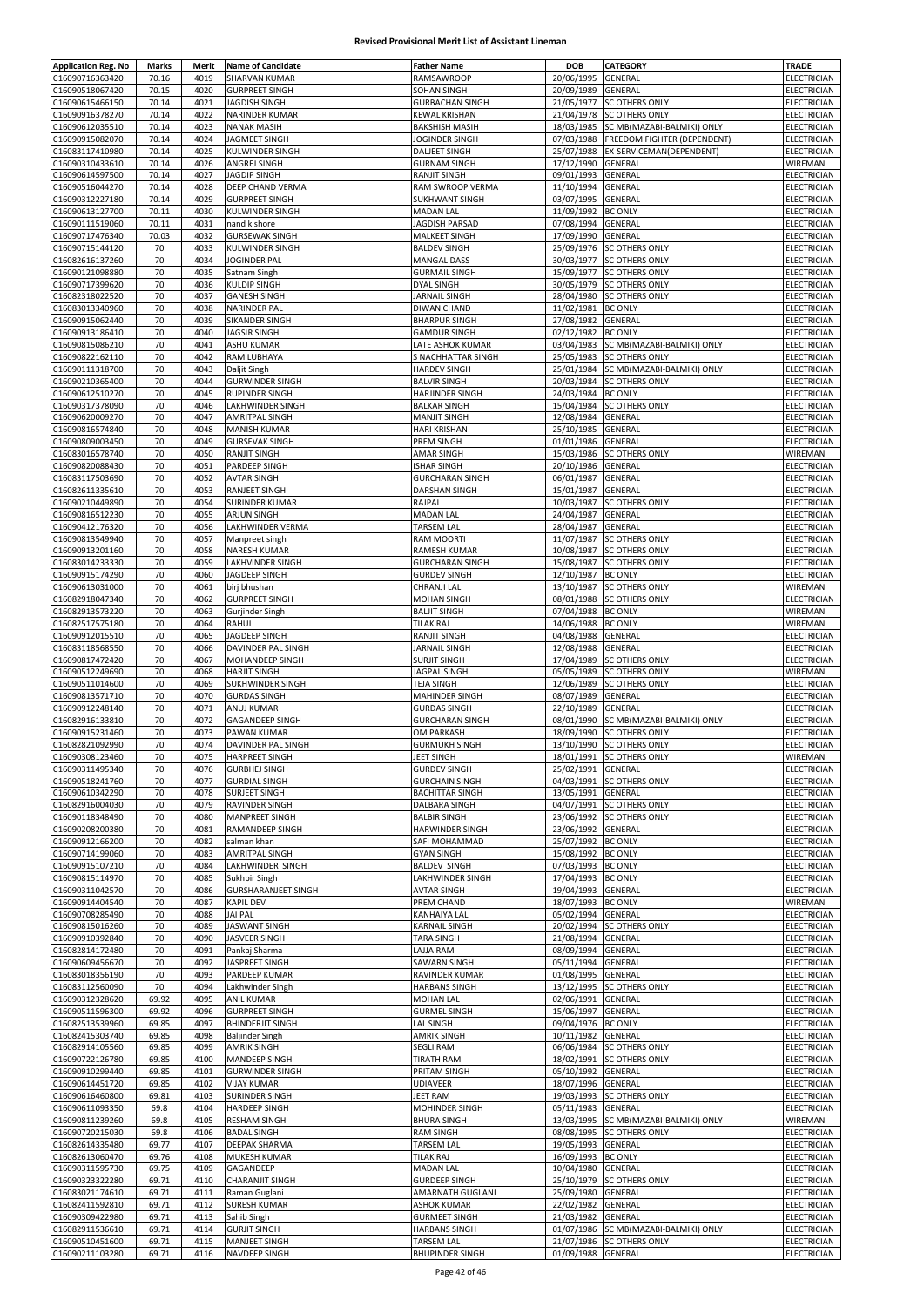| <b>Application Reg. No</b> | Marks | Merit | <b>Name of Candidate</b> | <b>Father Name</b>     | <b>DOB</b>         | CATEGORY                       | <b>TRADE</b>       |
|----------------------------|-------|-------|--------------------------|------------------------|--------------------|--------------------------------|--------------------|
| C16090911395500            | 69.71 | 4117  | CHARANJEET               | <b>BANARSI DASS</b>    | 10/04/1989         | <b>SC OTHERS ONLY</b>          | ELECTRICIAN        |
|                            |       |       |                          |                        |                    |                                |                    |
| C16090512302320            | 69.71 | 4118  | <b>GURPREET SINGH</b>    | <b>MALKIT SINGH</b>    | 04/01/1990         | GENERAL                        | ELECTRICIAN        |
| C16090512237050            | 69.71 | 4119  | MANGJOT SINGH            | MEHNGA SINGH           | 04/06/1991         | <b>BC ONLY</b>                 | ELECTRICIAN        |
| C16090421124140            | 69.71 | 4120  | SUKHJINDER SINGH         | <b>HARDYAL SINGH</b>   | 29/06/1992         | GENERAL                        | ELECTRICIAN        |
| C16082710375540            | 69.7  | 4121  | <b>ONKAR SINGH</b>       | <b>BALDEV SINGH</b>    | 12/12/1985         | GENERAL                        | WIREMAN            |
| C16090312204890            | 69.7  | 4122  | <b>GURPREET SINGH</b>    | <b>MOHAN SINGH</b>     | 12/08/1986         | SC MB(MAZABI-BALMIKI) ONLY     | <b>ELECTRICIAN</b> |
| C16090610494350            | 69.69 | 4123  | ASHWANI KUMAR            | <b>BALWINDER NATH</b>  | 05/05/1985         | GENERAL                        | ELECTRICIAN        |
| C16090320493660            | 69.68 | 4124  | JASPAL SINGH             | AVTAR SINGH            | 22/07/1991         | <b>BC ONLY</b>                 | ELECTRICIAN        |
| C16090915356840            | 69.57 | 4125  | VIKAS KUMAR SHUKLA       | VINOD KUMAR SHUKLA     | 10/03/1981         | GENERAL                        | ELECTRICIAN        |
| C16090410364540            | 69.57 | 4126  | <b>AMIT KUMAR</b>        | SUDARSHAN KUMAR        | 14/10/1982         | GENERAL                        | ELECTRICIAN        |
|                            |       |       |                          |                        |                    |                                |                    |
| C16090516274970            | 69.57 | 4127  | MANPREET SINGH           | TARLOCHAN SINGH        | 19/12/1991         | GENERAL                        | ELECTRICIAN        |
| C16090913366300            | 69.53 | 4128  | PREETAMAN                | PREM CHAND             | 09/07/1982         | <b>BC ONLY</b>                 | WIREMAN            |
| C16083118016860            | 69.53 | 4129  | NARESH KUMAR             | JEET RAM               | 25/08/1991         | <b>BC ONLY</b>                 | ELECTRICIAN        |
| C16090319036800            | 69.53 | 4130  | <b>SURAJ KUMAR</b>       | <b>BANSHI LAL</b>      | 18/01/1994         | GENERAL                        | ELECTRICIAN        |
| C16090723006420            | 69.42 | 4131  | sunil kumar              | TARSAM CHAND           | 28/05/1986         | <b>BC ONLY</b>                 | <b>ELECTRICIAN</b> |
| C16083013284950            | 69.42 | 4132  | <b>DALJIT SINGH</b>      | <b>BANTA SINGH</b>     | 28/08/1987         | PERSON WITH DISABILITY (ORTHO) | ELECTRICIAN        |
|                            | 69.42 | 4133  | <b>HARDEEP SINGH</b>     | DARSHAN SINGH          | 15/12/1988         | SC MB(MAZABI-BALMIKI) ONLY     | WIREMAN            |
| C16082615083030            |       |       |                          |                        |                    |                                |                    |
| C16090117266570            | 69.42 | 4134  | MANPREET SINGH           | DEVINDER PAL SINGH     | 19/10/1989         | GENERAL                        | ELECTRICIAN        |
| C16090810102650            | 69.42 | 4135  | PRABHDEEP SINGH          | JAGDEV SINGH           | 25/06/1990         | SC OTHERS ONLY                 | WIREMAN            |
| C16090516314770            | 69.42 | 4136  | <b>SUNIL KUMAR</b>       | DARSHAN KUMAR          | 20/11/1992         | SC OTHERS ONLY                 | ELECTRICIAN        |
| C16090819199020            | 69.42 | 4137  | JASPREET SINGH           | <b>GURCHARAN SINGH</b> | 30/04/1996         | GENERAL                        | ELECTRICIAN        |
| C16082312567090            | 69.4  | 4138  | <b>SUKHVIR SINGH</b>     | <b>DHARAM PAL</b>      | 05/01/1981         | SC MB(MAZABI-BALMIKI) ONLY     | ELECTRICIAN        |
| C16090620476470            | 69.29 | 4139  | <b>GURPREET RAHUL</b>    | LAKHWINDER LAL         | 20/03/1992         | SC OTHERS ONLY                 | ELECTRICIAN        |
|                            |       |       |                          |                        |                    |                                |                    |
| C16090517180050            | 69.28 | 4140  | <b>RAKESH KUMAR</b>      | PIARE LAL              | 12/09/1976         | SC MB(MAZABI-BALMIKI) ONLY     | ELECTRICIAN        |
| C16082920205520            | 69.28 | 4141  | <b>BALBIR SINGH</b>      | <b>BALJEET SINGH</b>   | 04/03/1979         | GENERAL                        | ELECTRICIAN        |
| C16090519247490            | 69.28 | 4142  | <b>DUNI SINGH</b>        | MOHINDER SINGH         | 03/10/1979         | SC OTHERS ONLY                 | ELECTRICIAN        |
| C16082615017030            | 69.28 | 4143  | <b>NITIN KUMAR</b>       | <b>CHAMAN LAL</b>      | 24/09/1980         | GENERAL                        | ELECTRICIAN        |
| C16090614250460            | 69.28 | 4144  | Kuldeep Singh            | RANJIT SINGH           | 05/02/1981         | <b>SC OTHERS ONLY</b>          | ELECTRICIAN        |
| C16090617462890            | 69.28 | 4145  | <b>BHAGWANT SINGH</b>    | LABH SINGH             | 12/04/1981         | GENERAL                        | WIREMAN            |
| C16090717045150            | 69.28 | 4146  | <b>MANPREET SINGH</b>    | <b>BHUR SINGH</b>      | 12/07/1982         | <b>SC OTHERS ONLY</b>          | WIREMAN            |
|                            |       |       |                          |                        |                    |                                |                    |
| C16090811423820            | 69.28 | 4147  | <b>VANEET KUMAR</b>      | <b>VIJAY KUMAR</b>     | 27/02/1986         | GENERAL                        | ELECTRICIAN        |
| C16090818197820            | 69.28 | 4148  | RAJEEV KUMAR             | <b>SHAKTI KUMAR</b>    | 15/03/1986         | SC OTHERS ONLY                 | ELECTRICIAN        |
| C16083013562750            | 69.28 | 4149  | SATISH KUMAR             | <b>BHAVANI PARSHAD</b> | 10/09/1987         | SC OTHERS ONLY                 | <b>ELECTRICIAN</b> |
| C16090612155800            | 69.28 | 4150  | Harjinder Singh          | <b>HARDEV SINGH</b>    | 19/02/1989         | <b>GENERAL</b>                 | ELECTRICIAN        |
| C16090615382520            | 69.28 | 4151  | NITISH KUMAR             | DES RAJ                | 10/12/1989         | <b>BC ONLY</b>                 | <b>ELECTRICIAN</b> |
| C16090309313900            | 69.28 | 4152  | <b>VIJAY KUMAR</b>       | <b>VIDYA RAM</b>       | 11/09/1990         | <b>BC ONLY</b>                 | ELECTRICIAN        |
| C16090710424160            | 69.28 | 4153  | JATINDER KUMAR           | <b>RAM PHAL</b>        | 11/04/1991         | SC OTHERS ONLY                 | ELECTRICIAN        |
|                            |       |       |                          |                        |                    |                                |                    |
| C16090618588710            | 69.28 | 4154  | <b>UGRA SEN</b>          | <b>MADAN LAL</b>       | 02/05/1991         | GENERAL                        | ELECTRICIAN        |
| C16090212390660            | 69.28 | 4155  | <b>BHUPINDER SINGH</b>   | PARMJEET SINGH         | 13/05/1991         | SC MB(MAZABI-BALMIKI) ONLY     | ELECTRICIAN        |
| C16090416036060            | 69.28 | 4156  | JAGDEEP THAPER           | AMRIK RAJ              | 04/09/1991         | SC MB(MAZABI-BALMIKI) ONLY     | ELECTRICIAN        |
| C16082508516030            | 69.28 | 4157  | PARGAT SINGH             | <b>GURJANT SINGH</b>   | 28/01/1992         | <b>SC OTHERS ONLY</b>          | ELECTRICIAN        |
| C16090621151230            | 69.28 | 4158  | <b>MADAN LAL</b>         | RAM ASREY              | 22/07/1992         | <b>SC OTHERS ONLY</b>          | ELECTRICIAN        |
| C16090619037260            | 69.28 | 4159  | <b>SHIV PARKASH</b>      | <b>BADRI PRASAD</b>    | 16/12/1992         | GENERAL                        | ELECTRICIAN        |
| C16090513412990            | 69.28 | 4160  | Lakhwinder Singh         | HARMINDER SINGH        | 17/02/1994         | GENERAL                        | ELECTRICIAN        |
|                            |       |       |                          |                        |                    |                                |                    |
| C16090911536860            | 69.28 | 4161  | AMANDEEP                 | RAJENDER KUMAR         | 15/06/1994         | GENERAL                        | ELECTRICIAN        |
| C16083111422460            | 69.28 | 4162  | <b>HARJANT SINGH</b>     | SUKHDEV SINGH          | 02/01/1996         | <b>BC ONLY</b>                 | ELECTRICIAN        |
| C16090714213420            | 69.25 | 4163  | Jatinder Singh           | JASHMER SINGH          | 28/08/1993         | SC OTHERS ONLY                 | ELECTRICIAN        |
| C16090211215130            | 69.2  | 4164  | SANDEEP SINGH            | SITALSINGH             | 22/02/1988         | <b>SC OTHERS ONLY</b>          | ELECTRICIAN        |
| C16090911567380            | 69.2  | 4165  | <b>VIDYA SAGAR</b>       | <b>OM PARKASH</b>      | 04/03/1994         | <b>GENERAL</b>                 | ELECTRICIAN        |
| C16083112021840            | 69.2  | 4166  | AJAY KAINTH              | <b>MOHAN LAL</b>       | 08/04/1995         | SC OTHERS ONLY                 | ELECTRICIAN        |
| C16090810090590            | 69.18 | 4167  | <b>GURVINDER SINGH</b>   | <b>RESHAM SINGH</b>    | 08/12/1995         | GENERAL                        | ELECTRICIAN        |
|                            | 69.14 | 4168  |                          |                        |                    |                                | ELECTRICIAN        |
| C16083011553700            |       |       | <b>BEANT SINGH</b>       | DHARAM SINGH           | 08/01/1967         | EX-SERVICEMAN(SELF)            |                    |
| C16082912065610            | 69.14 | 4169  | DARSHAN SINGH            | SUKHMINDER SINGH       | 28/09/1985         | <b>BC ONLY</b>                 | ELECTRICIAN        |
| C16090420574200            | 69.14 | 4170  | PARMINDER SINGH          | KARAM SINGH            | 09/11/1986         | <b>GENERAL</b>                 | ELECTRICIAN        |
| C16090211134410            | 69.14 | 4171  | <b>BHEEM SINGH</b>       | NIRMAL SINGH           | 09/05/1994         | SC MB(MAZABI-BALMIKI) ONLY     | ELECTRICIAN        |
| C16090610223020            | 69.14 | 4172  | TARLOCHAN SINGH          | <b>MANJIT SINGH</b>    | 01/07/1994         | GENERAL                        | ELECTRICIAN        |
| C16090311418350            | 69    | 4173  | RAJESH KUMAR KATOCH      | <b>NAND LAL KATOCH</b> | 20/10/1975 BC ONLY |                                | ELECTRICIAN        |
| C16090512015960            | 69    | 4174  | <b>BALJIT SINGH</b>      | DATU RAM               | 12/02/1976 BC ONLY |                                | ELECTRICIAN        |
| C16090614393370            | 69    | 4175  | <b>BALJIT SINGH</b>      | <b>BHAN SINGH</b>      | 15/03/1977         | <b>SC OTHERS ONLY</b>          | WIREMAN            |
|                            |       |       |                          |                        |                    |                                |                    |
| C16090120217150            | 69    | 4176  | <b>Baljinder Singh</b>   | <b>GURJANT SINGH</b>   | 25/08/1979         | GENERAL                        | ELECTRICIAN        |
| C16090519083460            | 69    | 4177  | MUKESH KUMAR             | <b>MOHAN LAL</b>       | 25/09/1979         | <b>BC ONLY</b>                 | <b>ELECTRICIAN</b> |
| C16083021351450            | 69    | 4178  | <b>GURDEV SINGH</b>      | PIARA SINGH            | 23/10/1981         | <b>SC OTHERS ONLY</b>          | ELECTRICIAN        |
| C16090510397560            | 69    | 4179  | PARDEEP KUMAR            | ARJUN DEV              | 26/08/1982         | GENERAL                        | <b>WIREMAN</b>     |
| C16083016036690            | 69    | 4180  | AMANPREET SINGH          | RANJEET SINGH          | 24/11/1986         | <b>BC ONLY</b>                 | ELECTRICIAN        |
| C16090813352470            | 69    | 4181  | <b>HARDAYAL SINGH</b>    | <b>VIRAM SINGH</b>     | 17/07/1987         | GENERAL                        | ELECTRICIAN        |
| C16090513499770            | 69    | 4182  | <b>GURPREET SINGH</b>    | <b>KARNAIL SINGH</b>   | 15/06/1988         | GENERAL                        | ELECTRICIAN        |
| C16090712095220            | 69    | 4183  | <b>RAMAN KUMAR</b>       | <b>BALWANT RAI</b>     | 25/06/1988         | <b>SC OTHERS ONLY</b>          | ELECTRICIAN        |
|                            |       |       | <b>BHAJAN SINGH</b>      |                        | 01/08/1989         |                                |                    |
| C16090517249870            | 69    | 4184  |                          | <b>KASHMIR SINGH</b>   |                    | SC MB(MAZABI-BALMIKI) ONLY     | ELECTRICIAN        |
| C16090809567400            | 69    | 4185  | <b>SUNIL KUMAR</b>       | <b>GURMAIL LAL</b>     | 05/01/1990         | <b>SC OTHERS ONLY</b>          | ELECTRICIAN        |
| C16083116007460            | 69    | 4186  | AMANDEEP SINGH           | <b>BALWINDER SINGH</b> | 28/02/1990         | GENERAL                        | ELECTRICIAN        |
| C16083112449830            | 69    | 4187  | RAKESH KUMAR             | <b>BHAG SINGH</b>      | 14/03/1990         | GENERAL                        | ELECTRICIAN        |
| C16090111562850            | 69    | 4188  | KUNDAN                   | <b>JUGAL KISHORE</b>   | 26/08/1990         | <b>GENERAL</b>                 | ELECTRICIAN        |
| C16082919165550            | 69    | 4189  | KAVI KUMAR               | <b>KRISHAN NAND</b>    | 09/10/1990         | SC MB(MAZABI-BALMIKI) ONLY     | <b>ELECTRICIAN</b> |
| C16090117375080            | 69    | 4190  | <b>GURSHARN SINGH</b>    | MANJEET SINGH          | 03/03/1991         | <b>SC OTHERS ONLY</b>          | WIREMAN            |
| C16090513076790            | 69    | 4191  | <b>GURWINDER SINGH</b>   | SATNAM SINGH           | 10/09/1992         | GENERAL                        | ELECTRICIAN        |
| C16083017348160            |       | 4192  | GAGANDEEP                | <b>BABAN LAL</b>       | 12/12/1992         | <b>SC OTHERS ONLY</b>          | ELECTRICIAN        |
|                            | 69    |       |                          |                        |                    |                                |                    |
| C16090618176240            | 69    | 4193  | <b>INDERJEET SINGH</b>   | KULDEEP SINGH          | 02/07/1993         | <b>SC OTHERS ONLY</b>          | ELECTRICIAN        |
| C16090719173110            | 69    | 4194  | PRITPAL SINGH            | <b>GURJEET SINGH</b>   | 20/08/1993         | GENERAL                        | ELECTRICIAN        |
| C16090817473750            | 69    | 4195  | PARMESHRA BAI            | <b>BALVINDER SINGH</b> | 18/06/1995         | GENERAL                        | ELECTRICIAN        |
| C16090417200390            | 69    | 4196  | <b>GURGEET SINGH</b>     | <b>BALKAR SINGH</b>    | 26/10/1997         | <b>BC ONLY</b>                 | ELECTRICIAN        |
| C16090916059890            | 68.88 | 4197  | HARJINDER SINGH          | <b>BALKAR SINGH</b>    | 02/02/1992         | GENERAL                        | ELECTRICIAN        |
| C16090811434050            | 68.88 | 4198  | RAVINDER KUMAR           | <b>SHIV KUMAR</b>      | 06/12/1997         | GENERAL                        | ELECTRICIAN        |
|                            |       | 4199  |                          |                        | 07/04/1991         |                                | ELECTRICIAN        |
| C16082310515720            | 68.86 |       | <b>DALVIR SINGH</b>      | SAROOP SINGH           |                    | <b>SC OTHERS ONLY</b>          |                    |
| C16083016305060            | 68.85 | 4200  | SADAJIT SINGH            | <b>BALDEV SINGH</b>    | 15/11/1982         | <b>SC OTHERS ONLY</b>          | ELECTRICIAN        |
| C16090810428630            | 68.85 | 4201  | <b>MAKHAN SINGH</b>      | <b>BABU SINGH</b>      | 20/03/1984         | <b>SC OTHERS ONLY</b>          | ELECTRICIAN        |
| C16090110262300            | 68.85 | 4202  | <b>VISHAL SHARMA</b>     | RAMESH KUMAR           | 10/11/1985         | GENERAL                        | ELECTRICIAN        |
| C16083112104500            | 68.85 | 4203  | <b>VINOD KUMAR</b>       | CHIRANJI LAL           | 04/05/1987         | GENERAL                        | ELECTRICIAN        |
| C16090909418180            | 68.85 | 4204  | SATISH KUMAR             | RAJ KUMAR              | 23/12/1990         | GENERAL                        | ELECTRICIAN        |
| C16090710478020            | 68.85 | 4205  | JASPREET SINGH           | <b>AVTAR SINGH</b>     | 14/06/1994         | <b>SC OTHERS ONLY</b>          | WIREMAN            |
| C16083113282400            |       | 4206  | VIKAS KUMAR TEHARPURIA   | RANJEET SINGH          | 04/07/1994         | GENERAL                        | ELECTRICIAN        |
|                            | 68.85 |       |                          |                        |                    |                                |                    |
| C16090419252300            | 68.85 | 4207  | JATINDER KUMAR           | <b>KHRAIT LAL</b>      | 12/10/1994         | SC MB(MAZABI-BALMIKI) ONLY     | ELECTRICIAN        |
| C16090819454100            | 68.85 | 4208  | JATINDER KUMAR           | <b>KHRAIT LAL</b>      | 12/10/1994         | <b>SC OTHERS ONLY</b>          | ELECTRICIAN        |
| C16090710262890            | 68.85 | 4209  | <b>VIPLUS KUMAR</b>      | OM PRAKASH             | 20/09/1996         | GENERAL                        | ELECTRICIAN        |
| C16090909479430            | 68.76 | 4210  | <b>Bahadur Singh</b>     | <b>GURCHARAN SINGH</b> | 25/10/1977         | PERSON WITH DISABILITY (ORTHO) | ELECTRICIAN        |
| C16082815370360            | 68.71 | 4211  | NACHHATTAR SINGH         | SAHIB SINGH            | 01/01/1985         | GENERAL                        | ELECTRICIAN        |
| C16090111226690            | 68.71 | 4212  | <b>BALRAM JOSHI</b>      | SUBHASH CHANDER        | 13/07/1987         | EX-SERVICEMAN(DEPENDENT)       | ELECTRICIAN        |
|                            |       |       |                          |                        |                    |                                |                    |
| C16090110552760            | 68.71 | 4213  | <b>RANJIT SINGH</b>      | PRITAM SINGH           | 12/04/1989         | <b>BC ONLY</b>                 | ELECTRICIAN        |
| C16090320491430            | 68.71 | 4214  | <b>GURWINDER SINGH</b>   | <b>DARSHAN SINGH</b>   |                    | 01/06/1989 SC OTHERS ONLY      | ELECTRICIAN        |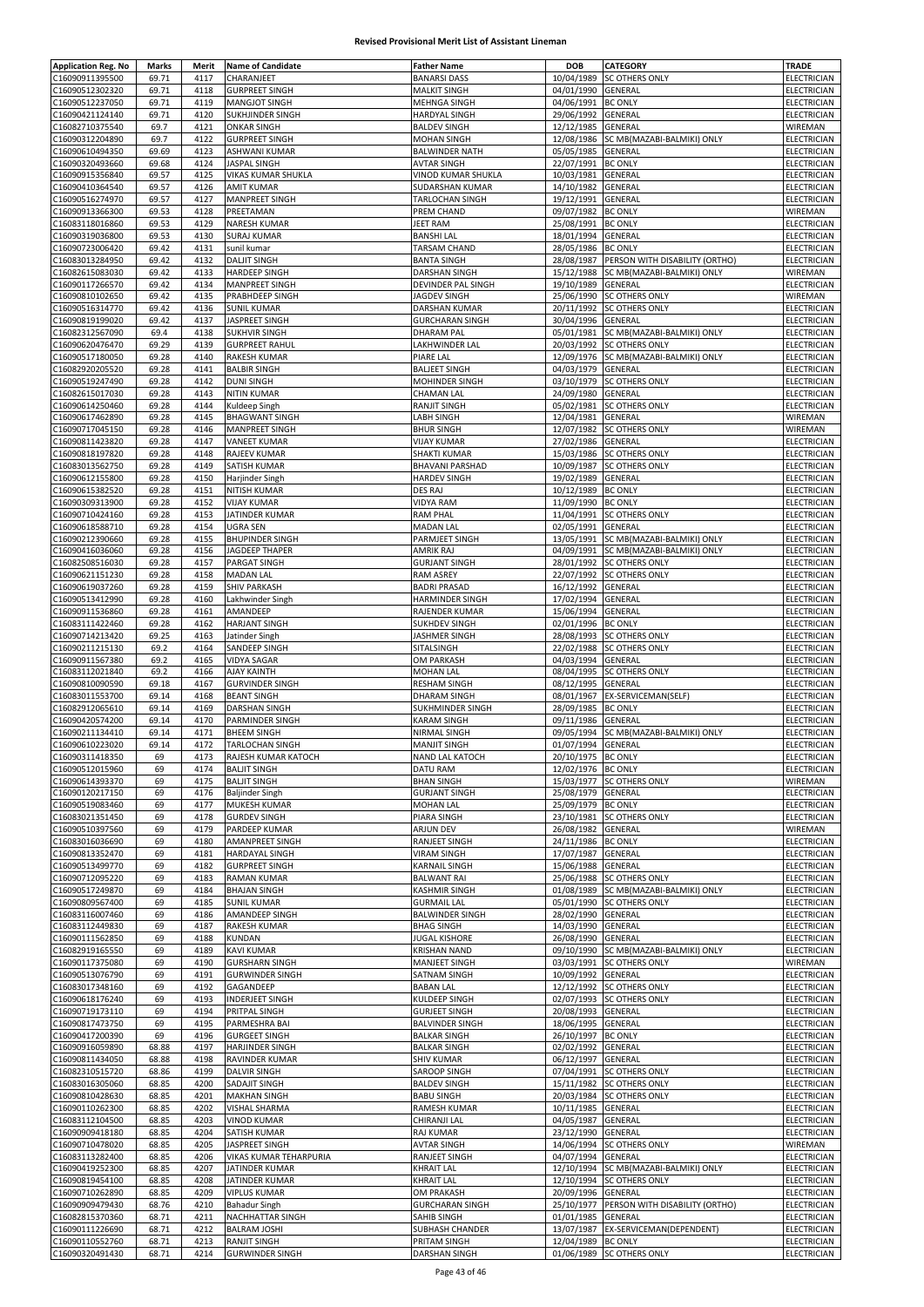| <b>Application Reg. No</b>         | <b>Marks</b> | Merit        | <b>Name of Candidate</b>                         | <b>Father Name</b>                 | <b>DOB</b>         | <b>CATEGORY</b>                        | <b>TRADE</b>               |
|------------------------------------|--------------|--------------|--------------------------------------------------|------------------------------------|--------------------|----------------------------------------|----------------------------|
| C16090711265710                    | 68.71        | 4215         | RAKESH KUMAR                                     | SUBHASH CHAND                      | 06/09/1990         | GENERAL                                | ELECTRICIAN                |
|                                    |              |              |                                                  |                                    | 15/08/1991         |                                        |                            |
| C16082709453130                    | 68.71        | 4216         | Pyara Singh                                      | SURJEET SINGH                      |                    | GENERAL                                | ELECTRICIAN                |
| C16090914491700                    | 68.71        | 4217         | ASHISH KUMAR                                     | SARVAN KUMAR                       | 10/04/1995         | GENERAL                                | ELECTRICIAN                |
| C16090910033420                    | 68.7         | 4218         | <b>MANI SINGH</b>                                | PARAMJEET SINGH                    | 04/01/1996         | SC OTHERS ONLY                         | ELECTRICIAN                |
| C16082619330070                    | 68.63        | 4219         | <b>Baljinder Singh</b>                           | AMRIK SINGH                        |                    | 15/11/1990 SC OTHERS ONLY              | ELECTRICIAN                |
| C16090709019180                    | 68.6         | 4220         | TEJINDER SINGH                                   | SATWANT SINGH                      | 03/09/1981         | GENERAL                                | ELECTRICIAN                |
| C16083114292420                    | 68.57        | 4221         | Amreek Singh                                     | RANJIT SINGH                       | 01/04/1982         | SC OTHERS ONLY                         | ELECTRICIAN                |
| C16090208454640                    | 68.57        | 4222         | <b>GURINDER SINGH</b>                            | JORA SINGH                         | 04/10/1982         | GENERAL                                | ELECTRICIAN                |
| C16090216552010                    | 68.57        | 4223         | <b>GURPREET SINGH</b>                            | SEWA SINGH                         | 01/01/1985         | SC MB(MAZABI-BALMIKI) ONLY             | ELECTRICIAN                |
| C16090916509330                    | 68.57        | 4224         | AMAR SINGH                                       | SHAM SINGH                         | 09/09/1986         | SC OTHERS ONLY                         | ELECTRICIAN                |
|                                    |              |              |                                                  |                                    |                    |                                        |                            |
| C16090512327050                    | 68.57        | 4225         | <b>Gurmeet Singh Bhatti</b>                      | <b>SURAIN SINGH</b>                | 17/05/1988         | SC OTHERS ONLY                         | ELECTRICIAN                |
| C16090812042770                    | 68.57        | 4226         | PARAMJEET SINGH                                  | DARSHAN SINGH                      | 15/06/1988         | GENERAL                                | WIREMAN                    |
| C16083109315330                    | 68.57        | 4227         | SIMRANJIT SINGH                                  | <b>BALWINDER SINGH</b>             | 06/09/1988         | GENERAL                                | ELECTRICIAN                |
| C16090616050730                    | 68.57        | 4228         | NIRMAL SINGH                                     | JOGINDER SINGH                     | 27/09/1990         | GENERAL                                | <b>ELECTRICIAN</b>         |
| C16090512160210                    | 68.57        | 4229         | <b>GURMAIL SINGH</b>                             | MANGAL SINGH                       | 22/09/1991 BC ONLY |                                        | WIREMAN                    |
| C16090216314010                    | 68.57        | 4230         | <b>VARINDER SINGH</b>                            | <b>BAHADUR SINGH</b>               | 31/03/1992         | SC OTHERS ONLY                         | ELECTRICIAN                |
| C16083019036480                    | 68.5         | 4231         | ANOOP SAMBER                                     | <b>HAWA SINGH</b>                  | 17/06/1986         | <b>BC ONLY</b>                         | <b>ELECTRICIAN</b>         |
|                                    |              |              |                                                  |                                    |                    |                                        |                            |
| C16090219476740                    | 68.43        | 4232         | <b>GURJANT SINGH</b>                             | <b>HARCHAND SINGH</b>              | 02/10/1993         | SC OTHERS ONLY                         | ELECTRICIAN                |
| C16090815072070                    | 68.42        | 4233         | <b>KAMALIEET SINGH</b>                           | JOGINDER SINGH                     | 10/05/1976         | SC OTHERS ONLY                         | ELECTRICIAN                |
| C16090911134550                    | 68.42        | 4234         | <b>IQBAL SINGH</b>                               | NIRMAL SINGH                       | 10/06/1982         | GENERAL                                | ELECTRICIAN                |
| C16090720227900                    | 68.42        | 4235         | RAMANDEEP SINGH                                  | JORA SINGH                         | 12/05/1983         | GENERAL                                | ELECTRICIAN                |
| C16090718595130                    | 68.42        | 4236         | SHAILENDER SINGH                                 | LAKHA SINGH                        | 07/08/1990         | GENERAL                                | ELECTRICIAN                |
| C16083109132290                    | 68.42        | 4237         | LAKHVIR SINGH                                    | NIRANJAN SINGH                     | 13/03/1991         | GENERAL                                | ELECTRICIAN                |
|                                    | 68.28        | 4238         |                                                  |                                    | 28/09/1980         | GENERAL                                |                            |
| C16090814113400                    |              |              | <b>ROHIT KUMAR</b>                               | <b>KRISHAN CHAND</b>               |                    |                                        | WIREMAN                    |
| C16090716401550                    | 68.28        | 4239         | <b>TARSEM SINGH</b>                              | <b>GURNAM SINGH</b>                | 29/04/1981         | <b>BC ONLY</b>                         | ELECTRICIAN                |
| C16083112358470                    | 68.28        | 4240         | <b>MANDEEP SINGH</b>                             | RANJEET SINGH                      | 30/04/1984         | GENERAL                                | WIREMAN                    |
| C16090811272730                    | 68.28        | 4241         | <b>RAM SINGH</b>                                 | <b>JARNAIL SINGH</b>               | 10/11/1986         | <b>SC OTHERS ONLY</b>                  | ELECTRICIAN                |
| C16090414009130                    | 68.28        | 4242         | YADWINDER SINGH                                  | CHAMKAUR SINGH                     | 27/06/1989         | GENERAL                                | ELECTRICIAN                |
| C16083013106180                    | 68.28        | 4243         | RACHHPAL SINGH                                   | <b>HARBANS SINGH</b>               | 19/04/1992         | <b>SC OTHERS ONLY</b>                  | ELECTRICIAN                |
| C16083018217050                    | 68.27        | 4244         | SIMRANJEET SINGH                                 | JOGINDER SINGH                     | 12/01/1997         | <b>BC ONLY</b>                         | ELECTRICIAN                |
|                                    |              |              |                                                  | <b>GURJANT SINGH</b>               |                    |                                        |                            |
| C16090912528800                    | 68.2         | 4245         | <b>GURPREET SINGH</b>                            |                                    | 10/05/1990         | GENERAL                                | WIREMAN                    |
| C16082811174630                    | 68.14        | 4246         | Pritam singh                                     | CHHOTA SINGH                       | 15/05/1972         | EX-SERVICEMAN(SELF)                    | WIREMAN                    |
| C16082514341840                    | 68.12        | 4247         | <b>HARISH CHANDER</b>                            | BAL MUKAND SHARMA                  | 04/02/1980         | GENERAL                                | <b>ELECTRICIAN</b>         |
| C16090915436590                    | 68.08        | 4248         | Lakhwinder Singh                                 | <b>GULZAR SINGH</b>                | 16/08/1995         | <b>SC OTHERS ONLY</b>                  | ELECTRICIAN                |
| C16090714336180                    | 68           | 4249         | Gurnam Singh                                     | <b>BARAHM DAS</b>                  | 17/12/1974 BC ONLY |                                        | ELECTRICIAN                |
| C16083119067220                    | 68           | 4250         | <b>RANJIT SINGH</b>                              | <b>GURNAM SINGH</b>                | 20/04/1976         | SC OTHERS ONLY                         | ELECTRICIAN                |
| C16090116033240                    | 68           | 4251         | <b>DARA SINGH</b>                                | AJAIB SINGH                        | 05/01/1979         | SC OTHERS ONLY                         | ELECTRICIAN                |
|                                    |              |              |                                                  |                                    |                    |                                        |                            |
| C16090516400490                    | 68           | 4252         | ARUN KUMAR                                       | <b>JAGAT RAM</b>                   | 20/06/1979         | SC OTHERS ONLY                         | ELECTRICIAN                |
| C16090915155890                    | 68           | 4253         | RAJWINDER SINGH                                  | <b>NAHAR SINGH</b>                 | 05/08/1979         | SC OTHERS ONLY                         | ELECTRICIAN                |
| C16090717394460                    | 68           | 4254         | Rashpal Singh                                    | <b>GURDEEP SINGH</b>               | 27/06/1981         | GENERAL                                | ELECTRICIAN                |
| C16090514106880                    | 68           | 4255         | <b>BUTA SINGH</b>                                | <b>BALDEV SINGH</b>                | 12/03/1982         | GENERAL                                | ELECTRICIAN                |
| C16082914221040                    | 68           | 4256         | <b>JAGJIT SINGH</b>                              | <b>BALDEV SINGH</b>                | 24/11/1982         | GENERAL                                | ELECTRICIAN                |
| C16090115462990                    | 68           | 4257         | <b>HARPREET SINGH</b>                            | <b>ONKAR SINGH</b>                 | 28/04/1983         | PERSON WITH DISABILITY (ORTHO)         | ELECTRICIAN                |
| C16082813516140                    | 68           | 4258         | <b>HARPREET SINGH</b>                            | <b>BHARPUR SINGH</b>               | 09/01/1985         | GENERAL                                | ELECTRICIAN                |
|                                    |              |              |                                                  |                                    |                    |                                        |                            |
| C16082615569090                    | 68           | 4259         | SUKHPREET SINGH                                  | SOM NATH                           | 05/04/1985         | GENERAL                                | ELECTRICIAN                |
| C16090511529580                    | 68           | 4260         | MANDEEP SINGH                                    | RAVINDER SINGH                     | 06/09/1985         | GENERAL                                | ELECTRICIAN                |
| C16090910478540                    | 68           | 4261         | LALIT PARKASH                                    | <b>VIJAY PARKASH</b>               | 28/08/1987         | SC OTHERS ONLY                         | ELECTRICIAN                |
| C16082919421090                    | 68           | 4262         | <b>CHARANJIT SINGH</b>                           | <b>JASWANT SINGH</b>               | 10/11/1987         | <b>FREEDOM FIGHTER (DEPENDENT)</b>     | ELECTRICIAN                |
| C16082913227460                    | 68           | 4263         | KULBIR SINGH                                     | <b>JAGTAR SINGH</b>                | 08/12/1989         | <b>SC OTHERS ONLY</b>                  | ELECTRICIAN                |
| C16090820068330                    | 68           | 4264         | KAMALJIT SINGH                                   | <b>GURDEV SINGH</b>                | 09/10/1990         | GENERAL                                | ELECTRICIAN                |
| C16082915071650                    | 68           | 4265         | <b>RAMAN KUMAR</b>                               | <b>DARSHAN LAL</b>                 | 08/07/1992         | <b>SC OTHERS ONLY</b>                  | ELECTRICIAN                |
|                                    | 68           | 4266         | <b>SUKHWINDER SINGH</b>                          |                                    | 07/08/1992         | SC OTHERS ONLY                         | <b>ELECTRICIAN</b>         |
| C16090515456800                    |              |              |                                                  | <b>GURJANT SINGH</b>               |                    |                                        |                            |
| C16090513112460                    | 68           | 4267         | <b>BHAG SINGH</b>                                | RAJA SINGH                         | 09/01/1993         | GENERAL                                | ELECTRICIAN                |
| C16090913236380                    | 68           | 4268         | PAWAN KUMAR                                      | SUKHDEV                            | 10/07/1994         | GENERAL                                | <b>ELECTRICIAN</b>         |
| C16082613539120                    | 68           | 4269         | Paramjit Singh                                   | SUKHWINDER SINGH                   | 07/09/1994         | <b>BC ONLY</b>                         | ELECTRICIAN                |
| C16090312227250                    | 68           | 4270         | HITESH ADVANI                                    | RAJ KUMAR                          | 10/09/1996         | GENERAL                                | ELECTRICIAN                |
| C16090216534720                    | 67.85        | 4271         | <b>HARPREET RAM</b>                              | HARDEV RAM                         | 06/06/1982 GENERAL |                                        | ELECTRICIAN                |
| C16082311472560                    | 67.85        | 4272         | <b>GURDEEP SINGH</b>                             | SHINGARA SINGH                     |                    | 03/03/1991 SC OTHERS ONLY              | <b>ELECTRICIAN</b>         |
|                                    |              |              |                                                  | JOGINDER SINGH                     | 11/04/1991         |                                        |                            |
| C16090519535680                    | 67.85        | 4273         | <b>INDERJIT SINGH</b>                            |                                    |                    | SC MB(MAZABI-BALMIKI) ONLY             | ELECTRICIAN                |
| C16090511179460                    | 67.85        | 4274         | <b>RAM CHANDER</b>                               | INDRAJ                             | 11/06/1991 GENERAL |                                        | ELECTRICIAN                |
| C16083119245480                    | 67.85        | 4275         | <b>SUKHRAJ SINGH</b>                             | HARMANDER SINGH                    | 12/01/1992         | GENERAL                                | ELECTRICIAN                |
| C16090312320320                    | 67.85        | 4276         | <b>CHANDER SHARMA</b>                            | AZAD KUMAR                         | 01/04/1994         | GENERAL                                | ELECTRICIAN                |
| C16090309073280                    | 67.8         | 4277         | HARDEEP SINGH                                    | NACHATAR SINGH                     | 09/09/1986         | GENERAL                                | WIREMAN                    |
| C16090811303250                    | 67.71        | 4278         | Anil Kumar                                       | PREM CHAND                         | 23/03/1984         | GENERAL                                | WIREMAN                    |
| C16082918172870                    | 67.71        | 4279         | <b>SURJIT SINGH</b>                              | <b>GIAN SINGH</b>                  | 09/12/1987         | SC OTHERS ONLY                         | ELECTRICIAN                |
|                                    |              |              |                                                  |                                    |                    |                                        |                            |
| C16090811599640                    | 67.71        | 4280         | <b>SATGUR SINGH</b>                              | <b>BARU SINGH</b>                  | 15/04/1990         | GENERAL                                | WIREMAN                    |
| C16090811145810                    | 67.57        | 4281         | <b>MANJIT SINGH</b>                              | <b>BUTA SINGH</b>                  | 01/06/1976         | SC OTHERS ONLY                         | ELECTRICIAN                |
| C16090715279040                    | 67.57        | 4282         | LAKHVIR SINGH                                    | KARAM SINGH                        | 10/03/1979         | GENERAL                                | WIREMAN                    |
| C16090809425670                    | 67.57        | 4283         | AJAY KUMAR                                       | <b>VED PARKASH</b>                 | 15/03/1985         | <b>SC OTHERS ONLY</b>                  | ELECTRICIAN                |
| C16090310537560                    | 67.57        | 4284         | RAJAN                                            | CHHOTE LAL                         | 09/10/1985         | SC OTHERS ONLY                         | WIREMAN                    |
| C16090112133450                    | 67.57        | 4285         | ANIL KUMAR                                       | KULWANT                            | 10/07/1988         | GENERAL                                | WIREMAN                    |
| C16083011152760                    | 67.57        | 4286         | SUWESH RATTAN SHARMA                             | DHARAM PAL SHARMA                  | 17/08/1989         | GENERAL                                | <b>ELECTRICIAN</b>         |
| C16082410072780                    | 67.57        | 4287         | KULDEEP SINGH                                    | JAGSEER SINGH                      | 05/05/1994         | GENERAL                                | ELECTRICIAN                |
| C16082411545850                    | 67.55        | 4288         | AMRITPAL SINGH                                   | SURINDER SINGH                     | 26/01/1991         | <b>SC OTHERS ONLY</b>                  | ELECTRICIAN                |
|                                    |              |              |                                                  |                                    |                    |                                        |                            |
| C16090812073740                    | 67.48        | 4289         | RAKESH KUMAR                                     | DESH RAJ                           | 02/05/1996 GENERAL |                                        | ELECTRICIAN                |
| C16090614527440                    | 67.33        | 4290         | <b>NAVJOT SINGH</b>                              | NAROTAM SINGH                      | 05/05/1987 BC ONLY |                                        | ELECTRICIAN                |
| C16090312489790                    | 67.25        | 4291         | MANROOP KUMAR                                    | LILU RAM                           | 20/09/1997         | GENERAL                                | ELECTRICIAN                |
| C16090218153920                    | 67.14        | 4292         | <b>HARDEEP SINGH</b>                             | <b>DARSHAN LAL</b>                 | 25/12/1990         | <b>BC ONLY</b>                         | WIREMAN                    |
| C16083115454220                    | 67.14        | 4293         | AMRITPAL SINGH                                   | MOHAN SINGH                        | 11/02/1993         | <b>SC OTHERS ONLY</b>                  | ELECTRICIAN                |
| C16090515312890                    | 67           | 4294         | Inderjeet Singh                                  | LACHHMAN SINGH                     | 23/08/1979         | <b>SC OTHERS ONLY</b>                  | ELECTRICIAN                |
| C16090617387840                    | 67           | 4295         | RAJIV MASIH                                      | SALAMAT MASIH                      |                    | 10/09/1980 BC EX-SERVICEMAN(DEPENDENT) | ELECTRICIAN                |
|                                    |              |              |                                                  |                                    |                    |                                        |                            |
| C16090810034570                    | 67           | 4296         | JASPAL SINGH                                     | JAGROOP SINGH                      |                    | 09/02/1981 SC OTHERS ONLY              | WIREMAN                    |
| C16090816346940                    | 67           | 4297         | DAVINDER SINGH                                   | SWARAN SINGH                       | 20/12/1981         | <b>SC OTHERS ONLY</b>                  | ELECTRICIAN                |
| C16082821061260                    | 67           | 4298         | KAPIL SHARMA                                     | SATPAL SHARMA                      | 21/05/1986         | GENERAL                                | ELECTRICIAN                |
| C16090522149280                    | 67           | 4299         | Naveen Kumar                                     | CHARANJEET KUMAR                   | 10/08/1986         | GENERAL                                | ELECTRICIAN                |
| C16090915288640                    | 67           | 4300         | AMRITPAL SINGH                                   | <b>GURCHARAN SINGH</b>             | 13/10/1987         | GENERAL                                | ELECTRICIAN                |
| C16090907035290                    | 67           | 4301         | KARAMVEER SINGH                                  | MOHINDERJEET SINGH                 | 21/10/1987         | GENERAL                                | ELECTRICIAN                |
| C16090511256650                    | 67           | 4302         | MANDEEP SINGH                                    | <b>GIAN SINGH</b>                  | 10/11/1987         | SC MB(MAZABI-BALMIKI) ONLY             | ELECTRICIAN                |
|                                    |              |              |                                                  |                                    |                    |                                        |                            |
| C16082506164950                    | 67           | 4303         | <b>MANPREET SINGH</b>                            | AMARJEET SINGH                     | 13/11/1987         | GENERAL                                | ELECTRICIAN                |
| C16082912289480                    | 67           | 4304         | <b>AVTAR SINGH</b>                               | PRITAM SINGH                       | 28/04/1988         | <b>SC OTHERS ONLY</b>                  | ELECTRICIAN                |
| C16090511201370                    | 67           | 4305         | <b>AMRIK CHAND</b>                               | MAINU LAL                          | 07/01/1989         | SC OTHERS ONLY                         | ELECTRICIAN                |
| C16090714448340                    | 67           | 4306         | Rajwinder Singh                                  | HARCHARAN SINGH                    | 15/09/1989         | GENERAL                                | ELECTRICIAN                |
| C16090814269240                    | 67           | 4307         | <b>GURJINDER SINGH</b>                           | <b>GURMAIL SINGH</b>               | 01/05/1991         | SC MB(MAZABI-BALMIKI) ONLY             | ELECTRICIAN                |
| C16090915189210                    | 67           | 4308         | <b>DAVINDER SINGH</b>                            | CHINDER SINGH                      | 15/06/1991         | GENERAL                                | ELECTRICIAN                |
| C16090609190930                    |              | 4309         | <b>MANOJ KUMAR</b>                               | RAMESHWAR DASS PUNIA               | 31/05/1993         | SC OTHERS ONLY                         | ELECTRICIAN                |
|                                    |              |              |                                                  |                                    |                    |                                        |                            |
|                                    | 67           |              |                                                  |                                    |                    |                                        |                            |
| C16090211163760                    | 67           | 4310         | <b>GURBACHAN SINGH</b>                           | RAJINDER KUMAR                     | 03/03/1994         | SC OTHERS ONLY                         | ELECTRICIAN                |
| C16090816172440<br>C16090712534040 | 67<br>67     | 4311<br>4312 | <b>BHUPINDER SINGH</b><br><b>HARWINDER SINGH</b> | KEHAR SINGH<br><b>JASVIR SINGH</b> | 16/05/1994 GENERAL | 29/06/1995 SC OTHERS ONLY              | ELECTRICIAN<br>ELECTRICIAN |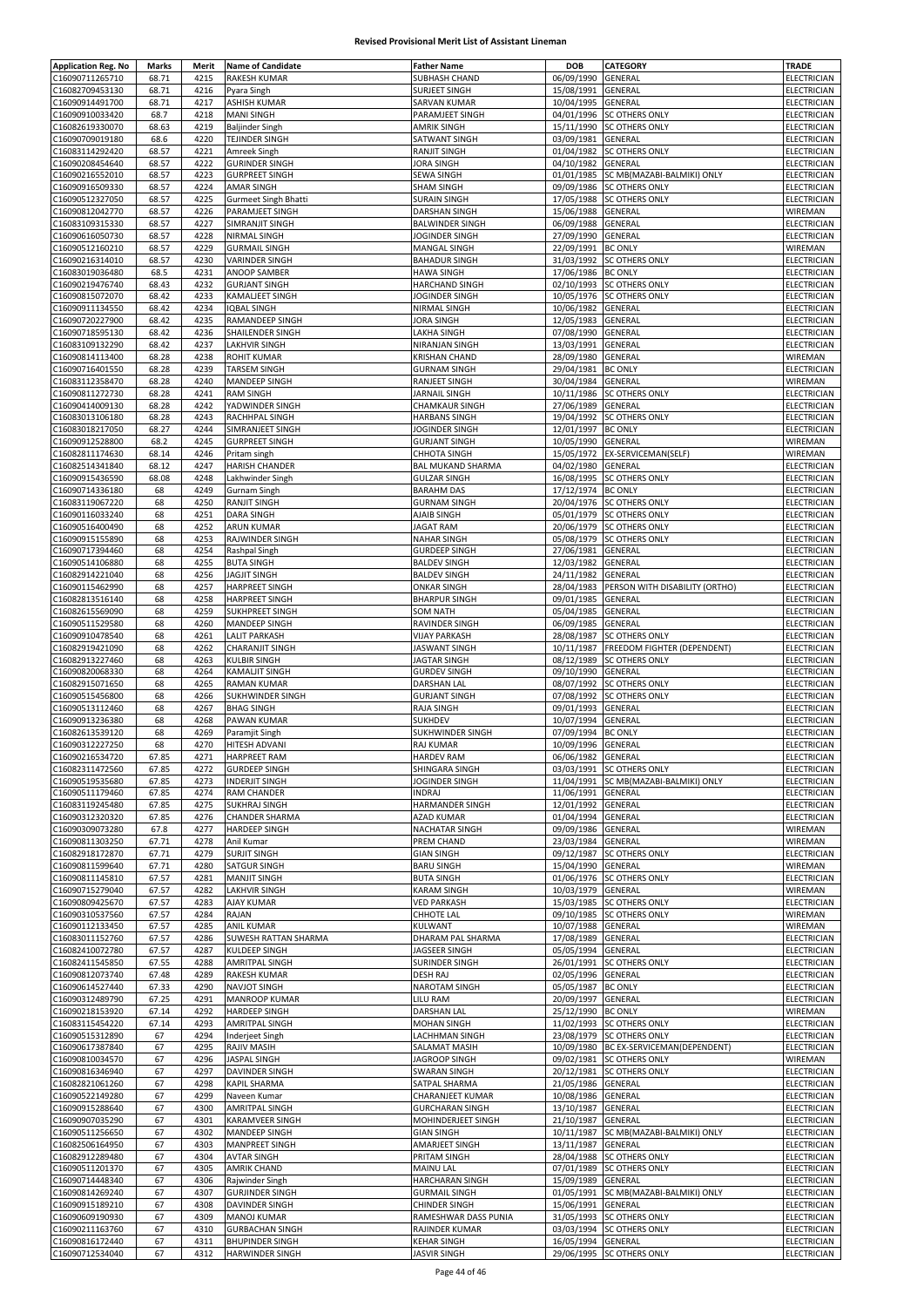| <b>Application Reg. No</b> | Marks | Merit | <b>Name of Candidate</b>  | <b>Father Name</b>      | <b>DOB</b>         | CATEGORY                              | TRADE              |
|----------------------------|-------|-------|---------------------------|-------------------------|--------------------|---------------------------------------|--------------------|
| C16090712573110            | 67    | 4313  | <b>HARPREET SINGH</b>     | <b>GURDIAL SINGH</b>    | 25/08/1997         | <b>SC OTHERS ONLY</b>                 | ELECTRICIAN        |
| C16090709273480            | 67    | 4314  | JAGDEEP SINGH             | RAJA RAM                | 10/10/1997         | <b>SC OTHERS ONLY</b>                 | ELECTRICIAN        |
|                            |       |       |                           |                         |                    |                                       |                    |
| C16083117438960            | 66.92 | 4315  | <b>GURDEEP SINGH</b>      | <b>BAKHSHISH SINGH</b>  | 20/01/1987         | <b>SC OTHERS ONLY</b>                 | ELECTRICIAN        |
| C16090613009310            | 66.88 | 4316  | <b>GURINDER SINGH</b>     | NARINDER SINGH          | 26/12/1994         | <b>BC ONLY</b>                        | ELECTRICIAN        |
| C16082618254210            | 66.86 | 4317  | <b>HARMAIL SINGH</b>      | AJAIB SINGH             | 26/11/1974         | <b>SC OTHERS ONLY</b>                 | ELECTRICIAN        |
| C16083114485690            | 66.85 | 4318  | <b>JARNAIL SINGH</b>      | LABH SINGH              | 18/10/1972         | <b>BC EX-SERVICEMAN(SELF)</b>         | ELECTRICIAN        |
| C16083109580090            | 66.85 | 4319  | <b>GURJEET SINGH</b>      | <b>BABU SINGH</b>       | 12/10/1989         | GENERAL                               | ELECTRICIAN        |
| C16082916292700            | 66.85 | 4320  | <b>Gurpreet Singh</b>     | <b>HIMMAT SINGH</b>     | 29/04/1991         | SC OTHERS ONLY                        | ELECTRICIAN        |
| C16090111482740            | 66.85 | 4321  | <b>DAVINDER PAL</b>       | RANJIT CHAND            | 29/04/1992         | GENERAL                               | <b>ELECTRICIAN</b> |
| C16090615104740            | 66.77 | 4322  | SUKHJIWAN SINGH           | DARSHAN SINGH           | 05/08/1987         | SC MB(MAZABI-BALMIKI) ONLY            | ELECTRICIAN        |
|                            |       |       |                           |                         |                    |                                       |                    |
| C16090213582370            | 66.71 | 4323  | SUKHWINDER SINGH          | SATNAM SINGH            | 20/01/1988         | FREEDOM FIGHTER (DEPENDENT)           | ELECTRICIAN        |
| C16090916268750            | 66.6  | 4324  | <b>GURPREET</b>           | <b>MAKHAN LAL</b>       | 14/11/1989         | GENERAL                               | <b>ELECTRICIAN</b> |
| C16090119156430            | 66.57 | 4325  | <b>SHAMBU LAL</b>         | RAM SAHAI               | 21/11/1984         | GENERAL                               | ELECTRICIAN        |
| C16090312276470            | 66.57 | 4326  | <b>DARSHAN SINGH</b>      | MOHINDER SINGH          | 25/04/1987         | GENERAL                               | WIREMAN            |
| C16090610408740            | 66.57 | 4327  | <b>GAGANDEEP SINGH</b>    | <b>BALWINDER SINGH</b>  | 08/10/1988         | <b>BC ONLY</b>                        | ELECTRICIAN        |
| C16090709253580            | 66.57 | 4328  | <b>GURJINDER SINGH</b>    | <b>AVTAR SINGH</b>      | 28/03/1992         | GENERAL                               | ELECTRICIAN        |
| C16082412179760            | 66.42 | 4329  | <b>KAMALPREET SINGH</b>   | <b>SOHAN SINGH</b>      | 30/12/1987         | <b>SC OTHERS ONLY</b>                 | ELECTRICIAN        |
|                            |       |       |                           |                         |                    |                                       |                    |
| C16083112115120            | 66.42 | 4330  | <b>SUKHPAL RAM</b>        | <b>HIRA RAM</b>         | 01/01/1990         | <b>BC ONLY</b>                        | <b>ELECTRICIAN</b> |
| C16090519452380            | 66.42 | 4331  | <b>SATNAM SINGH</b>       | <b>HARPAL SINGH</b>     | 07/08/1991         | <b>SC OTHERS ONLY</b>                 | ELECTRICIAN        |
| C16090616555400            | 66.28 | 4332  | Bhupinder singh           | HARBHAJAN SINGH         | 10/02/1978         | <b>SC OTHERS ONLY</b>                 | WIREMAN            |
| C16090811542210            | 66.28 | 4333  | SATNAM SINGH              | MUKHTIAR SINGH          | 07/01/1980         | <b>SC OTHERS ONLY</b>                 | ELECTRICIAN        |
| C16090319161580            | 66.28 | 4334  | <b>ABJINDER SINGH</b>     | SUKHDARSHAN SINGH       | 15/07/1980         | SC MB(MAZABI-BALMIKI) ONLY            | ELECTRICIAN        |
| C16090712053510            | 66.28 | 4335  | Amandeep Singh            | <b>KULWANT SINGH</b>    | 21/07/1992         | <b>SC OTHERS ONLY</b>                 | WIREMAN            |
| C16090913105630            | 66.28 | 4336  | <b>SANTOKH SINGH</b>      | <b>SURJEET SINGH</b>    | 08/01/1994         | GENERAL                               | ELECTRICIAN        |
|                            |       |       |                           |                         |                    |                                       |                    |
| C16090715233340            | 66.22 | 4337  | PARVEERTAN SINGH          | RANJEET SINGH           | 07/10/1988         | <b>GENERAL</b>                        | ELECTRICIAN        |
| C16090519106130            | 66.14 | 4338  | <b>SAROOP SINGH</b>       | RATTAN CHAND            | 04/01/1977         | <b>BC ONLY</b>                        | ELECTRICIAN        |
| C16090914502750            | 66.14 | 4339  | PANKAJ KUMAR              | <b>RAM LAL</b>          | 22/05/1995         | GENERAL                               | ELECTRICIAN        |
| C16090615463490            | 66.14 | 4340  | <b>DEVENDER SINGH</b>     | <b>BALDEV SINGH</b>     | 17/07/1995         | GENERAL                               | <b>ELECTRICIAN</b> |
| C16090910418740            | 66    | 4341  | PRITAM SINGH              | <b>BALVIR SINGH</b>     | 10/04/1975         | <b>SC OTHERS ONLY</b>                 | ELECTRICIAN        |
| C16090113567890            | 66    | 4342  | <b>KULWINDER SINGH</b>    | PRITAM SINGH            | 16/06/1977         | <b>BC ONLY</b>                        | ELECTRICIAN        |
|                            | 66    | 4343  | <b>DHARAMVIR SINGH</b>    | <b>CHUNI SINGH</b>      | 25/09/1978         | <b>BC ONLY</b>                        |                    |
| C16082821040170            |       |       |                           |                         |                    |                                       | ELECTRICIAN        |
| C16090811407100            | 66    | 4344  | <b>SUNIL SINGH</b>        | SOBHAN SINGH            | 16/05/1980         | GENERAL                               | <b>ELECTRICIAN</b> |
| C16082911545410            | 66    | 4345  | <b>GURDEEP SINGH</b>      | <b>LAL SINGH</b>        | 05/10/1982         | <b>SC OTHERS ONLY</b>                 | ELECTRICIAN        |
| C16090211131330            | 66    | 4346  | <b>MOHAN LAL</b>          | <b>GURBHAG SINGH</b>    | 03/09/1986         | GENERAL                               | ELECTRICIAN        |
| C16090213028150            | 66    | 4347  | MANDEEP KUMAR             | LAKHWINDER PAL          | 15/01/1988         | SC MB(MAZABI-BALMIKI) ONLY            | WIREMAN            |
| C16090818304770            | 66    | 4348  | <b>DHARAMJIT SINGH</b>    | <b>JAGMAIL SINGH</b>    | 07/08/1988         | GENERAL                               | <b>ELECTRICIAN</b> |
| C16083110315750            | 66    | 4349  | <b>DINESH KUMAR</b>       | MOHAN LAL               | 20/08/1989         | <b>SC OTHERS ONLY</b>                 | ELECTRICIAN        |
|                            | 66    |       |                           |                         | 15/11/1989         |                                       |                    |
| C16082419572470            |       | 4350  | <b>VINOD KUMAR</b>        | <b>GOGI LAL</b>         |                    | SC MB(MAZABI-BALMIKI) ONLY            | ELECTRICIAN        |
| C16090511371540            | 66    | 4351  | <b>AVTAR SINGH</b>        | INDERJIT SINGH          | 04/03/1990         | <b>SC OTHERS ONLY</b>                 | ELECTRICIAN        |
| C16083011182230            | 66    | 4352  | KAWALJEET SINGH           | JAIMAL SINGH            | 06/09/1990         | GENERAL                               | ELECTRICIAN        |
| C16090515190150            | 66    | 4353  | <b>DHARMINDER SINGH</b>   | <b>BALDEV SINGH</b>     | 02/01/1991         | <b>SC OTHERS ONLY</b>                 | ELECTRICIAN        |
| C16090119134840            | 66    | 4354  | Rajinder Singh            | KULDEEP SINGH           |                    | 03/08/1991 SC OTHERS ONLY             | ELECTRICIAN        |
| C16090516320380            | 66    | 4355  | <b>BALWINDERJIT SINGH</b> | RANJIT SINGH            | 08/10/1992         | <b>GENERAL</b>                        | ELECTRICIAN        |
| C16090710176370            | 66    | 4356  | <b>JASVINDER RAM</b>      | SADHA RAM               | 05/01/1994         | <b>SC OTHERS ONLY</b>                 | ELECTRICIAN        |
|                            |       |       |                           |                         |                    |                                       |                    |
| C16090714523400            | 66    | 4357  | <b>AMIT KUMAR</b>         | SURJEET SINGH           | 17/07/1997         | <b>BC ONLY</b>                        | ELECTRICIAN        |
| C16082611516600            | 65.85 | 4358  | DAVINDER SINGH            | KAKA SINGH              | 26/06/1980         | <b>SC OTHERS ONLY</b>                 | ELECTRICIAN        |
| C16082619558600            | 65.85 | 4359  | <b>Buta Singh</b>         | <b>HARJEET SINGH</b>    | 07/12/1985         | GENERAL                               | ELECTRICIAN        |
| C16090516106640            | 65.85 | 4360  | <b>HARJEET SINGH</b>      | <b>BALVIR SINGH</b>     | 02/03/1989         | <b>SC OTHERS ONLY</b>                 | WIREMAN            |
| C16090811054080            | 65.85 | 4361  | <b>BHALINDER SINGH</b>    | <b>GURMEET SINGH</b>    | 04/08/1990         | GENERAL                               | ELECTRICIAN        |
| C16090616190010            | 65.84 | 4362  | <b>Harwinder Singh</b>    | KARNAIL SINGH           | 12/04/1980         | <b>SC OTHERS ONLY</b>                 | ELECTRICIAN        |
| C16090109151310            | 65.71 | 4363  | <b>MANPREET SINGH</b>     | PARKASH SINGH           | 07/12/1988         | <b>SC OTHERS ONLY</b>                 | ELECTRICIAN        |
| C16090614598770            | 65.71 | 4364  | Anil Bhatt                | SUNDER LAL BHATT        | 08/08/1990         | GENERAL                               | <b>ELECTRICIAN</b> |
|                            |       |       |                           |                         |                    |                                       |                    |
| C16082414257850            | 65.63 | 4365  | SATNAM SINGH              | HARMINDER SINGH         | 25/11/1988         | SC OTHERS ONLY                        | ELECTRICIAN        |
| C16090718001820            | 65.57 | 4366  | TAJINDER SINGH            | JASWANT SINGH           | 31/08/1992         | GENERAL                               | WIREMAN            |
| C16090816247050            | 65.5  | 4367  | <b>HARVIR SINGH</b>       | <b>KESAR SINGH</b>      | 16/12/1991 BC ONLY |                                       | ELECTRICIAN        |
| C16090910196800            | 65.43 | 4368  | <b>SUKHWINDER SINGH</b>   | <b>KHAJAN SINGH</b>     |                    | 01/08/1990 SC OTHERS ONLY             | ELECTRICIAN        |
| C16090614416020            | 65.42 | 4369  | Sukhdev Singh             | SHER SINGH              |                    | 02/06/1976 SC OTHERS ONLY             | ELECTRICIAN        |
| C16090712115880            | 65.42 | 4370  | <b>GURDIT SINGH</b>       | <b>MANGA SINGH</b>      | 15/02/1990 GENERAL |                                       | ELECTRICIAN        |
| C16090609260140            | 65.4  | 4371  | <b>SUKHPAL SINGH</b>      | <b>GURJANT SINGH</b>    | 15/09/1984 GENERAL |                                       | WIREMAN            |
|                            |       |       |                           |                         |                    |                                       |                    |
| C16090215115840            | 65.28 | 4372  | <b>BALKARAN SINGH</b>     | <b>RAM SINGH</b>        | 10/09/1988         | SC MB(MAZABI-BALMIKI) ONLY            | ELECTRICIAN        |
| C16090615019230            | 65    | 4373  | Amir Chand                | MOHINDER LAL            | 27/05/1981         | <b>SC OTHERS ONLY</b>                 | ELECTRICIAN        |
| C16090612284730            | 65    | 4374  | <b>HARBANS SINGH</b>      | <b>HARPAL SINGH</b>     |                    | 05/05/1984 SC OTHERS ONLY             | ELECTRICIAN        |
| C16082512535750            | 65    | 4375  | PARDEEP SINGH             | <b>KARAM SINGH</b>      | 04/05/1988         | <b>SC OTHERS ONLY</b>                 | ELECTRICIAN        |
| C16090115314770            | 65    | 4376  | <b>INDERJEET SINGH</b>    | <b>BHAJAN SINGH</b>     | 15/07/1988         | SC MB(MAZABI-BALMIKI) ONLY            | ELECTRICIAN        |
| C16090114193640            | 65    | 4377  | Amandeep Singh            | <b>GURMAIL SINGH</b>    | 12/12/1990 BC ONLY |                                       | WIREMAN            |
|                            |       |       |                           |                         |                    |                                       |                    |
| C16090319493070            | 65    | 4378  | <b>TEJINDER SINGH</b>     | PREM SINGH              | 14/07/1991         | <b>BC ONLY</b>                        | <b>ELECTRICIAN</b> |
| C16090513415760            | 65    | 4379  | AMANDEEP SINGH            | <b>SUKHDEV SINGH</b>    | 03/04/1992         | <b>SC OTHERS ONLY</b>                 | ELECTRICIAN        |
| C16082918363450            | 65    | 4380  | JAGSEER SINGH             | <b>MAKHAN SINGH</b>     | 15/07/1992         | <b>SC OTHERS ONLY</b>                 | ELECTRICIAN        |
| C16090213353670            | 65    | 4381  | <b>HARDEEP SINGH</b>      | SAROOP SINGH            | 21/08/1992         | <b>SC OTHERS ONLY</b>                 | WIREMAN            |
| C16090915575840            | 65    | 4382  | <b>GURMEET SINGH</b>      | <b>MANGAT SINGH</b>     | 20/02/1993         | <b>SC OTHERS ONLY</b>                 | ELECTRICIAN        |
| C16090913325540            | 65    | 4383  | manpreet                  | DHARAMPAL               | 27/07/1993         | SC MB(MAZABI-BALMIKI) ONLY            | ELECTRICIAN        |
| C16090818156040            | 65    | 4384  | <b>MANJIT SINGH</b>       | <b>NARESH PAL</b>       |                    | 11/04/1994 SC OTHERS ONLY             | ELECTRICIAN        |
| C16090613309280            | 65    | 4385  | GAGANDEEP SINGH CHAHAL    | CHHINDERPAL SINGH       | 06/10/1994         | GENERAL                               | ELECTRICIAN        |
|                            |       |       |                           |                         |                    |                                       |                    |
| C16083118325720            | 65    | 4386  | JASHANDEEP                | <b>BHAGWAN DASS</b>     | 28/12/1994         | <b>SC OTHERS ONLY</b>                 | ELECTRICIAN        |
| C16090210473250            | 65    | 4387  | <b>SATNAM SINGH</b>       | JOGINDER SINGH          | 10/02/1995         | SC MB(MAZABI-BALMIKI) ONLY            | WIREMAN            |
| C16090211314310            | 65    | 4388  | ARSHDEEP SINGH            | <b>GURJEET SINGH</b>    | 13/03/1995         | GENERAL                               | ELECTRICIAN        |
| C16082814498260            | 65    | 4389  | <b>HARPAL SINGH</b>       | <b>BARA SINGH</b>       | 08/04/1995         | <b>SC OTHERS ONLY</b>                 | ELECTRICIAN        |
| C16090708528100            | 65    | 4390  | <b>Bikramjit Singh</b>    | RAJINDER KUMAR          | 20/12/1995         | <b>SC OTHERS ONLY</b>                 | ELECTRICIAN        |
| C16090506446330            | 64.92 | 4391  | AJAY PAL                  | <b>SUNDER LAL</b>       | 13/12/1975         | <b>SC OTHERS ONLY</b>                 | WIREMAN            |
| C16090610003140            |       | 4392  | RAJINDER KUMAR            | <b>RAM PARTAP</b>       |                    |                                       | ELECTRICIAN        |
|                            | 64.85 |       |                           |                         |                    | 22/04/1974 SC MB(MAZABI-BALMIKI) ONLY |                    |
| C16090311527060            | 64.85 | 4393  | <b>SATNAM SINGH</b>       | <b>SUKHRAM SINGH</b>    |                    | 23/04/1977 SC OTHERS ONLY             | ELECTRICIAN        |
| C16090210059170            | 64.85 | 4394  | <b>DHALWINDER SINGH</b>   | <b>BALDEV SINGH</b>     | 07/12/1991         | GENERAL                               | ELECTRICIAN        |
| C16090913165520            | 64.7  | 4395  | <b>HARJINDER SINGH</b>    | <b>KASHMIR SINGH</b>    | 20/03/1983         | <b>GENERAL</b>                        | WIREMAN            |
| C16090310415150            | 64.57 | 4396  | <b>ACHHRA SINGH</b>       | NIRBHAI SINGH           | 26/02/1978         | <b>BC ONLY</b>                        | ELECTRICIAN        |
| C16090711538980            | 64.57 | 4397  | <b>HARJINDER SINGH</b>    | <b>BINDER SINGH</b>     |                    | 15/05/1990 SC MB(MAZABI-BALMIKI) ONLY | ELECTRICIAN        |
| C16090813572240            | 64.57 | 4398  | <b>GURDEEP SINGH</b>      | SH RAM SINGH            | 20/11/1992         | GENERAL                               | ELECTRICIAN        |
|                            |       |       |                           |                         |                    |                                       |                    |
| C16090811566130            | 64.42 | 4399  | <b>VIKAS KUMAR</b>        | <b>ASHOK KUMAR</b>      | 07/06/1995         | GENERAL                               | ELECTRICIAN        |
| C16090820413860            | 64.4  | 4400  | <b>KULWINDER SINGH</b>    | SHINGARA SINGH          | 08/10/1988         | <b>SC OTHERS ONLY</b>                 | <b>ELECTRICIAN</b> |
| C16082417128550            | 64.37 | 4401  | manish kumar              | RAMESH KUMAR            | 28/03/1991         | GENERAL                               | WIREMAN            |
| C16083010036840            | 64.28 | 4402  | JAGDEEP SINGH             | <b>TEJA SINGH</b>       |                    | 02/04/1981 SC OTHERS ONLY             | ELECTRICIAN        |
| C16090820341700            | 64.28 | 4403  | <b>KIRANDEEP KAUR</b>     | <b>BACHITTER SINGH</b>  | 21/02/1995         | <b>SC OTHERS ONLY</b>                 | ELECTRICIAN        |
| C16090709173740            | 64    | 4404  | RAVINDER SINGH            | <b>JASBIR SINGH</b>     | 08/01/1972         | PERSON WITH DISABILITY (ORTHO)        | ELECTRICIAN        |
| C16083019317520            | 64    | 4405  | <b>GURJIT SINGH</b>       | DARSHAN SINGH           | 08/10/1980         | <b>BC ONLY</b>                        | WIREMAN            |
|                            |       | 4406  |                           |                         |                    |                                       |                    |
| C16083016488610            | 64    |       | Karamjit Singh            | NACHHATTAR SINGH        | 15/02/1985         | GENERAL                               | ELECTRICIAN        |
| C16090818440430            | 64    | 4407  | <b>GURVEER SINGH</b>      | <b>CHARANJEET SINGH</b> |                    | 08/12/1989 SC OTHERS ONLY             | ELECTRICIAN        |
| C16082519066450            | 64    | 4408  | <b>DEEP SINGH</b>         | SUKHDEV                 | 09/04/1990 BC ONLY |                                       | <b>ELECTRICIAN</b> |
| C16090912293240            | 64    | 4409  | Raj Kumar                 | TEJ RAM                 | 06/11/1990 GENERAL |                                       | <b>ELECTRICIAN</b> |
| C16090714533020            | 64    | 4410  | <b>JAGJIT SINGH</b>       | JOGINDER SINGH          | 17/01/1993 GENERAL |                                       | <b>ELECTRICIAN</b> |